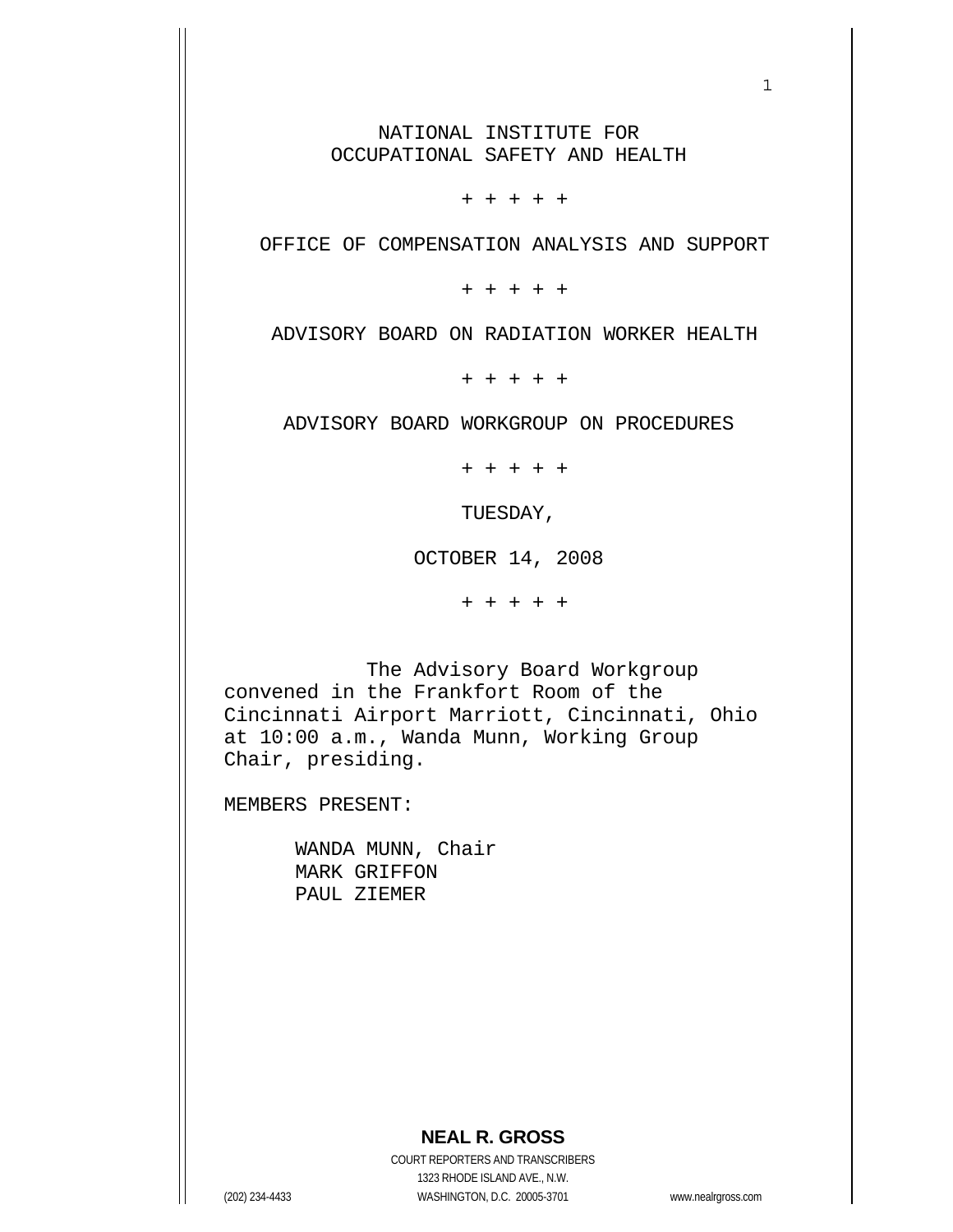## ALSO PRESENT:

 NANCY ADAMS, NIOSH Contractor BOB ANIGSTEIN, SC&A KATHY BEHLING, SC&A LIZ BRACKETT, ORAU ZAIDA BURGOS, NIOSH LARRY ELLIOTT, NIOSH STUART HINNEFELD, NIOSH LIZ HOMOKI-TITUS, HHS EMILY HOWELL, HHS TED KATZ, Designated Federal Official STEVE MARSCHKE, SC&A STEVE OSTROW, SC&A SCOTT SIEBERT, ORAU MATTHEW SMITH, ORAU DAVE SUNDIN, OCAS ELYSE THOMAS, ORAU

## **NEAL R. GROSS**

 COURT REPORTERS AND TRANSCRIBERS 1323 RHODE ISLAND AVE., N.W. (202) 234-4433 WASHINGTON, D.C. 20005-3701 www.nealrgross.com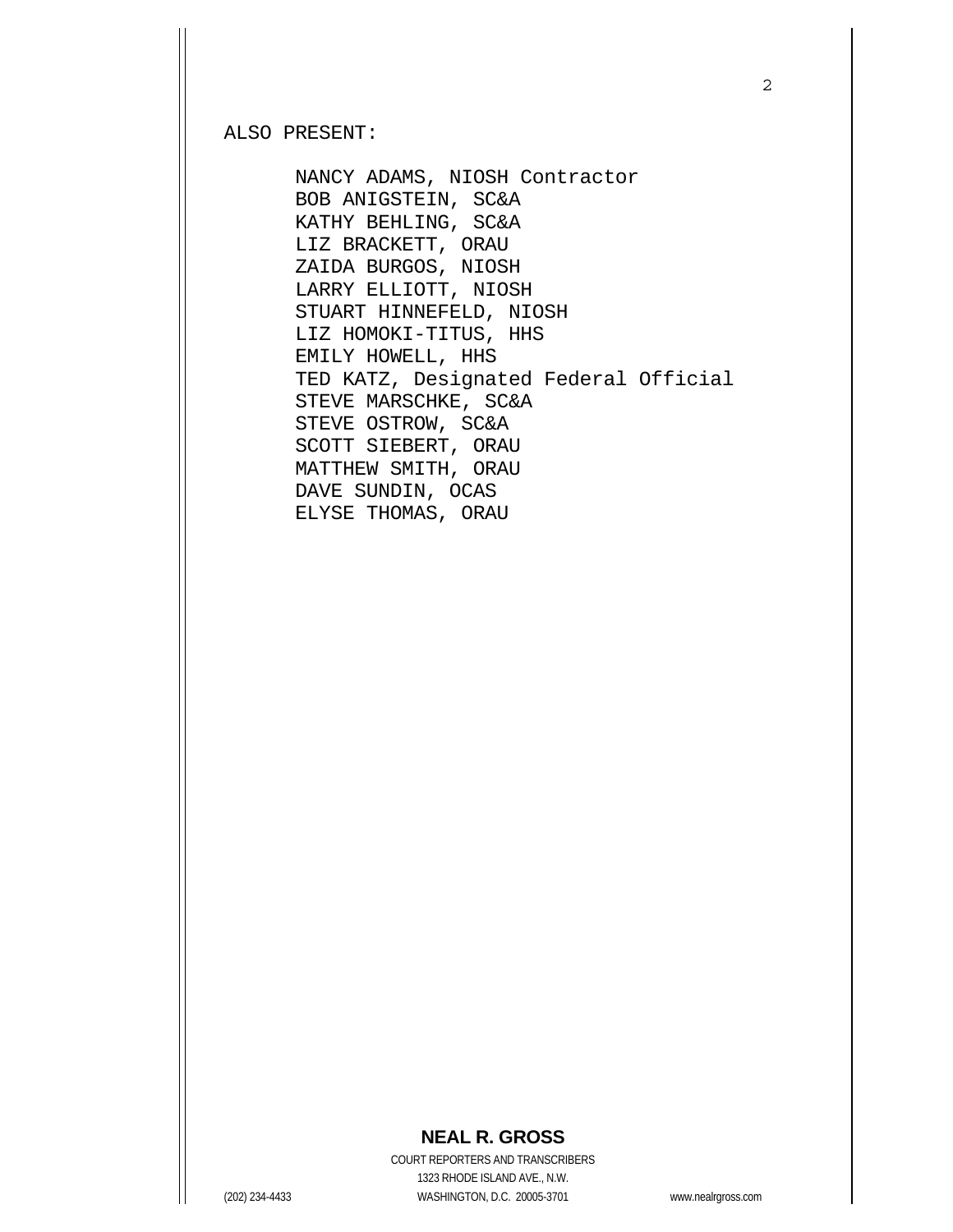**NEAL R. GROSS** COURT REPORTERS AND TRANSCRIBERS 1323 RHODE ISLAND AVE., N.W. (202) 234-4433 WASHINGTON, D.C. 20005-3701 www.nealrgross.com 3 1 P-R-O-C-E-E-D-I-N-G-S  $2 \parallel$  (10:03 a.m.) 3 MR. KATZ: Good morning. This is 4 | the Procedures Working Group of the Advisory 5 Board on Radiation Worker Health. And we are 6 about to get started. Let's begin with 7 identifying who is attending, starting with 8 || the Board members in the room. If you would 9 || just start your names, please? 10 CHAIR MUNN: This is Wanda Munn, 11 | Chair of this group. 12 MEMBER ZIEMER: Paul Ziemer, Board 13 member. 14 MR. KATZ: And do we have any 15 | Advisory Board members attending by telephone? 16 MEMBER GRIFFON: Yes. This is Mark 17 Griffon. 18 || MR. KATZ: Welcome, Mark. 19 MEMBER GRIFFON: Hi, Ted. 20 MR. KATZ: Okay. And I know Mike 21 Gibson is not able to attend today. Then 22 || going to the NIOSH ORAU team, if you would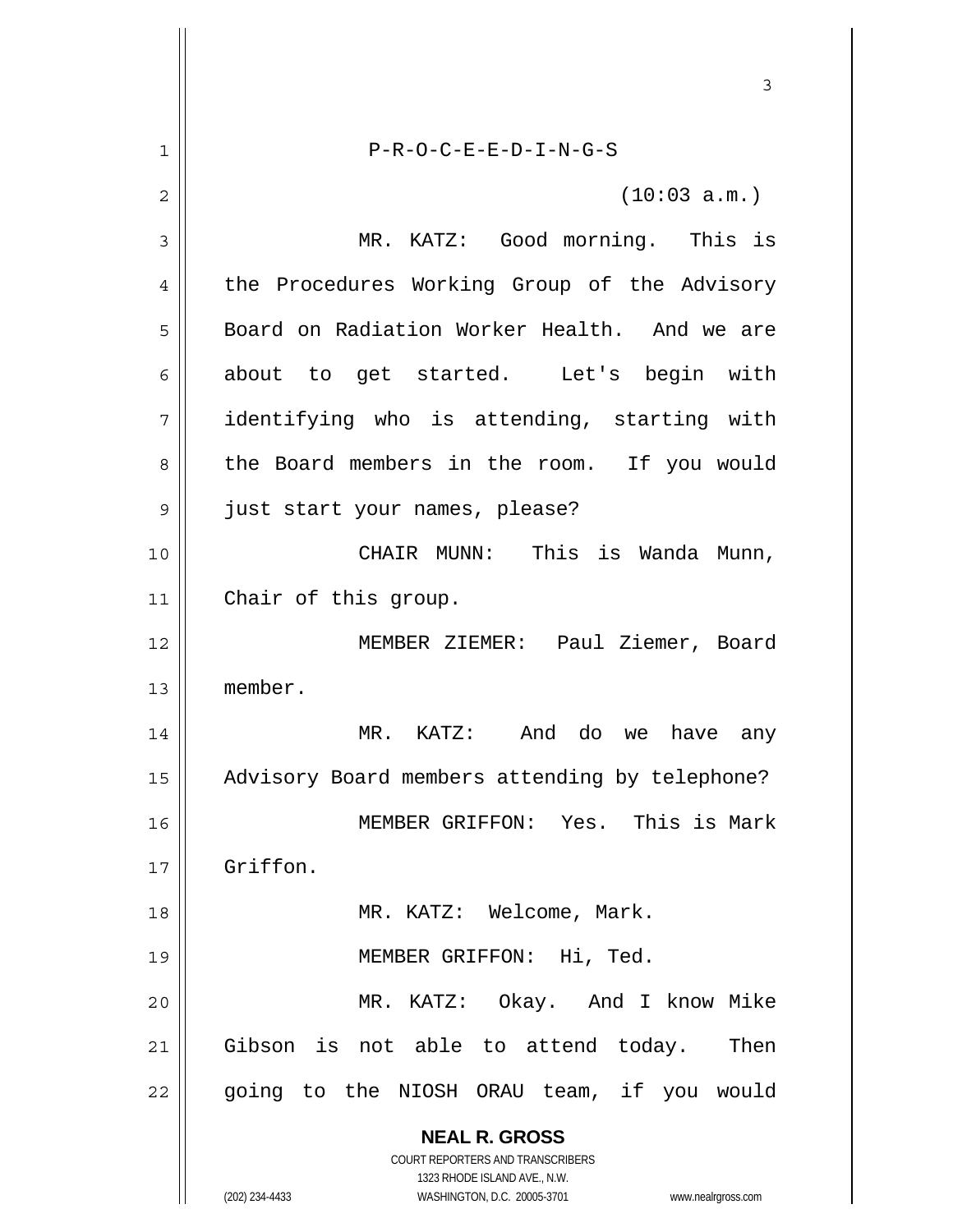**NEAL R. GROSS** COURT REPORTERS AND TRANSCRIBERS 1323 RHODE ISLAND AVE., N.W. (202) 234-4433 WASHINGTON, D.C. 20005-3701 www.nealrgross.com 1 | identify yourselves, starting in the room? 2 MR. ELLIOTT: This is Larry 3 Elliott, Director of the Office of 4 | Compensation Analysis and Support. 5 MR. HINNEFELD: Stu Hinnefeld, 6 | Authentical Program Manager, same office. 7 MR. SIEBERT: Scott Siebert with 8 | the ORAU team. 9 MS. THOMAS: Elyse Thomas with the 10 | ORAU team. 11 || MR. KATZ: And on the telephone? 12 MR. SMITH: Matthew Smith, ORAU  $13 \parallel$  team. 14 MS. BRACKETT: Liz Brackett, ORAU  $15$   $\parallel$  team. 16 MR. SUNDIN: This is Dave Sundin,  $17 \parallel$  OCAS. 18 MR. KATZ: Okay. And now SC&A in 19 the room? 20 || MR. MARSCHKE: Steve Marschke. 21 || MR. KATZ: And on the telephone? 22 MR. OSTROW: Steve Ostrow.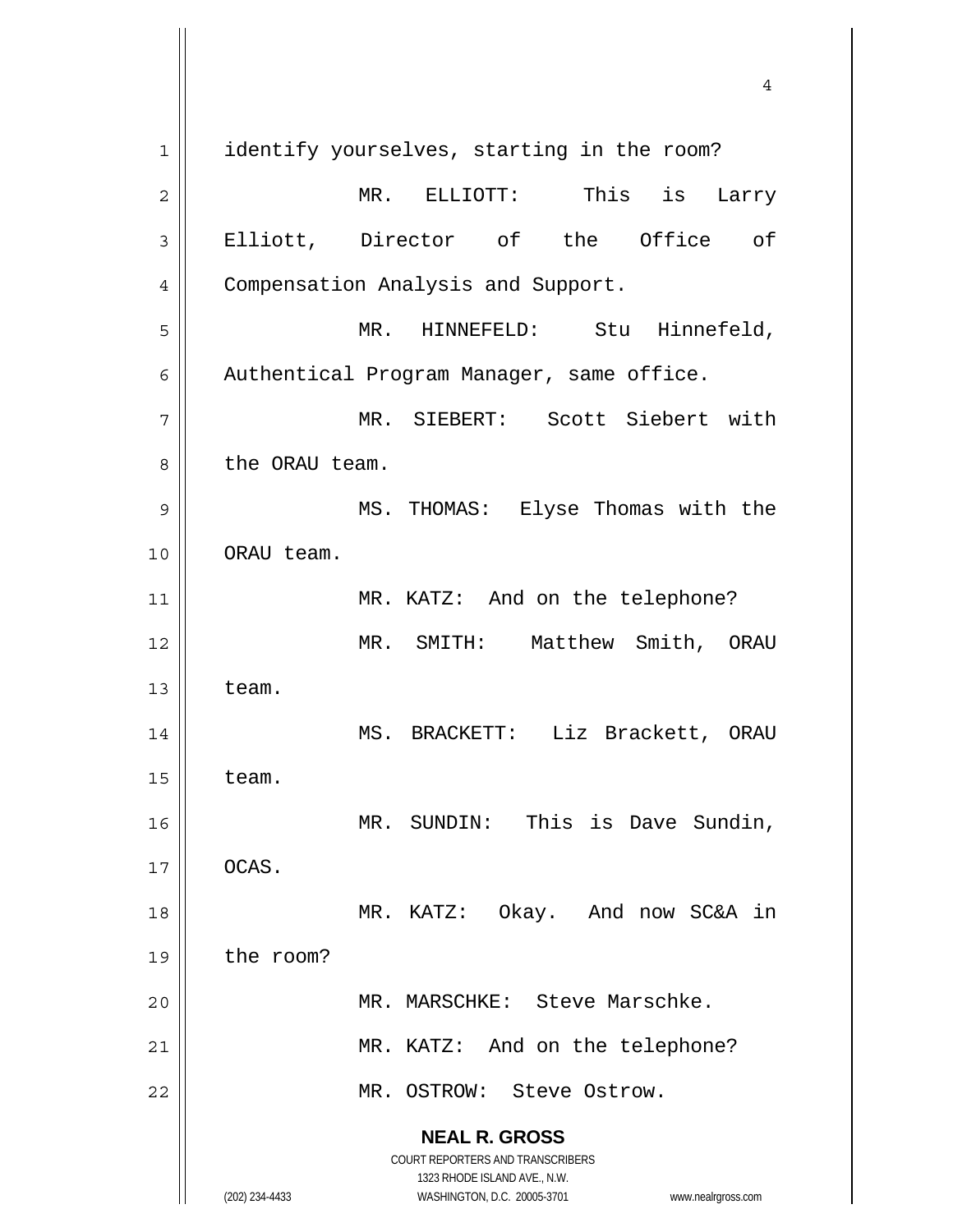|    | 5                                                                                                   |
|----|-----------------------------------------------------------------------------------------------------|
| 1  | MS. BEHLING: Kathy Behling.                                                                         |
| 2  | MR. ANIGSTEIN: Bob Anigstein.                                                                       |
| 3  | MR. KATZ: Welcome, everybody. And                                                                   |
| 4  | now going from that to other federal employees                                                      |
| 5  | in the room?                                                                                        |
| 6  | MS. HOWELL: Emily Howell, HHS.                                                                      |
| 7  | MS. ADAMS: Nancy Adams, contractor                                                                  |
| 8  | with NIOSH.                                                                                         |
| 9  | MR. KATZ: And on the telephone?                                                                     |
| 10 | MS. BURGOS: Zaida Burgos, NIOSH.                                                                    |
| 11 | MR. KATZ: And I gather that's it?                                                                   |
| 12 | And then for members of the public, any                                                             |
| 13 | attending or members of Congress or their                                                           |
| 14 | representatives?                                                                                    |
| 15 | (No response.)                                                                                      |
| 16 | MR. KATZ: Okay, then. And, just                                                                     |
| 17 | to note, then, for people on the phone, I                                                           |
| 18 | don't think, actually, anyone on the phone                                                          |
| 19 | needs it, then if we don#t have any others,                                                         |
| 20 | but please keep your phones on #6 or mute,                                                          |
| 21 | whichever, when you're not speaking. And if                                                         |
| 22 | you disconnect, please do not put us on hold.                                                       |
|    | <b>NEAL R. GROSS</b>                                                                                |
|    | COURT REPORTERS AND TRANSCRIBERS                                                                    |
|    | 1323 RHODE ISLAND AVE., N.W.<br>(202) 234-4433<br>WASHINGTON, D.C. 20005-3701<br>www.nealrgross.com |

 $\overline{\phantom{a}}$ 

 $\mathsf{l}$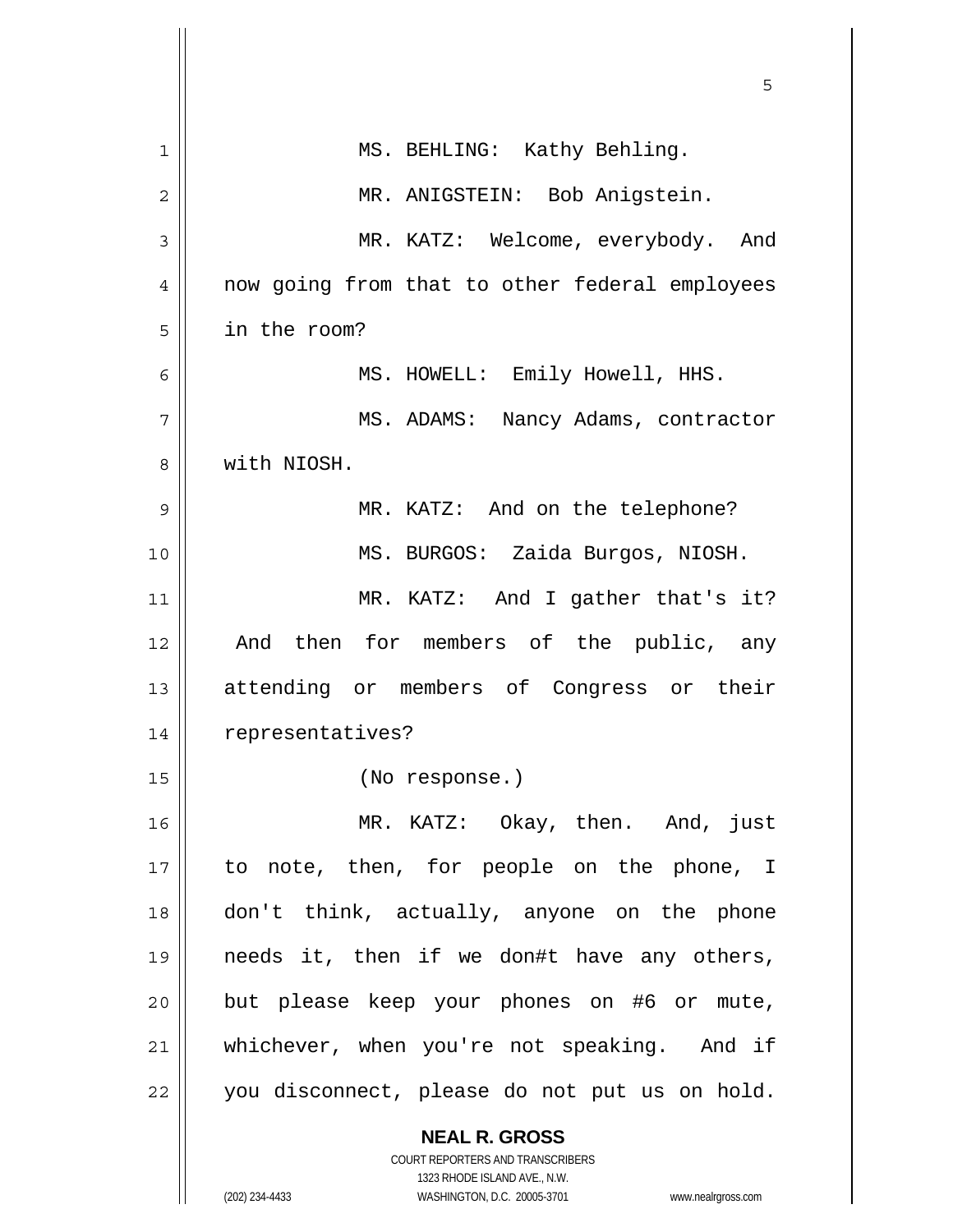1 || Actually hang up and call back in. Much  $2 \parallel$  thanks and Wanda, it's all yours. 3 CHAIR MUNN: Thank you, Ted. 4 || I think most of you have my e-mail  $5 \parallel$  of the 12th, indicating what we are going to  $6 \parallel$  be covering here, roughly. The only  $7 \parallel$  time-certain activity that we have discussed 8 during our e-mail traffic over the last week  $9 \parallel$  or so has been that first item under my "At 10 some juncture" group comments with respect to 11 OTIB-0066, we had indicated earlier that we 12 would be discussing that. In the interim, we 13 || have realized that that document has not yet 14 been released from SC&A. They haven't quite 15 | completed their review of it. 16 Therefore, as a result, what I have 17 indicated is that at 11:30 today, we will ask 18 some of the folks from SC&A who have been 19 involved with that to give us a status and 20 timeline and a very brief discussion of what

 $21$  | the pertinent points are with respect to their 22 findings.

> **NEAL R. GROSS** COURT REPORTERS AND TRANSCRIBERS 1323 RHODE ISLAND AVE., N.W. (202) 234-4433 WASHINGTON, D.C. 20005-3701 www.nealrgross.com

 $\sim$  6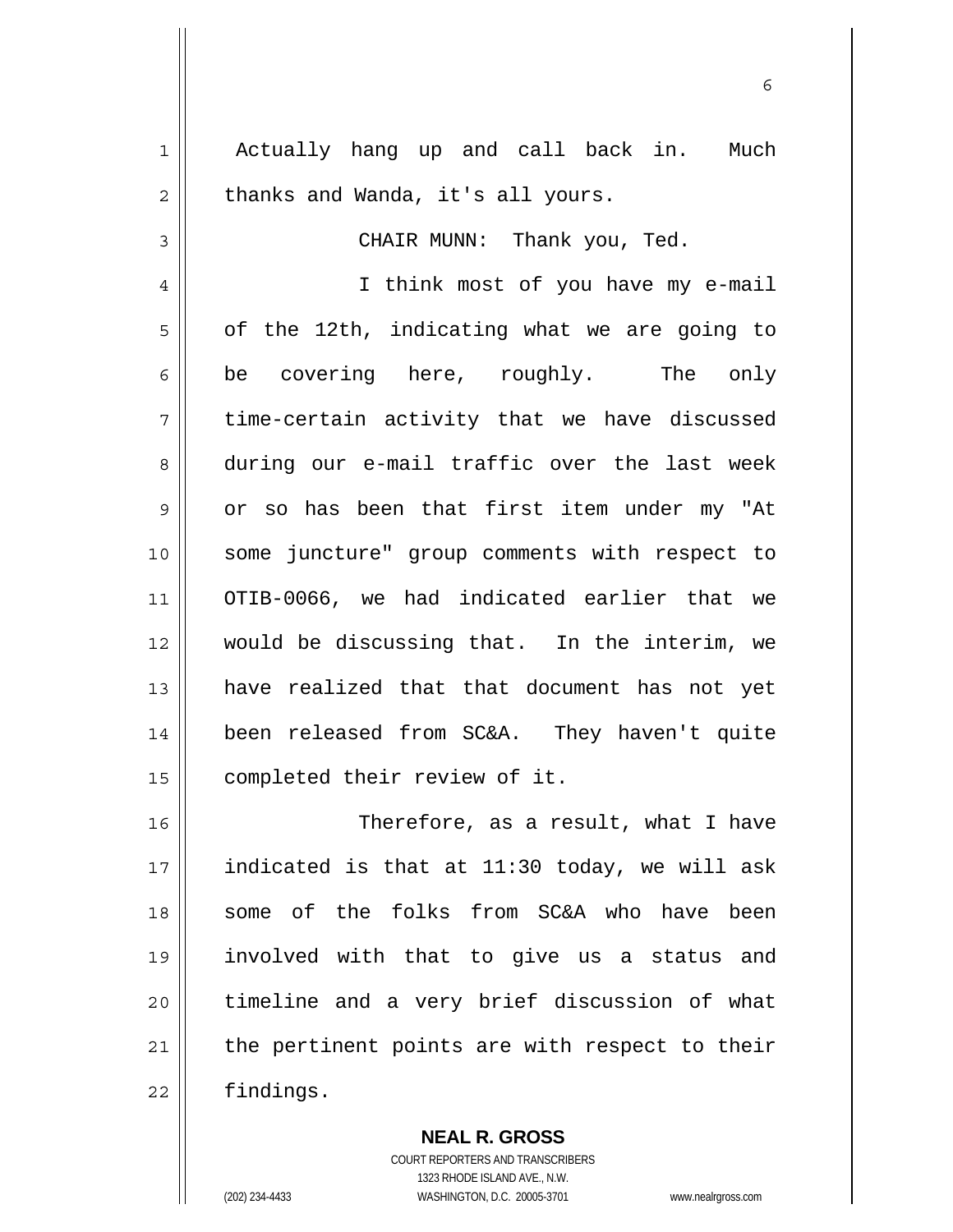1 Other than that, we will not be 2 | covering OTIB-0066. Nor will we be going out 3 of our way to try to maintain a strict 4 timeline here unless someone has other 5 concerns.

7

6 **If we have a situation where** 7 someone needs to make some presentation and 8 || he's not going to be able to be with us  $9 \parallel$  throughout the day, please make that known to 10 us so that we can arrange our schedule 11 accordingly.

12 We expect to do this in a fairly 13 unassuming manner today. We have all been at 14 || this for a little while now. And this is our 15 || second attempt to work almost entirely from 16 the electronic database, rather than from 17 written material. And we'll just play it by 18 || ear and see how it goes. I hope it goes well.

I have asked that before we get 20 || really started here, we take a look at our procedures tracking system summary, which is || on the O drive and available for all of you

> COURT REPORTERS AND TRANSCRIBERS 1323 RHODE ISLAND AVE., N.W. (202) 234-4433 WASHINGTON, D.C. 20005-3701 www.nealrgross.com

 **NEAL R. GROSS**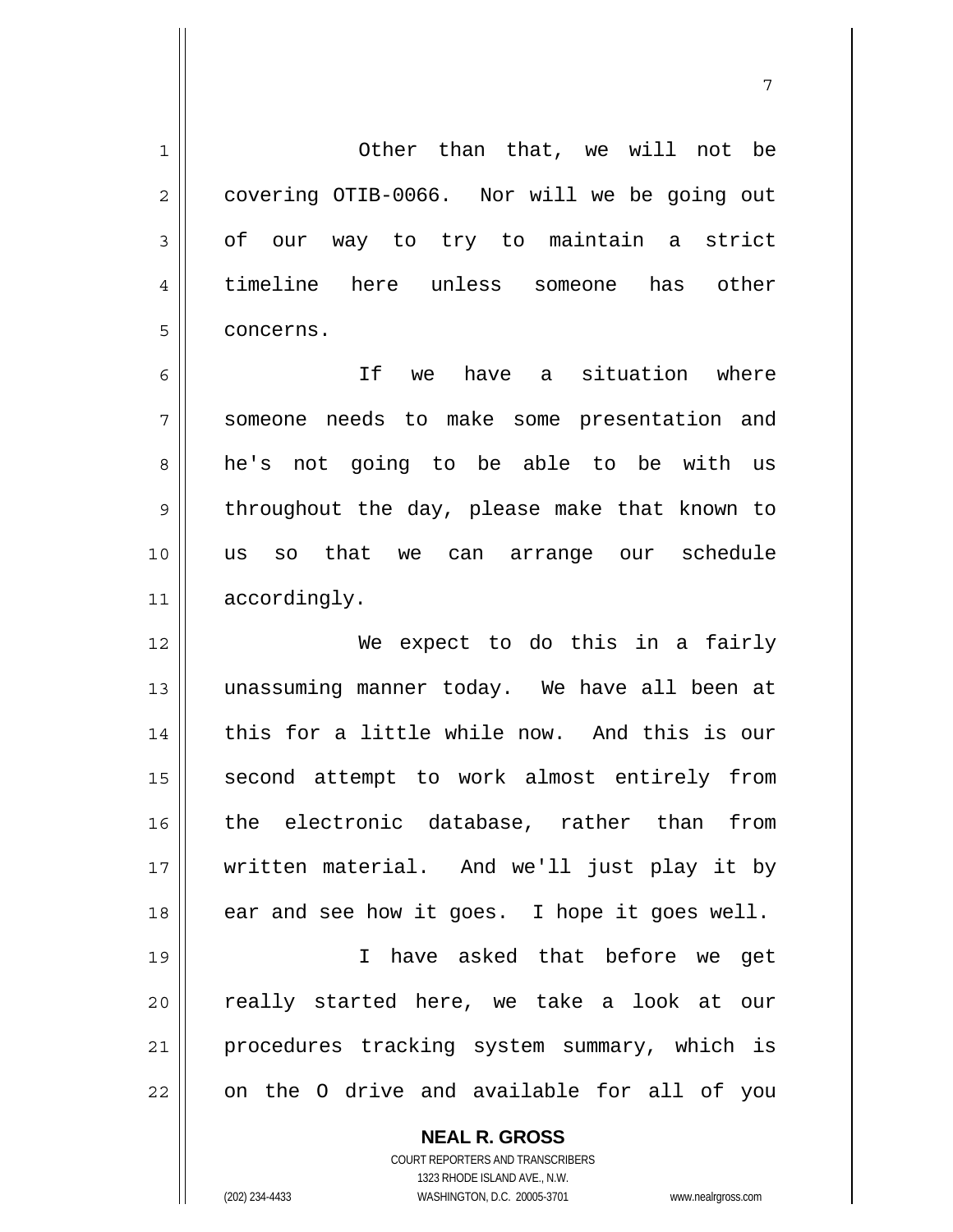$1 \parallel$  who want to.

| $\overline{2}$ | Rather than ask everybody to be                                                                                                                                 |
|----------------|-----------------------------------------------------------------------------------------------------------------------------------------------------------------|
| 3              | pulling that up and scurrying around, it would                                                                                                                  |
| $\overline{4}$ | be nice if we would just run through that very                                                                                                                  |
| 5              | quickly, orally.                                                                                                                                                |
| 6              | Nancy, would you mind doing that                                                                                                                                |
| 7              | for us?                                                                                                                                                         |
| 8              | MS. ADAMS: No.                                                                                                                                                  |
| 9              | CHAIR MUNN: Just a quick reading                                                                                                                                |
| 10             | of what we are staring at here. And if there                                                                                                                    |
| 11             | are specific items as we go through this that                                                                                                                   |
| 12             | the Board members are feeling a need to have                                                                                                                    |
| 13             | some additional attention directed to them,                                                                                                                     |
| 14             | please let us know.                                                                                                                                             |
| 15             | Nancy?                                                                                                                                                          |
| 16             | So the first set of<br>MS. ADAMS:                                                                                                                               |
| 17             | findings of January 17th, 2005, there were 183                                                                                                                  |
| 18             | total findings for that package. Forty-four                                                                                                                     |
| 19             | of those are currently in abeyance.                                                                                                                             |
| 20             | There are none that are officially                                                                                                                              |
| 21             | as open. There are none in progress, 44 in                                                                                                                      |
| 22             | Four that are addressed<br>in<br>abeyance.                                                                                                                      |
|                | <b>NEAL R. GROSS</b><br>COURT REPORTERS AND TRANSCRIBERS<br>1323 RHODE ISLAND AVE., N.W.<br>(202) 234-4433<br>WASHINGTON, D.C. 20005-3701<br>www.nealrgross.com |

<u>83 - Santa Carlos de Santa Carlos de Santa Carlos de Santa Carlos de Santa Carlos de Santa Carlos de Santa Ca</u>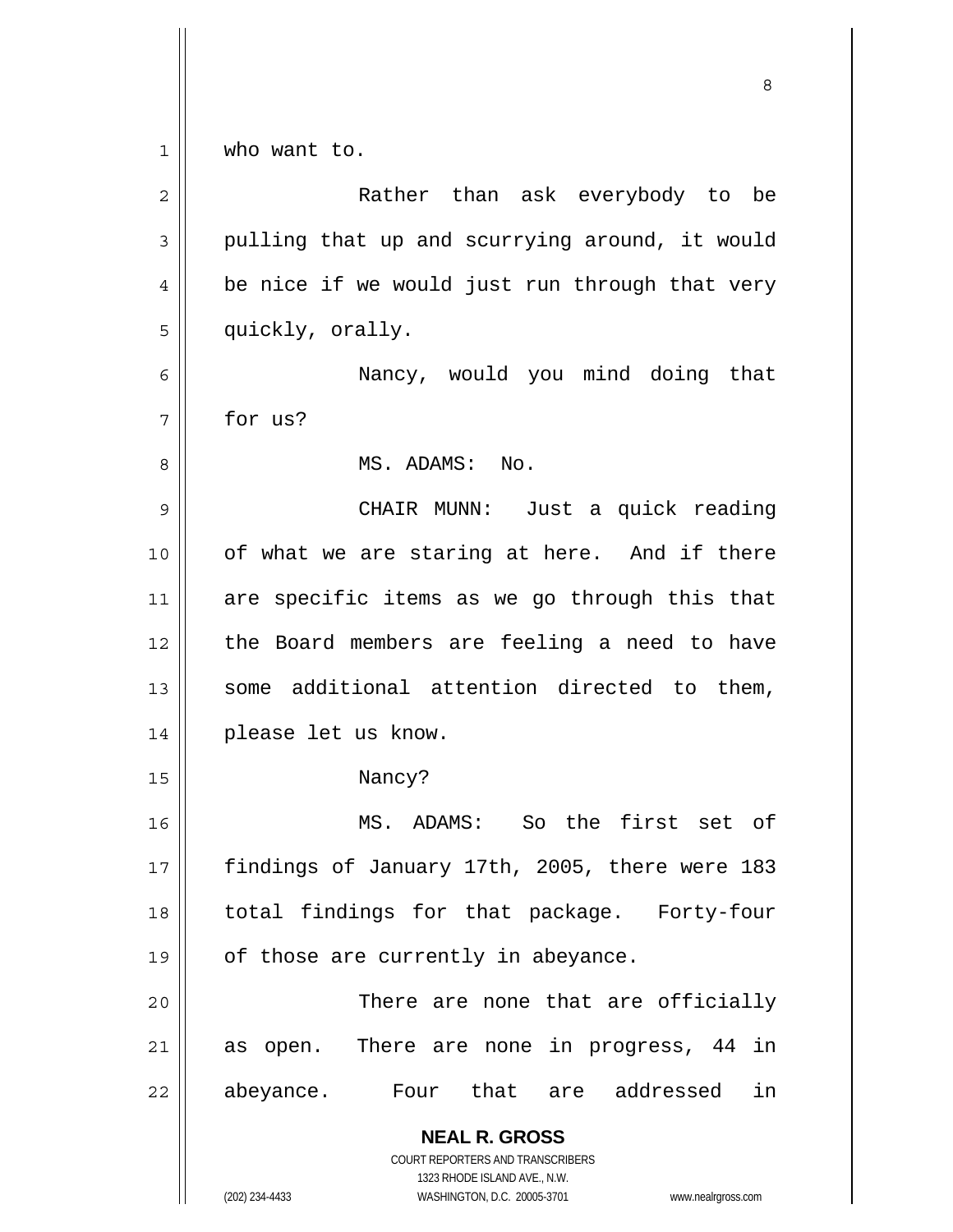1 || findings. And four have been transferred.  $2 \parallel$  And 131 are closed.

9

3 || The June 8th, 2006 set of findings, 4 || there are 112. Thirty-five are still open. 5 || Four are in progress. Five are in abeyance. 6 Four are addressed in findings. Ten have been  $7 \parallel$  transferred. And 54 of those 112 are closed. 8 || The next set is July 30th, 2007.  $9 \parallel$  That set contains 16 findings. Six of those 10 are in progress. One is in abeyance. One is 11 || addressed in findings. Two are transferred. 12 And six are closed. 13 || September 20th, 2007 we have 8 14 total findings. None are open. There is one 15 in progress, two in abeyance, five addressed 16 in findings. None of those have been

17 || transferred, and none of those have yet been 18 closed.

And then October 29th, 2007, there || are 145 findings. All 145 of those are still 21 || open. November 9th, 2007, there are 9 total || findings. All nine of those are still open.

> **NEAL R. GROSS** COURT REPORTERS AND TRANSCRIBERS 1323 RHODE ISLAND AVE., N.W. (202) 234-4433 WASHINGTON, D.C. 20005-3701 www.nealrgross.com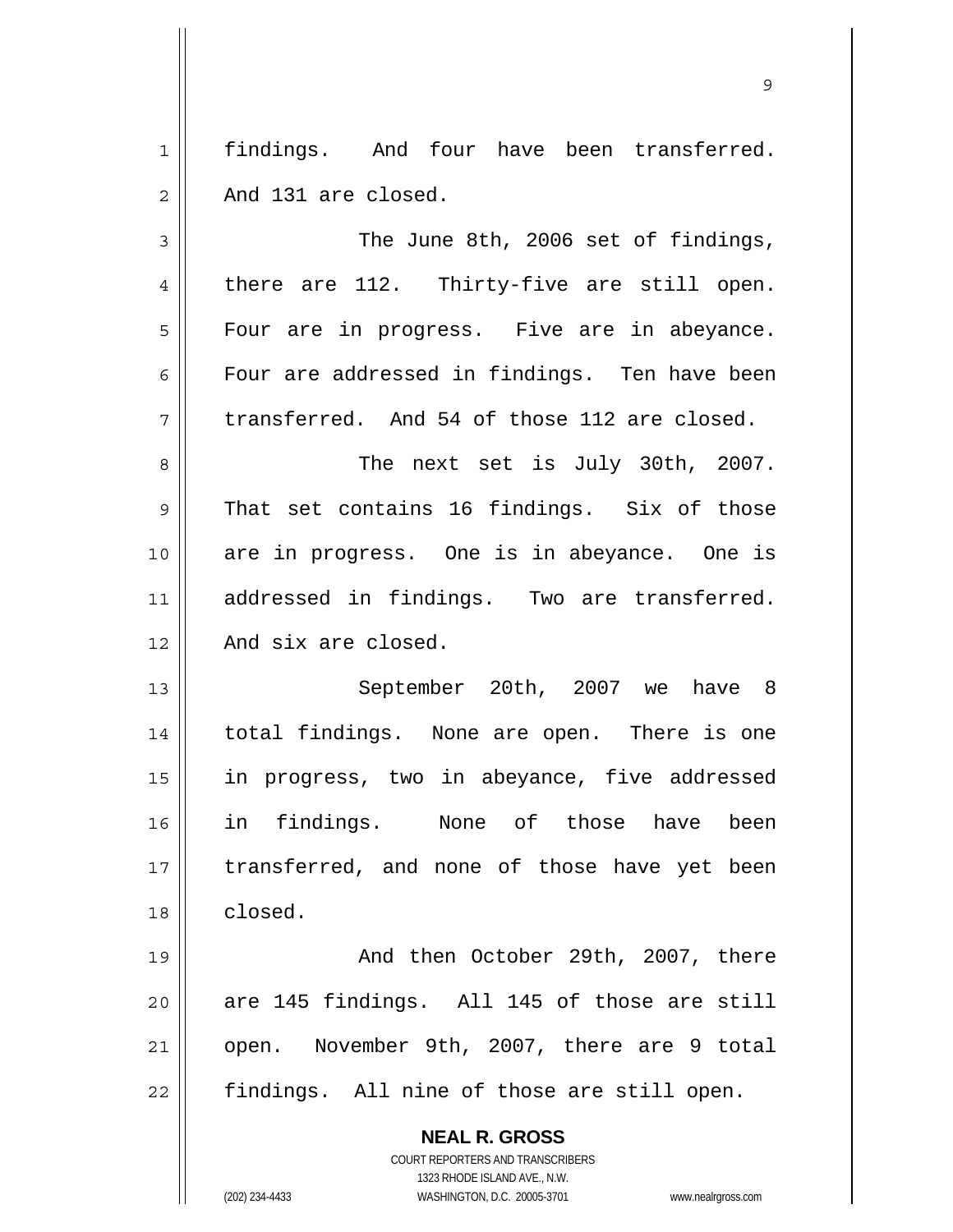| $\mathbf 1$ | And then April 21st, 2008, there                         |
|-------------|----------------------------------------------------------|
| 2           | were 13 findings. And 13 of those have been              |
| 3           | transferred. So that gives us from all of                |
| 4           | those 7 packages of findings, 486 total                  |
| 5           | findings, of which 191 have been closed, 189             |
| 6           | are still open, 11 are in progress, 52 are in            |
| 7           | abeyance, 14 are addressed in findings, and 29           |
| 8           | of those have been transferred.                          |
| 9           | CHAIR MUNN: Since we now have a                          |
| 10          | group of initial findings from NIOSH on our              |
| 11          | third set, those numbers will undoubtedly                |
| 12          | change significantly after this particular               |
| 13          | meeting.                                                 |
| 14          | Thank you, Nancy. I appreciate it.                       |
| 15          | MR. MARSCHKE: Yes. I believe                             |
| 16          | NIOSH gave us initial response to 32 of the              |
| 17          | 145 in that October 29th set.                            |
| 18          | CHAIR MUNN: Yes.                                         |
| 19          | MR. MARSCHKE: And, actually, we                          |
| 20          | started looking them over and are ready to               |
| 21          | make a recommendation on just about a handful            |
| 22          | of them or so.                                           |
|             | <b>NEAL R. GROSS</b><br>COURT REPORTERS AND TRANSCRIBERS |

1323 RHODE ISLAND AVE., N.W.

 $\prod$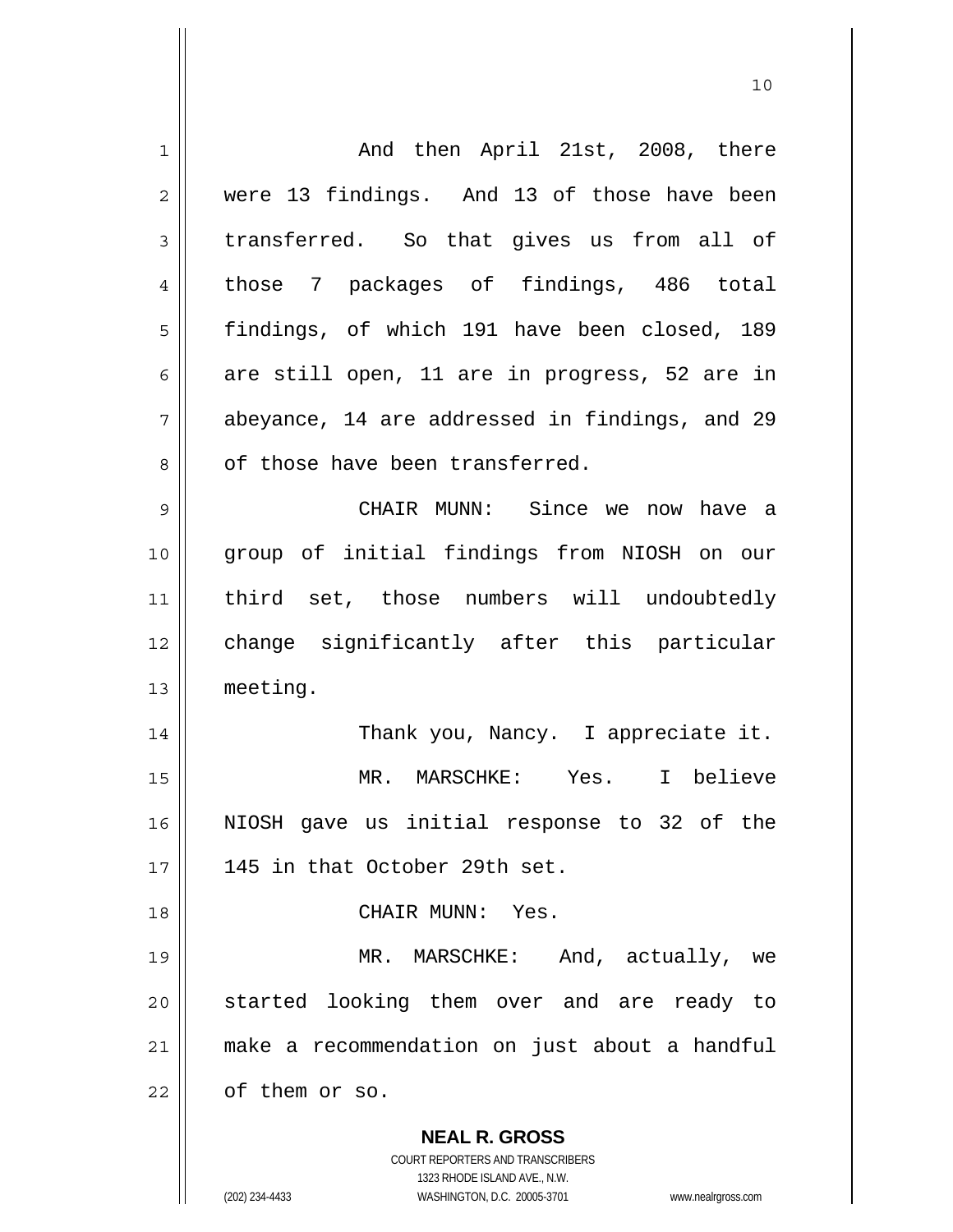|                | 11                                                                                              |
|----------------|-------------------------------------------------------------------------------------------------|
| 1              | CHAIR MUNN: Good.                                                                               |
| $\overline{2}$ | MR. MARSCHKE: So the next time we                                                               |
| 3              | meet, we will have probably, at least for                                                       |
| 4              | those 32 and any additional ones that NIOSH                                                     |
|                |                                                                                                 |
| 5              | provides us from that group, some                                                               |
| 6              | recommendations to give the Board as to, you                                                    |
| 7              | know, what status changes we would recommend                                                    |
| 8              | be made.                                                                                        |
| 9              | CHAIR MUNN: We'll certainly change                                                              |
| 10             | the open numbers significantly.                                                                 |
| 11             | Yes, Paul?                                                                                      |
| 12             | MEMBER ZIEMER: What is the date of                                                              |
| 13             | this thing? I think you#re saying there are                                                     |
| 14             | 132 in progress on that set. Does that --                                                       |
| 15             | MR. MARSCHKE: There are 32, not                                                                 |
| 16             | 132.                                                                                            |
| 17             | CHAIR MUNN: Thirty-two.                                                                         |
|                |                                                                                                 |
| 18             | MEMBER ZIEMER: Oh, 32. Okay.                                                                    |
| 19             | Whatever the number is. But that is as of                                                       |
| 20             | like today?                                                                                     |
| 21             | CHAIR MUNN: Yes.                                                                                |
| 22             | MEMBER ZIEMER: What is the date on                                                              |
|                | <b>NEAL R. GROSS</b><br><b>COURT REPORTERS AND TRANSCRIBERS</b><br>1323 RHODE ISLAND AVE., N.W. |
|                | (202) 234-4433<br>WASHINGTON, D.C. 20005-3701<br>www.nealrgross.com                             |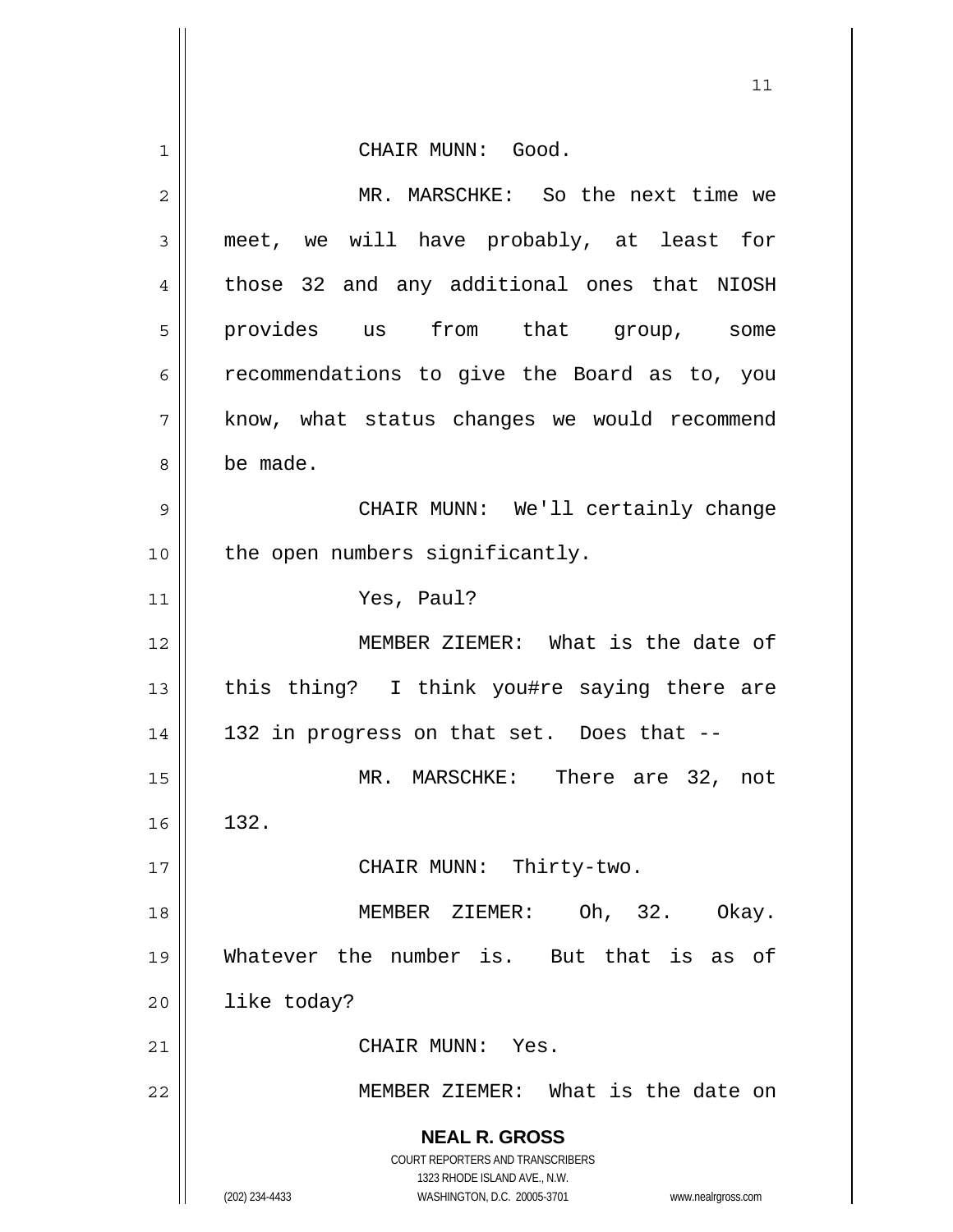**NEAL R. GROSS** COURT REPORTERS AND TRANSCRIBERS 1323 RHODE ISLAND AVE., N.W.  $1 \parallel$  this? 2 MR. MARSCHKE: This is live today. 3 MEMBER ZIEMER: The other just 4 hasn't been entered? 5 MR. MARSCHKE: The other just  $6 \parallel$  hasn't been entered in yet. 7 MR. HINNEFELD: Essentially, we 8 || haven't moved them from open until we talk 9 about them in here. 10 MEMBER ZIEMER: Okay. Even though 11 | you have put them  $-$ 12 MR. HINNEFELD: Even though we have 13 given a response back, it usually remains 14 | open. And our response goes in the database. 15 MR. MARSCHKE: We don't make any  $16$  changes to the status box until --17 MEMBER ZIEMER: Until it's 18 discussed. 19 MR. MARSCHKE: -- until it's 20 discussed, until the Board directs us to make 21 a change to the status box. So on our  $22$  | recommendation, we don't change the status

12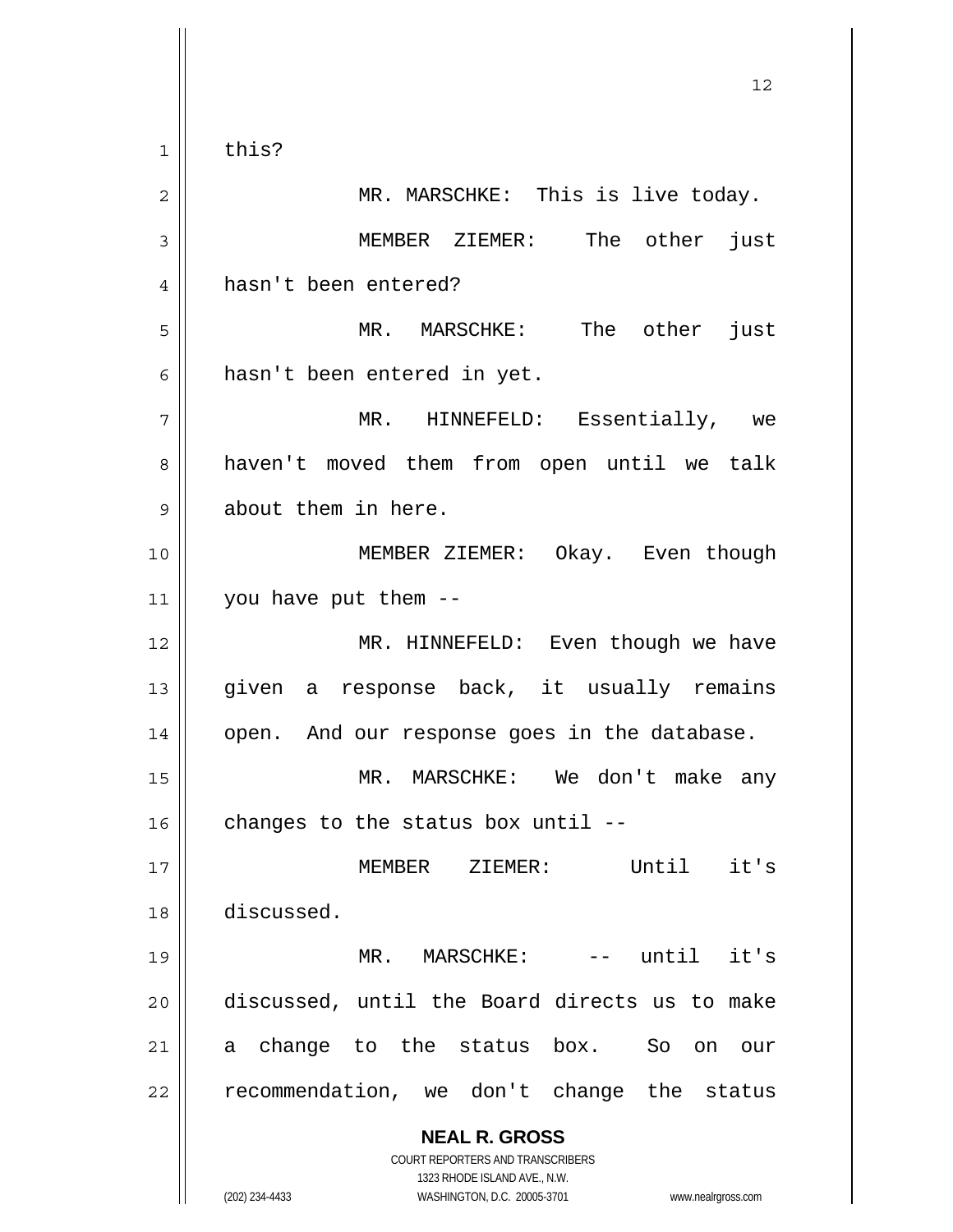| 1           | box. It's only when the Board gives us a       |
|-------------|------------------------------------------------|
| 2           | direction to change the status that we change  |
| 3           | it from open to in progress or something like  |
| 4           | that.                                          |
| 5           | CHAIR MUNN: At our last meeting,               |
| 6           | we did go through the entire group of findings |
| 7           | that we had and addressed the few that were    |
| 8           | still outstanding and set one.                 |
| $\mathsf 9$ | What is the preference of the group            |
| 10          | today? It had been my thought that we would    |
| 11          | start with the second set since, if memory     |
| 12          | serves, there hasn't been a great deal of      |
| 13          | activity going on in the first set of those    |
| 14          | abeyance numbers that are there have not, to   |
| 15          | my knowledge, changed significantly, but there |
| 16          | has been a considerable amount of work done on |
| 17          | the second and third sets.                     |
| 18          | My instinct would be to start with             |
| 19          | the second set and go from there. But that's   |
| 20          | up to the group. Does anyone else have a       |
| 21          | preference for addressing these, the manner in |
| 22          | which we are going to address these, the       |
|             |                                                |

 COURT REPORTERS AND TRANSCRIBERS 1323 RHODE ISLAND AVE., N.W. (202) 234-4433 WASHINGTON, D.C. 20005-3701 www.nealrgross.com

 **NEAL R. GROSS**

 $\mathsf{I}$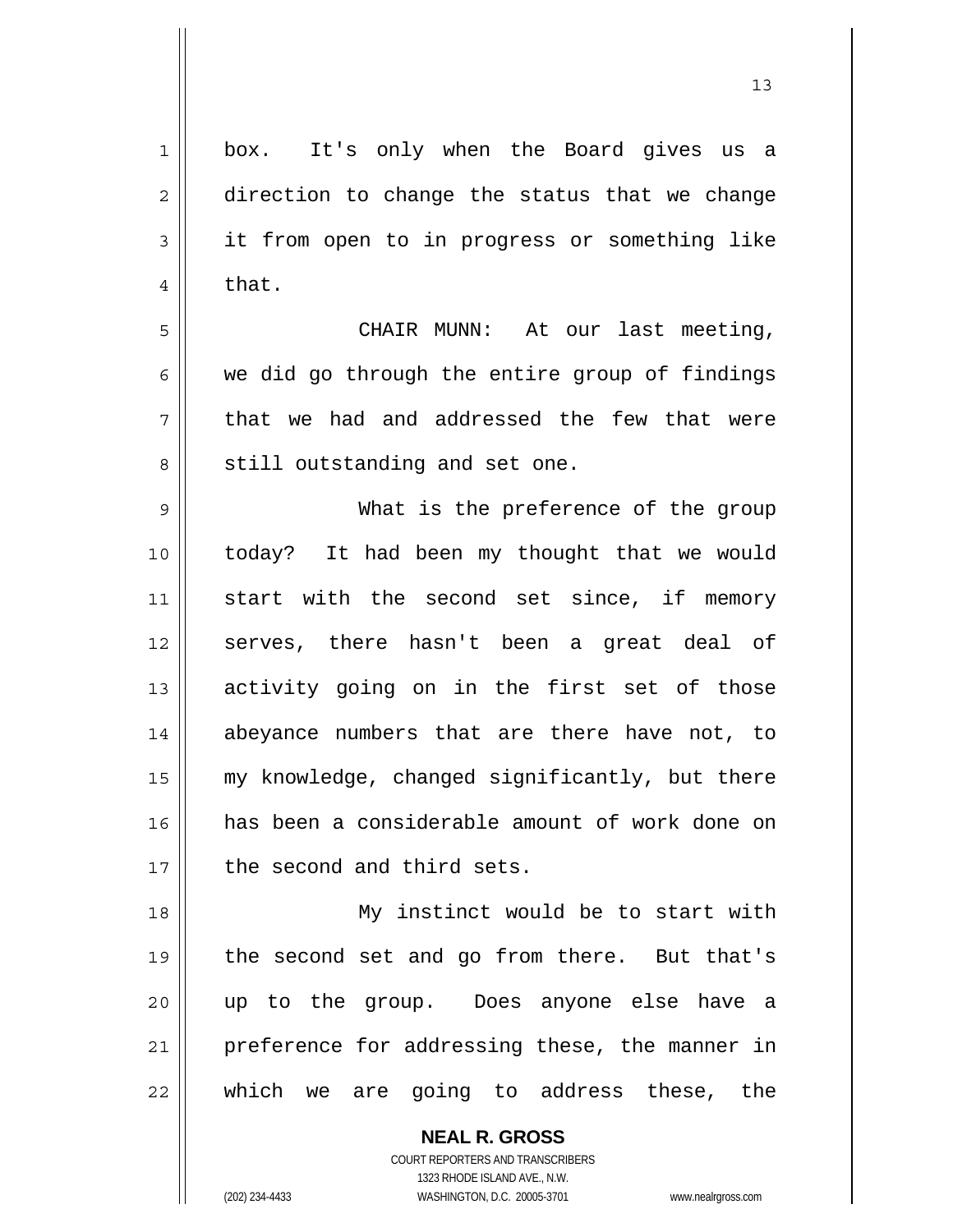1 || order? Is starting with the second set all 2 right?

3 MEMBER ZIEMER: I am agreeable. I 4 || would just ask the question and probably  $5 \parallel$  should know this, but I don't. Are there any 6 procedures in the later sets that have an 7 urgency about them relative to ongoing 8 activities? 9 CHAIR MUNN: Well, there is always  $10$  ||  $-$ 11 MEMBER ZIEMER: I don't know if Stu 12 | or Larry could answer. 13 MR. MARSCHKE: The metal tritides? 14 CHAIR MUNN: Yes. That's 66. And 15 the metal tritides are what we will be 16 discussing at 11:30.

MEMBER ZIEMER: But also on the metal tritides, what is the interaction on the Pinellas group? Isn't Phil Schofield's group 20 also looking at that issue? MR. KATZ: I think Phil was

 $22$  || expecting that since this group is meeting

 **NEAL R. GROSS**

 COURT REPORTERS AND TRANSCRIBERS 1323 RHODE ISLAND AVE., N.W.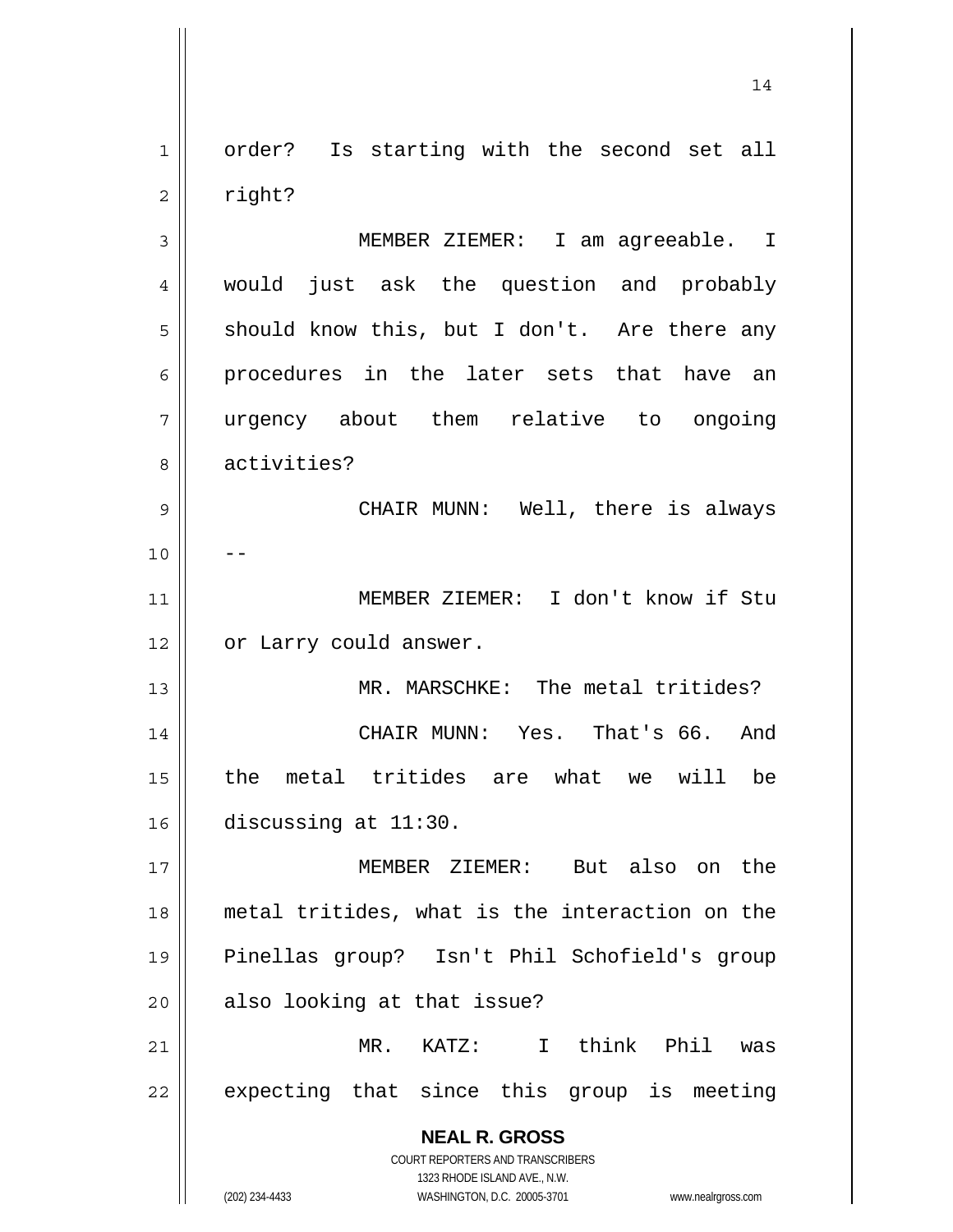**NEAL R. GROSS** COURT REPORTERS AND TRANSCRIBERS 1323 RHODE ISLAND AVE., N.W. (202) 234-4433 WASHINGTON, D.C. 20005-3701 www.nealrgross.com  $1 \parallel$  first that it would deal with it and then they 2 | would respond based on how this group --3 MEMBER ZIEMER: So they -- you plan 4 || to look at it? 5 MR. KATZ: So they plan to look at  $6 \parallel$  it, but I think they're relying on -- since  $7 \parallel$  this group is getting to it first from a 8 timeliness perspective, they're looking at 9 what results will come out of this group's 10 discussion. 11 CHAIR MUNN: However, that was what 12 I was talking about earlier when I said we do 13 || not have SC&A's full set of responses. That's 14 not complete yet. 15 || MEMBER ZIEMER: Right, on that one. 16 CHAIR MUNN: So we'll have only a 17 verbal report. We don't have anything from 18 which to make any decisions today. NIOSH 19 hasn't even had an opportunity to look at that 20 | response. 21 || MR. MARSCHKE: The report right now 22 || is a draft version, and it's being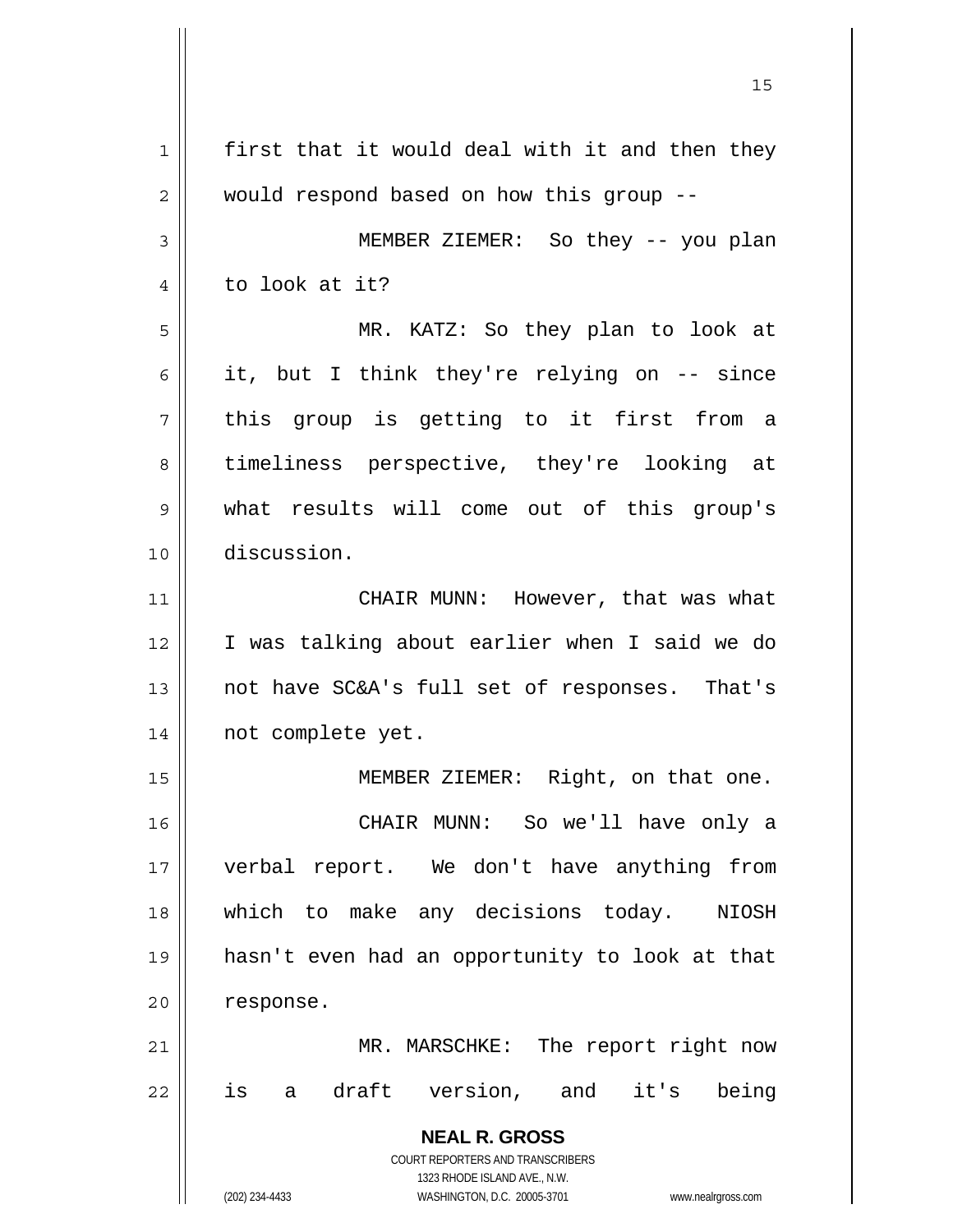1 declassified. It's going through the declassification review.

CHAIR MUNN: Until we have an 4 || opportunity for that initial technical 5 || exchange to take place, there really isn't much we can do except request a status from || SC&A, which is what we#ve done.

MR. MARSCHKE: While you mention  $9 \parallel$  OTIB-0052, which is the construction worker OTIB, that's the third one, the 730-16 findings. Should we get into that? I mean, we can summarize that.

CHAIR MUNN: Please do.

MR. MARSCHKE: We had a 15 || teleconference last Friday between myself --Mark was on it -- and Jim Neton and several of the other NIOSH individuals. And we think we have come to an agreement as to the wording that would be acceptable to all parties who are involved that would satisfy the findings  $\parallel$  and we would be able to move the six that are 22 || in progress to probably in abeyance in short

 **NEAL R. GROSS**

 COURT REPORTERS AND TRANSCRIBERS 1323 RHODE ISLAND AVE., N.W. (202) 234-4433 WASHINGTON, D.C. 20005-3701 www.nealrgross.com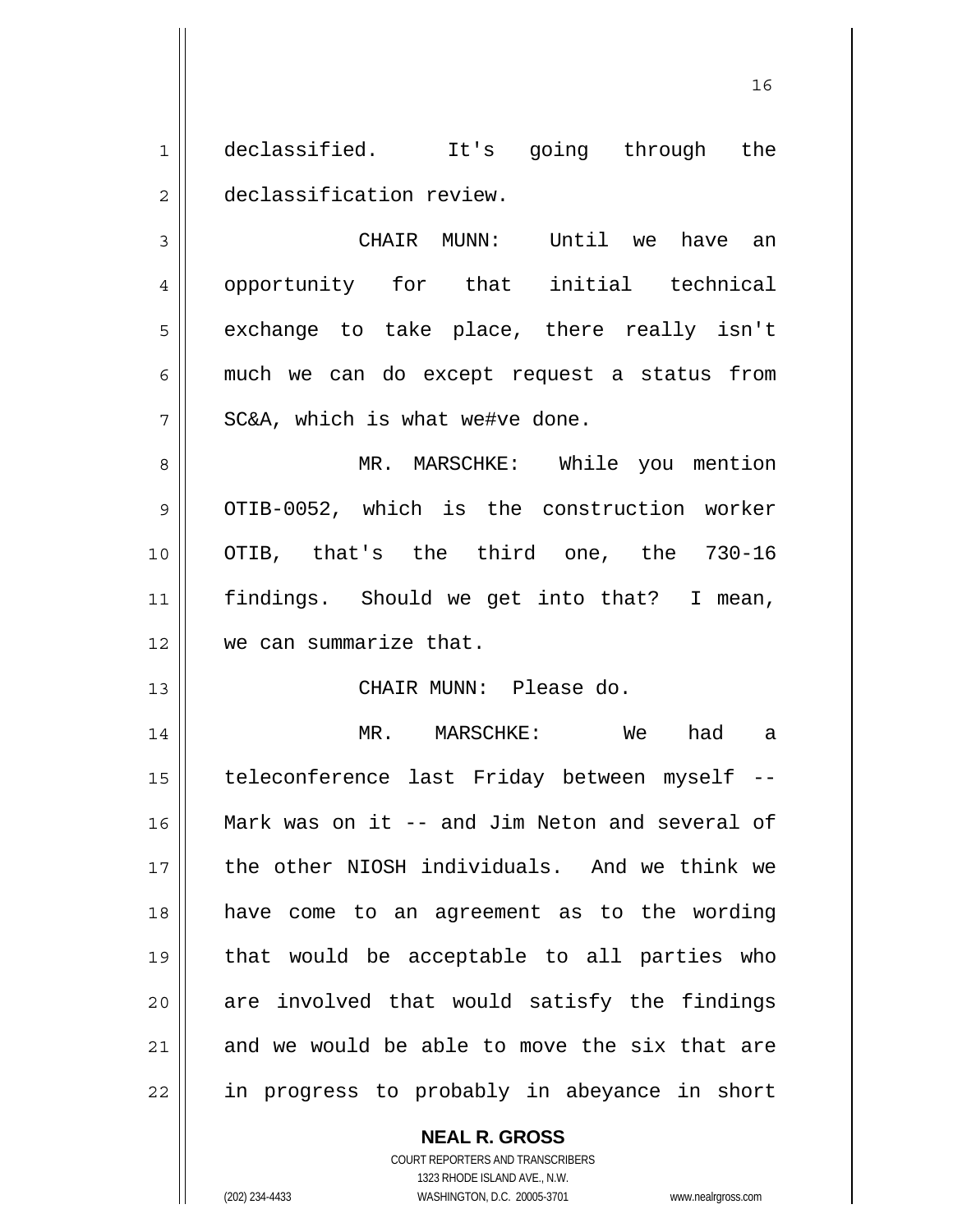$1 \parallel$  order.

| $\overline{2}$ | It is my understanding that early              |
|----------------|------------------------------------------------|
| 3              | week perhaps -- maybe it's already<br>this     |
| 4              | occurred -- that the draft was going to go to  |
| 5              | Jim Neton, the draft revisions to the wording  |
| 6              | of the document was going to go to Jim Neton   |
| 7              | for his review.                                |
| 8              | And then he would probably do                  |
| 9              | whatever he wants to do to it and then forward |
| 10             | it along to the working group and to SC&A.     |
| 11             | And we would be in a position to, you know, as |
| 12             | I said before, we would move those six         |
| 13             | findings from in-progress to in-abeyance.      |
| 14             | CHAIR MUNN: Would you like to                  |
| 15             | review what those six findings were for us,    |
| 16             | Steve? I know you sent them to me. I don't     |
| 17             | know whether I forwarded them to the other     |
| 18             | members of the working group, but it would be  |
| 19             | helpful I think for us to review what those    |
| 20             | six were since it's my understanding from what |
| 21             | you just said that we're close to a resolution |
| 22             | on those six.                                  |

 **NEAL R. GROSS** COURT REPORTERS AND TRANSCRIBERS 1323 RHODE ISLAND AVE., N.W. (202) 234-4433 WASHINGTON, D.C. 20005-3701 www.nealrgross.com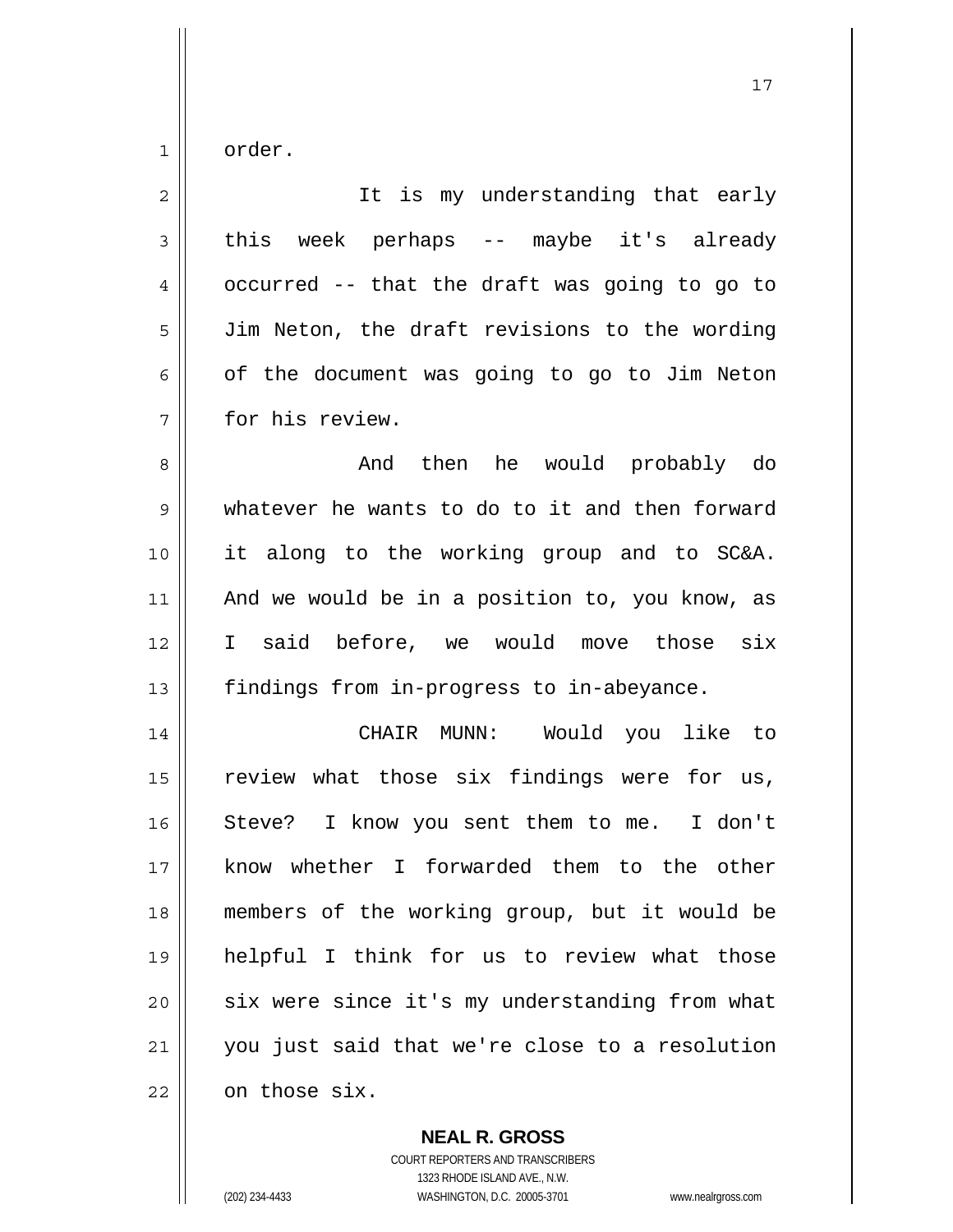| $\mathbf 1$ | MEMBER GRIFFON: Wanda, this is                 |
|-------------|------------------------------------------------|
| 2           | Mark.                                          |
| 3           | CHAIR MUNN: Yes, Mark?                         |
| 4           | MEMBER GRIFFON: Hi. I just wanted              |
| 5           | to say Steve is correct about the Friday call, |
| 6           | but I did forward you, Steve, some questions   |
| 7           | that I had about OTIB-0052 in general.         |
| 8           | We were focused on the three                   |
| 9           | questions that you have remaining, but I have  |
| 10          | some other background questions, which may be  |
| 11          | easily answered. So I didn't forward them to   |
| 12          | the whole workgroup.                           |
| 13          | But I just wanted to say I agree               |
| 14          | with sort of our focused discussion on Friday. |
| 15          | But I had some broader questions about the     |
| 16          | OTIB itself. So maybe that will come up in     |
| 17          | our deliberations of these six findings.       |
| 18          | CHAIR MUNN: It would be very                   |
| 19          | helpful if we had a review of what those       |
| 20          | issues were. And, Mark, if it's all right      |
| 21          | with you, it would be helpful certainly for me |
| 22          | if I had some feel for what your broader       |
|             | <b>NEAL R. GROSS</b>                           |

 COURT REPORTERS AND TRANSCRIBERS 1323 RHODE ISLAND AVE., N.W.

 $\mathsf{II}$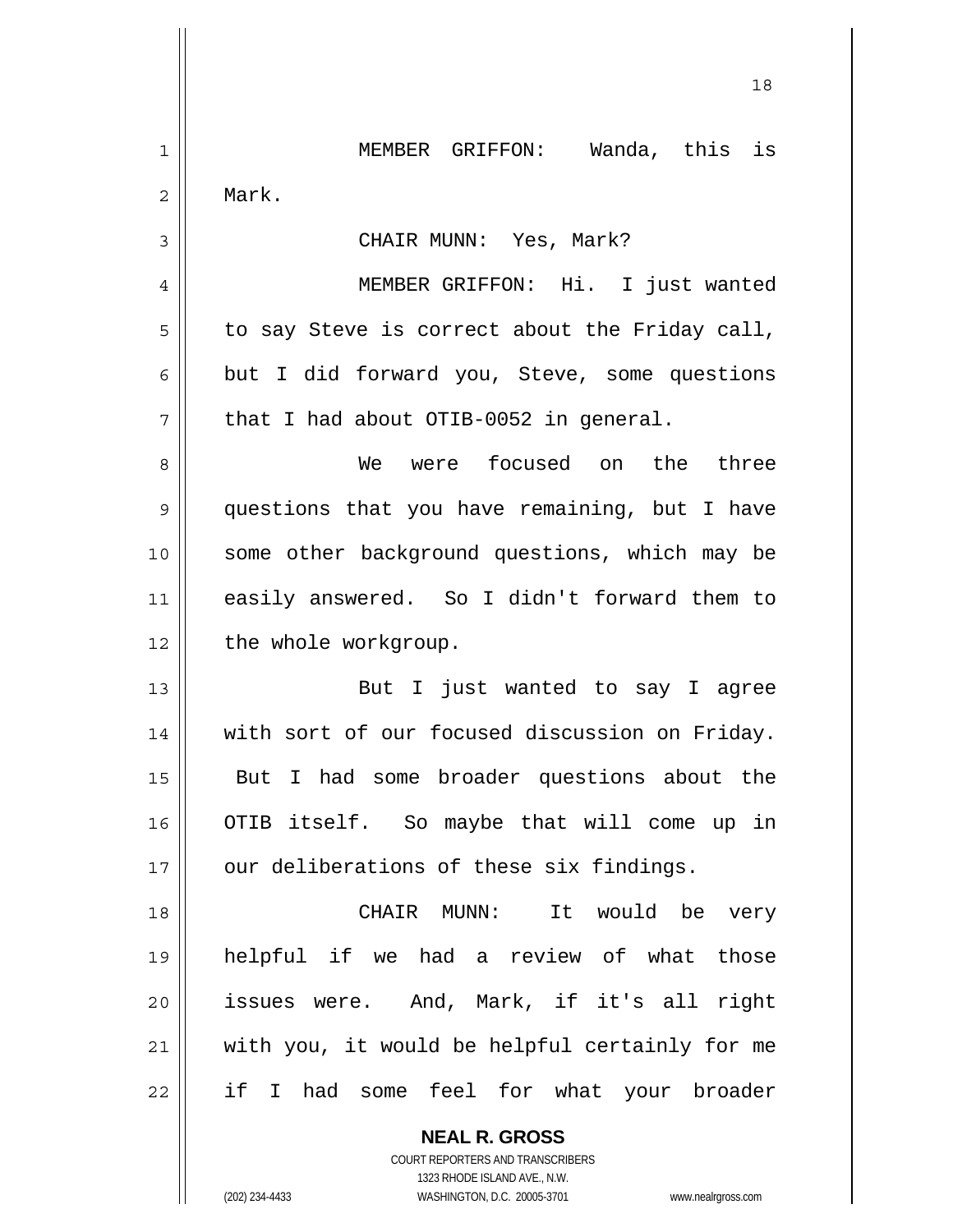1 || questions with respect to other portions of  $2 \parallel$  the OTIB were.

3 MEMBER GRIFFON: Okay. Yes. I 4 || think some of them may overlap with what we 5 discussed on Friday. Again, it was more the 6 folks on the phone were much more familiar 7 with the OTIB than I was. Some of it I 8 || thought was kind of background. It might be  $9 \parallel$  easily answered by them. But I'll be happy to 10 include those in our discussion now. 11 If you want to let Steve start 12  $\parallel$  maybe and I'll --13 CHAIR MUNN: Yes. I would 14 || appreciate that. I had expected personally to  $15$  try to be on that call but wasn't able to do 16 it. So I am feeling a little bit out of the 17 || loop with respect to status here. 18 || MR. MARSCHKE: We have, actually, 19 two things going on here now. There are six 20 || findings that are currently in progress and

22 || here. It's shown on the screen, OTIB. It is

 **NEAL R. GROSS**

21  $\parallel$  that we're discussing. And these are the six

 COURT REPORTERS AND TRANSCRIBERS 1323 RHODE ISLAND AVE., N.W. (202) 234-4433 WASHINGTON, D.C. 20005-3701 www.nealrgross.com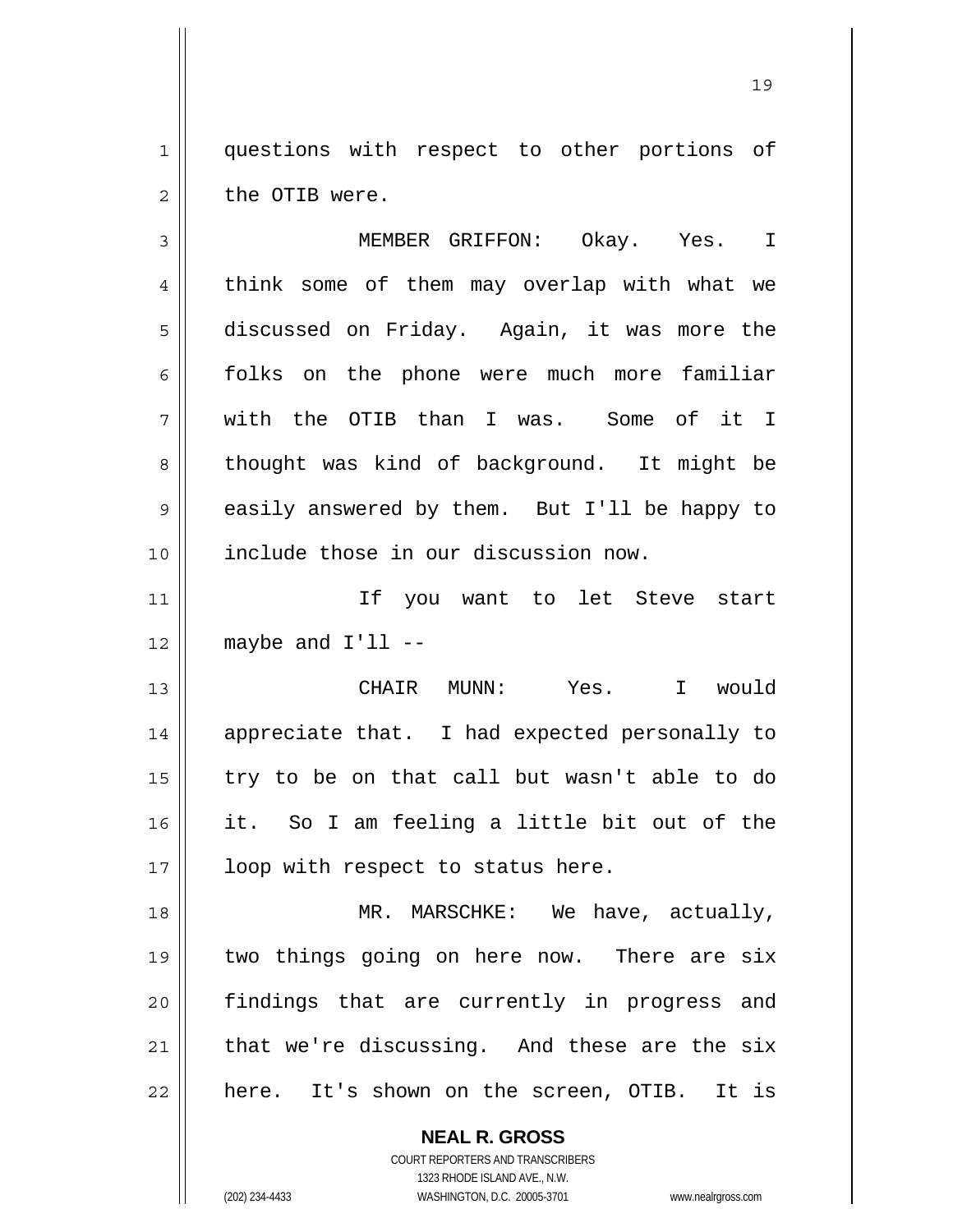1 finding 5, 9, 10, 11, 13, and 14. And we can  $2 \parallel$  show the details.

3 NIOSH has provided us with a draft 4 || proposed changes back on 8-22, which would 5 || address all of those six open items. And this 6 is also available on the O drive as a related  $7 \parallel$  link.

8 || In the telecon on Friday, we did 9 not work issue by issue. We did not work 10 through these issue by issue. What we did was 11 we looked at the draft proposed changes, and 12 || the only things that we talked about were the 13 areas where SC&A would like to see a little 14 || clarification, a little bit more detail, or a 15 little different wording. And so those were 16 || only three areas. And so that is what was the 17 || topic of the discussion, was in three specific 18 || areas on the proposed changes.

19 || NIOSH had proposed a change to add 20 || a sentence or a couple of sentences to the  $21$  || effect that external doses to SRS pipefitters 22 who are unmonitored and unemployed or employed

> **NEAL R. GROSS** COURT REPORTERS AND TRANSCRIBERS 1323 RHODE ISLAND AVE., N.W. (202) 234-4433 WASHINGTON, D.C. 20005-3701 www.nealrgross.com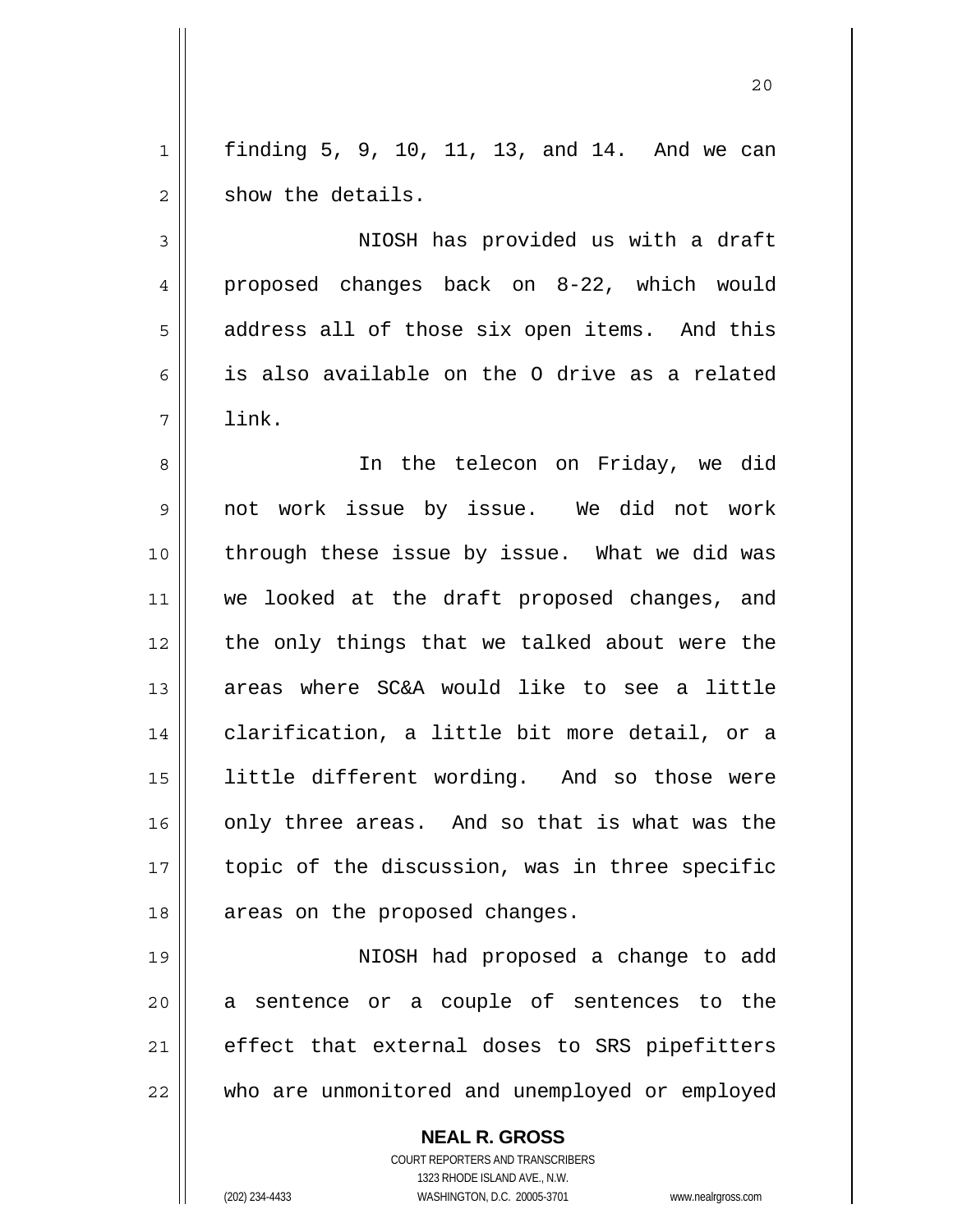for a limited duration between '72 and '74 or  $2 \parallel$  '90 and '98 may be underestimated slightly.  $3 \parallel$  See OTIB-0020 for additional quidance while we would have liked to have seen a little bit more of a general statement than that about || the pipefitters.

We also thought that perhaps this 8 || statement belonged more appropriately in OTIB-0020 than in OTIB-0052 because OTIB-0052 my understanding is is primarily for the individuals who are developing the site 12 profiles and not for the dose reconstructors.

13 || The back of the site profiles, || they have these tables of, I guess for lack of a better word, default annual doses. They have the coworker table. And now they're going to have a second OTIB-0052 table for 18 || construction workers.

19 || So the person who is developing 20 || that site profile and those tables, those are 21 the individuals who will be utilizing 22 || OTIB-0052, not so much the dose reconstructors

> **NEAL R. GROSS** COURT REPORTERS AND TRANSCRIBERS 1323 RHODE ISLAND AVE., N.W. (202) 234-4433 WASHINGTON, D.C. 20005-3701 www.nealrgross.com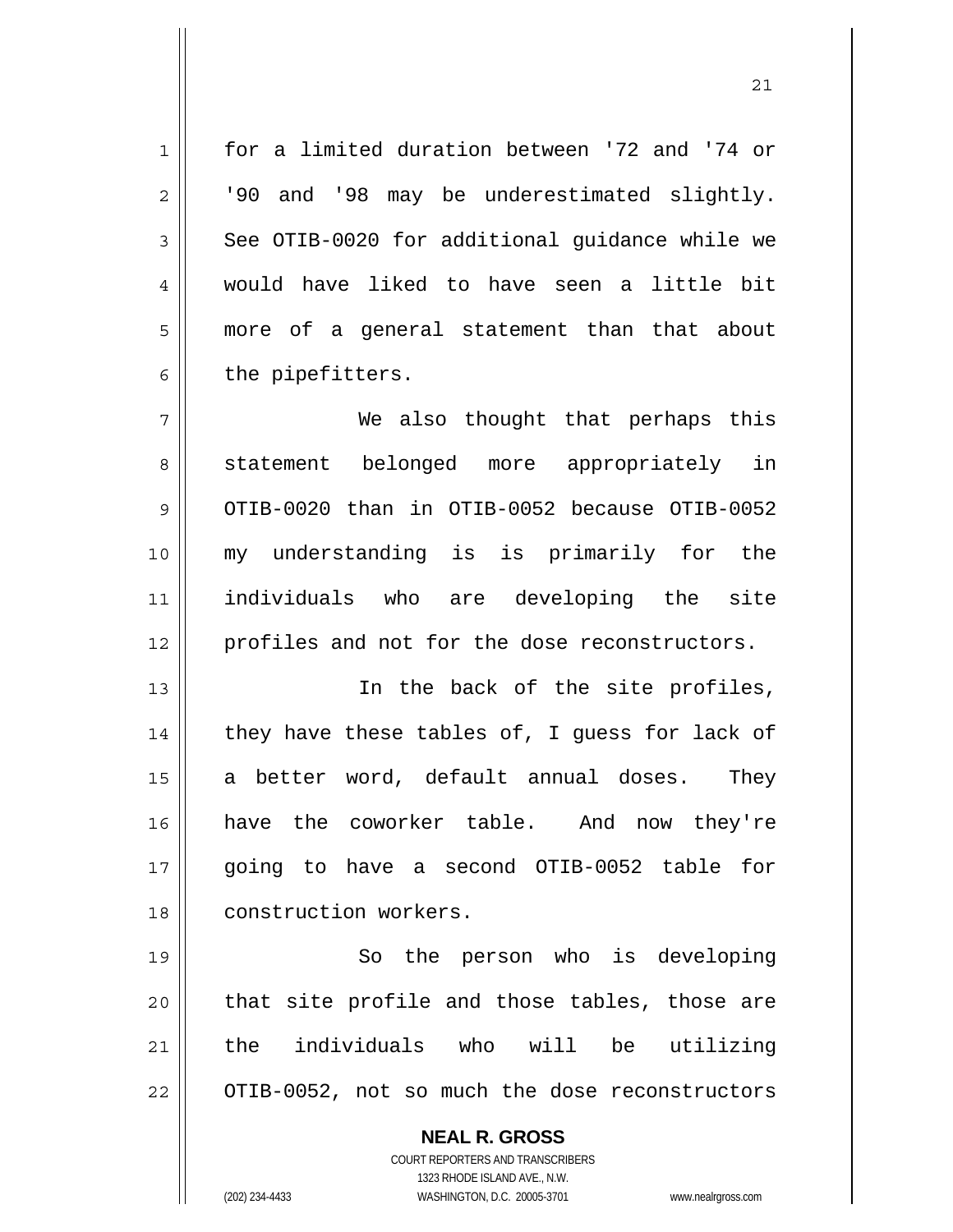themselves.

| $\overline{2}$ | we don't see that putting a<br>So                                                                                                                               |
|----------------|-----------------------------------------------------------------------------------------------------------------------------------------------------------------|
| $\mathfrak{Z}$ | statement to this effect in OTIB-0052 is going                                                                                                                  |
| 4              | to be really beneficial. We would much rather                                                                                                                   |
| 5              | see the statement in OTIB-0020.                                                                                                                                 |
| 6              | What I have done is the paragraph                                                                                                                               |
| 7              | here that begins "Some workers are concerned"                                                                                                                   |
| 8              | was taken out of OTIB, an existing paragraph                                                                                                                    |
| 9              | out of OTIB-0020. And the italicized portions                                                                                                                   |
| 10             | are my changes to the OTIB-0020 paragraph to                                                                                                                    |
| 11             | implement our concern<br>regarding the                                                                                                                          |
| 12             | pipefitters and being underestimated by                                                                                                                         |
| 13             | OTIB-0052.                                                                                                                                                      |
| 14             | There<br>was some concern about the                                                                                                                             |
| 15             | exact wording. I think it was general                                                                                                                           |
| 16             | agreement that this was the way we were going                                                                                                                   |
| 17             | to go, but there was some concern that the                                                                                                                      |
| 18             | wording may be changed from what is shown here                                                                                                                  |
| 19             | presently. And that's one of the things that                                                                                                                    |
| 20             | Jim Neton and NIOSH are working on.                                                                                                                             |
| 21             | Mark, is that your recollection?                                                                                                                                |
| 22             | MEMBER GRIFFON: Yes. Yes, I think                                                                                                                               |
|                | <b>NEAL R. GROSS</b><br>COURT REPORTERS AND TRANSCRIBERS<br>1323 RHODE ISLAND AVE., N.W.<br>(202) 234-4433<br>WASHINGTON, D.C. 20005-3701<br>www.nealrgross.com |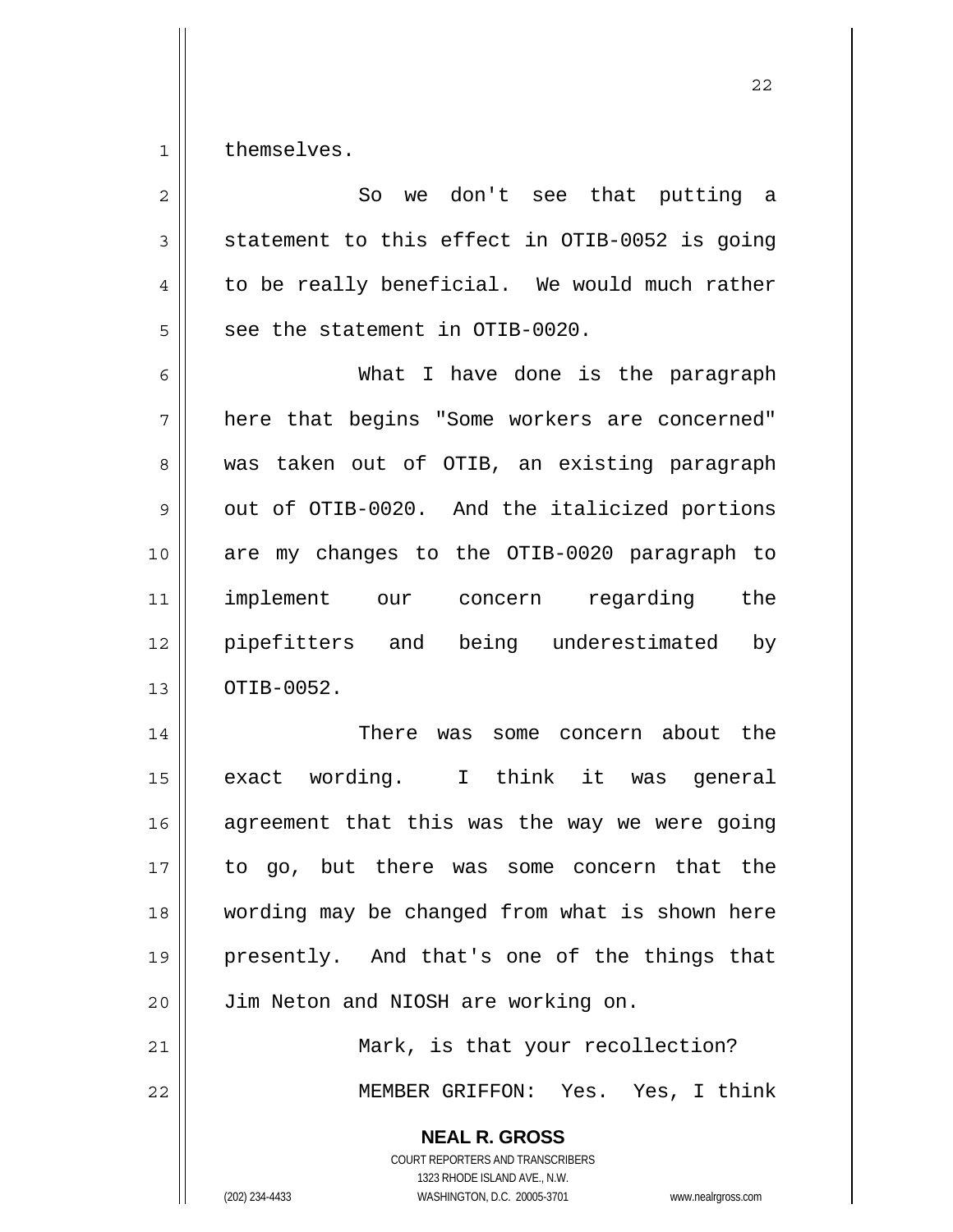| $\mathbf 1$    | so. I am just noticing as I scan through the                     |
|----------------|------------------------------------------------------------------|
| $\overline{2}$ | database that several of the findings, as you                    |
| 3              | just said, several of the findings, in the                       |
| 4              | database itself we didn't really get into in                     |
| 5              | our conversation. It was those three focused                     |
| 6              | items.                                                           |
| 7              | MR. SMITH: This is Matt Smith for                                |
| 8              | the ORAU team.                                                   |
| 9              | I did edit and revise OTIB-0020 for                              |
| 10             | past few months. And that's currently<br>the                     |
| 11             | into the review cycle at NIOSH right now based                   |
| 12             | on this finding.                                                 |
| 13             | MEMBER GRIFFON: Great. Good.                                     |
| 14             | MEMBER ZIEMER: This is Ziemer.                                   |
| 15             | It sounded like you're modifying                                 |
| 16             | something based on a finding which has not yet                   |
| 17             | been accepted by the workgroup.<br>Do<br>T.                      |
|                |                                                                  |
| 18             | understand this correctly or --                                  |
| 19             | MR. SMITH: Well, I believe it was                                |
| 20             | an action that came up during the July time                      |
| 21             | frame. I remember this issue being discussed                     |
| 22             | back then. And the direction was given to                        |
|                |                                                                  |
|                | <b>NEAL R. GROSS</b>                                             |
|                | COURT REPORTERS AND TRANSCRIBERS<br>1323 RHODE ISLAND AVE., N.W. |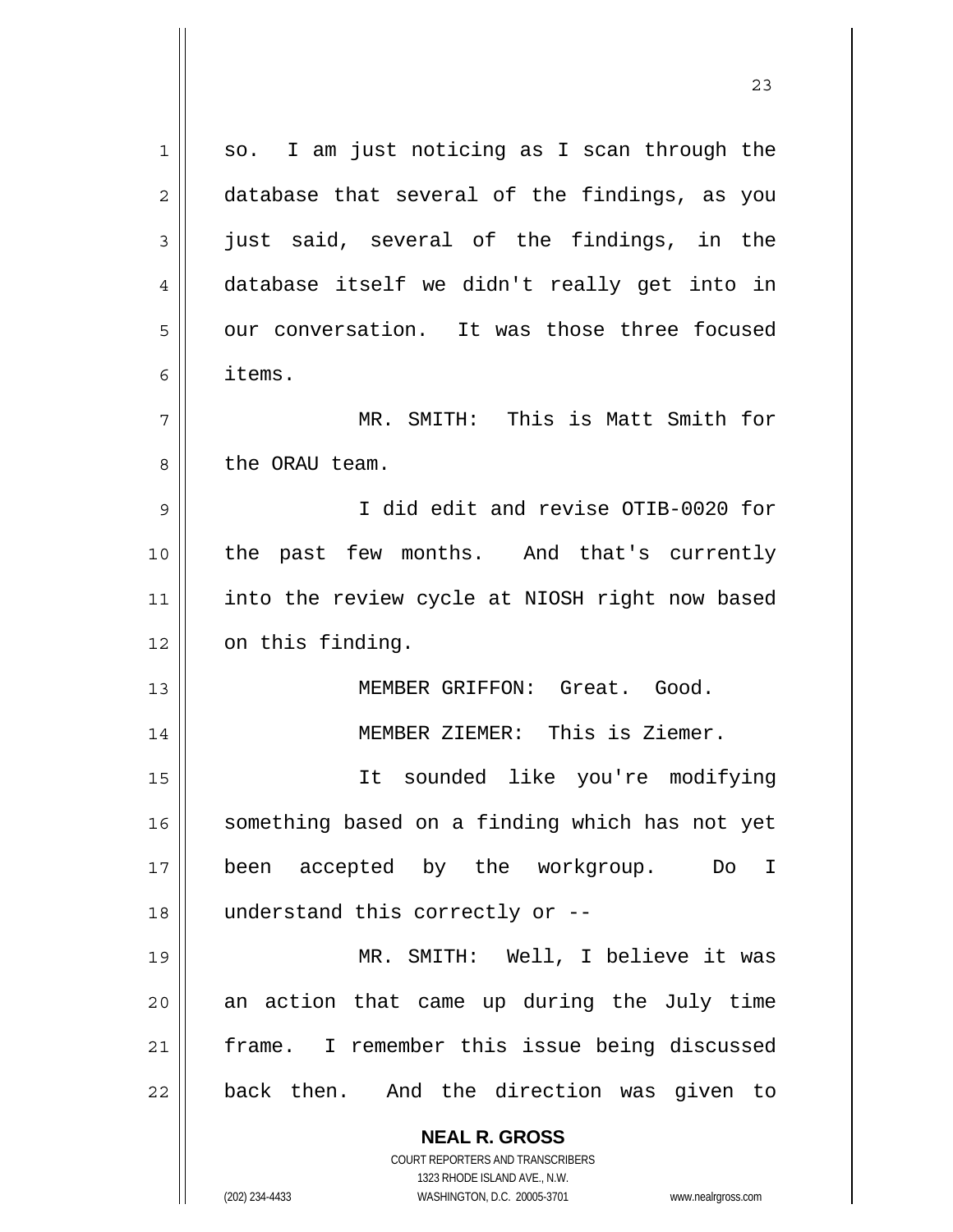|                | 24                                                                      |
|----------------|-------------------------------------------------------------------------|
|                |                                                                         |
| 1              | include this language about pipefitters in                              |
| $\overline{2}$ | OTIB-0020 at that time.                                                 |
| 3              | MS. THOMAS: It was an action for                                        |
| 4              | OTIB-0020.                                                              |
| 5              | MR. SMITH: That action was taken.                                       |
| 6              | MR. MARSCHKE: Some of the --                                            |
| 7              | MR. SMITH: I will go back to my                                         |
| 8              | e-mail while we are on the phone here.                                  |
| 9              | MEMBER ZIEMER: Okay. Well, I just                                       |
| 10             | wanted to get some clarification on that.                               |
| 11             | And then, as a follow-up question,                                      |
| 12             | I'll ask Ms. Munn, do we have that document                             |
| 13             | that we're seeing projected? I don't think I                            |
| 14             | have it.                                                                |
| 15             | MR. MARSCHKE: This one here?                                            |
| 16             | What's the status<br>MEMBER ZIEMER:                                     |
| 17             | of it?<br>Is it just a discussion piece as a                            |
| 18             | result of the phone call or is it an official                           |
| 19             | document?                                                               |
| 20             | It was a discussion<br>CHAIR MUNN:                                      |
| 21             | piece.                                                                  |
| 22             | MR.<br>MARSCHKE:<br>We<br>were going<br>to                              |
|                | <b>NEAL R. GROSS</b>                                                    |
|                | <b>COURT REPORTERS AND TRANSCRIBERS</b><br>1323 RHODE ISLAND AVE., N.W. |
|                | (202) 234-4433<br>WASHINGTON, D.C. 20005-3701<br>www.nealrgross.com     |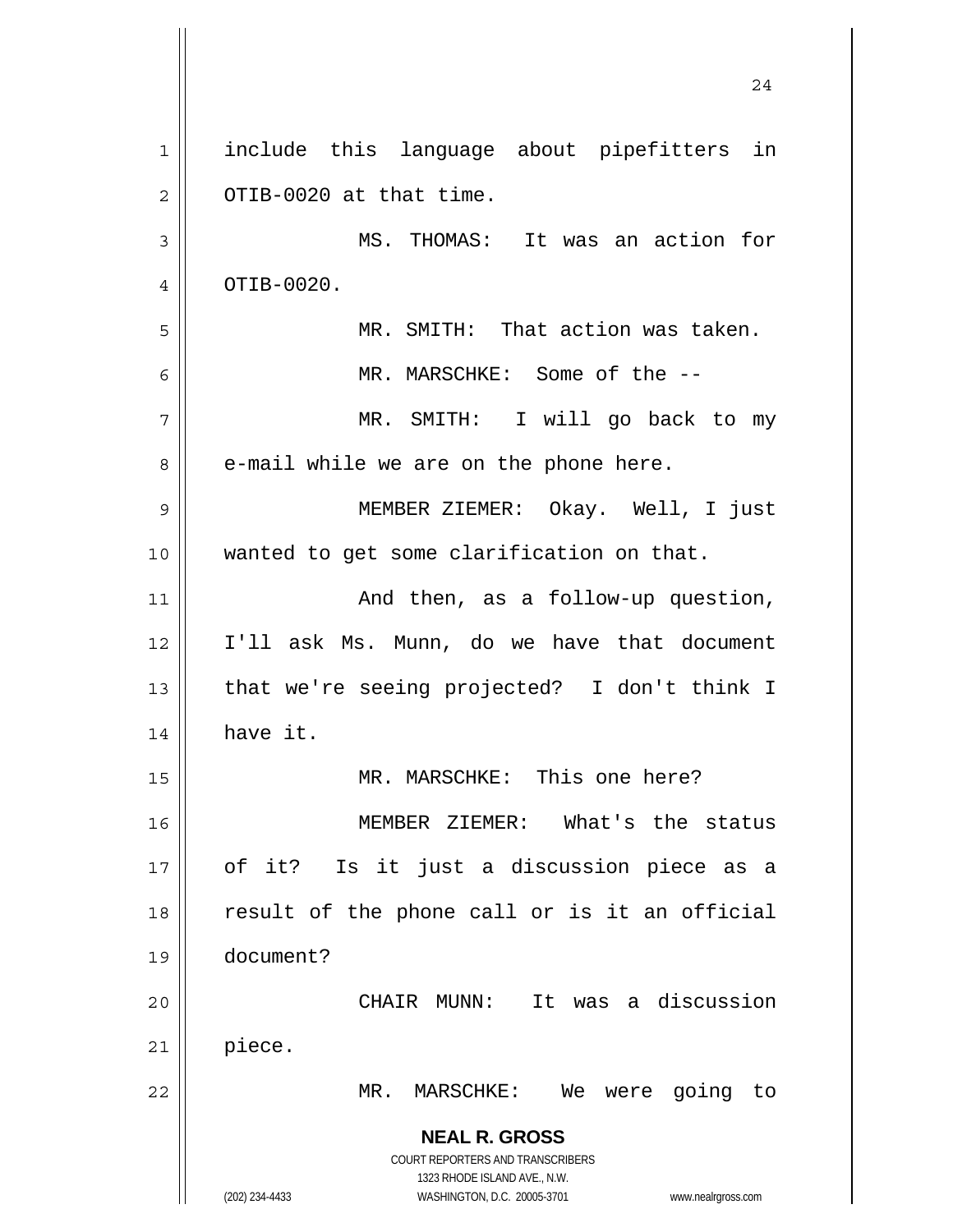**NEAL R. GROSS** COURT REPORTERS AND TRANSCRIBERS 1323 RHODE ISLAND AVE., N.W. (202) 234-4433 WASHINGTON, D.C. 20005-3701 www.nealrgross.com 1 | have this phone call. And I thought it would  $2 \parallel$  be a good idea before we had the phone call to  $3 \parallel$  list a few topics that we wanted to touch on 4 during the phone call. So that's all this was 5 | meant to be. 6 || MEMBER ZIEMER: Okay. 7 MR. MARSCHKE: It was not an 8 | official document in any sense of the word. 9 CHAIR MUNN: Our instruction from 10 our last meeting was that the agency and the 11 contractor would have a technical discussion  $12$ 13 || MEMBER ZIEMER: Right. 14 CHAIR MUNN: -- to try to resolve 15 || the issues that we had with OTIB-0052. And  $16$  | this was just these notes relative to --17 MEMBER ZIEMER: So this is not a 18 || final version of that wording? 19 || CHAIR MUNN: No, no. 20 MR. MARSCHKE: No, it is not. It  $21$  || is --22 || MEMBER ZIEMER: And that's why I

<u>25</u>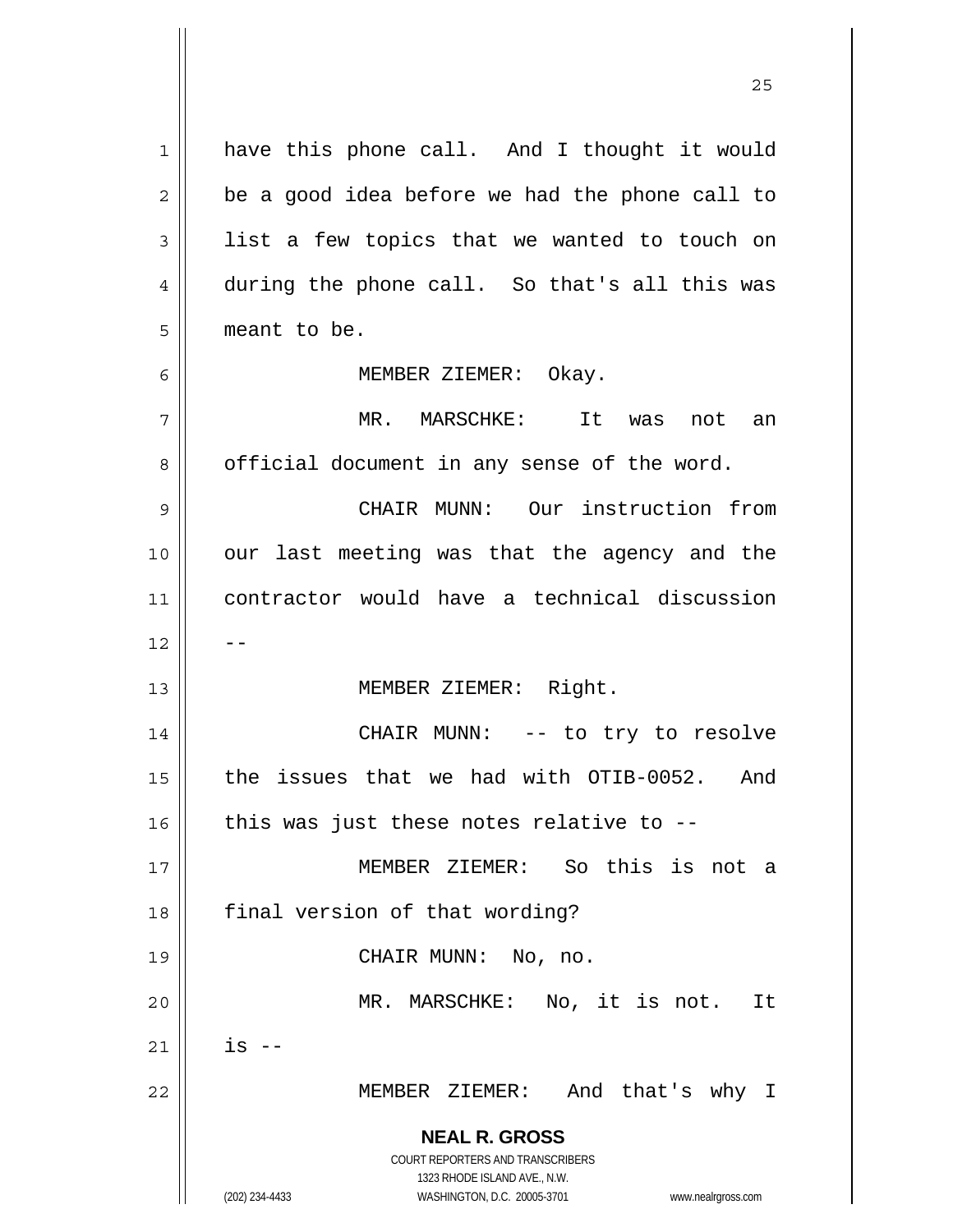**NEAL R. GROSS** COURT REPORTERS AND TRANSCRIBERS 1 asked the original question, then. Is it 2 || being incorporated in this form in another 3 document or has that other wording been 4 | approved anyway under OTIB-0020? 5 || CHAIR MUNN: It's my understanding,  $6 \parallel$  correct me if I am wrong, as a result of the 7 discussion that Jim Neton is in the process of 8 || putting together wording now. Is that 9 correct? 10 MR. MARSCHKE: That's my 11 | understanding. 12 CHAIR MUNN: That was my 13 | understanding. 14 || MR. MARSCHKE: That's my 15 understanding of what is going on at this 16 || point as well. In August, NIOSH gave us their 17 || proposed wording changes to OTIB-0052. And 18 what is italicized in number 1 was included in  $19 \parallel$  that. 20 || My understanding is that they were 21 probably going to delete that from their 22 || proposed changes to OTIB-0052 and add

<u>26</u>

1323 RHODE ISLAND AVE., N.W.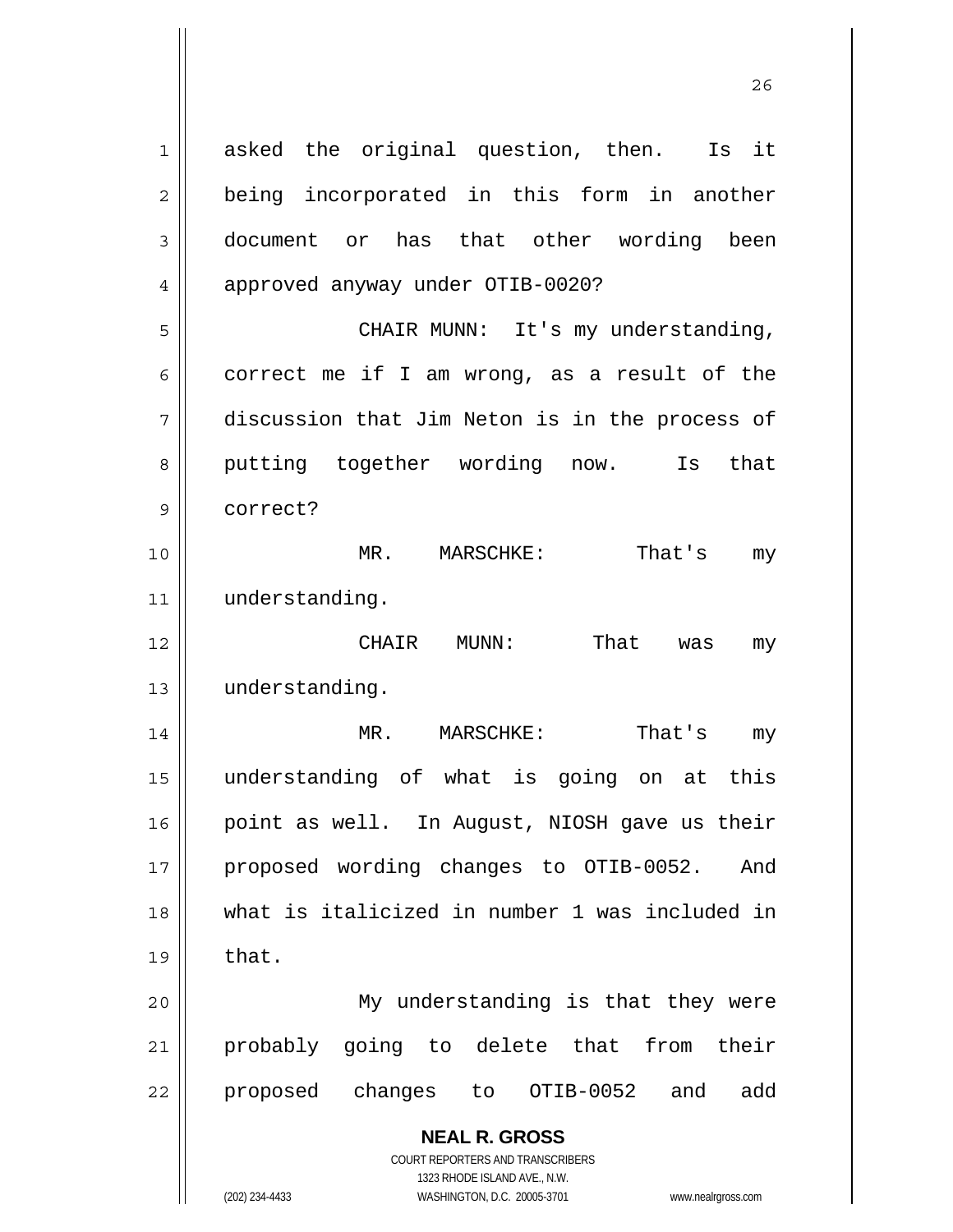**NEAL R. GROSS** COURT REPORTERS AND TRANSCRIBERS 1323 RHODE ISLAND AVE., N.W. (202) 234-4433 WASHINGTON, D.C. 20005-3701 www.nealrgross.com 1 Something to OTIB-0020. That is what I walked  $2 \parallel$  away from the teleconference with. 3 And whether or not it is going to 4 | be some wording along the lines that are shown  $5 \parallel$  on the screen but not necessarily that  $6 \parallel$  wording, they're going to work on it. 7 Obviously they will run it, I guess 8 || obviously they will run it, by us again. We  $9 \parallel$  will have another chance to look at it and see 10 || whether or not we agree with it or not. 11 CHAIR MUNN: So that we can  $12$  anticipate that will be an action item for us 13 || at our next meeting. And Jim is not with us 14 | this morning. Correct? 15 || MR. HINNEFELD: No. 16 CHAIR MUNN: That will go on our  $17$  | record as an item for next meeting. 18 MEMBER GRIFFON: Wanda, this is 19 Mark. 20 CHAIR MUNN: Yes, Mark? 21 MEMBER GRIFFON: Hi. I'm Mark  $22$  | Griffon. I just had a question.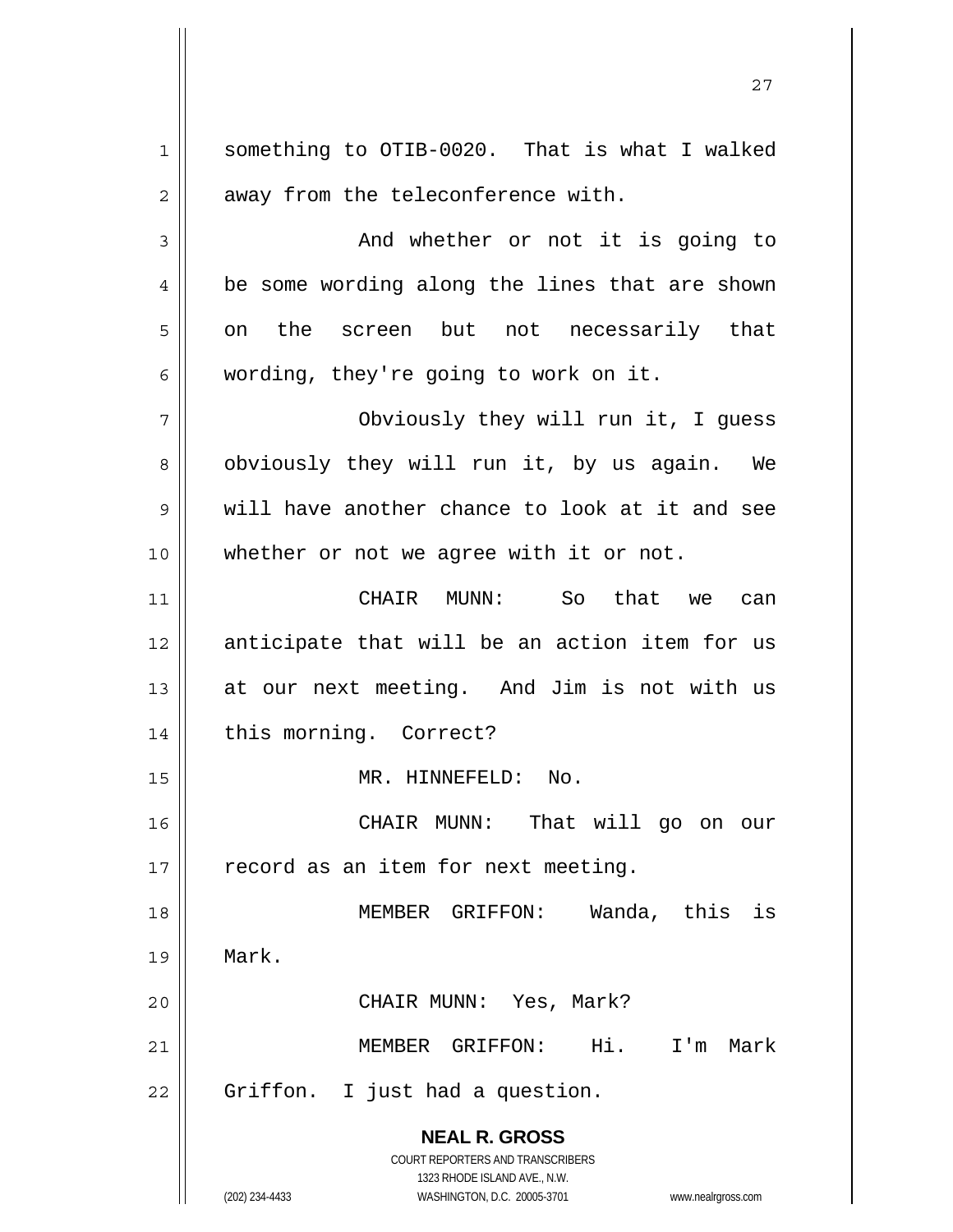**NEAL R. GROSS** COURT REPORTERS AND TRANSCRIBERS 1 When I look at the database, the 2 || paper, Paul, that you were asking about, it 3 does show up as a reference link, but I also 4 || noticed that this paper is linked to many of  $5$  | the OTIB-0052 findings. 6 And, for instance, I am looking at  $7 \parallel$  OTIB-0052-14. And the original finding is 8 || related to the handling of missing dose. And 9 || this particular paper had, you know, nothing  $10$  || at all to do with the findings. 11 || So I think at some point we want to 12 || qo back to each one of these original findings 13 and make sure because I don't think that this 14 handling the issues in this paper necessarily 15 closed all findings related to OTIB-0052. 16 Does that make any sense? I just want to  $17$  | cross-check that with somebody. 18 There are several questions as I 19 look at it. There is handling of other 20 || radionuclides. This thing only addresses 21 plutonium and uranium. There is a question of 22 || neutron doses in here. There is a question of

1323 RHODE ISLAND AVE., N.W.

(202) 234-4433 WASHINGTON, D.C. 20005-3701 www.nealrgross.com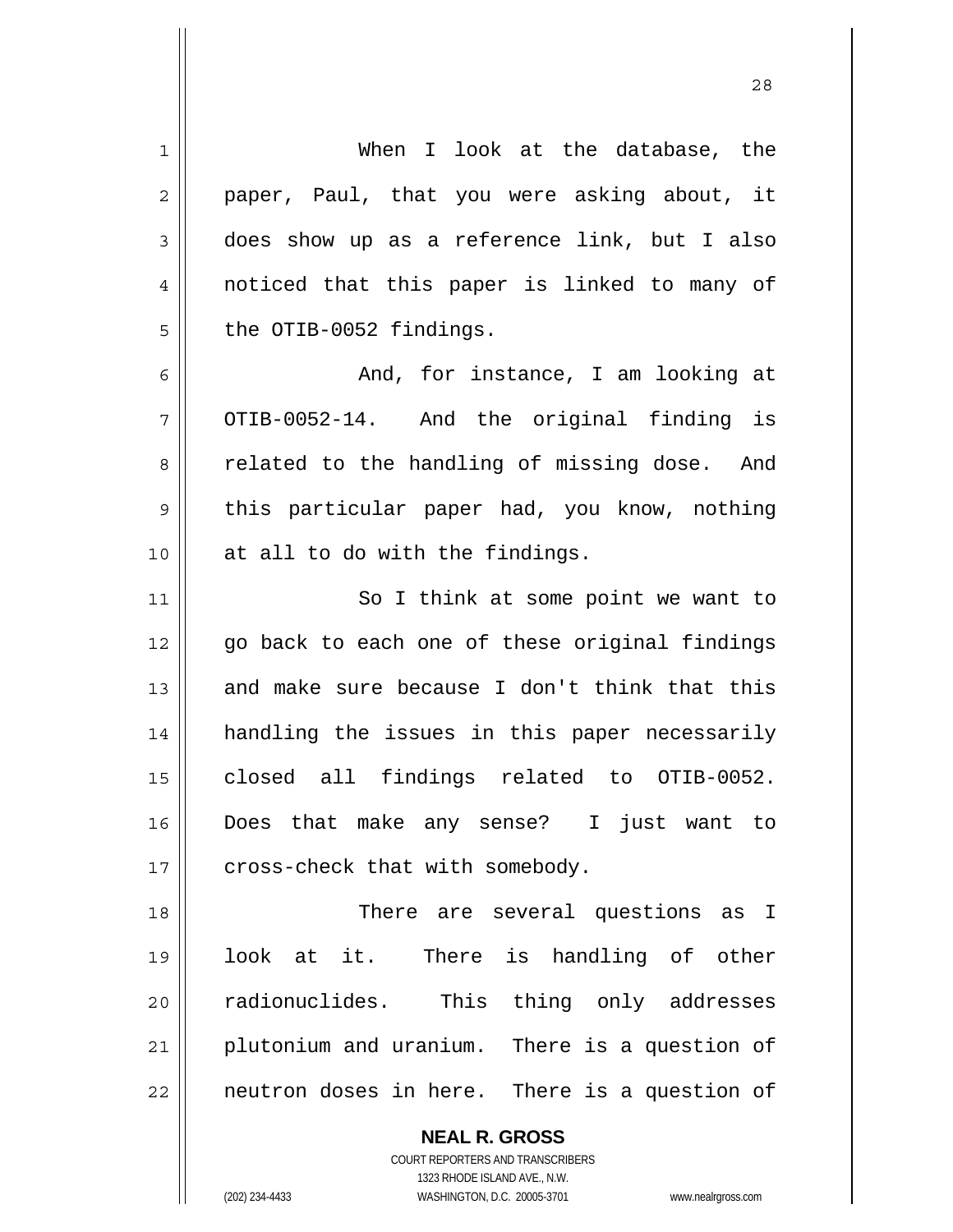1 || this handling of missing doses. Do they use 2 | zeros, MDAs, et cetera?

<u>29</u>

 **NEAL R. GROSS** 3 And none of those three that I just 4 mentioned were addressed in this last white  $5 \parallel$  paper, the SC&A issues. Maybe they are closed 6  $\vert$  out another way, but I think we need to make  $7 \parallel$  sure we look back and look at the progress of 8 each because, like I said, this white paper 9 doesn't address -- it's linked to some 10 || findings that it isn't even related to. 11 || MR. MARSCHKE: Mark, can I clarify 12 || that a little bit? The link that you see on  $13$  | the O drive, the three topics of discussion is 14 not an SC&A document that is linked on the O 15 drive. It is the NIOSH-proposed changes that 16 are linked on the 0 drive. 17 MEMBER GRIFFON: Correct. I'm 18 | sorry. Yes. 19 || MR. MARSCHKE: And it shows up. 20 || Because it's linked in so many different 21 || areas, if you look at the paper itself, the 22 || NIOSH paper itself, they identify which

1323 RHODE ISLAND AVE., N.W.

COURT REPORTERS AND TRANSCRIBERS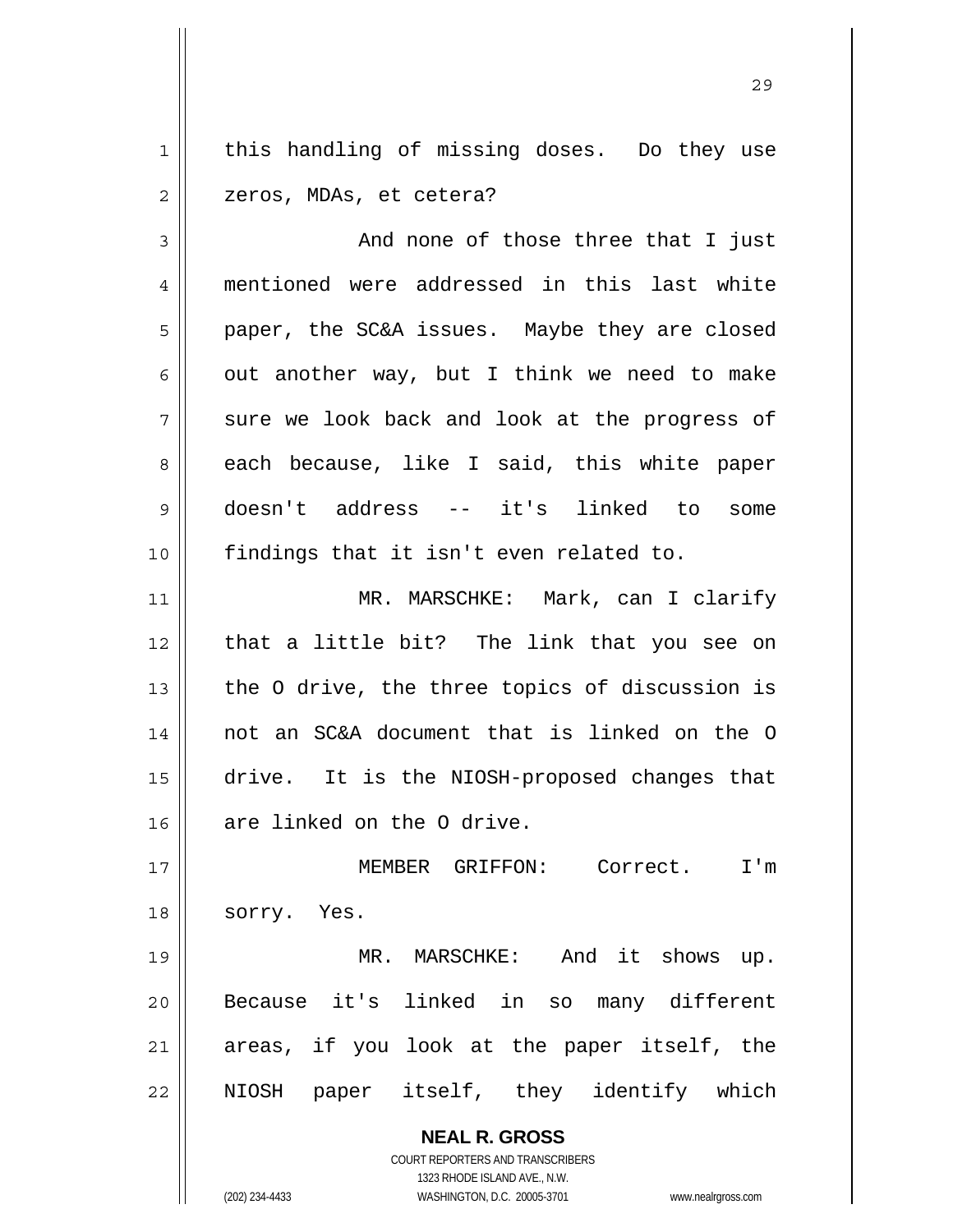**NEAL R. GROSS** COURT REPORTERS AND TRANSCRIBERS 1323 RHODE ISLAND AVE., N.W. (202) 234-4433 WASHINGTON, D.C. 20005-3701 www.nealrgross.com 1 || findings, like, say, 14. If you look at the 2 || paragraph at the bottom of the first page of  $3 \parallel$  the draft, they say basically that paragraph 4 was inserted in response to findings  $5 \parallel$  OTIB-0052-13 and OTIB-0052-14. So that's the 6  $\parallel$  reason why it's linked from OTIB-0052-14. 7 MEMBER GRIFFON: Thank you. I 8 || thought this was your white paper. You're 9 || right. I didn't look closely at the linked 10 || document. So it is the ORAU initial response. 11 || MR. MARSCHKE: That's correct. 12 MEMBER GRIFFON: All right. So it 13 may be appropriate in the linked section, but 14 I don't know if we ever discussed, I think we 15 did preliminarily discuss, this paper. But my 16 question maybe, then, is: the paper we 17 discussed in the Friday meeting, was that the 18 || only finding that you have remaining issues  $19 \parallel$  with? 20 MR. MARSCHKE: Yes. 21 || MEMBER GRIFFON: Okay. 22 MR. MARSCHKE: Yes.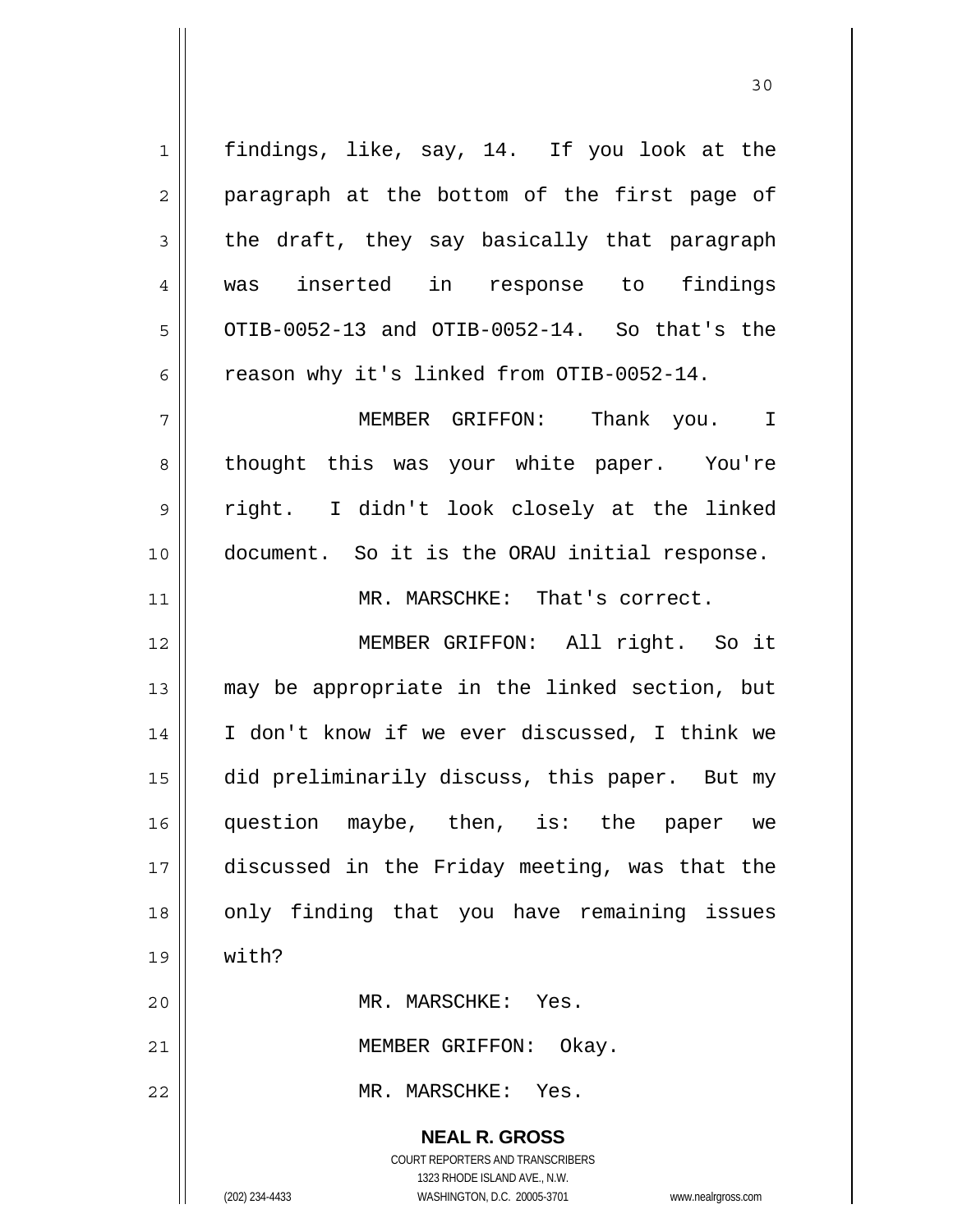1 MEMBER GRIFFON: I am not sure that 2 we as the workgroup have closed those other 3 items out. So maybe that's where we can 4 discuss that. 5 MEMBER ZIEMER: Mark, this is 6 Ziemer. 7 I think in the paper that we're 8 || looking at here that Steve is showing us, it 9 probably doesn't have the "status" of a white 10 paper, yet. It's still in the discussion 11 stage, I think, as I understand it, between 12 || SC&A and NIOSH. Is that correct, Steve? 13 MR. MARSCHKE: Both documents. I 14 mean, both documents, I don't know that they 15  $\parallel$  have the status of -- neither of them have the 16 | status of white paper. 17 || The my mind, the first document, the 18 NIOSH document, is really just their proposed 19 revisions to the OTIB-0052. And the SC&A, 20 what we're calling the SC&A white paper, is 21 || really just my talking my points for the 22 || telecon. And so it's just I wouldn't give

31

 COURT REPORTERS AND TRANSCRIBERS 1323 RHODE ISLAND AVE., N.W. (202) 234-4433 WASHINGTON, D.C. 20005-3701 www.nealrgross.com

 **NEAL R. GROSS**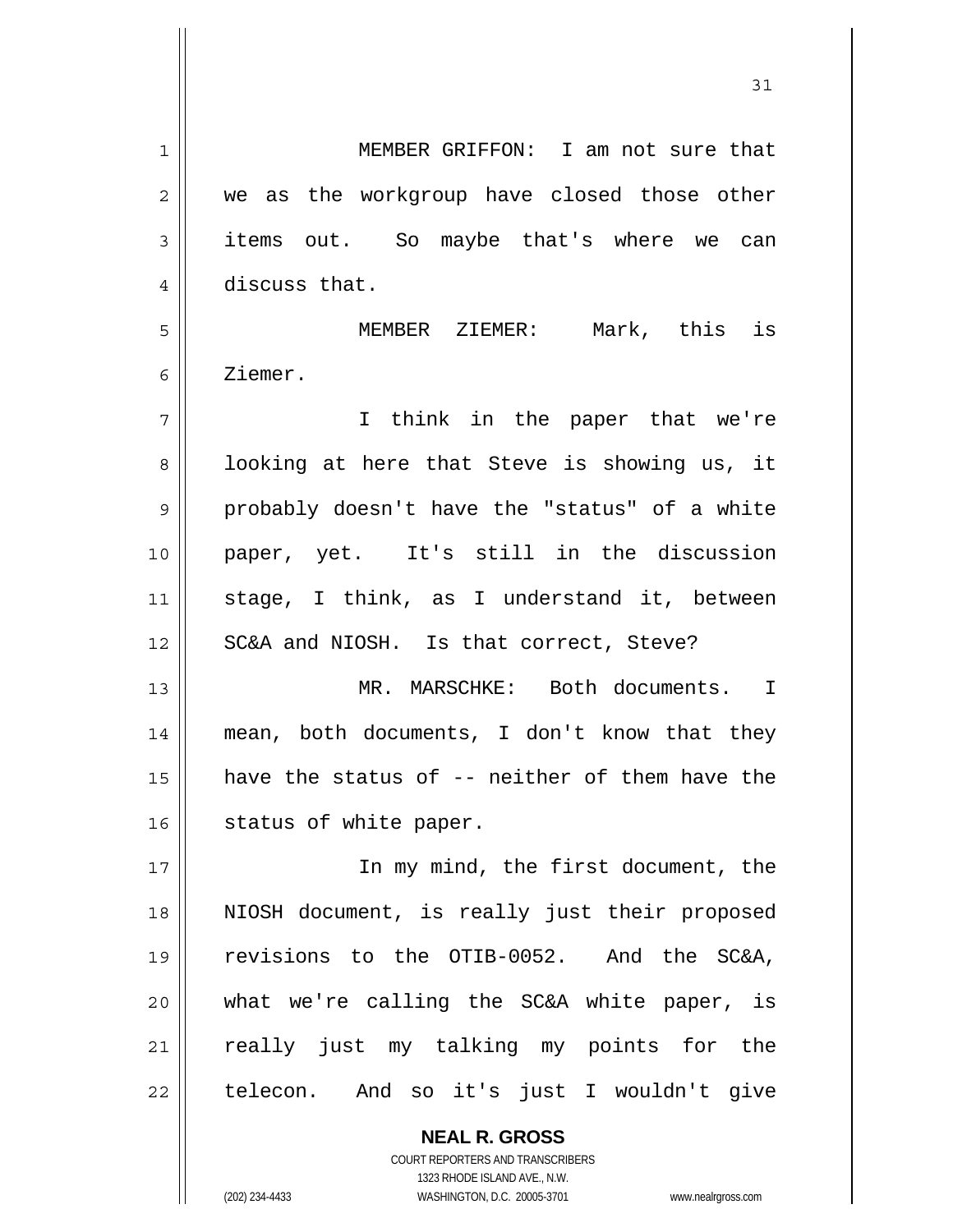$1 \parallel$  either of them status as white papers.

| 2  | No. I don't think<br>CHAIR MUNN:               |
|----|------------------------------------------------|
| 3  | they were ever intended as that. They were     |
| 4  | intended as internal documents just outlining  |
| 5  | discussion points so that all the parties      |
| 6  | involved would be clear on what was going to   |
| 7  | covered in that particular telephone<br>be     |
| 8  | conference.                                    |
| 9  | MEMBER ZIEMER:<br>Maybe the                    |
| 10 | terminology is not a good one. The NIOSH one   |
| 11 | is on the database and the SC&A one is not yet |
| 12 | there.                                         |
| 13 | MR. MARSCHKE: Yes. And I don't --              |
| 14 | MEMBER ZIEMER:<br>It may change a              |
| 15 | little bit before you put it on, as I          |
| 16 | understand it.                                 |
| 17 | MR. MARSCHKE: I am not sure that               |
| 18 | we will -- you know, unless the working group  |
| 19 | wants us to put it on, I'm not sure that I     |
| 20 | would say we should be putting that on because |
| 21 | to me that's like an interim document. When    |
| 22 | NIOSH comes back and makes their second set of |
|    |                                                |

 **NEAL R. GROSS**

 COURT REPORTERS AND TRANSCRIBERS 1323 RHODE ISLAND AVE., N.W. (202) 234-4433 WASHINGTON, D.C. 20005-3701 www.nealrgross.com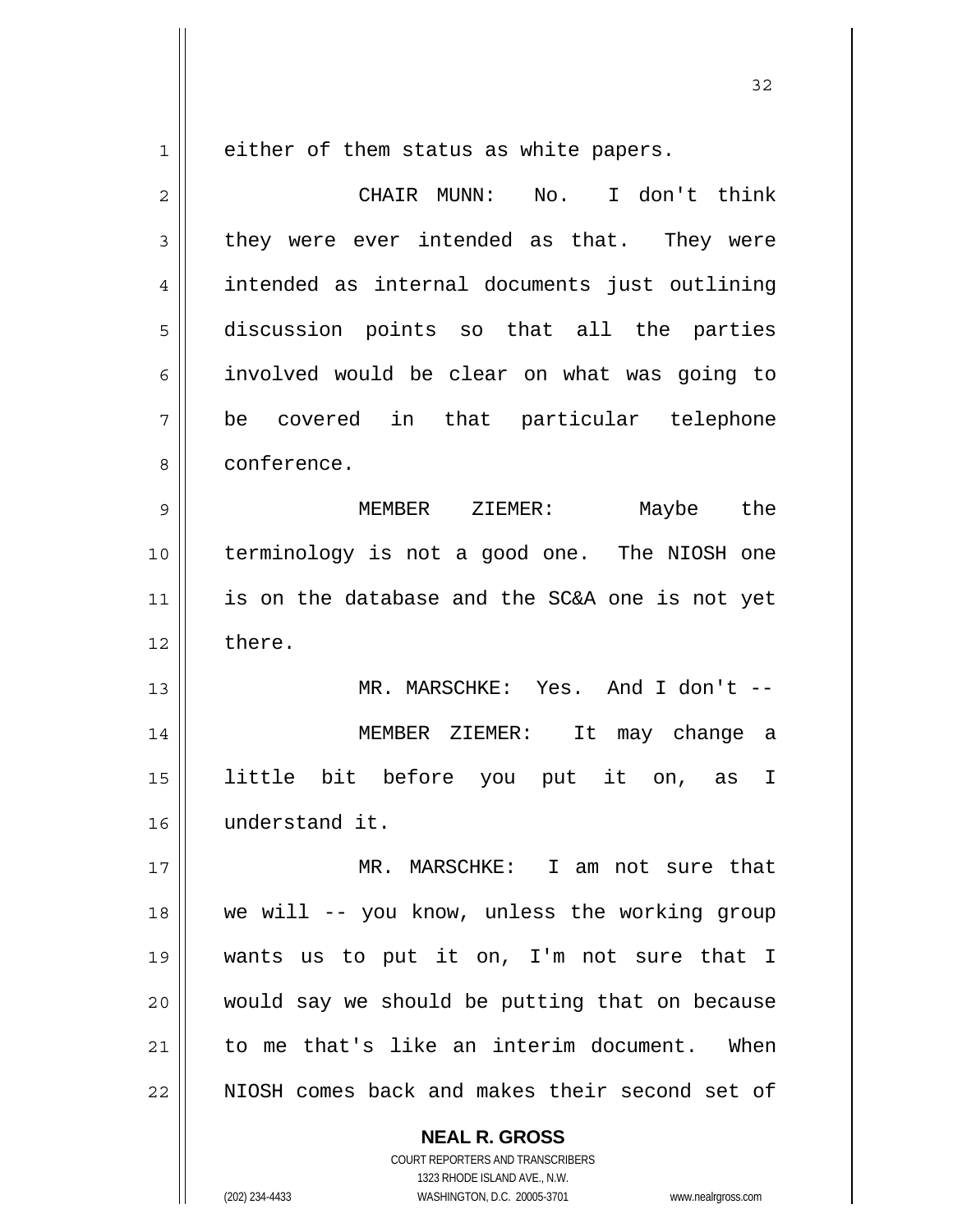1 || proposed changes to the OTIB, then we would  $2 \parallel$  qet that on some form or fashion.

33

3 We do have a problem with the 4 database in that it's only allowed one link  $5 \parallel$  per finding. So there are several ways we can  $6 \parallel$  get around that by putting the two documents  $7 \parallel$  together or something like that, one after the 8 b other.

9 || But as it stands right now, we 10 || would have to do something creative, I guess.  $11$  | But that's  $-$ 

CHAIR MUNN: As a cautionary word  $\parallel$  from the Chair, there would be some concern, I 14 || think, with assuming that any written communication regarding these items is going to be retained in its fullness in some way in 17 | our database.

That would undoubtedly overload what we're trying to do here and cause us 20 || undue grief in trying to sort through preliminary discussion items in order to get  $\parallel$  to the final documents.

> **NEAL R. GROSS** COURT REPORTERS AND TRANSCRIBERS 1323 RHODE ISLAND AVE., N.W. (202) 234-4433 WASHINGTON, D.C. 20005-3701 www.nealrgross.com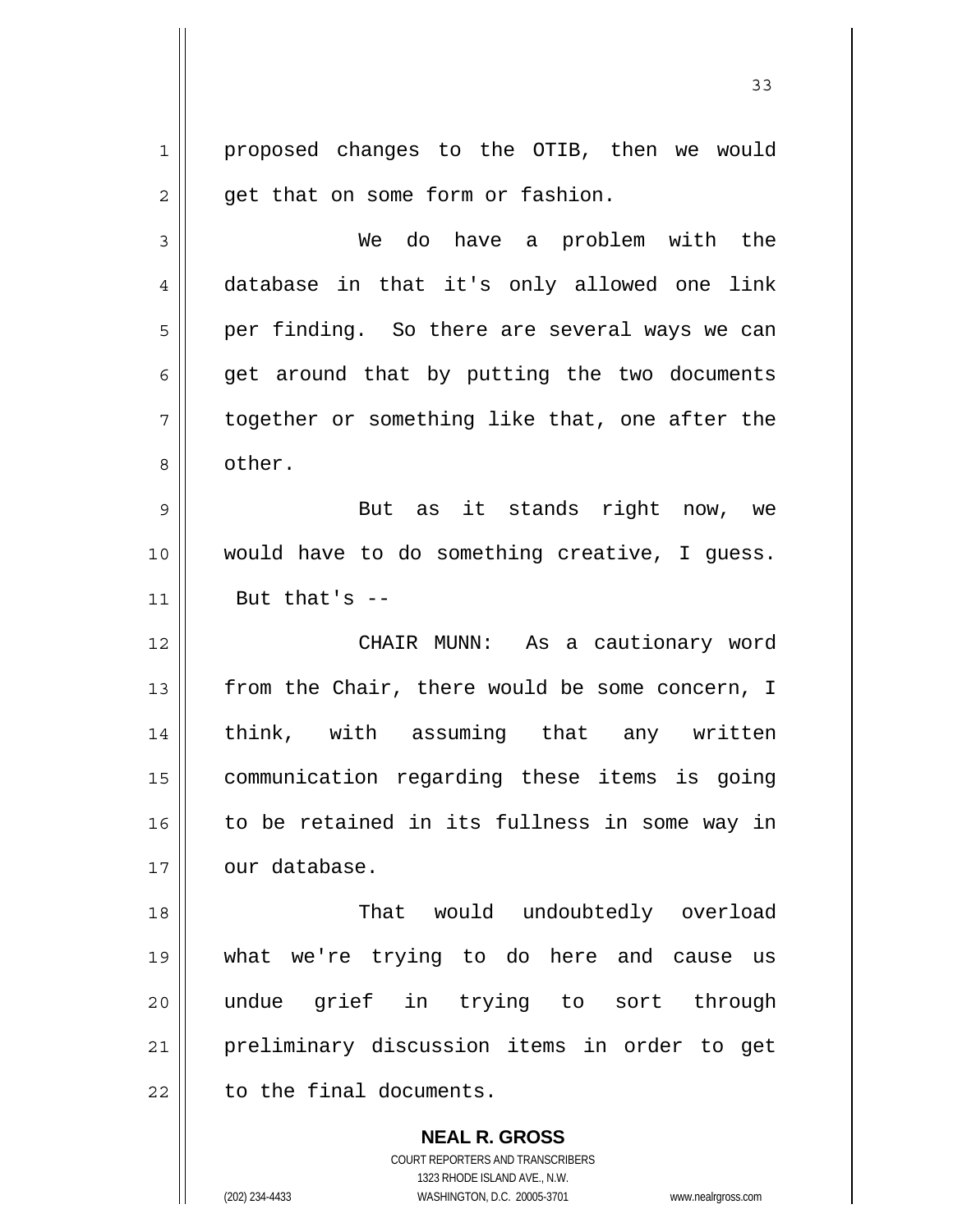**NEAL R. GROSS** COURT REPORTERS AND TRANSCRIBERS 1323 RHODE ISLAND AVE., N.W. 1 || It would in my view appear to be 2 unwise to consider documents of this sort to  $3 \parallel$  be the kind of material that we want to insert 4 || into the database given that there had been no 5 decisions made and no agreement reached with  $6$  || NIOSH on the verbiage. 7 MR. MARSCHKE: I realize that, yes, 8 there was discussion at one of our meetings --9 I don't know if it was at Redondo Beach or the 10 last time we were here -- about even putting 11 || this current NIOSH-proposed changes, even 12 || adding that to the database. 13 We finally decided that we should 14 || add it to the database. We wanted to have  $15$  some kind of a record as to what the changes 16 were, but I don't think we want to have, as 17 Wanda says, every step and nut and bolt in 18 l there. 19 MR. ELLIOTT: But it seems to me 20 || that the entry of this document, the 21 NIOSH-developed document, that's labeled 22 "Draft" presumes that you're going to provide

(202) 234-4433 WASHINGTON, D.C. 20005-3701 www.nealrgross.com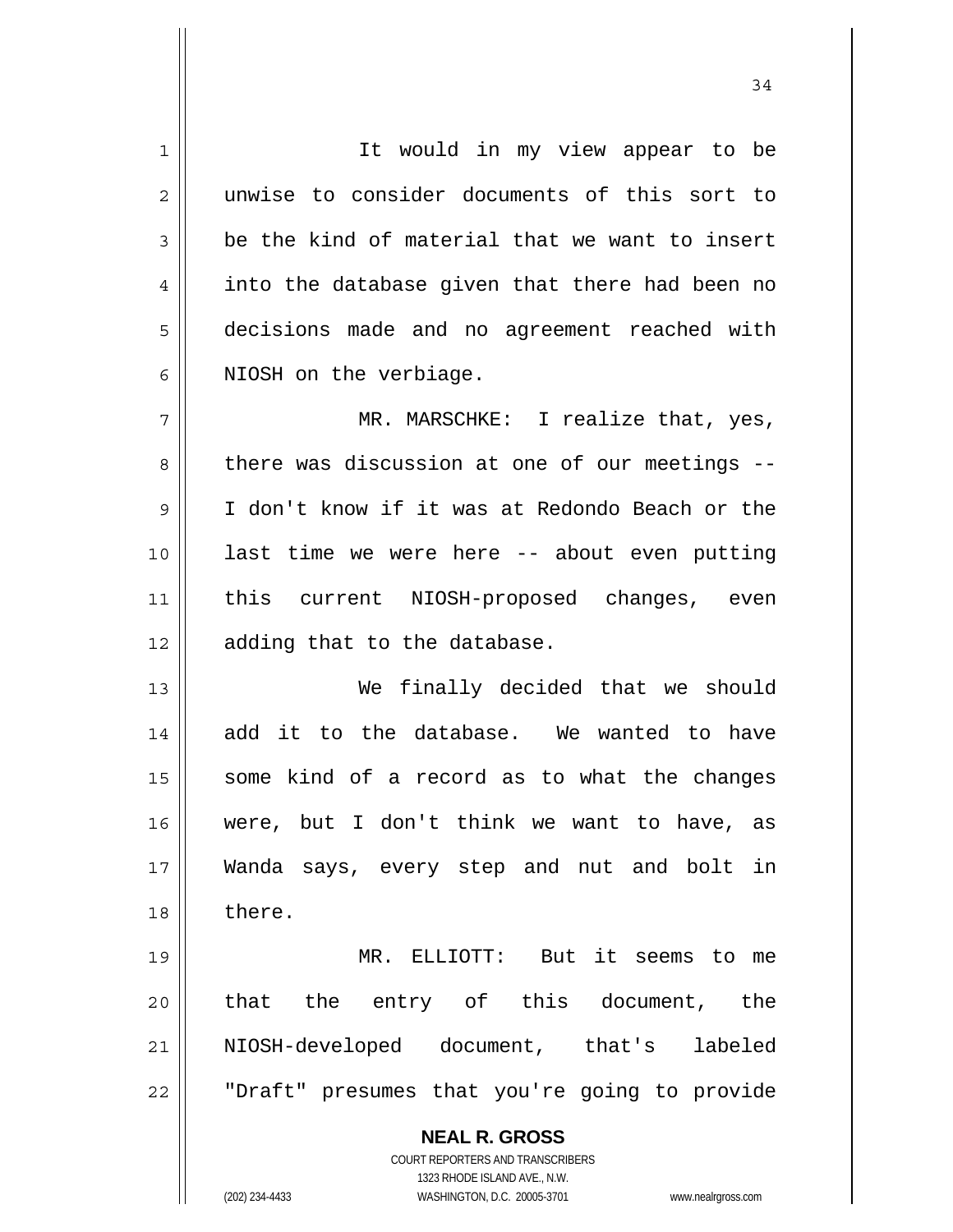**NEAL R. GROSS** 1 | the response document. And that will have to  $2 \parallel$  be added to the system here. 3 My question is one of procedure. 4 You know, it seems to me that we belabor and 5 we belabor and we belabor discussion here on 6 minor points, language, semantics, what have  $7 \parallel$  you. 8 || I am trying to find where we should 9 be with NIOSH decision-making. And where do 10 we find ourselves saying, "Here is a NIOSH 11 decision. What is the reaction of the working  $12 \parallel \quad$  group?" 13 || If the working group chooses to say 14 to SC&A, "What is your advice?" or "What is 15 your review and comment on this?" that is your 16 prerogative. 17 Where does the board, where does  $18$  || the working group -- I think this is very 19 pertinent to procedures because you can get so 20 || mired down into the details here. Where does 21 || the working group see NIOSH decision points 22 || being? Should we revise OTIB-0052 based upon

<u>35</u>

 COURT REPORTERS AND TRANSCRIBERS 1323 RHODE ISLAND AVE., N.W.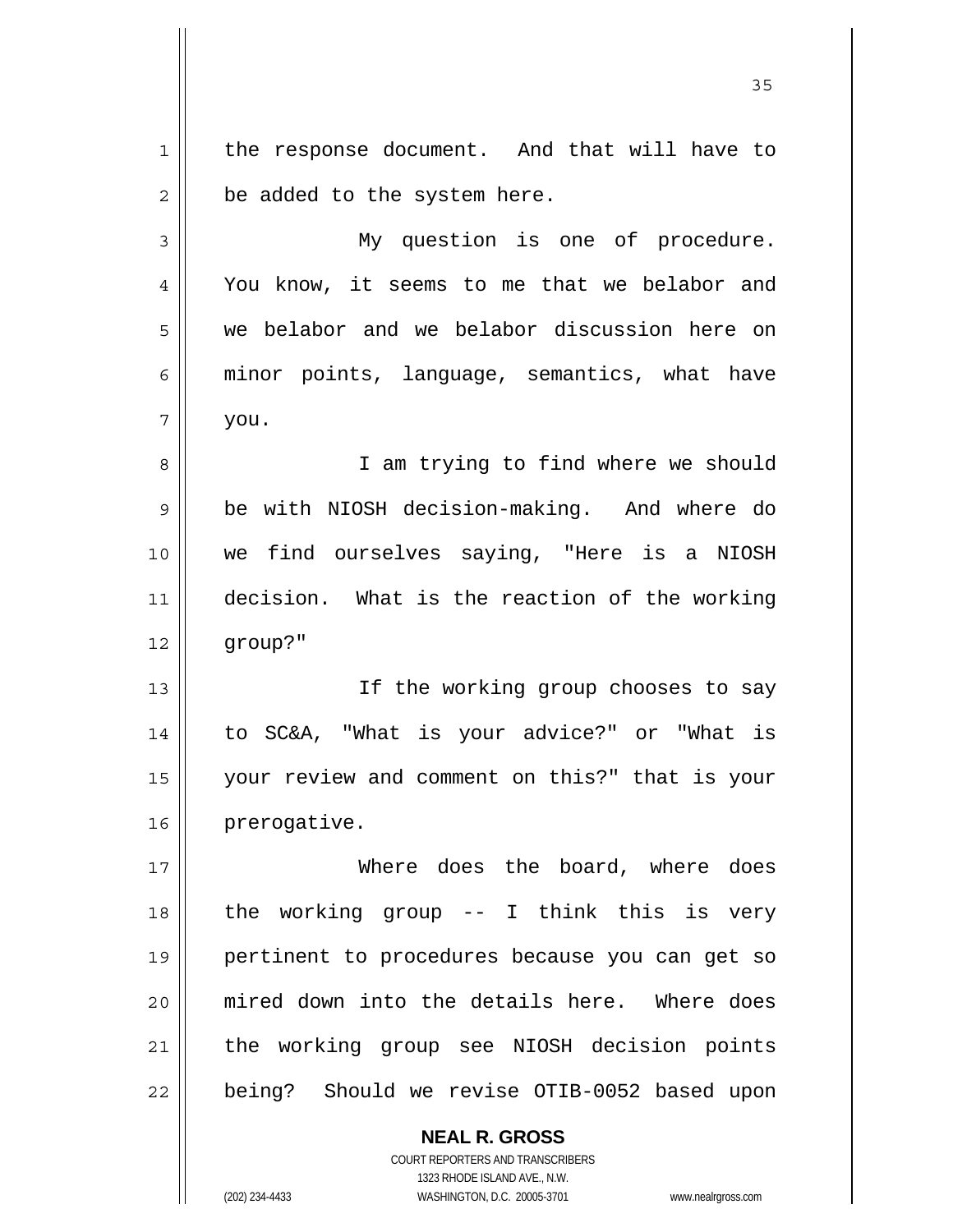1 what we have seen from SC&A and the working 2 group's discussions and say, "Here is our 3 revision" and get your approval on that or  $4 \parallel$  should we say, "Here is our reaction to this  $5 \parallel$  issue that is brought up under this provision, 6 under this procedure"? 7 Should we take OTIB-0020 and make

8 the revisions to it and that's our decision  $9 \parallel$  and we lay it on the table and you react to it 10 or do we, as we are doing here in my opinion, 11 continue to debate, continue to deliberate, 12 continue to go back and forth, even to that 13 || point of suggestion on language?

14 || So I just ask that as a question. 15 Where do you see the NIOSH decision points 16 | occurring here?

17 CHAIR MUNN: And it's a crucial 18 question, one we have not come to full grips 19 with.

20 MR. MARSCHKE: Yes. And I think 21 || also, particularly for OTIB-0052, SC&A is not  $22$  | proposing any changes to the methodology that

> **NEAL R. GROSS** COURT REPORTERS AND TRANSCRIBERS 1323 RHODE ISLAND AVE., N.W.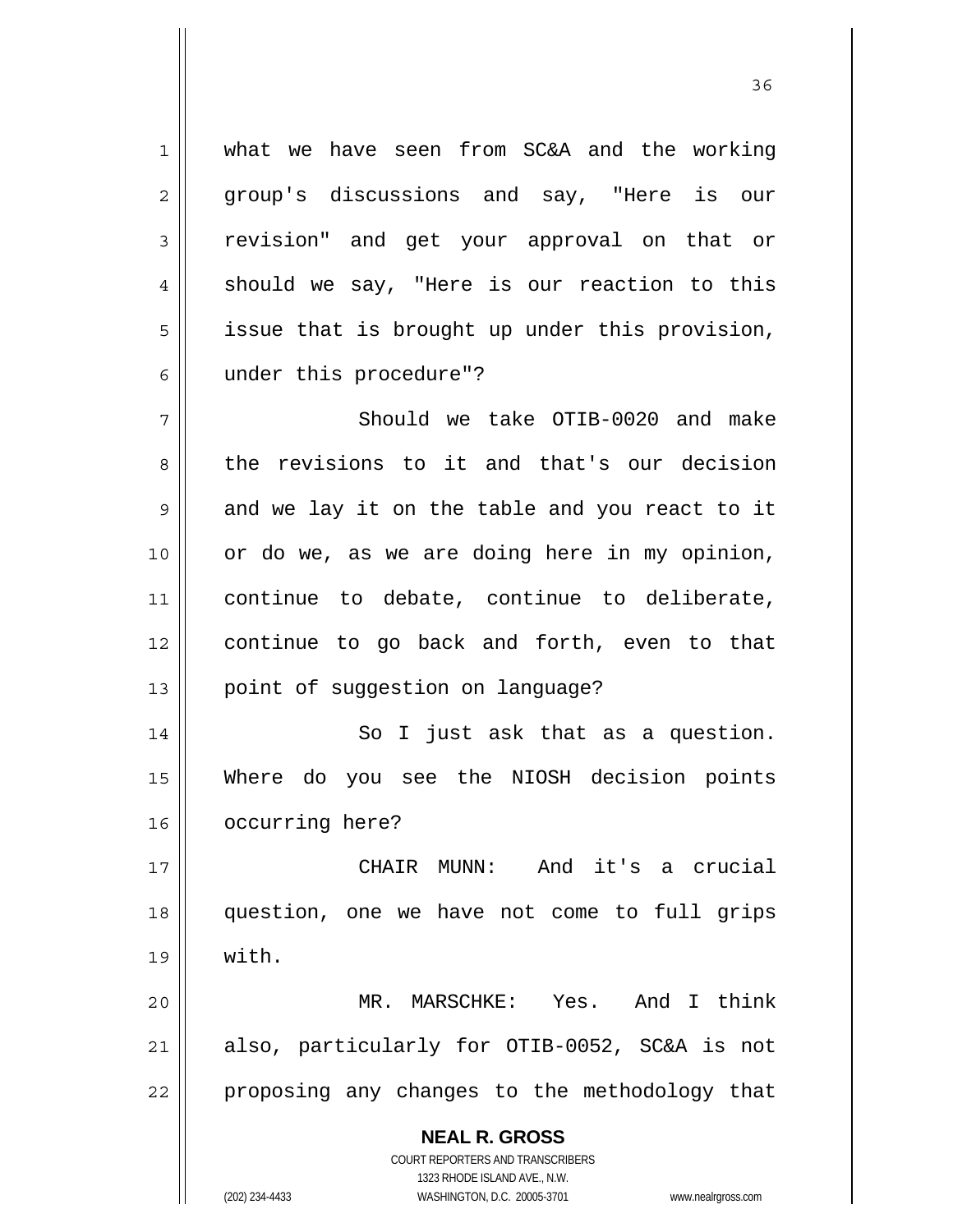1 || would result in any numerical changes to doses  $2 \parallel$  that are reconstructed based upon the current version of OTIB-0052.

What we are looking for is 5 | clarification and explanation in the wording  $6 \parallel$  that is in the document. So your point is well-taken.

MR. ELLIOTT: You know, it bothers me to hear that we have a review of a document underway within our peer review process, that 11 || it tends to something that was addressed under OTIB-0020. That should be reflected in |  $OTIB-0052$ .

So I'm trying to find out, you 15 || know. I hate to see that review process proceed and then come out. And there will be some other decision that the working group feels is the appropriate decision. So that's why I'm asking the question, #Where#s the decision?#

Sorry to throw a wrench into the works.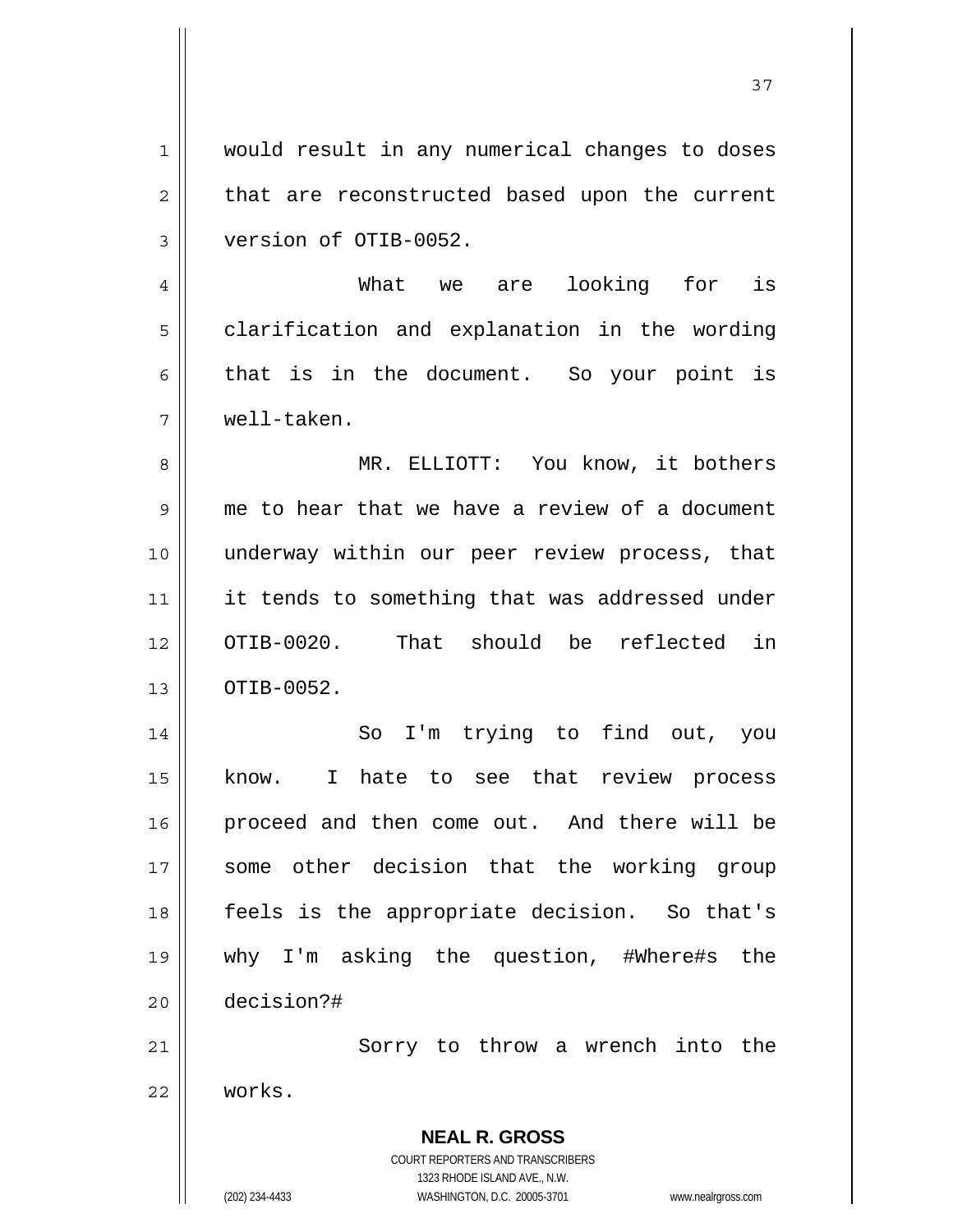**NEAL R. GROSS** COURT REPORTERS AND TRANSCRIBERS 1 CHAIR MUNN: No. That's not a 2 wrench, really and truly. It's the crux of  $3 \parallel$  what we're trying to do here. And we are at a 4 juncture in our deliberations where we have  $5 \parallel$  seen what can happen as a result of not having  $6$  tacked down that precise question. 7 This probably is as good a time as 8 || any for us to try to reach a significant 9 || milestone by putting that on the record if we 10 are far enough along in our own individual 11 || thoughts to be able to see the end result from 12 both sides. 13 Does any other Board member have a 14 | thought on that? Yes, Paul? 15 MEMBER ZIEMER: Well, this is 16 Ziemer. 17 || This is just top of the head, but 18 it seems to me that we shouldn't be quibbling 19 with wording changes that won't have any 20 impact on the bottom line. I mean, 21 || wordsmithing is not that critical. 22 If there is an issue that is

<u>38</u>

1323 RHODE ISLAND AVE., N.W.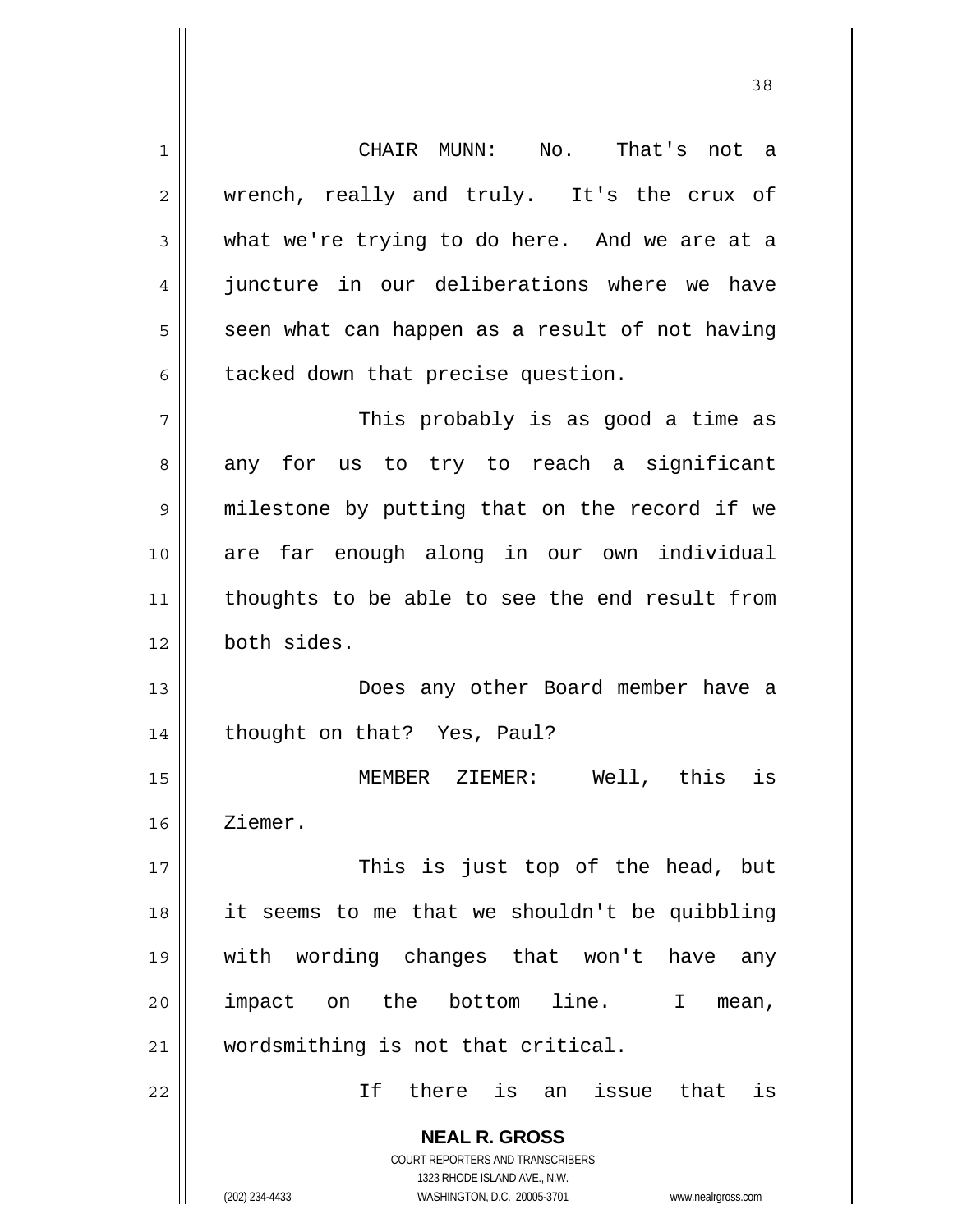1 important either to -- in fact, it may not  $2 \parallel$  even be important for us to define where  $3 \parallel$  something should be. And, you know, you need  $4 \parallel$  to move this into OTIB something or other. If 5 | that has no impact on how you are doing your 6  $\parallel$  work, then I don't think we need to mess with 7 | something like that. 8 Now, if we identify an issue that 9 impacts on the bottom line of dose 10 reconstruction in some way or impacts on the 11 procedures in a way that is significant, then 12 we need to deal with it. 13 || T think Larry is right that we 14 don't want to be wordsmithing and saying, 15 "Well, this paragraph ought to go into this 16 document" and so on. 17 || As long as if NIOSH knows, you 18 || know, has clarified the issue and how they're 19 dealing with it, we're satisfied with how 20 || they're dealing with it. And we've gotten

 $21$  | input from SC&A on the technical concerns.

22 || MR. MARSCHKE: The first topic up

 **NEAL R. GROSS** COURT REPORTERS AND TRANSCRIBERS 1323 RHODE ISLAND AVE., N.W.

(202) 234-4433 WASHINGTON, D.C. 20005-3701 www.nealrgross.com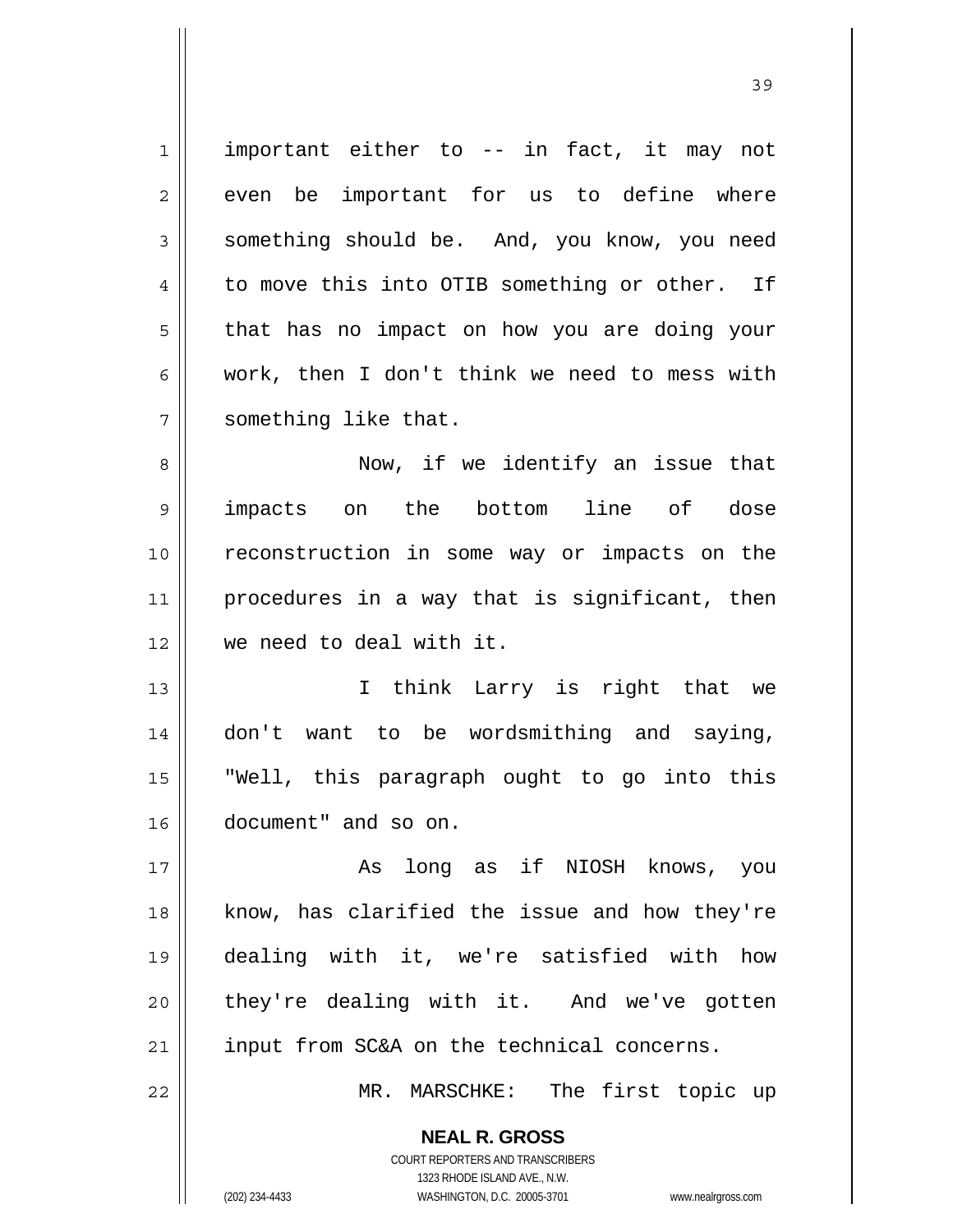1 here may have some impact on a dose 2 | reconstruction if the construction worker were  $3 \parallel$  a pipefitter or one of these -- fell into this 4 group where they received higher than average 5 doses.

40

 $\parallel$  So we think that this is a little bit more than wordsmithing. This is kind of 8 as iittle flag to the dose reconstructor, saying, you know, if the claimant indicates that he was in the construction trade and particularly if he was a pipefitter, then you may want to take a little harder look at him than if he was in 14 || the construction trades as a painter or as a carpenter because we found in a general rule 16 || that the pipefitters receive a higher than 17 average dose. With some of these other labor 18 || categories, we see lower than average doses.

So that's what the intent here was. In the discussion on Friday, it was pointed | out that, well, how are we going to know that | this is the case for any particular claimant?

 **NEAL R. GROSS**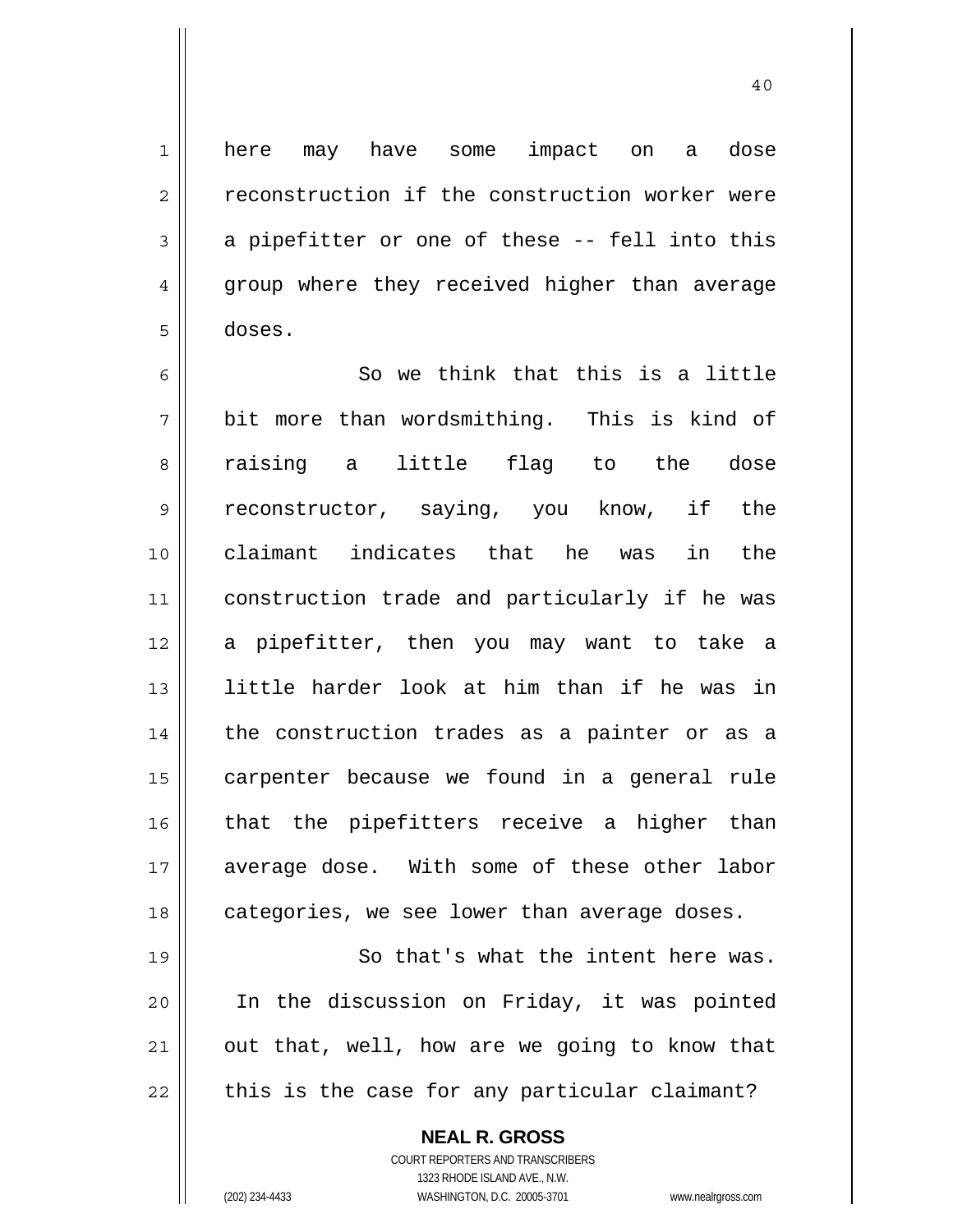| 1            | And I think that's one of the                            |
|--------------|----------------------------------------------------------|
| $\mathbf{2}$ | points that Mark brought up on Friday. You               |
| 3            | know, the statement in 20 says verbally in the           |
| 4            | CATI interview or in written correspondence,             |
| 5            | that may or may not -- there may not be any              |
| 6            | information in either of those that would                |
| 7            | identify that and particularly if the claimant           |
| 8            | was a survivor, as opposed to the worker                 |
| 9            | himself.                                                 |
| 10           | So this first one is a little bit                        |
| 11           | more than just wordsmithing.                             |
| 12           | MEMBER ZIEMER: But I think we just                       |
| 13           | heard that that is already being addressed.              |
| 14           | MR. ELLIOTT: That's a valid point.                       |
| 15           | We need to react to that. We need to address             |
| 16           | that. I'm happy to hear that being raised as             |
| 17           | an issue so that we can adjust as appropriate.           |
| 18           | However, there is<br>CHAIR MUNN:                         |
| 19           | another issue involved in this type of                   |
| 20           | discussion. And that is a concern that we                |
| 21           | have gone through on several occasions in this           |
| 22           | body with respect to where issues are                    |
|              | <b>NEAL R. GROSS</b><br>COURT REPORTERS AND TRANSCRIBERS |

1323 RHODE ISLAND AVE., N.W.

 $\mathop{\textstyle\prod}%$  $\prod$ 

 $\mathbf{I}$ 

(202) 234-4433 WASHINGTON, D.C. 20005-3701 www.nealrgross.com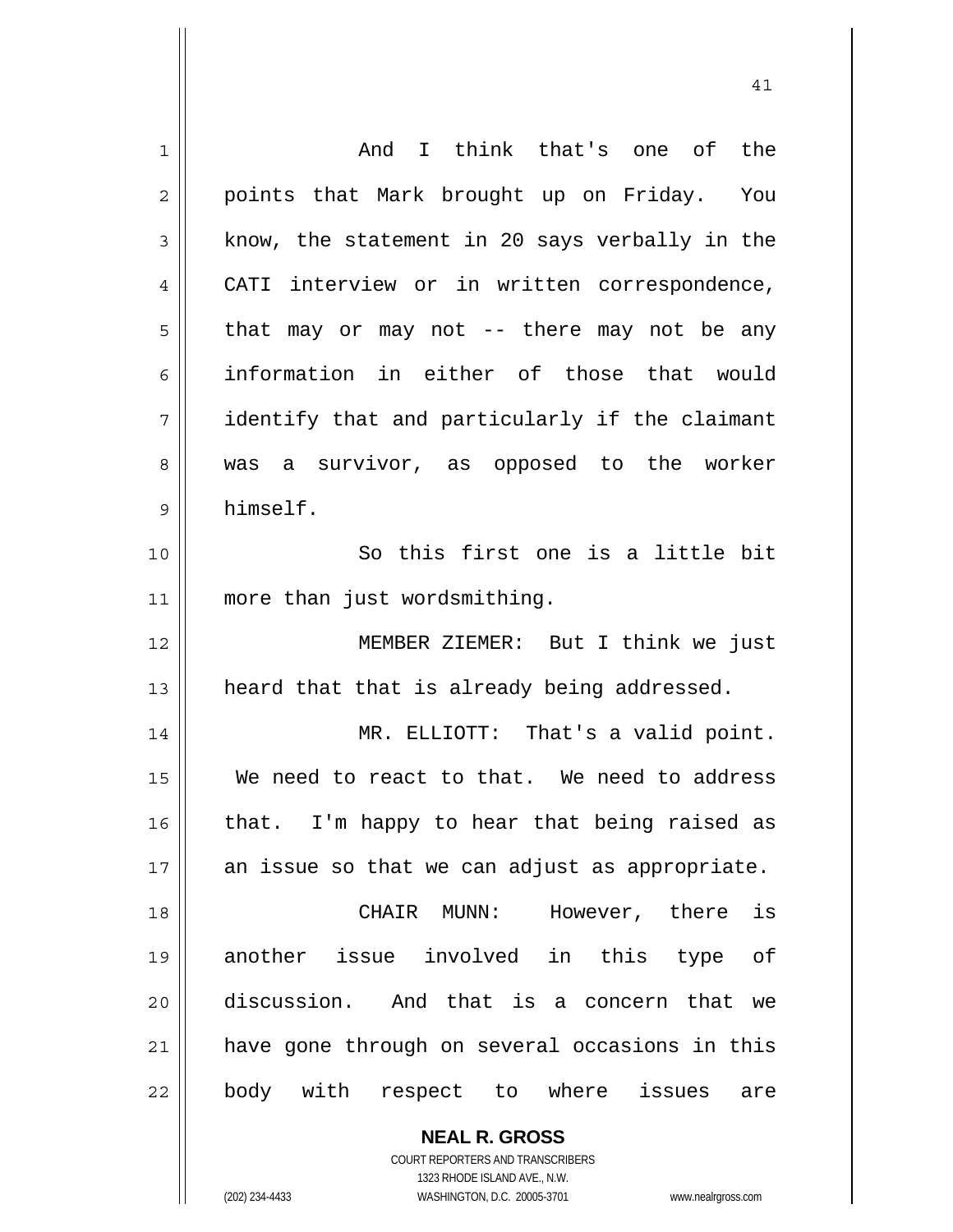| 1  | addressed. There is some question as to            |
|----|----------------------------------------------------|
| 2  | whether or not it's a concern of a review body     |
| 3  | like this one where an issue is addressed.         |
| 4  | The question is whether the issue                  |
| 5  | is adequately addressed. And our interest,         |
| 6  | for example, in 52 or 20 is a soft --              |
| 7  | MR. ELLIOTT: I think you are                       |
| 8  | speaking of verification. You want a               |
| 9  | verification step that NIOSH has said it's         |
| 10 | going to address the comment X, Y, and Z in        |
| 11 | such and such a document. Now, did they?           |
| 12 | CHAIR MUNN: Did they?                              |
| 13 | MR. ELLIOTT: Yes.                                  |
| 14 | CHAIR MUNN: And once it was done,                  |
|    |                                                    |
| 15 | should this body have any word one way or          |
| 16 | another in whether or not that the place where     |
| 17 | it is addressed is a real consequence?<br>You      |
| 18 | have from time to<br>time<br>had<br>know, we       |
| 19 | discussions about whether it should go here or     |
| 20 | whether it should go there. And there is some      |
| 21 |                                                    |
|    | question as to whether or not that is an           |
| 22 | appropriate concern for us<br>the<br>one<br>way or |

 **NEAL R. GROSS** COURT REPORTERS AND TRANSCRIBERS

1323 RHODE ISLAND AVE., N.W.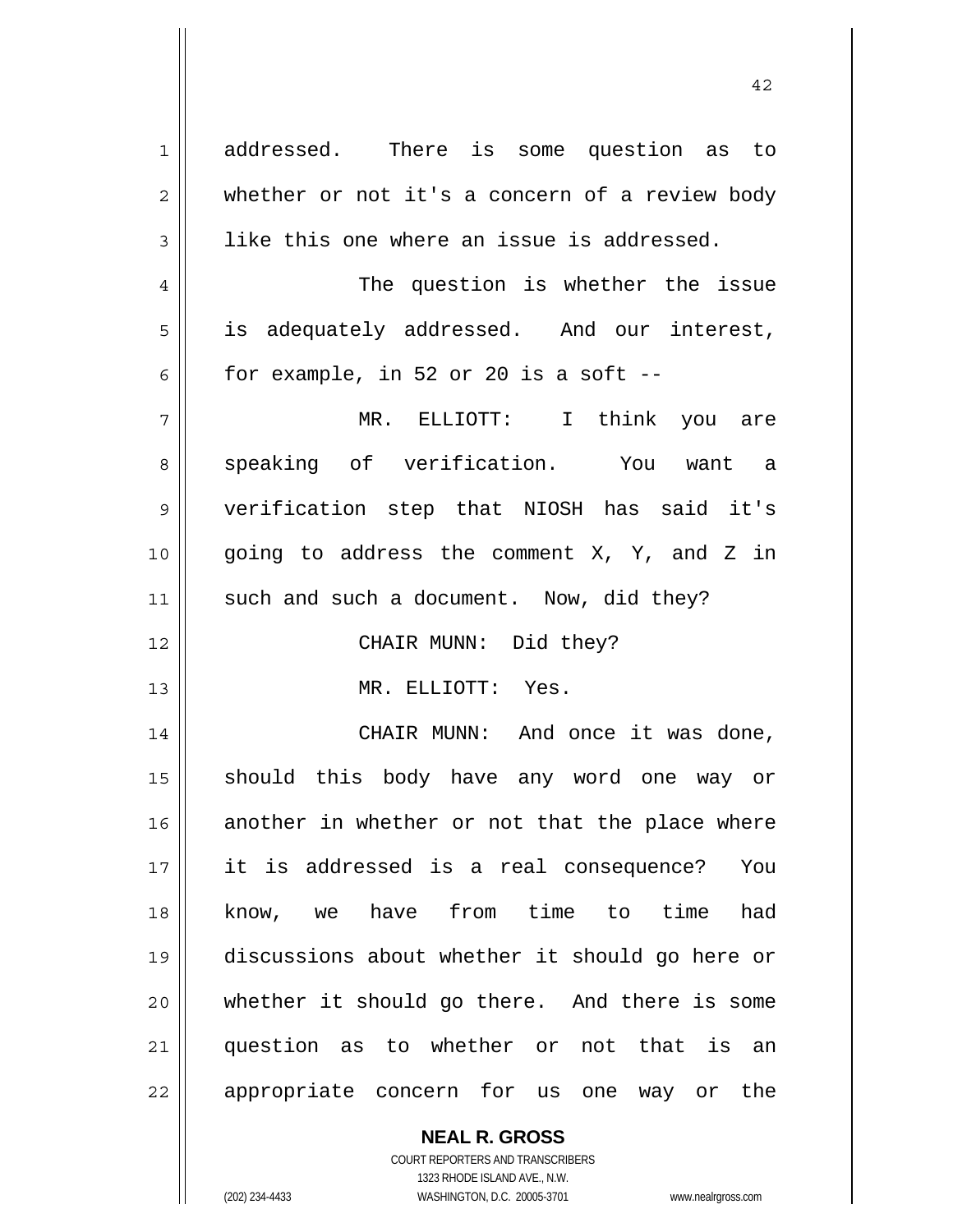$1 \parallel$  other.

| $\overline{2}$ | If the issue is addressed and it is                                                                                                                                    |
|----------------|------------------------------------------------------------------------------------------------------------------------------------------------------------------------|
| 3              | addressed to the satisfaction of both the                                                                                                                              |
| 4              | agency and the contractor, then it should be                                                                                                                           |
| 5              | done, but your question still -- we talked                                                                                                                             |
| 6              | around it, but we still haven't directly                                                                                                                               |
| 7              | addressed the question.                                                                                                                                                |
| 8              | MR. ELLIOTT: At some point in time                                                                                                                                     |
| 9              | we have to come forward, NIOSH has to present                                                                                                                          |
| 10             | a decision. And that decision can be in the                                                                                                                            |
| 11             | form of a whole document revision or it can be                                                                                                                         |
| 12             | in the form of a "Here is our reaction and our                                                                                                                         |
| 13             | position on this deficiency as noted." And                                                                                                                             |
| 14             | that's all I'm asking.                                                                                                                                                 |
| 15             | We need to be clear on what we're                                                                                                                                      |
| 16             | presenting, I think, because what I see in                                                                                                                             |
| 17             | this document doesn't tell me that that is our                                                                                                                         |
| 18             | final position on language or where we should                                                                                                                          |
| 19             | attend to that language.                                                                                                                                               |
| 20             | And it doesn't, in my opinion                                                                                                                                          |
| 21             | doesn't, say that okay, we have reacted to                                                                                                                             |
| 22             | that issue that Steve articulated a moment                                                                                                                             |
|                | <b>NEAL R. GROSS</b><br><b>COURT REPORTERS AND TRANSCRIBERS</b><br>1323 RHODE ISLAND AVE., N.W.<br>(202) 234-4433<br>WASHINGTON, D.C. 20005-3701<br>www.nealrgross.com |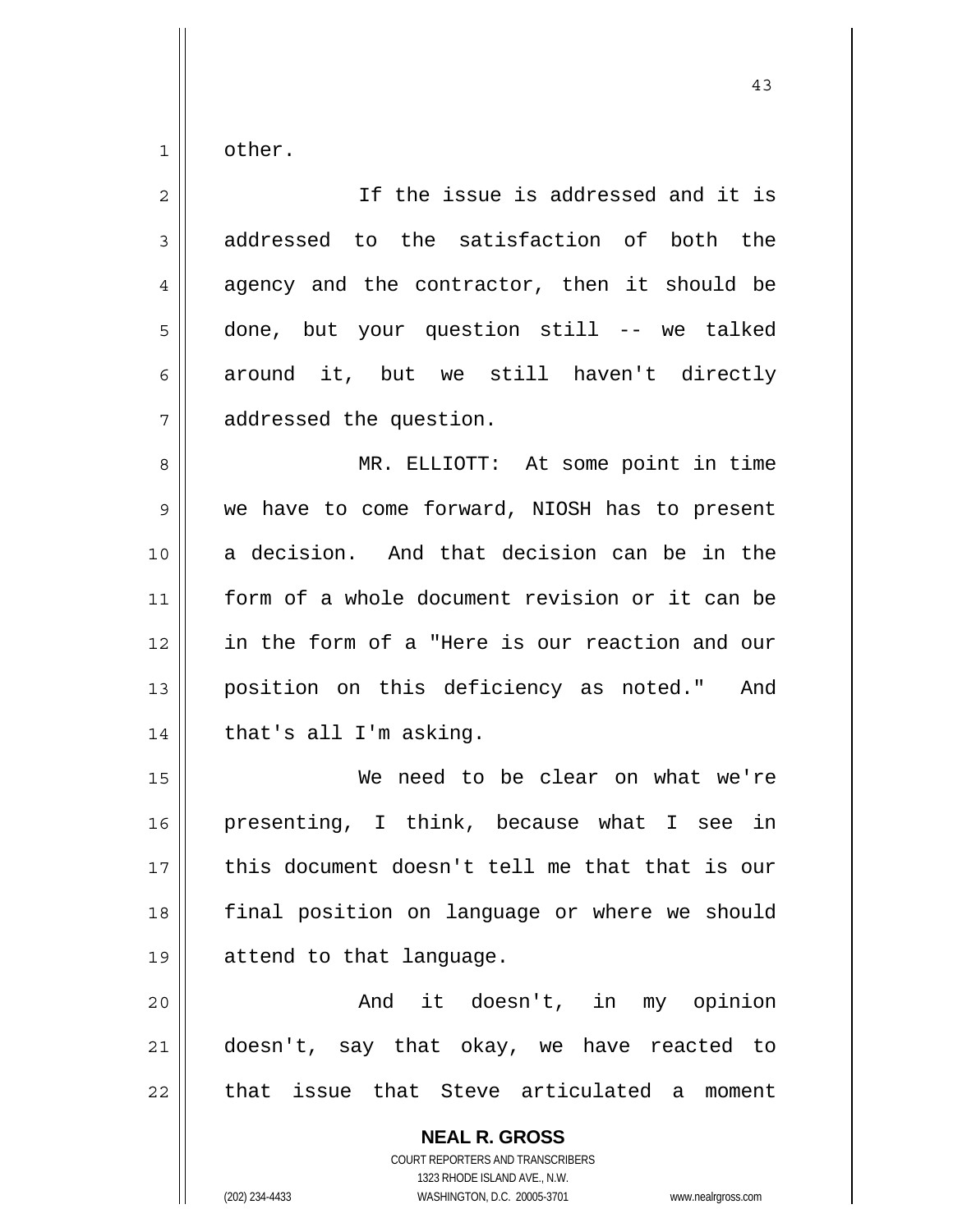1 ago. So where does verification start on our 2 | decision point that we make.

44

3 And I think you are interested in 4 who is going to make that verification? Is it 5 || something that NIOSH has to point you to or is 6 | it something that you as a working group want  $7 \parallel$  to take the step and actually do or do you 8 || want to ask your contractor for that support? 9 And it could be any of those 10 || options, I believe. 11 MR. MARSCHKE: Yes. If I could 12 expand a little bit? When the action is a 13 revision to an OTIB or a revision to a 14 document, usually what we do is we take a look 15 at that revised document and see a focused 16 || look at the revised document to see whether or 17 not that particular finding has been 18 addressed.

And then we give the Board the 20 || thumbs up or the thumbs down that we agree | that it has been addressed appropriately. And || when we have gone through, I think you will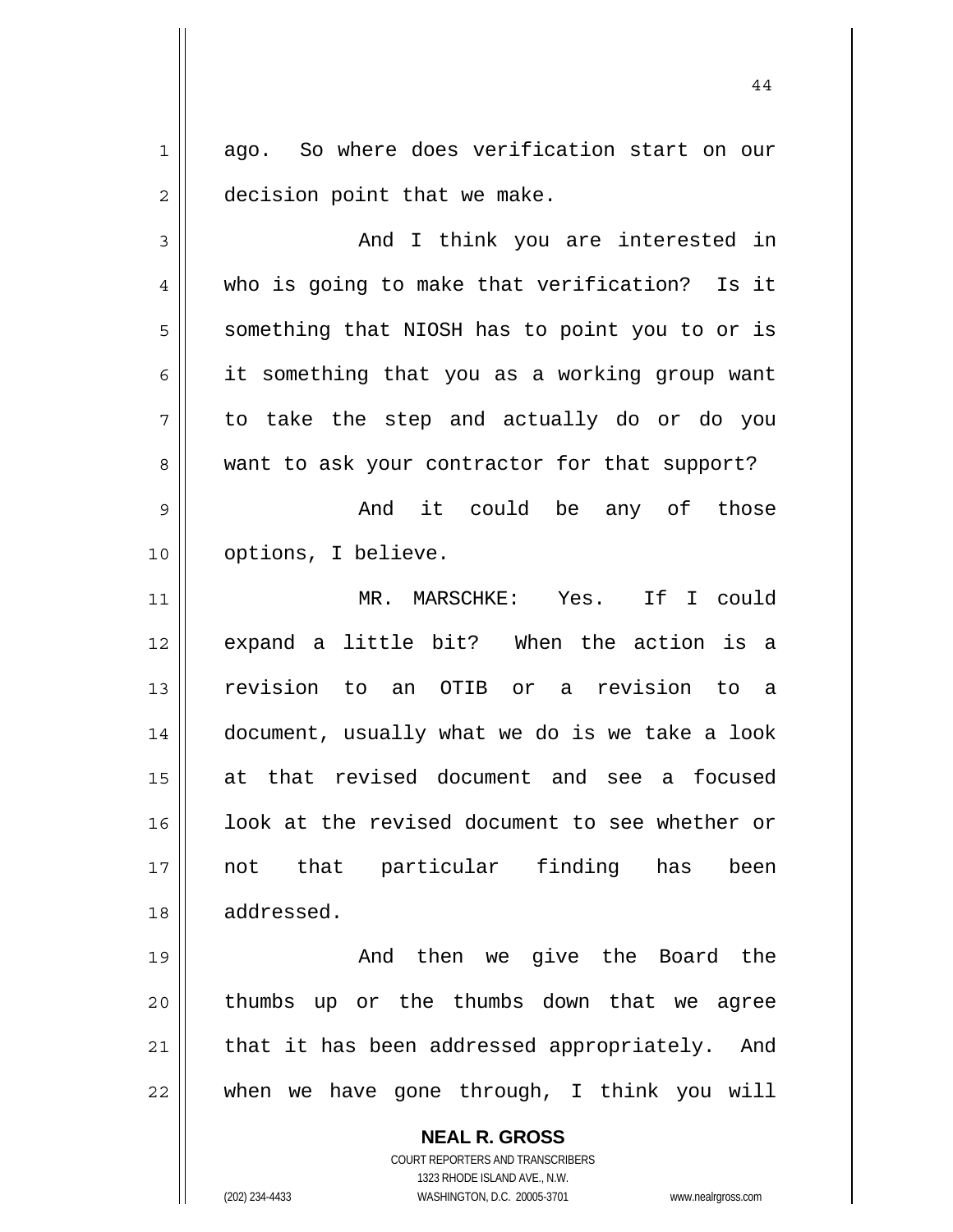1 see in a number of ones that we have been 2 working off on the second group, I think that  $3 \parallel$  is exactly the case that has occurred.

NIOSH has gone back and made revisions to documents. I think OTIB-0011 is  $6 \parallel$  an example where they revised the documents. We looked at the calculation packages that 8 they utilized. And we said, yes, we are in 9 agreement with the revisions that were made and we recommend that the Board close these. And I believe that the Board is now looking themselves at the calculations on that particular example. And will come to their 14 | own decision.

15 || But that has been the process. And even when a finding gets transferred to 17 another document, such as the one that we have  $\parallel$  been talking about, if we were given -- okay. Say TIB-0020 has been revised and it now incorporates the OTIB-0052, we interpret our charter to be able to go into OTIB-0020 and || look to see whether or not, in effect, the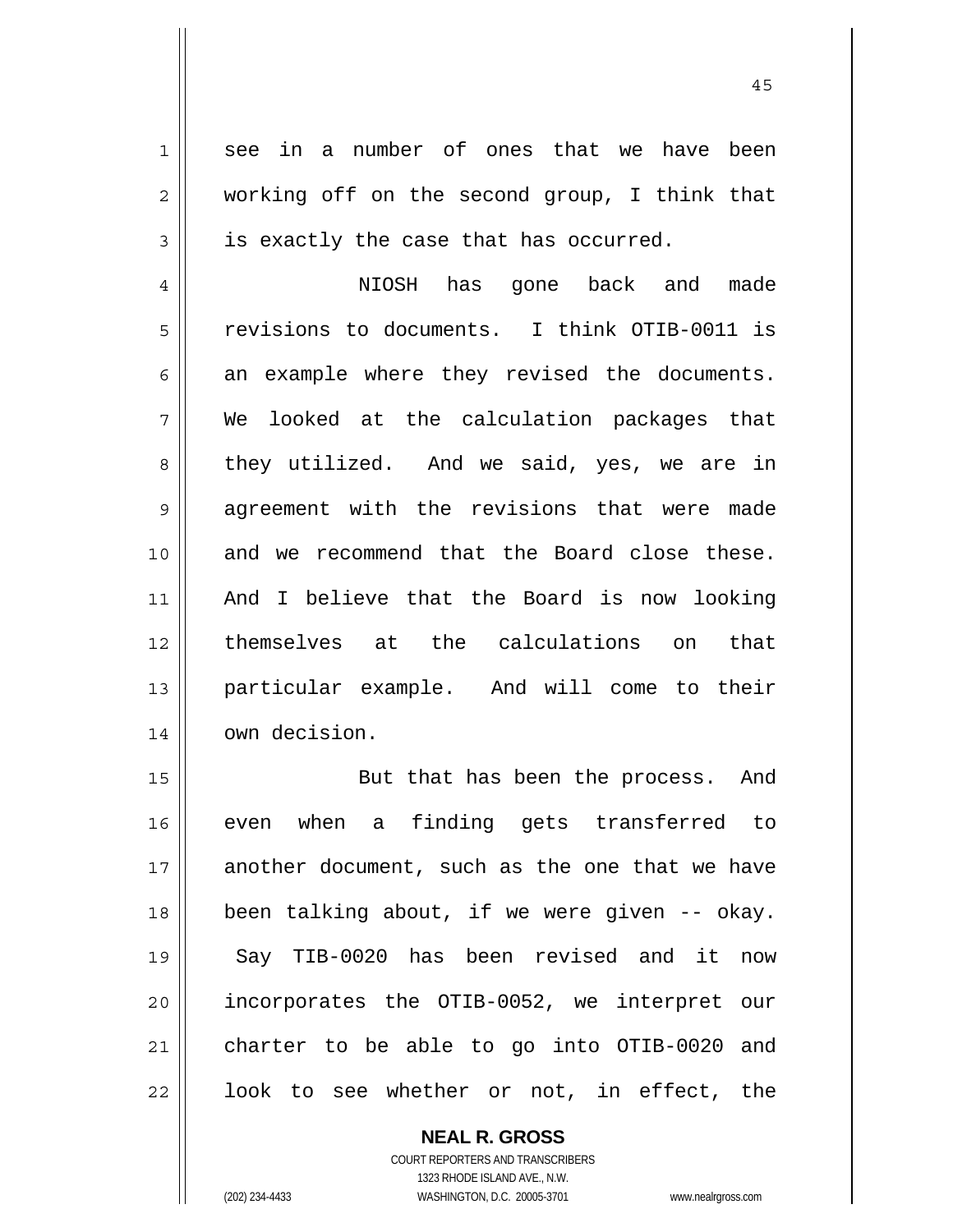1 || change does satisfy the finding from  $2 \parallel$  OTIB-0052.

 **NEAL R. GROSS** 3 From an OTIB-0052 perspective, we 4 would not look at other portions of OTIB-0020 5 because that would not be our charter under  $6 \parallel$  OTIB-0052. It would be a very focused review  $7 \parallel$  to see that the change that was indicated was 8 going to be made had, in fact, been made. And  $9 \parallel$  that would be the extent of it. 10 I think we have done that. An 11 example doesn't pop to mind immediately, but I  $12$  | think we have done that in the past as well. 13  $\parallel$  And then we turn around and, again, give our 14 | recommendation to the working group. 15 And so that is procedure that we 16 | have been working under. 17 CHAIR MUNN: Mark, are you still 18 ll there? 19 MEMBER GRIFFON: Yes, I am still  $20$  here. 21 CHAIR MUNN: You are being very  $22$  silent on this administrative issue here,

> COURT REPORTERS AND TRANSCRIBERS 1323 RHODE ISLAND AVE., N.W.

(202) 234-4433 WASHINGTON, D.C. 20005-3701 www.nealrgross.com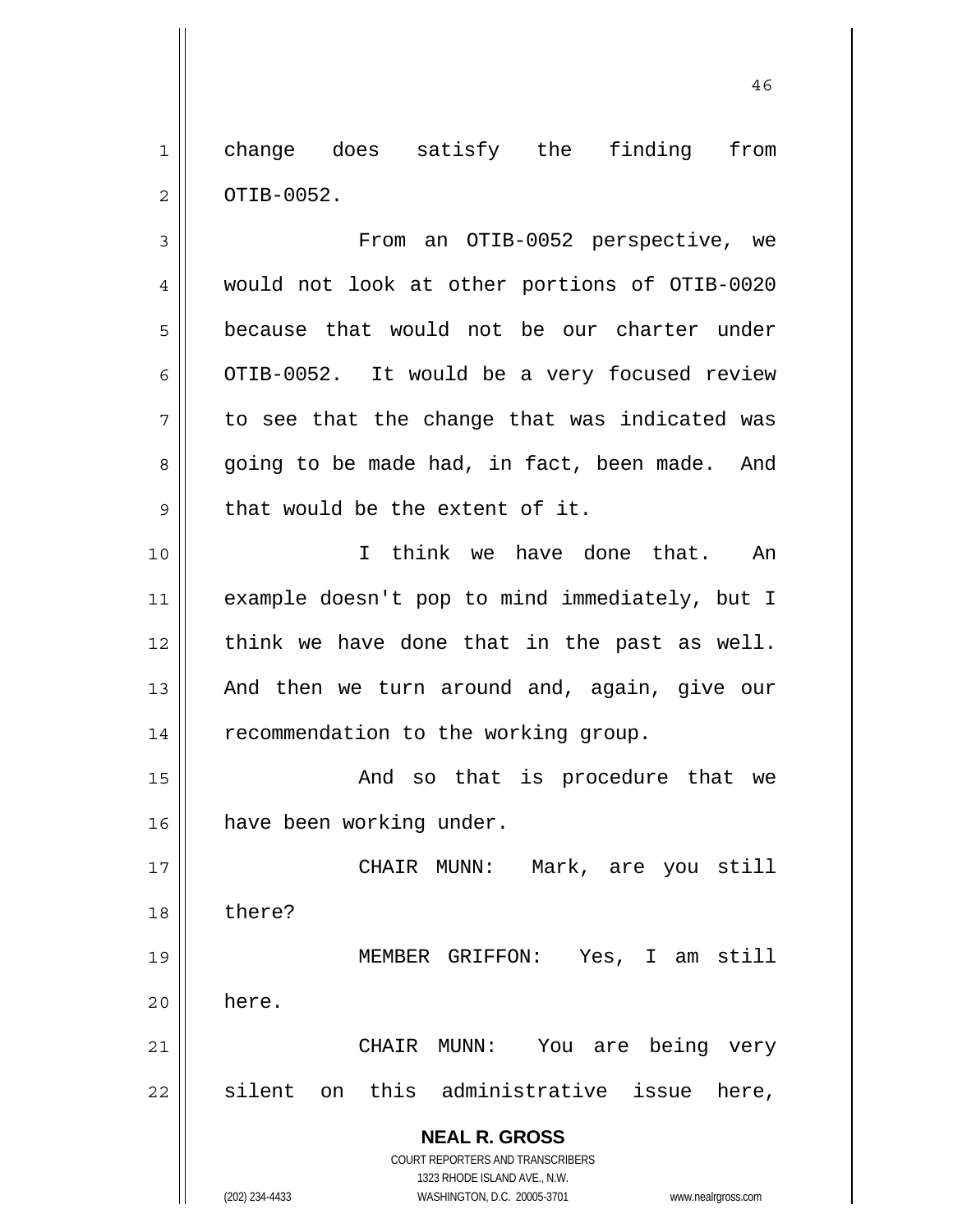| $\mathbf 1$    | which is probably key to many of the things we                      |
|----------------|---------------------------------------------------------------------|
| $\overline{c}$ | are going to be doing in the future. It would                       |
| 3              | be helpful for us to hear your position now if                      |
| 4              | you feel constrained to give it to us.                              |
| 5              | MEMBER GRIFFON: Yes. I mean, I                                      |
| 6              | guess part of my frustration is that I think I                      |
| 7              | want to get answers to the findings, rather                         |
| 8              | than -- I'm not interested in small wording                         |
| 9              | changes either. I'm interested in the meat of                       |
| 10             | the issue.                                                          |
| 11             | And as I'm looking back at some of                                  |
| 12             | the responses back and forth $--$ and maybe it's                    |
| 13             | because quite a bit of time has gone by and                         |
| 14             | I'm not looking at these summaries and the                          |
| 15             | database. Sometimes you lose the texture of                         |
| 16             | the conversation, but, you know, I'm still                          |
| 17             | hard-pressed to see whether the workgroup                           |
| 18             | closed on certain items.                                            |
| 19             | One example I'm reading through is                                  |
| 20             | the question of neutron dose and the other                          |
| 21             | radionuclides, two examples in there. They're                       |
| 22             | not handled. I guess I have questions on both                       |
|                | <b>NEAL R. GROSS</b><br>COURT REPORTERS AND TRANSCRIBERS            |
|                | 1323 RHODE ISLAND AVE., N.W.                                        |
|                | (202) 234-4433<br>WASHINGTON, D.C. 20005-3701<br>www.nealrgross.com |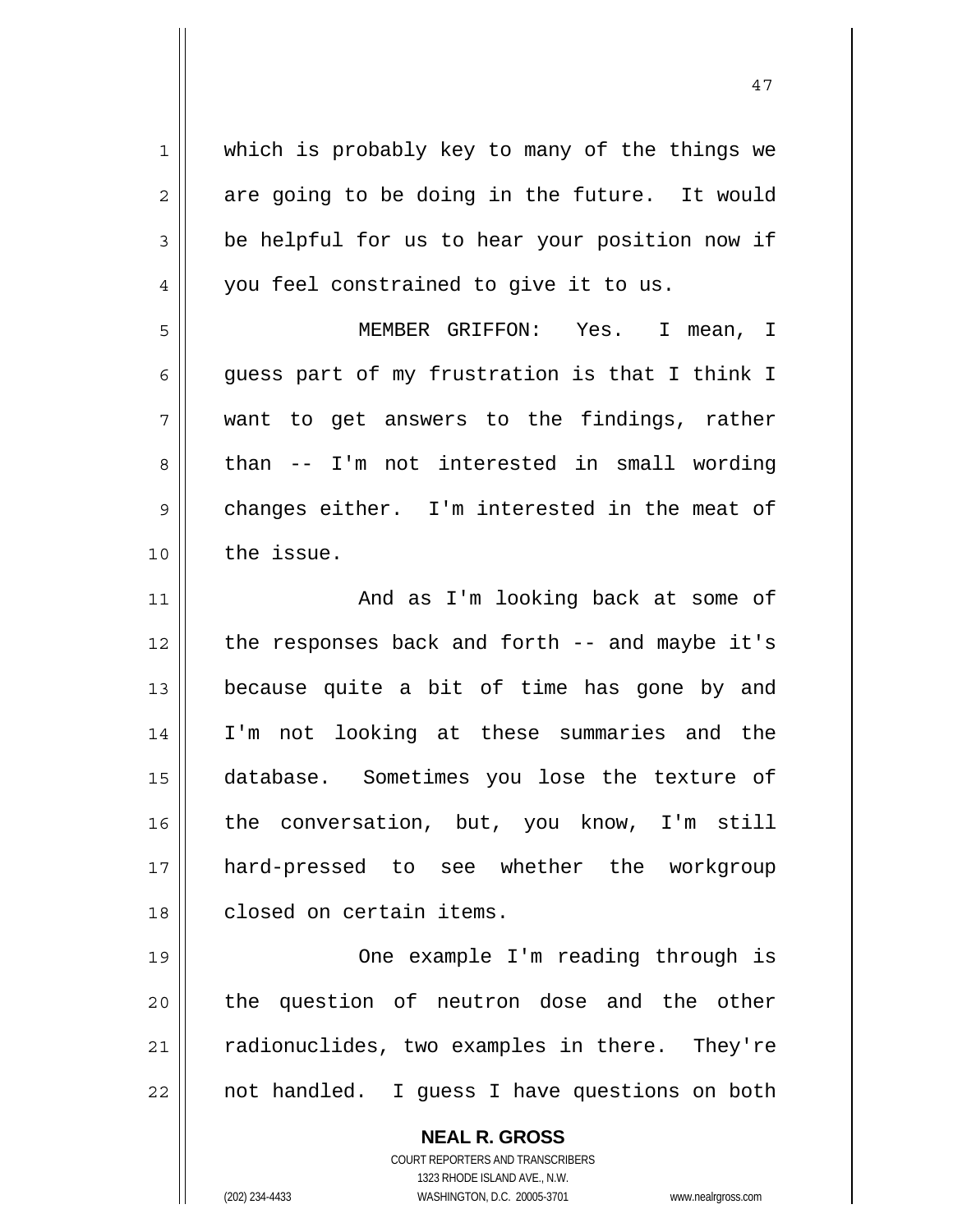$1 \parallel$  of those, whether we closed it.

| 2  | And I think sometimes we have been             |
|----|------------------------------------------------|
| 3  | at this, I think someone said we have been at  |
| 4  | this a while, but I think a lot of our         |
| 5  | dialogue lately is not focused on the findings |
| 6  | themselves. It has been on process stuff.      |
| 7  | Here we have been going at this for            |
| 8  | an hour. And I don't think we've talked about  |
| 9  | a finding yet. So I guess that's my comment.   |
| 10 | I would just assume, you know, maybe we're     |
| 11 | not ready - - for OTIB-0052, maybe we're not   |
| 12 | ready for a revised language yet.              |
| 13 | Maybe we need to go back to each               |
| 14 | one of these and just summarize where we're at |
| 15 | and make sure not only SC&A and NIOSH are in   |
| 16 | agreement but the workgroup, that we have some |
| 17 | agreement on these findings and we can move    |
| 18 | forward or close some and some end up in       |
| 19 | abeyance.                                      |
| 20 | I think we haven't, at least to my             |
| 21 | satisfaction, we haven't, had that discussion  |
| 22 | on some of these.                              |
|    | <b>NEAL R. GROSS</b>                           |

 COURT REPORTERS AND TRANSCRIBERS 1323 RHODE ISLAND AVE., N.W.

(202) 234-4433 WASHINGTON, D.C. 20005-3701 www.nealrgross.com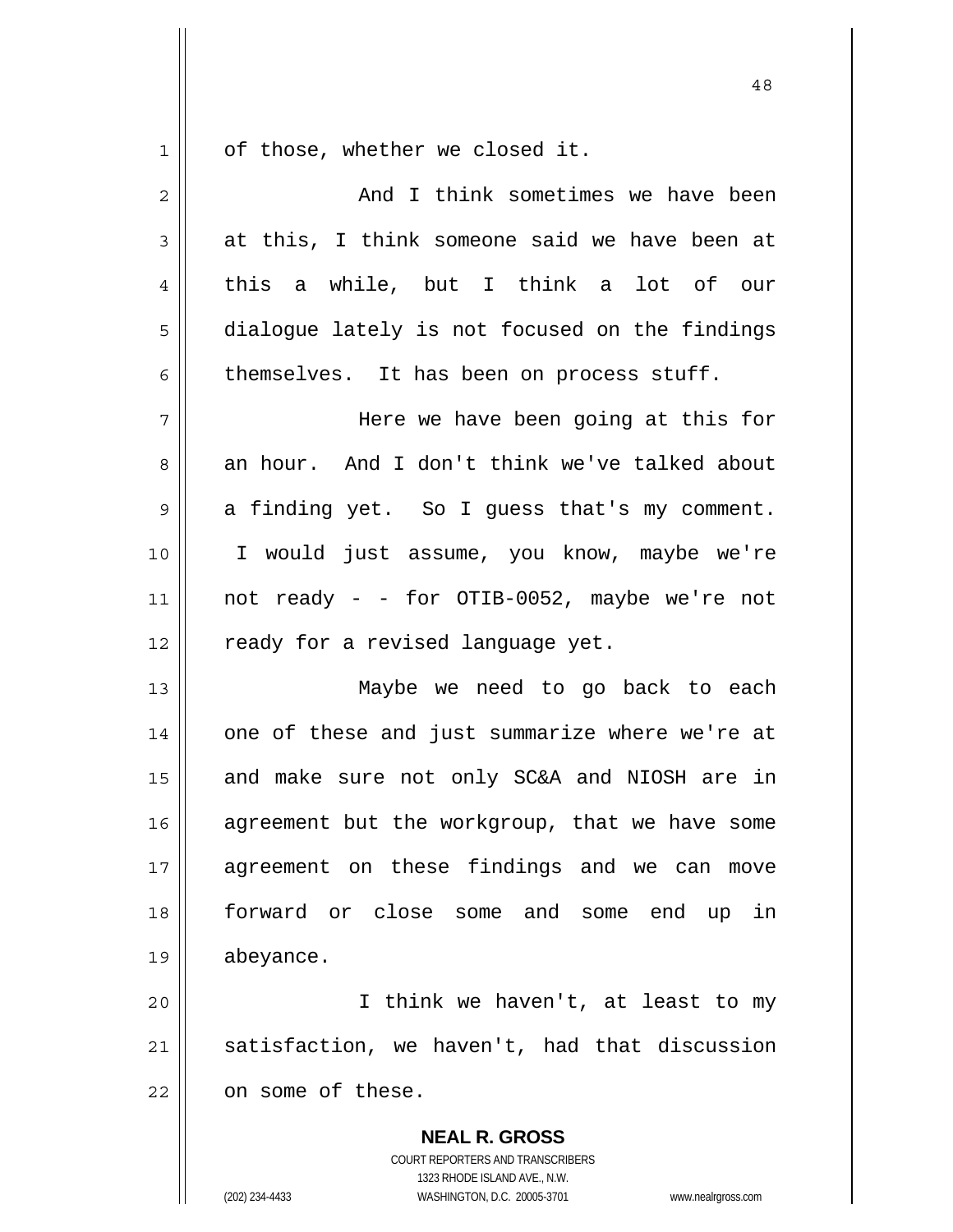**NEAL R. GROSS** COURT REPORTERS AND TRANSCRIBERS 1323 RHODE ISLAND AVE., N.W. 1 CHAIR MUNN: No, we haven't had  $2 \parallel$  that discussion, but the question that is  $3 \parallel$  before us now is, how do we get out of this 4 || loop? And what is going to be the final 5 | portion of process? 6 Are we as a workgroup going to be 7 || passing on each of these issues before NIOSH? 8 MR. ELLIOTT: May I propose 9 | something? 10 CHAIR MUNN: Please do. 11 MR. ELLIOTT: In this particular 12 instance, I think you should back out this 13 document. I don't think this NIOSH document 14 || should be in your tracking system yet. 15 I think what you should enter into 16 your tracking system is a document that says 17 there was this technical discussion with SC&A 18 || and NIOSH and the outcome of that was. 19 CHAIR MUNN: Yes, with respect to 20 this particular piece of paper that we're  $21$  talking about here, I agree with you. The 22 | technical discussion encompassed certain

(202) 234-4433 WASHINGTON, D.C. 20005-3701 www.nealrgross.com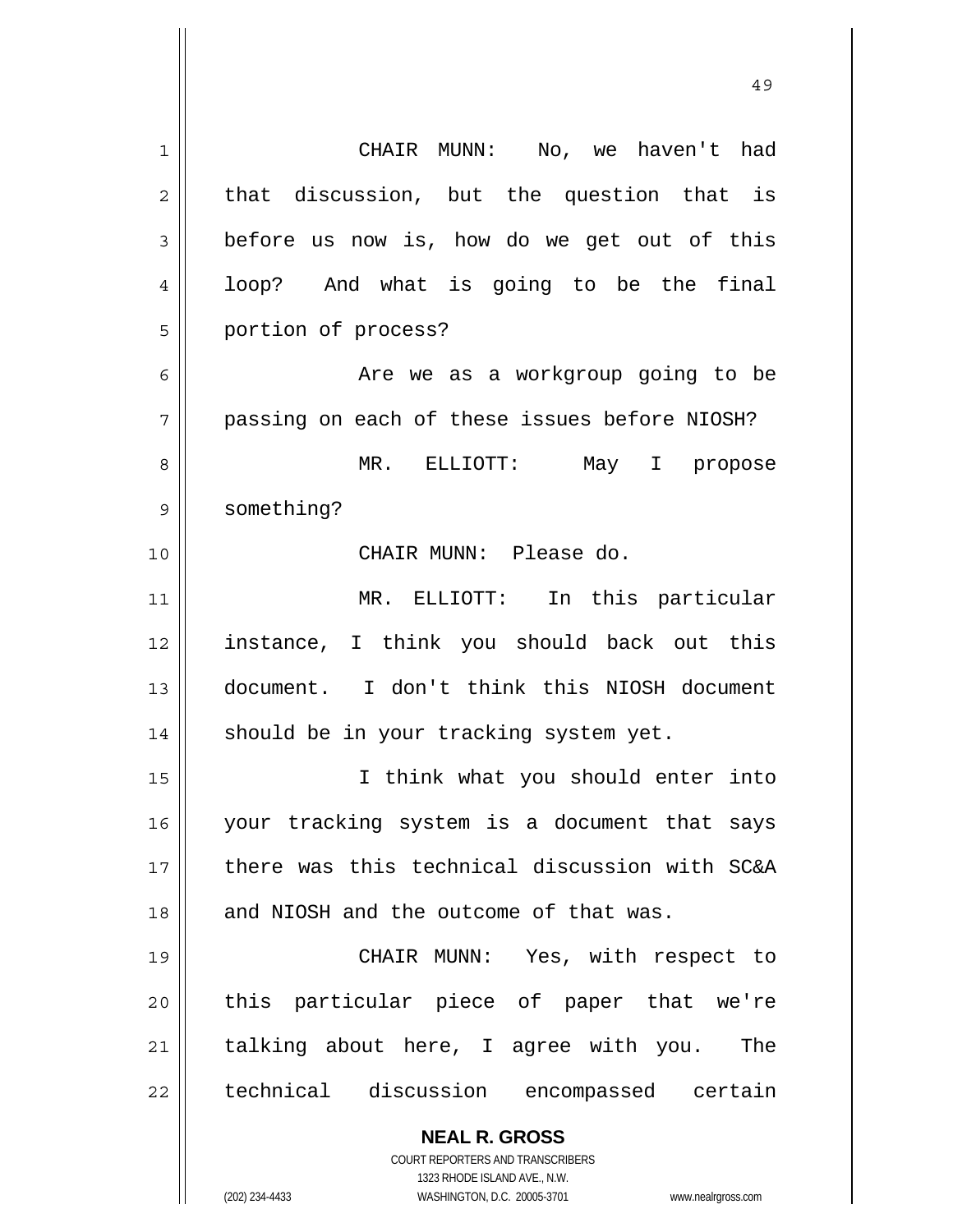| 1  | items. And NIOSH is preparing its position     |
|----|------------------------------------------------|
| 2  | That to me is the status of this<br>now.       |
| 3  | particular item.                               |
| 4  | Also, it still doesn't answer your             |
| 5  | question of when is the item closed, what is   |
| 6  | the process. And, Mark, I haven't heard your   |
| 7  | position on that either.                       |
| 8  | Just a moment. Yes, Paul?                      |
| 9  | MEMBER ZIEMER: Well, I was going               |
| 10 | to comment on that issue myself. And I think   |
| 11 | I agree with Mark on this that the fact -- and |
| 12 | I think, Mark, if I express this correctly, I  |
| 13 | think your concern and mine would be that we   |
| 14 | should not assume that just because NIOSH and  |
| 15 | SC&A have come to agreement, that the issue is |
| 16 | closed because the Board has the prerogative   |
| 17 | of disagreeing with both of those entities.    |
| 18 | I think Mark has always been<br>So             |
| 19 | concerned that there is an assumption that     |
| 20 | closure is assumed simply because NIOSH and    |
| 21 | SC&A have agreed on something, that ultimately |
| 22 | the Board has to also agree with that position |

 **NEAL R. GROSS**

 COURT REPORTERS AND TRANSCRIBERS 1323 RHODE ISLAND AVE., N.W. (202) 234-4433 WASHINGTON, D.C. 20005-3701 www.nealrgross.com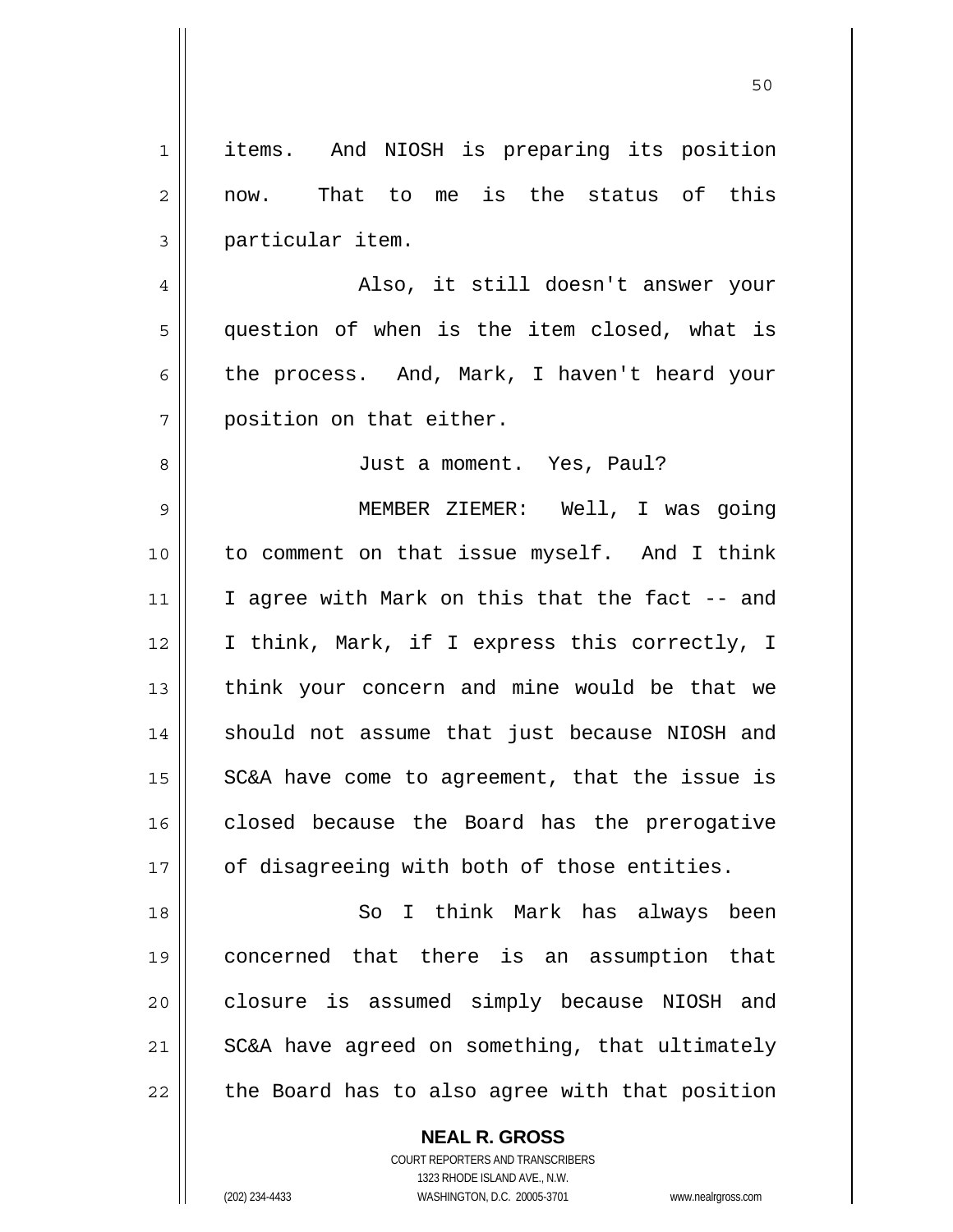$1 \parallel$  or disagree so that, in fact, on each item to  $2 \parallel$  close it, the workgroup has to agree that it's 3 closed and make that recommendation to the 4 || Board. That's point one.

5 Point two, I think that it is  $6 \parallel$  always a danger that either for the workgroup  $7 \parallel$  or for our contractor to get into so much 8 detail that we're doing work that ultimately  $9 \parallel$  should be NIOSH's work, -- I think Larry has 10 heard me say this many times -- there is a 11 || tendency for us to want to do the NIOSH work. 12 || If we identify a concern, we need to raise it 13 to NIOSH. It is their responsibility to 14 address it.

15 It is not our contractor's 16 responsibility. It is not the Board's 17 || responsibility to make the correction or to do 18 || the NIOSH work. Now, we may work hand in hand 19 because they need to understand the concern, 20 and we have the technical discussions back and 21 | forth, but I think it's always a danger.

 $22$  ||  $\sim$  And we have this a little bit, I

 **NEAL R. GROSS** COURT REPORTERS AND TRANSCRIBERS 1323 RHODE ISLAND AVE., N.W.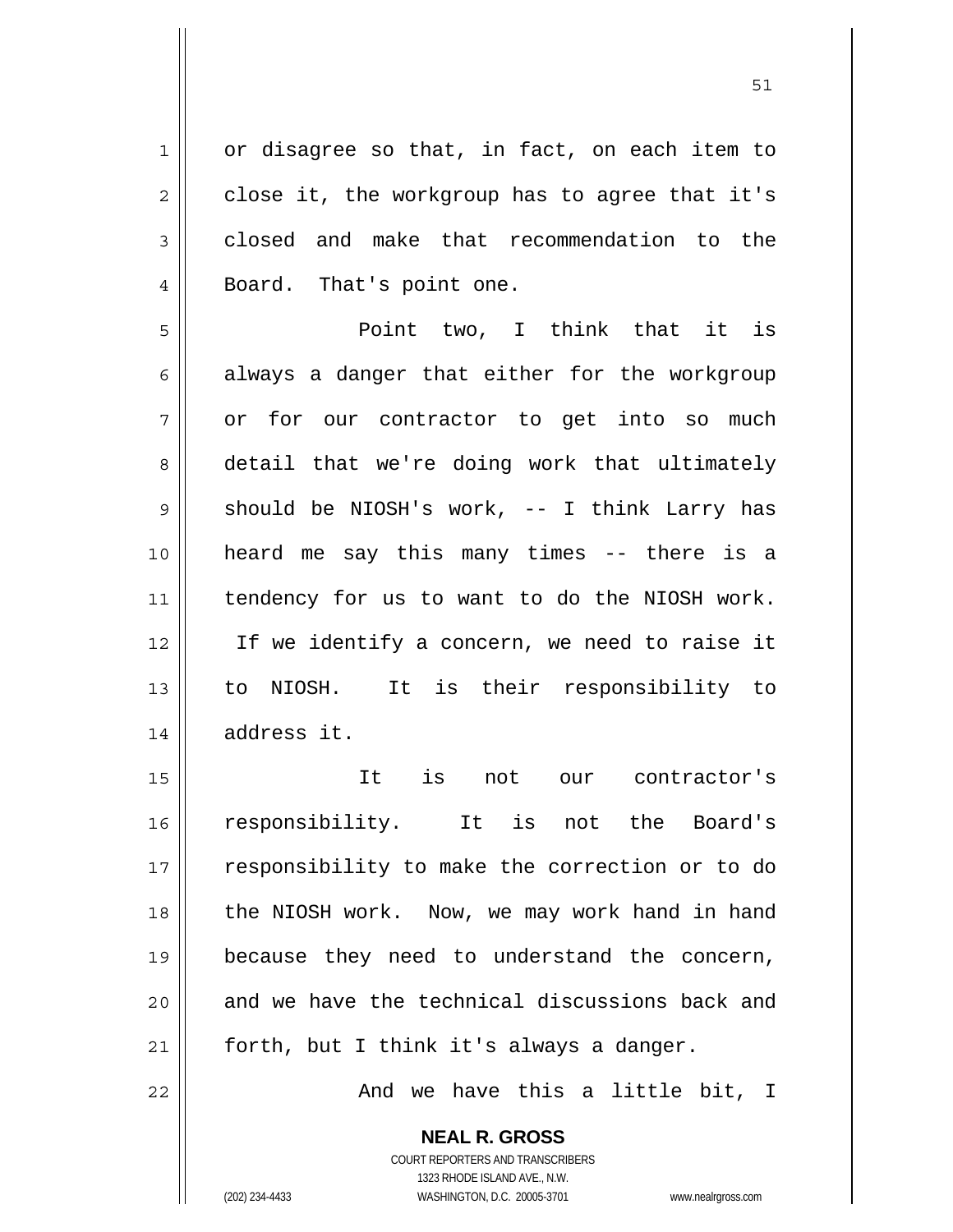1 || think, in my mind on Fernald right now where 2 we have SC&A doing a sampling procedure to  $3 \parallel$  evaluate the data and I would question whether 4 that is what the contractor should do or  $5 \parallel$  should we say, "NIOSH, here is a possible way 6 to evaluate the data. Do this or do something  $7 \parallel$  similar to evaluate the data"? So I think we 8 always have that danger of getting into the 9 weeds too much, both the workgroup and the 10 || contractor. 11 || Those were my comments. Mark, did 12 || I characterize your concerns right? 13 MEMBER GRIFFON: Yes, Paul. I 14 || agree with you, especially on the first point. 15 I definitely agree with that. That is my 16 concern. 17 And I'm looking at 0TIB-0052, 18 || finding 14 on the missing dose question. And 19 when I look at the back and forth on the  $20$  responses, it may be that SC&A is satisfied 21 || with NIOSH's response, but when I look at it,  $22$  | even the final pdf document that gives another

> **NEAL R. GROSS** COURT REPORTERS AND TRANSCRIBERS 1323 RHODE ISLAND AVE., N.W. (202) 234-4433 WASHINGTON, D.C. 20005-3701 www.nealrgross.com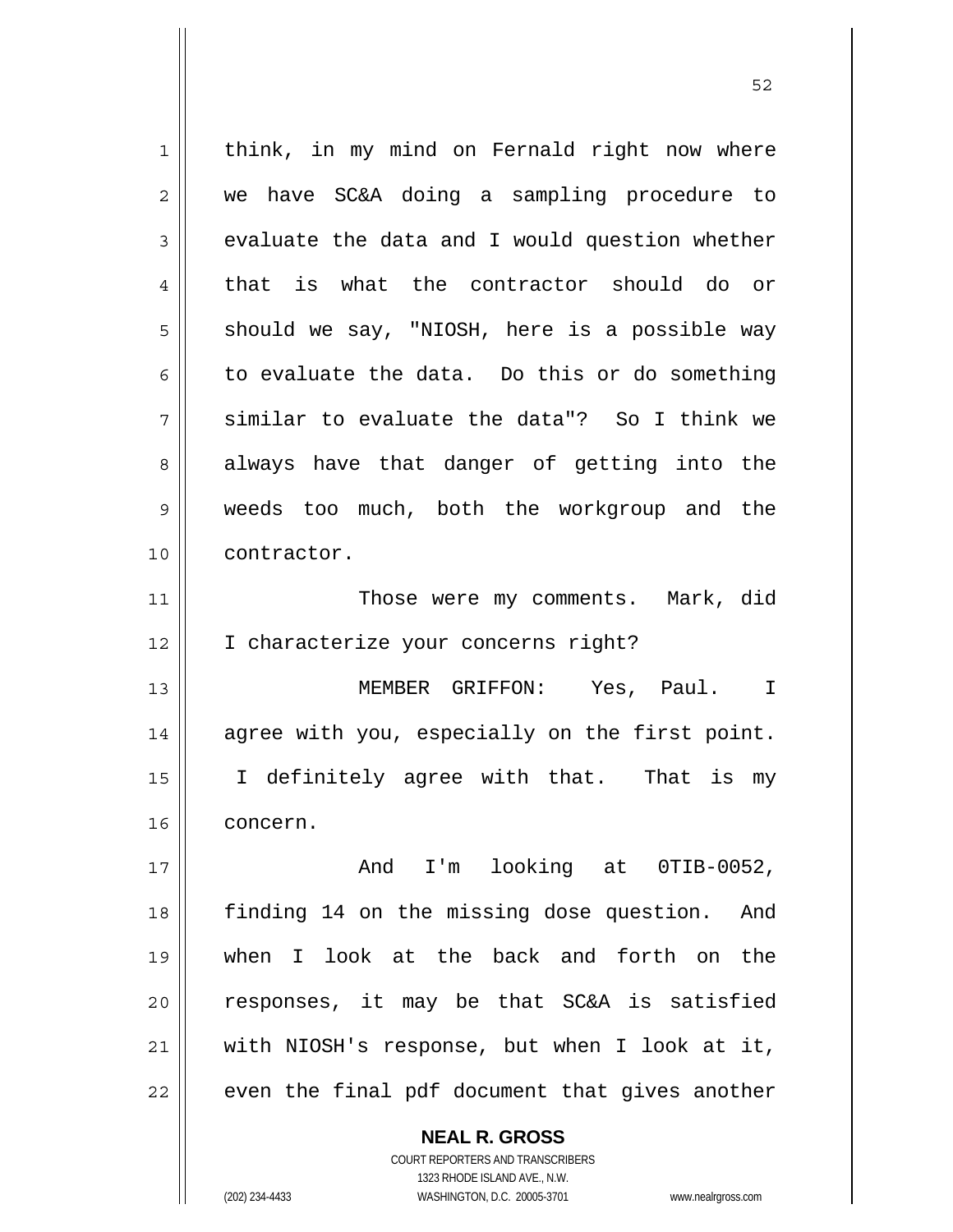language change is fairly vague.

 $\sim$  53

| $\overline{2}$ | And I think that, you know, myself             |
|----------------|------------------------------------------------|
| 3              | as a workgroup member, I started on Friday     |
| 4              | during that conference call and looked at it a |
| 5              | little more over the weekend. But when you     |
| 6              | look at the spreadsheets, you have to sort of  |
| 7              | go back to the data and convince yourself that |
| 8              | we agree with -- if SC&A is in agreement with  |
| 9              | this and NIOSH, that we are willing to sign    |
| 10             | off as well.                                   |
| 11             | Maybe it's not for discussion now,             |
| 12             | but I think we just need to step back and go   |
| 13             | through each one of these and say, "Okay. We   |
| 14             | also buy in" as workgroup members before we    |
| 15             | finally close the items. That's all.           |
| 16             | I'm trying to<br>CHAIR MUNN:                   |
| 17             | formulate the words to express my concern.     |
| 18             | And I'm having a hard time doing it because it |
| 19             | is involved with a larger question of what our |
| 20             | responsibilities as Board members actually     |
| 21             | are, both in the larger sense and very         |
| 22             | specifically in this body.                     |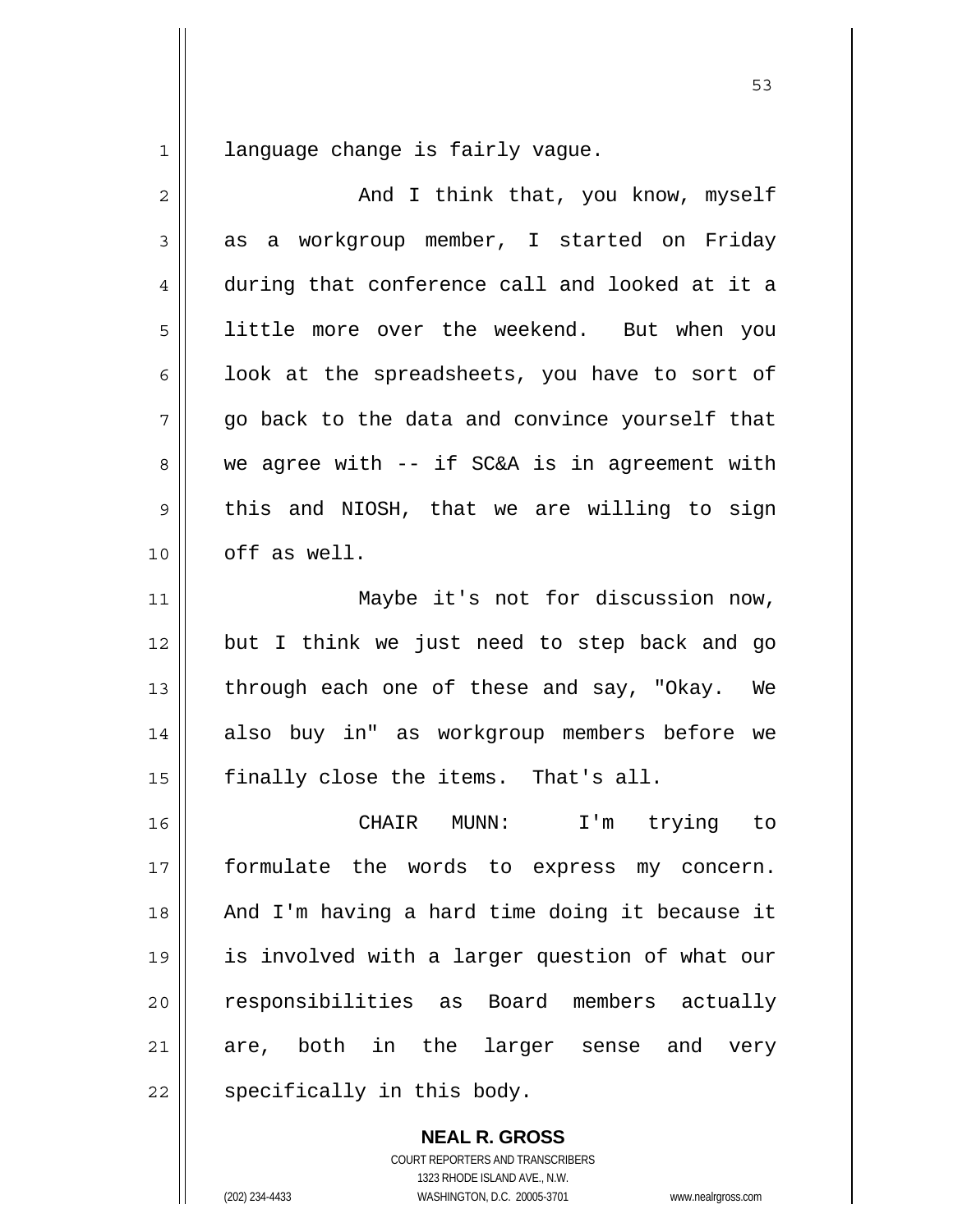1 The only reason we have these 2 || findings to begin with is that our contractor 3 has reviewed NIOSH documentation and has 4 || brought these findings to our attention as 5 being items of concern.

When we as an oversight group received our charter, it was not a written 8 | charter for this workgroup or subcommittee, whichever we are, -- I'm not sure at this juncture -- but we were charged with 11 || overseeing the process of interchange between NIOSH and SC&A with respect to how the 13 | findings were resolved.

14 || Expecting that individual workgroup 15 members would be actively involved in those 16 || resolutions is asking a great deal. It seems 17 || prudent for us, perhaps it would be wise for 18 || those of us who are workgroup members on the 19 Board, to have an offline discussion to come 20 || to some agreement about our responsibility and 21 present our thoughts to the Board itself to  $22$  | clarify some of these issues.

> **NEAL R. GROSS** COURT REPORTERS AND TRANSCRIBERS 1323 RHODE ISLAND AVE., N.W. (202) 234-4433 WASHINGTON, D.C. 20005-3701 www.nealrgross.com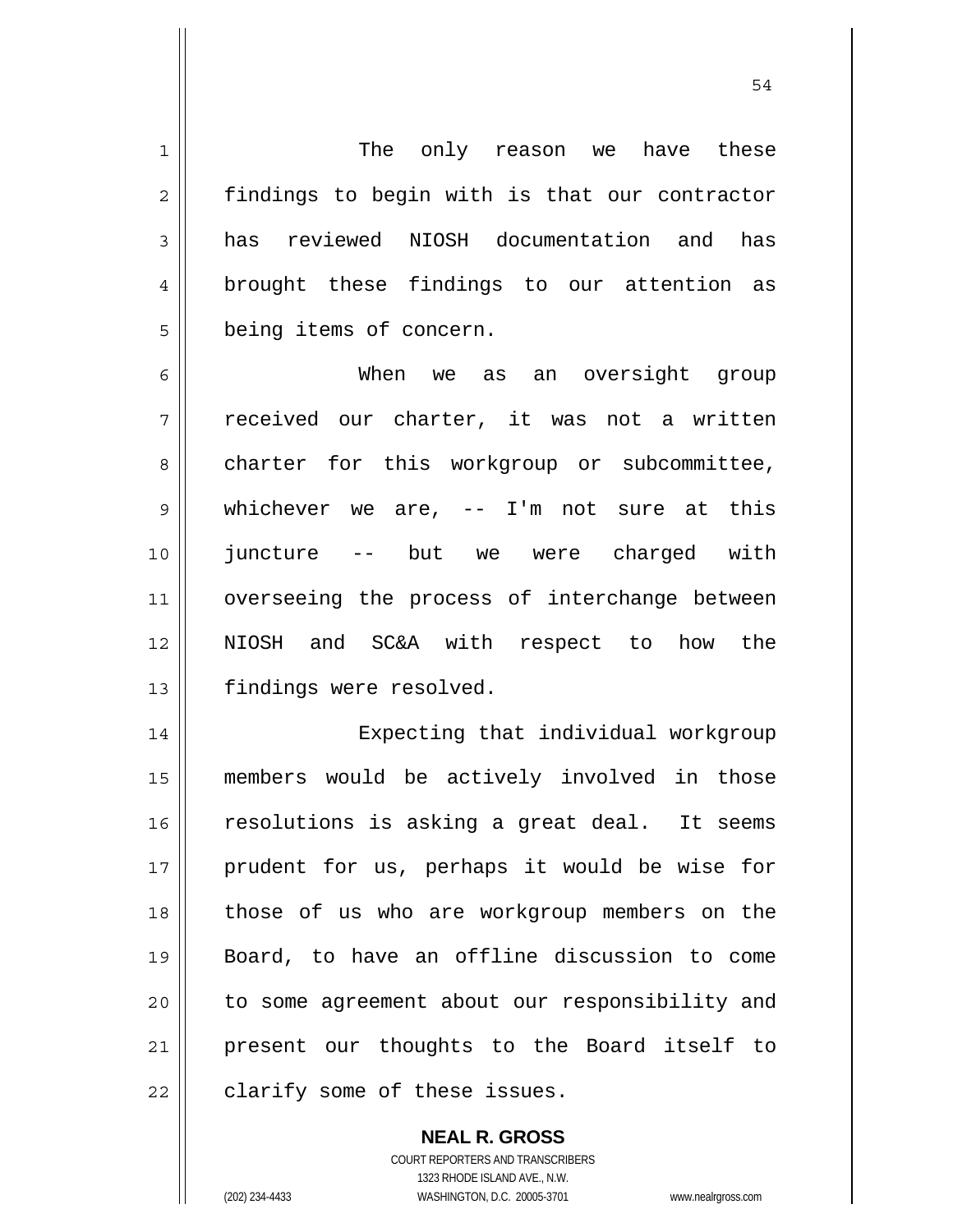| 1  | If<br>we were charged with the                                                                      |
|----|-----------------------------------------------------------------------------------------------------|
| 2  | responsibility of seeing that the interchange                                                       |
| 3  | was appropriate and that the findings were                                                          |
| 4  | appropriately addressed, then when the agency                                                       |
| 5  | that has made the finding agrees that the                                                           |
| 6  | finding has been properly addressed and the                                                         |
| 7  | agency who produced the original document                                                           |
| 8  | accepts that finding, it is difficult to                                                            |
| 9  | understand how as a Board there should not be                                                       |
| 10 | an agreement from the subcommittee or working                                                       |
| 11 | group, whichever we are, that that mission has                                                      |
| 12 | been accomplished.                                                                                  |
| 13 | MR. ELLIOTT:<br>Or<br>has not<br>been                                                               |
| 14 | accomplished.                                                                                       |
| 15 | CHAIR<br>Or<br>has<br>been<br>$MUNN$ :<br>not                                                       |
| 16 | accomplished, as the case may be.                                                                   |
| 17 | MEMBER GRIFFON: So whenever SC&A                                                                    |
| 18 | and NIOSH agree, the Board members have<br>no                                                       |
| 19 | voice at all is what you're saying?                                                                 |
| 20 | CHAIR MUNN: No, that's not what                                                                     |
| 21 | I'm saying. What I'm saying is from a working                                                       |
| 22 | group point of view, there is no reason why we                                                      |
|    | <b>NEAL R. GROSS</b>                                                                                |
|    | <b>COURT REPORTERS AND TRANSCRIBERS</b>                                                             |
|    | 1323 RHODE ISLAND AVE., N.W.<br>(202) 234-4433<br>WASHINGTON, D.C. 20005-3701<br>www.nealrgross.com |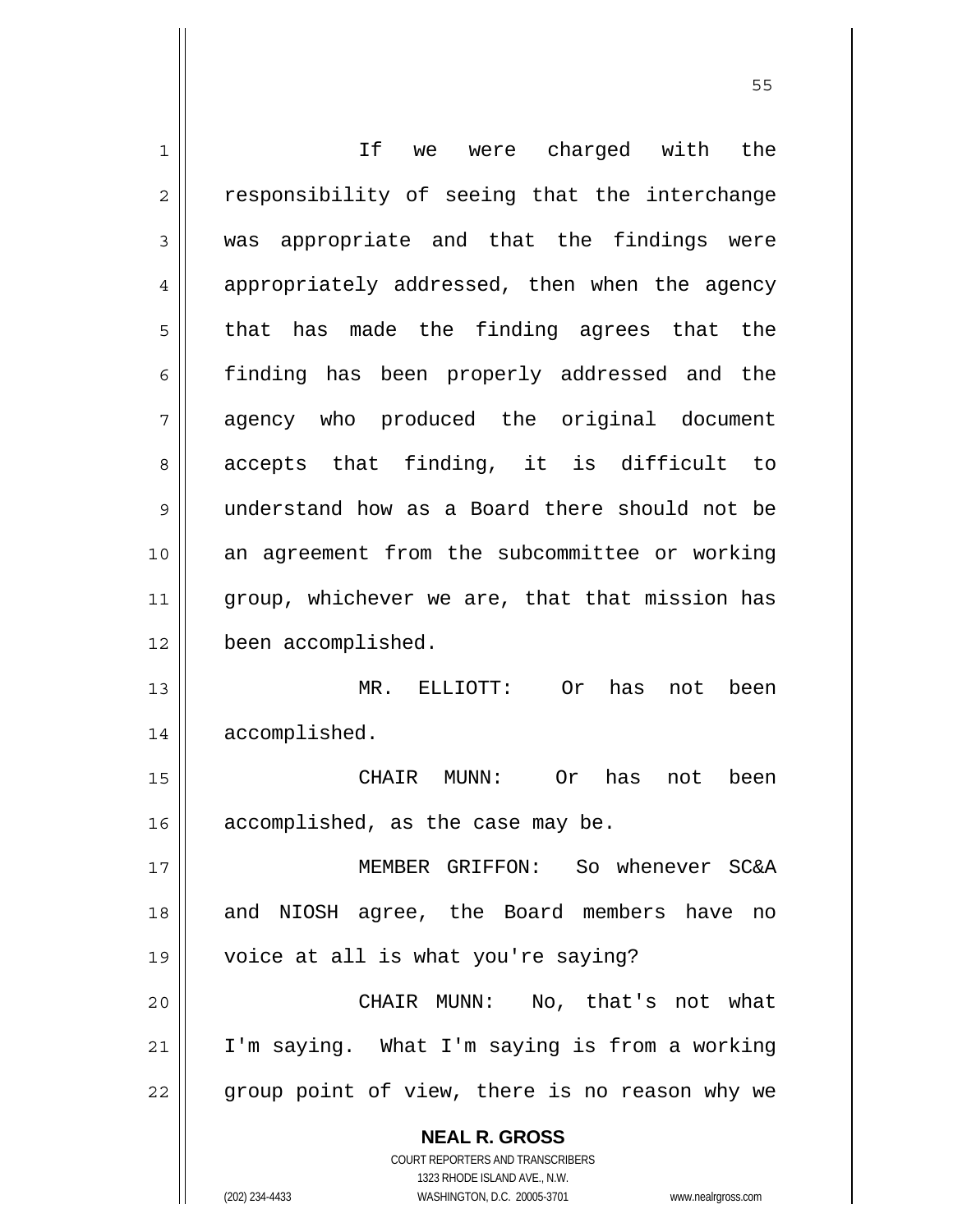**NEAL R. GROSS**  $1 \parallel$  should not say at this juncture, this working 2 group's responsibility has been met if that  $3 \parallel$  circumstance is, in fact, met. 4 || As individual Board members, it 5 || appears we already know. In any case in a 6 full Board meeting, all Board members may 7 address this, not simply working group 8 || members. We have seen that already and will 9 continue to see it. 10 When there are individual concerns 11 and individual disagreements, that is an 12 || entirely different thing than what the charge  $13$  | of the workgroup is, it would appear. 14 MEMBER GRIFFON: But, Wanda, my  $15$  point is that always the place where we have 16 handled the more technical and sort of the 17 down in the weeds issues is on the workgroup 18 level. That is the whole notion of having 19 workgroups deal with it, instead of dealing 20 || with it at the full Board level. 21 | CHAIR MUNN: Right. 22 MEMBER GRIFFON: So when you have

 $56$ 

 COURT REPORTERS AND TRANSCRIBERS 1323 RHODE ISLAND AVE., N.W.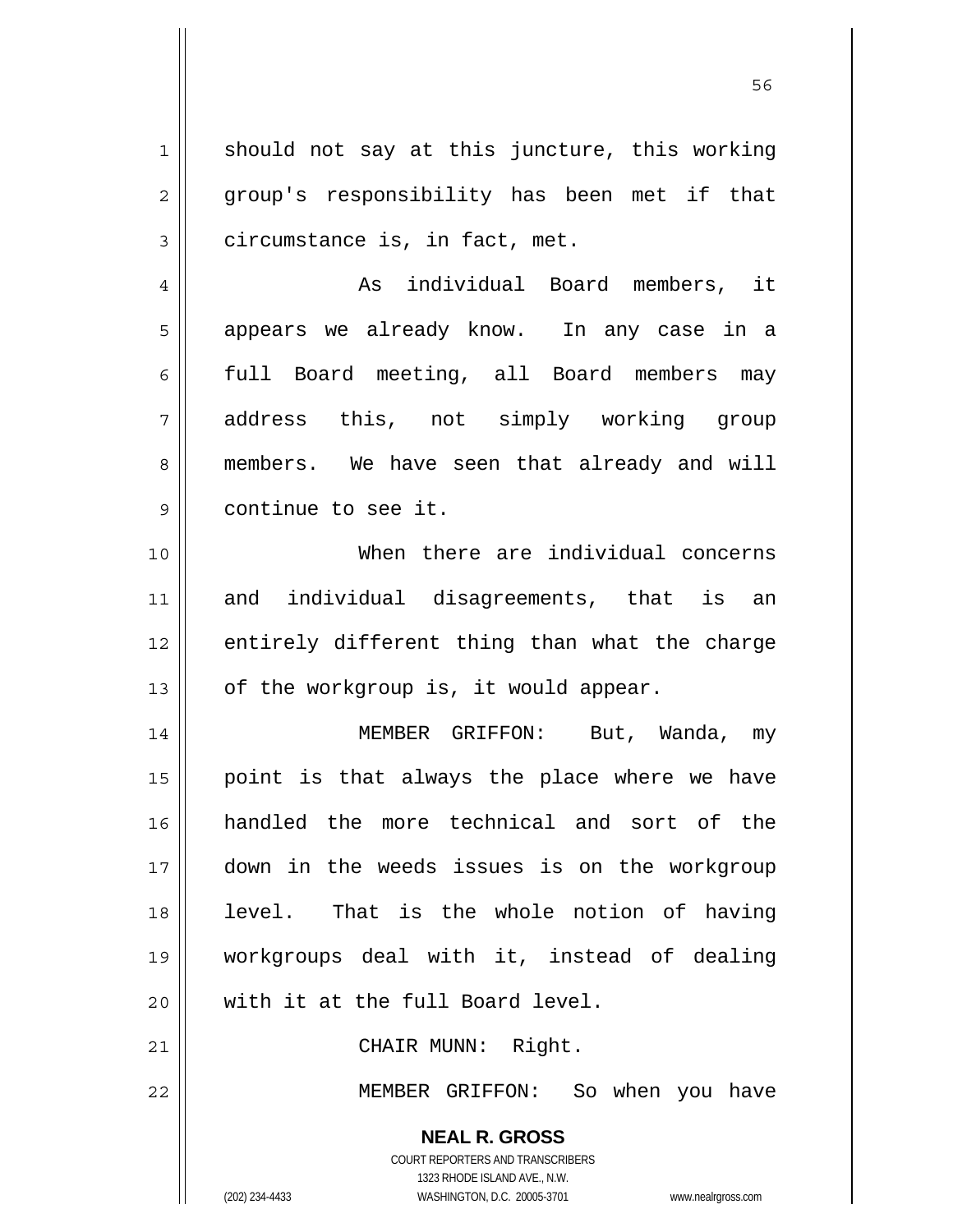1 questions like, how was this misdose handled  $2 \parallel$  in these databases, how did they merge all of  $3 \parallel$  the data together and establish these ratios, 4 I mean, these kinds of discussions I think  $5$  | make sense to having the workgroup.

6 And all I am saying is if you have  $7 \parallel$  a NIOSH response to a finding and then an SC&A 8 rebuttal or whatever, at some point I thought 9 the workgroup members should have an 10 || opportunity to ask clarifying questions.

I'm not saying that I'm going to go to anywhere near the depth that SC&A has in 13 || reviewing these or NIOSH has in responding to | the findings but just clarifying questions.

15 || [15] Let me make sure I understand why 16 || you guys agree, that sort of questioning, and  $17$  | then we close it out. That is what we have 18 done all along. I don't know why that is any 19 different, really.

20 CHAIR MUNN: No, I don't why 21 || that's any different either. That's not what  $22 \parallel$  I was hearing in our earlier --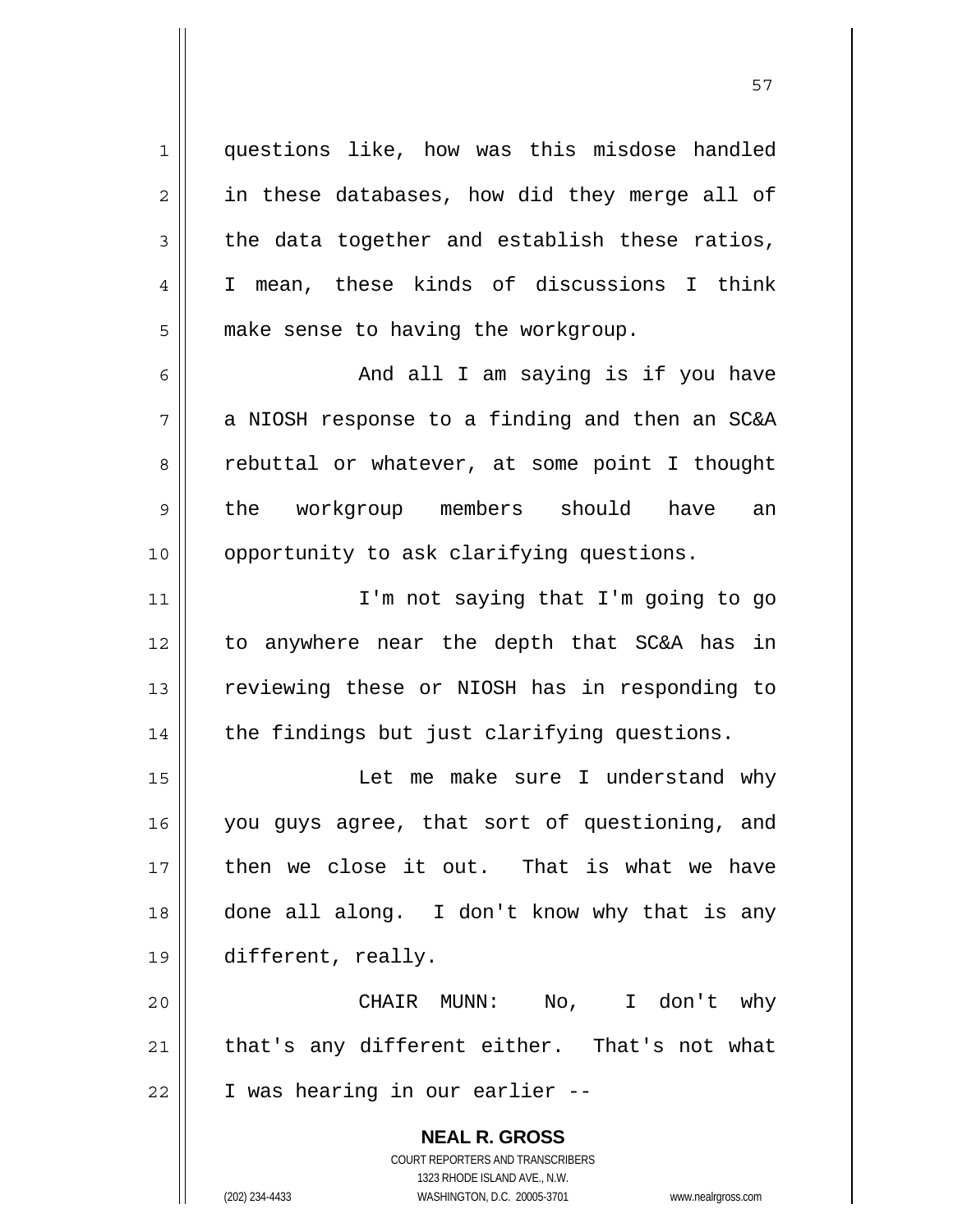1 MEMBER GRIFFON: That's what I 2 intended.

3 CHAIR MUNN: Well, in any case, it  $4 \parallel$  seems that we can discuss this at great length  $5 \parallel$  and pontificate endlessly. We really don't 6 want to do that. At least that's not my 7 desire, and it's clearly not the desire of the 8 || other people sitting around this table and 9 you, Mark.

Do any of the Board members have any objection to our discussing offline Jim's 12 || specific request with regard to our determining what our process should be 14 || appropriately and how we will address it or do we want to continue to try to address it here or do we think it is resolved? I don't feel 17 || it's resolved, but what is your thought?

18 MEMBER ZIEMER: Wanda, I don't 19 || think it's any different than any of the other 20 workgroups when we have our matrices. There 21 may be some differences in the level of 22 || detail, but ultimately the workgroup has to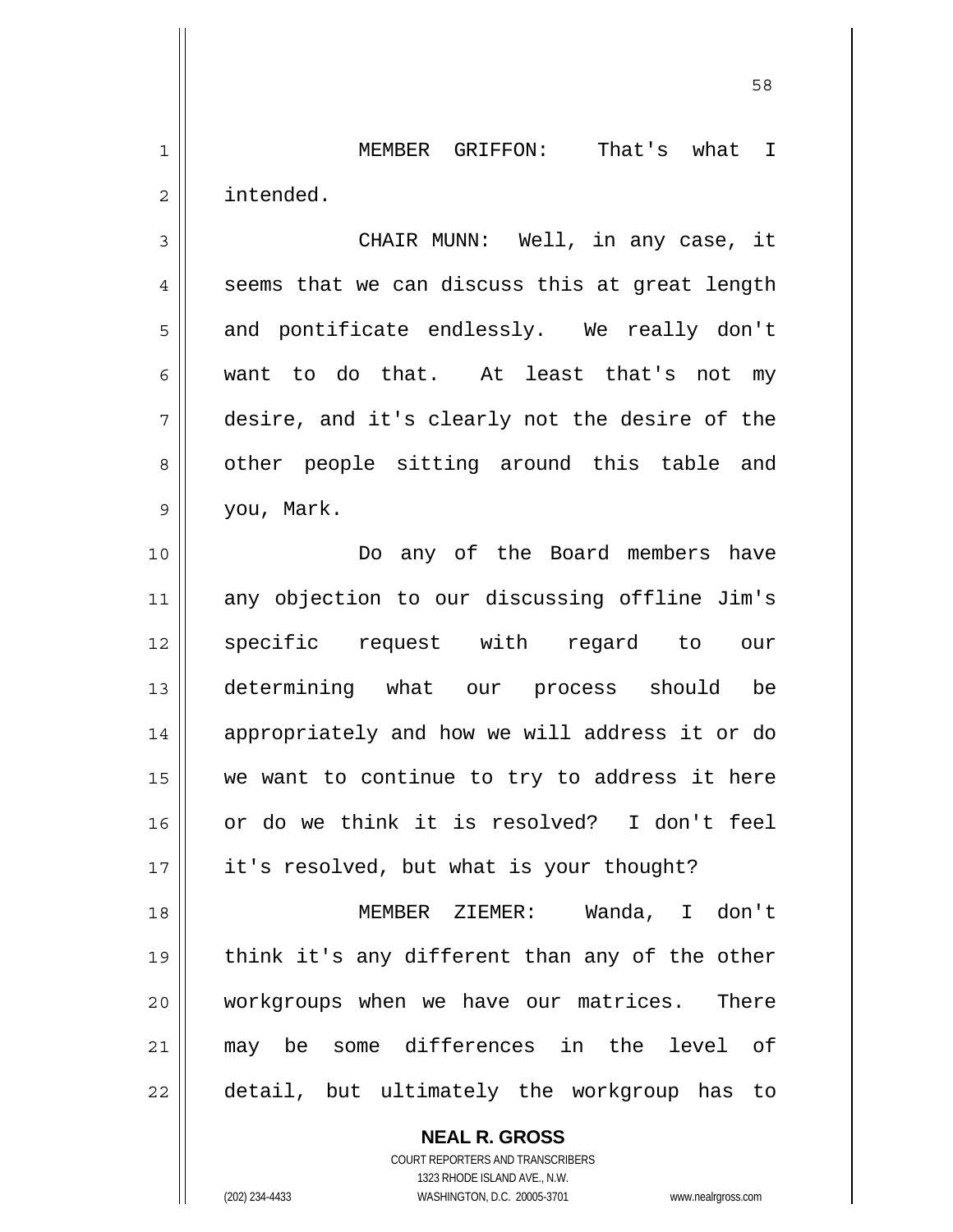1 come to -- a Board member can raise an issue  $2 \parallel$  later certainly, but the workgroup has to come 3 to some agreement that the issue has been 4 | closed.

<u>59 September 2005 September 2005 September 2005 September 2005 September 2005 September 2005 September 2005 S</u>

 $5 \parallel$  and I think, as Mark said, 6 individual Board members may differ in their 7 || level of comfort on many of these issues. 8 Some of it may depend on their background and 9 their perspective, but the workgroup members 10 || need to be able to ask whatever questions they 11 have. How did SC&A reach its conclusions or 12 how did NIOSH reach its conclusions and 13 ultimately to reach a level of comfort that 14 || that Board member can say, "Yes, I am in 15 agreement that this issue is closed."

16 || CHAIR MUNN: That's our purpose.

MEMBER ZIEMER: And also to oversee 18 || that process of resolving the issues and to be able to assure the Board that yes, the parties did get together and we did address these 21 || issues and the questions raised by the workgroup that have now been satisfactorily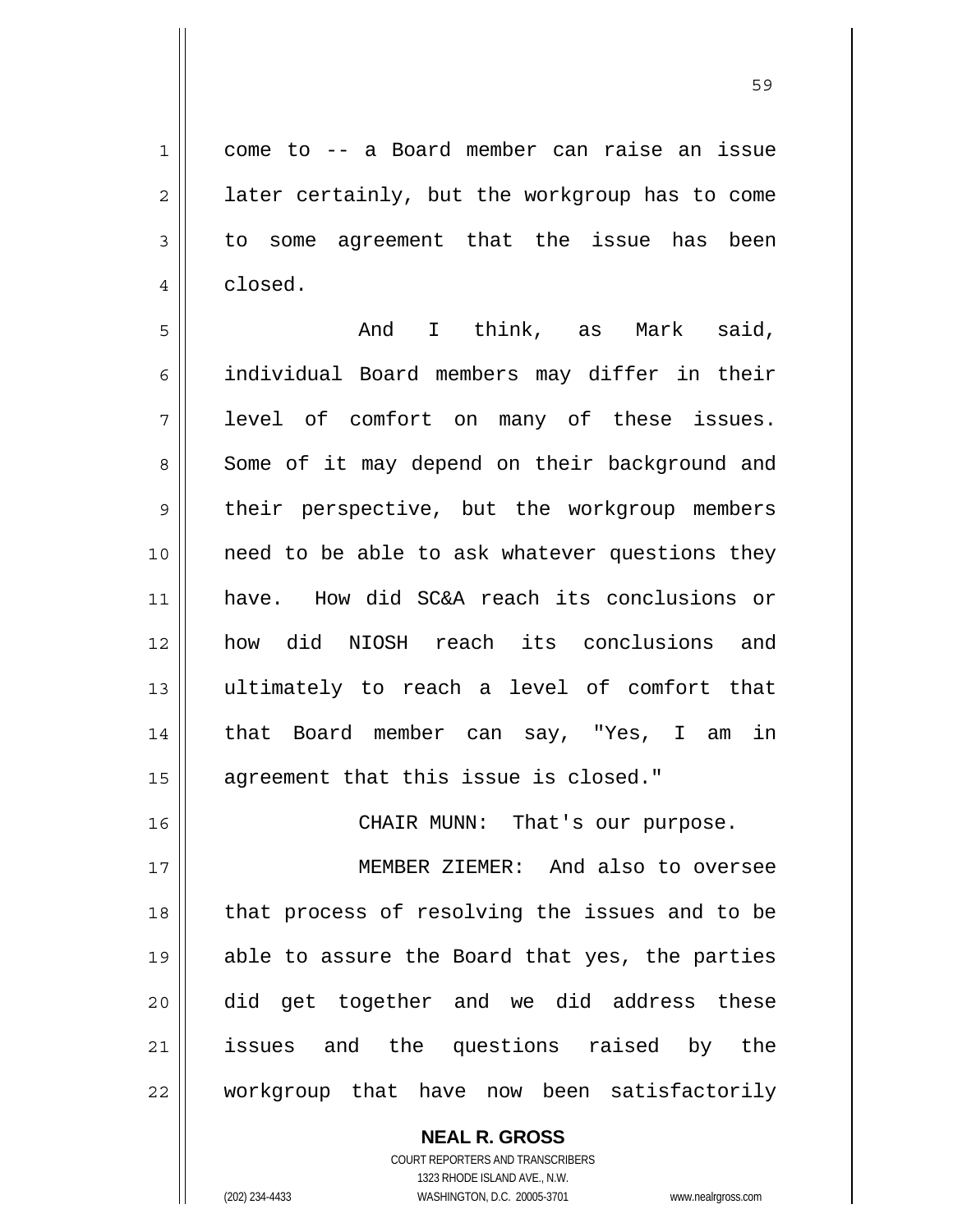1 answered and here is why. Certainly any Board 2 member has the prerogative of going back and 3 asking other questions.

4 || In fact, I would say that if a 5 | Board member wished to add findings, you know, 6 here is something that I think that SC&A 7 || overlooked but as I read through the NIOSH 8 document, whatever it may be, whether it is a  $9 \parallel$  site profile or in this case a procedure, I 10 have this additional question that I would 11 like to be addressed, I think Board members 12 can even raise that. We're not locked into  $13 \parallel$  only findings of SC&A as Board members.

14 || And sometimes this comes up in the 15 framework of other questions that have been 16 || raised anyway and sort of gets incorporated 17 | into existing findings.

18 || I think we have a path forward. I 19 think you have identified the concern of us 20 not -- I think in many cases many Board 21 members will be satisfied once the two issues 22 || or the two parties have come to closure or

> **NEAL R. GROSS** COURT REPORTERS AND TRANSCRIBERS 1323 RHODE ISLAND AVE., N.W.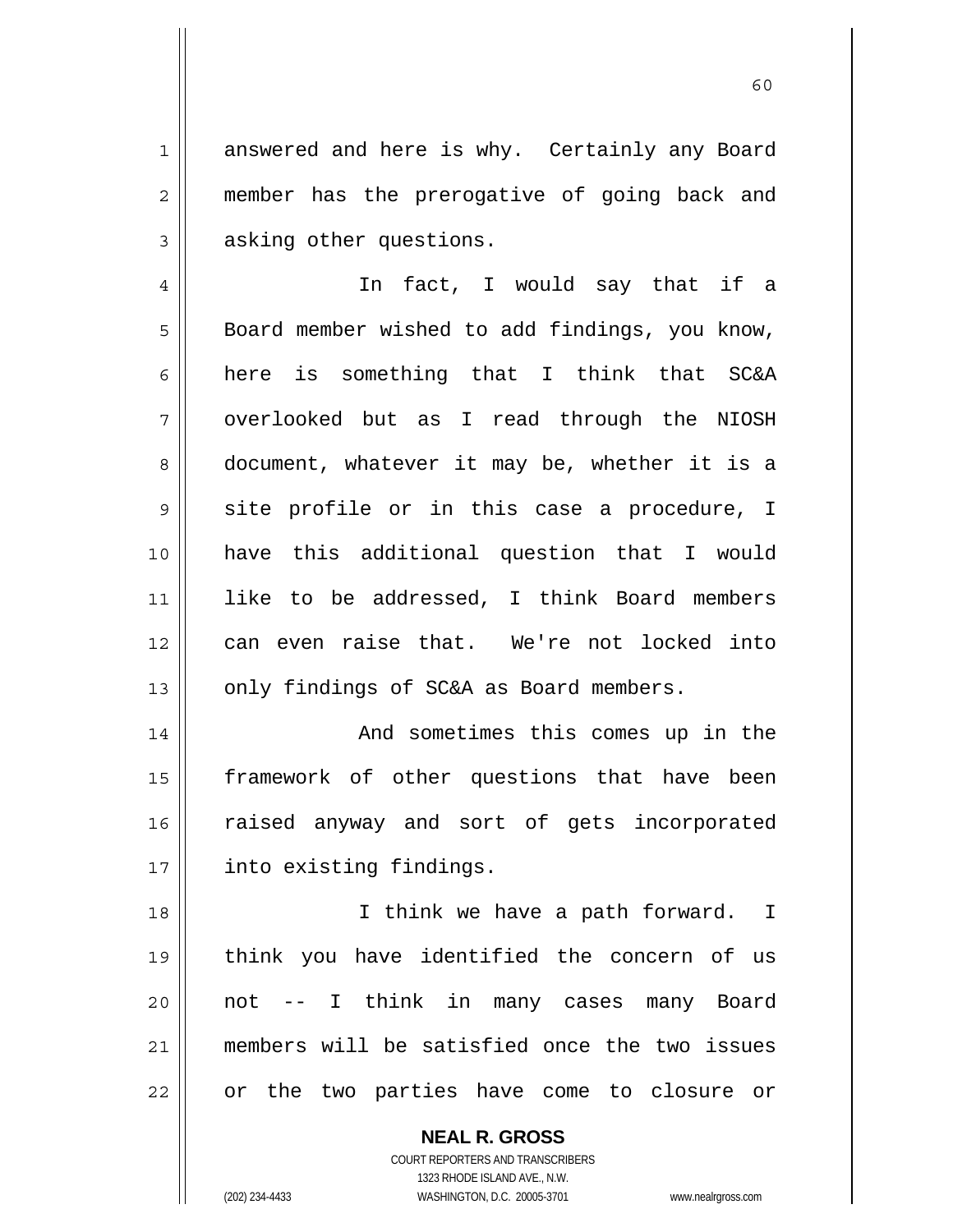1 || what appears to be. Others may have 2 | additional questions.

3 || Think a lot of that depends on 4 || individuals' backgrounds and their method of 5 || processing the information and analyzing what  $6 \parallel$  they have before them.

7 MR. MARSCHKE: Yes. If I can 8 expand a little bit? I don't think OTIB-0052 9|| is a good place to be talking about this 10 || because at this point we're not coming to the 11 || Board with any recommendations for any status 12 changes to these particular findings at this 13 | point in time.

14 I don't know if I am anticipating 15 where Wanda is going to go next. But if we 16 || look at the second set of findings, there are 17 || a number of 30-some odd open ones.

18 || Conthose 30-some odd open ones, we 19 do have recommendations. But we have looked 20 at the NIOSH's responses and we made our 21 | recommendations. In many cases, we recommend  $22$  | that the finding be closed.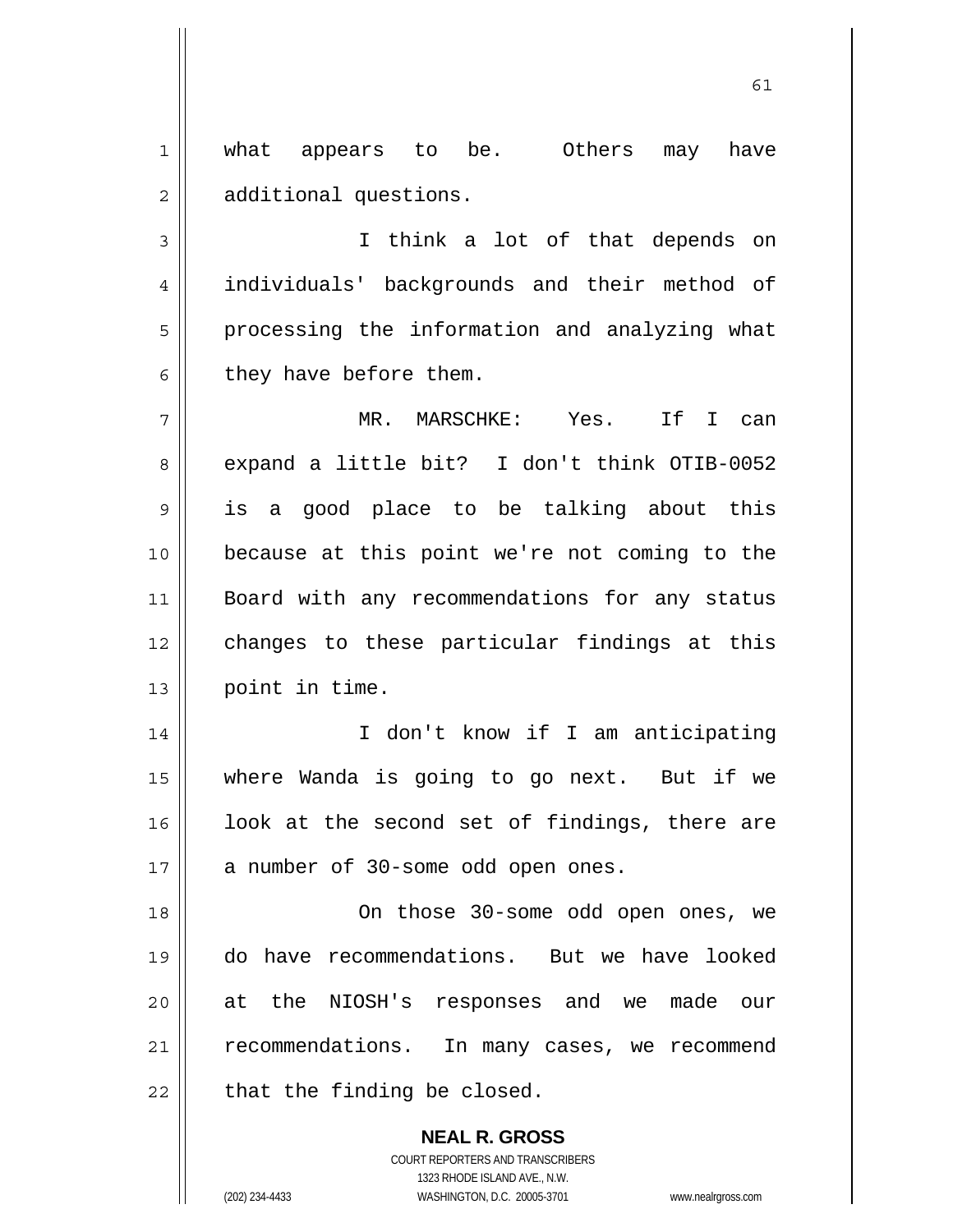| $\mathbf 1$    | If you remember, looking at the                                                          |
|----------------|------------------------------------------------------------------------------------------|
| $\overline{2}$ | status sheet, they are still open. We don't                                              |
| 3              | close them. As I said before, we don't close                                             |
| 4              | them on our recommendations. We bring it                                                 |
| 5              | before the working group. And the working                                                |
| 6              | group gives us the direction to close.                                                   |
| 7              | They can look at the NIOSH response                                                      |
| 8              | for that particular finding. They can look at                                            |
| 9              | -- one of the things we have been asked to do                                            |
| 10             | is to go back and give a little bit more of a                                            |
| 11             | reason why we agree with NIOSH or why we                                                 |
| 12             | disagree with NIOSH.                                                                     |
| 13             | We have attempted to do that in                                                          |
| 14             | these 30-some odd open findings that are                                                 |
| 15             | associated with the second group. And there                                              |
| 16             | now I think those are ripe for the working                                               |
| 17             | group to take or to make status changes.                                                 |
| 18             | The OTIB-0052, these findings are                                                        |
| 19             | either in progress or they really are<br>not                                             |
| 20             | completely ripe at this point for the                                                    |
| 21             | workgroup to make a status change.                                                       |
| 22             | CHAIR MUNN: OTIB-0052 is pretty                                                          |
|                | <b>NEAL R. GROSS</b><br>COURT REPORTERS AND TRANSCRIBERS<br>1323 RHODE ISLAND AVE., N.W. |
|                | (202) 234-4433<br>WASHINGTON, D.C. 20005-3701<br>www.nealrgross.com                      |

 $\sim$  62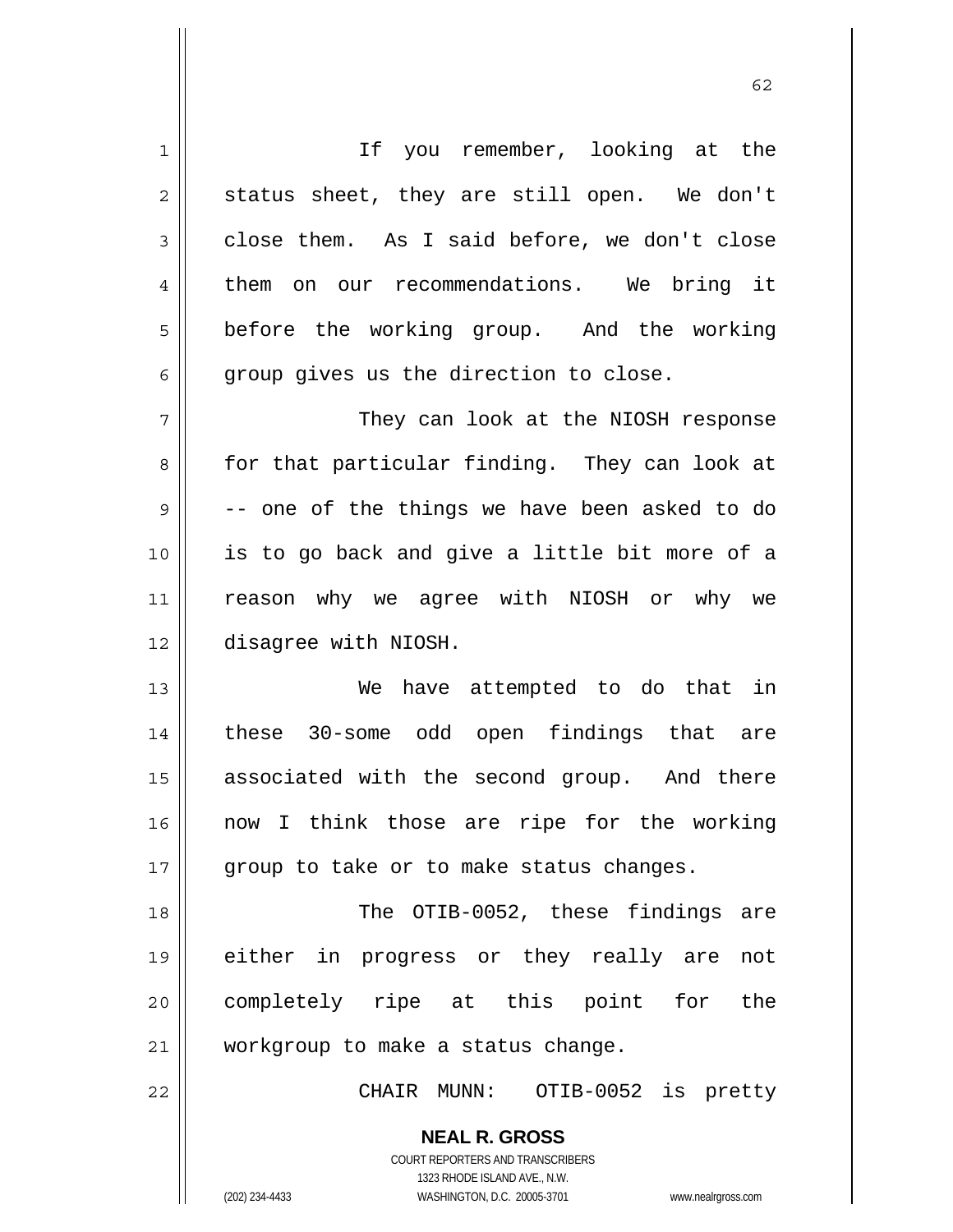**NEAL R. GROSS** COURT REPORTERS AND TRANSCRIBERS 1323 RHODE ISLAND AVE., N.W. 1 much a stand-alone document. It is a 2 different kind of animal than most of the 3 documents that we are dealing with. 4 And I think Steve is correct with  $5 \parallel$  respect to its status. It is not ready for us 6 yet. It is out there. And we need to look at  $7 \parallel$  it. But we don't have specifics before us, 8 either from SC&A or from NIOSH at this 9 | juncture with respect to these items, correct? 10 || MR. ELLIOTT: Yes, that's correct. 11 I think you're right. You do have a path 12 forward. My question that I raised earlier 13 does not imply you don't have a well-designed 14 | path forward. 15 What I think we all need to agree  $16$  and expect here is that we are going to have a 17 || clear and transparent record. That is what we 18 || have all signed on for. 19 || But in some instances, like this 20 || example, I think learn from this example and 21 say, where there has been a technical  $22$  || discussion, a technical meeting, and there's

63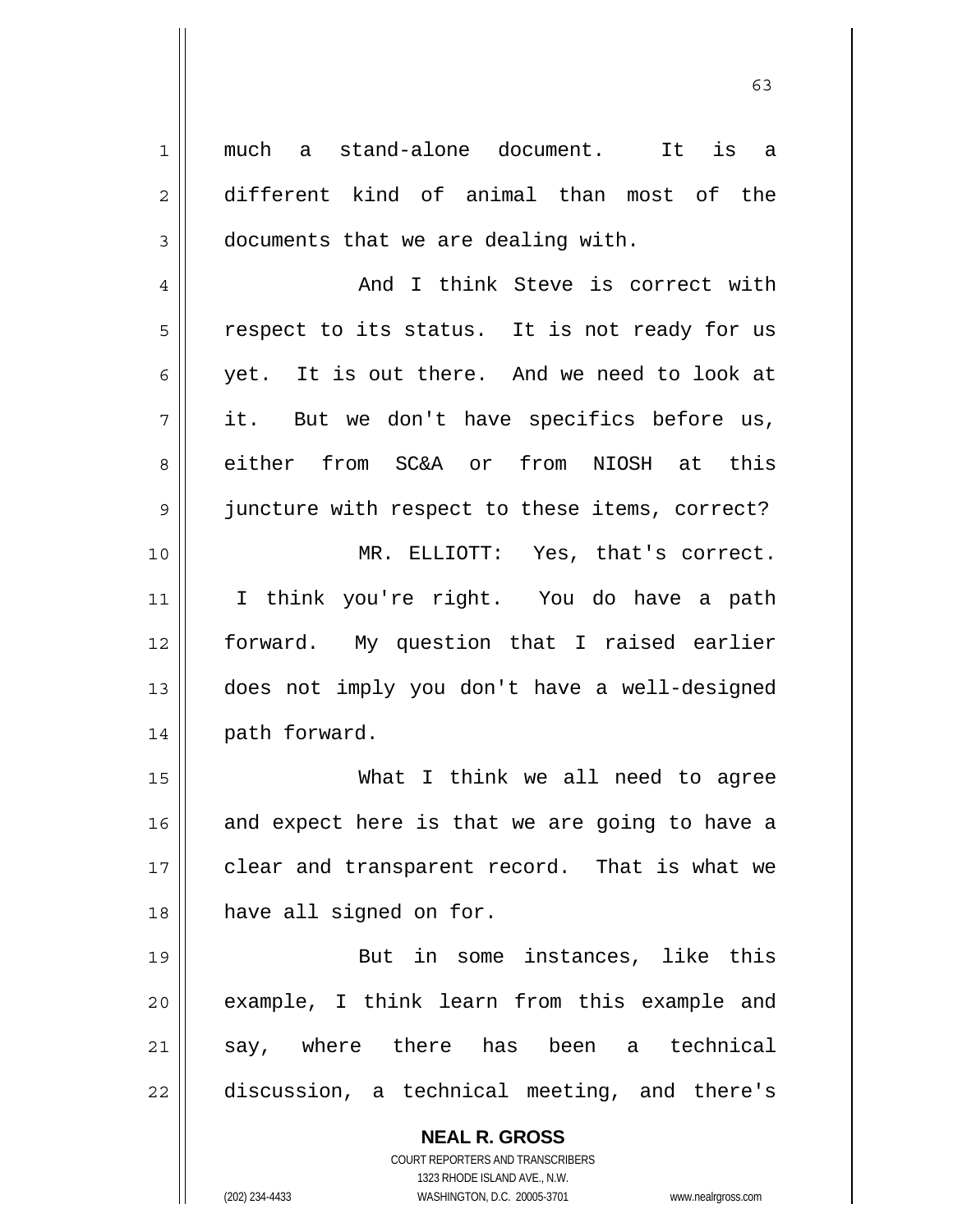**NEAL R. GROSS** COURT REPORTERS AND TRANSCRIBERS 1 || not a final product from that, we should not  $2 \parallel$  see an entry into this database yet. 3 If we do and then it looks like 4 || it's a NIOSH decision point that is triggering  $5 \parallel$  that, then, you know, I want it to be a NIOSH 6 decision point. If it's not, then it 7 || shouldn't be there. 8 || Right now I am saying that is not 9 | yet a NIOSH decision. 10 CHAIR MUNN: No. From my 11 perspective, the only notation that needs to  $12 \parallel$  go is that --13 MR. ELLIOTT: A technical meeting 14 || was held. 15 CHAIR MUNN: -- a technical 16 teleconference was held. And we anticipate --17 MR. ELLIOTT: I think you need to 18 || ask yourselves as you go through these issues, 19 you know, "Do we have something like this or  $20$  are we dealing with something that is the 21 || result of the process that you have 22 || established here, the procedure you have

64

1323 RHODE ISLAND AVE., N.W.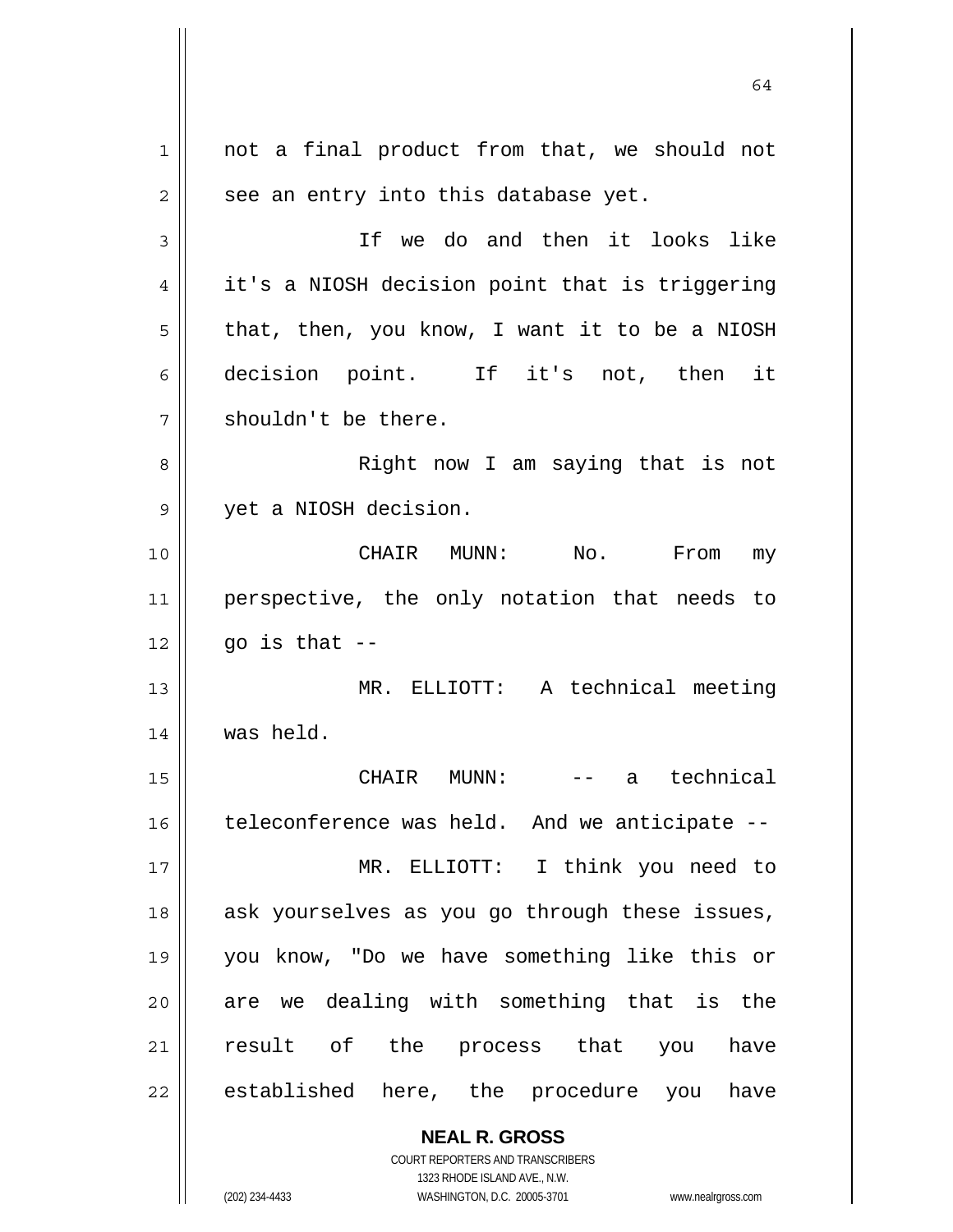established?"

| $\overline{2}$ | I think what you also need to talk                                                                                                                                     |
|----------------|------------------------------------------------------------------------------------------------------------------------------------------------------------------------|
| 3              | about at some point in time is where we are                                                                                                                            |
| 4              | going to disagree, where SC&A and NIOSH just                                                                                                                           |
| 5              | absolutely have reached a stalemate and we are                                                                                                                         |
| 6              | no longer interested in further conversation                                                                                                                           |
| 7              | on the matter. That is going to come soon. I                                                                                                                           |
| 8              | can assure you it will be perhaps in this                                                                                                                              |
| 9              | meeting, if not your next meeting.                                                                                                                                     |
| 10             | CHAIR MUNN: Yes, it will come                                                                                                                                          |
| 11             | soon.                                                                                                                                                                  |
| 12             | MR. ELLIOTT: Because I am driving                                                                                                                                      |
| 13             | my folks to say we have reached the end of the                                                                                                                         |
| 14             | trail here and we need to put this to bed so                                                                                                                           |
| 15             | that we can move forward and finish up the                                                                                                                             |
| 16             | dose reconstructions that are affected.                                                                                                                                |
| 17             | CHAIR MUNN: And it's going to be a                                                                                                                                     |
| 18             | long, frustrating discussion when that occurs,                                                                                                                         |
| 19             | I suspect. And I wouldn't be surprised to                                                                                                                              |
| 20             | have that occur this afternoon.                                                                                                                                        |
| 21             | Very frankly, when I put OTIB-0052,                                                                                                                                    |
| 22             | the teleconference, on our agenda, I had no                                                                                                                            |
|                | <b>NEAL R. GROSS</b><br><b>COURT REPORTERS AND TRANSCRIBERS</b><br>1323 RHODE ISLAND AVE., N.W.<br>(202) 234-4433<br>WASHINGTON, D.C. 20005-3701<br>www.nealrgross.com |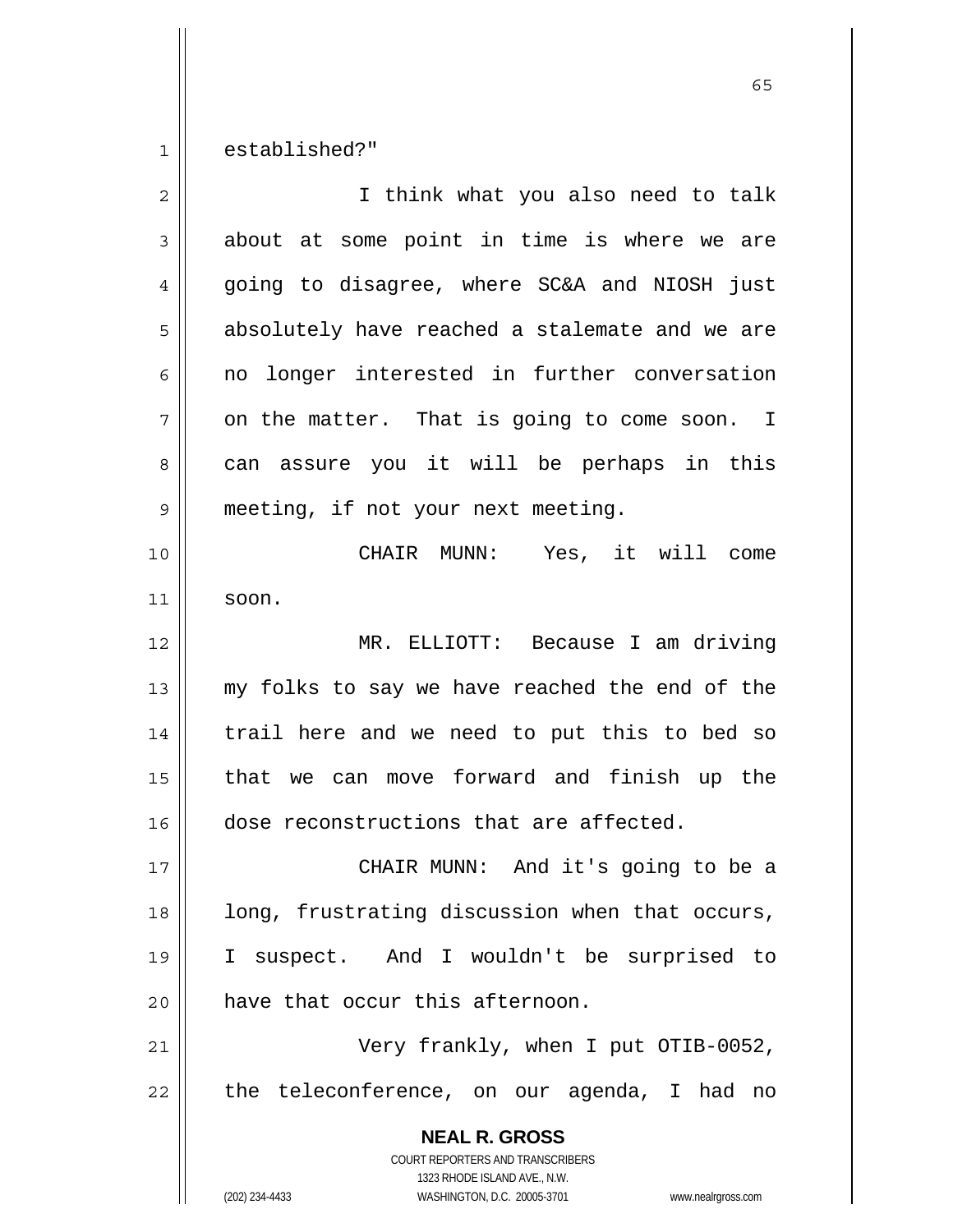**NEAL R. GROSS** 1 expectation that this kind of discussion was 2 || going to evolve from it. I simply wanted to 3 make sure that all of the parties involved 4 were aware of the fact that the teleconference  $5 \parallel$  had taken place and that there were activities  $6 \parallel$  going on with respect to the items that were 7 discussed there. That was the only intent. 8 However, since it has led to our 9 discussion here, is there any objection from 10 anyone to our indicating that the 11 teleconference occurred, that the resolution 12 || to the discussions are currently being worked 13 || by both the agency and the contractor? Is 14 || there any objection to that being listed as  $15$   $\parallel$  our  $-$ 16 MR. ELLIOTT: That is true. 17 CHAIR MUNN: -- transparent 18 activity? That's what it was. But we have no 19 status of any of the individual items to  $20$  | change or to impact at this time. 21 MR. MARSCHKE: If you look at the 22 || current status, most of these issues,

> COURT REPORTERS AND TRANSCRIBERS 1323 RHODE ISLAND AVE., N.W.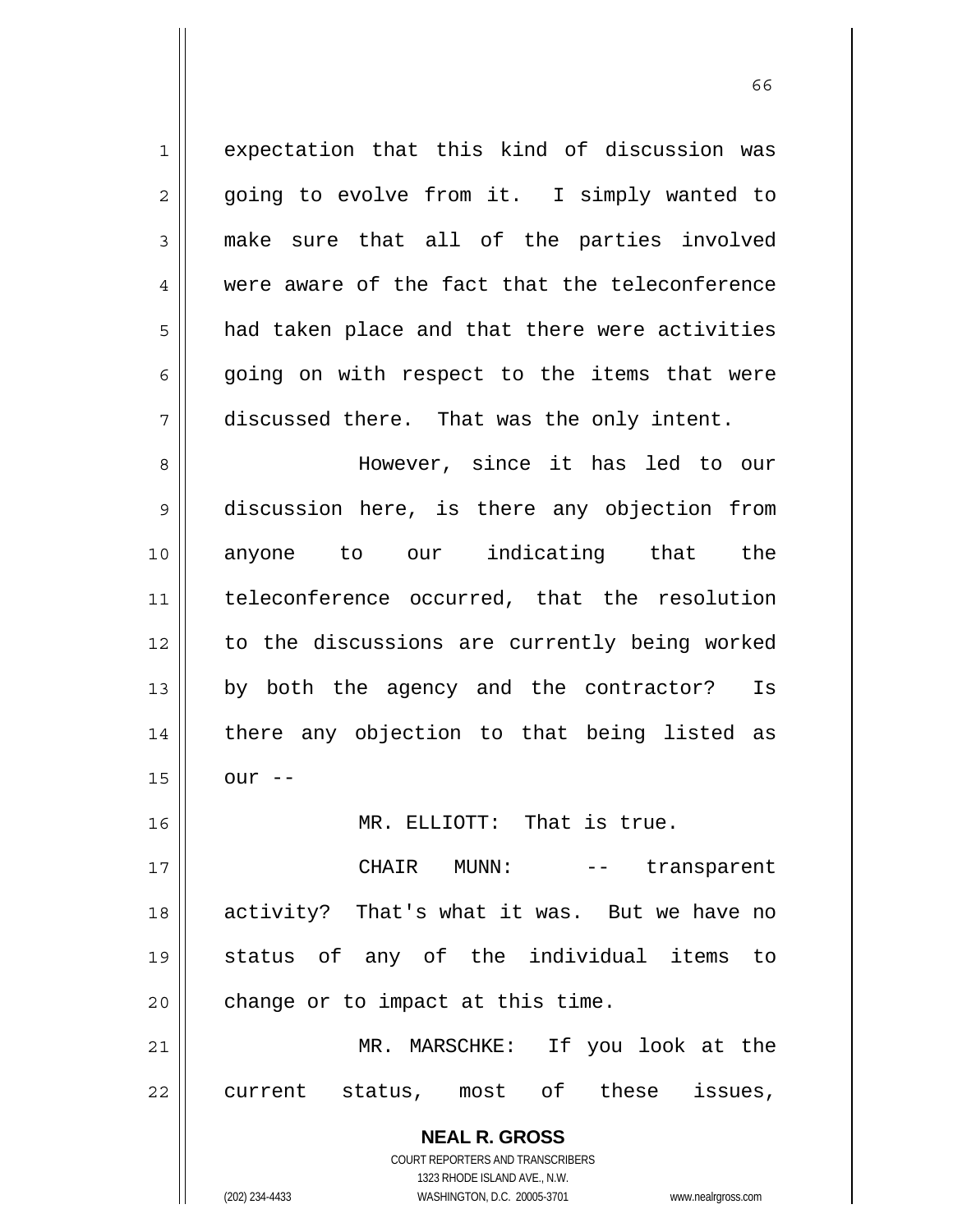1 || basically the status of that is what you just 2 described.

CHAIR MUNN: They are in progress. MR. MARSCHKE: They are in 5 | progress. And they will remain that way until I guess we, NIOSH and SC&A, decide to come before the workgroup with a recommended change 8 | to that status.

9 CHAIR MUNN: May we agree that that 10 || is what can close our discussion with respect 11 | to this particular OTIB at this moment?

12 MR. ELLIOTT: No.

13 || CHAIR MUNN: No?

MR. ELLIOTT: I would like for you to either agree to take that document out of 16 || the database or to re-label that document so 17 || that it is noted as a discussion piece for a technical meeting and that there will be a follow-up complementary document added.

20 MEMBER ZIEMER: I think she was  $21$  | recommending to take it out.

22 CHAIR MUNN: Yes, I was.

 **NEAL R. GROSS** COURT REPORTERS AND TRANSCRIBERS 1323 RHODE ISLAND AVE., N.W.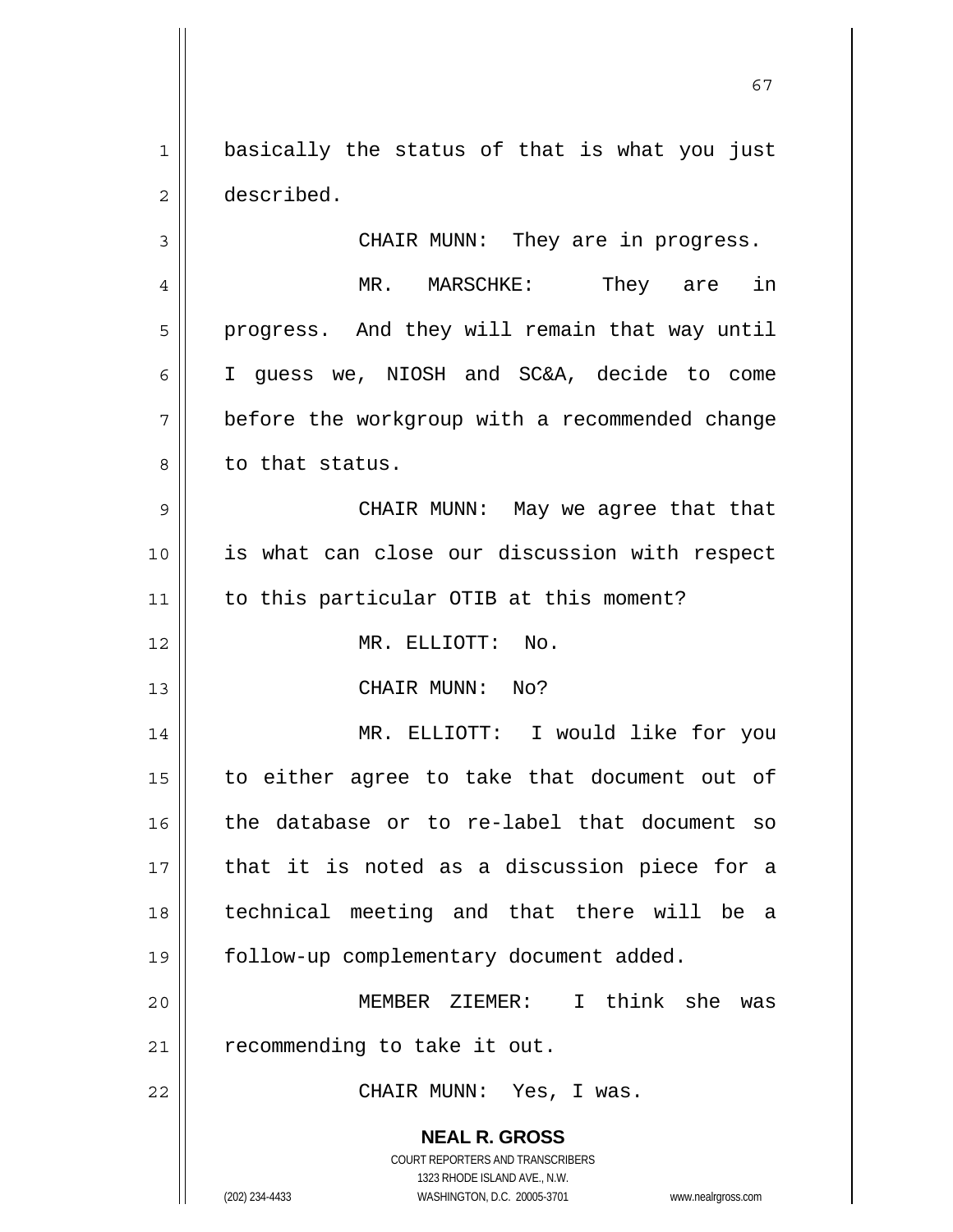1 || MR. ELLIOTT: One way or the other, 2 || whichever is the pleasure of the working  $3 \parallel$  group, but this can't stand alone. 4 CHAIR MUNN: No, no. It is too 5 much data. 6 MR. ELLIOTT: I don't know how it  $7 \parallel$  got added, but that is beside the point at  $8 \parallel$  this juncture. 9 MS. HOWELL: And if I could just 10 ask a question for point of clarification? I 11 || know we have had discussions before about who 12 has I guess the rights from an IT perspective 13 || to add documents. But who is making kind of 14 more of the editorial call about documents 15 || such as this being added? Because the  $16$  concerns that Larry raise are, I mean, there 17 || is some legal concern there as well. 18 || We need to be very clear about the 19 record that we are establishing. And 20 || obviously we are clear on this item because we 21 || are going to have a lovely transcript about  $22$   $\parallel$  it.

> **NEAL R. GROSS** COURT REPORTERS AND TRANSCRIBERS 1323 RHODE ISLAND AVE., N.W.

(202) 234-4433 WASHINGTON, D.C. 20005-3701 www.nealrgross.com

 $\sim$  68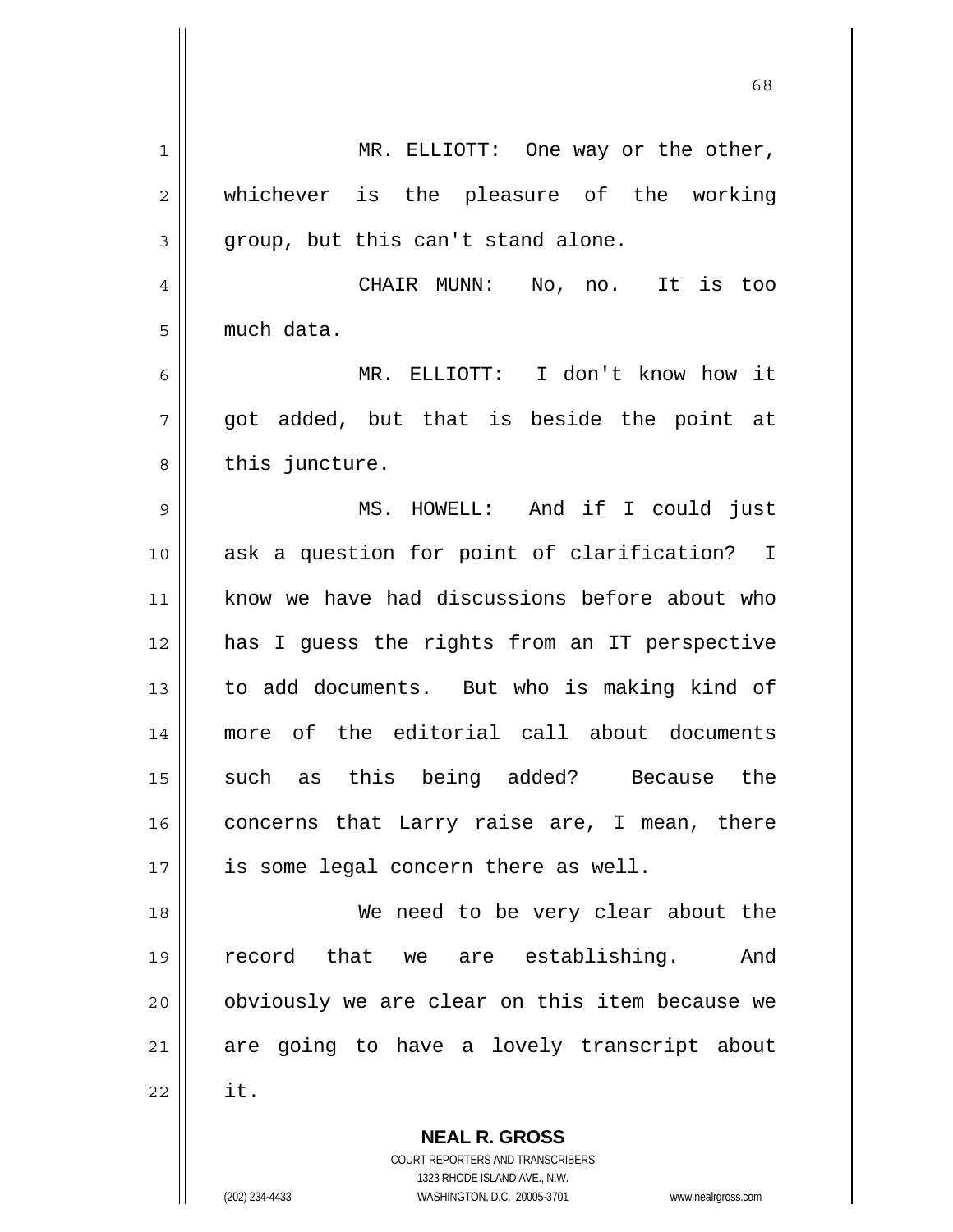| 1              | I just want to be clear about what             |
|----------------|------------------------------------------------|
| 2              | kind of things are being posted because we are |
| 3              | kind of, either post --                        |
| 4              | MR. ELLIOTT: What is the                       |
| 5              | expectation?                                   |
| 6              | MS. HOWELL: -- every single thing              |
| 7              | or post judiciously. And obviously that means  |
| 8              | somebody somewhere is having to make           |
| $\overline{9}$ | decisions. And I just want to know for my      |
| 10             | own, you know, knowledge and my office's       |
| 11             | knowledge, who is it that is making that       |
| 12             | decision?                                      |
| 13             | I would assume that that should be             |
| 14             | a NIOSH decision point, but I need to know if  |
| 15             | that is at the OCAS level, the OD level.       |
| 16             | MR. ELLIOTT: Well, it could be the             |
| 17             | decision of the working group to say technical |
| 18             | minutes or meeting notes or discussion         |
| 19             | documents from a technical interaction or      |
| 20             | technical meeting, you know, all ought to be   |
| 21             | in there or selectively, those that are agreed |
| 22             | upon as the resolution from the discussion of  |
|                |                                                |

 $\sim$  69

 COURT REPORTERS AND TRANSCRIBERS 1323 RHODE ISLAND AVE., N.W. (202) 234-4433 WASHINGTON, D.C. 20005-3701 www.nealrgross.com

 **NEAL R. GROSS**

 $\mathsf{II}$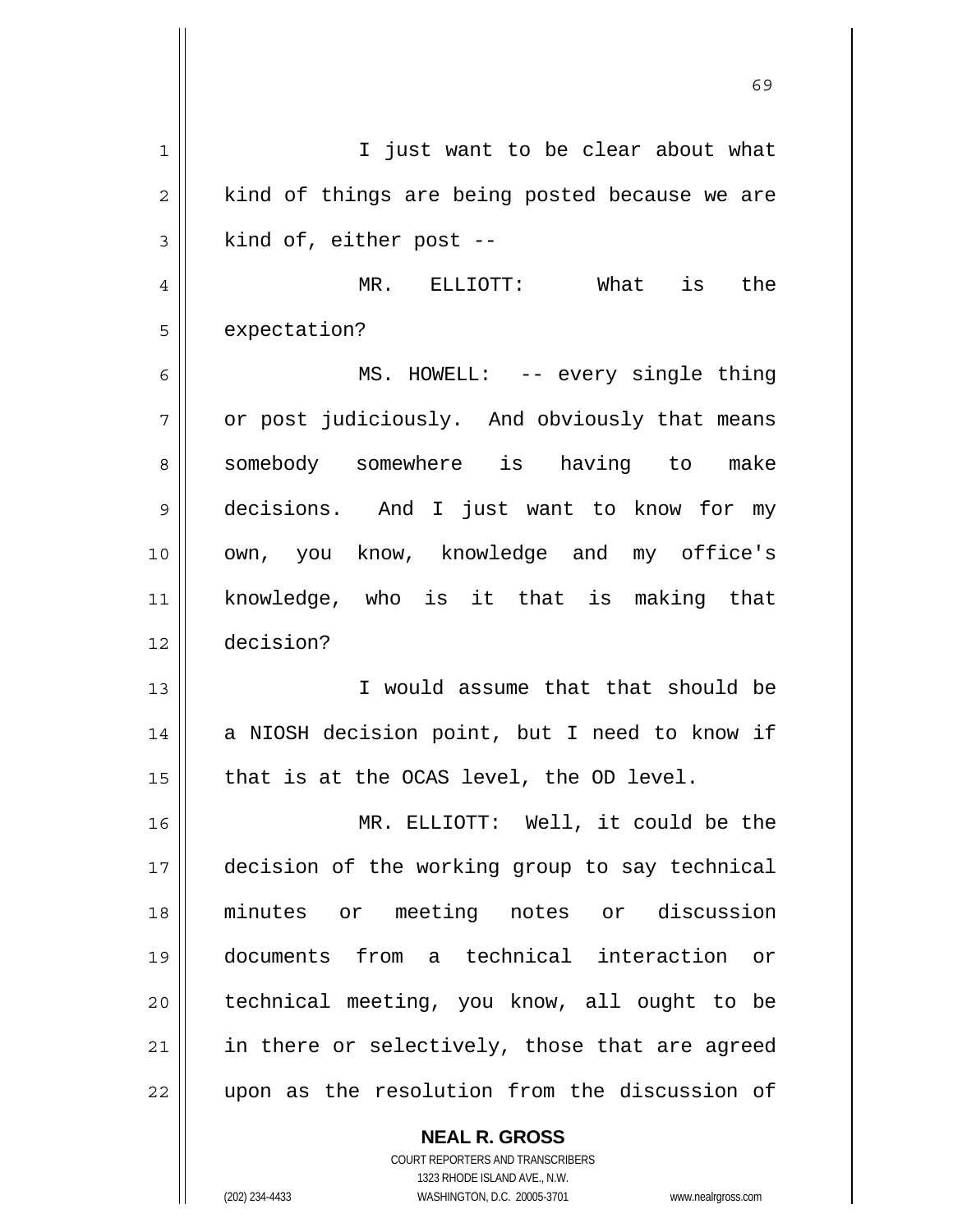| the technical meeting ought to be in there.    |
|------------------------------------------------|
| It could be the working group that             |
| drives that training. I don't care.            |
| MS. HOWELL: Well, then we have to              |
| be $-$                                         |
| MR. ELLIOTT: If you leave it to                |
| NIOSH, here is my preference. I'm going to     |
| say we don't enter anything from a technical   |
| meeting perspective unless it's an agreed-upon |
| position by both parties because we have a lot |
| of back and forth. You know, we can show       |
| minutes and notes. And one set of notes is     |
| somebody's perspective, and another set of     |
| notes is another person's perspective.         |
| MS. HOWELL: That is what I<br>mean             |
| when I say something about labeling because if |
| it is the workgroup's decision, then that      |
| means that it is incumbent upon SC&A and ORAU  |
| and NIOSH to clearly determine and to send up  |
| through their chain of command what is a final |
| document, which version is this. This<br>is    |
| something that should be posted. This is       |
|                                                |

 **NEAL R. GROSS** COURT REPORTERS AND TRANSCRIBERS

1323 RHODE ISLAND AVE., N.W.

(202) 234-4433 WASHINGTON, D.C. 20005-3701 www.nealrgross.com

 $\mathsf{II}$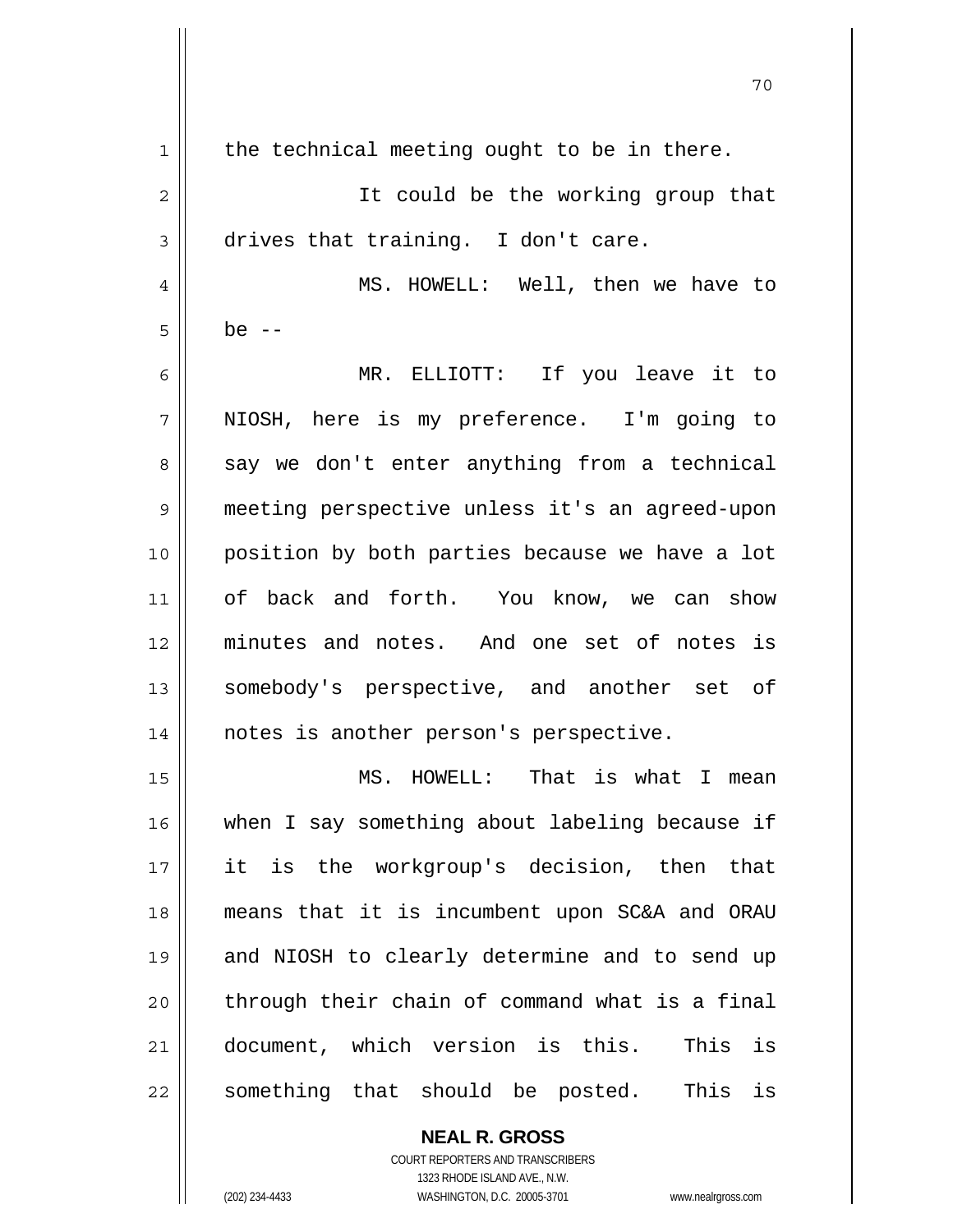**NEAL R. GROSS** 1 || something that should not be posted because it  $2 \parallel$  is confusing to the people who are responsible  $3 \parallel$  for this. MR. MARSCHKE: This particular document was posted because it was agreed upon 6 at the workgroup meeting. I don't think it  $7 \parallel$  was at the August meeting, but I think it was 8 || the workgroup meeting before that, when we had discussion as to whether or not this should be posted. Wanda I think was against posting it, | but she got --CHAIR MUNN: Overridden. MR. MARSCHKE: -- overridden -- CHAIR MUNN: Again. 15 || MR. MARSCHKE: -- or outvoted, whatever the word is. And we came with -- we wanted to add the word "draft," which we did, to the title and the date to the title and some additional changes. But the posting of 20 || this document, this particular document, was | the workgroup decision. Other times you will see related

> COURT REPORTERS AND TRANSCRIBERS 1323 RHODE ISLAND AVE., N.W.

(202) 234-4433 WASHINGTON, D.C. 20005-3701 www.nealrgross.com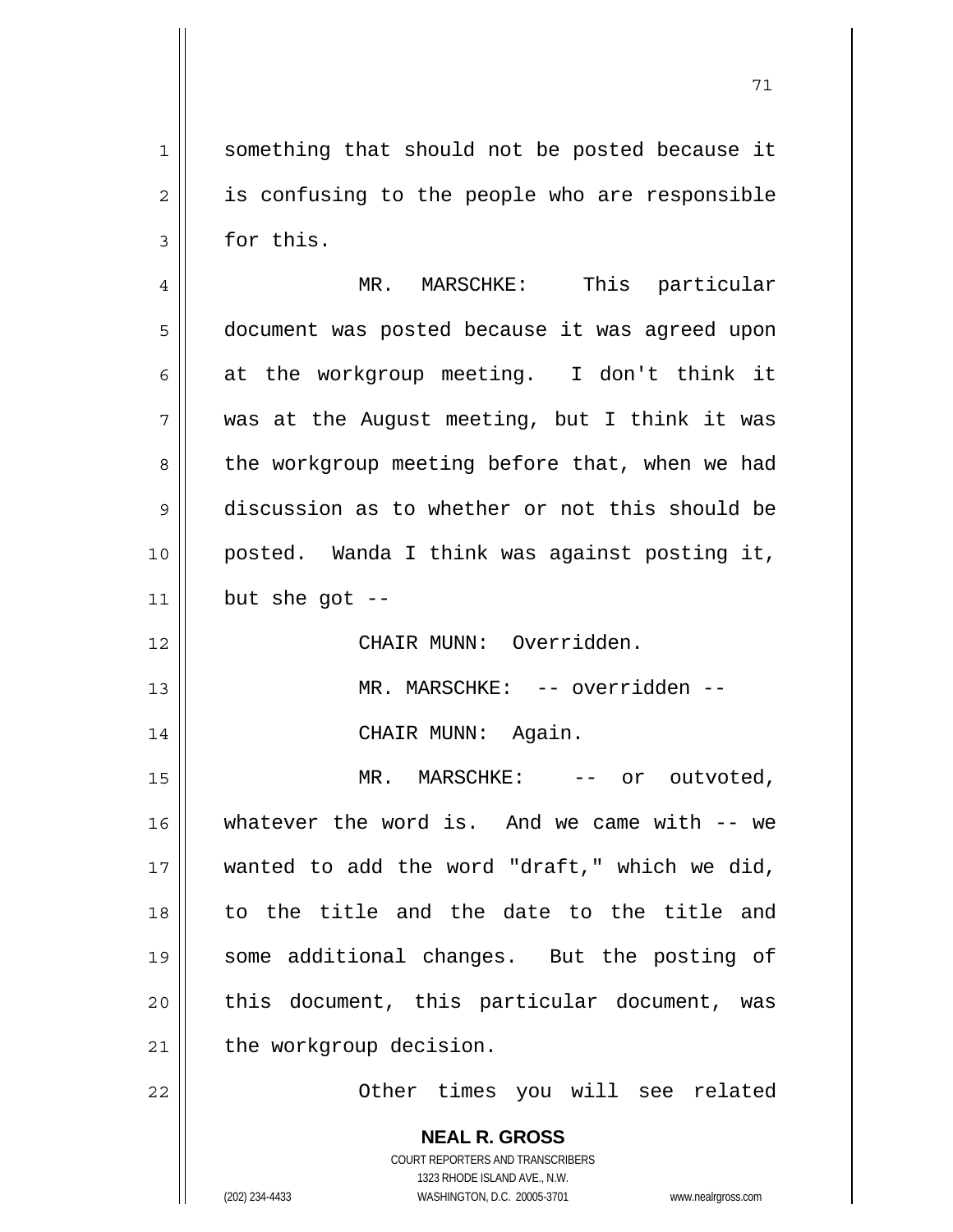**NEAL R. GROSS** COURT REPORTERS AND TRANSCRIBERS 1323 RHODE ISLAND AVE., N.W. (202) 234-4433 WASHINGTON, D.C. 20005-3701 www.nealrgross.com 1 | links on some of the other ones. Sometimes I 2 use the related links. It's a -- 3 MR. ELLIOTT: Could you highlight  $4 \parallel$  and just put that up, just pull that up? I'm  $5 \parallel$  sorry, Steve, to interrupt. 6 MR. MARSCHKE: Other times I use  $7$  the related links. The access database that 8 we're utilizing is very limited in what it 9 will accept as text. It will only accept  $10 \parallel$  text. 11 || It does not accept formatted text. 12 || There are no superscripts. There are no 13 || subscripts. There is no bold. There is no 14 underline. There is no indentation. And 15 || particularly there are no equations, and there 16 are no figures. 17 || Sometimes I get a response, either 18 from my own people at SC&A or from somebody at 19 NIOSH. And they will have figures and 20 equations and so on and so forth in their 21 document. 22 The only way I can get that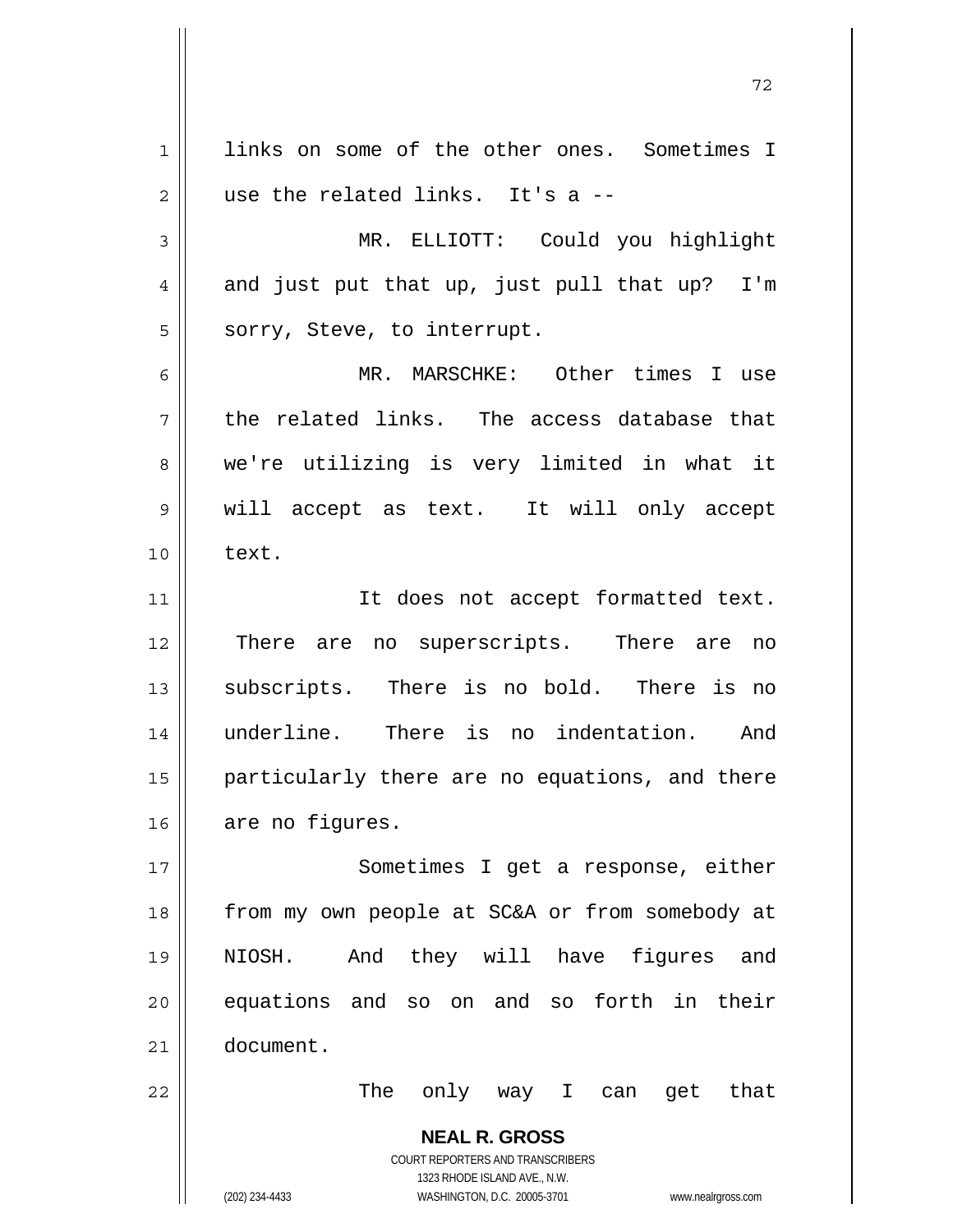1 information in to the database is to put it in  $2 \parallel$  as a related link. And so that you will see  $3 \parallel$  some of the related links are that type of 4 | situation.

5 || But, as I recall, this particular 6  $\parallel$  one was -- you know, I gave you the history on  $7 \parallel$  this.

8 || MS. HOWELL: Well, if I could just 9 || say one more thing? I guess I am concerned 10 that we're looking at this as something where 11 on each procedure, on each OTIB-0052 versus 12 || OTIB-0020 versus all these other ones, that 13 we're looking at it as something where in each 14 || case we can make a decision on this.

15 || But I would prefer to see some 16 || consistency about how we are posting these things. And obviously I understand the difference when you're talking about having to post files because they won't show up in a database otherwise, but these kinds of interim documents lead -- I'm not sure that it is a || good idea to kind of say, "Well, in this case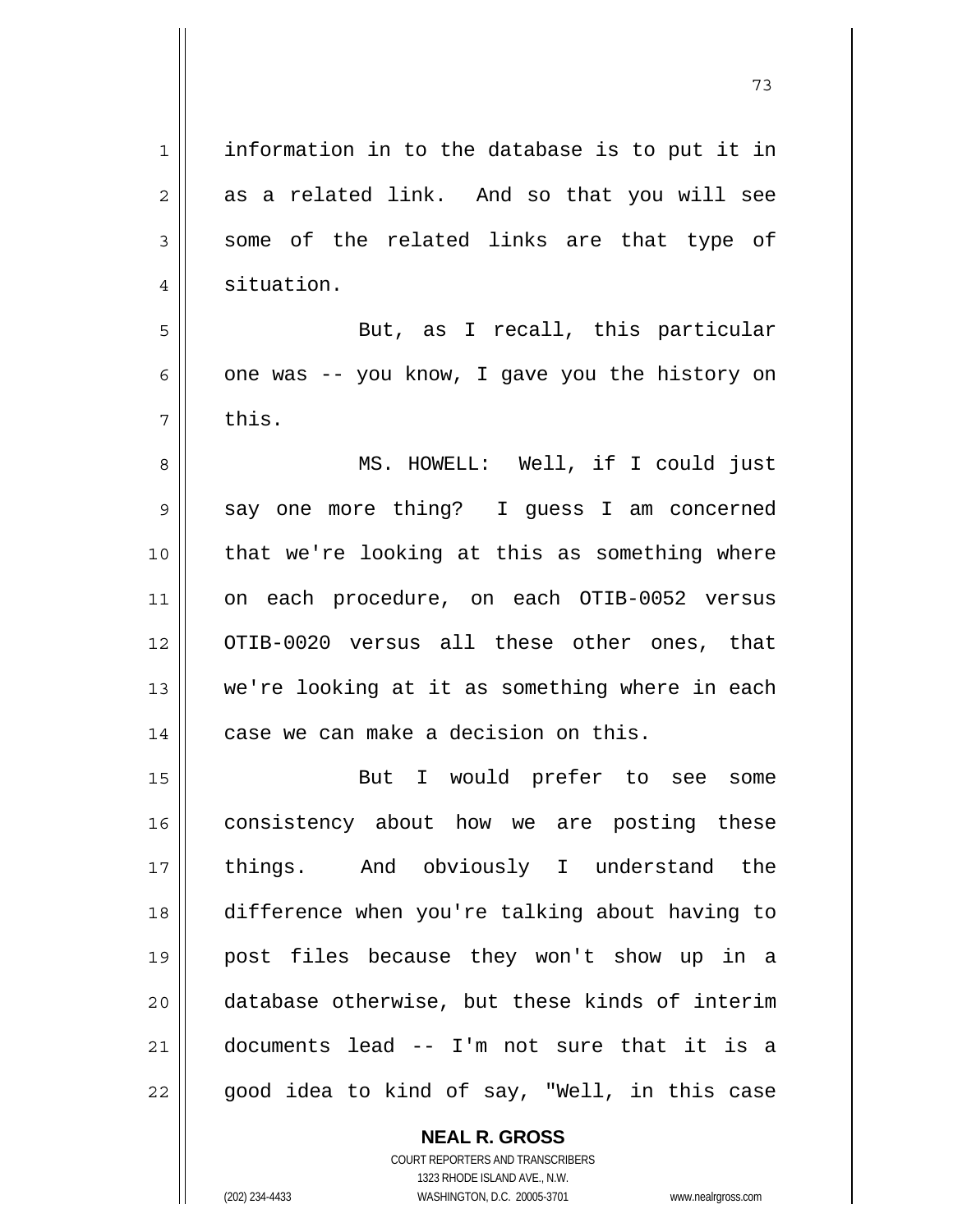1 || we're positing it. In that case we're not."  $2 \parallel$  I think it would be preferable to have a more 3 || uniform policy there.

MR. ELLIOTT: I don't disagree with  $5 \parallel$  that at all. My problem with this particular document is that I can't tell. It was introduced evidently on August 22nd, but I 8 can't tell whether it was introduced and 9 || approved by the working group, which now I hear in Steve's report that it was at Redondo Beach, which is  $-$ 

12 CHAIR MUNN: This is prior to that.  $13$  || This is prior to that.

MR. HINNEFELD: Putting it in. This is like me writing the NIOSH initial response. I write that. You know, that is 17 || the amount of review that gets. It's NIOSH initial response or the NIOSH follow-up. I write it. And I send it over. That is how it 20 || qets submitted. These kinds of things are 21 | very much like that.

22 || Now, in this particular one, we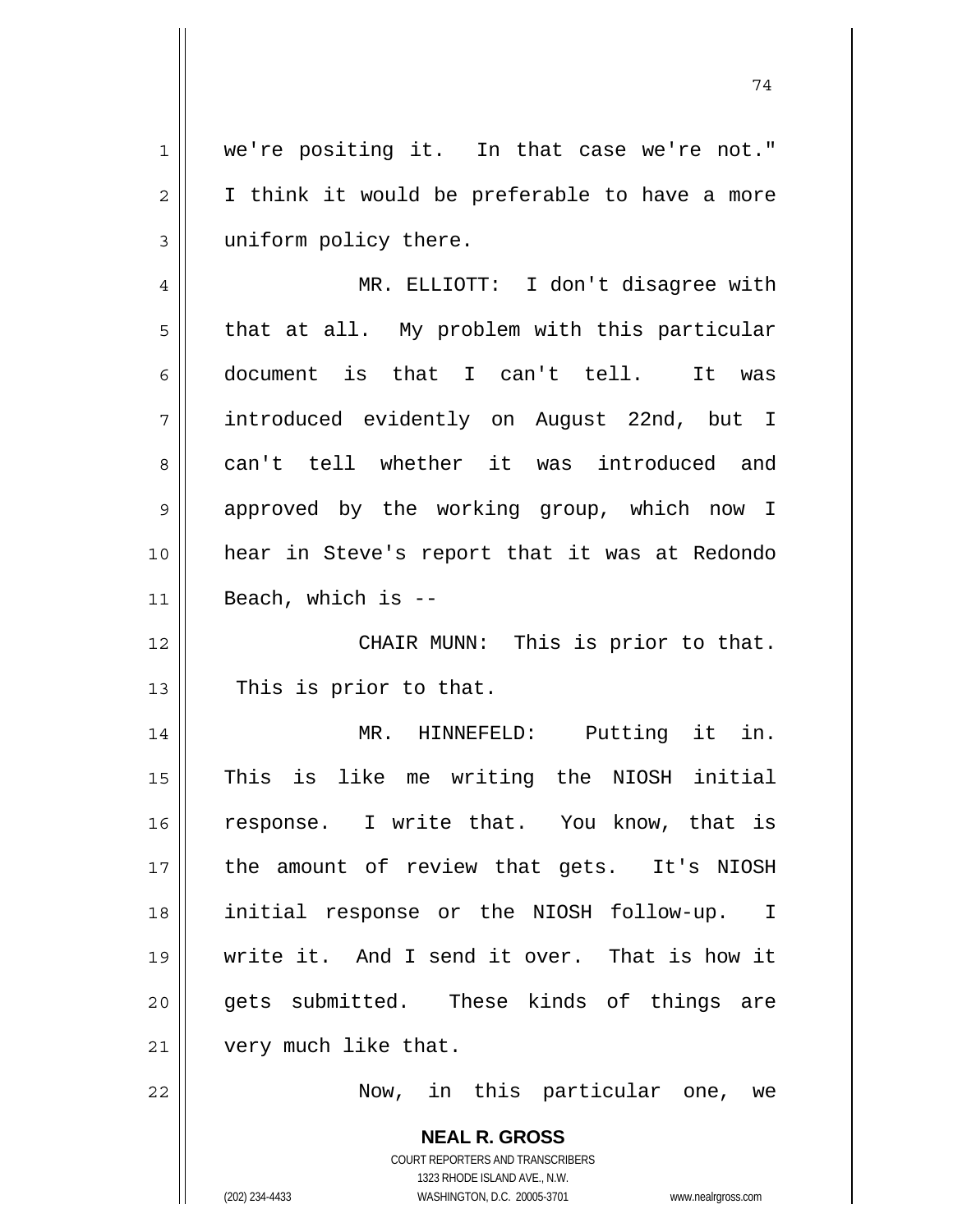1 went a little bit different in that we 2 || proposed, "Well, what if we change it like  $3 \parallel$  this." You know, frequently what we'll say is 4 we'll revise the document to address this.  $5 \parallel$  And then it's in abeyance until we issue the 6 revised document. That is what we do 7 | frequently. 8 || In this case, I think because of  $9$  the level of discussion that occurred to get 10 to this point to essentially understand the 11 nature of the finding, part of this is sort of 12 a discussion to make sure that both sides 13 understand the other side's position. 14 || You know, there's a finding written 15 on one side. There's I guess a document 16 written on the other. You have some sort of 17 discussion in order to determine, okay. I 18 || really want to make sure I understand what is 19 the basis for the finding or they want to 20 || really understand what is the basis for why 21 || you wrote this in the document. 22 || So a part of this back and forth, a

75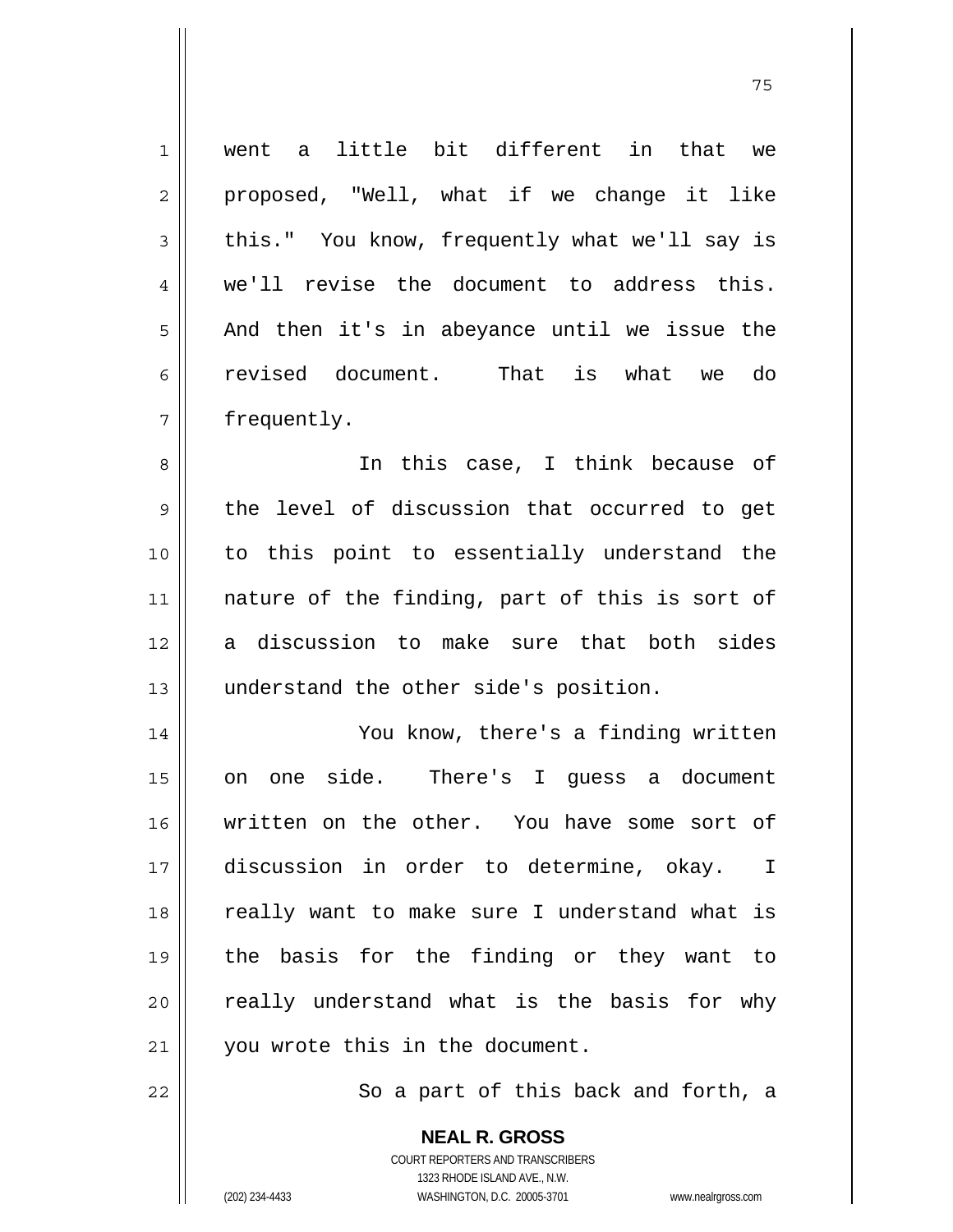$1 \parallel$  large part of the back and forth, is getting  $2 \parallel$  to a common understanding of what it is. Now, 3 in this particular case, maybe we went a 4 || little different in that we gave them actual 5 || proposed revisions. Normally we don't  $6 \parallel$  necessarily do that. 7 MR. MARSCHKE: In the main part of  $8 \parallel$  the database here, you'll see this is where on 9 || 8-21 they presented their proposed changes. 10 And basically we reference it. And then we 11 have the workgroup directive, which basically 12 || says SC&A should go back and read those

14 || And it's not saying that this is a 15 final product. It's saying, just as Stu said, 16 this is our recommendation. And so you can't 17 || look at the related link maybe by itself, but 18 if you look at it in the context of the 19 additional information here, it has some 20 || caveats on that related link.

21 MS. HOWELL: Could we solve this by  $22$  || having language such as what is in that box

> **NEAL R. GROSS** COURT REPORTERS AND TRANSCRIBERS 1323 RHODE ISLAND AVE., N.W. (202) 234-4433 WASHINGTON, D.C. 20005-3701 www.nealrgross.com

13 directives.

и процесс в политическиот производство в село в 176 година в 176 године. В 176 године в 176 године в 176 годин<br>В 176 године в 176 године в 176 године в 176 године в 176 године в 176 године в 176 године в 176 године в 176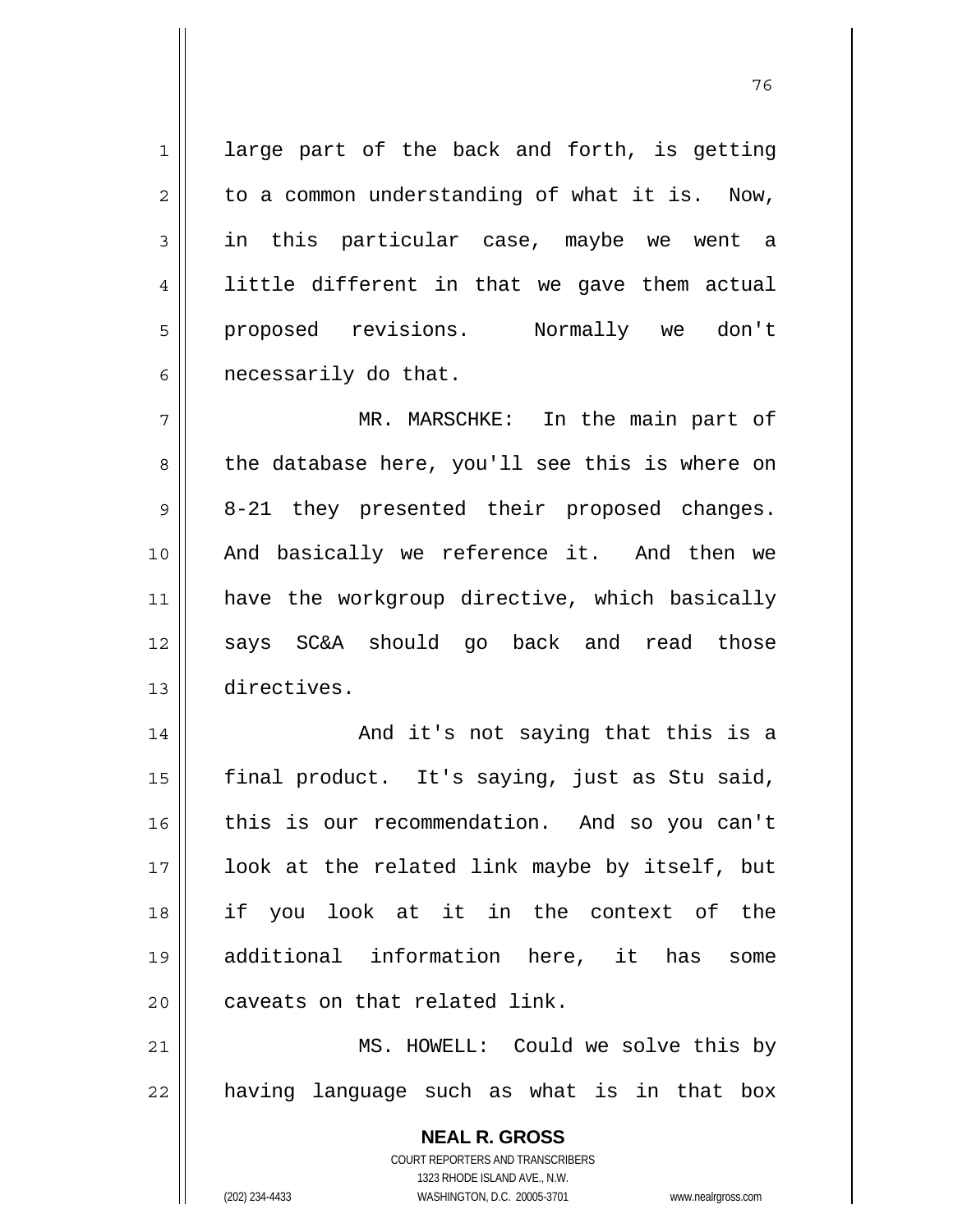| $\mathbf{1}$   | for directives or other language put in as a   |
|----------------|------------------------------------------------|
| $\overline{c}$ | header, footer, disclaimer on the actual       |
| 3              | document? Because I am concerned about the     |
| 4              | documents.                                     |
| 5              | You know, it is a related link.                |
| 6              | And somebody can print off that link. And you  |
| 7              | don't have those caveats there that make it    |
| 8              | clear to a non-workgroup member, a non-staff   |
| 9              | person what it is that they're looking at.     |
| 10             | And so if there was a way to be                |
| 11             | more clear about that on the document itself,  |
| 12             | that would make me more comfortable.           |
| 13             | MR. MARSCHKE: Yes, we can do that.             |
| 14             | That is certainly not a problem. I think       |
| 15             | that was the intent. That was one of the       |
| 16             | intents of putting the word "draft" in the     |
| 17             | header, in the title, so that we -- and also I |
| 18             | think we put $--$ but, again $--$              |
| 19             | MR. ELLIOTT: When does a draft                 |
| 20             | become final or is it expected that many of    |
| 21             | these kinds of documents that are labeled      |
| 22             | "draft" will never achieve a finality, a final |
|                | <b>NEAL R. GROSS</b>                           |

 COURT REPORTERS AND TRANSCRIBERS 1323 RHODE ISLAND AVE., N.W.

 $\mathsf{II}$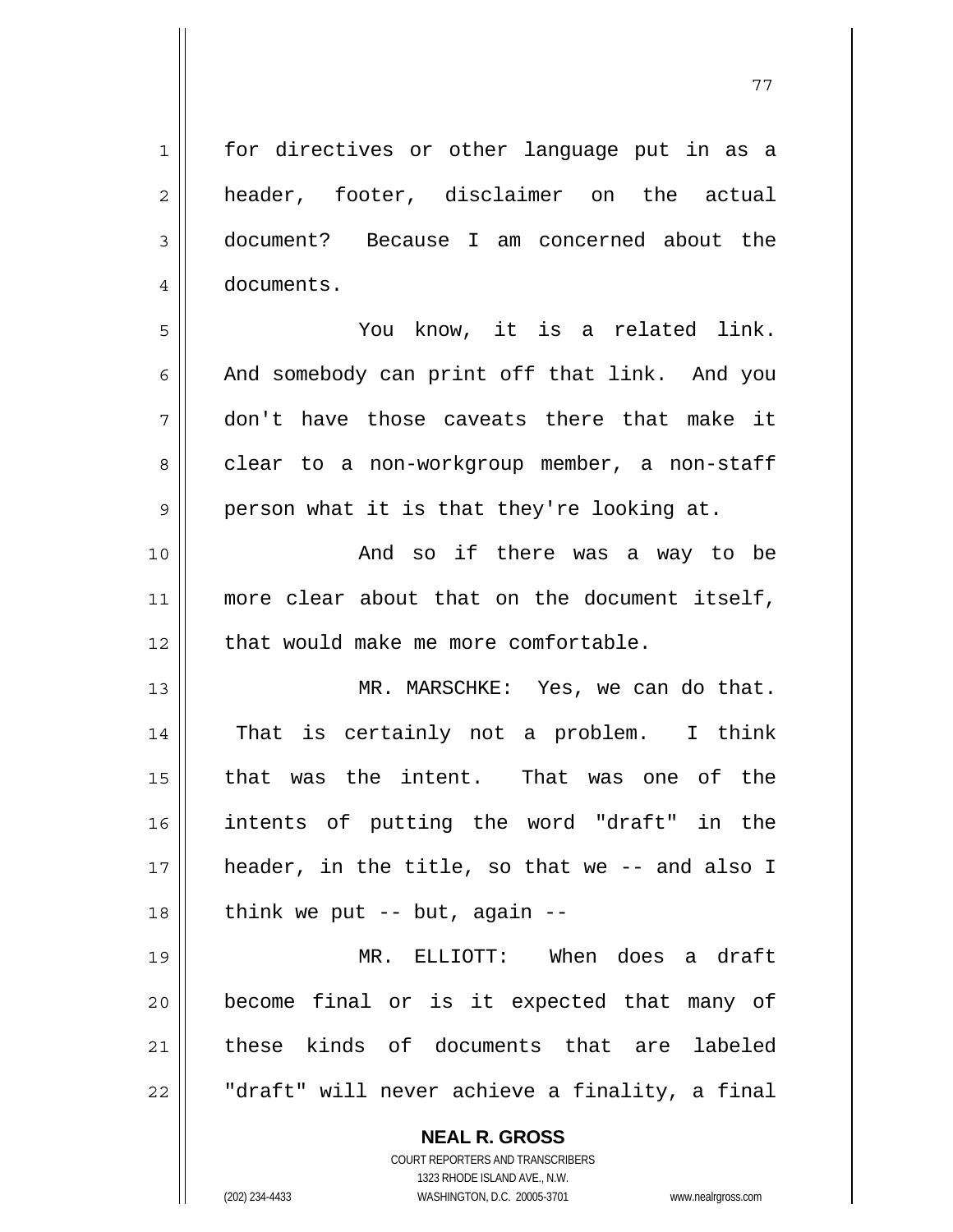| $\mathbf 1$    | version, of itself but will achieve some                 |
|----------------|----------------------------------------------------------|
| $\overline{c}$ | finality in the revision that occurs. Do you             |
| 3              | see where I am going with that?                          |
| $\overline{4}$ | You know, here is the problem we                         |
| 5              | face. We are constantly being scrutinized.               |
| 6              | And the scrutiny is itemized. And the                    |
| 7              | itemized effort that you all go to gets played           |
| 8              | out in the adjudication process at DOL.                  |
| $\mathsf 9$    | DOL gets a complaint from a                              |
| 10             | claimant saying they reviewed OTIB-0052 and              |
| 11             | they have identified these issues and I think            |
| 12             | they are all relevant to my claim. So it gets            |
| 13             | kicked back to NIOSH for rework. And we can't            |
| 14             | rework it until we get it all resolved.                  |
| 15             | And so they put up draft, you know.                      |
| 16             | And so we have also got to explain here is a             |
| 17             | draft document that may never have become a              |
| 18             | final document in that sense.                            |
| 19             | So, you know, I would suggest that                       |
| 20             | draft has a meaning. And it may perhaps be               |
| 21             | defined for this process. You might want to              |
| 22             | look at other descriptors, like "work in                 |
|                | <b>NEAL R. GROSS</b><br>COURT REPORTERS AND TRANSCRIBERS |

1323 RHODE ISLAND AVE., N.W.

(202) 234-4433 WASHINGTON, D.C. 20005-3701 www.nealrgross.com

 $\prod$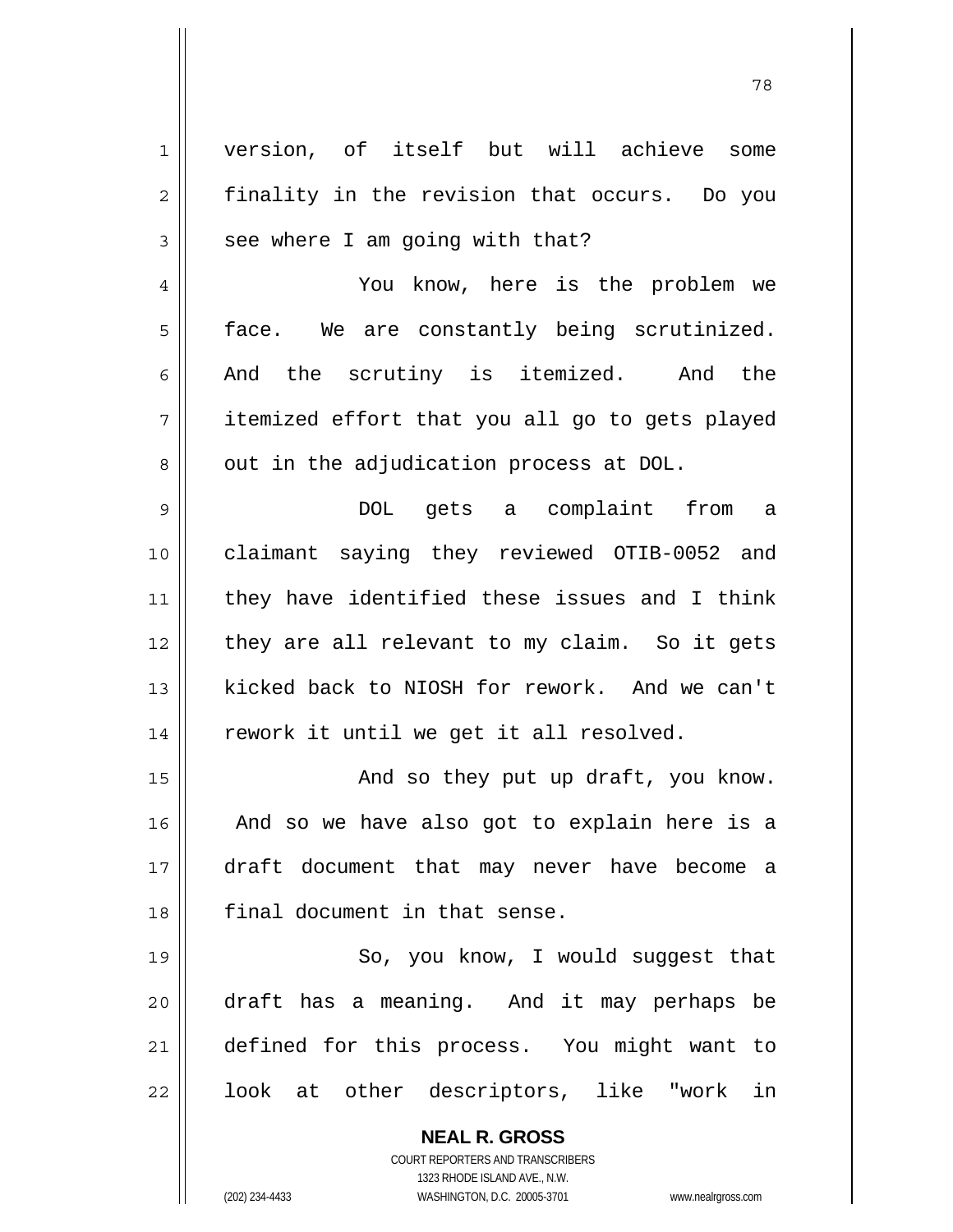**NEAL R. GROSS** 1 || progress" or "working document" or something. 2 I don't know. 3 || CHAIR MUNN: "Unofficial document.# 4 MEMBER GRIFFON: This is mark 5 | Griffon. Can I weigh in here? 6 CHAIR MUNN: Yes. 7 MEMBER GRIFFON: I am a little  $8 \parallel$  afraid to, but can I add something? 9 CHAIR MUNN: Go right ahead. 10 MEMBER GRIFFON: The discussion we  $11$  had in L.A. was that this document is actually 12 a series of NIOSH responses. It covers 13 || several different findings of TIB-0052. And 14 we even talked about should they extract each 15 || one and put it in the NIOSH response box in 16 the database or should we just add it as a 17 | .pdf document. 18 || So even though it's a little 19 different, I agree because it is kind of draft 20 || language, but it is really responses to each 21 individual finding. How is NIOSH going to  $22$  || address a certain finding? And they're saying

ли в село в село во село во село во село во село во село во село во село во село во село во село во село во се<br>2003 — Велико Село во село во село во село во село во село во село во село во село во село во село во село во

 COURT REPORTERS AND TRANSCRIBERS 1323 RHODE ISLAND AVE., N.W.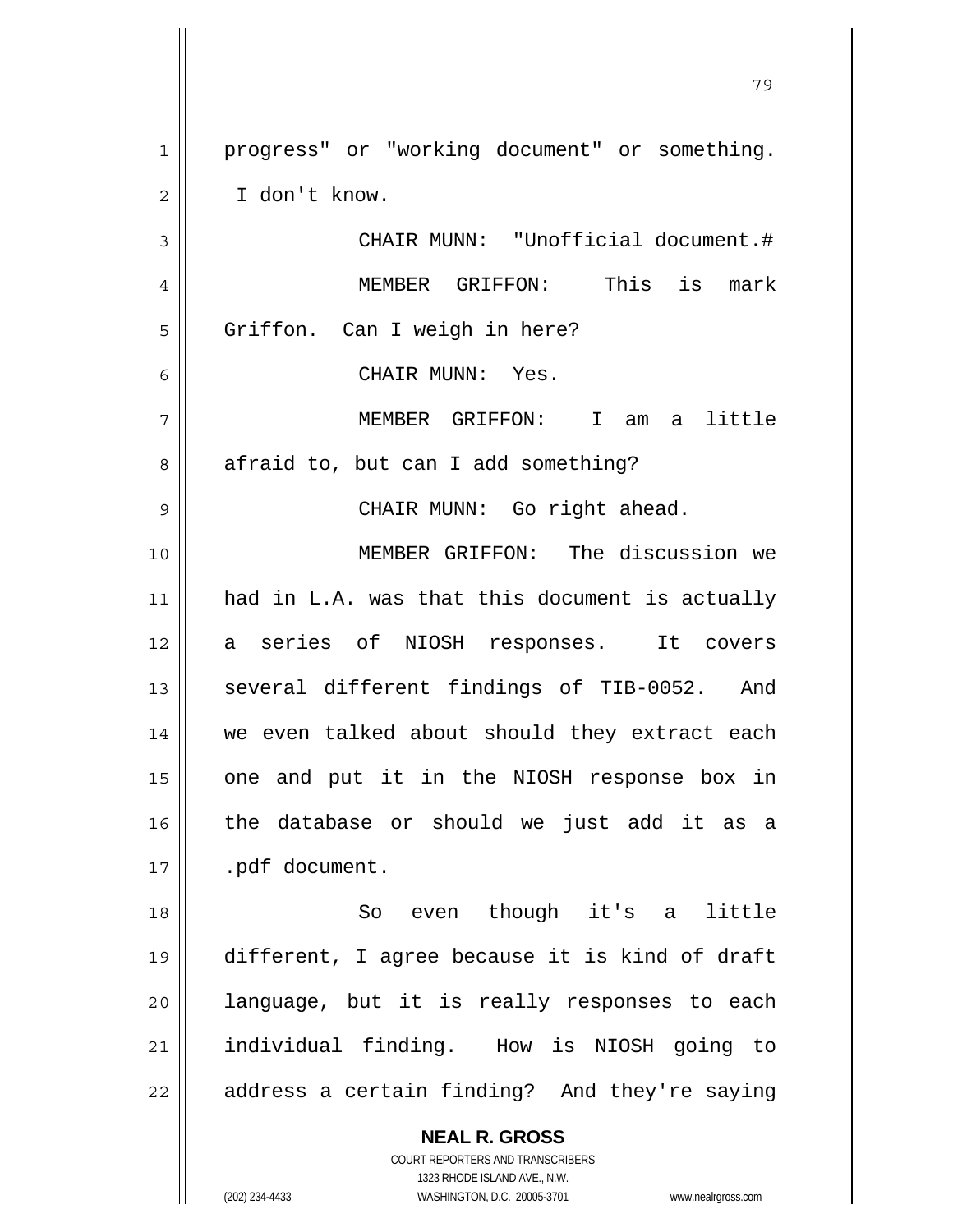1 || we propose to modify language as follows in  $2 \parallel$  the TIB to address your finding.

80

3 Now, we could have separated out 4 each one of those things and put it in the 5 || NIOSH response doc. So we said part of the 6 problem with that is that the text in many 7 cases was very long. And it wouldn't very 8 Well fit in the database text box.

9 || So it might be easier just to leave 10 || it in one .pdf file. It's not really a draft 11 || TIB. It's responses. That's how I would look 12 at it anyway, is responses to each individual 13 || finding. But in this case, several of them 14 || are all in one document.

15 We run across this a lot in the SEC 16 || process, where we have response documents for 17 || several of the findings, like we have a series 18 || of the meetings and you get the March meeting 19 responses, actions, NIOSH actions from the 20 March workgroup meeting. And they don't just  $21$  address one finding. It's a series of them.

22 || So I don't know that this is a real

 **NEAL R. GROSS** COURT REPORTERS AND TRANSCRIBERS

1323 RHODE ISLAND AVE., N.W.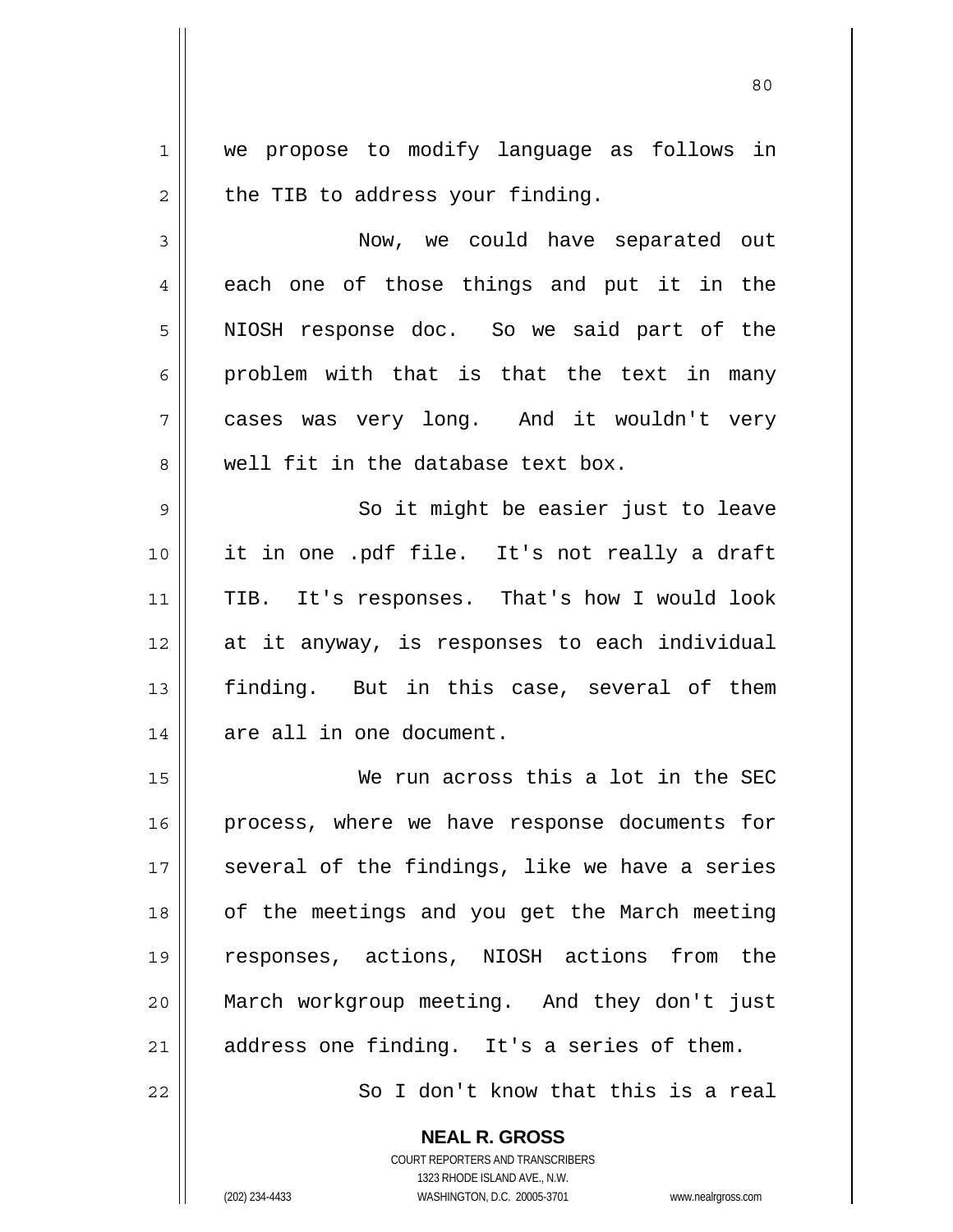1 || issue. It's just another response document in  $2 \parallel$  my eyes.

3 CHAIR MUNN: The language, however 4 -- and Emily's concern with respect for 5 || potential misunderstanding of what the 6 document is is understandable. I would like  $7 \parallel$  to suggest that we take this specific issue of 8 this document that we have been discussing 9 under advisement for an hour or so. Over the 10 lunch hour, I would like for us to think in 11 || terms of some wording that needs to be placed 12 || on a document of this sort that will clearly 13 || identify it as not being a final document and 14 || as being more an internal record than anything  $15$   $\parallel$  else. 16 Yes, Ted? 17 MR. KATZ: Why don't you just label 18 || these working group discussion documents and 19 that be it? They're really part of an oral

21  $\parallel$  they're part of a dialogue that's going on.

22 CHAIR MUNN: We may be. But I

 **NEAL R. GROSS** COURT REPORTERS AND TRANSCRIBERS

20 discussion as these are written documents, but

1323 RHODE ISLAND AVE., N.W.

(202) 234-4433 WASHINGTON, D.C. 20005-3701 www.nealrgross.com

<u>81</u>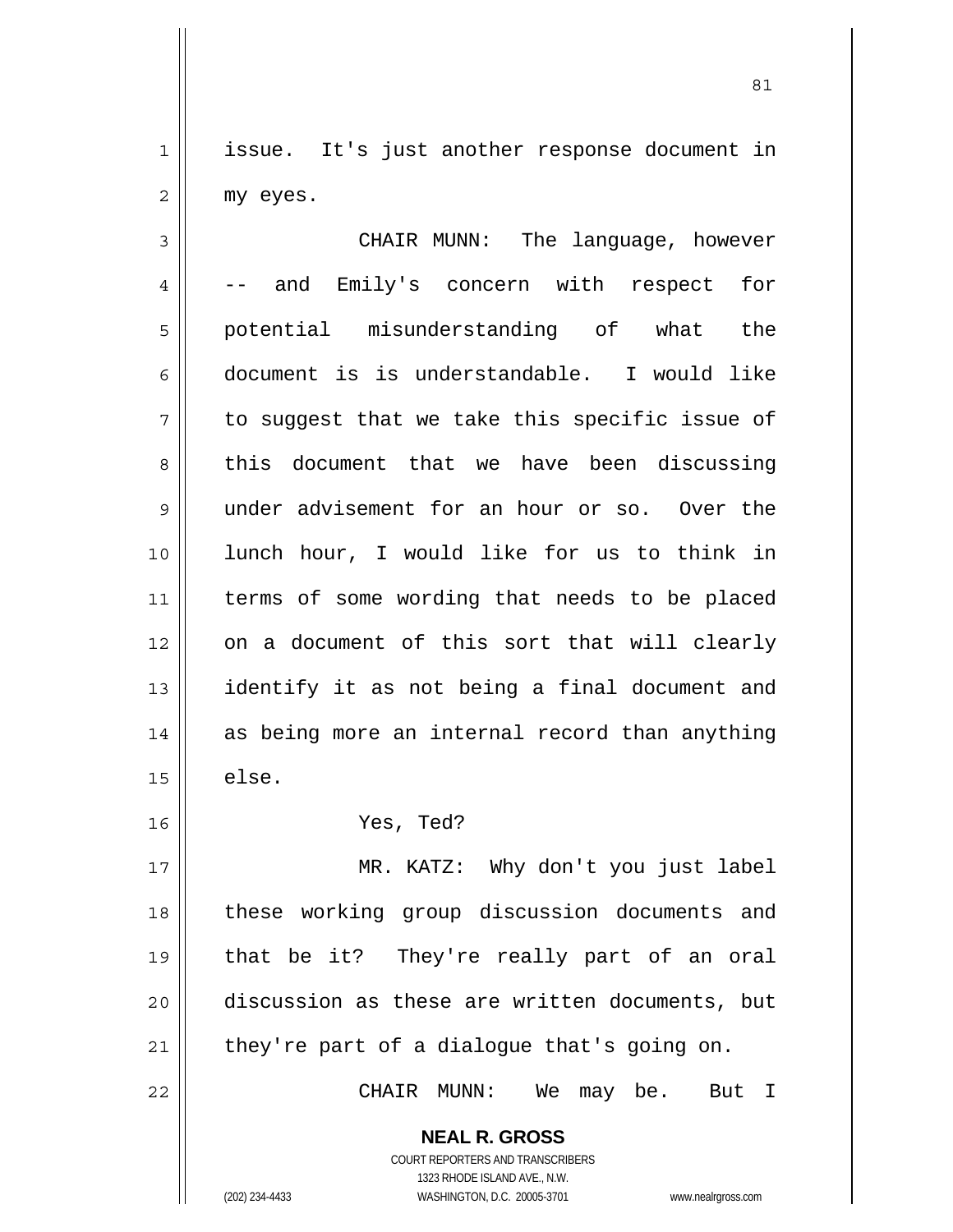**NEAL R. GROSS** COURT REPORTERS AND TRANSCRIBERS 1323 RHODE ISLAND AVE., N.W. (202) 234-4433 WASHINGTON, D.C. 20005-3701 www.nealrgross.com 1 would like to close this discussion for more  $2 \parallel$  reasons than one. One, most pressingly, it is  $3 \parallel$  11:30. And we have asked the folks who were 4 going to status OTIB-0066 for us to be online 5 || at this time. 6 || So with no objection for anyone 7 here, let's do plan over the lunch hour to 8 || have those of you who are most concerned about 9 || this. And, Mark, if you want to be involved 10 || in this, we will keep you online. 11 Those of us who are concerned about 12 || the wording here, we'll have a little 13 discussion after we have gone off the formal 14 || call at lunchtime about how to word this so 15 that it will meet the requirements of our 16 | Legal Department. Is that okay with everyone? 17 || (No response.) 18 || CHAIR MUNN: All right. Then let's 19 || see. Let's move on to a verbal report on the 20 || status of where we are with OTIB-0066. Who do 21 we have on the line? 22 MR. OSTROW: Steve Ostrow.

<u>82</u>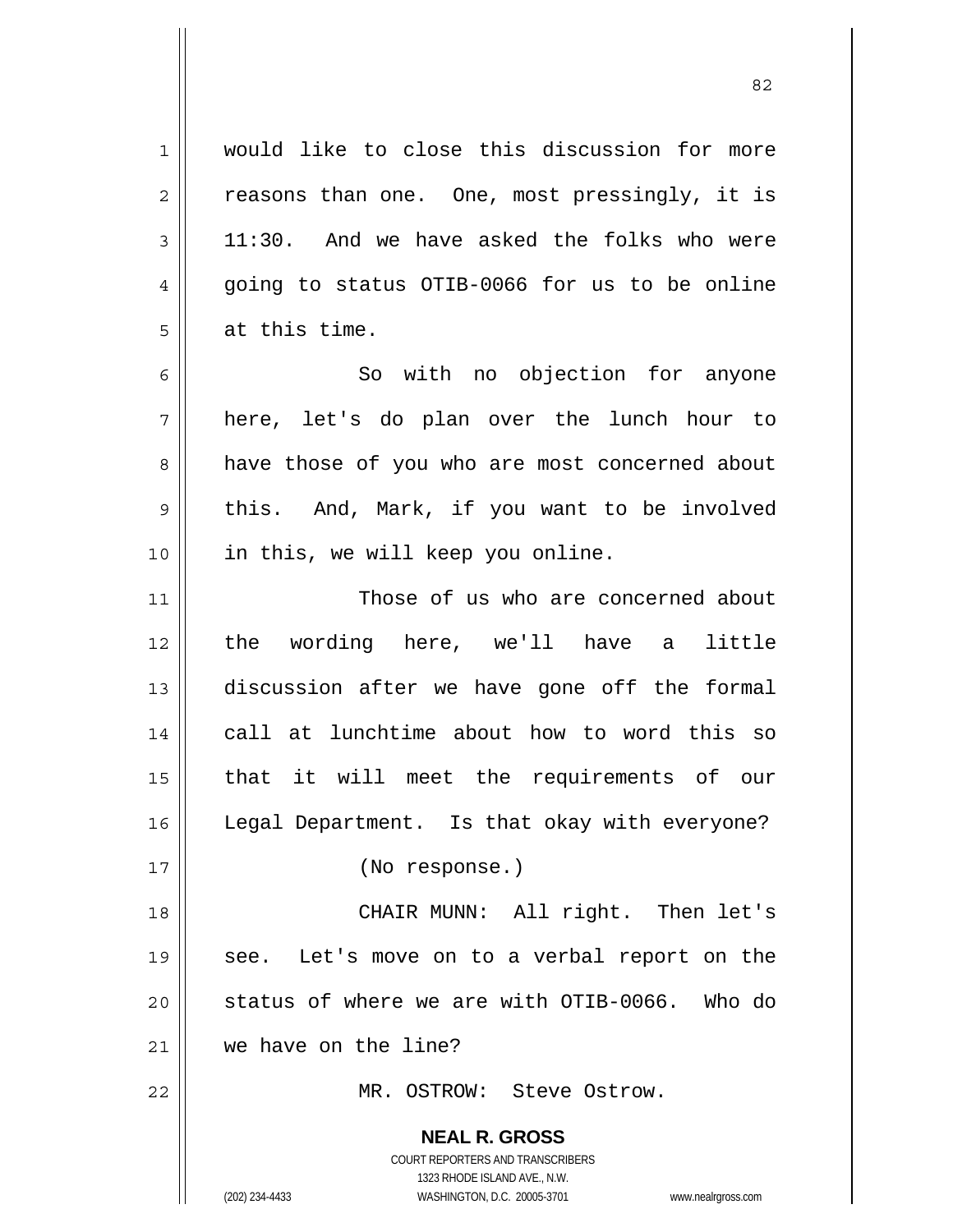**NEAL R. GROSS** COURT REPORTERS AND TRANSCRIBERS 1323 RHODE ISLAND AVE., N.W. (202) 234-4433 WASHINGTON, D.C. 20005-3701 www.nealrgross.com 1 CHAIR MUNN: Hi, Steve. Are you  $2 \parallel$  ready to tell us where we are? 3 MR. OSTROW: Sure. We have a draft 4 review. We did a technical review. And I 5 || have one problem. Basically it's a good  $6 \parallel$  procedure, we think. 7 || Right now it is undergoing a review 8 with respect to two of the sites: the Mound  $9 \parallel$  site and the Pinellas site, where they have 10 | created the compound. 11 || There are some comments related to  $12$  | the Mound SEC that we're going to incorporate, 13 || but right now it is being reviewed by the DOE 14 | for complication issues. 15 DOE has had it for about two weeks. 16 || And based on past experience, we expect them 17 to pass on it fairly soon, get it back to us 18 pretty soon, in which case we'll incorporate 19 it into the document and finalize it and send 20 it out. 21 || Basically the comments with respect  $22$  || to Mound, this is a classical problem.

<u>83</u>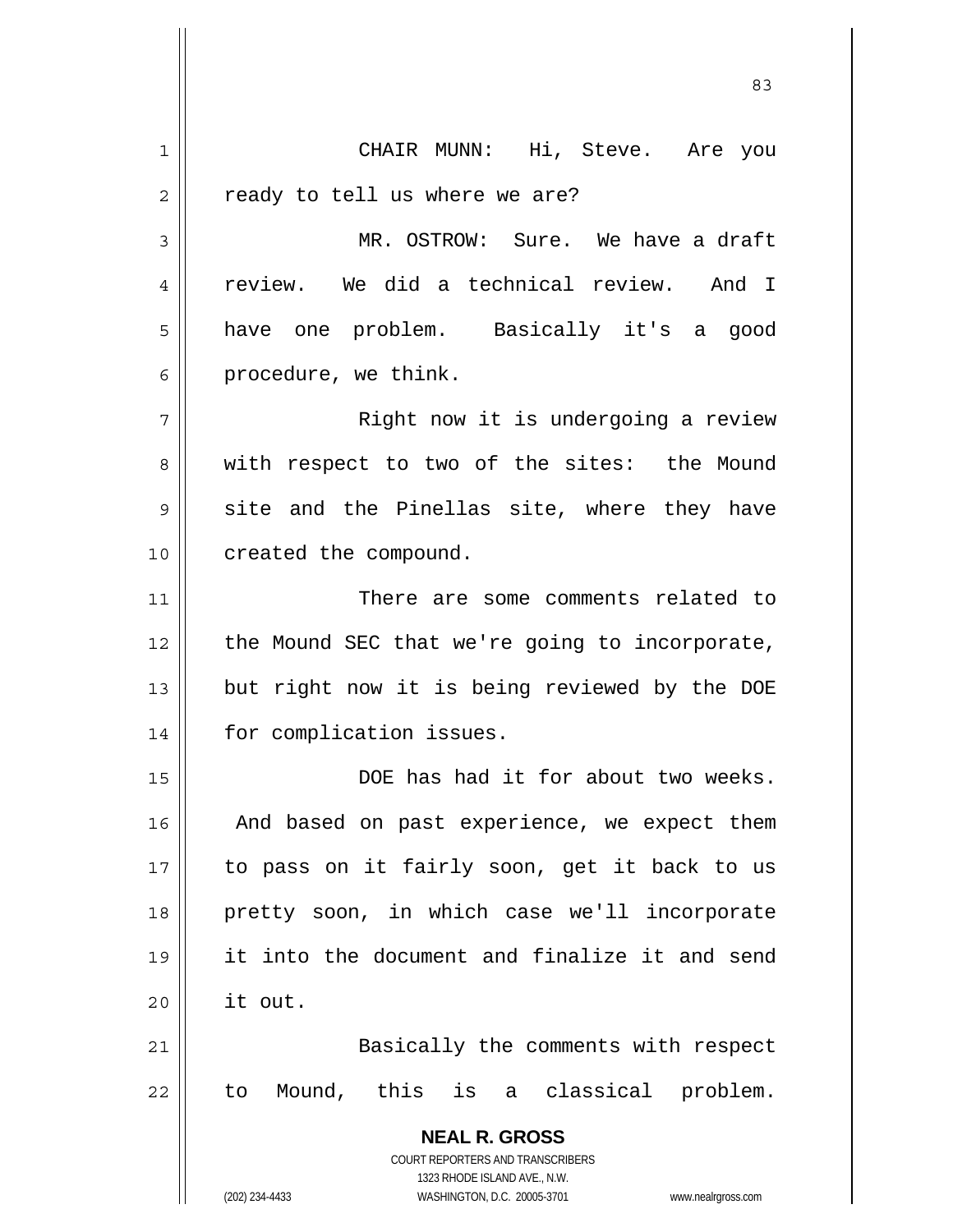1 Recognizing that the OTIB is generally a 2 || correct procedure followed by the ICRP  $3 \parallel$  quidelines and all of that, the main 4 difficulty is actually implementing it, 5 deciding who was exposed to what because  $6 \parallel$  looking at the record, there is a real 7 difficulty to say which -- you know, the 8 urinalysis data. There is a real difficulty I 9 think connecting the actual employees to what 10 || they were exposed to, tritiated water, the 11 organically bound tritium, more stable level 12 || tritides, what type, and what solubilities,  $13$  and so forth. 14 We think the main difficulty is in 15 actually acquiring the procedure to real 16 || cases. That's basically a very short summary 17 | of where we are. 18 I know you haven't actually seen 19 any of our comments, but we hope after we get 20 back from DOE if they have any classification 21 comments, then we can go ahead and issue it in

 $22$  | a couple of weeks, maybe about two weeks after

 **NEAL R. GROSS**

 COURT REPORTERS AND TRANSCRIBERS 1323 RHODE ISLAND AVE., N.W. (202) 234-4433 WASHINGTON, D.C. 20005-3701 www.nealrgross.com

84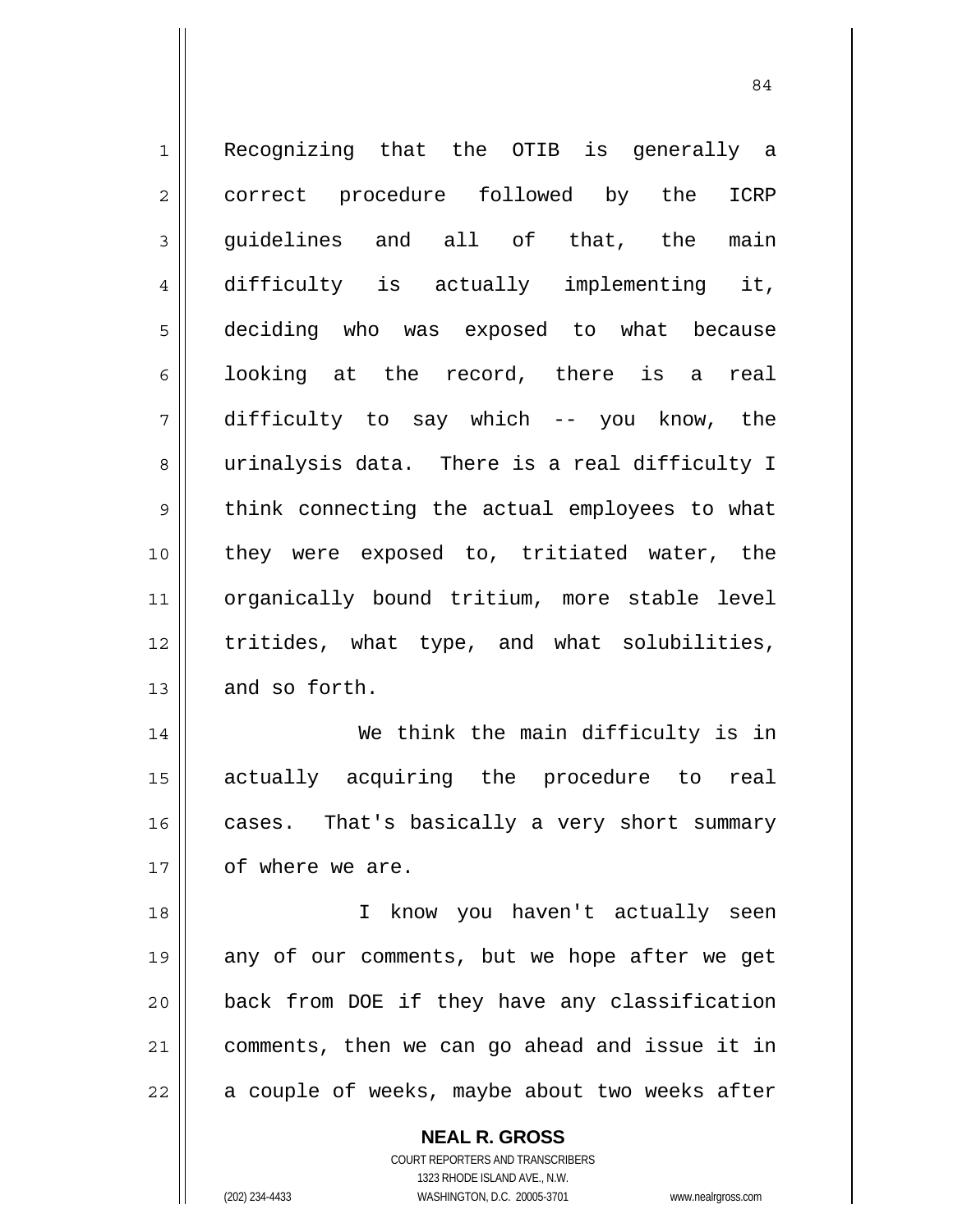1 | we get DOE clearance.

| $\overline{2}$ | CHAIR<br>$MUNN$ :<br>So<br>you<br>are                                                                                                                           |
|----------------|-----------------------------------------------------------------------------------------------------------------------------------------------------------------|
| 3              | anticipating that your document will be in the                                                                                                                  |
| 4              | hands of NIOSH?                                                                                                                                                 |
| 5              | MR. OSTROW: About two weeks after                                                                                                                               |
| 6              | DOE passes on it. And we expect DOE is going                                                                                                                    |
| 7              | to pass on it fairly soon. DOE has had it                                                                                                                       |
| 8              | about two weeks. And that is<br>about                                                                                                                           |
| 9              | historically how long it takes them to look at                                                                                                                  |
| 10             | these things.                                                                                                                                                   |
| 11             | CHAIR MUNN: If that's been typical                                                                                                                              |
| 12             | you, then you literally expect it<br>for                                                                                                                        |
| 13             | momentarily?                                                                                                                                                    |
| 14             | MR. OSTROW: Yes.                                                                                                                                                |
| 15             | MR. KATZ: Steve, this is Ted. Is                                                                                                                                |
| 16             | it two weeks to allow for Privacy Act review                                                                                                                    |
| 17             | or what is the --                                                                                                                                               |
| 18             | MR. OSTROW: Well, because we                                                                                                                                    |
| 19             | haven't seen what the comments are from<br>the                                                                                                                  |
| 20             | Mound people, the SC&A people working on                                                                                                                        |
| 21             | Mound. So whenever it is cleared by DOE,                                                                                                                        |
| 22             | we're going to have to incorporate it into our                                                                                                                  |
|                | <b>NEAL R. GROSS</b><br>COURT REPORTERS AND TRANSCRIBERS<br>1323 RHODE ISLAND AVE., N.W.<br>(202) 234-4433<br>WASHINGTON, D.C. 20005-3701<br>www.nealrgross.com |

<u>85 and 2001 and 2001 and 2001 and 2001 and 2001 and 2001 and 2001 and 2001 and 2001 and 2001 and 2001 and 200</u>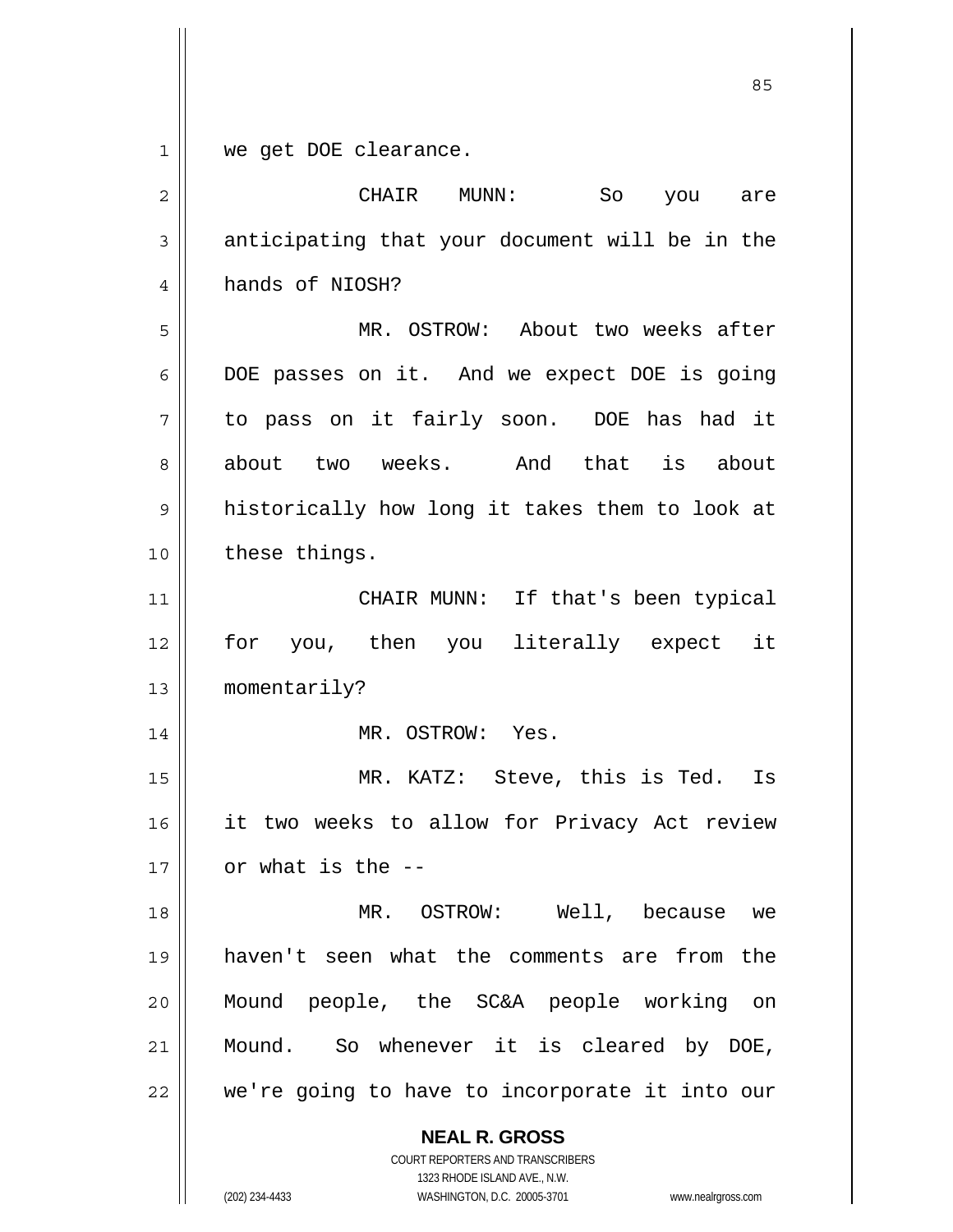| $\mathbf 1$ | draft document and then circulate it for       |
|-------------|------------------------------------------------|
| 2           | internal review. So I'm just estimating about  |
| 3           | two weeks to go before we get it out the door. |
| 4           | MR. KATZ: Thank you.                           |
| 5           | CHAIR MUNN: All right. That                    |
| 6           | process is a little foggy for the rest of us,  |
| 7           | I guess, but the timeline is more important    |
| 8           | than anything else for us.                     |
| 9           | I guess the question then becomes              |
| 10          | for NIOSH whether you're going to have         |
| 11          | adequate time if that timeline is pretty firm. |
| 12          | Is that going to give you adequate time to     |
| 13          | address the document very thoroughly prior to  |
| 14          | our next meeting in mid December, the concern  |
| 15          | being whether we can actually address any of   |
| 16          | this at our next meeting?                      |
| 17          | MR. HINNEFELD: Well, it's a little             |
| 18          | difficult to say without knowing what the      |
| 19          | findings are and how they are expressed and    |
| 20          | where you have to go to find supporting        |
| 21          | information for the position that the document |
| 22          | took or to elucidate the finding more.<br>So   |
|             |                                                |

 COURT REPORTERS AND TRANSCRIBERS 1323 RHODE ISLAND AVE., N.W. (202) 234-4433 WASHINGTON, D.C. 20005-3701 www.nealrgross.com

 **NEAL R. GROSS**

<u>86 and 2001 and 2002 and 2003 and 2003 and 2003 and 2003 and 2003 and 2003 and 2003 and 2003 and 2003 and 200</u>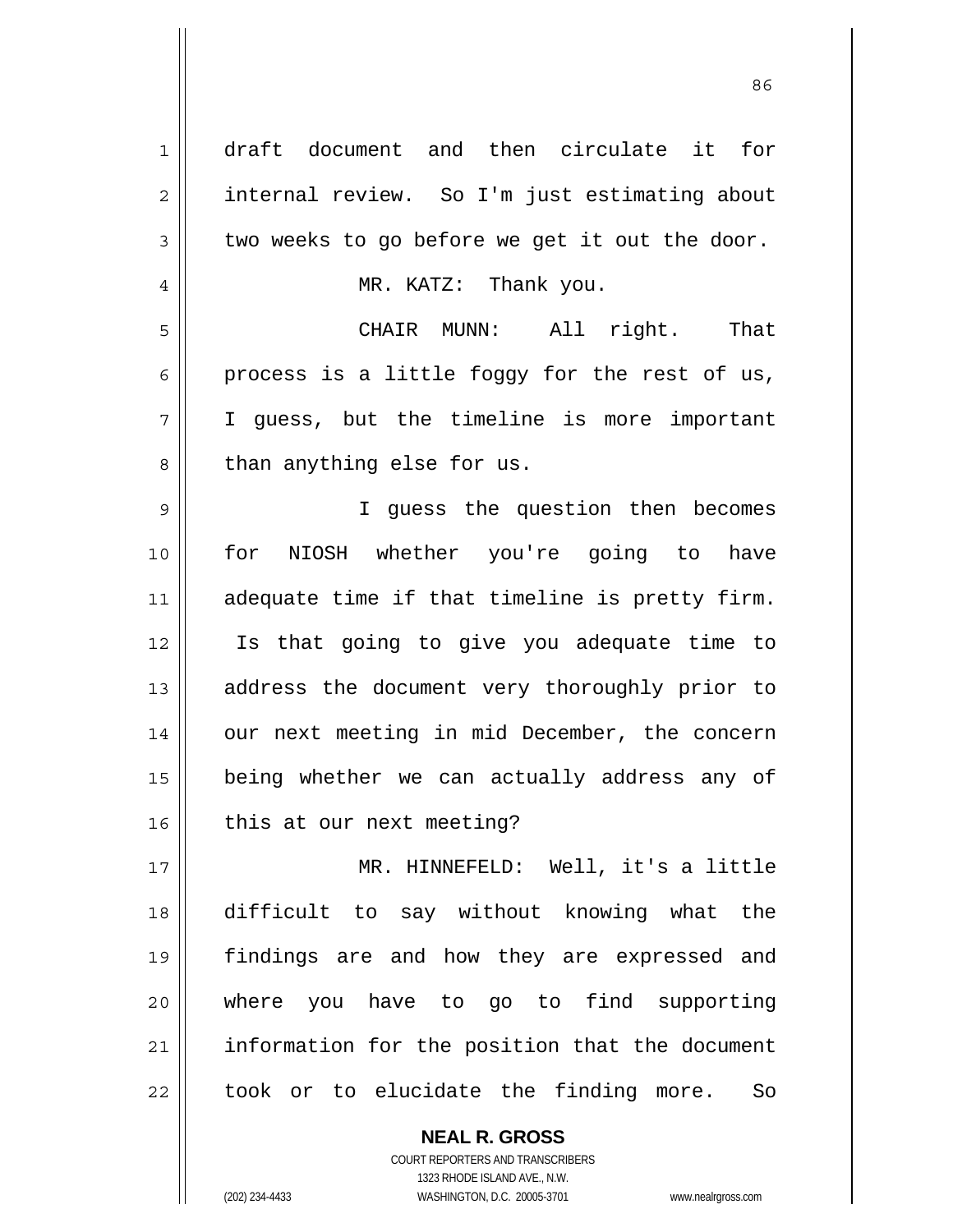**NEAL R. GROSS** COURT REPORTERS AND TRANSCRIBERS 1323 RHODE ISLAND AVE., N.W. (202) 234-4433 WASHINGTON, D.C. 20005-3701 www.nealrgross.com  $1 \parallel$  it's a little hard to predict, but if we get 2 || it in two weeks, that's going to be  $3 \parallel$  essentially the end of October. And we try to  $4 \parallel$  get things for discussion. 5 Are you talking about a Board 6 discussion or are you talking about a 7 workgroup discussion? 8 CHAIR MUNN: Talking about a 9 workgroup discussion. 10 MR. HINNEFELD: A workgroup in 11 Augusta? 12 || CHAIR MUNN: Yes. 13 MR. HINNEFELD: To me it's right 14 now at the point that because it really 15 depends on receipt. That would require us to 16 || get it done in about three weeks to get it to 17 you guys in time to read it before the 18 workgroup meeting. And so that is just a 19 point, but that is very difficult. In fact,  $20$  || it is pretty difficult. I think it would be 21 unlikely. 22 || CHAIR MUNN: Steve, how extensive

<u>87 and 2014 and 2014 and 2014 and 2014 and 2014 and 2014 and 2014 and 2014 and 2014 and 2014 and 2014 and 201</u>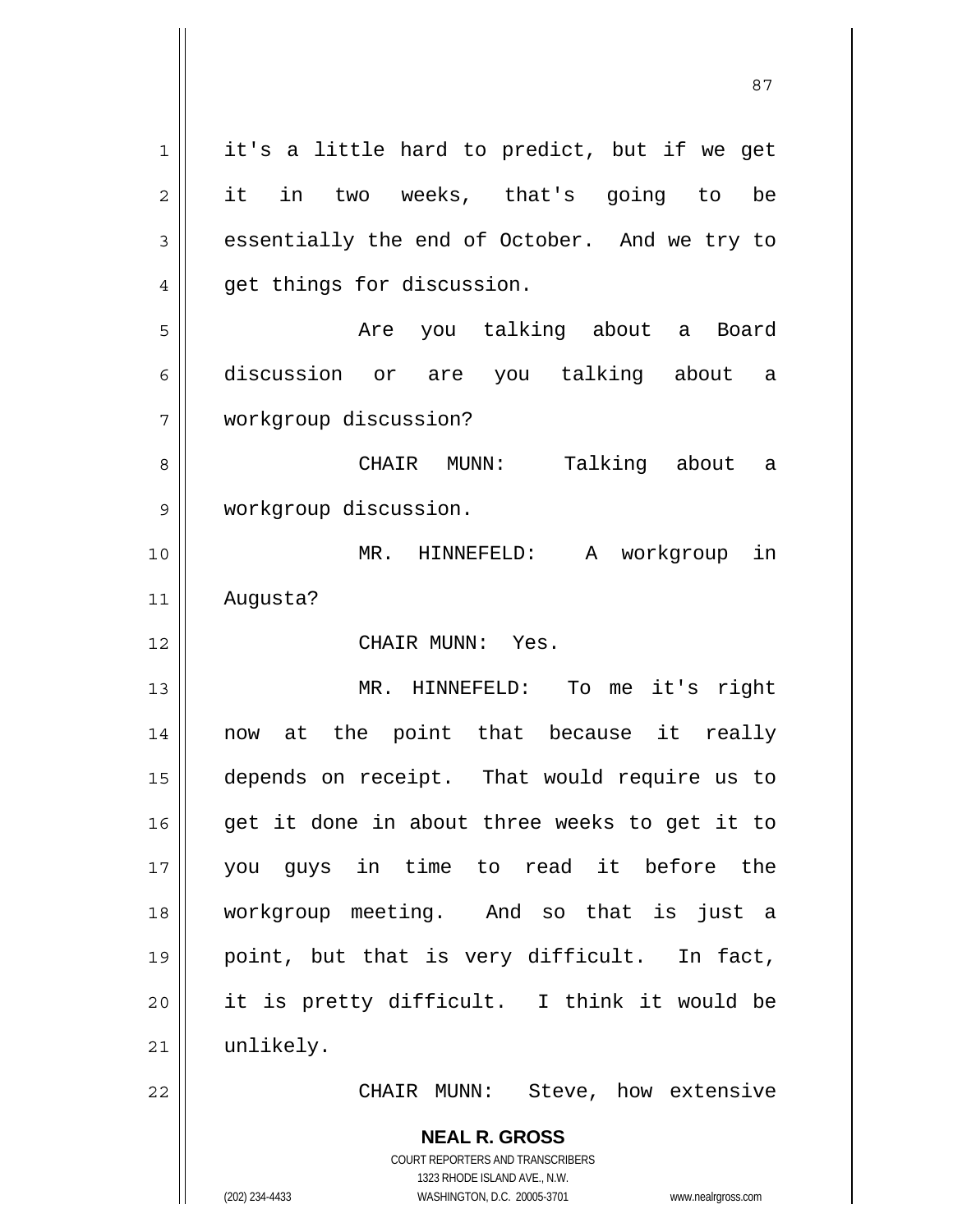**NEAL R. GROSS** COURT REPORTERS AND TRANSCRIBERS 1323 RHODE ISLAND AVE., N.W. 1 are the findings? How many of them? 2 MR. OSTROW: Okay. Well, so far,  $3 \parallel$  without any of the classification, we only 4 have one finding. And I don't think it's a 5 | showstopper-type finding. NIOSH can probably 6 answer it pretty easily or we can go back and  $7 \parallel$  forth with NIOSH. It's not going to be a big  $8 \parallel$  thing. 9 I don't know the extent to what 10 it's going to be like from the Mound 11 SEC-related comments. That's something that 12 is undergoing DOE classification. I haven't 13 || actually seen the comments. 14 MR. HINNEFELD: We could provide 15 what we have. We have done that in the past. 16 || And we have responded with what we have at a 17 particular date, even if we didn't have a 18 | response. 19 If one finding about the document,  $20$  || you know, the general document,  $-$  and, as 21 || Steve described, it doesn't seem that  $22$  || complicated -- I would think we could have a

88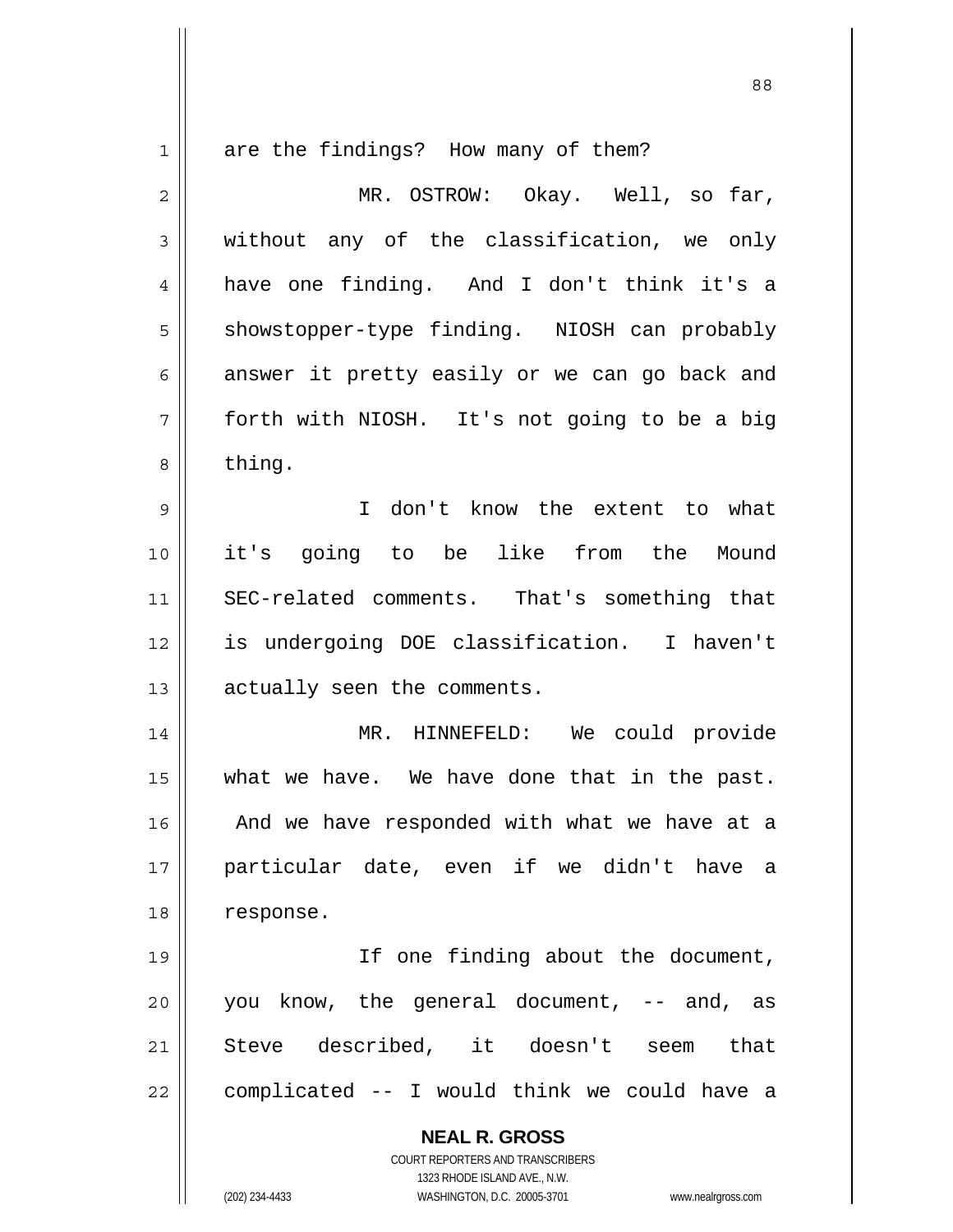**NEAL R. GROSS** 1 | response for that. But the Mound is an 2 | unknown on both sides at this --3 MR. OSTROW: Yes. The technical 4 comments we just had on the document, at least 5 || in my estimation, is something you can answer 6 in a day or two. And you can either agree or 7 disagree. We can go back and forth a little  $8 \parallel$  bit. But I don't think it's a big thing. 9 MR. HINNEFELD: So that sounds like 10 that would be available for discussion, but it 11 sounds like neither one of us can venture a 12 || quess about any Mound-specific items that come  $13$   $\parallel$  out of it. 14 MR. OSTROW: Well, I haven't 15 | actually seen them. 16 MR. HINNEFELD: Yes. 17 CHAIR MUNN: Well, we can use that 18 as a goal to work forward to dealing with 19 multiple unknowns. We'll just have to wait 20 || and see. But it will be our hope that the 21 || issues will not be of such magnitude that it 22 will prevent our addressing them in Augusta.

> COURT REPORTERS AND TRANSCRIBERS 1323 RHODE ISLAND AVE., N.W.

(202) 234-4433 WASHINGTON, D.C. 20005-3701 www.nealrgross.com

<u>89 and 2001 and 2002 and 2003 and 2003 and 2003 and 2003 and 2003 and 2003 and 2003 and 2003 and 2003 and 200</u>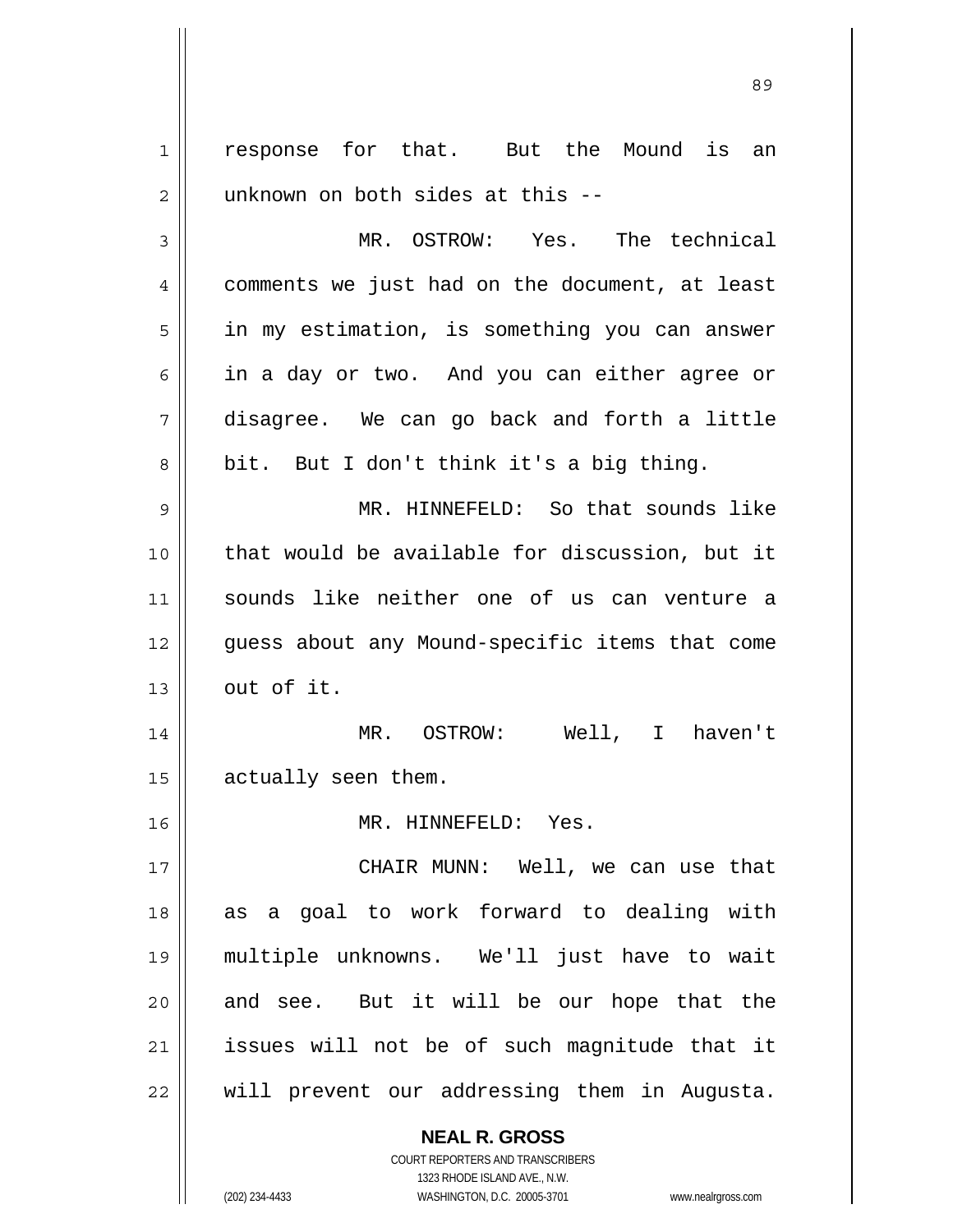**NEAL R. GROSS** COURT REPORTERS AND TRANSCRIBERS 1323 RHODE ISLAND AVE., N.W. (202) 234-4433 WASHINGTON, D.C. 20005-3701 www.nealrgross.com  $1 \parallel$  If that turns out to be the case, then we will  $2 \parallel$  have to settle for status. 3 Thank you very much, Steve, for 4 giving us that. Does anyone have any 5 | questions for Steve? 6 MR. MARSCHKE: Can I just say -- 7 MR. KATZ: This is Ted. Just one 8 | question. 9 But you talked about its 10 || significance for Mound, but Pinellas? 11 MR. OSTROW: We haven't had any 12 comments from our Pinellas reviewers on the 13 || OTIB. So those people haven't weighed in on  $14$   $\parallel$  this. 15 || MR. KATZ: Okay. 16 || MR. MARSCHKE: The one comment,  $17$  || Steve, if, in fact, I can maybe just summarize 18 a little bit the comment that we have is 19 related to the handling of the organically  $20$  | bound tritium. Is that  $-$ 21 || MR. OSTROW: Yes. 22 MR. MARSCHKE: And we're pretty

90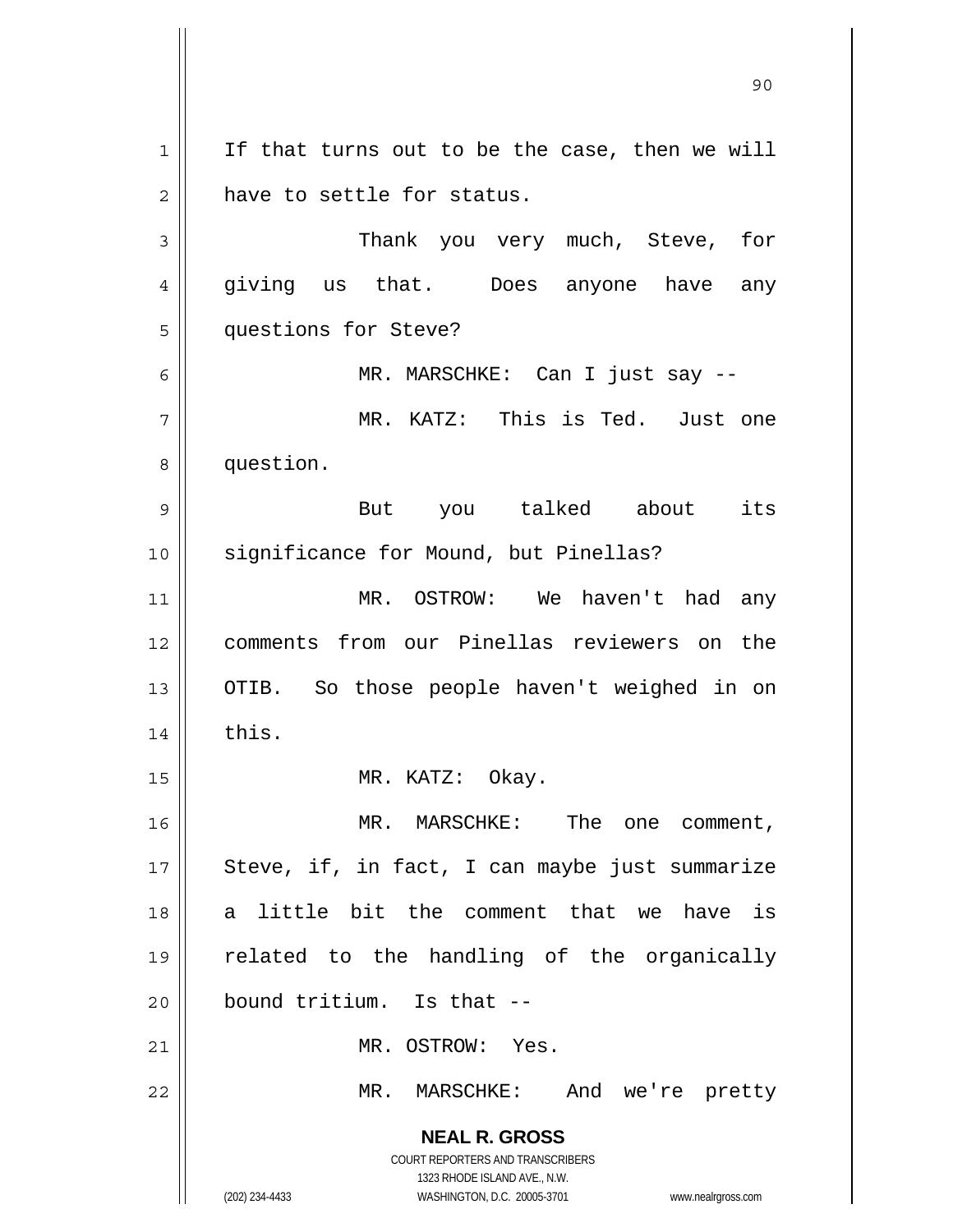**NEAL R. GROSS** COURT REPORTERS AND TRANSCRIBERS 1323 RHODE ISLAND AVE., N.W. (202) 234-4433 WASHINGTON, D.C. 20005-3701 www.nealrgross.com 1 || happy with the way the model that is for the  $2 \parallel$  tritides, the tritium tritides, --3 MR. OSTROW: Yes. Call them 4 metallic tritides. 5 MR. MARSCHKE: Metallic, yes. 6  $\parallel$  That's right. So, I mean, that's --7 CHAIR MUNN: All right. Any other 8 comments? 9 (No response.) 10 CHAIR MUNN: If not, thank you 11 || again, Steve, for bringing us up to date with 12 where you are. 13 || MR. OSTROW: My pleasure. 14 CHAIR MUNN: And we will look 15 forward to hearing from you in the interim and 16 || possibly seeing you or at least being part of 17 || this discussion again when we are in Augusta 18 in December. 19 MR. OSTROW: Okay. Very good. 20 CHAIR MUNN: Thank you so much. 21 || And with that, rather than undertake what I  $22$  | hope will be our next step, Ted?

<u>91</u>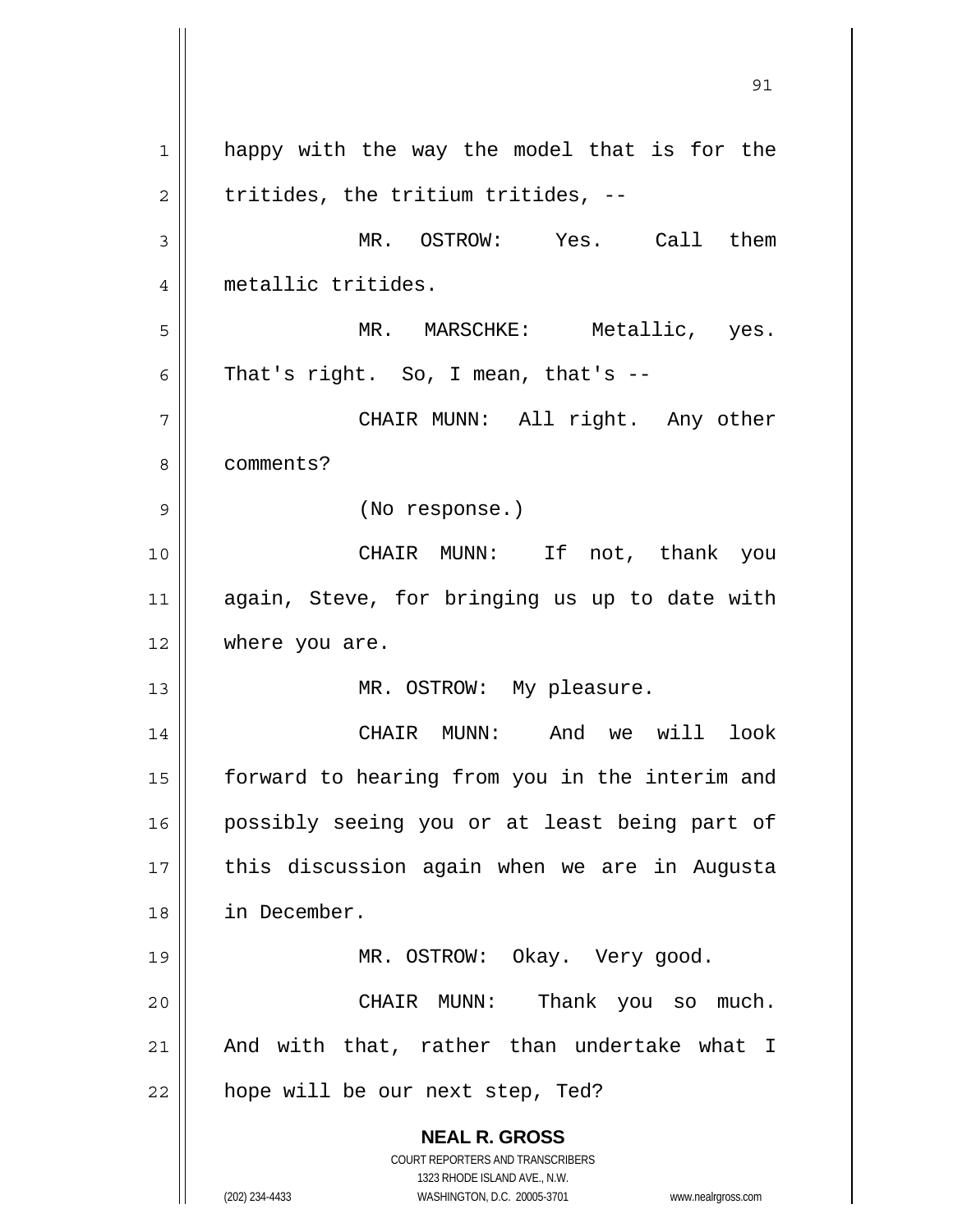| $\mathbf 1$    | MR. KATZ: Yes. Just while you are                                   |
|----------------|---------------------------------------------------------------------|
| $\overline{2}$ | changing horses or about to close down for                          |
| 3              | lunch, whatever it is, just to let you know,                        |
| 4              | update you, this is still a working group.                          |
| 5              | And it will be a working group until we have                        |
| 6              | through the papers to turn it into a<br>put                         |
| 7              | subcommittee.                                                       |
| 8              | The reason I have held off on doing                                 |
| 9              | that is because I wanted the transcript from                        |
| 10             | the Board meeting to support me in doing that.                      |
| 11             | And we have just gotten the transcript.                             |
| 12             | that will be sort of a<br>So<br>next                                |
| 13             | order of business. I haven't started actually                       |
| 14             | pushing the paperwork through yet to translate                      |
| 15             | this into a subcommittee.                                           |
| 16             | CHAIR MUNN: There is no rush from                                   |
| 17             |                                                                     |
| 18             | I just wanted to let you<br>MR. KATZ:                               |
| 19             | know the status. That's all.                                        |
| 20             | MUNN:<br>Thank<br>CHAIR<br>I.<br>you.                               |
| 21             | appreciate that.                                                    |
| 22             | We will work much<br>MEMBER ZIEMER:                                 |
|                | <b>NEAL R. GROSS</b>                                                |
|                | COURT REPORTERS AND TRANSCRIBERS                                    |
|                | 1323 RHODE ISLAND AVE., N.W.                                        |
|                | (202) 234-4433<br>WASHINGTON, D.C. 20005-3701<br>www.nealrgross.com |

 $\mathbf{1}$ 

<u>92 and 2014 and 2014 and 2014 and 2014 and 2014 and 2014 and 2014 and 2014 and 2014 and 2014 and 2014 and 201</u>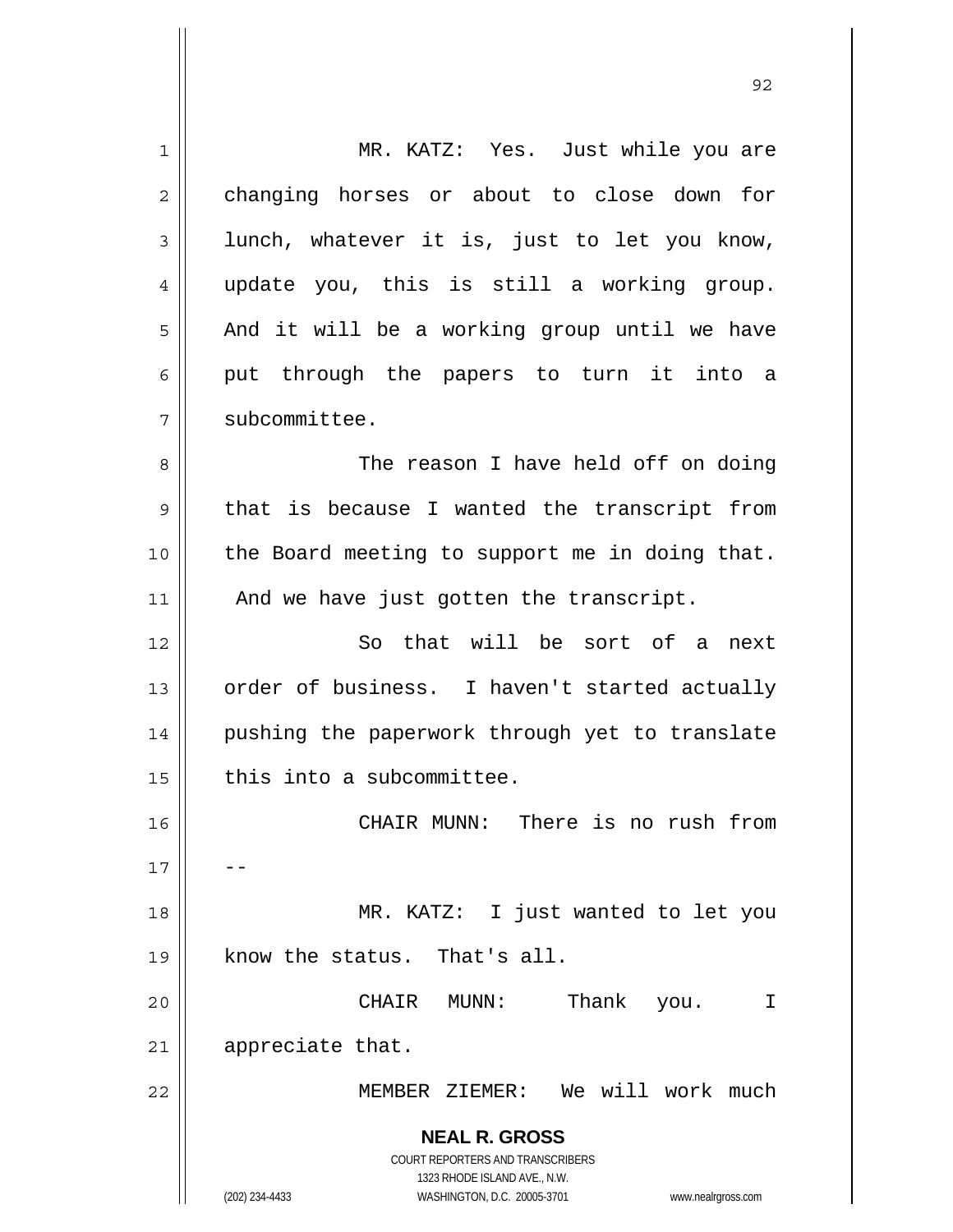**NEAL R. GROSS** COURT REPORTERS AND TRANSCRIBERS 1323 RHODE ISLAND AVE., N.W. 1 || more efficiently once we are a subcommittee. 2 | (Laughter.) 3 CHAIR MUNN: I am sure. I am sure 4 all of these issues will clarify themselves 5 || instantly. If it is all right with the 6 members that are sitting here and Mark, I 7 would like for us to go ahead and break for 8 | lunch now. 9 A few of us should stay around if 10 we are concerned about the wording of 11 || reference documents that are going to go into 12 the tracking base. Those of us who are 13 || interested in that please stick around for a 14 little while. And we'll continue our 15 discussion on how to address that, see if we  $16$  | can't clarify it. 17 When we return from lunch at one  $18$  o'clock, I would hope that we will be able to 19 begin with the second set that's amenable with 20 || all concerned. 21 || Any objection to that? 22 (No response.)

<u>93 and 200 and 200 and 200 and 200 and 200 and 200 and 200 and 200 and 200 and 200 and 200 and 200 and 200 an</u>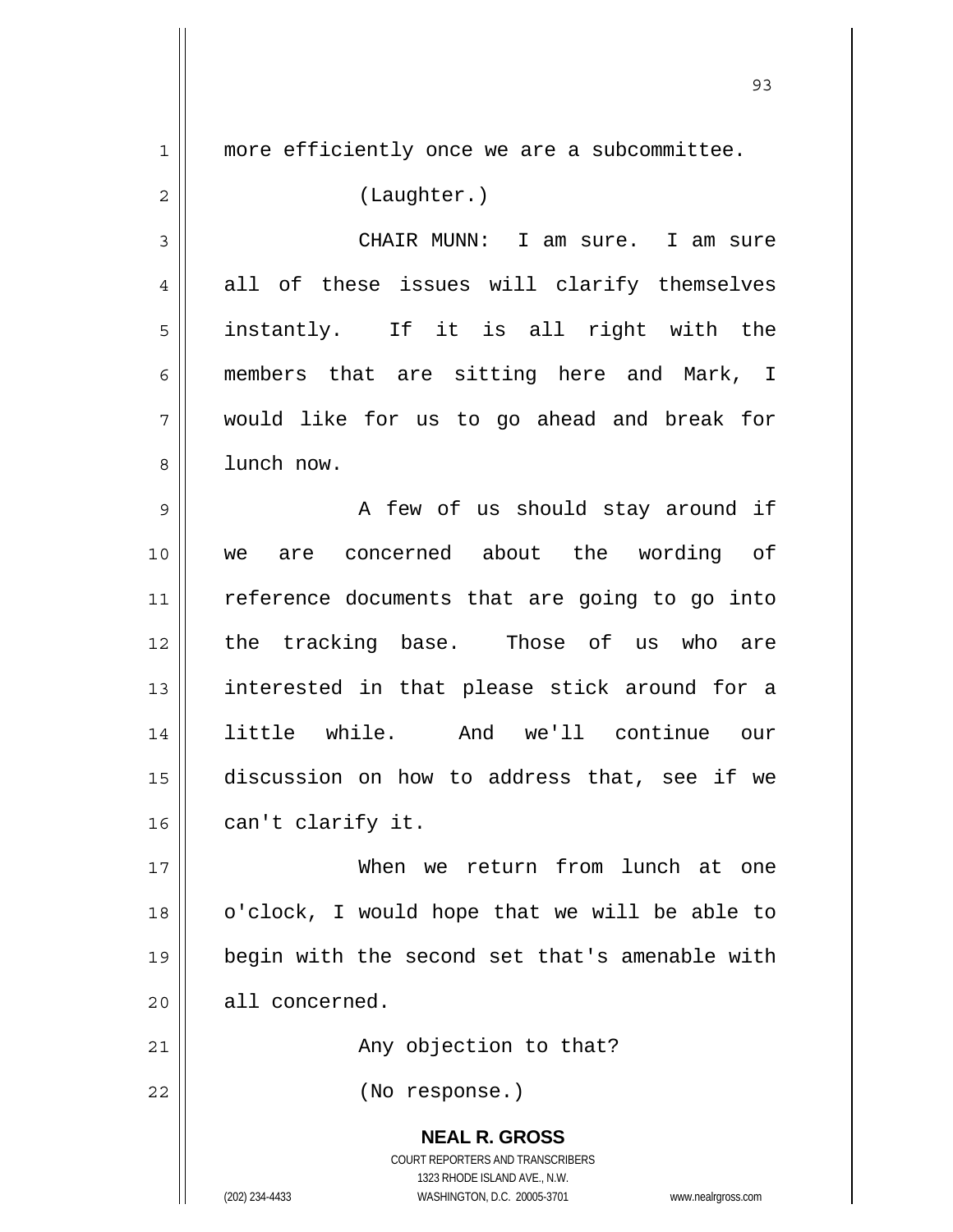**NEAL R. GROSS** COURT REPORTERS AND TRANSCRIBERS 1323 RHODE ISLAND AVE., N.W. (202) 234-4433 WASHINGTON, D.C. 20005-3701 www.nealrgross.com 1 CHAIR MUNN: Set two at one 2 | o'clock. And we'll say goodbye to those of 3 | you who are online with the exception of Mark. 4 || If you want to stay and be a part of this 5 discussion about identification of non-white 6 papers? 7 MEMBER GRIFFON: I think I'll hang  $8 \parallel \quad \text{up}$ , too. 9 || (Laughter.) 10 || MEMBER GRIFFON: You guys have got 11 | that covered. 12 || CHAIR MUNN: We'll see you at one 13 | o'clock hopefully. 14 || (Whereupon, a luncheon recess was  $15$  | taken at  $11:44$  a.m.) 16 17 18 19 20 21 22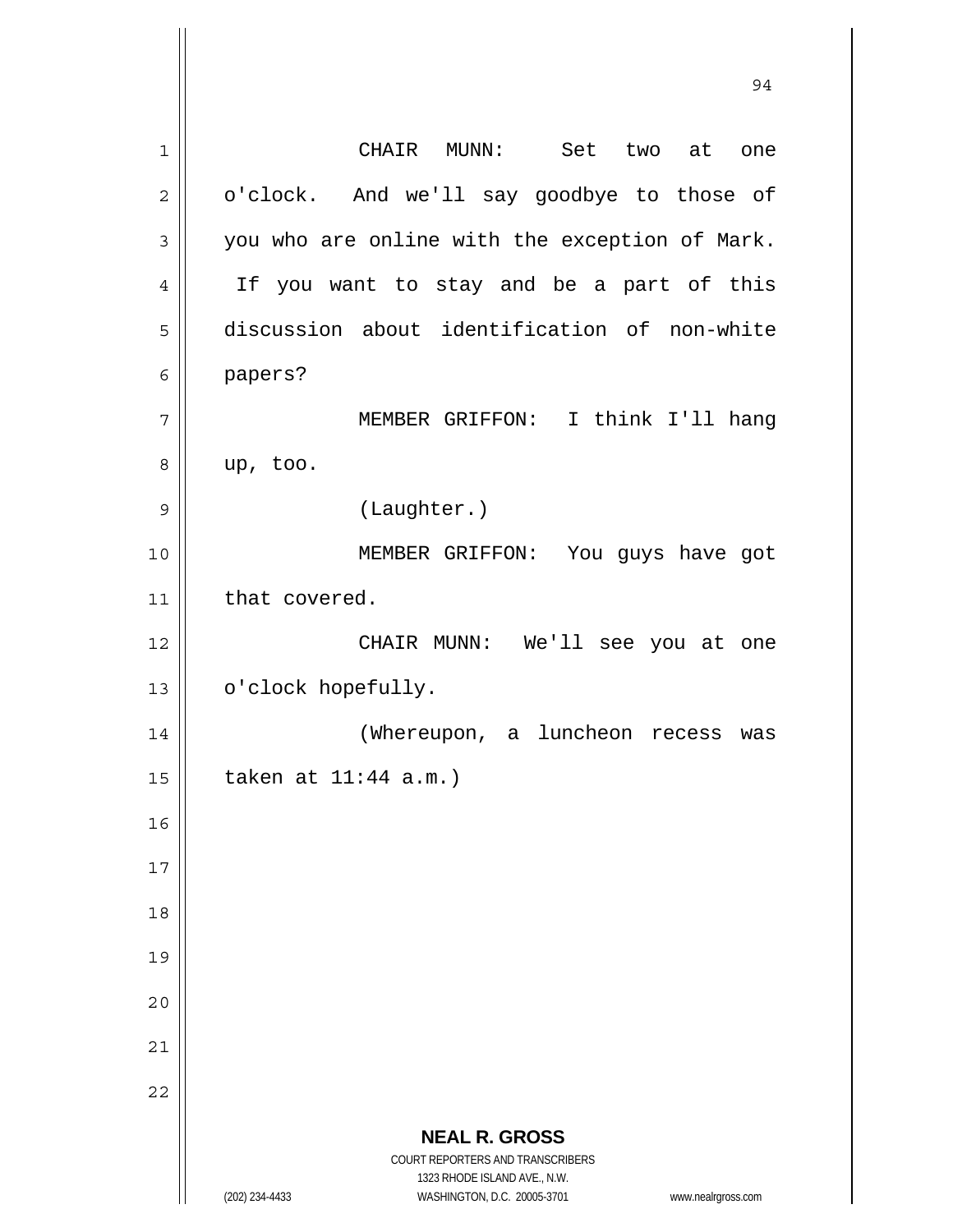7

## **NEAL R. GROSS**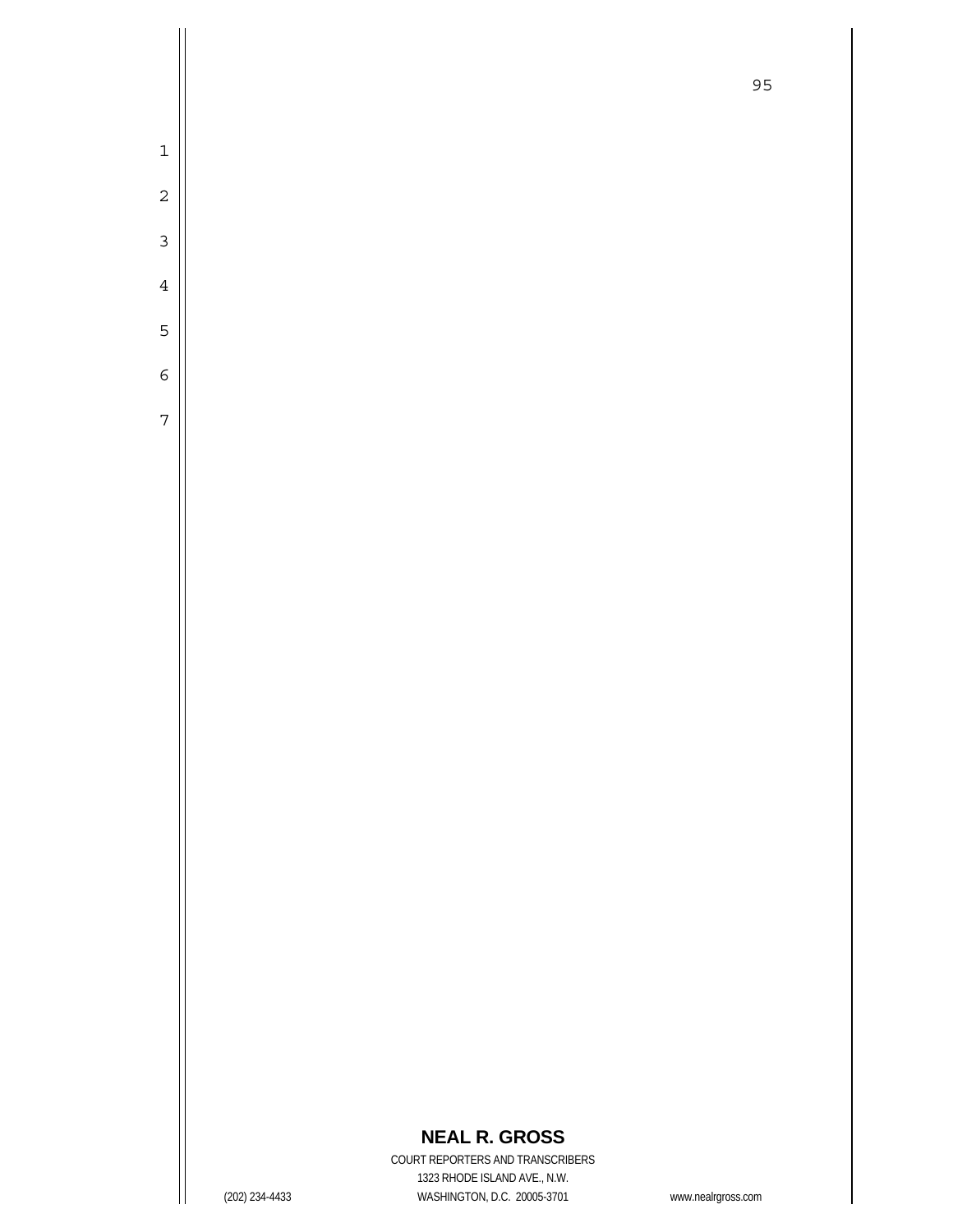**NEAL R. GROSS** COURT REPORTERS AND TRANSCRIBERS 1323 RHODE ISLAND AVE., N.W. (202) 234-4433 WASHINGTON, D.C. 20005-3701 www.nealrgross.com <u>96 - Paul Barbara, poeta e a filosofoa da estado e a filosofoa da estado e a filosofoa da estado e a filosofo</u> 1 A-F-T-E-R-N-O-O-N S-E-S-S-I-O-N  $2 \parallel$  (1:07 p.m.) 3 MR. KATZ: Hello. This is Ted Katz 4 || with the Procedures Working Group of the 5 Advisory Board on Radiation Worker Health.  $6 \parallel$  And we are about to get going again. Is that  $7 \parallel$  right, Wanda? 8 CHAIR MUNN: That's correct. We 9 are going to start with the second set of open 10 || and in-abeyance or in-progress issues that 11 would be dated June of 2006. 12 Yes? 13 || MS. HOWELL: Do you want to discuss 14 the disclaimer language now or wait until  $15$  | later? 16 CHAIR MUNN: Since we left Emily 17 hanging with disclaimer language in our 18 discussion, perhaps before we undertake, it 19 would be a good idea for us to hear what you 20 | have come up with, Emily. 21 MS. HOWELL: Okay. After we left  $22$  || the call before lunch, some of the working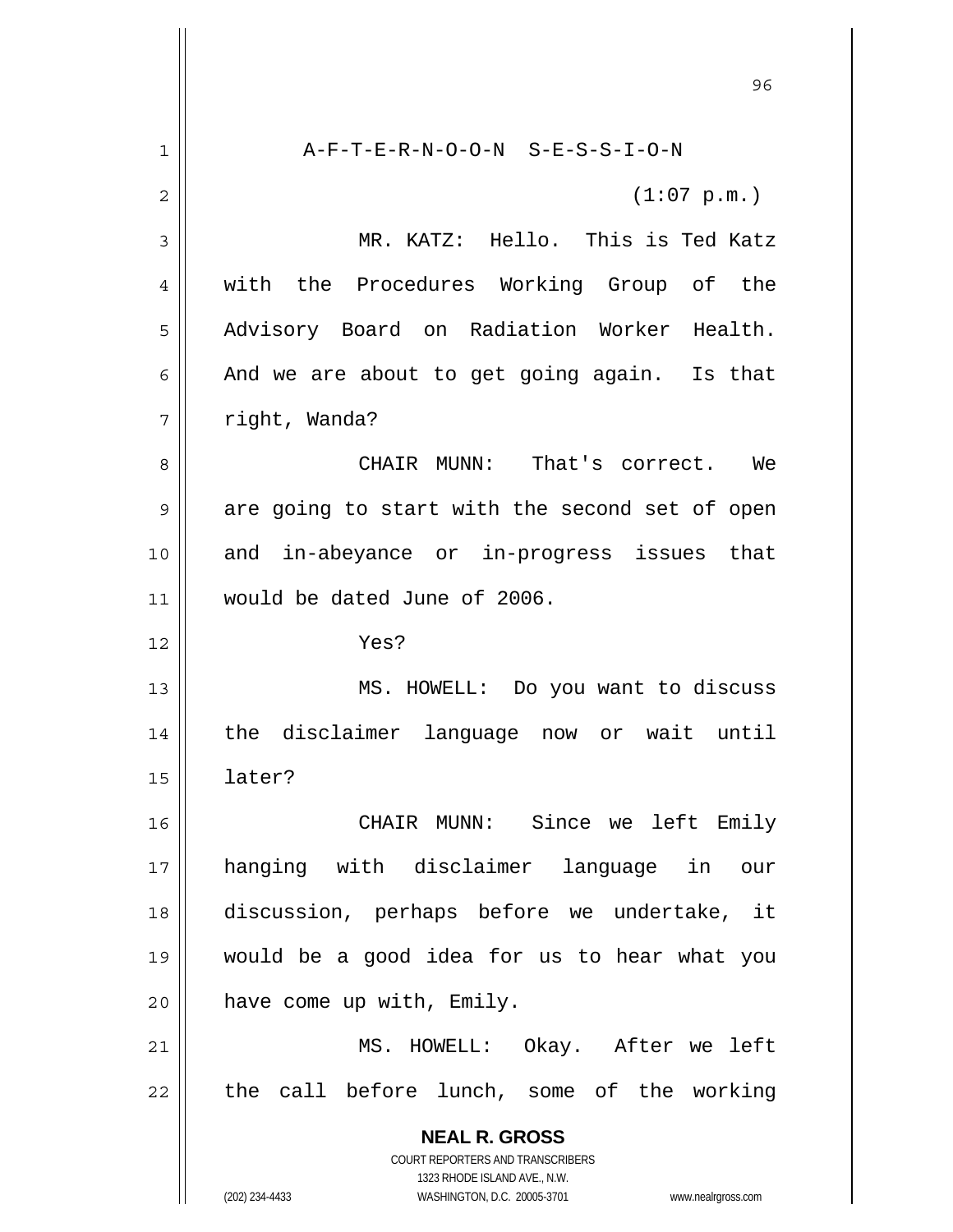1 group members and staff discussed how to 2 || alleviate confusion on the parts of both Board 3 member staff as well as outside stakeholders  $4 \parallel$  about what it is in these documents that make 5 it onto the database as well as some that 6 perhaps do not, including white papers and 7 other items. Specifically the specific 8 || example we were discussing before lunch was  $9 \parallel$  OTIB-0052. 10 I prepared some draft language for

disclaimers to go on documents. I don't have it available for the working group, printed || out copies yet, but I can certainly e-mail it or make it available to you later. But I can | read what I have now into the record.

I would say that, in addition to 17 any language for disclaimer, I would also ask 18 || or suggest for the working group to consider directing SC&A and NIOSH to do a more thorough job of titling the documents on the actual document itself, not the title of the document || that you click on, but on the document itself

> COURT REPORTERS AND TRANSCRIBERS 1323 RHODE ISLAND AVE., N.W. (202) 234-4433 WASHINGTON, D.C. 20005-3701 www.nealrgross.com

 **NEAL R. GROSS**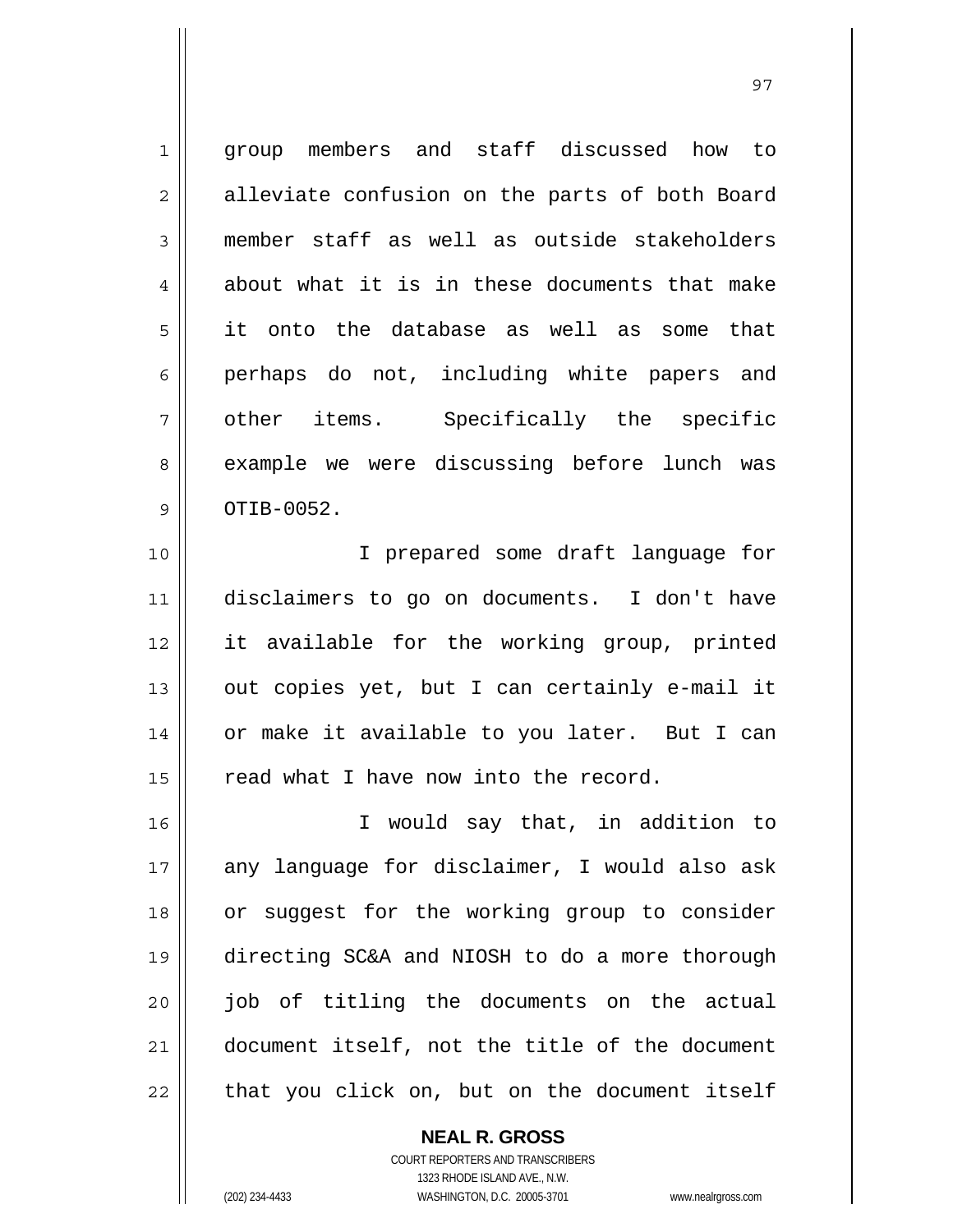1 || a title that is explanatory and that also 2 | includes perhaps some background information,  $3 \parallel$  maybe below the title, that would state who 4 directed that the document be produced,  $5 \parallel$  specifically if the working group asked that  $6$  || they produce this document, for that to be 7 included, what meeting that was directed at 8 and what the document's kind of general 9 || purpose is. 10 || The Sound I would leave it to you all to 11 discuss if you think that is a good idea and 12 if so, what kind of language you would want to 13 include. But I think that would help 14 alleviate these concerns about context that we 15 have had. And that is not really something 16 || that needs to be in the disclaimer. 17 || So this is the language that I 18 would suggest. What I did is I came up with 19 language where you would pick one of two 20 || options depending on the type of document that 21 it was going for, whether it's a position 22 || paper or a white paper.

<u>98 and 200 and 200 and 200 and 200 and 200 and 200 and 200 and 200 and 200 and 200 and 200 and 200 and 200 an</u>

 COURT REPORTERS AND TRANSCRIBERS 1323 RHODE ISLAND AVE., N.W. (202) 234-4433 WASHINGTON, D.C. 20005-3701 www.nealrgross.com

 **NEAL R. GROSS**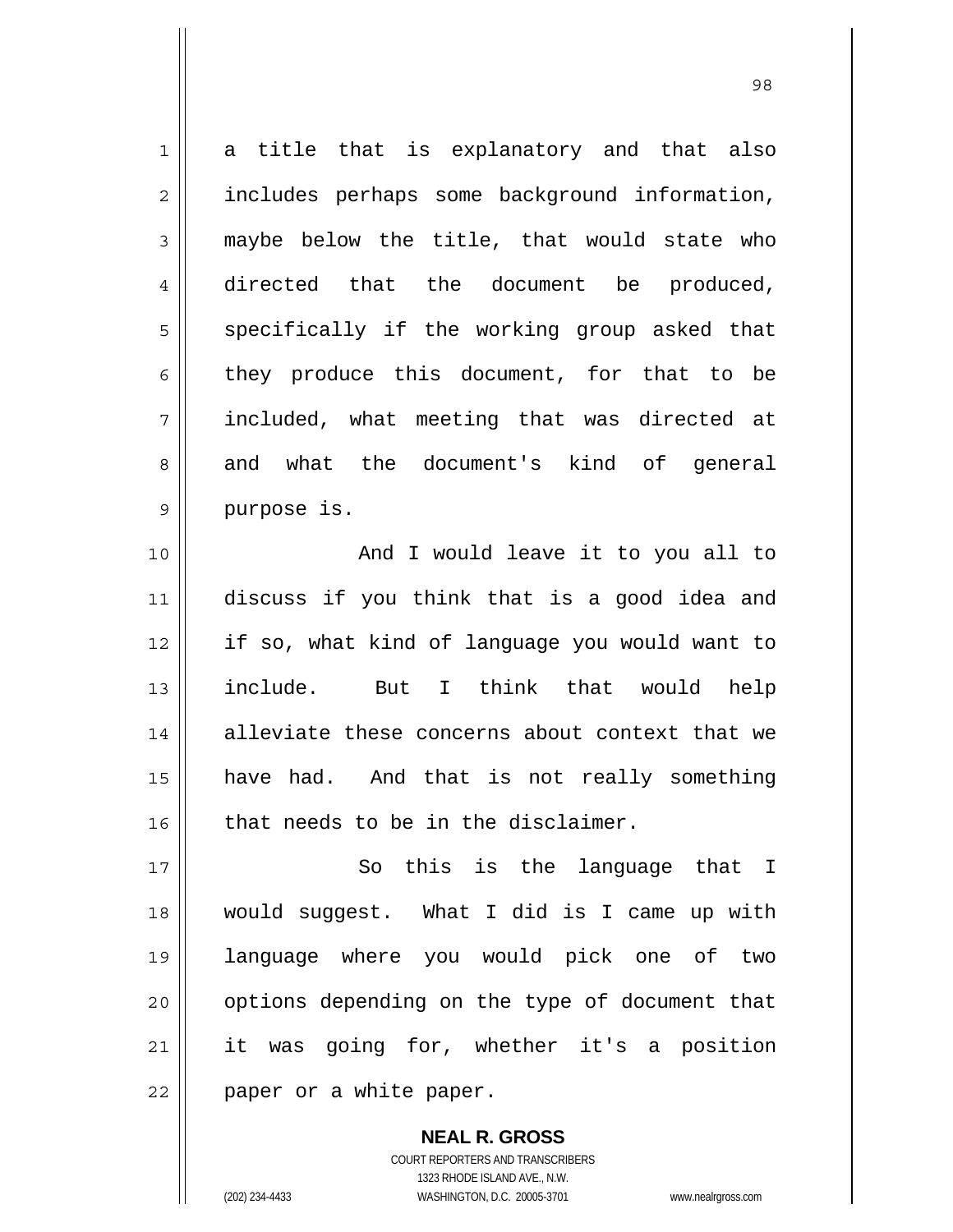99 - Paul Barbara, prima de la provincia de la provincia de la provincia de la provincia de la provincia del p<br>1990 - Paul Barbara, español de la provincia de la provincia de la provincia de la provincia de la provincia d

1 and there are certain fields in  $2 \parallel$  this where whoever is preparing the document 3 will have to insert the appropriate 4 information. And I will read it aloud and 5 | answer any questions.

6 "This document is a working 7 document prepared by." And here you would 8 insert the author, NIOSH, SC&A, et cetera, 9 "for use in discussions with the Advisory 10 Board on Radiation Worker Health or its 11 || working groups or subcommittees. Draft 12 preliminary interim and white paper documents 13 || are not final NIOSH or Advisory Board or their 14 technical support and review contractors' 15 | positions unless specifically marked as such.

"This document," and then insert 17 || one of the two following options. "This document represents," insert the version: Draft, preliminary, interim, final. There's a version number, whatever it is appropriate 21 || there, "positions taken on technical issues || by," and then insert the author or, where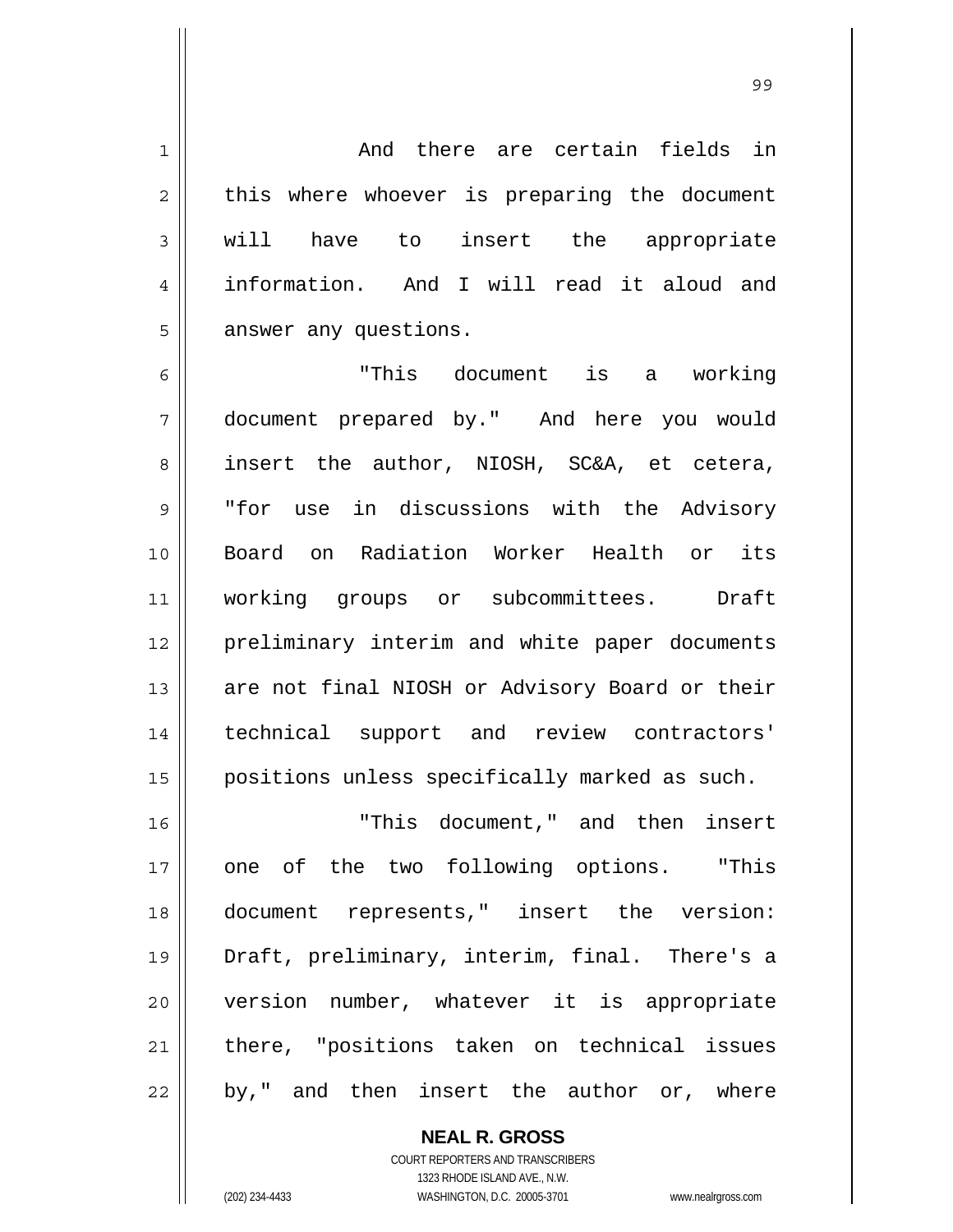1 || appropriate, the second option would be "This 2 || document is a white paper on technical issues  $3 \parallel$  by," insert author #and is prepared for merely 4 informational and discussion purposes. This 5 document does not represent any final position 6 ||  $\circ$ f NIOSH, the Advisory Board, or their 7 | technical support and review contractors." 8 And obviously it's a little 9 confusing. I was reading it without commas 10 and periods and other grammar. So I will get

100

11 it to the working group members in a printout 12 hopefully later this afternoon, but I am open 13 | to comments or questions.

CHAIR MUNN: It would be helpful obviously for us to have it in print form and for us to think a little bit about how this 17 || affects what we have produced internally to look at.

Perhaps we can address this, not || later in this meeting, but it might be a good | idea for us to have an opportunity to comment 22 || on it before we undertake a final decision on

 **NEAL R. GROSS**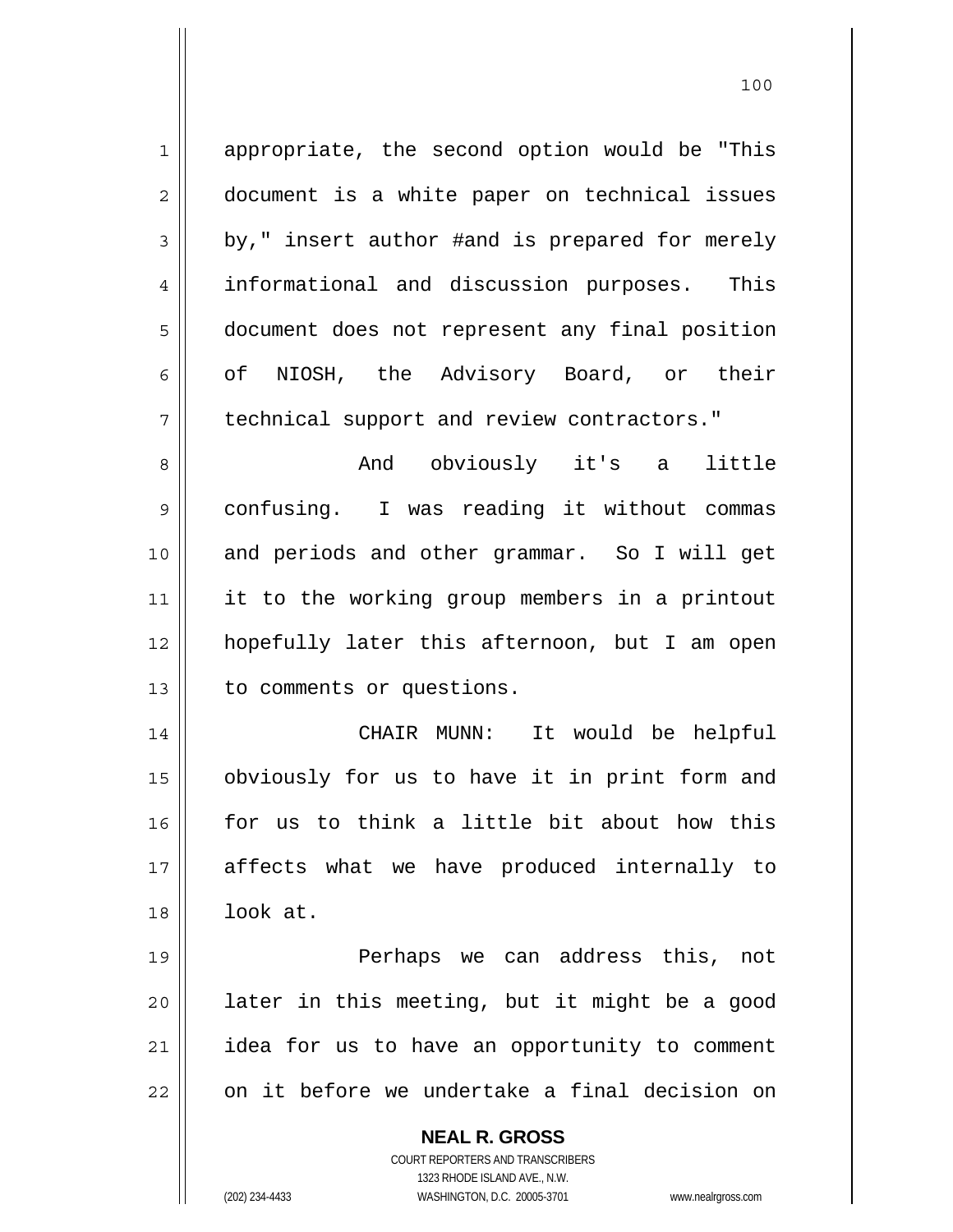$1 \parallel$  it. But it sounds very good to me. Certainly  $2 \parallel$  a very short sentence or two with respect to 3 context below the heading sounds highly 4 || appropriate and would be doubly explanatory, I  $5 \parallel$  think, even for us, at a later stage.

Does anyone have any problem with getting that out to us in written form and 8 a having an opportunity to communicate with me 9 Specific decisions or concerns you might have? And I'll see to it. Please put Emily on copy when you communicate with me. And we will as 12 || an early item at our next meeting take action on this if that is amenable with those involved.

## 15 Yes, Paul?

MEMBER ZIEMER: And I would like to  $\parallel$  suggest that we go beyond that. I agree with what you said. I think we are exactly on the 19 | right track.

20 We may have some minor 21 wordsmithing, but I would like -- if we are 22 || comfortable with it, I would like us to

> **NEAL R. GROSS** COURT REPORTERS AND TRANSCRIBERS

> > 1323 RHODE ISLAND AVE., N.W.

(202) 234-4433 WASHINGTON, D.C. 20005-3701 www.nealrgross.com

101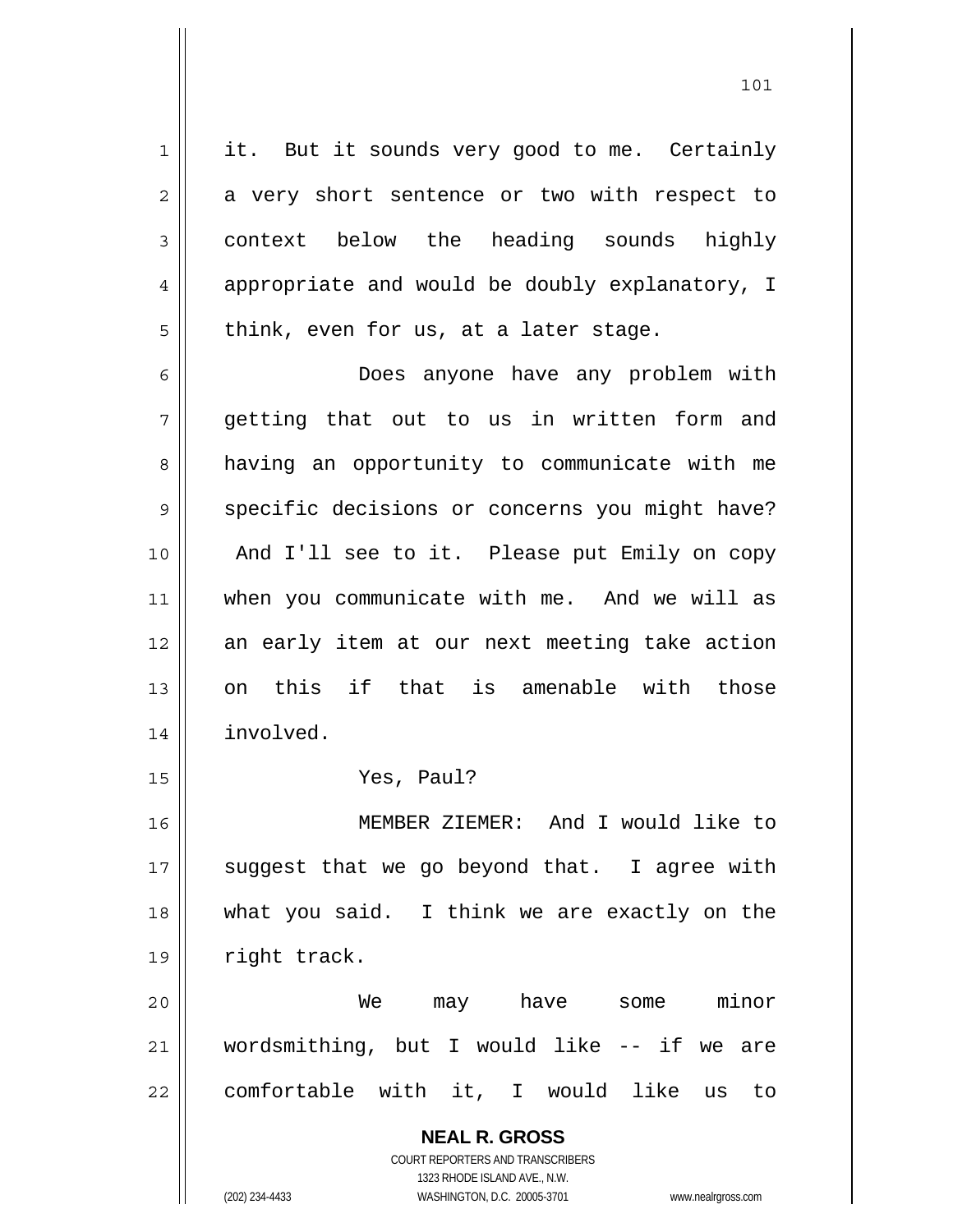1 | recommend to the Board that this be adopted  $2 \parallel$  for use by all workgroups.

3 Then we can discuss it here on the 4 | phone meeting if we need to. We might as well  $5 \parallel$  add that. But, insofar as it is at its start 6 here, why, it could easily come as a 7 The recommendation indicating that this workgroup  $8 \parallel$  -- it still is -- is adopting this and that we 9 | recommend it for the full Board.

CHAIR MUNN: If we can accomplish that within the next week's time or so, it would be very helpful for me. I am going to 13 || be not very involved in what is going on the last week in October and the first week in November. I will be on the phone call but 16 || won't be working very much during that time.

17 Yes, Ted?

18 MR. KATZ: The workgroup won't be 19 convening again before the Board meeting.

20 CHAIR MUNN: No.

21 MR. KATZ: So I guess you need to  $22$  || decide at this point, at least in concept,

> **NEAL R. GROSS** COURT REPORTERS AND TRANSCRIBERS 1323 RHODE ISLAND AVE., N.W.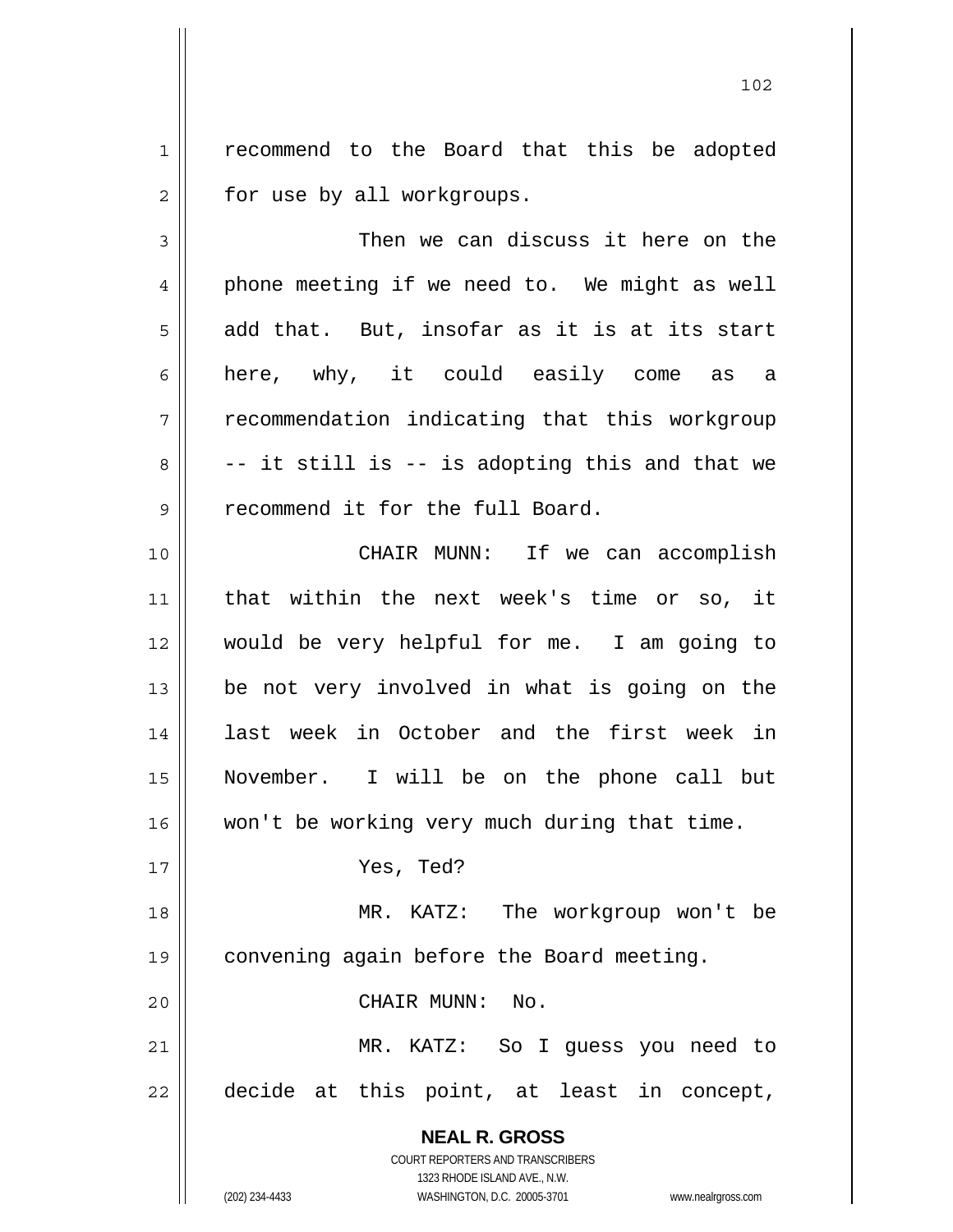1 | that you're in agreement if you're going to 2 put it before the Board as a workgroup 3 | recommendation. 4 CHAIR MUNN: The question would be 5 whether we can do that in the next week or  $6 \parallel$  whether we need to plan on doing that at the 7 || full Board meeting. 8 || MEMBER ZIEMER: Well, we can do it 9 | in the face-to-face meeting, too. Perhaps at 10 the phone meeting, which is in November, 11 perhaps we could indicate when we do the  $12$  | reporting, introduce the concept and indicate,

13 || that the counsel has developed some wording for us and that we will make that available for the full Board to act on at the December meeting. How would that be?

17 CHAIR MUNN: It sounds reasonable 18 || to me. Mark, are you on? 19 MEMBER GRIFFON: I am. 20 CHAIR MUNN: Do you have any 21 | problem with that?

22 MEMBER GRIFFON: That sounds good

 **NEAL R. GROSS** COURT REPORTERS AND TRANSCRIBERS

1323 RHODE ISLAND AVE., N.W.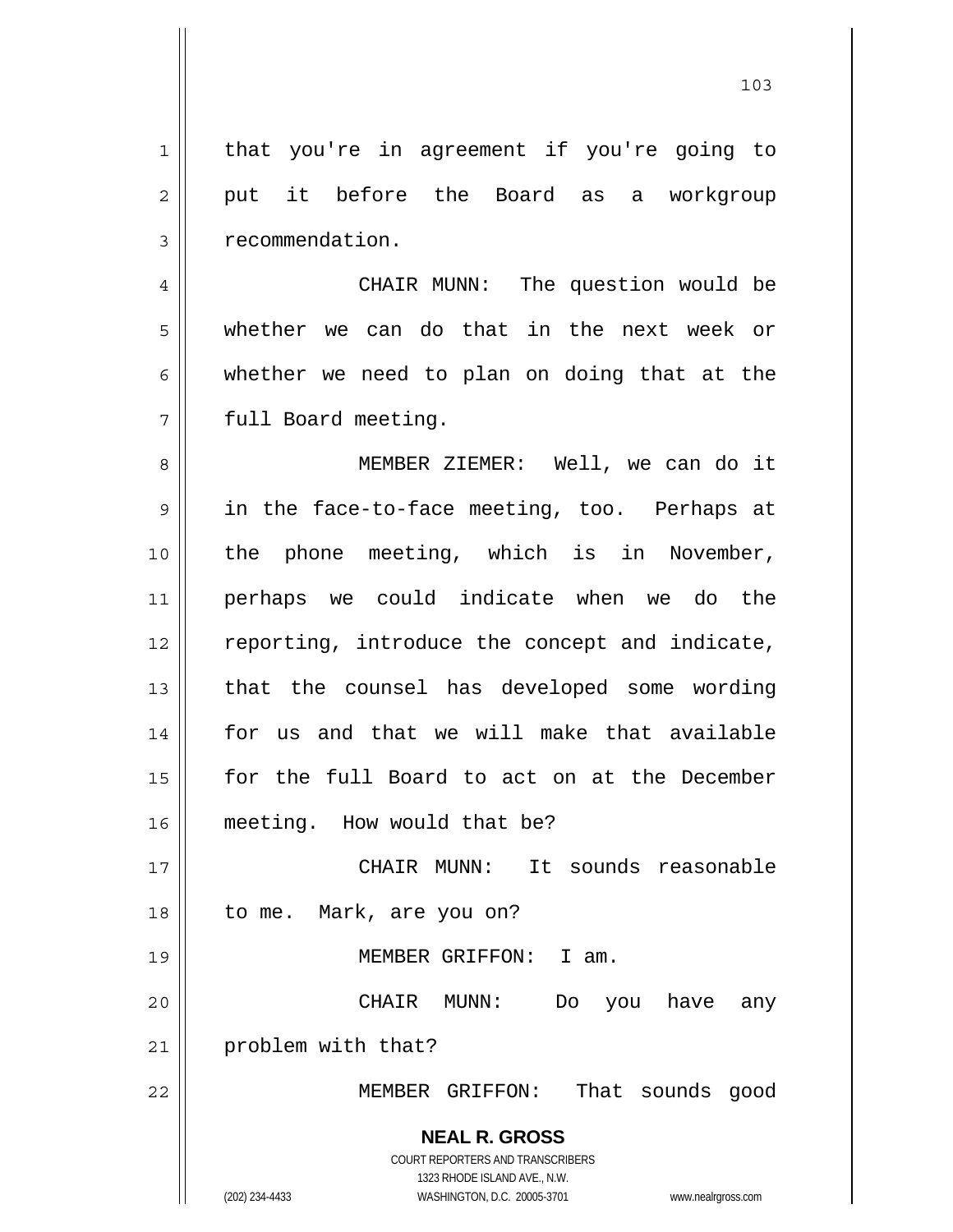$1 \parallel$  to me, Wanda.

| 2  | CHAIR MUNN:<br>Okay. Then we'll                                                                                                                                        |
|----|------------------------------------------------------------------------------------------------------------------------------------------------------------------------|
| 3  | proceed in that fashion. Hopefully those of                                                                                                                            |
| 4  | us who have any comment will be able to get it                                                                                                                         |
| 5  | back to Emily and to me within the next week                                                                                                                           |
| 6  | or ten days.                                                                                                                                                           |
| 7  | And we will report on what we are                                                                                                                                      |
| 8  | doing at the telephone meeting and provide the                                                                                                                         |
| 9  | written information for a full Board action at                                                                                                                         |
| 10 | Augusta.                                                                                                                                                               |
| 11 | Now, then, are we all set for the                                                                                                                                      |
| 12 | second set of status reports and findings?                                                                                                                             |
| 13 | Are you ready, Steve?                                                                                                                                                  |
| 14 | MR. MARSCHKE: Yes.                                                                                                                                                     |
| 15 | CHAIR MUNN: All right. Let's                                                                                                                                           |
| 16 | start at the top.                                                                                                                                                      |
| 17 | The first one is<br>MR.<br>MARSCHKE:                                                                                                                                   |
| 18 | PR-5. And, actually, I don't know if it's                                                                                                                              |
| 19 | better to use -- I provided this printout of                                                                                                                           |
| 20 | the database to Wanda. And Wanda has provided                                                                                                                          |
| 21 | it to the participants. And this is a                                                                                                                                  |
| 22 | printout of all of the open, not the                                                                                                                                   |
|    | <b>NEAL R. GROSS</b><br><b>COURT REPORTERS AND TRANSCRIBERS</b><br>1323 RHODE ISLAND AVE., N.W.<br>(202) 234-4433<br>WASHINGTON, D.C. 20005-3701<br>www.nealrgross.com |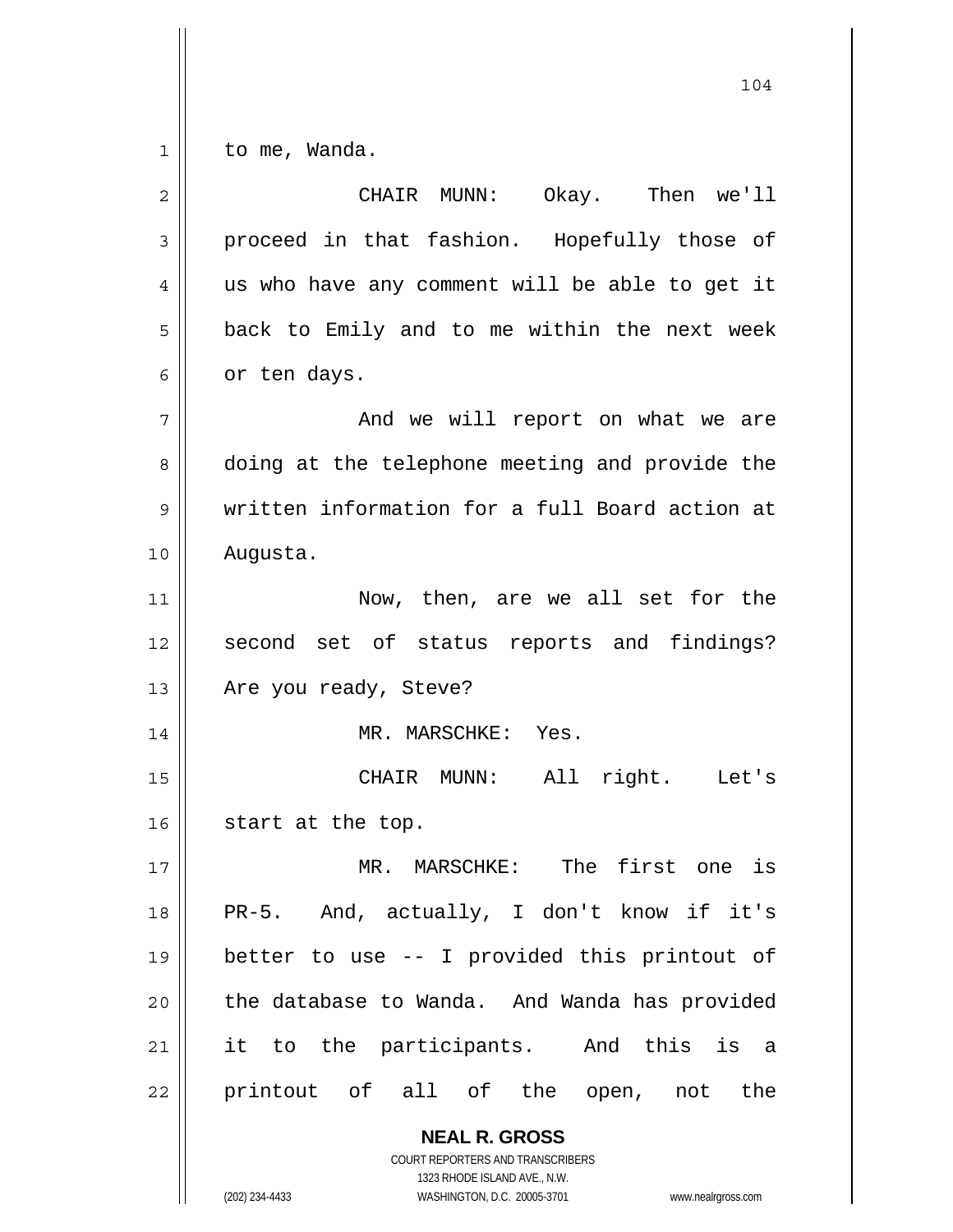**NEAL R. GROSS** COURT REPORTERS AND TRANSCRIBERS 1323 RHODE ISLAND AVE., N.W. 1 || in-abeyance and not the in-progress forms but 2 || just the open ones from the second set, the  $3 \parallel$  June 8th, 2006 set. 4 It's a little bit better formatted 5 || than going back and using the database, per 6  $\parallel$  se. You will see it has the finding up here,  $7$  | the NIOSH initial response. 8 And down here there may or may not  $9 \parallel$  be some discussion on the working group. This 10 one doesn't happen to have any. Down here we 11 have the SC&A follow-up action. And in this 12 || case, we recommend that the issue be closed.  $13 \parallel$  And so we go on. 14 || I mean, the finding in this case 15 was "The references do not contain any 16 citations." 17 || NIOSH comes back and says, "That is 18 true. The procedure was written by 19 individuals with extensive experience, and 20 | there are no references." 21 And we basically say, "Well, if 22 || there are no references, there are no

(202) 234-4433 WASHINGTON, D.C. 20005-3701 www.nealrgross.com

105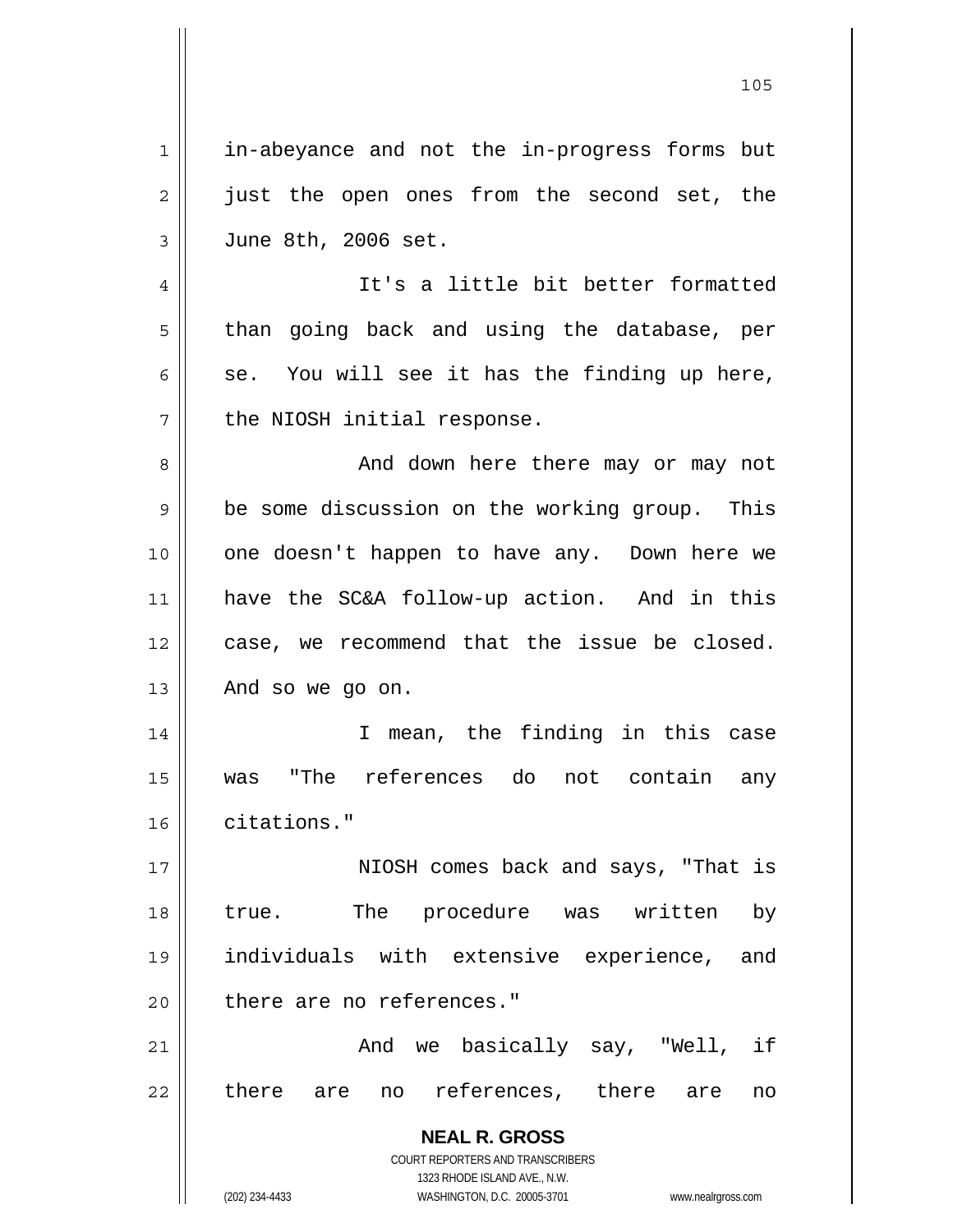**NEAL R. GROSS** COURT REPORTERS AND TRANSCRIBERS 1323 RHODE ISLAND AVE., N.W. (202) 234-4433 WASHINGTON, D.C. 20005-3701 www.nealrgross.com <u>106</u> 1 || references." So those are the issues. That 2 | is our recommendation. 3 CHAIR MUNN: Any objection to that 4 | recommendation? 5 MEMBER ZIEMER: I have none. 6 CHAIR MUNN: Mark? 7 MEMBER GRIFFON: No. That sounds 8 | fine. 9 CHAIR MUNN: Let us take that 10 action. 11 || MEMBER GRIFFON: The only question  $12$  | I had on that one was it does say that it was 13 based on expert opinions. Were they listed? 14 I'm not intimately familiar with it, but were 15 they listed in the procedure who were the 16 | experts from NIOSH or ORAU. 17 || MR. HINNEFELD: I believe the  $18$  || author is listed on the procedure. 19 MEMBER GRIFFON: Okay. It's the 20 || author? It's not any other experts or 21 whatever? 22 MR. HINNEFELD: Well, there is an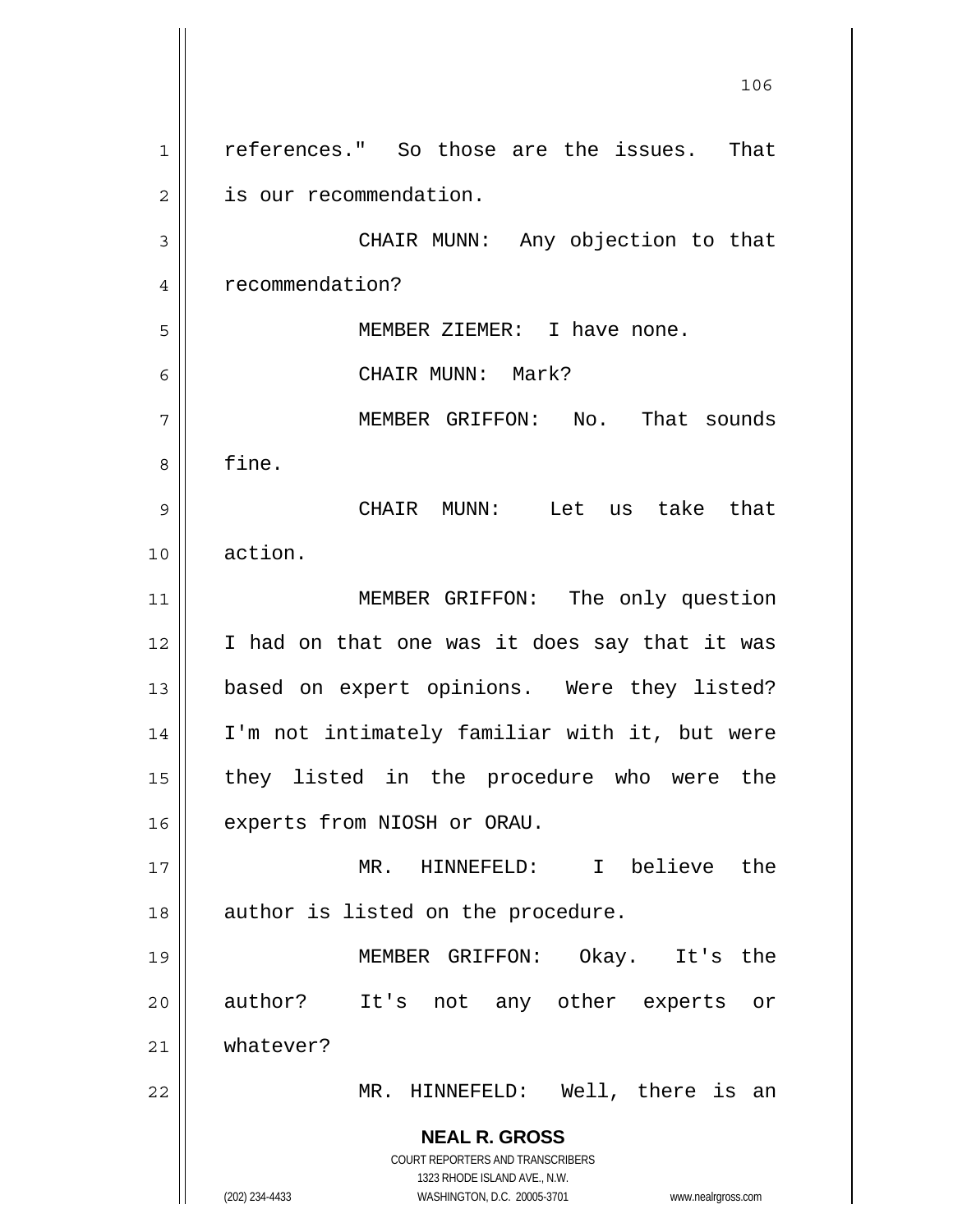| $\mathbf{1}$   | "Initiated by" and the record of revision. So                       |
|----------------|---------------------------------------------------------------------|
| $\overline{c}$ | that would be it. It would be the person who                        |
| 3              | initiated it and the record of revision.                            |
| 4              | MEMBER GRIFFON: Okay. That's                                        |
| 5              | fine.                                                               |
| 6              | CHAIR MUNN: It has now been marked                                  |
| 7              | as closed.                                                          |
| 8              | MEMBER ZIEMER: I do have one other                                  |
| 9              | question. Steve, do you recall, were there                          |
| 10             | particular cases where you felt that there                          |
| 11             | should have been a reference to back up                             |
| 12             | something or was this more general?                                 |
| 13             | MR. MARSCHKE: I think it was just                                   |
| 14             | more general. I think just from reading the                         |
| 15             | way the thing is written, I didn't do the                           |
| 16             | review. I think Steve Ostrow did this review.                       |
| 17             | But, reading the way that the issue is                              |
| 18             | stated, it says, "Section 3 does not have any                       |
| 19             | citations."                                                         |
| 20             | So there is probably an empty                                       |
| 21             | section 3. And it was just begging the                              |
| 22             | question, if you have any empty section 3,                          |
|                |                                                                     |
|                | <b>NEAL R. GROSS</b><br>COURT REPORTERS AND TRANSCRIBERS            |
|                | 1323 RHODE ISLAND AVE., N.W.                                        |
|                | WASHINGTON, D.C. 20005-3701<br>(202) 234-4433<br>www.nealrgross.com |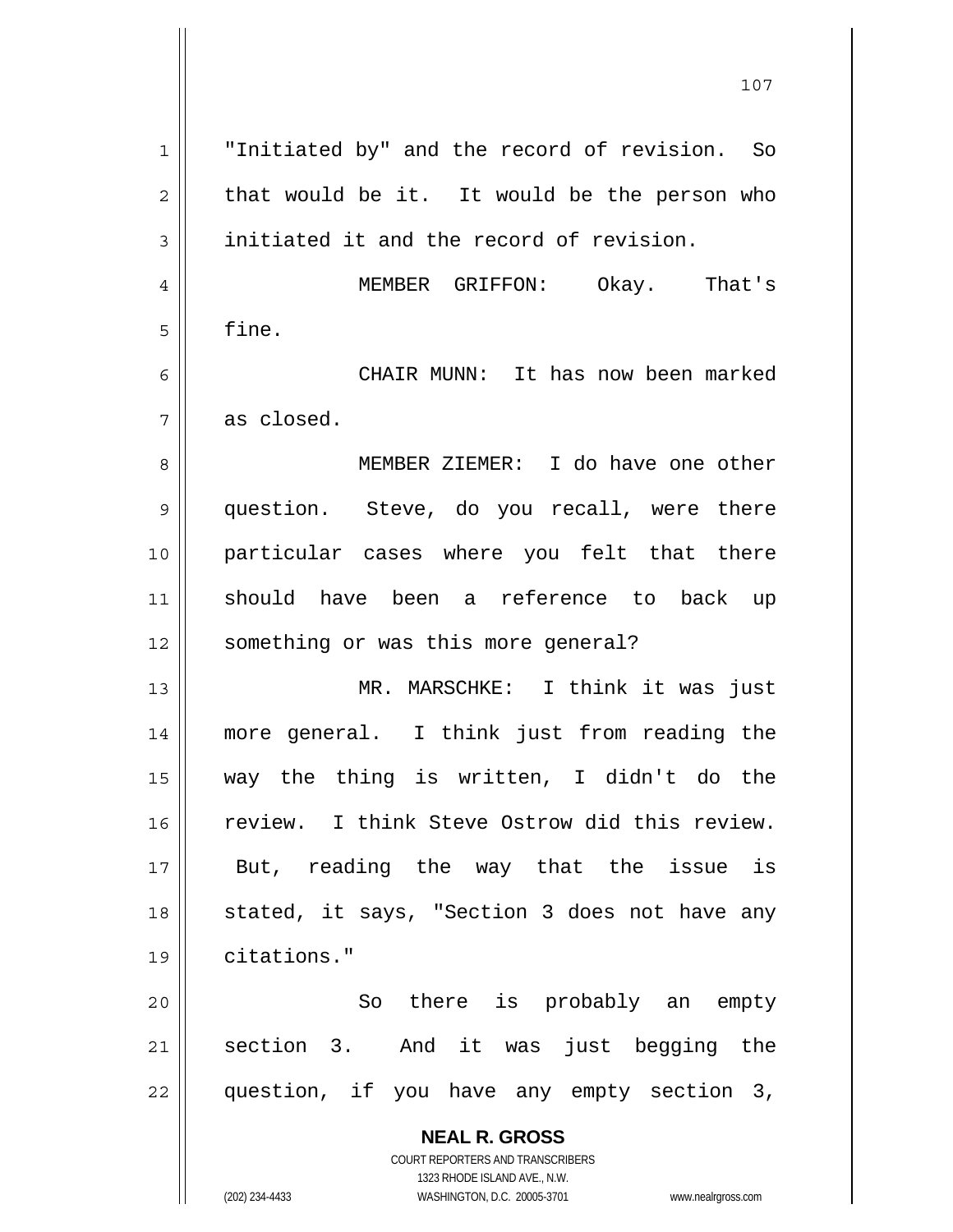|    | 108                                                                 |
|----|---------------------------------------------------------------------|
| 1  | shouldn't there be something in it?                                 |
| 2  | MEMBER ZIEMER: Okay.                                                |
| 3  | MR. MARSCHKE: So that's my --                                       |
| 4  | CHAIR MUNN: Can we pull up the                                      |
| 5  | original?                                                           |
| 6  | MR. MARSCHKE: In theory, we can.                                    |
| 7  | Well, we can pull up what is currently on --                        |
| 8  | MR. HINNEFELD: This wouldn't be                                     |
| 9  | ours. This wouldn't be an ORAU document.                            |
| 10 | MEMBER ZIEMER: Well, this is a                                      |
| 11 | procedure on how to do assessments.                                 |
| 12 | CHAIR MUNN: Yes. It is.                                             |
| 13 | MR. HINNEFELD: Yes.                                                 |
| 14 | MEMBER ZIEMER: And if you have an                                   |
| 15 | expert doing that, they can very easy write a                       |
| 16 | procedure on how you do that.                                       |
| 17 | MR. HINNEFELD: That's what he did.                                  |
| 18 | CHAIR MUNN: Yes. Right.                                             |
| 19 | And it probably<br>MEMBER ZIEMER:                                   |
| 20 | doesn't have to say, "Yes. This comes from                          |
| 21 | DOE manual" something or NIOSH manual or                            |
| 22 | something. I think it's all right.                                  |
|    | <b>NEAL R. GROSS</b>                                                |
|    | COURT REPORTERS AND TRANSCRIBERS<br>1323 RHODE ISLAND AVE., N.W.    |
|    | (202) 234-4433<br>WASHINGTON, D.C. 20005-3701<br>www.nealrgross.com |

 $\mathsf{I}$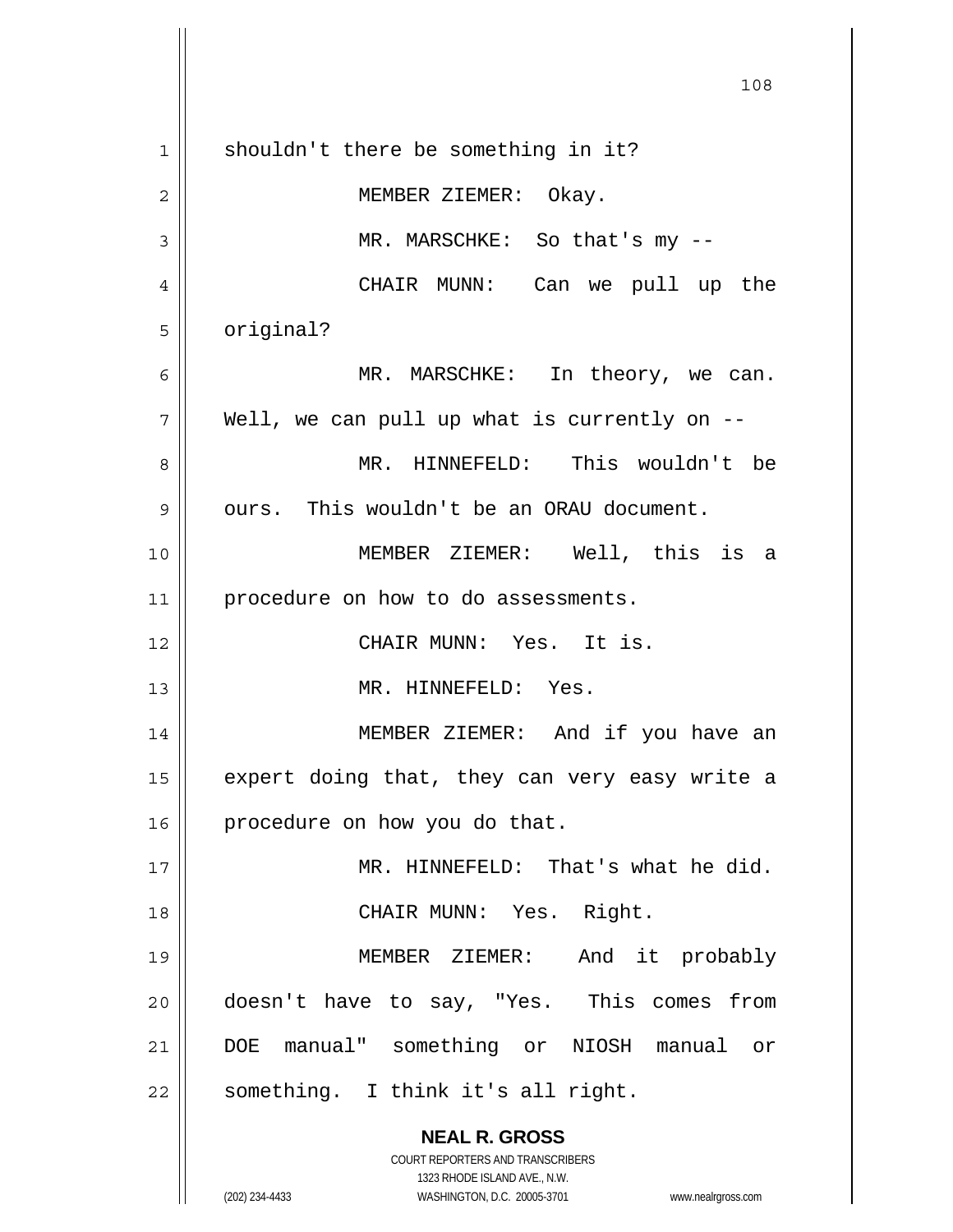**NEAL R. GROSS** COURT REPORTERS AND TRANSCRIBERS 1323 RHODE ISLAND AVE., N.W. (202) 234-4433 WASHINGTON, D.C. 20005-3701 www.nealrgross.com 109 1 || CHAIR MUNN: One would not expect  $2 \parallel$  that type of citation, no, in this sort of 3 document unless there were unusual 4 | circumstances. 5 MR. MARSCHKE: PR-005 is "Conduct 6 | of Assessments." 7 MR. HINNEFELD: It is in records 8 | revision there is an "initiated by." 9 MEMBER ZIEMER: I think if the 10 person had said -- 11 || MR. HINNEFELD: That's it right  $12$  | there. It says  $-$ 13 || CHAIR MUNN: "Initiated by." 14 || MR. HINNEFELD: Yes. 15 MEMBER ZIEMER: If he had made a 16 || statement such as "This assessment procedure  $17$  || is based on that used by the nuclear Navy, for 18 || example," or something, then you would expect 19 him to cite a document. But unless he does  $20$  || something like that  $-$ 21 MR. MARSCHKE: I think this is 22 || probably what generated the question.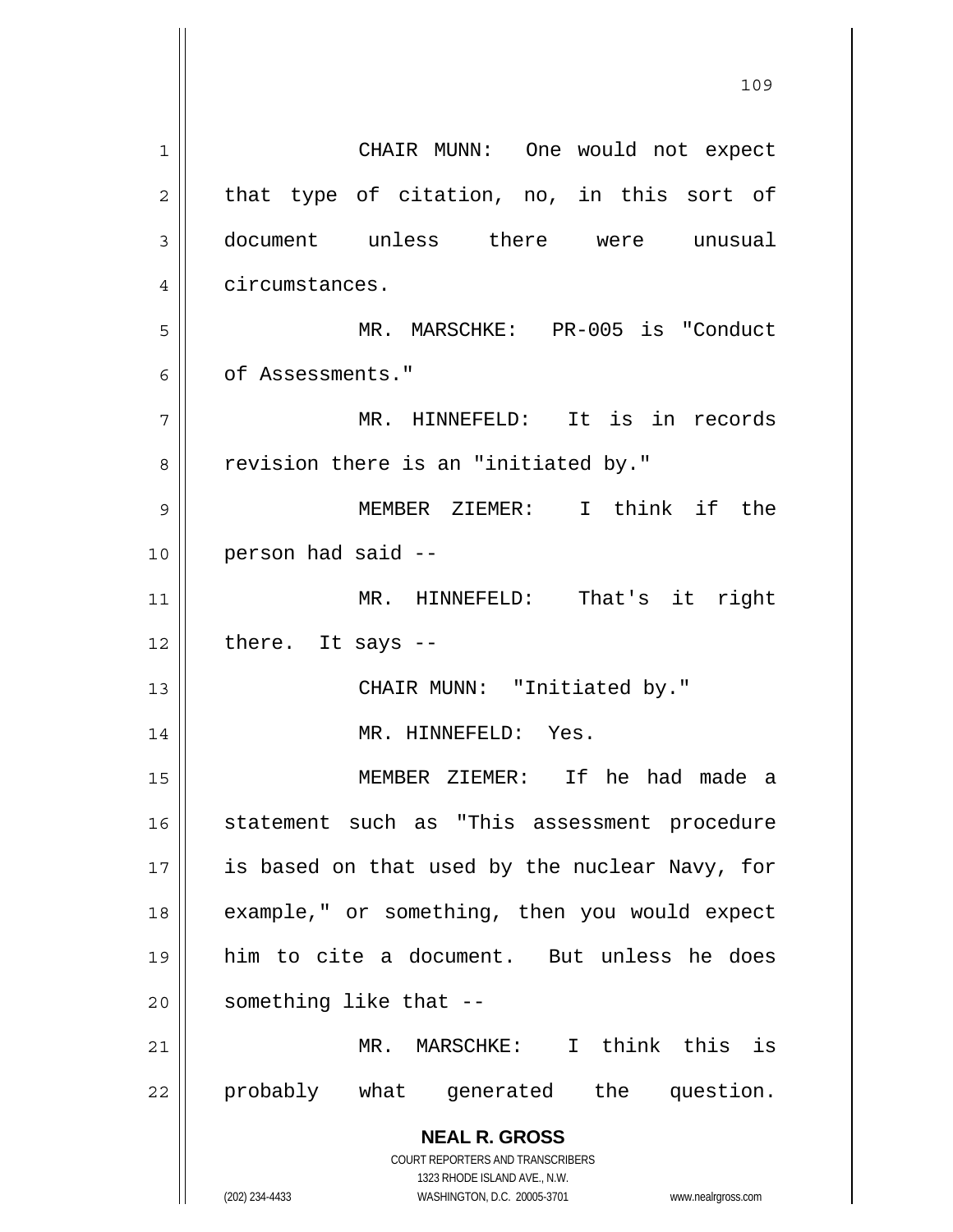| 1  | Basically you have a "Reference" section and  |
|----|-----------------------------------------------|
| 2  | it says, "None." So this is obviously what    |
| 3  | was the reason for generating the question.   |
| 4  | CHAIR MUNN: We've now marked that             |
| 5  | item closed. Next item, Steve, item 2?        |
| 6  | MR. MARSCHKE: Again it has to do              |
| 7  | with PR-005. And we go back to this one. And  |
| 8  | it basically does not mention having          |
| 9  | qualifications or training. And basically the |
| 10 | response was, "Any staff, any member of the   |
| 11 | staff, can complete assessments according to  |
| 12 | this procedure."                              |
| 13 | So, again, no training is required.           |
| 14 | SC&A recommended that it be closed.           |
| 15 | MEMBER ZIEMER: Well, we discussed             |
| 16 | this before. I think it's in what you mean by |
| 17 | "any staff." We're not pulling the janitor    |
| 18 | out from the building to --                   |
| 19 | MR. HINNEFELD: In my notes from               |
| 20 | the last meeting, I had a note that I was     |
| 21 | supposed to write a revised response, revised |
| 22 | NIOSH initial response.                       |
|    | <b>NEAL R. GROSS</b>                          |

 COURT REPORTERS AND TRANSCRIBERS 1323 RHODE ISLAND AVE., N.W.

 $\prod$ 

(202) 234-4433 WASHINGTON, D.C. 20005-3701 www.nealrgross.com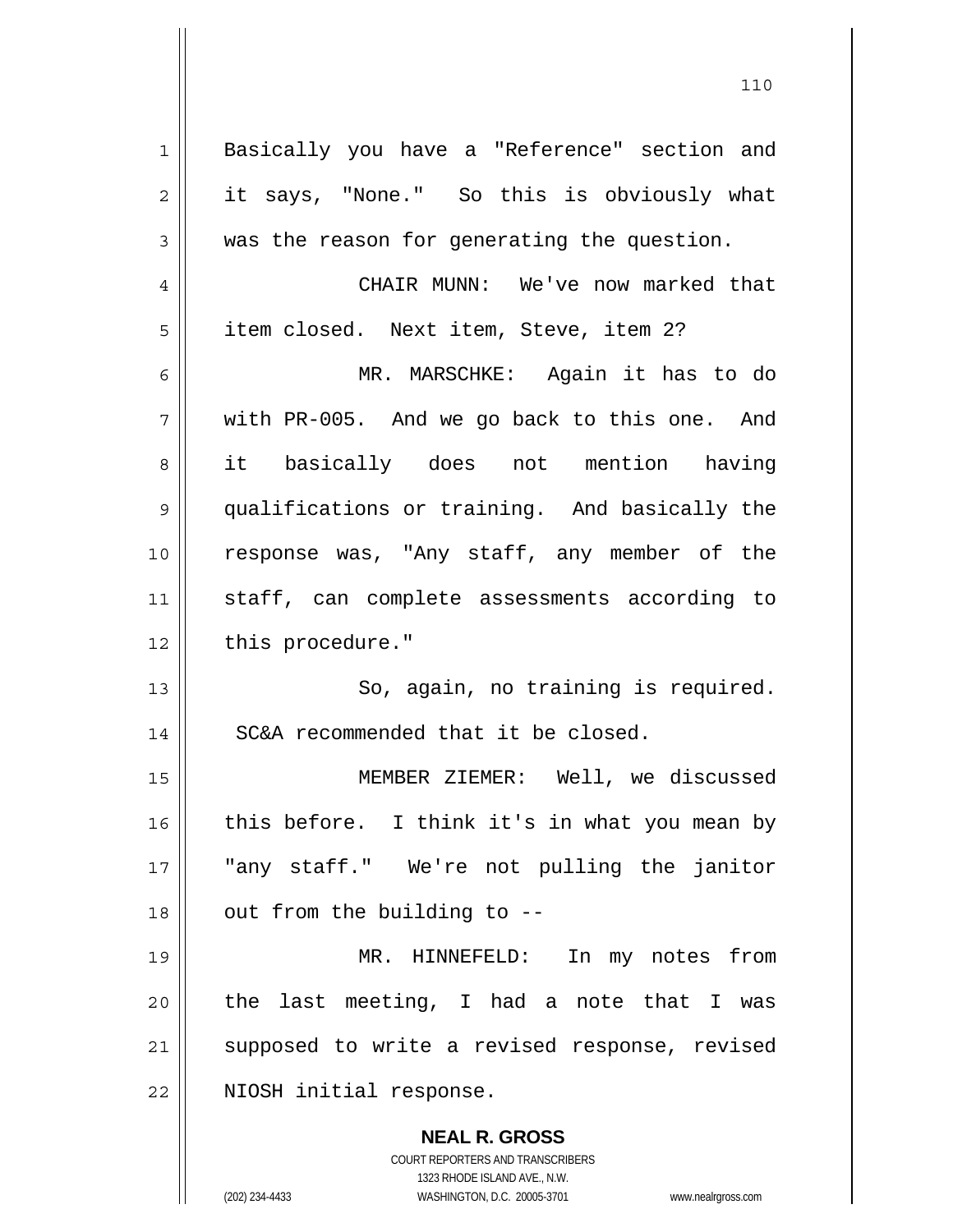**NEAL R. GROSS** COURT REPORTERS AND TRANSCRIBERS 1 MEMBER ZIEMER: And that was to 2 || clarify that the staff who do this meet  $3 \parallel$  certain minimum qualifications. 4 MR. HINNEFELD: Yes. I can read 5 you what I wrote. I think I had sent it to  $6 \parallel$  you. 7 MEMBER ZIEMER: I know we discussed  $8 \parallel$  this. 9 MR. HINNEFELD: I think I had sent  $10$  | this to you. 11 || CHAIR MUNN: Yes, I think you did. 12 MR. HINNEFELD: "There are no 13 || specific qualifications or training 14 requirements for participating in an 15 assessment. OCAS team leaders assign 16 personnel to assess teams based on the 17 knowledge, skills, and abilities of the 18 individual." That's what I wrote, proposed. 19 MR. MARSCHKE: And we don't have 20 || that in here. We need to. I need to find  $21 \parallel$  out. You sent that in? I need to find  $-$ 22 MR. HINNEFELD: That was I think in

1323 RHODE ISLAND AVE., N.W.

(202) 234-4433 WASHINGTON, D.C. 20005-3701 www.nealrgross.com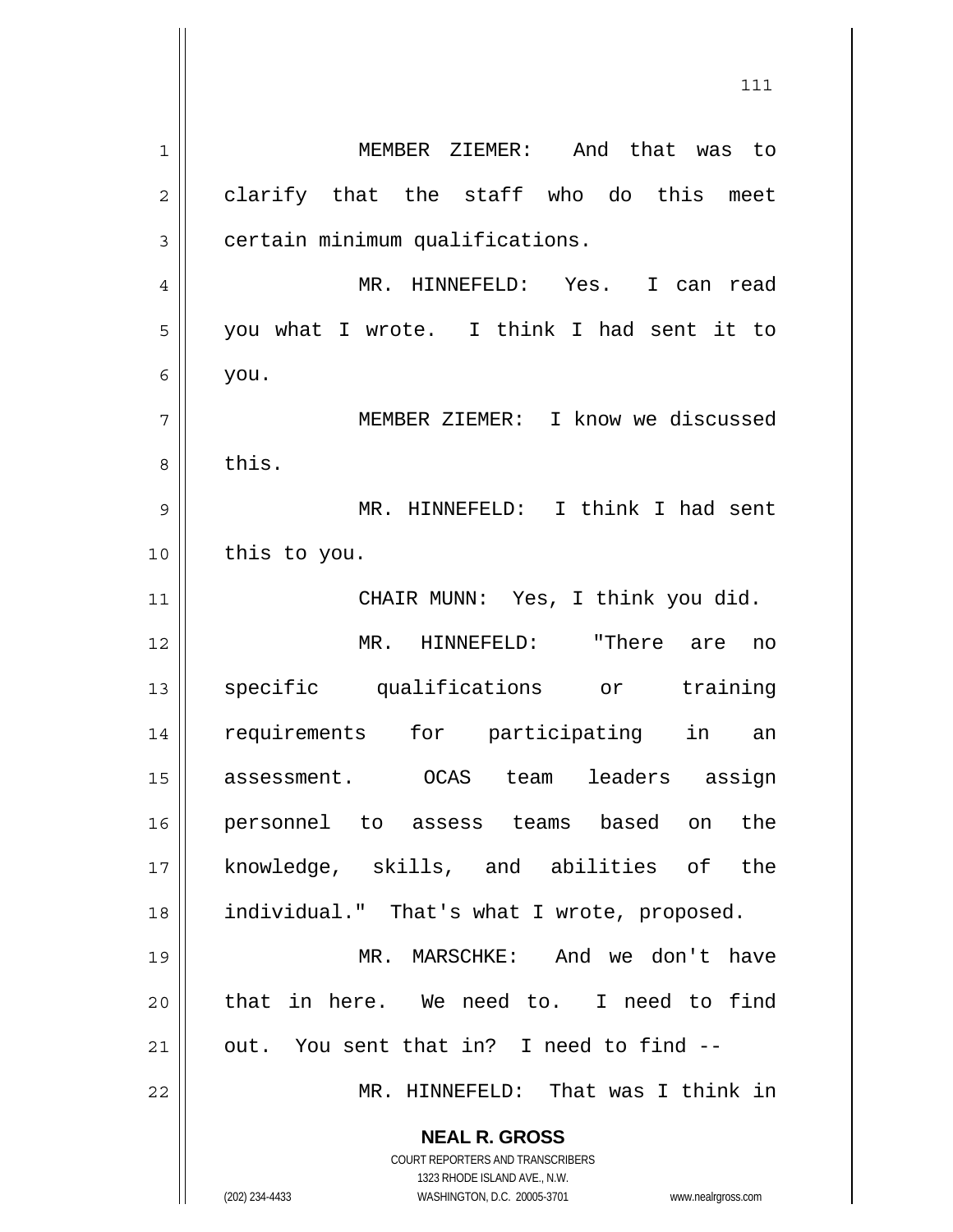**NEAL R. GROSS** COURT REPORTERS AND TRANSCRIBERS 1323 RHODE ISLAND AVE., N.W. (202) 234-4433 WASHINGTON, D.C. 20005-3701 www.nealrgross.com the first. It's in a file that's action items 2 || from September 4th procedures meeting. I  $3 \parallel$  think it was in the e-mail message. I don't  $\parallel$  think it's an attached file. MR. MARSCHKE: That's probably why I probably overlooked it. CHAIR MUNN: Does anyone have beef 8 With Steve's words? (No response.) CHAIR MUNN: If not, can we 11 || instruct Steve to include those words and to  $\parallel$  close it? MEMBER ZIEMER: Close the item. 14 || CHAIR MUNN: Hearing no objection, we will pause for a moment while Steve does  $\parallel$  that live. This type of activity will be very beneficial to us, I think. But it will slow down even further our workgroup activities as we are going through them. Ultimately I think 20 | it's a time-saver. MR. MARSCHKE: Steve doesn't type || that fast. Okay. I'll go on to the third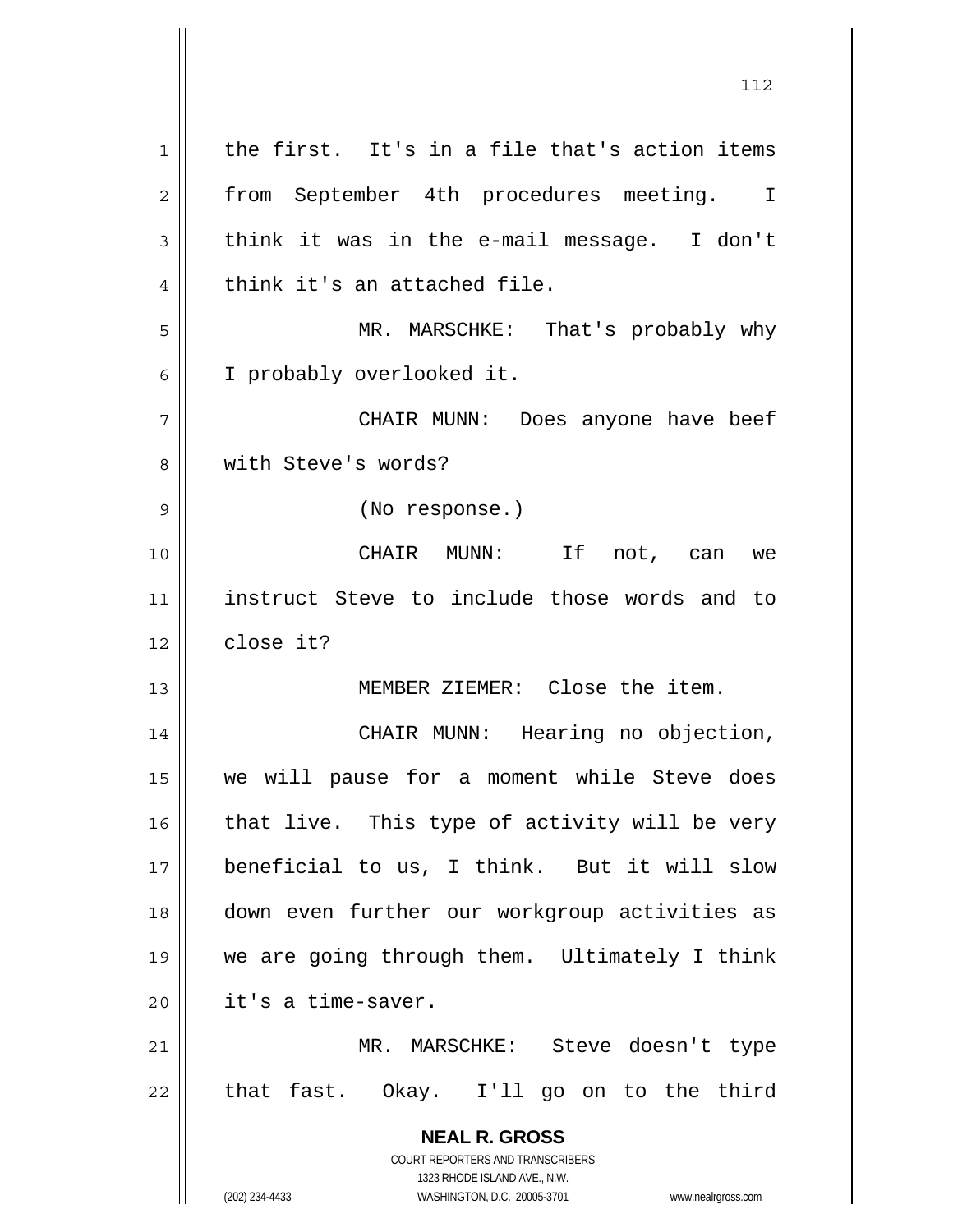$1 \parallel$  one.

| $\overline{2}$ | MEMBER ZIEMER:<br>Hang on because                                                                                                                               |
|----------------|-----------------------------------------------------------------------------------------------------------------------------------------------------------------|
| 3              | prior to this suggestion, you folks had                                                                                                                         |
| 4              | already recommended closure. I think when we                                                                                                                    |
| 5              | discussed this before, we actually had an                                                                                                                       |
| 6              | agreement. Did we go through this at the last                                                                                                                   |
| 7              | meeting? It seems to me we had an agreement                                                                                                                     |
| 8              | that Stu would do what he just described.                                                                                                                       |
| 9              | CHAIR MUNN: Stu would do what he                                                                                                                                |
| 10             | has done, but it hasn't been picked up and                                                                                                                      |
| 11             | incorporated in --                                                                                                                                              |
| 12             | MEMBER ZIEMER: Okay. That was                                                                                                                                   |
| 13             | your recommendation at the time. So this is                                                                                                                     |
| 14             | what it is.                                                                                                                                                     |
| 15             | CHAIR MUNN: Yes, it is. Reality                                                                                                                                 |
| 16             | check.                                                                                                                                                          |
| $17$           | Item 3 details.                                                                                                                                                 |
| 18             | MR. MARSCHKE: It's not clear                                                                                                                                    |
| 19             | whether an assessment checklist is always                                                                                                                       |
| 20             | required or whether its use is discretionary                                                                                                                    |
| 21             | at the OCAS assessor and whether the assessor                                                                                                                   |
| 22             | has the freedom to create a unique checklist.                                                                                                                   |
|                | <b>NEAL R. GROSS</b><br>COURT REPORTERS AND TRANSCRIBERS<br>1323 RHODE ISLAND AVE., N.W.<br>WASHINGTON, D.C. 20005-3701<br>(202) 234-4433<br>www.nealrgross.com |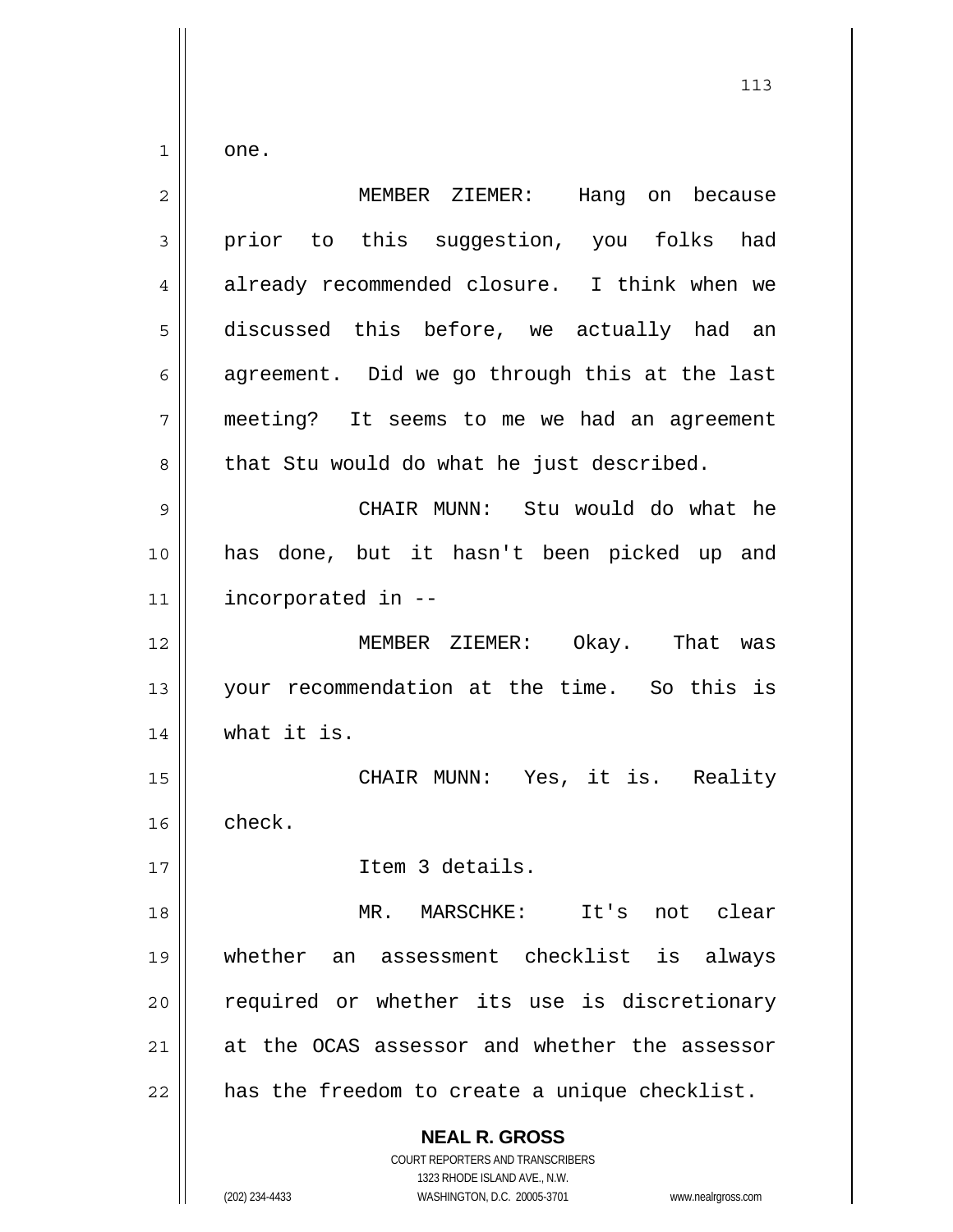**NEAL R. GROSS** COURT REPORTERS AND TRANSCRIBERS 1323 RHODE ISLAND AVE., N.W. (202) 234-4433 WASHINGTON, D.C. 20005-3701 www.nealrgross.com 1 || The response was "The checklists  $2 \parallel$  are optional. They are referred to in the 3 text as examples in terms such as 'may be 4 used' or 'included.'" 5 And then the SC&A follow-up was "As  $6 \parallel$  noted by NIOSH, the checklists are optional. 7 and the assessor may develop his or her own 8 checklists as appropriate. SC&A recommends  $9$  || this issue be closed." 10 CHAIR MUNN: As the recommendation 11 was made in a prior meeting and our concerns 12 | seemed to have been addressed by the exchange. 13 || The Communist Communist Communist Constants Any opposition to closing this 14 item? 15 (No response.) 16 CHAIR MUNN: If not -- 17 || MEMBER ZIEMER: No opposition. I 18 || am looking at my notes from August 21st. And 19 I show that we closed it. 20 MR. MARSCHKE: August 21st. 21 MEMBER ZIEMER: One, 3, and 4. And  $22 \parallel 2$  was reworded.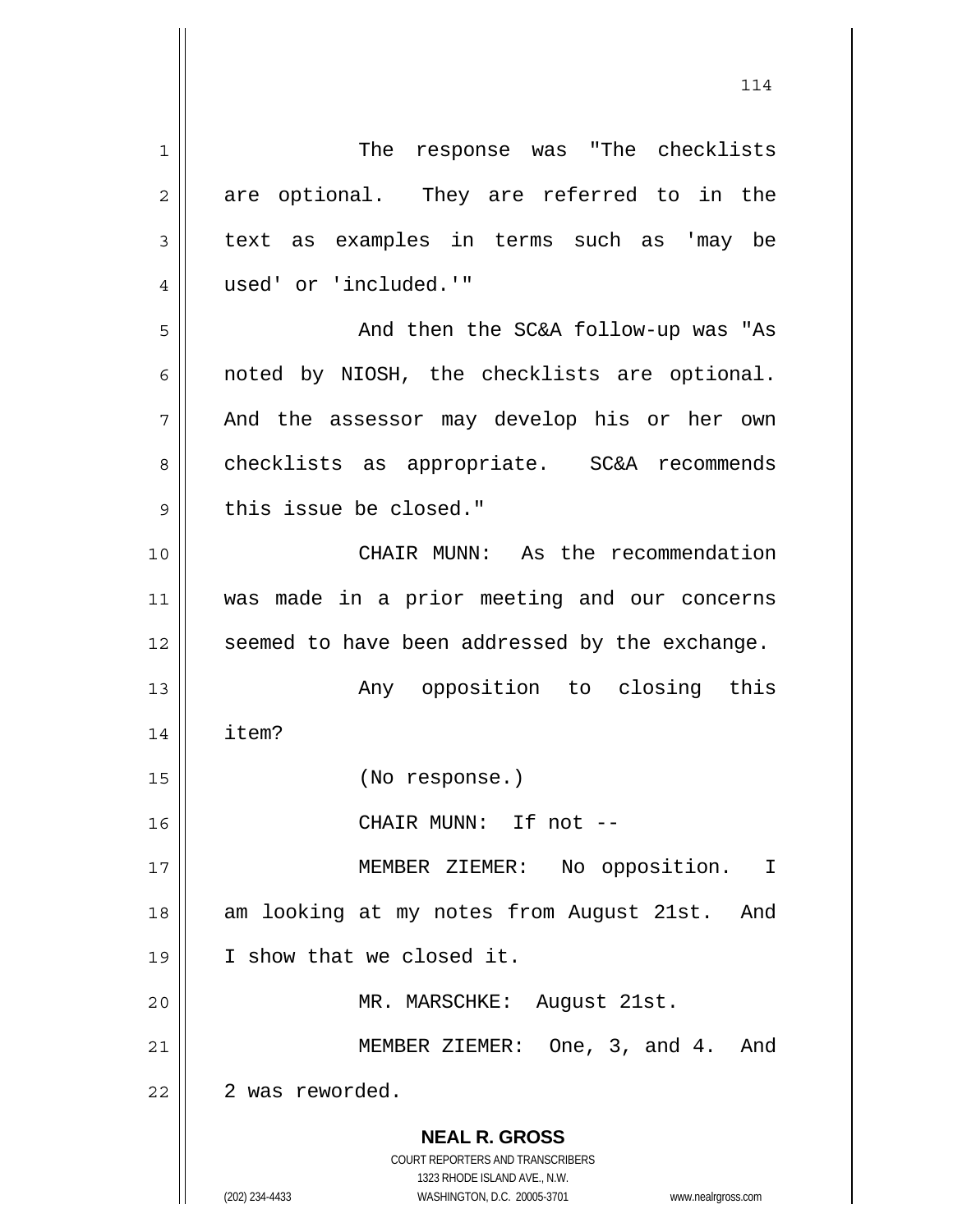**NEAL R. GROSS** COURT REPORTERS AND TRANSCRIBERS 1323 RHODE ISLAND AVE., N.W. <u>115</u> 1 | CHAIR MUNN: I think they were all 2 | in the same boat. We had recommended closure. 3 MR. MARSCHKE: They may have been  $4 \parallel - -$ 5 CHAIR MUNN: They wanted a NIOSH 6 | response. 7 MR. MARSCHKE: They could be. We 8 || may be doing duplicate work here, Paul. I 9 | apologize. 10 CHAIR MUNN: Yes. In any case, 3 11 || is now closed. We go on to the next open  $12$  | item, which is 4, PR-005. 13 || MR. MARSCHKE: And, Paul, you said  $14$  | that this one was also closed, 4? 15 MEMBER ZIEMER: In my notes. I 16 have it marked closed. Let me go back to the 17 minutes. I had made notes. 18 MR. MARSCHKE: Yes. I had it the 19 same. I had it. I guess basically I should  $20$  || have gone through and looked at this. Okay. 21 CHAIR MUNN: It was closed but not  $22$  | picked up on the  $-$ 

(202) 234-4433 WASHINGTON, D.C. 20005-3701 www.nealrgross.com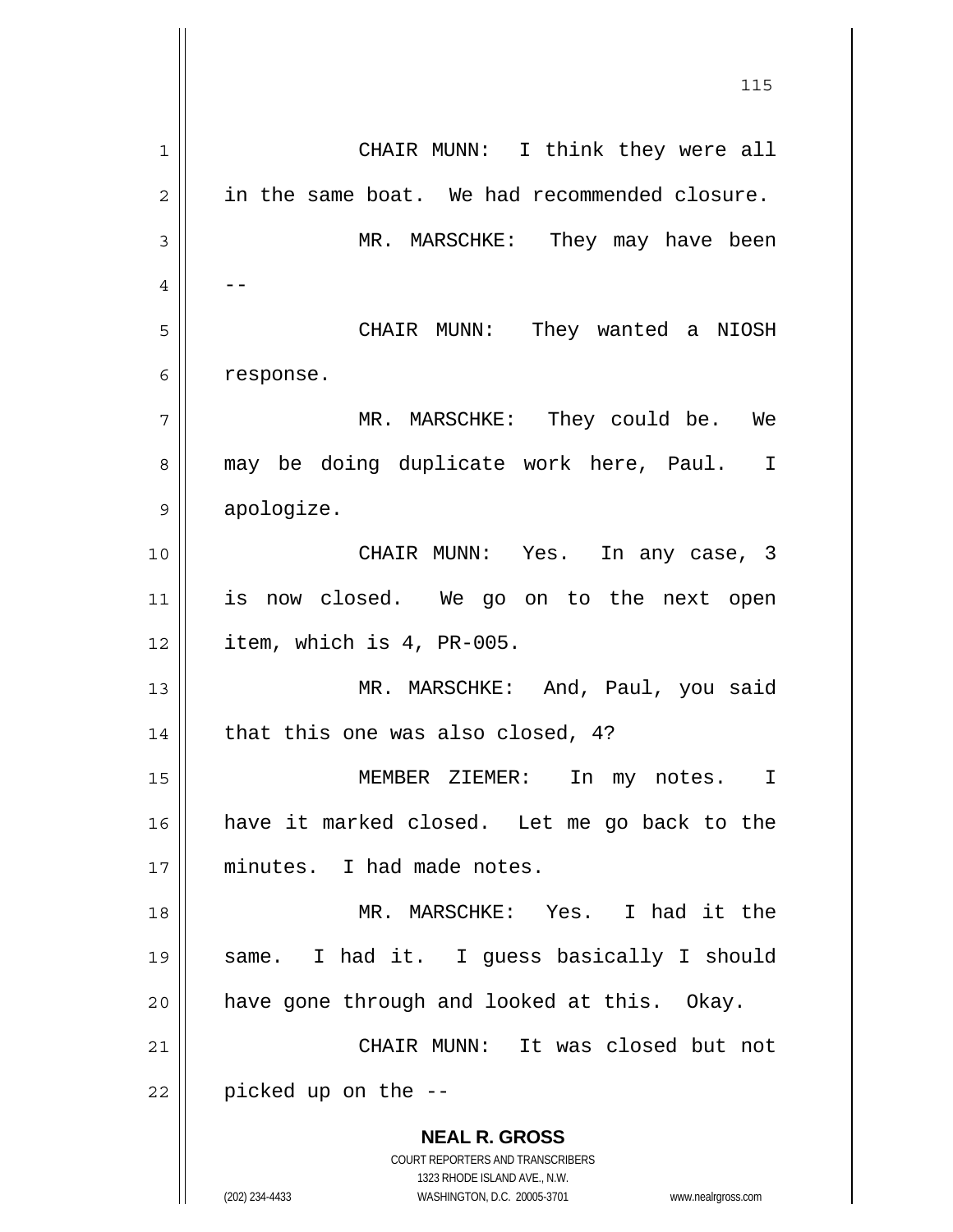**NEAL R. GROSS** COURT REPORTERS AND TRANSCRIBERS 1323 RHODE ISLAND AVE., N.W. (202) 234-4433 WASHINGTON, D.C. 20005-3701 www.nealrgross.com <u>116</u> 1 || MR. MARSCHKE: It was closed on  $2 \parallel$  August 21st, right. So that should be closed  $3 \parallel$  as of August 21st. 4 MEMBER ZIEMER: Well, I should  $5 \parallel$  point out that in the next subset of these is  $6 \parallel$  the 007s. I show those as all being closed,  $7 \parallel$  too. 8 MR. MARSCHKE: Yes. That's right.  $9 \parallel$  I agree with you. I show PR-007 --10 MEMBER ZIEMER: One through 9 as 11 being closed. 12 || MR. MARSCHKE: Yes, 1 through 9 as 13  $\parallel$  being closed. So I will take that as --14 || CHAIR MUNN: Action. 15 MR. MARSCHKE: -- an action item to 16 close those nine --17 || CHAIR MUNN: Those nine. 18 || MR. MARSCHKE: -- following the 19 August 21st workgroup decision. 20 CHAIR MUNN: Correct, -- 21 || MR. MARSCHKE: Okay. 22 CHAIR MUNN: -- which cleans up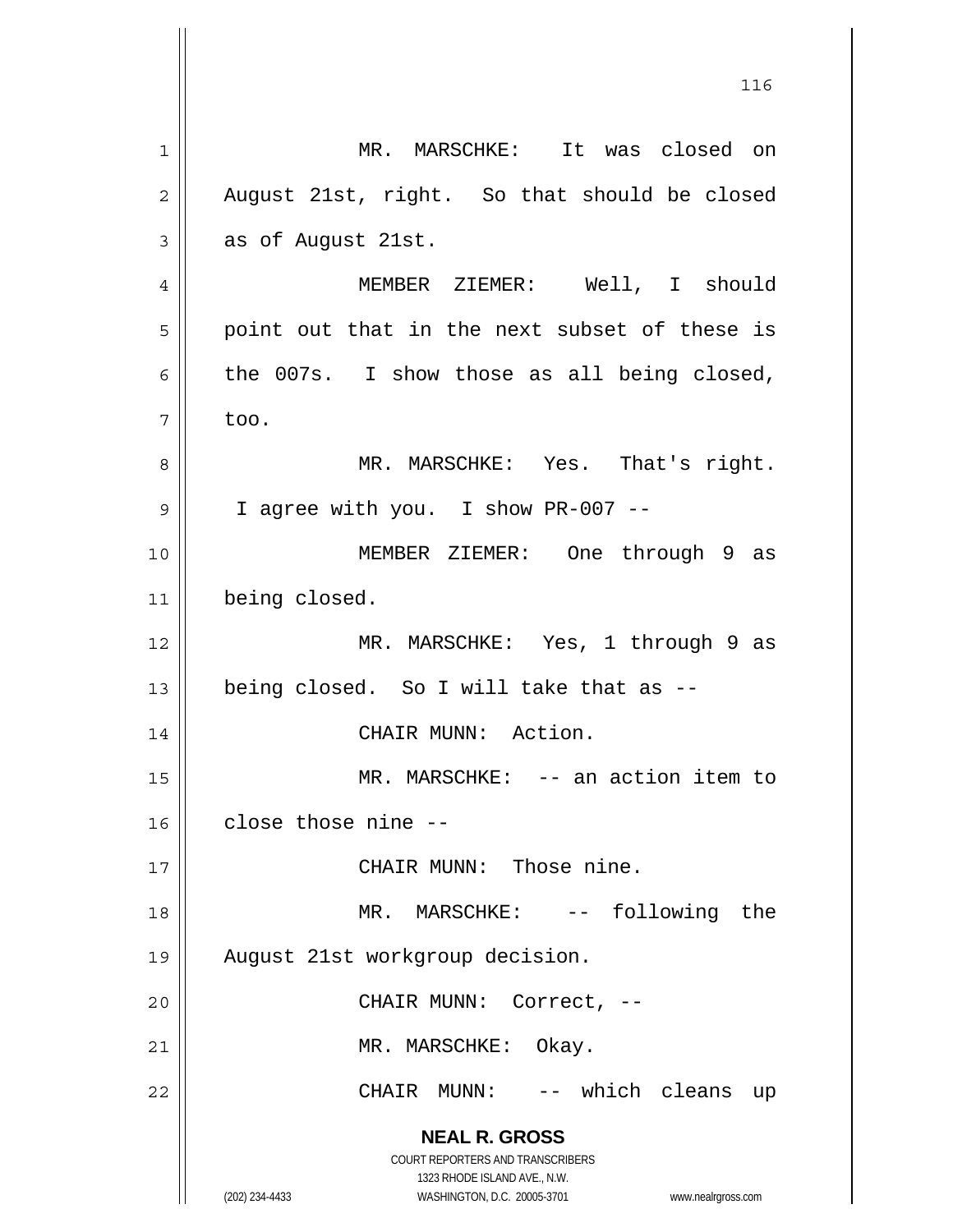1 || PR-007 completely, correct? And it takes us  $2 \parallel$  to TIB-0010.

3 || MR. MARSCHKE: TIB-0010. TIB-0010. 4 We had received something on OTIB-0010, which 5 I had forwarded to Dr. Anigstein. And this 6 was OTIB-0010-05.

7 CHAIR MUNN: Five.

8 MR. MARSCHKE: And this is not in  $9 \parallel$  the, this NIOSH follow-up action is not in 10 || the, database as of yet. The initial reaction  $11$  from Bob was that he agrees with the approach, 12 I think. He understands the approach to be  $13$  || that this question of the angle of incidence 14 | is going to be addressed in TIB-0013.

And once it's addressed in 16 || TIB-0013, the same approach will be applied to 17 || TIB-0010. And he agrees with that approach. And so he hasn't gotten to the point of documenting that agreement at this point, but | that's a verbal --

21 || MEMBER ZIEMER: That's verbal?

22 CHAIR MUNN: That's for

 **NEAL R. GROSS**

 COURT REPORTERS AND TRANSCRIBERS 1323 RHODE ISLAND AVE., N.W. (202) 234-4433 WASHINGTON, D.C. 20005-3701 www.nealrgross.com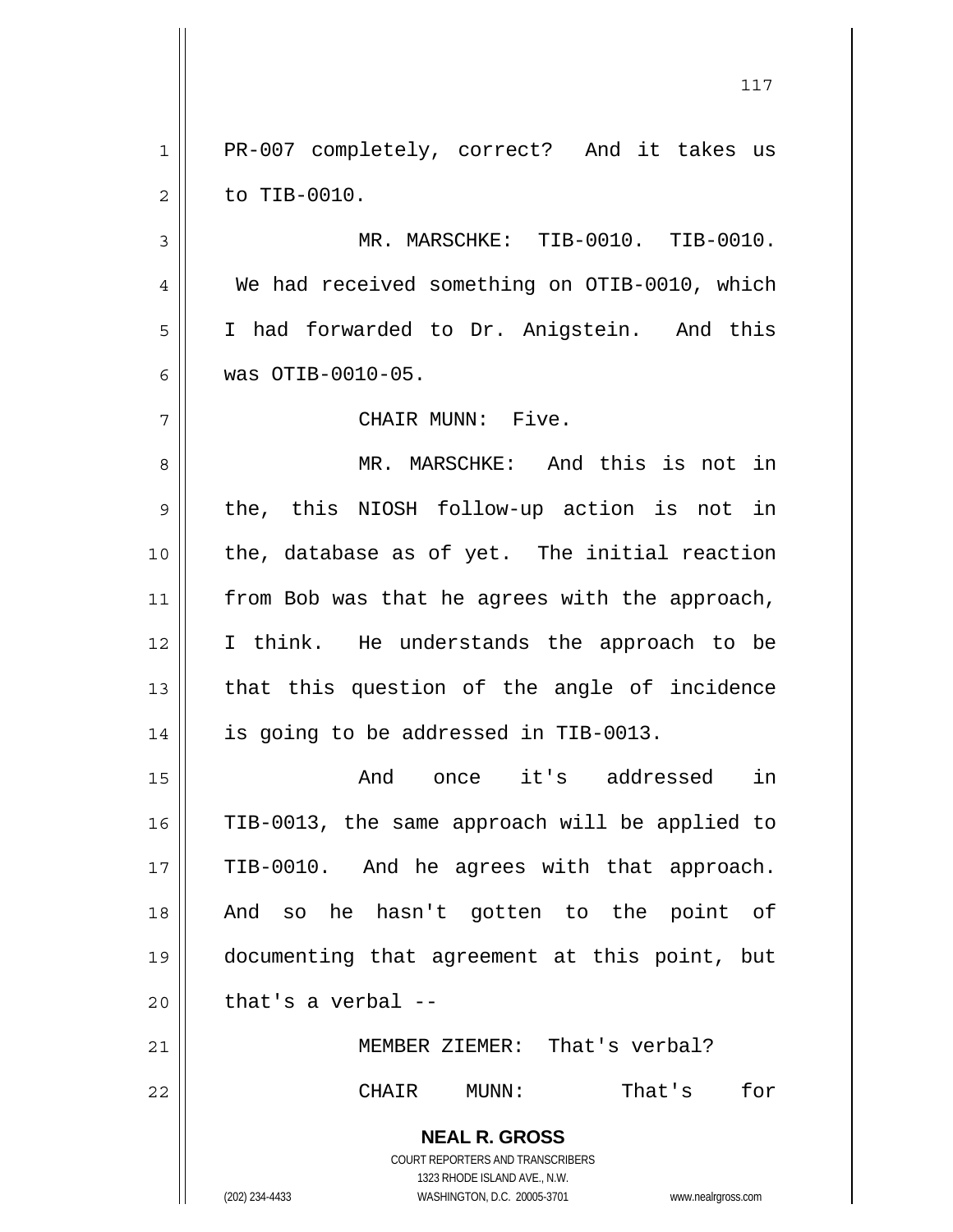|             | 118                                                                                                                                     |
|-------------|-----------------------------------------------------------------------------------------------------------------------------------------|
| $\mathbf 1$ | TIB-0010-05, 06, and 09, isn't?                                                                                                         |
| 2           | MR. MARSCHKE: Five, 06, and 09,                                                                                                         |
| 3           | right. Well --                                                                                                                          |
| 4           | CHAIR MUNN: But that --                                                                                                                 |
| 5           | MR. HINNEFELD: Nine is just a                                                                                                           |
| 6           | little different. Nine refers to the                                                                                                    |
| 7           | comparison of risk data to whole badge data,                                                                                            |
| 8           | whole body data, in the TIB about glove boxes.                                                                                          |
| 9           | And the finding was that that is not really                                                                                             |
| 10          | supportive of what you say it is. The TIB is                                                                                            |
| 11          | not based on that data.                                                                                                                 |
| 12          | The OTIC is based on the                                                                                                                |
| 13          | simulation, the computer simulation. This was                                                                                           |
| 14          | a ready set of data we had available. You                                                                                               |
| $15$        | know, these measured values make us<br>feel                                                                                             |
| 16          | better that we were sort of in the right                                                                                                |
| 17          | ballpark. And so we include them as an                                                                                                  |
| 18          | appendix. We don't really form any because                                                                                              |
| 19          | there's not a reason why we came up with the                                                                                            |
| 20          | fact that we did.                                                                                                                       |
| 21          | We kind of included them as just a                                                                                                      |
| 22          | comparison of readily available data, the kind                                                                                          |
|             | <b>NEAL R. GROSS</b>                                                                                                                    |
|             | COURT REPORTERS AND TRANSCRIBERS<br>1323 RHODE ISLAND AVE., N.W.<br>(202) 234-4433<br>WASHINGTON, D.C. 20005-3701<br>www.nealrgross.com |
|             |                                                                                                                                         |

 $\mathbf{\mathcal{L}}$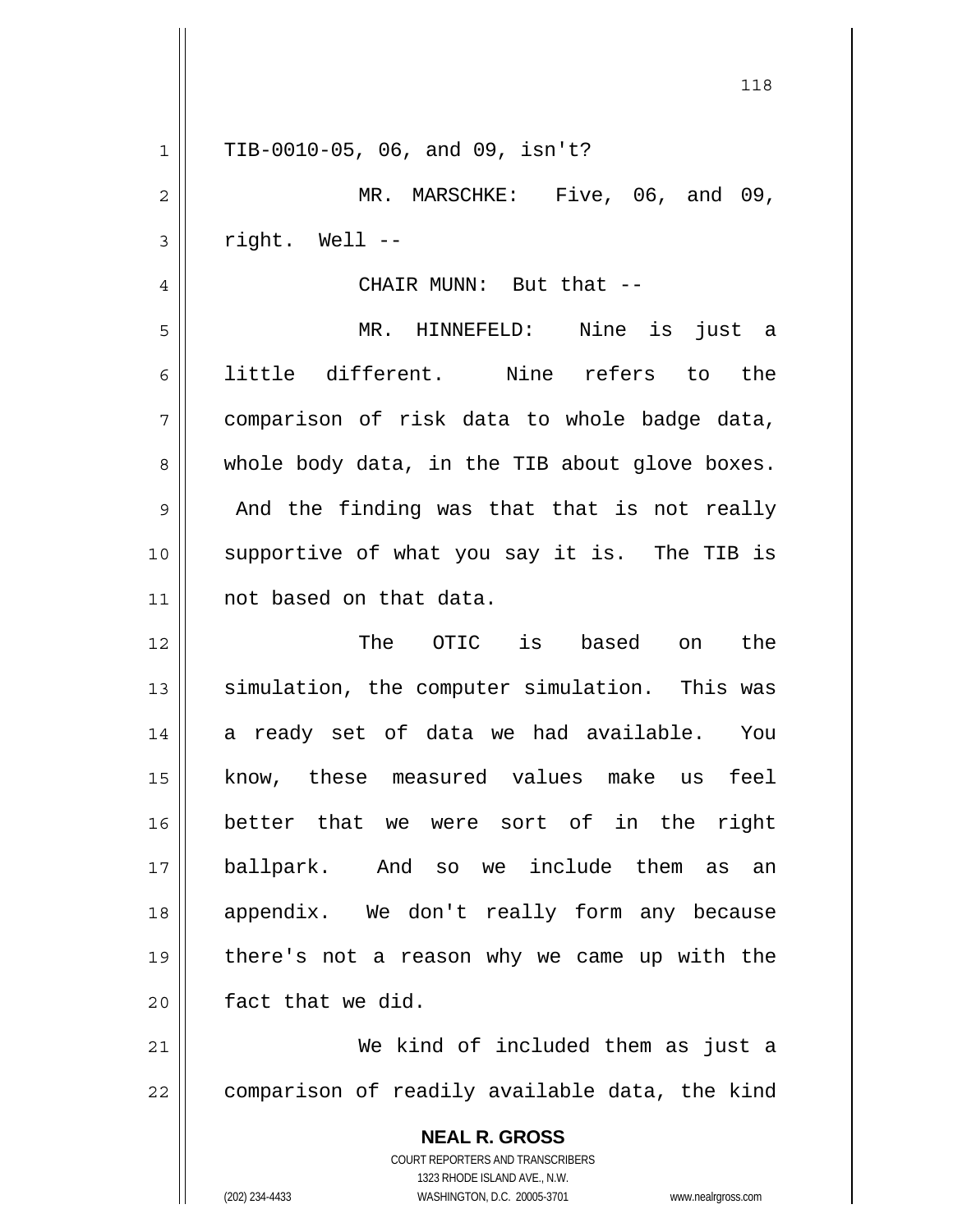$1$  that indicated we were in the right ballpark  $2 \parallel$  with our simulation. I mean, the only action 3 would be to take the appendix out. 4 || We can take it out. It doesn't  $5 \parallel$  change the TIB at all. I would prefer just to 6 || leave it alone because we kind of like the 7 measurements. They made us feel better, and  $8 \parallel$  that's why we put them in, something a little 9 different. 10 MEMBER ZIEMER: Well, do we need to 11 || clarify in the document why the measurements 12 || are there, then? 13 MR. HINNEFELD: I thought we were

kind of straightforward on it. The development of the correction factors for the 16 glove box is based on earlier work, you know, work in the body of the TIB. And then this 18 || kind of said, "Oh, by the way, there is this data set we have" we compared with.

20 You know, it sort of approximates  $21$  the geometry we're talking about. And so it  $22$  || seems like it kind of gives us the feel-good

> **NEAL R. GROSS** COURT REPORTERS AND TRANSCRIBERS 1323 RHODE ISLAND AVE., N.W. (202) 234-4433 WASHINGTON, D.C. 20005-3701 www.nealrgross.com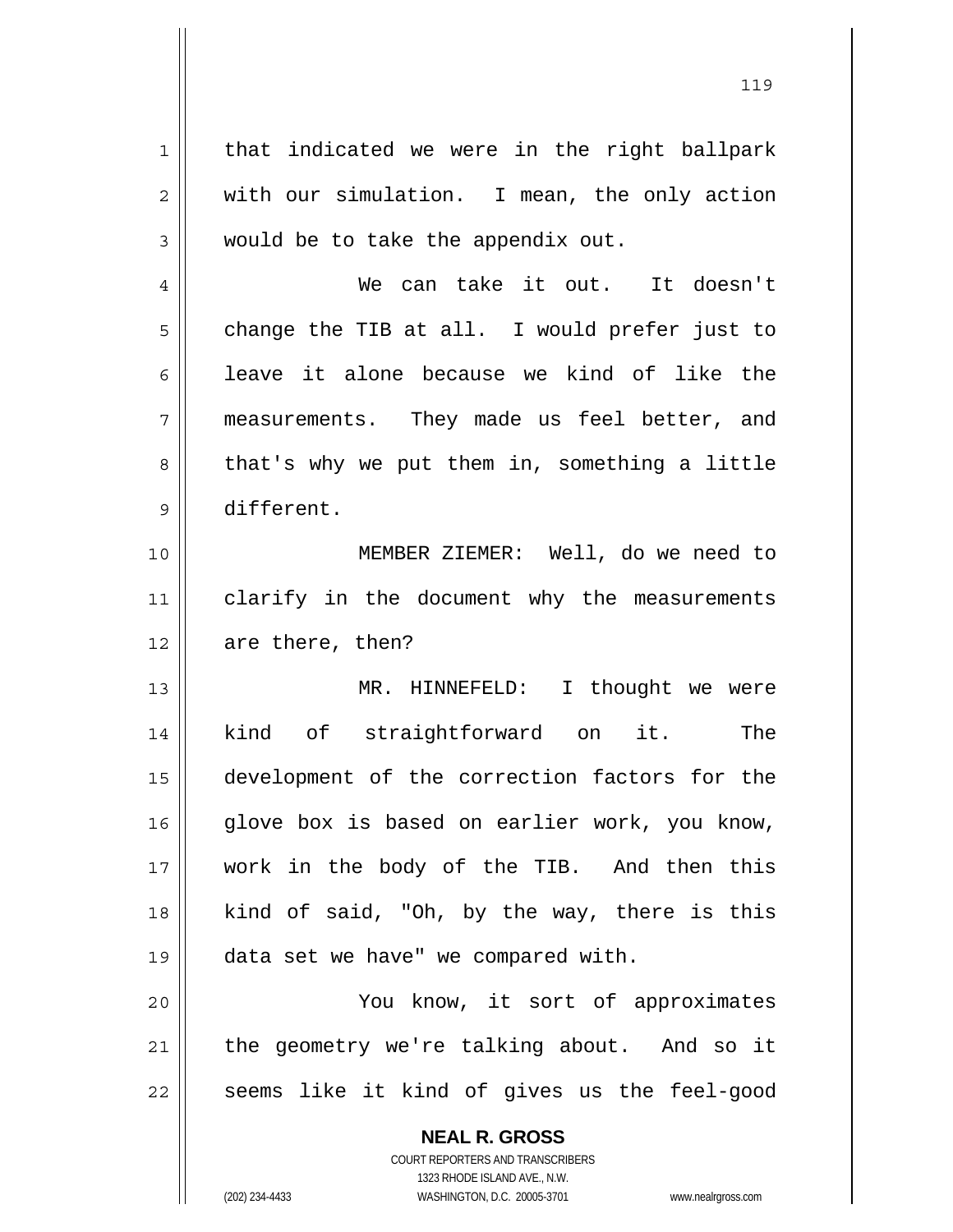that we were in the right place.

| $\overline{2}$ | It's certainly not a definitive                |
|----------------|------------------------------------------------|
| 3              | proof. I mean, it's not a competitive support  |
| 4              | for arriving at the fact we arrived at, as Bob |
| 5              | pointed out and as Tom meant. So there's       |
| 6              | nothing particularly wrong with this comment.  |
| 7              | It's just that we felt like he was commenting  |
| 8              | on sort of a superfluous part of the document. |
| 9              | You know, it's just sort of an                 |
| 10             | additional feel-good piece of information. It  |
| 11             | wasn't really the basis for the correction     |
| 12             | factor.                                        |
| 13             | MR. ELLIOTT: Served as a proof of              |
| 14             | principle for the Rocky Flats discussion on    |
| 15             | this, right?                                   |
| 16             | MR. HINNEFELD: Well, not so much.              |
| 17             | I don't know. This data set that we're         |
| 18             | talking about is risk, the whole body badge    |
| 19             | readings. And what the TIB is about, how much  |
| 20             | of the geometry correction factor do you apply |
| 21             | to a badge reading when the cancer is in the   |
| 22             | lower abdomen?                                 |

 **NEAL R. GROSS** COURT REPORTERS AND TRANSCRIBERS 1323 RHODE ISLAND AVE., N.W. (202) 234-4433 WASHINGTON, D.C. 20005-3701 www.nealrgross.com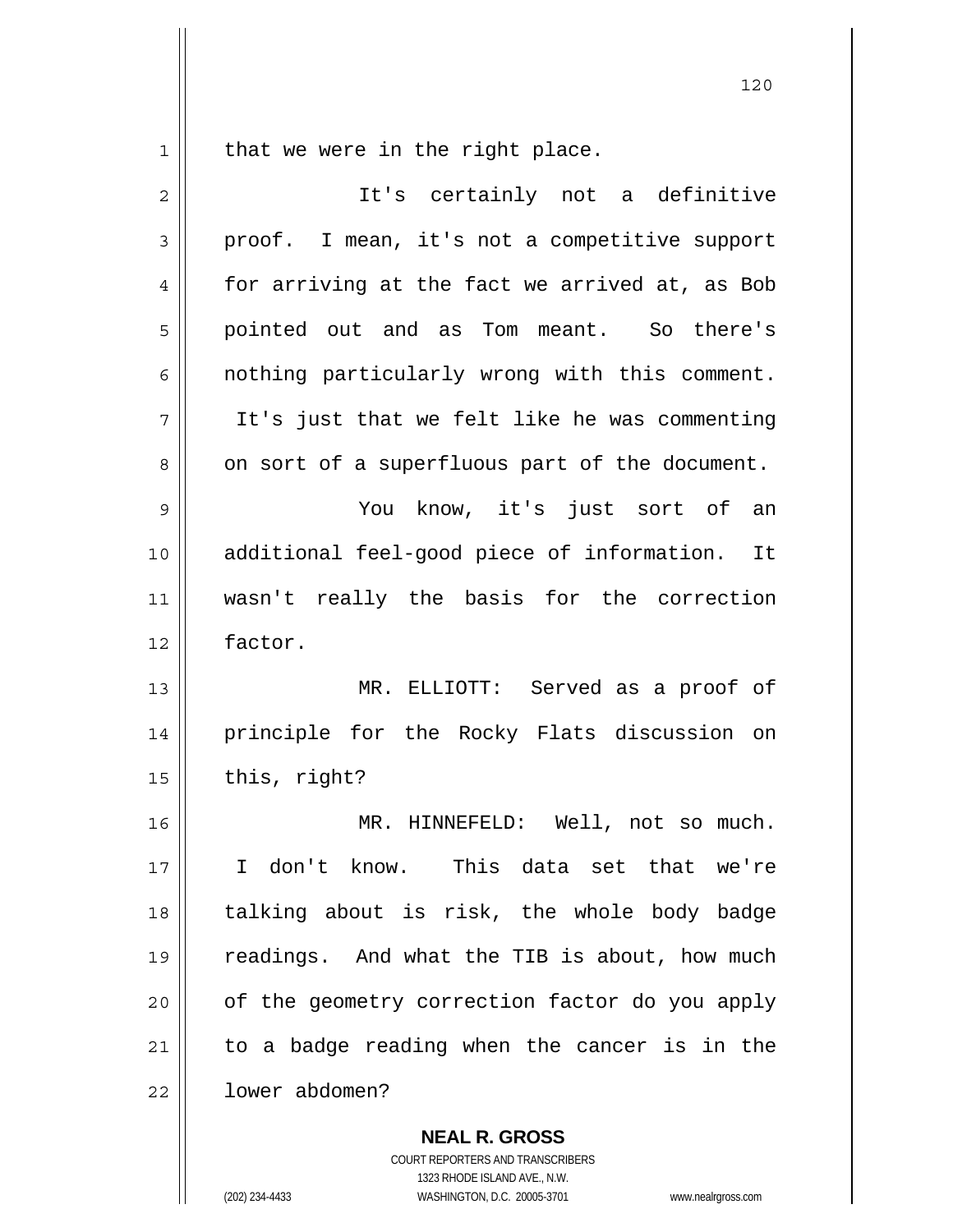**NEAL R. GROSS** COURT REPORTERS AND TRANSCRIBERS 1323 RHODE ISLAND AVE., N.W. (202) 234-4433 WASHINGTON, D.C. 20005-3701 www.nealrgross.com 1 So that's a somewhat different 2 || geometry than a risk to a hand or a risk badge. So it's certainly not -- it wouldn't be definitive proof that that would be a 5 || factor that you could use. But it's, like I  $6 \parallel$  said, a readily available set of data. You know, we came up with this  $8 \parallel$  factor of two using the simulation. We said, "Well, does that pass the hoho test?" We had this data set we had available. We said, "Well, based on that, yes. It seems like the ballpark." I just feel like, you know, the comment, we don't take any particular objective comment defining. We feel it is kind of a superfluous issue to the TIB itself 17 || and the simulation it is based on. MR. MARSCHKE: We can try and agree with that, that basically the finding is true || but, really, no change is required. MR. HINNEFELD: It#s explained in || the NIOSH response and the follow-up response.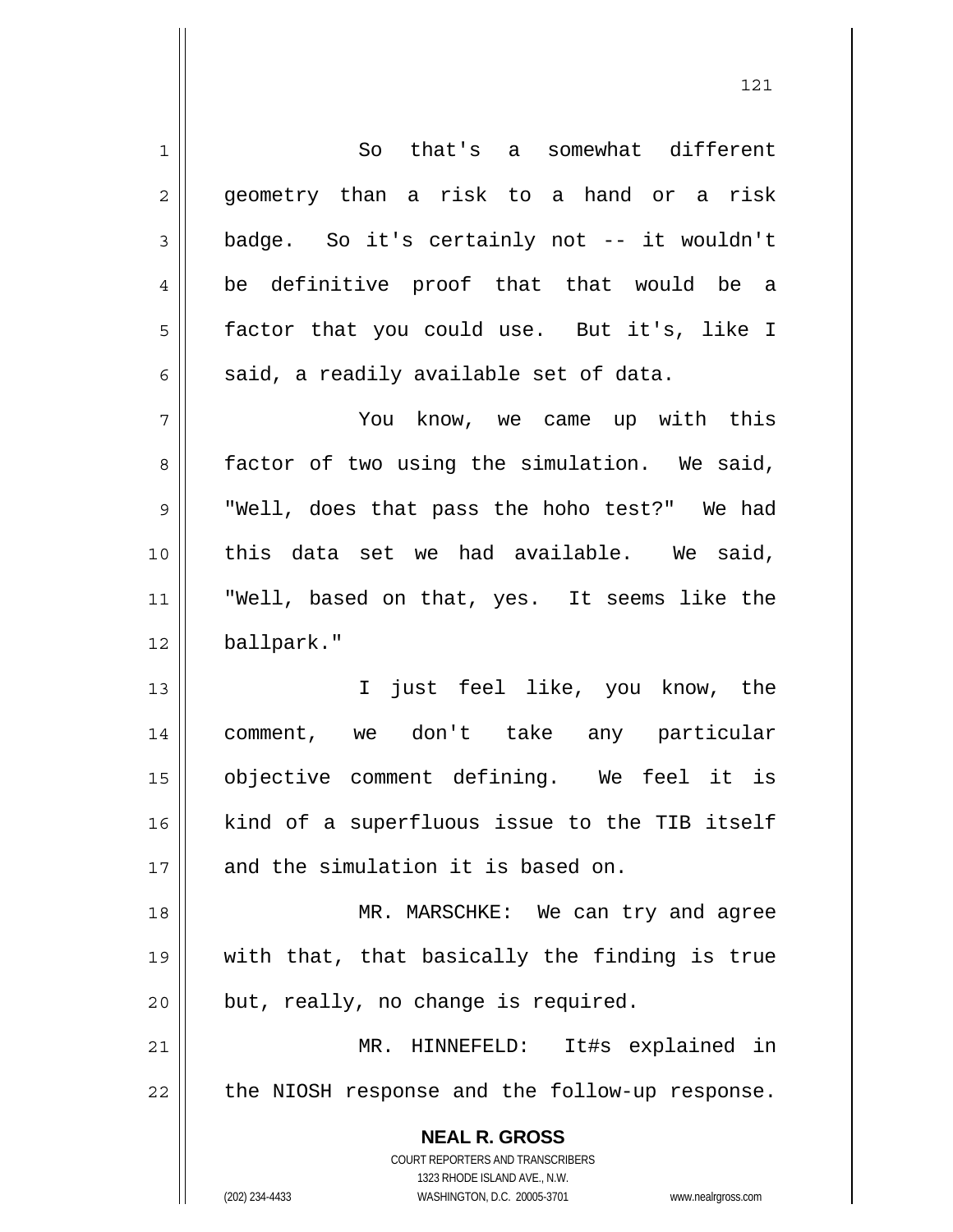| 1  | And, really, not change is required to the    |
|----|-----------------------------------------------|
| 2  | TIB. That's what we found.                    |
| 3  | MR. MARSCHKE: It's a little bit               |
| 4  | the problem we have because we look at these  |
| 5  | documents, these procedures and documents, in |
| 6  | a little bit different light than what they   |
| 7  | were prepared to be looked at.                |
| 8  | They're prepared to be used by dose           |
| 9  | reconstructors and to be used as documents.   |
| 10 | And then we're looking at them as scientific  |
| 11 | documents, as opposed to implementation       |
| 12 | documents.                                    |
| 13 | And so sometimes we look at it                |
| 14 | with, you know, a different pair of eyes. And |
| 15 | we're looking for information to support more |
| 16 | of a peer review than as a document that is   |
| 17 | utilized by a dose reconstructor.             |
| 18 | MEMBER ZIEMER: Well, maybe in the             |
| 19 | matrix, the NIOSH follow-up would just        |
| 20 | indicate that NIOSH explained why the table   |
| 21 | was in there and then SC&A now understands    |
| 22 | that it was an illustration or I don't know   |
|    |                                               |

 **NEAL R. GROSS** COURT REPORTERS AND TRANSCRIBERS

1323 RHODE ISLAND AVE., N.W.

 $\mathsf{I}$ 

(202) 234-4433 WASHINGTON, D.C. 20005-3701 www.nealrgross.com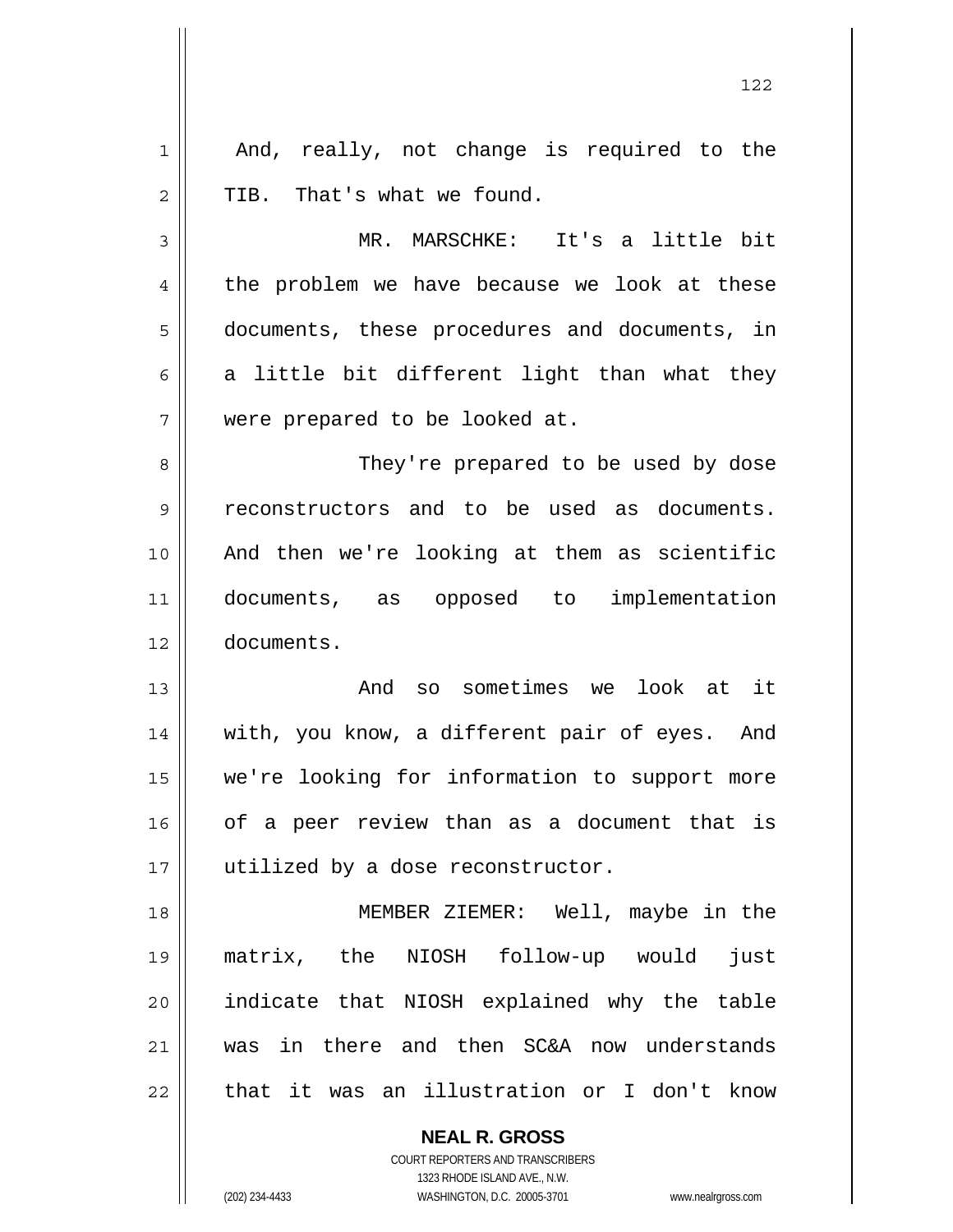| $\mathbf 1$    | what word you would use, but, I mean, how do                                                        |
|----------------|-----------------------------------------------------------------------------------------------------|
| $\overline{2}$ | you capture what you're just saying here?                                                           |
| 3              | That's all I'm saying here. In other words,                                                         |
| 4              | through the --                                                                                      |
| 5              | MR. MARSCHKE: I think you have the                                                                  |
| 6              | right idea. We should capture it in the back                                                        |
| 7              | and forth of the working group, --                                                                  |
| 8              | CHAIR MUNN: Yes.                                                                                    |
| 9              | MR. MARSCHKE: -- as opposed to                                                                      |
| 10             | revising the --                                                                                     |
| 11             | MEMBER ZIEMER: No. I'm not asking                                                                   |
| 12             | you to revise. I'm talking about what are you                                                       |
| 13             | showing here.                                                                                       |
| 14             | CHAIR MUNN: What goes in the --                                                                     |
| 15             | MEMBER ZIEMER: What is the                                                                          |
| 16             | resolution? The follow-up is that NIOSH                                                             |
| 17             | explained in the working group why the table                                                        |
| 18             | is there.                                                                                           |
| 19             | MR. HINNEFELD:<br>have a<br>$\mathbf I$<br>NIOSH                                                    |
| 20             | follow-up action is what I submitted, which                                                         |
| 21             | can be clipped and written. It can be clipped                                                       |
| 22             | directly into the --                                                                                |
|                |                                                                                                     |
|                | <b>NEAL R. GROSS</b><br><b>COURT REPORTERS AND TRANSCRIBERS</b>                                     |
|                | 1323 RHODE ISLAND AVE., N.W.<br>(202) 234-4433<br>WASHINGTON, D.C. 20005-3701<br>www.nealrgross.com |
|                |                                                                                                     |

 $\mathsf{I}$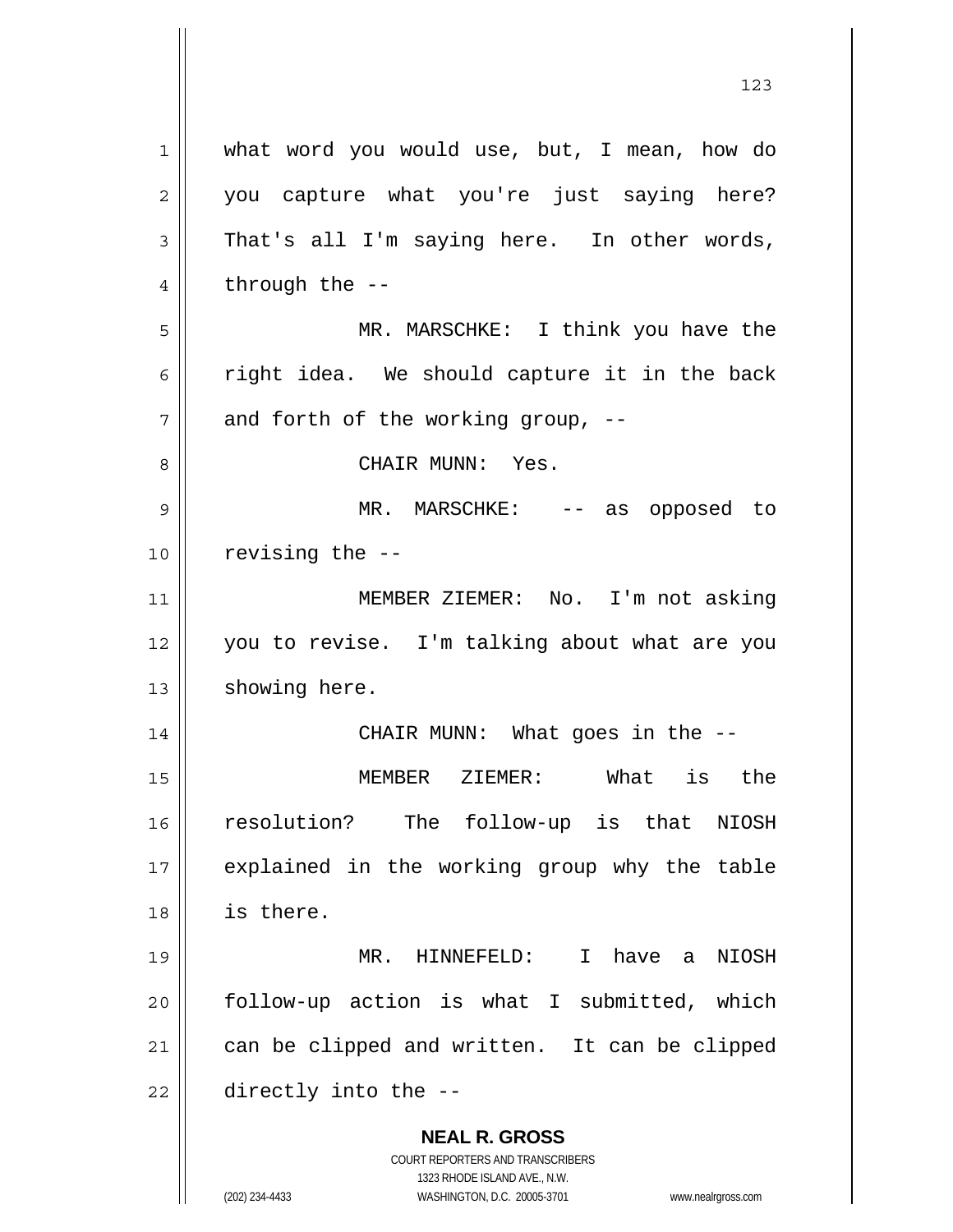**NEAL R. GROSS** COURT REPORTERS AND TRANSCRIBERS 1323 RHODE ISLAND AVE., N.W. (202) 234-4433 WASHINGTON, D.C. 20005-3701 www.nealrgross.com 124 1 || MEMBER ZIEMER: Which would be just  $2 \parallel$  explain what you --3 MR. HINNEFELD: That would be our  $4 \parallel - -$ 5 MR. MARSCHKE: Right there on the 6 bottom in the -- 7 CHAIR MUNN: The bottom one, the 8 comparison of risk in whole body goes in the 9 -- 10 MR. MARSCHKE: Yes. 11 CHAIR MUNN: It was only included 12 because it was an available set of data from  $13$   $\parallel$  the situation. 14 MEMBER ZIEMER: Then if SC&A  $15$  accepts that, then you can recommend  $-$ 16 MR. MARSCHKE: I think we can -- 17 || MEMBER ZIEMER: You may want to --18 MR. MARSCHKE: Again, talking to 19 || Bob, I think he basically accepts that, but, 20 you know, he initially says, well, if that's  $21$  the case, he wants to delete it. 22 || So I'll try and get him to move off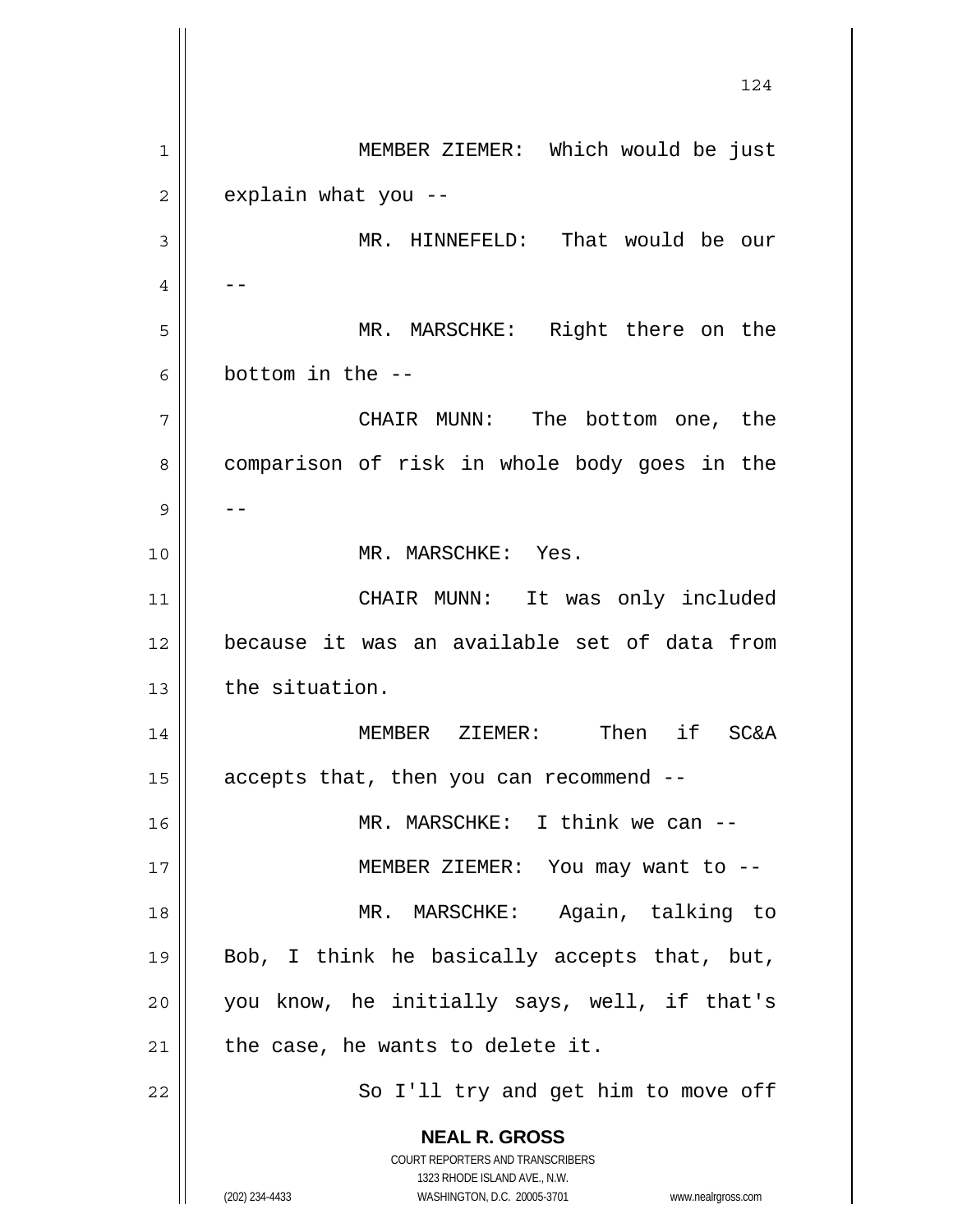**NEAL R. GROSS** 1 || from that position because we don't want to  $2 \parallel$  cause the extra step. You know, it really is  $3 \parallel$  not going to affect the dose reconstructions 4 | or anything like that. 5 It's just, you know, revising it  $6 \parallel$  for the sake of revision. I will try and 7 direct them in, you know, so that we agree 8 with the NIOSH follow-up and no revision 9 || necessary. 10 CHAIR MUNN: Which would close this 11 at our next review? 12 || MEMBER ZIEMER: If they do that. 13 CHAIR MUNN: Yes. 14 || MR. MARSCHKE: If we do that. 15 MR. KATZ: Wanda, can I just ask a 16 | question with respect to this? 17 CHAIR MUNN: Yes, please? 18 MR. KATZ: I mean, this seems like 19 an example when there was a discussion earlier 20 Larry was saying, you know, about bringing 21 conclusion to issues that are not really  $22$  || earth-shaking or consequential when it seems

<u>125</u>

 1323 RHODE ISLAND AVE., N.W. (202) 234-4433 WASHINGTON, D.C. 20005-3701 www.nealrgross.com

COURT REPORTERS AND TRANSCRIBERS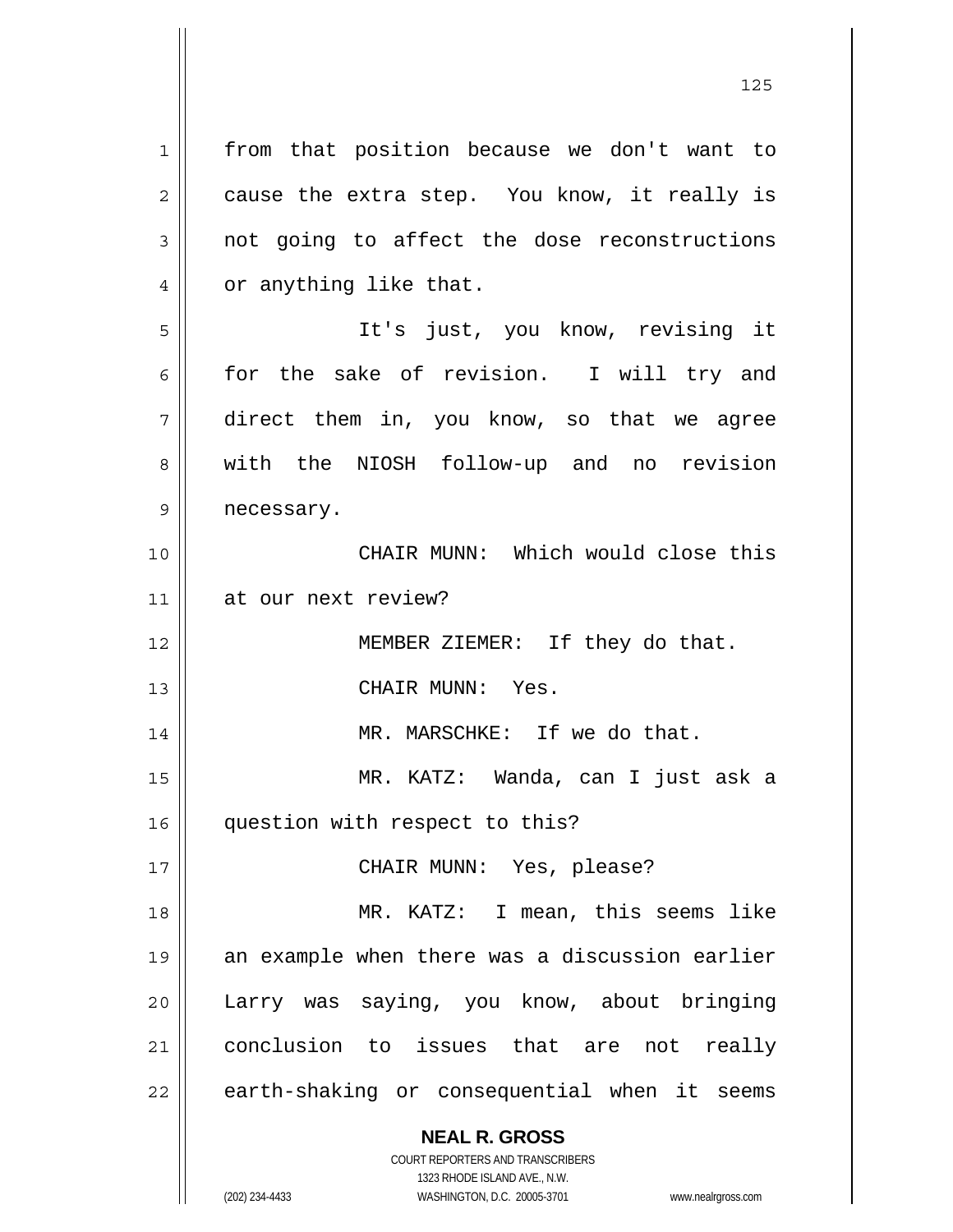**NEAL R. GROSS** COURT REPORTERS AND TRANSCRIBERS 1323 RHODE ISLAND AVE., N.W. (202) 234-4433 WASHINGTON, D.C. 20005-3701 www.nealrgross.com  $1 \parallel$  like in a case like this the working group can  $2 \parallel$  simply decide the issue is closed as far as it  $3 \parallel$  is concerned and move on immediately. 4 This would no longer be an issue 5 | for the working group. And tie up loose ends  $6 \parallel$  and so on, but it doesn't even need to be on  $7 \parallel$  the plate anymore, instead of even waiting for 8 | another working group meeting. 9 MR. MARSCHKE: Very true, yes. 10 || MR. KATZ: I mean, clear it from 11  $\parallel$  the table if it's --12 MEMBER ZIEMER: If we agree with  $13$  || Stu's explanation, we don't necessarily have  $14$  | to wait. 15 || MR. MARSCHKE: That's right. 16 MEMBER GRIFFON: I agree with that. 17 || I think it should be closed. 18 MEMBER ZIEMER: I will vote  $19 \parallel$  closure, too. 20 CHAIR MUNN: Ah, yes. Now we have  $21$  a problem because we jumped ahead down to 9  $22$  | before we started through in order with item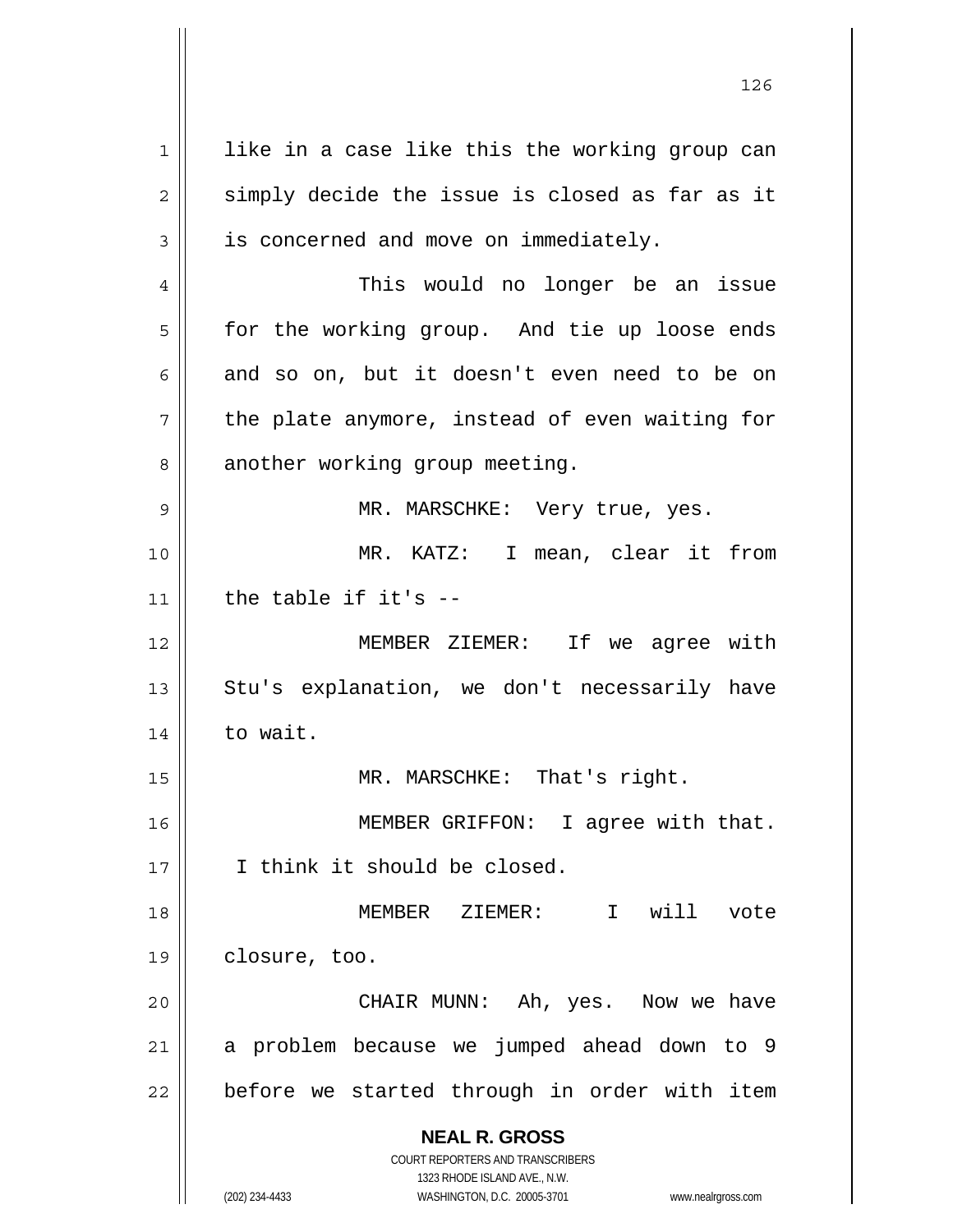**NEAL R. GROSS** COURT REPORTERS AND TRANSCRIBERS 1323 RHODE ISLAND AVE., N.W. (202) 234-4433 WASHINGTON, D.C. 20005-3701 www.nealrgross.com 1 || number 1, which is still feeling its -- well,  $2 \parallel$  stop. I don't want to go back there before  $3 \parallel$  we're all agreed with where we are with 9. As far as this working group is concerned, 9 is closed. SC&A will look at NIOSH response. And unless there is some disagreement from SC&A, this item now is 8 || complete. Is that correct? All right. MEMBER GRIFFON: I don't even think SC&A has to look at it any further, but I 11 || guess they can, you know. So if we close it, I think it's closed, right? CHAIR MUNN: But that's been one of 14 || our open questions, though, Mark. When we close it, is it closed? That's what we were discussing earlier. MR. HINNEFELD: Well, with respect to TIB-0010-01 -- CHAIR MUNN: Yes. MR. HINNEFELD: -- I had a note from the last meeting that we were to | determine what changes should be made to this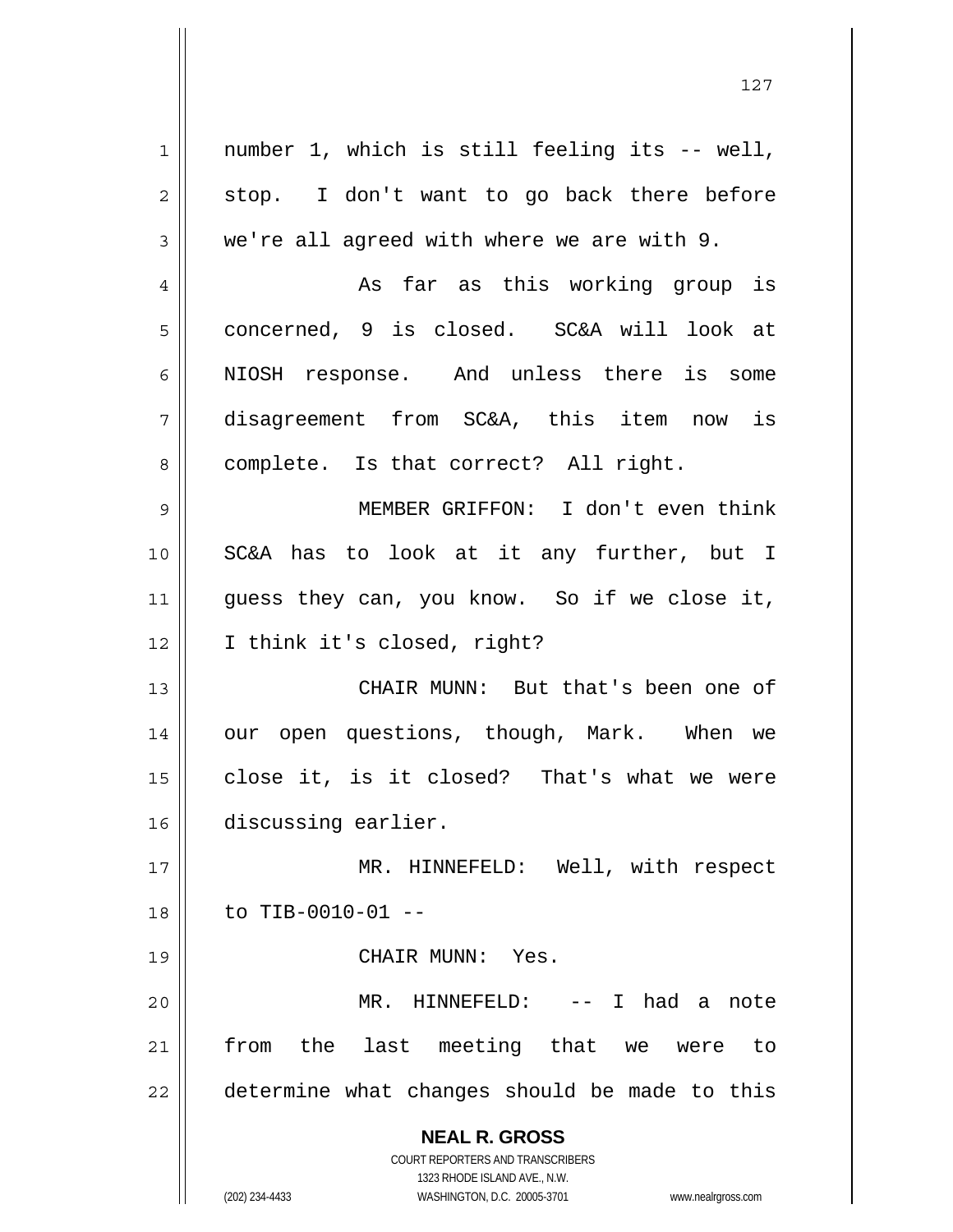TIB with result to the organs issue.

| $\overline{2}$ | The organs issue is actually $-02$ .           |
|----------------|------------------------------------------------|
| 3              | -01 had to do with sort of a the lack of       |
| 4              | description in the TIB itself about source     |
| 5              | size geometry and things like that. So it      |
| 6              | wasn't completely transparent.                 |
| 7              | Our next response is yes, that's a             |
| 8              | pretty good comment. We'll take care of that   |
| 9              | in revision. So that was kind of number one,   |
| 10             | we already figured it was in abeyance anyway   |
| 11             | that we were going to come up with a revision  |
| 12             | that is going to be a little more description  |
| 13             | there of how the problem was set up, the       |
| 14             | problem being the ATTILA simulation.           |
| 15             | The comment on TIB-0010-02 had to              |
| 16             | do with the specificity of the organs, do not  |
| 17             | And what the document says as it<br>specify.   |
| 18             | exists today is that, talking about the factor |
| 19             | or the geometry that "This could result in an  |
| 20             | underestimate of the reconstructed dosimeter   |
| 21             | in this dose is to organs located in the lower |
| 22             | torso region of the body (stomach, liver,      |

 **NEAL R. GROSS** COURT REPORTERS AND TRANSCRIBERS

 1323 RHODE ISLAND AVE., N.W. (202) 234-4433 WASHINGTON, D.C. 20005-3701 www.nealrgross.com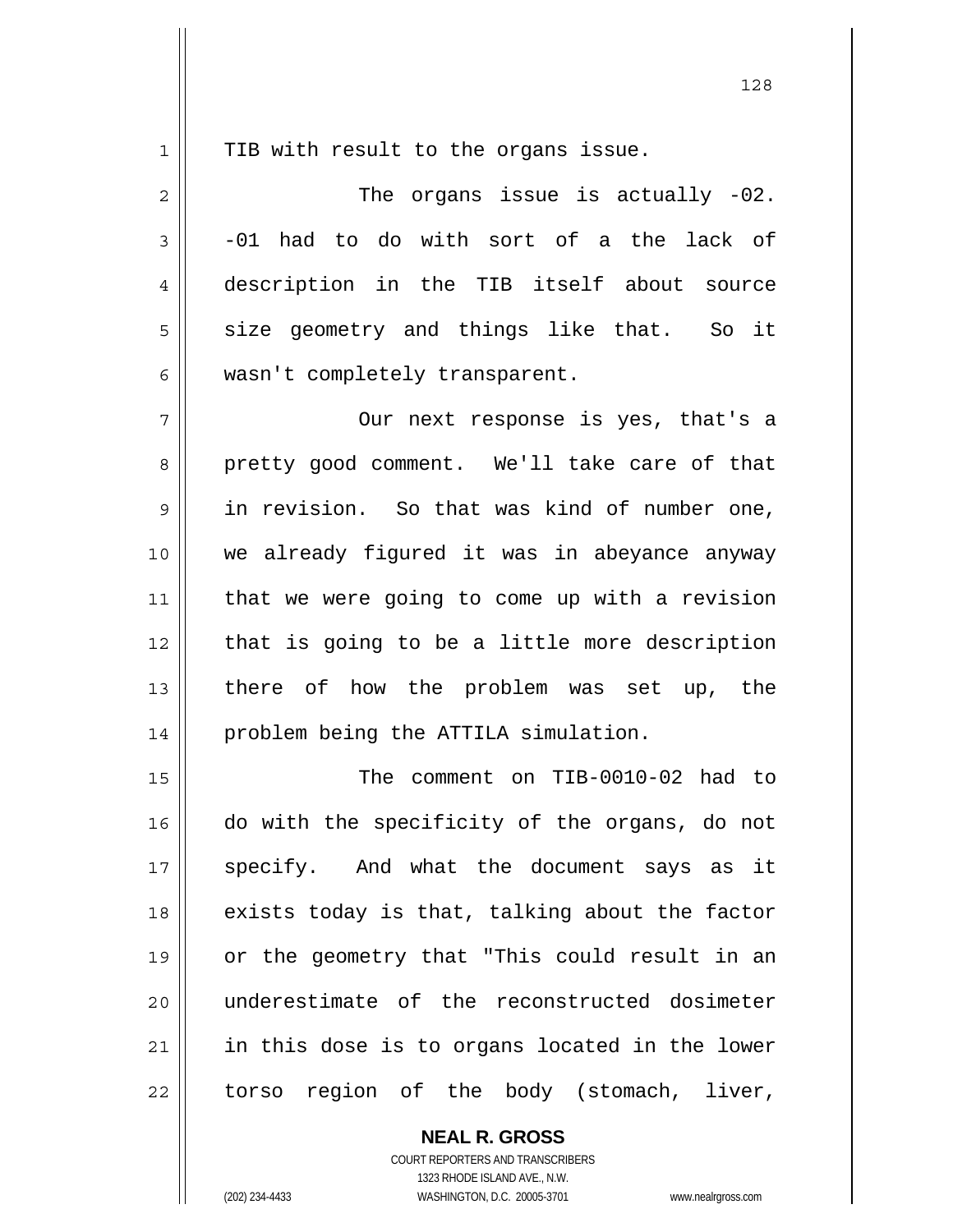1 bladder, prostate, ovaries, testes, et 2 | cetera.)"

 $3 \parallel$  So I read that, and I said, well, 4 || some of the organs are specified, but I guess  $5 \parallel$  the "et cetera" is what gave rise to the 6 comment. It's the "et cetera" in there. So  $7$  || they're not exactly specified.

8 || So my proposed revision here, since 9 we're revising to pick one anyway -- this 10 would be a simple wording change -- would be 11 || "Dose reconstructions affected by this TIB are 12 || those with cancer of the stomach, liver, 13 bladder, prostate, ovaries, testes, genitalia, 14 || or other cancers that appear in the region of  $15$  | those organs."

Now, the reason I said that is that we don't want to be prescriptive about the list because, sure enough, we're going to 19 || leave out something that happens in there. By 20 describing those organs and the region of | those described by those organs, that's the area we're talking about. That's where the

## **NEAL R. GROSS**

 COURT REPORTERS AND TRANSCRIBERS 1323 RHODE ISLAND AVE., N.W. (202) 234-4433 WASHINGTON, D.C. 20005-3701 www.nealrgross.com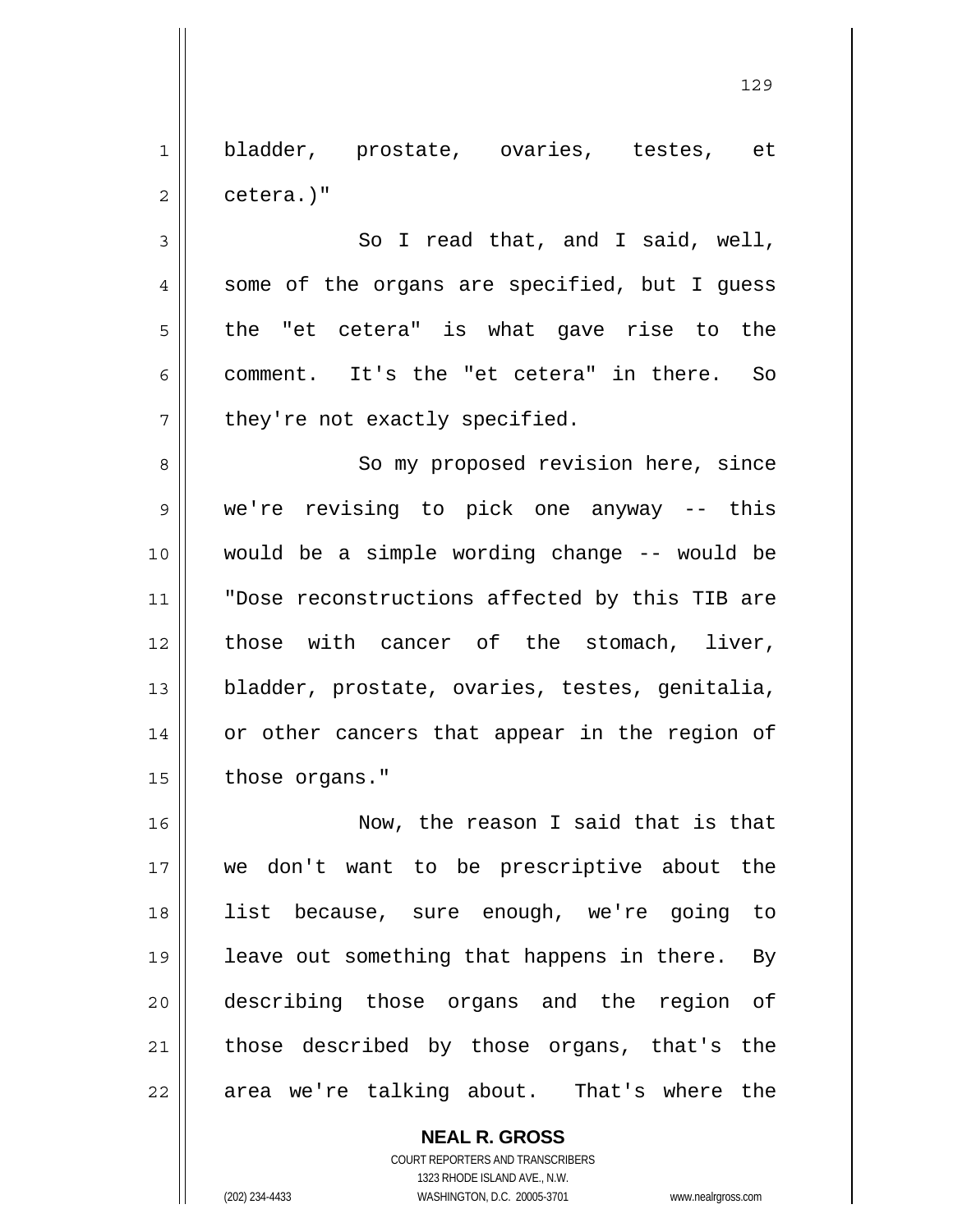$1 \parallel$  geometry investment has to be made.

| 2  | So we'll include that in our                                                                                                                                    |
|----|-----------------------------------------------------------------------------------------------------------------------------------------------------------------|
| 3  | revision that we're going to prepare anyway.                                                                                                                    |
| 4  | And that will be part. So this will be then                                                                                                                     |
| 5  | in abeyance, too, I think.                                                                                                                                      |
| 6  | MR. MARSCHKE: Yes. And, again,                                                                                                                                  |
| 7  | going back to August 21st, I think we did                                                                                                                       |
| 8  | agree that this one was going to be<br>in                                                                                                                       |
| 9  | progress.                                                                                                                                                       |
| 10 | Would it be<br>MR. HINNEFELD:<br>in                                                                                                                             |
| 11 | progress or in abeyance?                                                                                                                                        |
| 12 | MEMBER ZIEMER: You had listed in                                                                                                                                |
| 13 | abeyance. We put it back to in progress                                                                                                                         |
| 14 | because Stu is going to be doing what he just                                                                                                                   |
| 15 | described.                                                                                                                                                      |
| 16 | Okay. Okay.<br>MR. HINNEFELD:<br>So                                                                                                                             |
| 17 | now                                                                                                                                                             |
| 18 | MEMBER ZIEMER: Now it can go -- I                                                                                                                               |
| 19 | think one can go into abeyance because that's                                                                                                                   |
| 20 | going to involve a revision, right?                                                                                                                             |
| 21 | CHAIR MUNN: Yes.                                                                                                                                                |
| 22 | MR.<br>HINNEFELD:<br>Yes. One and 2                                                                                                                             |
|    | <b>NEAL R. GROSS</b><br>COURT REPORTERS AND TRANSCRIBERS<br>1323 RHODE ISLAND AVE., N.W.<br>(202) 234-4433<br>WASHINGTON, D.C. 20005-3701<br>www.nealrgross.com |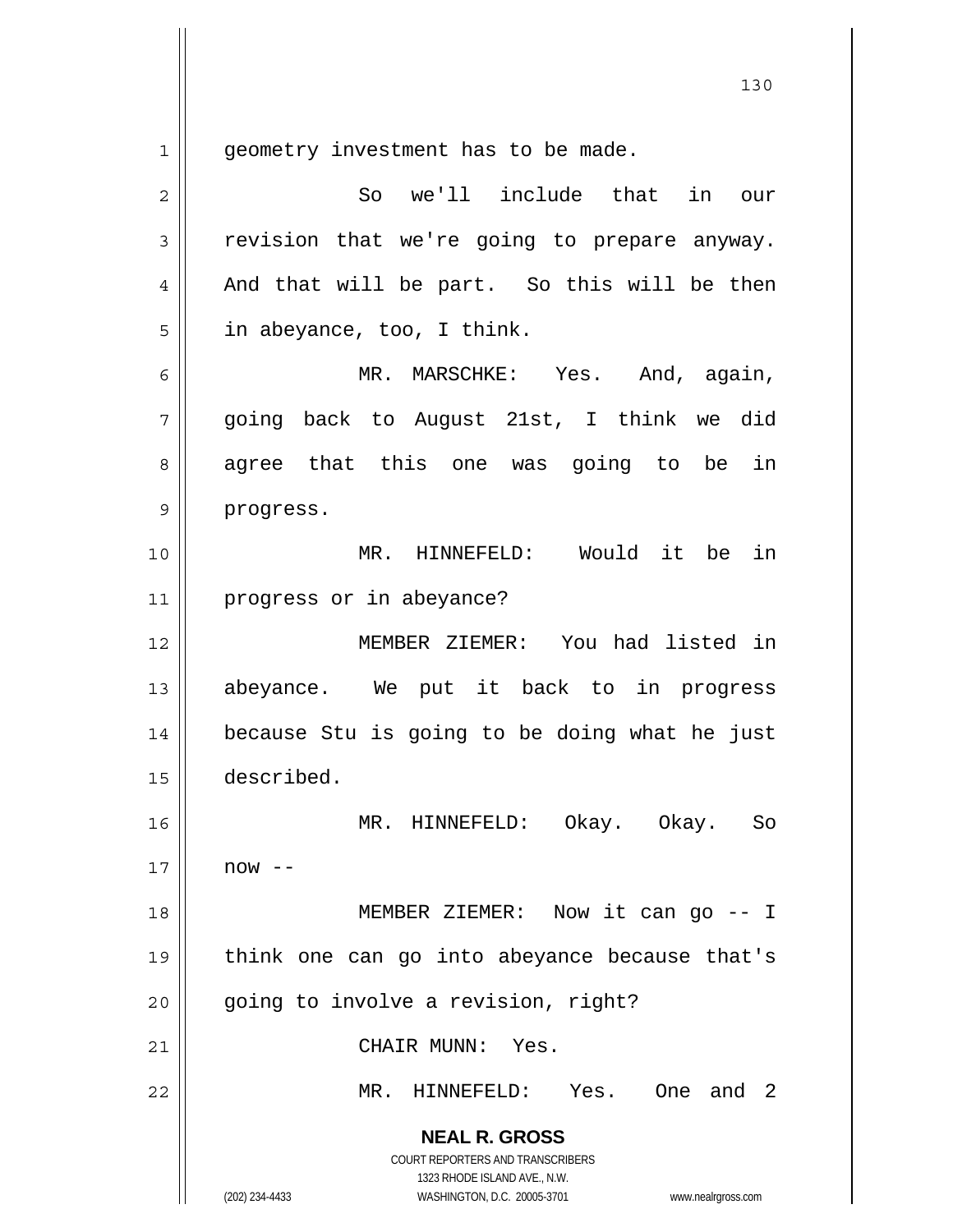1 both involve revisions.

| $\overline{2}$ | MEMBER ZIEMER: And 2 would be                                                                                                                                   |
|----------------|-----------------------------------------------------------------------------------------------------------------------------------------------------------------|
| 3              | involving -- I mean, both would now go into                                                                                                                     |
| 4              | abeyance if we agreed to that.                                                                                                                                  |
| 5              | CHAIR MUNN: The wording sounds                                                                                                                                  |
| 6              | good. Any objection #                                                                                                                                           |
| 7              | That proposed<br>MEMBER ZIEMER:                                                                                                                                 |
| 8              | wording would show up in your next revision.                                                                                                                    |
| 9              | Is that what you're saying?                                                                                                                                     |
| 10             | MR. HINNEFELD: Yes, yes.                                                                                                                                        |
| 11             | CHAIR MUNN: Yes. Any objection to                                                                                                                               |
| 12             | this?                                                                                                                                                           |
| 13             | MEMBER ZIEMER: And can you verify?                                                                                                                              |
| 14             | Was SC&A's objection to the "et cetera"?                                                                                                                        |
| 15             | MR. HINNEFELD: I cannot verify it.                                                                                                                              |
| 16             | I can verify that, yes. I cannot verify that                                                                                                                    |
| 17             | now. I will go back and check with --                                                                                                                           |
| 18             | MEMBER ZIEMER: You were objecting                                                                                                                               |
| 19             | to the other organs in the list.                                                                                                                                |
| 20             | No. There is a<br>MR. HINNEFELD:                                                                                                                                |
| 21             | list of organs, but since it says "et cetera,"                                                                                                                  |
| 22             | it is not completely specified. So I assume                                                                                                                     |
|                | <b>NEAL R. GROSS</b><br>COURT REPORTERS AND TRANSCRIBERS<br>1323 RHODE ISLAND AVE., N.W.<br>(202) 234-4433<br>WASHINGTON, D.C. 20005-3701<br>www.nealrgross.com |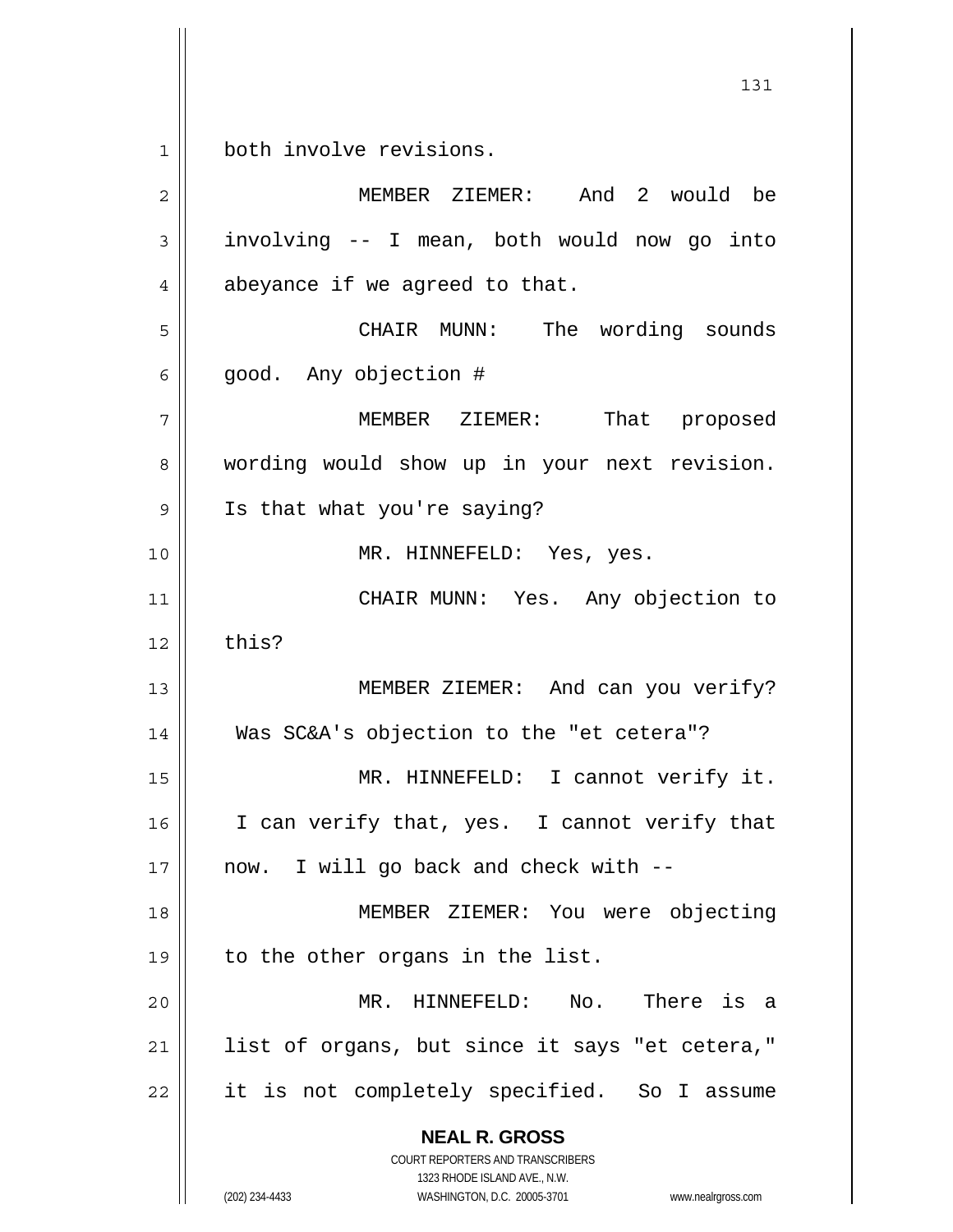$1$  that is what they meant when they said organs  $2 \parallel$  aren't specified.

 **NEAL R. GROSS** COURT REPORTERS AND TRANSCRIBERS 1323 RHODE ISLAND AVE., N.W. (202) 234-4433 WASHINGTON, D.C. 20005-3701 www.nealrgross.com 3 MEMBER ZIEMER: To me the test of 4 || "et cetera" is does the average person know  $5 \parallel$  the next thing on the list? If I say "One 6 through 5, 7, et cetera," you know that the 7 || next thing is 9 and 11, right? 8 MR. HINNEFELD: Yes. 9 CHAIR MUNN: Maybe. 10 MEMBER ZIEMER: Well, most folks 11 know in the morning. So if you don't know 12 what the next item is, that's the Ziemer rule. 13 Don't use "et cetera." 14 MR. HINNEFELD: We will try to 15 | adopt that, then. 16 MEMBER ZIEMER: If the average 17 person can't figure out the next item on the  $18$  || list, then  $-$ 19 MR. HINNEFELD: "Et cetera" won't 20 work, yes. 21 | MR. MARSCHKE: Now, okay. I mean,  $22$  |  $\degree$  one, are we changing to in abeyance?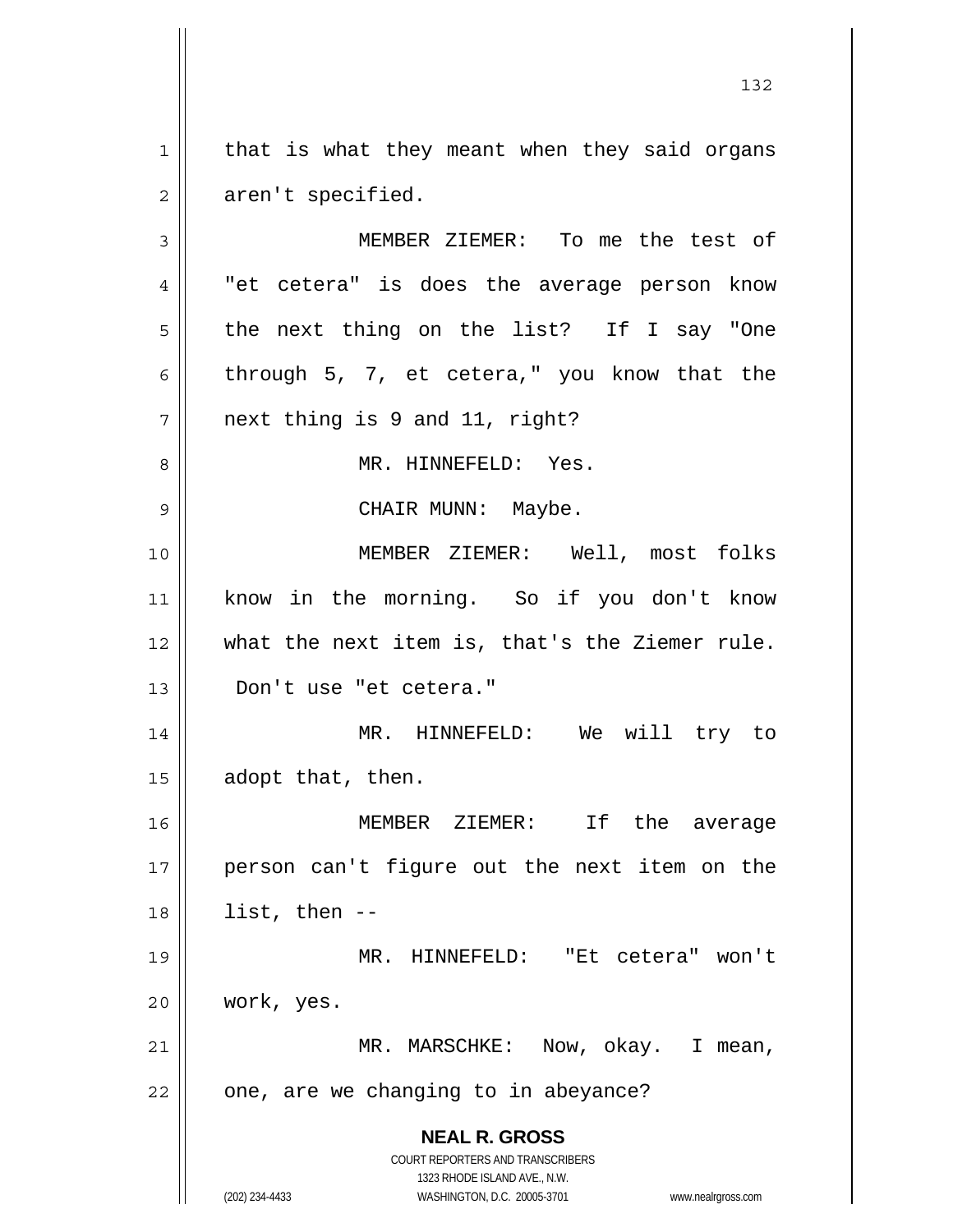**NEAL R. GROSS** COURT REPORTERS AND TRANSCRIBERS 1323 RHODE ISLAND AVE., N.W. (202) 234-4433 WASHINGTON, D.C. 20005-3701 www.nealrgross.com 1 CHAIR MUNN: In abeyance, yes,  $2 \parallel$  because it also relies on the change that is  $3 \parallel$  going to occur as a result of 2. 4 MR. MARSCHKE: And then 2 we have  $5 \parallel$  -- and this one we also change to in abeyance. 6 CHAIR MUNN: Correct. 7 MR. MARSCHKE: Okay. The wording, 8 under the NIOSH SC&A discussion, "NIOSH 9 provided an extended list of lower torso 10 || organs." And then I just said, "See 11 || transcript for a list of organs." 12 And then basically the working 13 || group direction is to change to in abeyance. 14 || CHAIR MUNN: Correct. 15 || MR. MARSCHKE: Okay? 16 CHAIR MUNN: And it is gratifying 17 to see that happen as you look at your own 18 || screen. At least it is for me. 19 MR. MARSCHKE: Oh, so you can see 20 what I'm typing? 21 CHAIR MUNN: I can just see it  $22$  | change to "in abeyance," yes.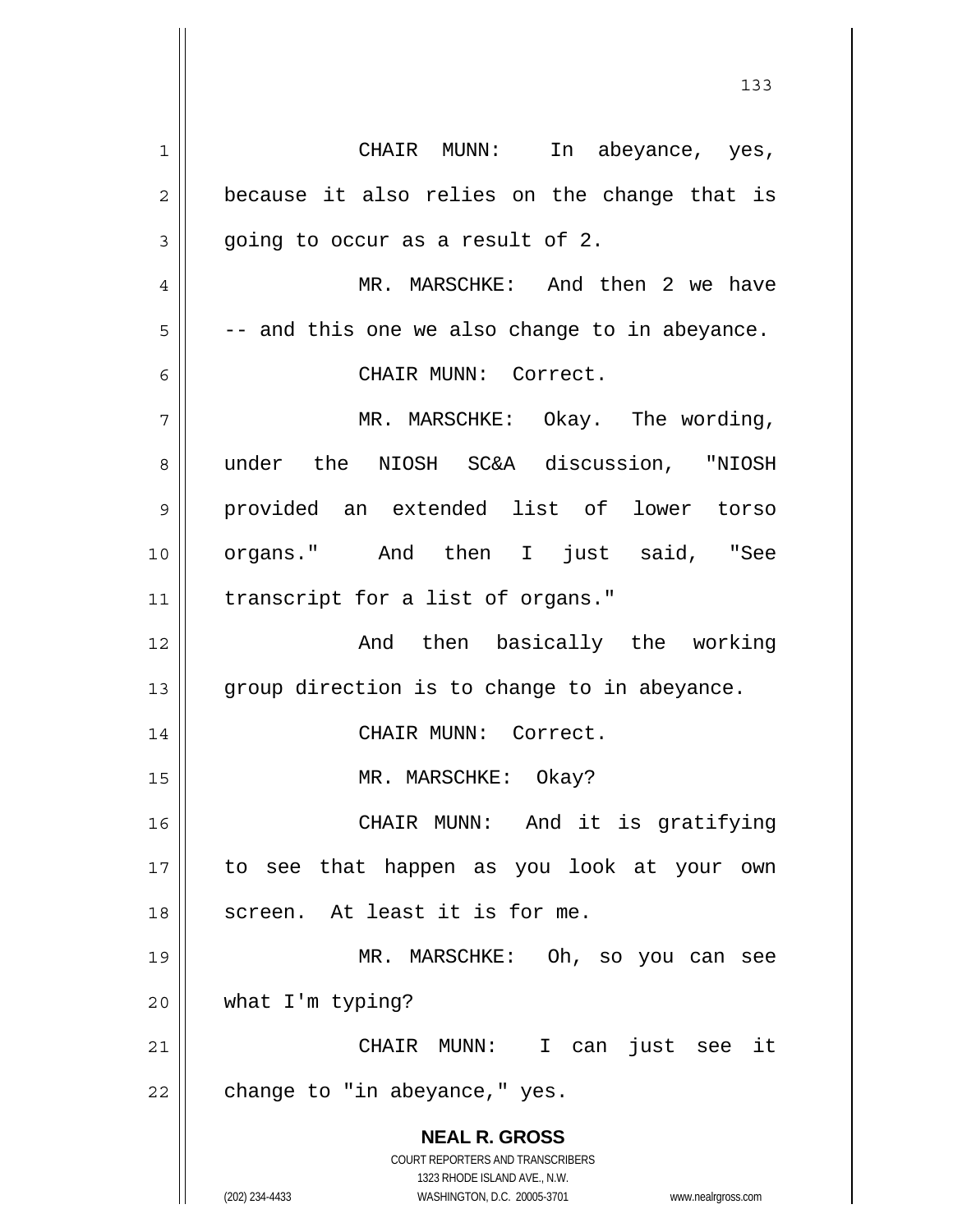**NEAL R. GROSS** COURT REPORTERS AND TRANSCRIBERS 1323 RHODE ISLAND AVE., N.W. (202) 234-4433 WASHINGTON, D.C. 20005-3701 www.nealrgross.com 134 1 || MR. MARSCHKE: Magic. 2 CHAIR MUNN: Excellent. Magic. Is 3 | correct. That's wonderful. 4 Number 3? 5 MEMBER ZIEMER: We left that. It  $6$  || was in progress before, I think. 7 | MR. MARSCHKE: Right. And I think 8 my notes say, "Working group, the direction 9 was SC&A and NIOSH to discuss an attempt to 10 | reach a decision." 11 CHAIR MUNN: SC&A had recommended  $12$  | last time that we change this to in progress. 13 MR. MARSCHKE: I think that is what 14 we were supposed to have changed it to. 15 MEMBER ZIEMER: You showed it in 16 | progress, last time. 17 MR. MARSCHKE: I did or -- 18 MEMBER ZIEMER: On the 21st of 19 || August, you showed it in progress. 20 CHAIR MUNN: It doesn't show in 21 | progress right now. 22 MEMBER ZIEMER: Oh, it doesn't?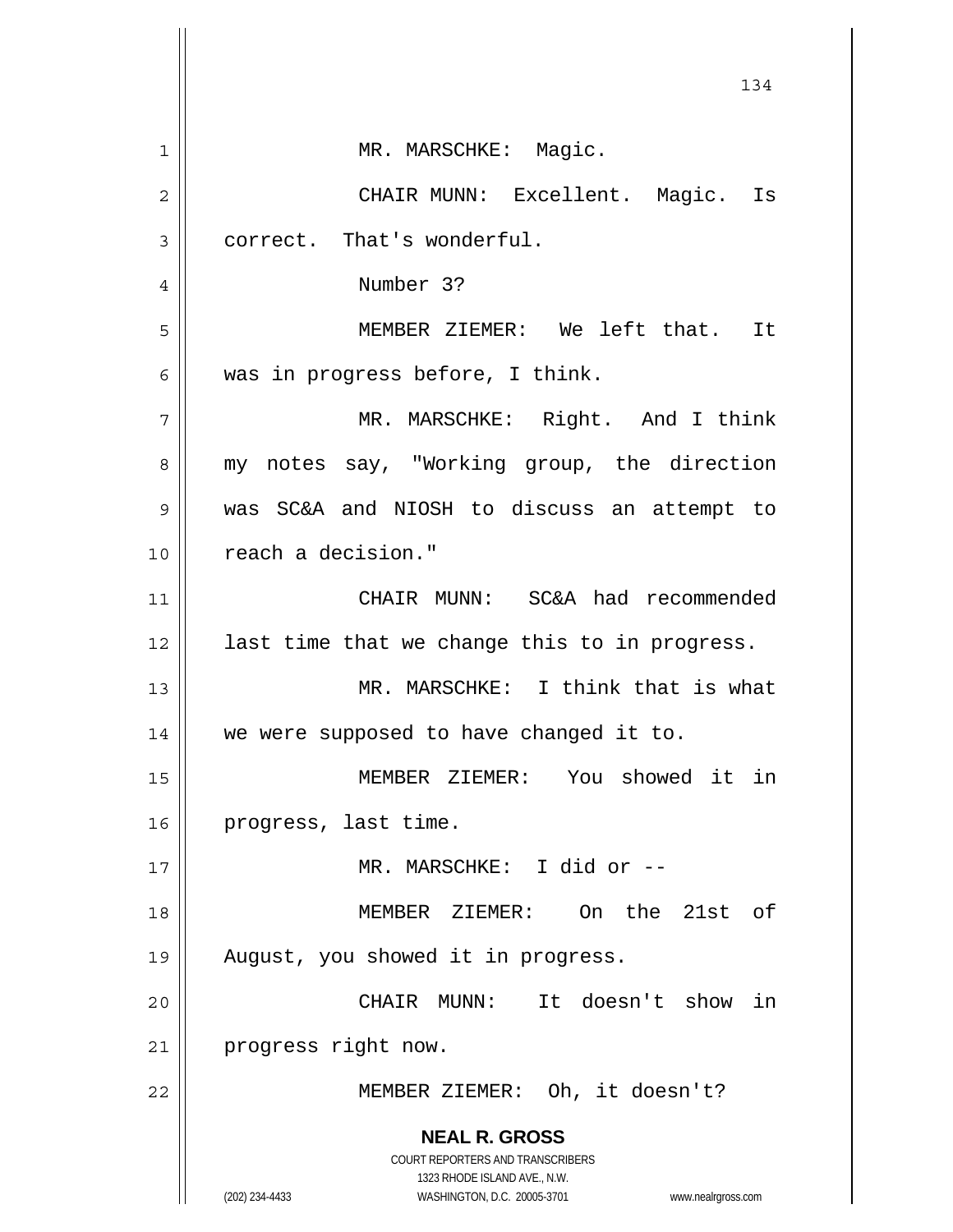**NEAL R. GROSS** COURT REPORTERS AND TRANSCRIBERS 1323 RHODE ISLAND AVE., N.W. (202) 234-4433 WASHINGTON, D.C. 20005-3701 www.nealrgross.com <u>135</u> 1 CHAIR MUNN: No. It shows it's  $2 \parallel$  open. 3 MR. MARSCHKE: Well, one of the 4 || problems was, I think the problem was, I have 5 | these notes from August 21st. And I didn't 6 trust myself. Doing it here online with  $7 \parallel$  everybody --8 CHAIR MUNN: Watching. 9 MR. MARSCHKE: -- watching and 10 agreeing in real time I think is going to be 11 very helpful. And one of the reasons I did 12 || send the list out was just to see if we needed  $13$  to make changes to what the status is on it  $14$  | that I had not made. 15 CHAIR MUNN: The only way we can 16 || cover each item, though, so far as I can see 17 is to do what we're doing right now, go  $18$  | through them one at a time. 19 MR. MARSCHKE: Okay. Now, 4 -- 20 MEMBER ZIEMER: Did anything happen  $21 \parallel$  on 3? 22 CHAIR MUNN: Yes. It was changed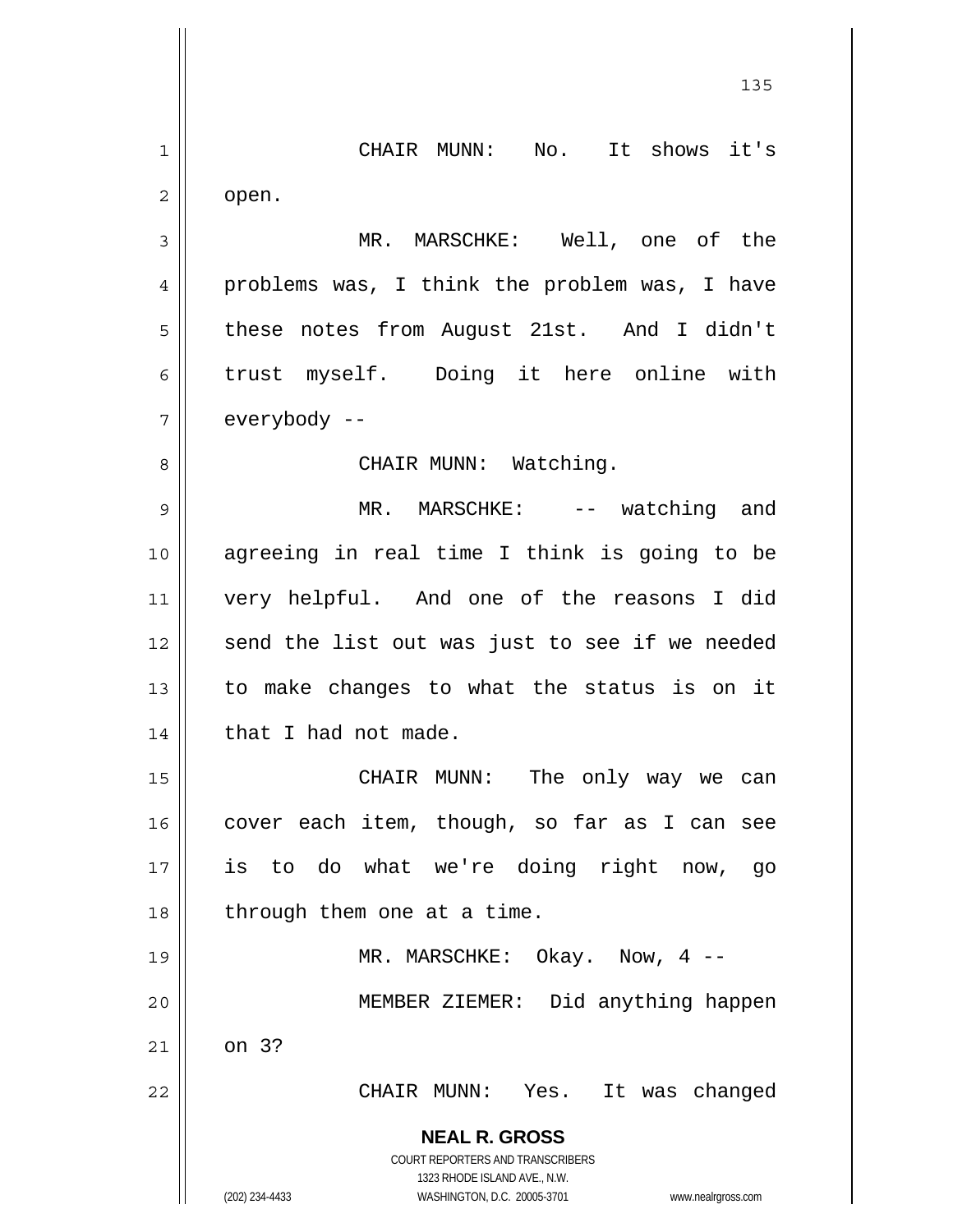1 || from open to in progress.

MR. MARSCHKE: Yes, but does | anything happened between now  $-$ -MR. HINNEFELD: There has not been | any discussion between us in this --MEMBER ZIEMER: Since last meeting. MR. HINNEFELD: I would say that 8 || it's not typically our approach that every  $9 \parallel$  item we put in this reconstruction has to be a worst case value, that if we have a distribution of values that we think reflect the situation and possibilities of the  $\parallel$  situation that we're facing, that we enter the distribution, which is what this, I believe  $\parallel$  that#s what this OTIB called for, is entering not just a single value but a distribution  $17 \parallel$  value.

The comment here is that the correction factors don't represent the worst 20 || case assumption. In further discussion down below, it would concur if the distribution || only for OTIB listed in the 95th percentile

> **NEAL R. GROSS** COURT REPORTERS AND TRANSCRIBERS 1323 RHODE ISLAND AVE., N.W. (202) 234-4433 WASHINGTON, D.C. 20005-3701 www.nealrgross.com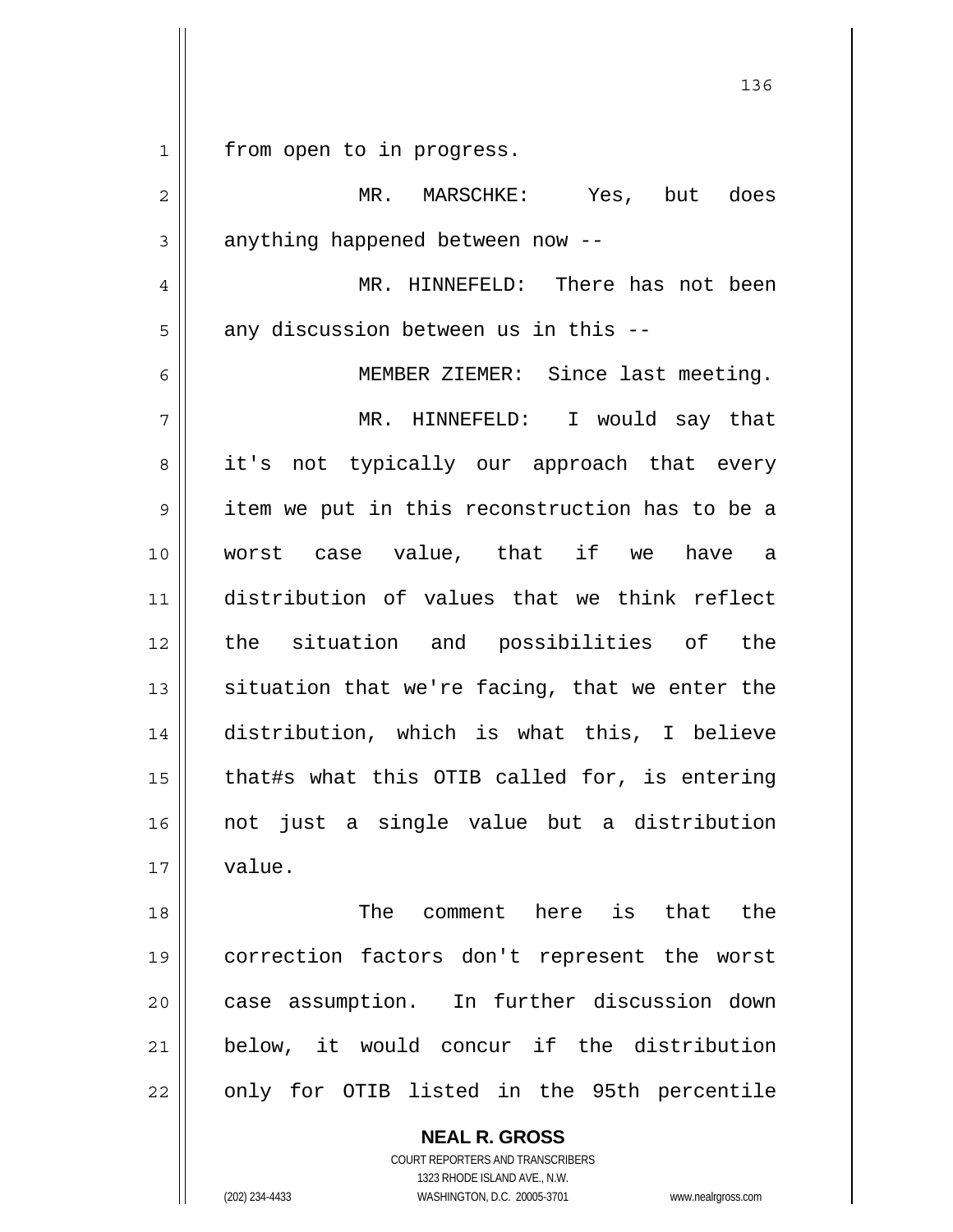correction factor and recommended issues in dose reconstruction.

I think this is just a matter -- I don't know that we're going to come to  $5 \parallel$  agreement on this because our view is that if we have a value that we believe is a good | value for a particular quantity, as defined by  $8 \parallel$  a distribution, we'll apply the distribution, 9 || rather than always in every case using the 95th percentile. I don#t think we're tied to using the 95th percentile. CHAIR MUNN: Hold on just a moment. We are on item 4. No. We're on item 3. 14 || MR. HINNEFELD: We are on 3. CHAIR MUNN: All right. That's why. I am looking at the wrong thing. Ah.

17 || There. All right. So the question now is, how do we incorporate NIOSH's follow-up into  $\parallel$  this? It goes on to an action item for --

MR. HINNEFELD: I can provide that written.

MR. MARSCHKE: What you just said

 **NEAL R. GROSS** COURT REPORTERS AND TRANSCRIBERS

1323 RHODE ISLAND AVE., N.W.

(202) 234-4433 WASHINGTON, D.C. 20005-3701 www.nealrgross.com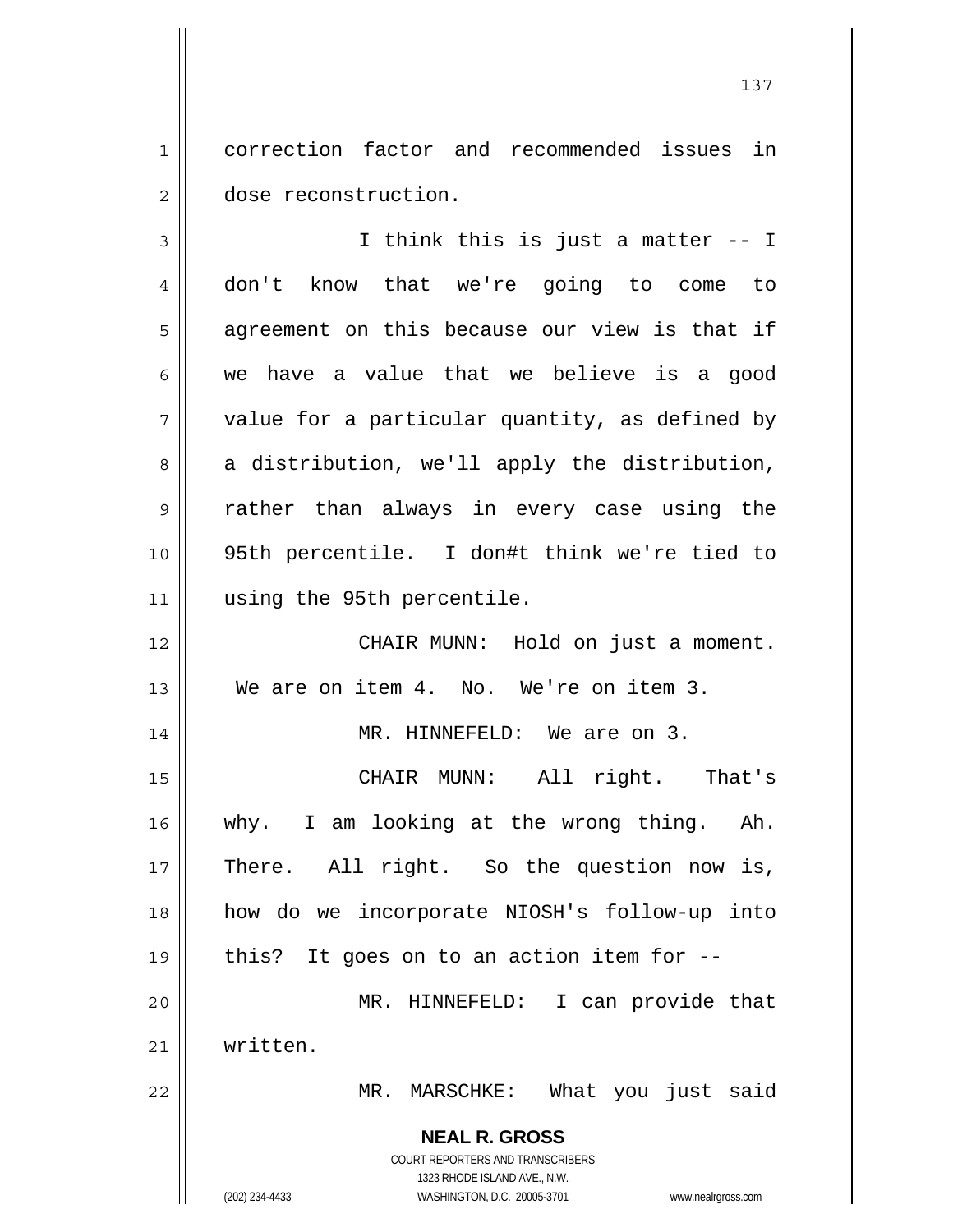**NEAL R. GROSS** COURT REPORTERS AND TRANSCRIBERS 1323 RHODE ISLAND AVE., N.W. (202) 234-4433 WASHINGTON, D.C. 20005-3701 www.nealrgross.com 138 1| is basically what is said in the initial 2 | response, isn't it? 3 MEMBER ZIEMER: Yes. It's already 4 | there. 5 CHAIR MUNN: Right. It's already  $6 \parallel$  there. 7 || MR. MARSCHKE: So the question is, 8 || I guess the question comes back down, to the 9 || SC&A response. Does the workgroup agree with 10 NIOSH that the distribution can be used in a 11 || dose reconstruction or do they feel that they 12 always have to recommend use of the 95th 13 percentile? 14 CHAIR MUNN: I think if you ask 10 15 technical people, you will get 14 different 16 answers to that. 17 || MEMBER ZIEMER: Well, are these, 18 || first of all, dosimetry, all box users? 19 MR. HINNEFELD: This is computer 20 || simulation. 21 MEMBER ZIEMER: A Computer  $22$   $\parallel$  simulation on the --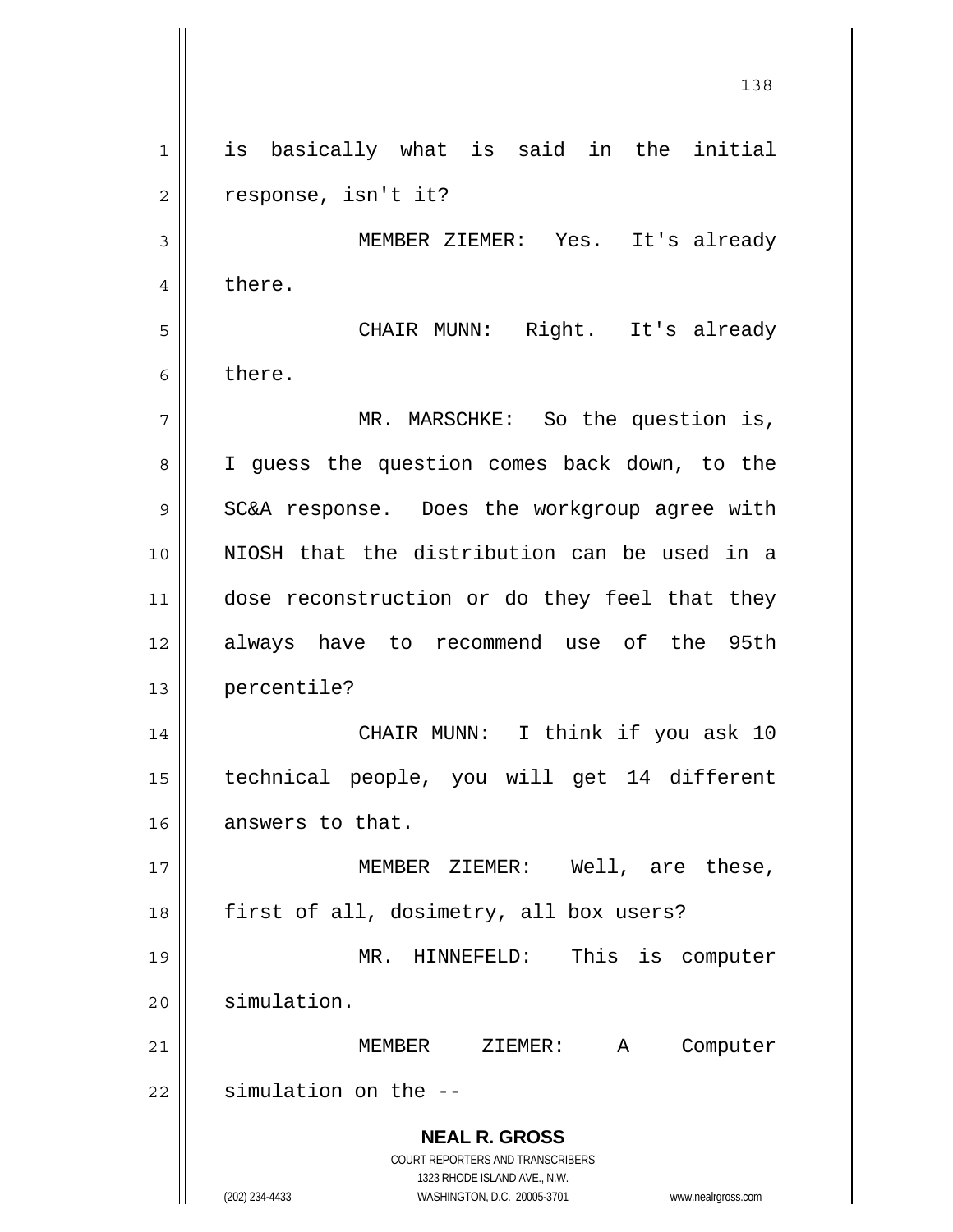| MR. HINNEFELD: Of the geometries.              |
|------------------------------------------------|
| We used ATTILA when we did the OTIB itself.    |
| That is based on ATTILA run. Subsequently      |
| it#s submit to MCNP run to pretty much confirm |
| the bank. There's another piece of             |
| information here. I haven't forwarded it yet.  |
| I mean, there's also the aspect                |
| that we didn't even consider the fact that in  |
| many cases a glove box had a steel wall that   |
| the ports were in, a viewing port that the     |
| person left viewing the badge probably was     |
| exposed to.                                    |
| We have another paper that I didn't            |
| submit that even argues the fact that the      |
| badge reading could be considerably higher     |
| than the lower torso reading based on the      |
| construction of the glove.                     |
| So to say that -- you know, we have            |
| taken a situation which we believe is broadly  |
| representative and friendly by not placing any |
| additional shielding between the lower torso   |
| and the person in front of the badge.          |
|                                                |

 **NEAL R. GROSS** COURT REPORTERS AND TRANSCRIBERS 1323 RHODE ISLAND AVE., N.W.

(202) 234-4433 WASHINGTON, D.C. 20005-3701 www.nealrgross.com

 $\mathsf{II}$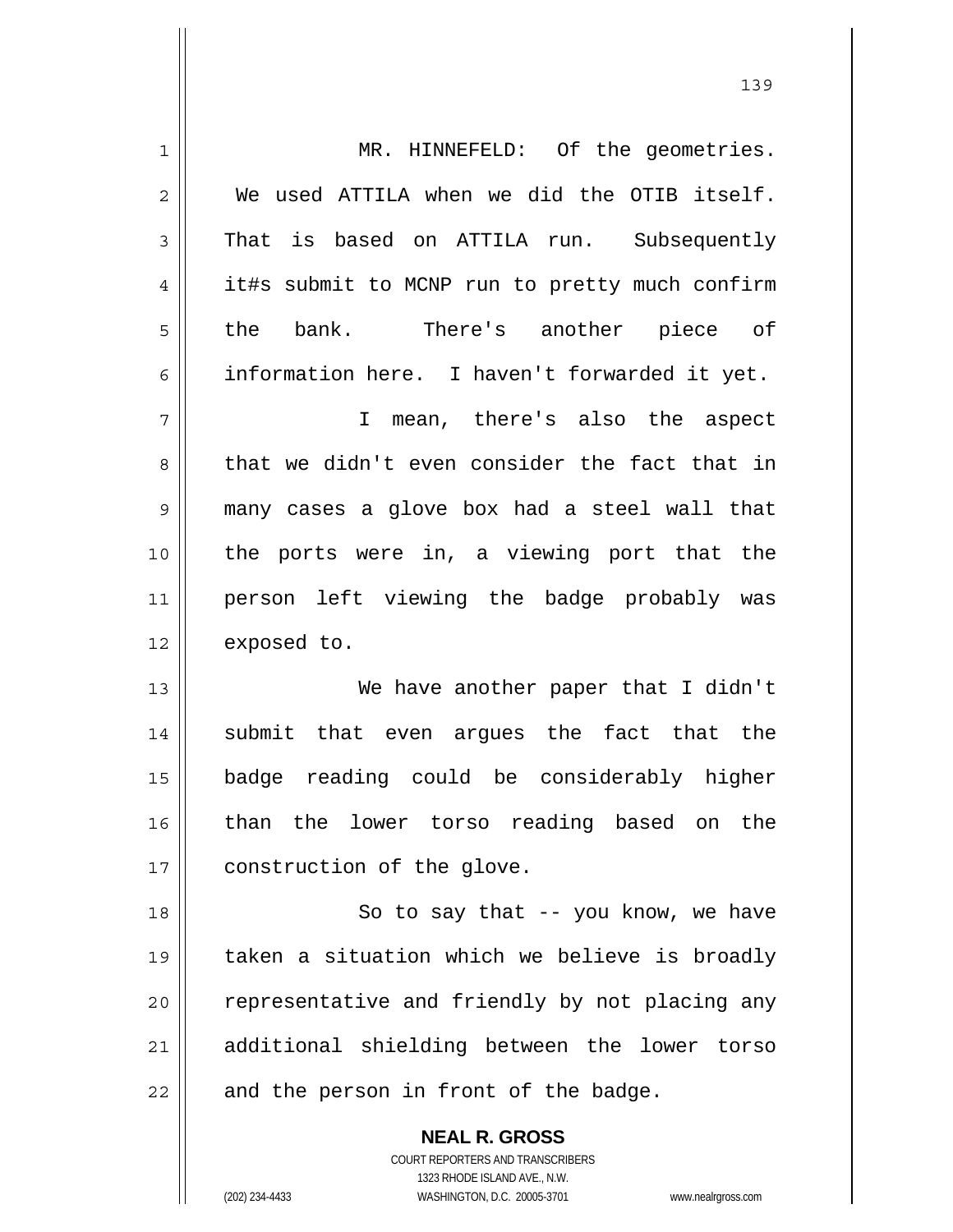**NEAL R. GROSS** COURT REPORTERS AND TRANSCRIBERS 1323 RHODE ISLAND AVE., N.W. (202) 234-4433 WASHINGTON, D.C. 20005-3701 www.nealrgross.com 1 We believe that is a 2 | claimant-favorable position, and we developed  $3 \parallel$  the distribution of the value. And from that  $4 \parallel$  and given the fact that there is clearly a  $5 \parallel$  situation we can describe when, in fact, the 6 multiplier comes to badge would be less than  $7 \parallel$  one, instead of greater than one, we don't see 8 any particular reason to try to use the 95th 9 percentile of the distribution, of the table 10 distribution that we generated. 11 || So that's the position we've taken  $12 \parallel$  on it. 13 CHAIR MUNN: Which is a sound 14 || scientific principle. The question now 15 becomes, what is the workgroup's view? 16 MEMBER ZIEMER: So Bob's 17 || recommendation was the 95th percentile of the 18 || correction factor? 19 MR. HINNEFELD: Yes. 20 MEMBER ZIEMER: You're taking a 21 correction factor, a mean correction factor,  $22$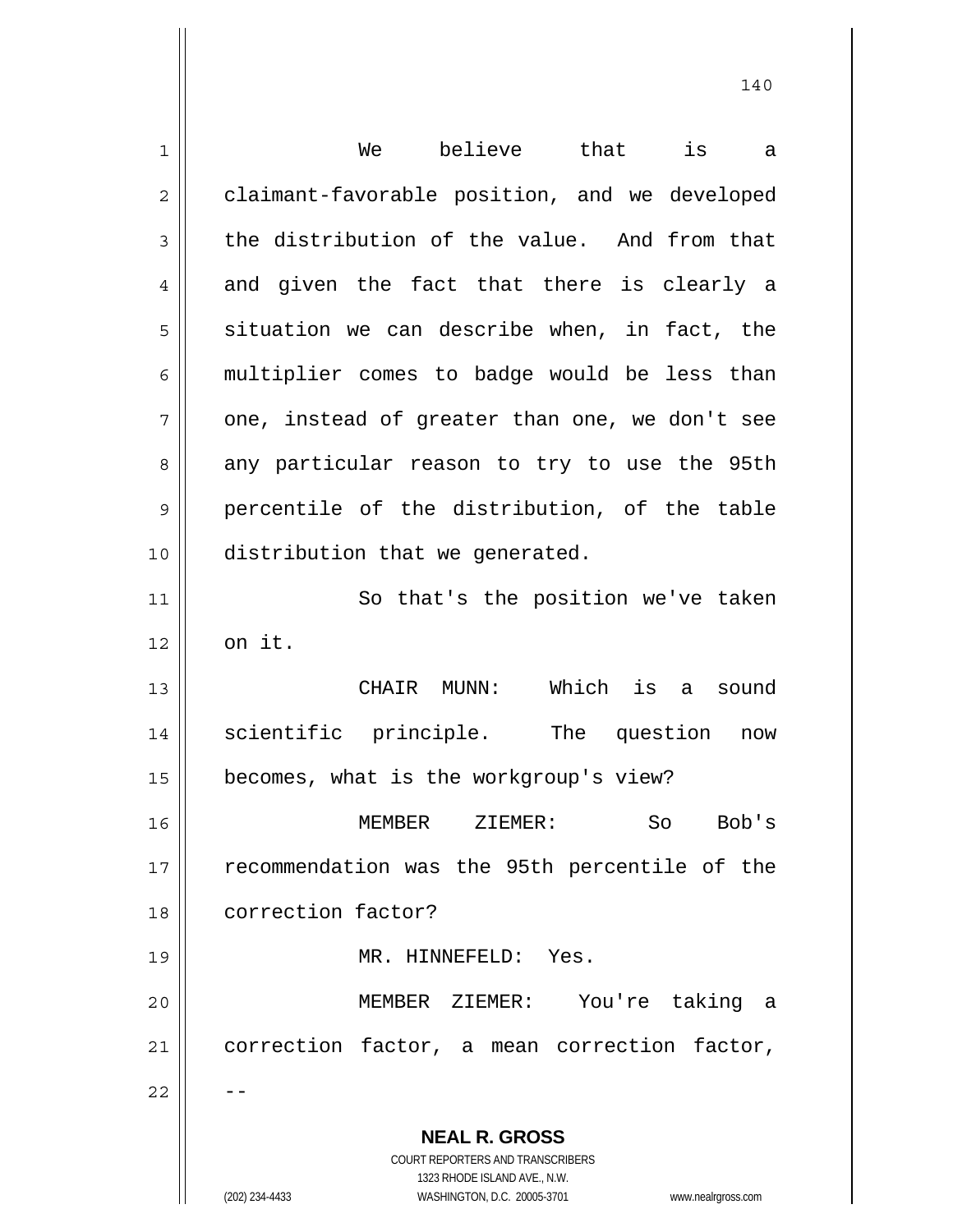|    | 141                                                                                                 |
|----|-----------------------------------------------------------------------------------------------------|
| 1  | MR. HINNEFELD: Yes.                                                                                 |
| 2  | MEMBER ZIEMER: -- in generating a                                                                   |
| 3  | dose distribution?                                                                                  |
| 4  | MR. HINNEFELD: Yes. The bottle                                                                      |
| 5  | generates the distribution. That's the point.                                                       |
| 6  | MEMBER ZIEMER: And you're doing                                                                     |
| 7  | the $95th$ --                                                                                       |
| 8  | MR. HINNEFELD: No. We're using                                                                      |
| 9  | the entire distribution.                                                                            |
| 10 | MEMBER ZIEMER: No, using the entire                                                                 |
| 11 | distribution and generating --                                                                      |
| 12 | MR. HINNEFELD: Adjusting the doses                                                                  |
| 13 | accordingly.                                                                                        |
| 14 | MEMBER ZIEMER: Right, right.                                                                        |
| 15 | MR. HINNEFELD: A combination of                                                                     |
| 16 | the distribution.                                                                                   |
| 17 | MEMBER ZIEMER:<br>Eventually once a                                                                 |
| 18 | dose distribution gets assigned on the POC                                                          |
| 19 | distribution is --                                                                                  |
| 20 | MR. HINNEFELD:<br>Yes, yes.                                                                         |
| 21 | Distribution goes -- whatever the resulting                                                         |
| 22 | dose value is, whatever its distribution is,                                                        |
|    | <b>NEAL R. GROSS</b><br>COURT REPORTERS AND TRANSCRIBERS                                            |
|    | 1323 RHODE ISLAND AVE., N.W.<br>(202) 234-4433<br>WASHINGTON, D.C. 20005-3701<br>www.nealrgross.com |
|    |                                                                                                     |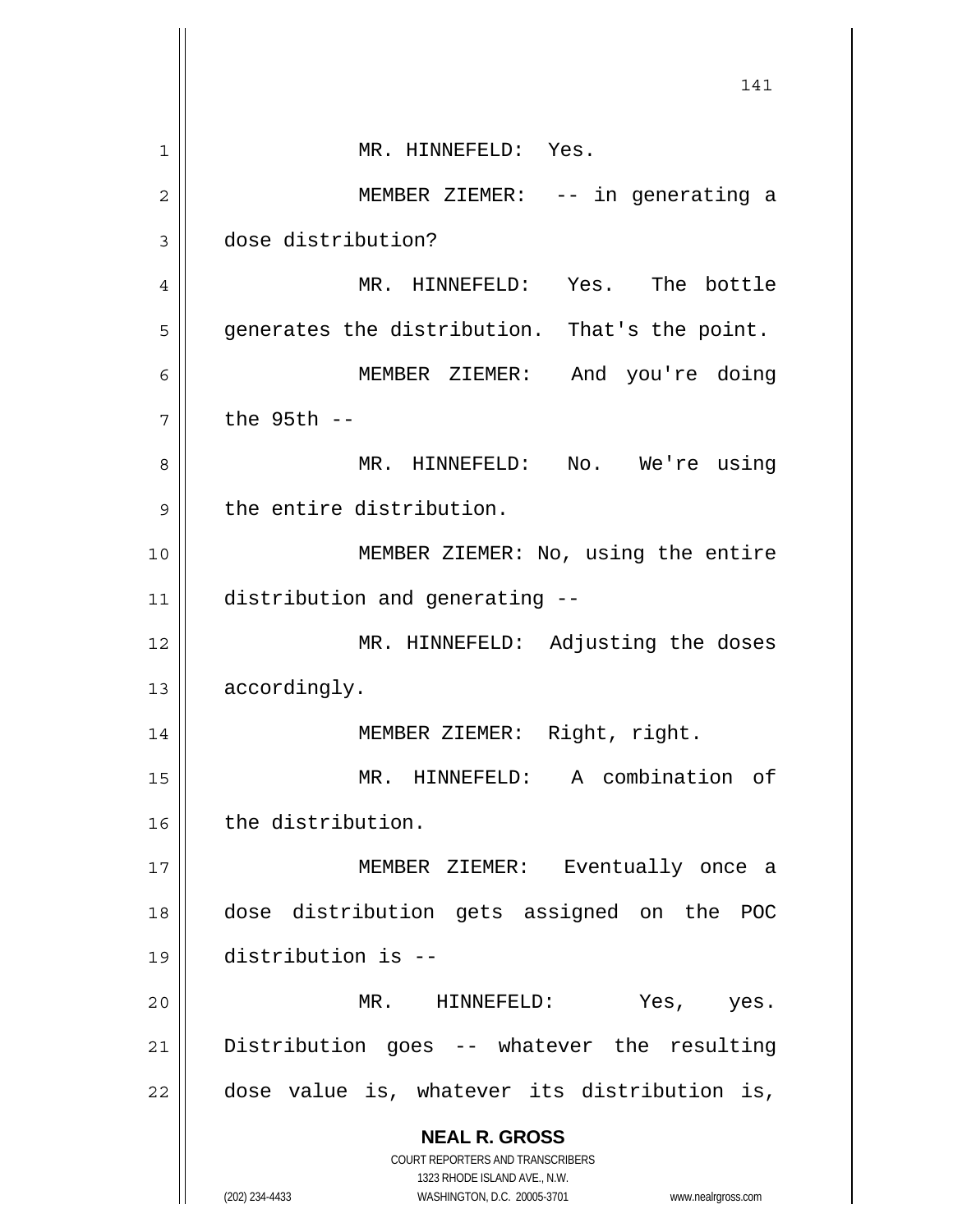**NEAL R. GROSS** COURT REPORTERS AND TRANSCRIBERS 1323 RHODE ISLAND AVE., N.W. (202) 234-4433 WASHINGTON, D.C. 20005-3701 www.nealrgross.com  $1 \parallel$  fitting the ones that are a success, it goes  $2 \parallel$  into IREP as the appropriate distribution. 3 MEMBER ZIEMER: Right. And the  $4 \parallel$  SC&A approach --5 MR. HINNEFELD: The SC&A approach  $6 \parallel$  is  $-$ 7 MEMBER ZIEMER: -- would be to take  $8 \parallel - -$ 9 MR. HINNEFELD: -- the 95th 10 || percentile of the distribution we generated, 11 applied at a constant. 12 MEMBER ZIEMER: Right. But it 13 generates a new distribution ultimately or 14 does it give you a -- 15 MR. HINNEFELD: I believe it says 16 || to pick a point value, the 95th percentile off 17 || the distribution we generated. I believe 18 that's what the finding is, use the 95th 19 percentile off the distribution, the 20  $\parallel$  distribution that we generated,  $-$ 21 MEMBER ZIEMER: Yes, yes. 22 MR. HINNEFELD: -- apply that as a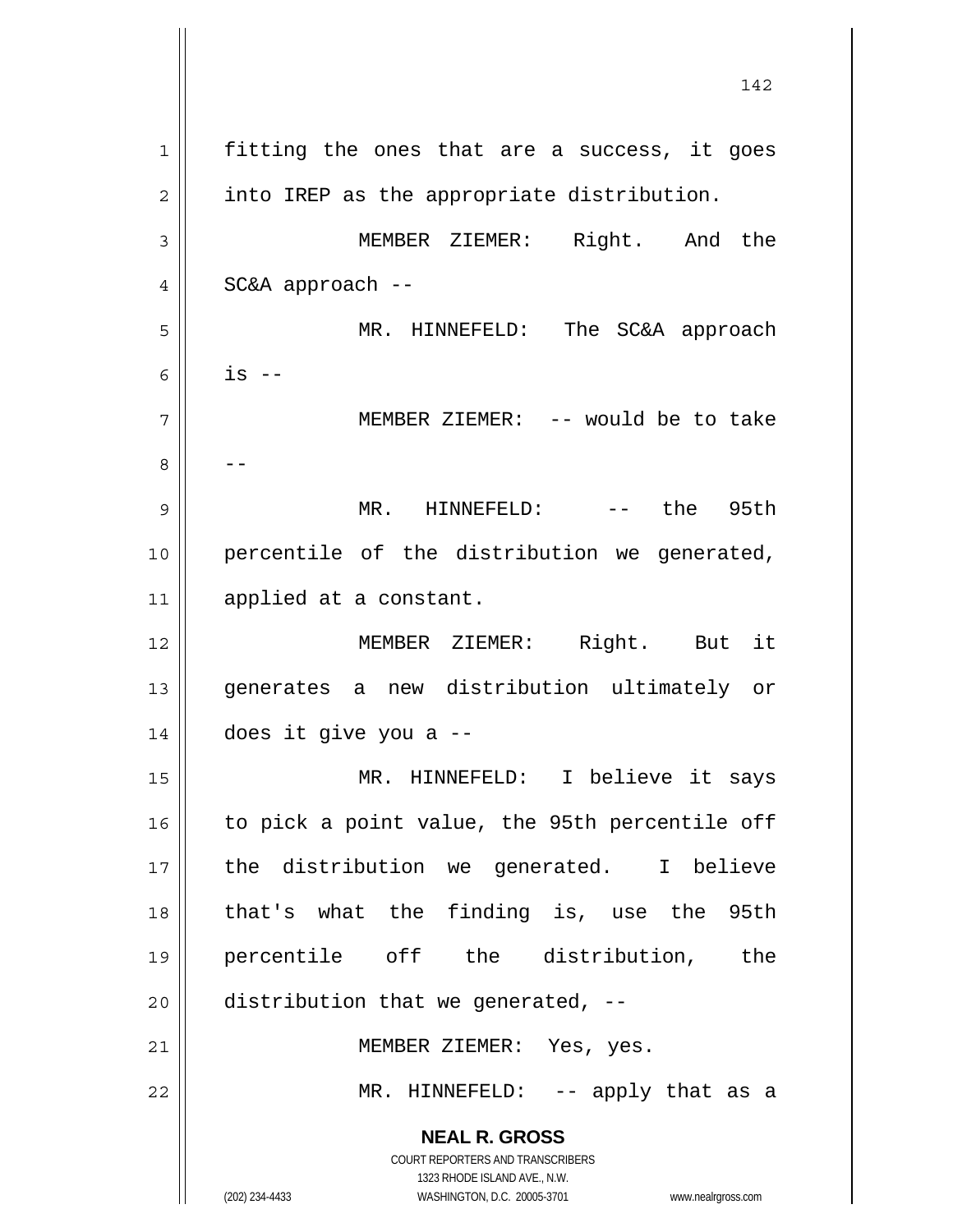**NEAL R. GROSS** COURT REPORTERS AND TRANSCRIBERS 1323 RHODE ISLAND AVE., N.W. 1 | constant, as opposed to our position, which is  $2 \parallel$  to apply the distribution in its entirety. 3 || MEMBER ZIEMER: Right. 4 CHAIR MUNN: Mark, are you still 5 bere? 6 MEMBER GRIFFON: I am still here. 7 Yes. I am just looking. 8 CHAIR MUNN: Do you have any -- 9 MEMBER GRIFFON: I looked up the 10 TIB to see what the distribution was. So I'm 11 || looking at the TIB right now. 12 CHAIR MUNN: I would like to get 13 || Mark's take on this before we go any further. 14 || Stu certainly makes a compelling argument 15 with respect to the fact that the actual 16 exposure can go either way depending upon 17 | construction of the glove box. 18 MEMBER GRIFFON: Do I understand 19 you right, Stu, that the distribution actually  $20$  | can go below one but you're truncating it? 21 || MR. HINNEFELD: No, no. 22 MEMBER GRIFFON: No?

143

(202) 234-4433 WASHINGTON, D.C. 20005-3701 www.nealrgross.com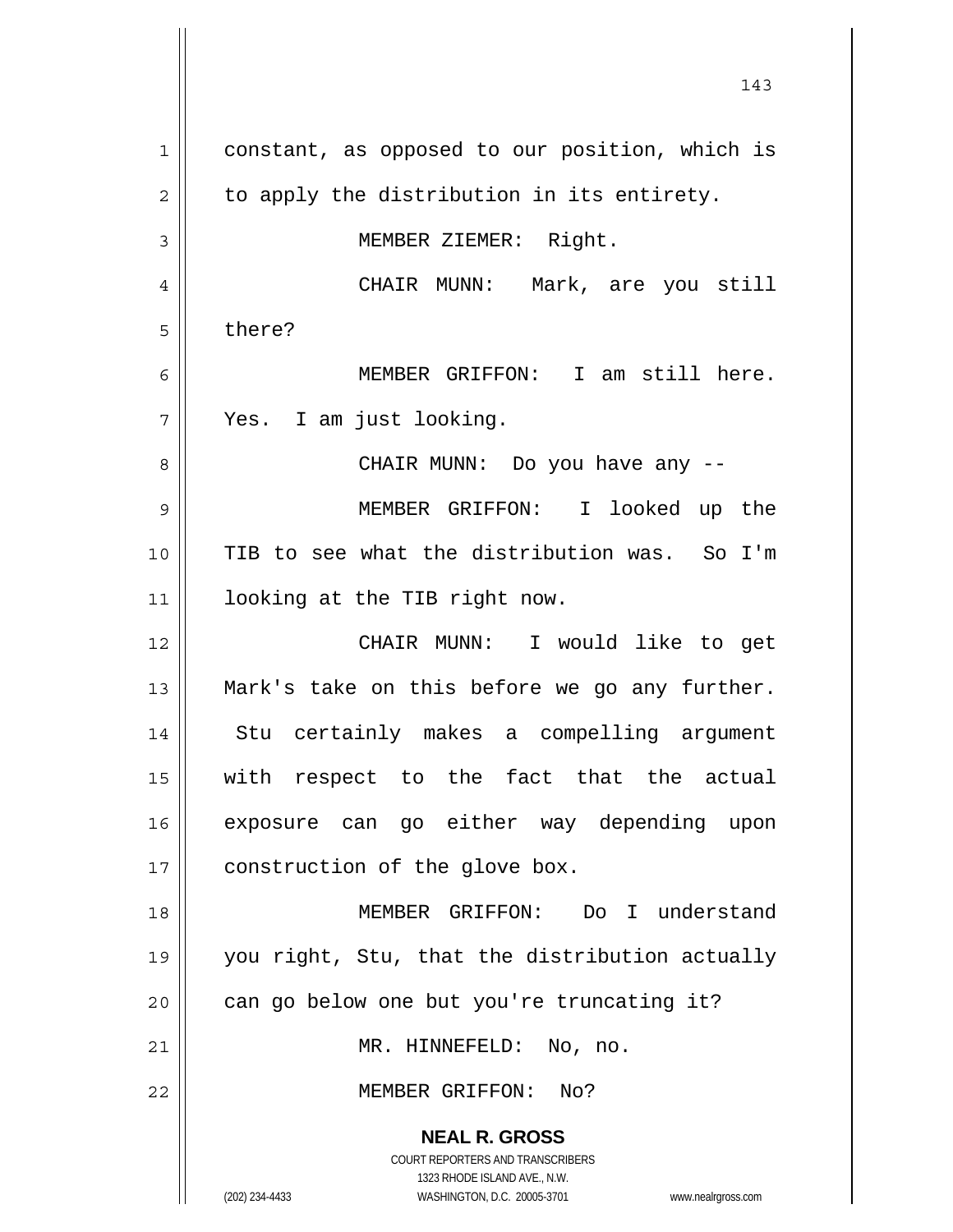| 1              | MR. HINNEFELD: No. It would go                                      |
|----------------|---------------------------------------------------------------------|
| $\overline{2}$ | below one, if the construction of the glove                         |
| 3              | box were such that it would have a steel wall                       |
| 4              | up to include like the glove ports and such                         |
| 5              | like that but the viewing port, which would                         |
| 6              | probably be also the badge exposed area, would                      |
| 7              | be the viewing, would be through the viewing                        |
| 8              | port. And that's the situation when the                             |
| 9              | correction factor may actually be below one.                        |
| 10             | That situation is not considered by                                 |
| 11             | the TIB. The TIB views essentially a uniform                        |
| 12             | front face of the glove box so that the                             |
| 13             | adjustment is strictly geometry. And it's                           |
| 14             | always caused it, always greater than one.                          |
| 15             | MEMBER GRIFFON:<br>Okay.                                            |
| 16             | CHAIR MUNN:<br>It certainly appears                                 |
| 17             | to be $-$                                                           |
| 18             | MEMBER ZIEMER: What do we<br>have                                   |
| 19             | that's in the regs as to either of these                            |
| 20             | situations?                                                         |
| 21             | MR. HINNEFELD: Well, on coworker                                    |
| 22             | distributions,<br>the coworker external                             |
|                | <b>NEAL R. GROSS</b>                                                |
|                | <b>COURT REPORTERS AND TRANSCRIBERS</b>                             |
|                | 1323 RHODE ISLAND AVE., N.W.                                        |
|                | WASHINGTON, D.C. 20005-3701<br>(202) 234-4433<br>www.nealrgross.com |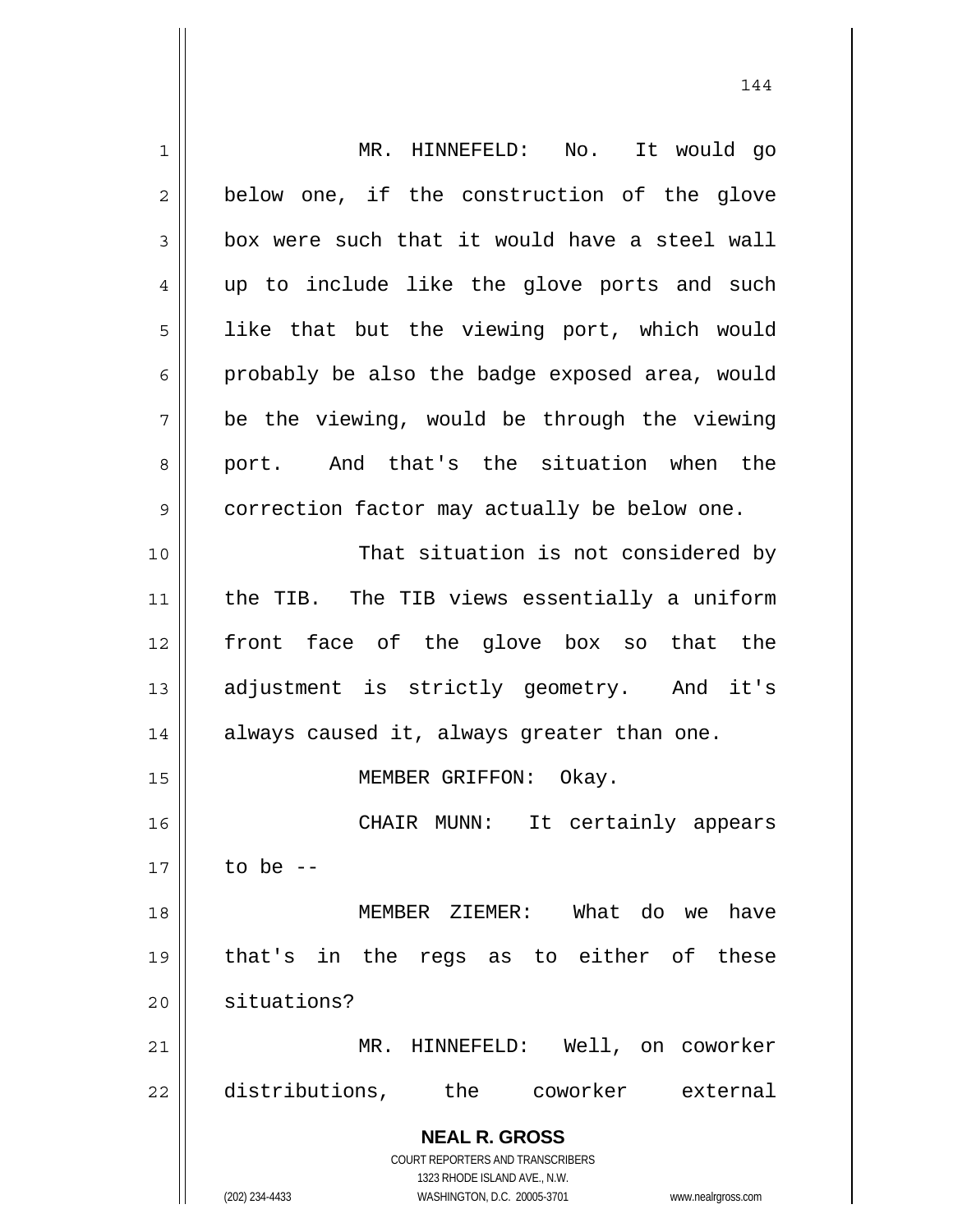1 distribution, here, this will help you out a  $2 \parallel$  lot.

3 || MEMBER ZIEMER: Yes.

MR. HINNEFELD: For external distribution, we will typically use a percentile value as I believe we use a constant value, the 95th percentile, that the  $8 \parallel$  person that -- we feel that they were likely heavily exposed but we don't have mocking information, we use the 95th percentile of the 11 || calculation. And if they were lightly exposed  $12$ MEMBER ZIEMER: But that's of the  $14$ MR. HINNEFELD: Of the coworker 16 distribution. And that is a dose value. 17 || MEMBER ZIEMER: Of the dose value. MR. HINNEFELD: For an internal coworker model, we do the distribution of the || total of the distribution as assigned, not the 95th percentile or 50th percentile, but | distribution that is assigned.

> **NEAL R. GROSS** COURT REPORTERS AND TRANSCRIBERS

> > 1323 RHODE ISLAND AVE., N.W.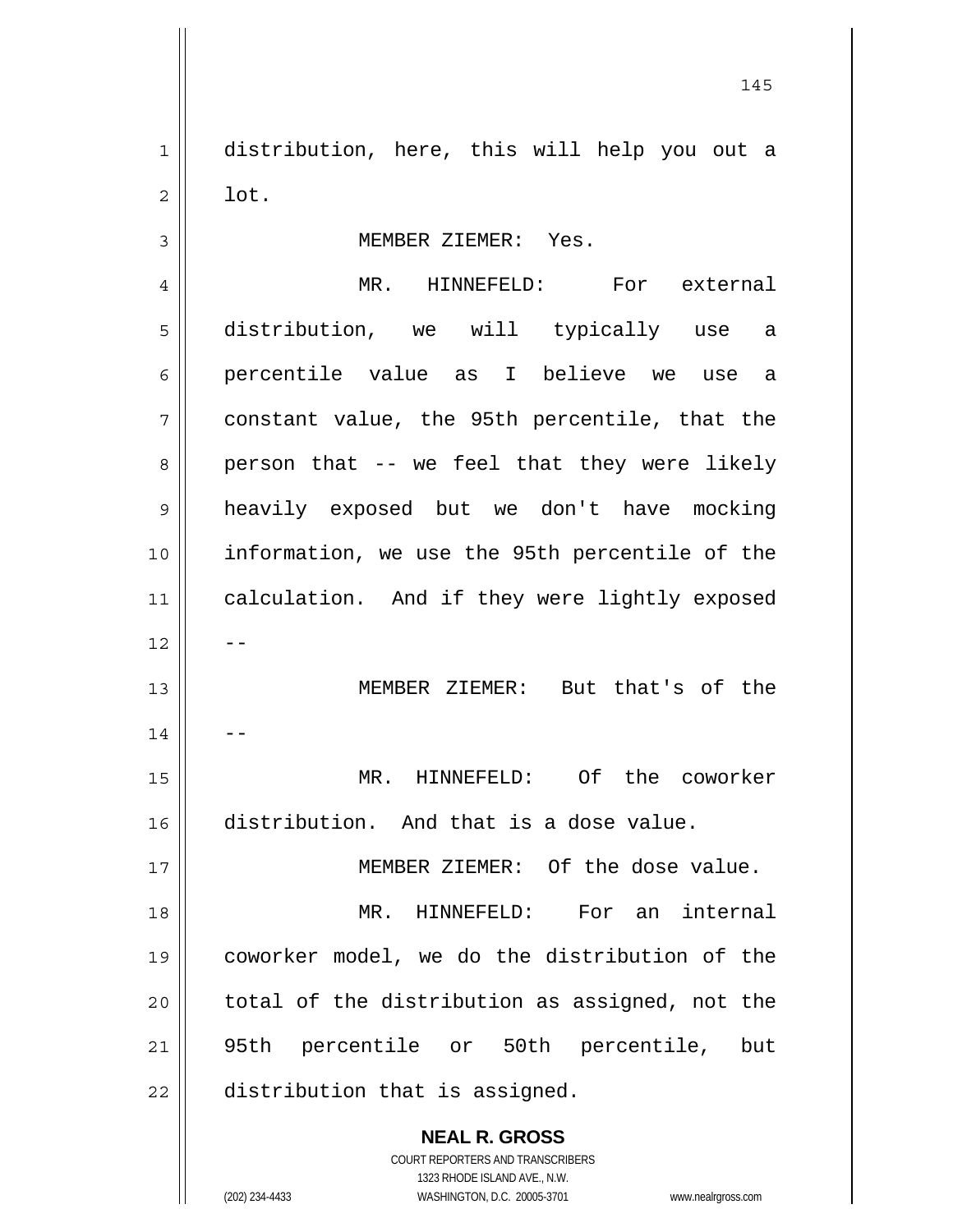**NEAL R. GROSS** COURT REPORTERS AND TRANSCRIBERS 1323 RHODE ISLAND AVE., N.W. (202) 234-4433 WASHINGTON, D.C. 20005-3701 www.nealrgross.com 1 | Let's see. Dose conversion factors  $2 \parallel$  are applied as a distribution. It's been so 3 | long since I've been in touch with 4 | construction. 5 MEMBER ZIEMER: I'm trying to get a  $6 \parallel$  feel for what the effect of using a point 7 value correction factor, regardless of where 8 | you select it. 9 MR. HINNEFELD: Well, if you use a 10 || point value factor --11 MEMBER ZIEMER: That's what he's 12 || suggesting here. You get a distribution of 13 the correction factors and pick the 95th 14 percentile, right? 15 || MR. HINNEFELD: Yes. 16 MEMBER ZIEMER: But whatever 17 || percentile you pick --18 || MR. HINNEFELD: I mean, the outcome 19 20 MEMBER ZIEMER: -- it's a point  $21$  value. 22 || MR. HINNEFELD: The outcome in my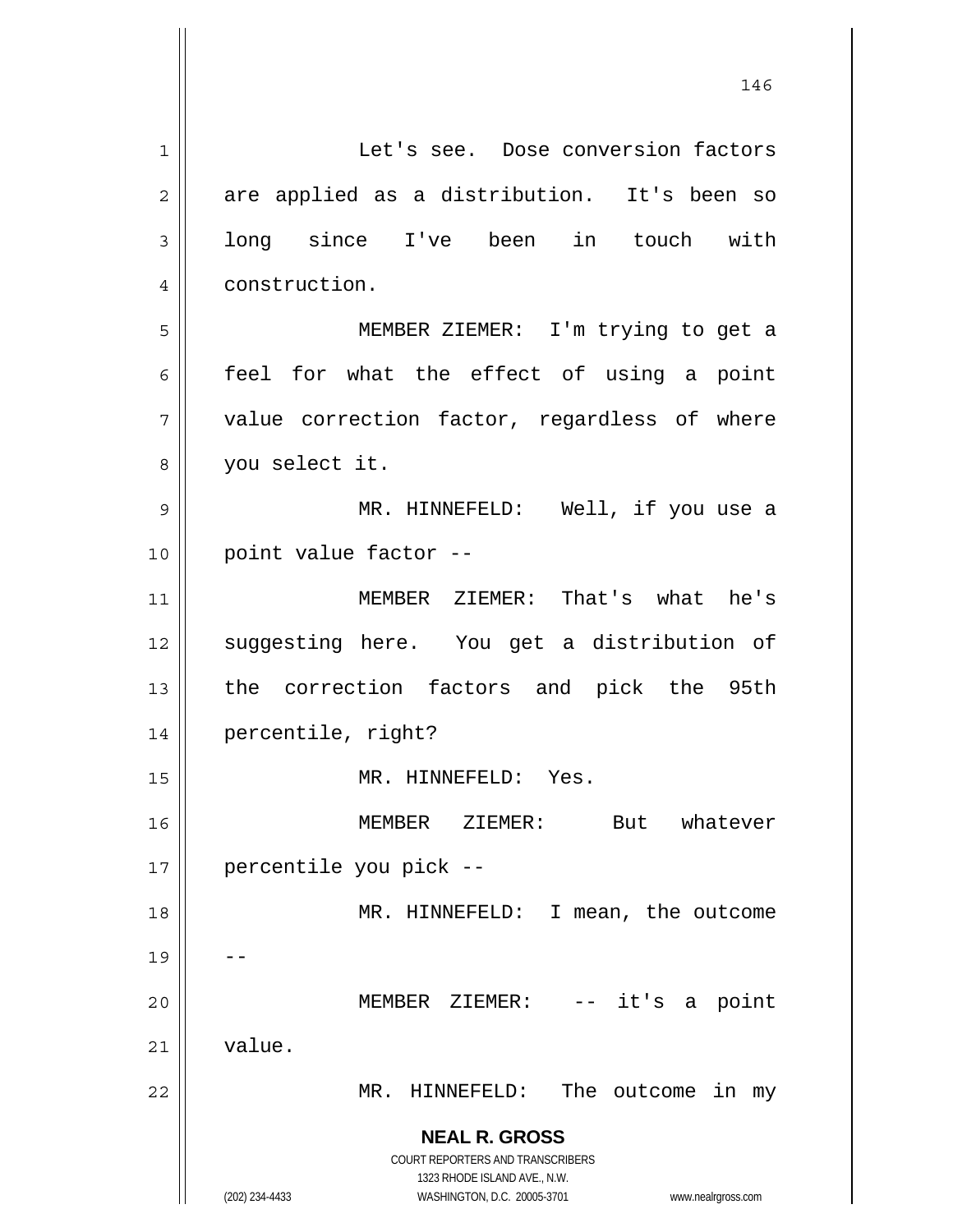1 || mind is going to be relatively important on 2 | which value you pick.

3 MEMBER ZIEMER: Yes, yes. I'm  $4 \parallel$  going to see what the effect is because you  $5 \parallel$  still end up with some kind of a distribution. 6 MR. HINNEFELD: Presumably you would  $7$  still have a distribution. And -- because if 8 it#s a measured value should be considered 9 || log-normal and the VCF is just triangular. So 10 you have that combination of uncertainties to  $11 \parallel$  make. 12 || So you will have that distribution 13 || if you use a point value of the correction.

If you use a distribution for the glove box factor, use a distribution for that, then presumably it will be somewhat broader 17 || uncertainty in the ultimate dose value.

18 || The central tendency of that value if you use a 95th percentile of the glove box distribution. The central tendency of what you entered on IREP will be larger than if you || used the distribution of the glove box.

> **NEAL R. GROSS** COURT REPORTERS AND TRANSCRIBERS 1323 RHODE ISLAND AVE., N.W. (202) 234-4433 WASHINGTON, D.C. 20005-3701 www.nealrgross.com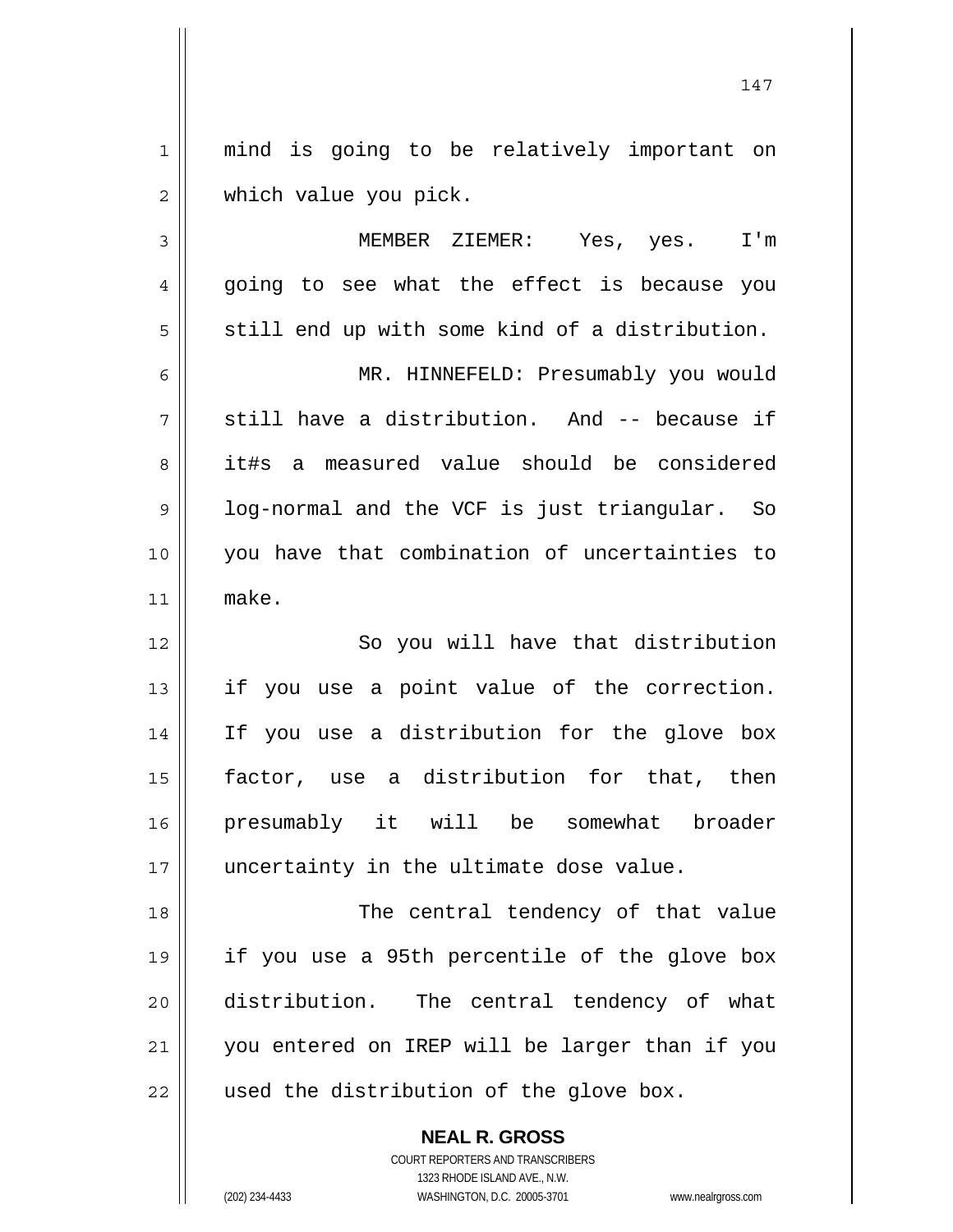|    | 148                                                                 |
|----|---------------------------------------------------------------------|
| 1  | That's all I can visualize. I                                       |
| 2  | can't guess how anything else would be                              |
| 3  | effected by that.                                                   |
| 4  | MR. MARSCHKE: Would it be helpful                                   |
| 5  | if we tried to get back to --                                       |
| 6  | MR. HINNEFELD: No offense, but I                                    |
| 7  | don't think so.                                                     |
| 8  | MR. MARSCHKE: Understood.                                           |
| 9  | MR. HINNEFELD: I mean, this to me                                   |
| 10 | is a policy decision. Are we obliged to do                          |
| 11 | 95th percentiles in a situation where it might                      |
| 12 | be raised as beneficial to be used?                                 |
| 13 | Heretofore, what we have said is                                    |
| 14 | that the distribution is sufficiently                               |
| 15 | favorable, especially when you set the problem                      |
| 16 | up sufficiently favorably, that<br>the                              |
| 17 | distribution is sufficient and should be used                       |
| 18 | in dose reconstruction.                                             |
| 19 | And I believe -- I'll go back and                                   |
| 20 | confirm with everybody back in OCAS when we                         |
| 21 | have got some time to think about it, but I                         |
| 22 | believe we're going to stand by that.                               |
|    | <b>NEAL R. GROSS</b>                                                |
|    | COURT REPORTERS AND TRANSCRIBERS<br>1323 RHODE ISLAND AVE., N.W.    |
|    | (202) 234-4433<br>WASHINGTON, D.C. 20005-3701<br>www.nealrgross.com |

 $\mathsf{l}$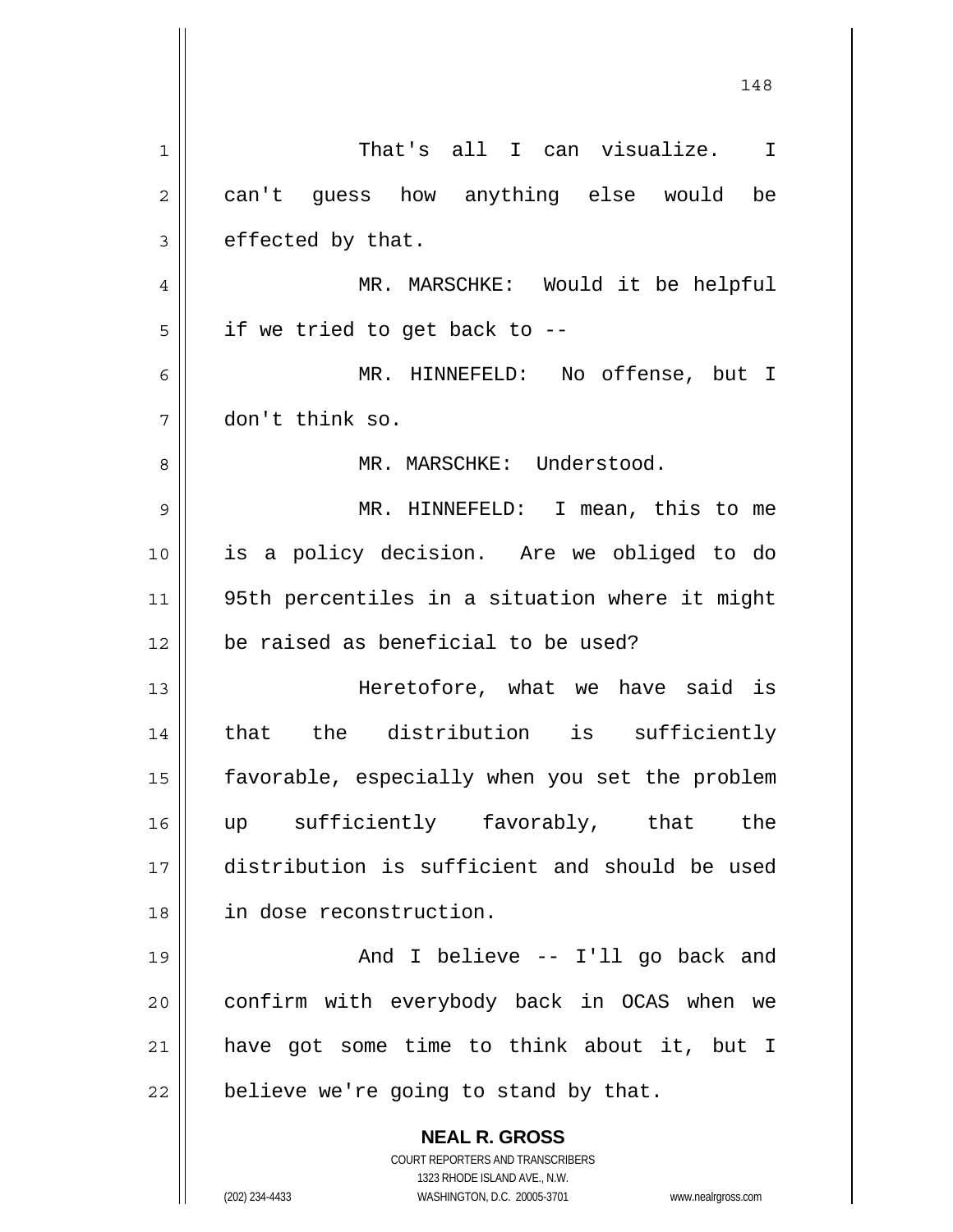| $\mathbf 1$ | MEMBER ZIEMER: I agree that it's a            |
|-------------|-----------------------------------------------|
| 2           | policy decision. I mean, you can argue which  |
| 3           | is more favorable. And I don't think it's     |
| 4           | obvious necessarily that SC&A is more or less |
| 5           | -- intuitively it seems like it wouldn't be,  |
| 6           | but I don't think it's necessarily obvious.   |
| 7           | MR. MARSCHKE:<br>The claimant                 |
| 8           | favorability is the selection when there are  |
| 9           | two equally plausible descriptions. You're    |
| 10          | claimant-favorable when there are two equally |
| 11          | plausible descriptions.                       |
| 12          | In this case, the distribution is             |
| 13          | the more plausible description of the variety |
| 14          | of cases that these people were exposed to.   |
| 15          | And, therefore, it's not the situation where  |
| 16          | you automatically choose most                 |
| 17          | claimant-favorable because that is<br>your    |
| 18          | deciding point if it's two equally plausible  |
| 19          | descriptions, explanations.                   |
| 20          | CHAIR<br>MUNN: The<br>more cogent             |
| 21          | question is, is this the best scientific      |
| 22          | approach? Is this the best science to use for |
|             | <b>NEAL R. GROSS</b>                          |

 COURT REPORTERS AND TRANSCRIBERS 1323 RHODE ISLAND AVE., N.W.

 $\mathsf{II}$ 

(202) 234-4433 WASHINGTON, D.C. 20005-3701 www.nealrgross.com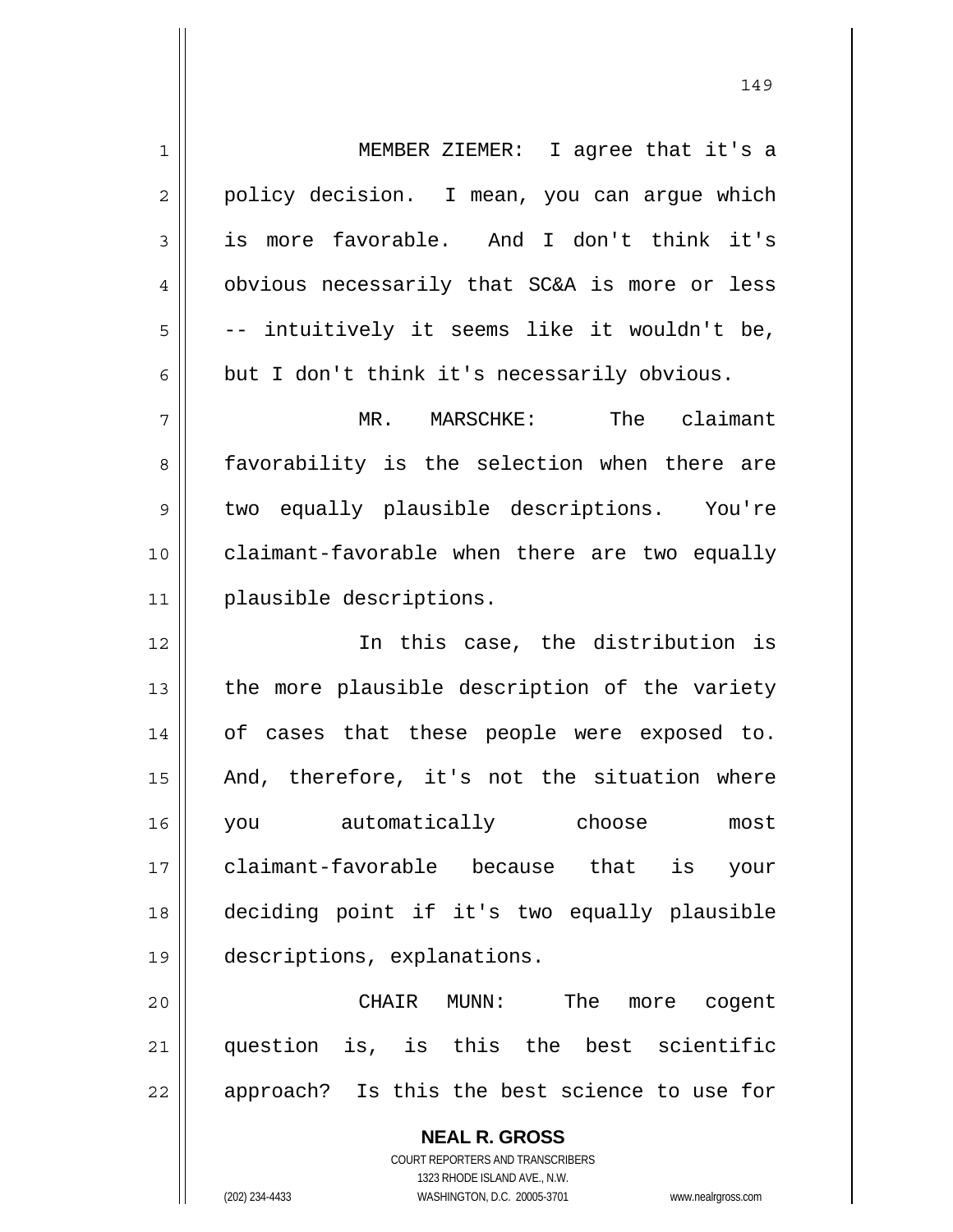**NEAL R. GROSS** 1 dose construction? 2 MEMBER ZIEMER: That is still a 3 || policy decision because --4 CHAIR MUNN: I know it is. 5 MEMBER ZIEMER: -- some people  $6 \parallel$  would argue that the best science is to get  $7 \parallel$  the number closest to the true dose value. 8 The true dose value is not necessarily the 9 most claimant-favorable value. 10 || T mean, we're doing bonding, and 11 we're doing 95th percentile. It's probably  $12$  | not closest to the true value in any case. 13 || CHAIR MUNN: No. 14 MEMBER ZIEMER: Almost by 15 definition, of the 95th percentile. 16 MR. ELLIOTT: We would also say  $17$  | that we think what we have here is an approach 18 || that gives us a sufficiently accurate dose 19 reconstruction for a specific claimant. It 20 || goes back to dose accuracy, but we don't have  $21$  to be very precise to be sufficiently accurate 22 | in many cases.

> COURT REPORTERS AND TRANSCRIBERS 1323 RHODE ISLAND AVE., N.W.

(202) 234-4433 WASHINGTON, D.C. 20005-3701 www.nealrgross.com

<u>150</u>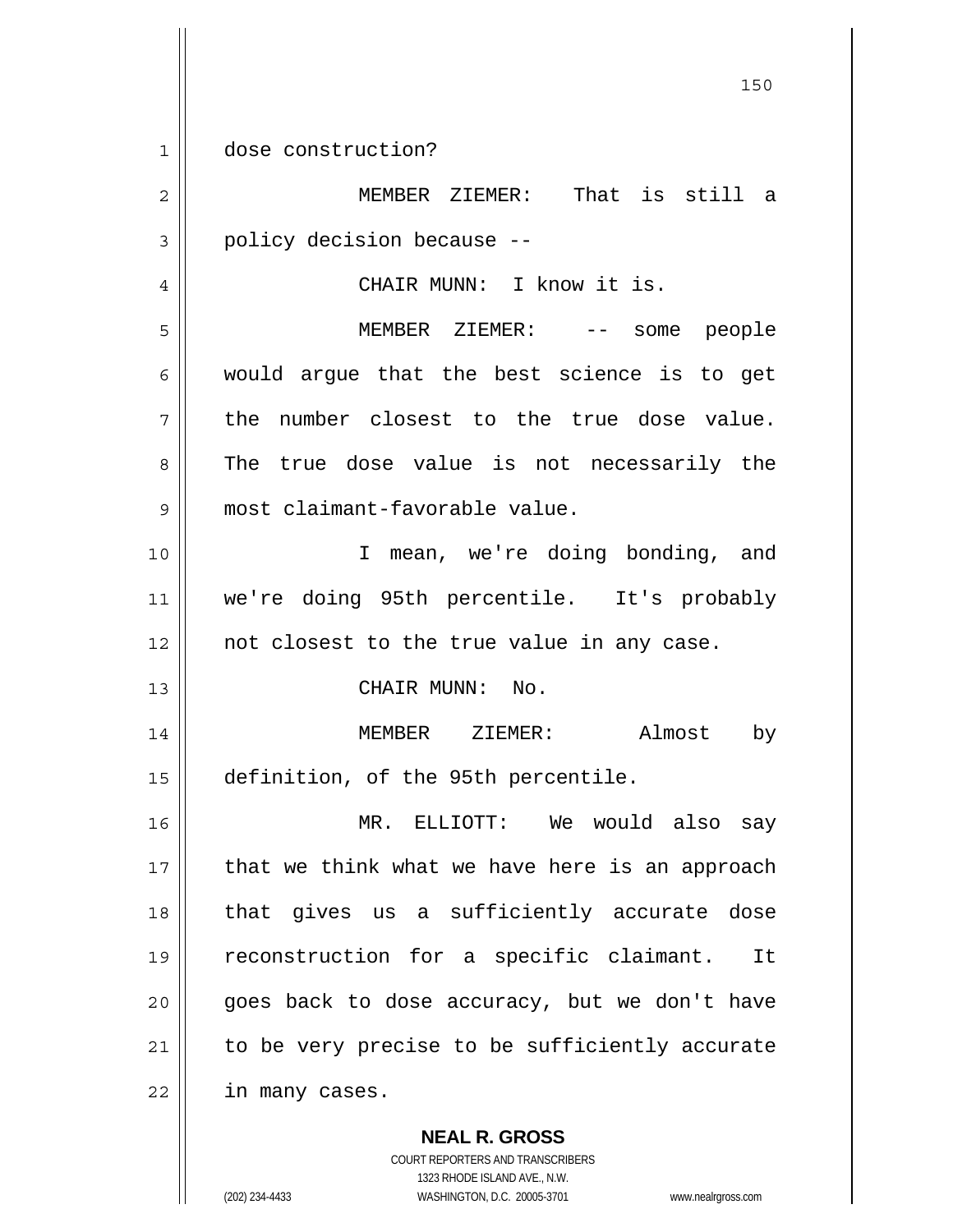151 1 MEMBER ZIEMER: For making a  $2 \parallel$  compensation  $-$ 3 | CHAIR MUNN: And so the policy 4 | issue then becomes whose to make? 5 MEMBER ZIEMER: NIOSH's. 6 MR. ELLIOTT: If you disagree with  $7 \parallel$  the policy, if we take that as a policy, you 8 can recommend to the Secretary. They'll pass 9 it down to us with his direction however he or 10 || she so chooses to deliver the message to us. 11 MS. HOWELL: And the issue wasn't 12 || for us to be the most claimant-favorable. 13 It's just to be claimant-favorable. It is a 14 distinction. 15 CHAIR MUNN: Mark, do you want to 16 weigh in on this? 17 MEMBER GRIFFON: I guess the only 18 || other science that I was looking at was that 19 this is a model to calculate the correction 20 || factor, as opposed to any measured data. I 21 quess it strikes me as the distribution is 22 || pretty tight. So I'm looking at the right

> **NEAL R. GROSS** COURT REPORTERS AND TRANSCRIBERS 1323 RHODE ISLAND AVE., N.W.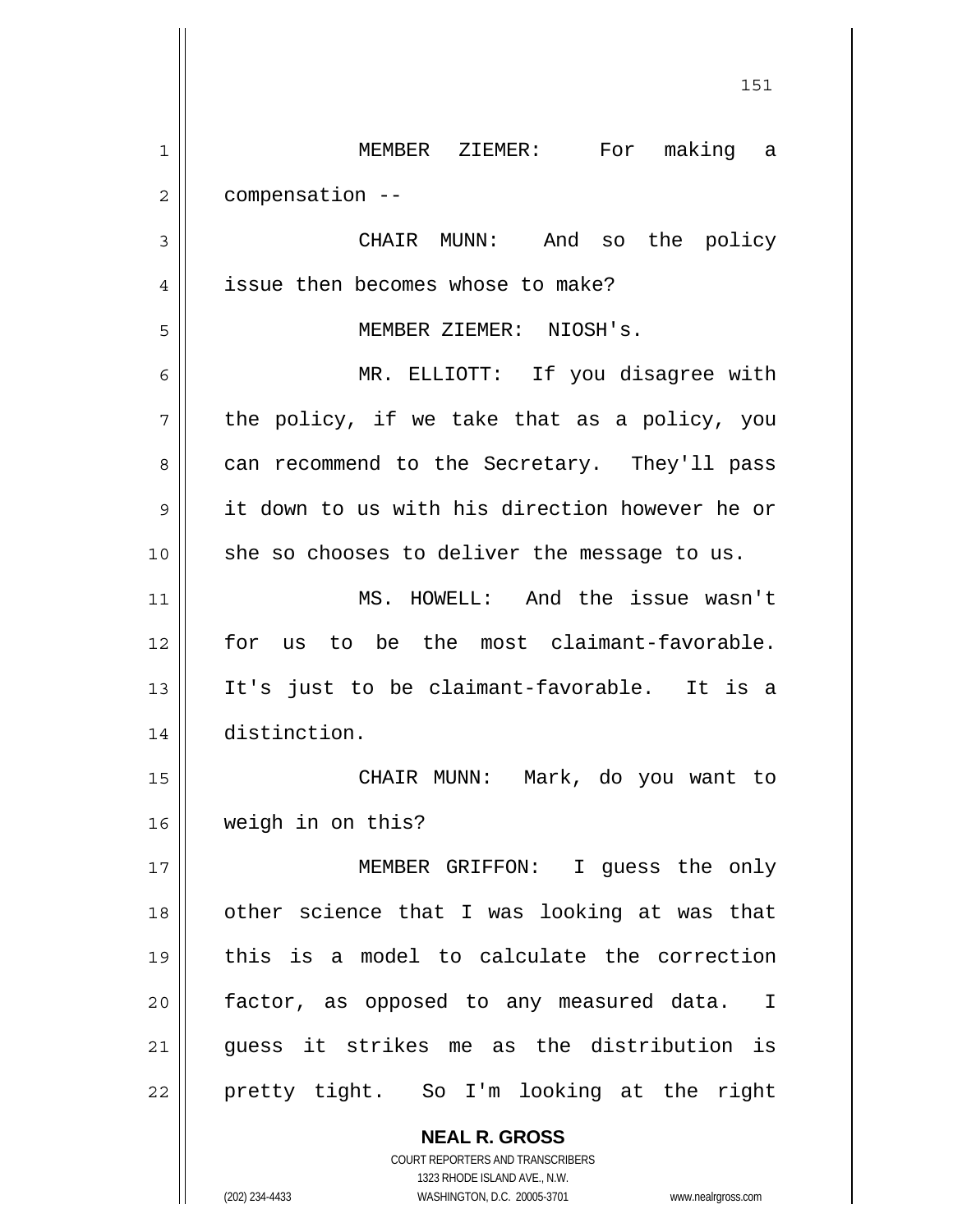1 || graph. It looks like a GSD of 1.3. 2 || I would expect -- I'm just 3 wondering, in real world, is that realistic? 4 || I guess that would be the only argument to err  $5 \parallel$  on the 95th would be that this isn't real 6 field measurement data. It's a model. 7 And do we expect that this could 8 vary a little more in this field and, 9 therefore, could be more claimant favorable to 10 take the 95th, as opposed to the full 11 distribution? But I'm wavering between the 12 || sides right now, actually. 13 || Any comments on that, though? Can 14 | someone help me out with that? 15 MR. HINNEFELD: Well, although I 16 can only repeat myself, I believe we have 17 established what we would consider aa a 18 || claimant-favorable setup of the problem. We 19 have ignored the possibility of a steel 20 || construction to the glove box. And many of  $21$  | the glove boxes in the complex were. We have  $22$  || ignored that completely. And we have set the

152

 COURT REPORTERS AND TRANSCRIBERS 1323 RHODE ISLAND AVE., N.W. (202) 234-4433 WASHINGTON, D.C. 20005-3701 www.nealrgross.com

 **NEAL R. GROSS**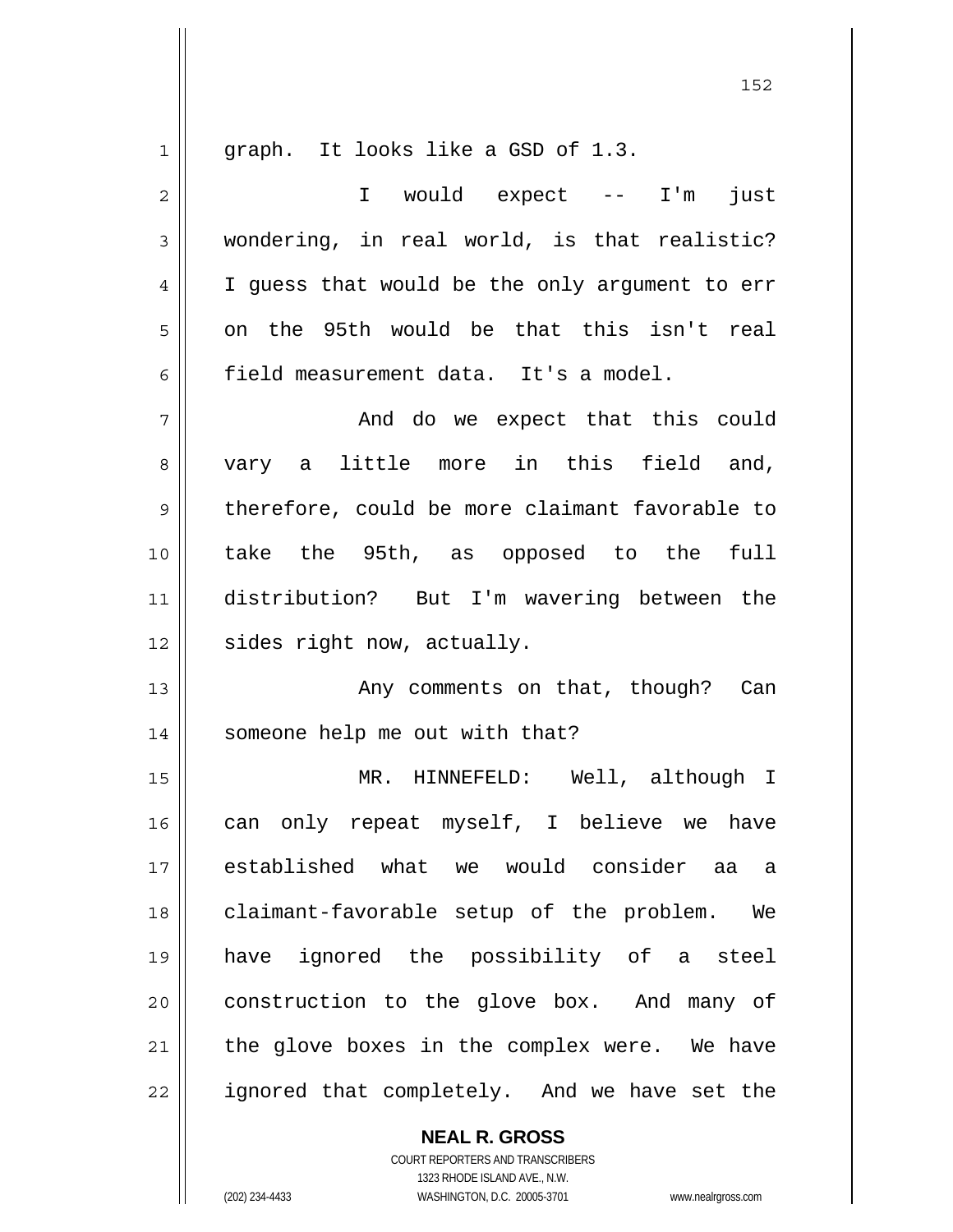$1 \parallel$  problem up favorably.

| 2  | Based on that, we then run the                           |
|----|----------------------------------------------------------|
| 3  | simulation after setting the problem up that             |
| 4  | way. And we have arrived at a distribution we            |
| 5  | believe is the best favorable approach that we           |
| 6  | can take. And so that is what we intend to               |
| 7  | do.                                                      |
| 8  | MR. ELLIOTT:<br>That's our policy                        |
| 9  | position.                                                |
| 10 | CHAIR MUNN: I have no problem with                       |
| 11 | the policy position as it stands.                        |
| 12 | MR. OSTROW: Another point to bring                       |
| 13 | on the technical front<br>is that this<br>up             |
| 14 | correction factor is assuming that the badge,            |
| 15 | again, is being worn on the lapel. It could              |
| 16 | well be that the badge was actually worn at              |
| 17 | the midpoint of the torso. So that adds even             |
| 18 | more to the favorability cushion as being part           |
| 19 | of this model.                                           |
| 20 | don't try to<br>We<br>make<br>а                          |
| 21 | determination. In other words, we don't throw            |
| 22 | out or not use this correction factor based on           |
|    | <b>NEAL R. GROSS</b><br>COURT REPORTERS AND TRANSCRIBERS |

1323 RHODE ISLAND AVE., N.W.

 $\overline{\phantom{a}}$  $\prod_{i=1}^{n}$ 

(202) 234-4433 WASHINGTON, D.C. 20005-3701 www.nealrgross.com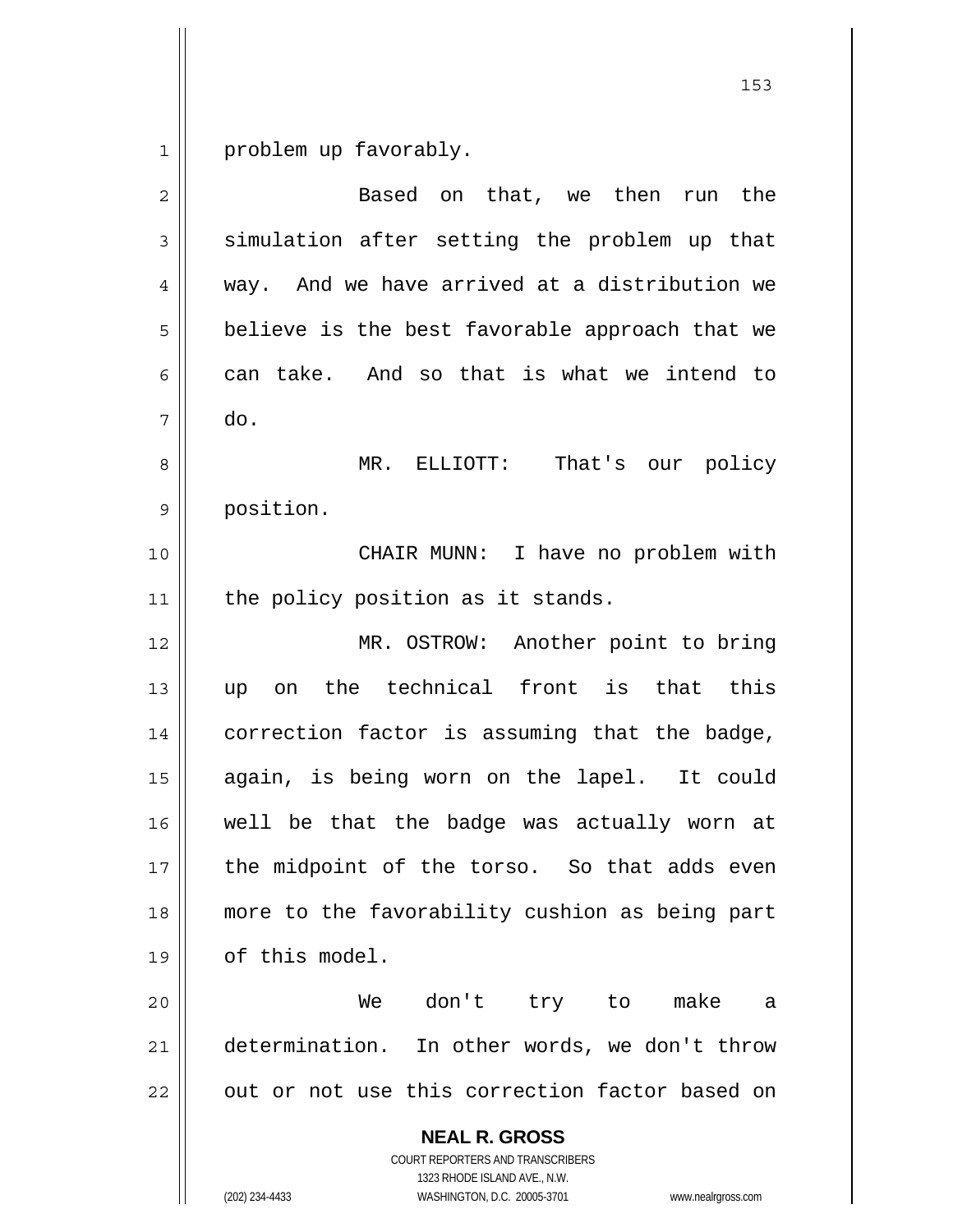1 || where we think the badge might have been or 2 || might not have been.

 $3 \parallel$  But if you think about -- and Dr. 4 Ziemer can certainly add to this -- the 5 development over the years of placement of the 6 badge, especially when we've entered the  $7 \parallel$  albedo era, if a badge were, in fact, worn at 8 || the midpoint of the torso, then this model is 9 | adding even more favorability. 10 || That's all I have. 11 || CHAIR MUNN: Paul? 12 MEMBER ZIEMER: Well, I have  $13$  already said I think it is a policy decision. 14 From a technical point of view, I think you  $15$  | could argue for either one. 16 But NIOSH has I think met their 17 legal obligation as far as having a 18 claimant-favorable approach. It's not 19 required that it be the most favorable 20 || approach. We can keep going and going on 21  $\parallel$  that. I mean, if it says the 95th percentile,  $22$  || let's use the 99th. You can always find

> **NEAL R. GROSS** COURT REPORTERS AND TRANSCRIBERS

> > 1323 RHODE ISLAND AVE., N.W.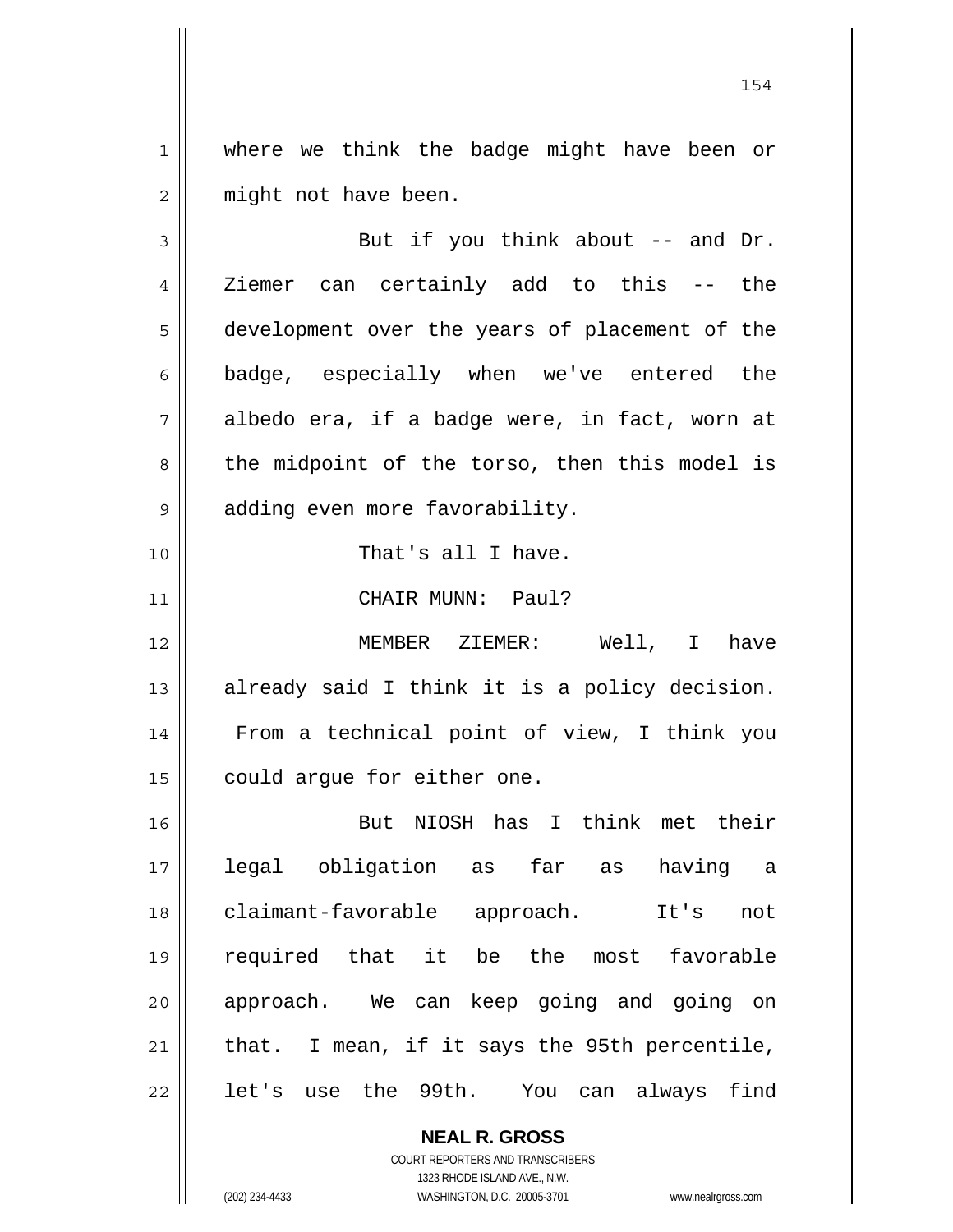something that is more favorable.

| $\overline{a}$ | I think this policy that Stu has               |
|----------------|------------------------------------------------|
| 3              | articulated is in keeping with the ways in     |
| 4              | which NIOSH uses those distributions in other  |
| 5              | cases as well. So, from that point of view, I  |
| 6              | think there#s a consistency there.             |
| 7              | I mean, we have had these debates,             |
| 8              | too, at SC&A. And, again, I think it's         |
| 9              | entirely appropriate to raise the question and |
| 10             | say #Have you thought about this? Is this a    |
| 11             | better way to do it?#                          |
| 12             | And this is<br>not an<br>issue of              |
| 13             | technically right or technically wrong. I      |
| 14             | think NIOSH has the authority in an issue like |
| 15             | this to proceed on the basis of their policy.  |
| 16             | If the Board felt the policy drawn,            |
| 17             | Larry said, policy changes are not just<br>as  |
| 18             | little workgroup items. They are more the      |
| 19             | better bound of the Board in a sense that      |
| 20             | would require us to go to the secretary and    |
| 21             | say, "NIOSH is not -- the policy is screwed    |
| 22             | up, and they need to change it.# The           |

 **NEAL R. GROSS** COURT REPORTERS AND TRANSCRIBERS

1323 RHODE ISLAND AVE., N.W.

(202) 234-4433 WASHINGTON, D.C. 20005-3701 www.nealrgross.com

<u>155 میں اس کی استعمال کرتا ہے۔ اس کی اس کی اس کی اس کی اس کی اس کی اس کی اس کی اس کی اس کی اس کی اس کی اس کی</u>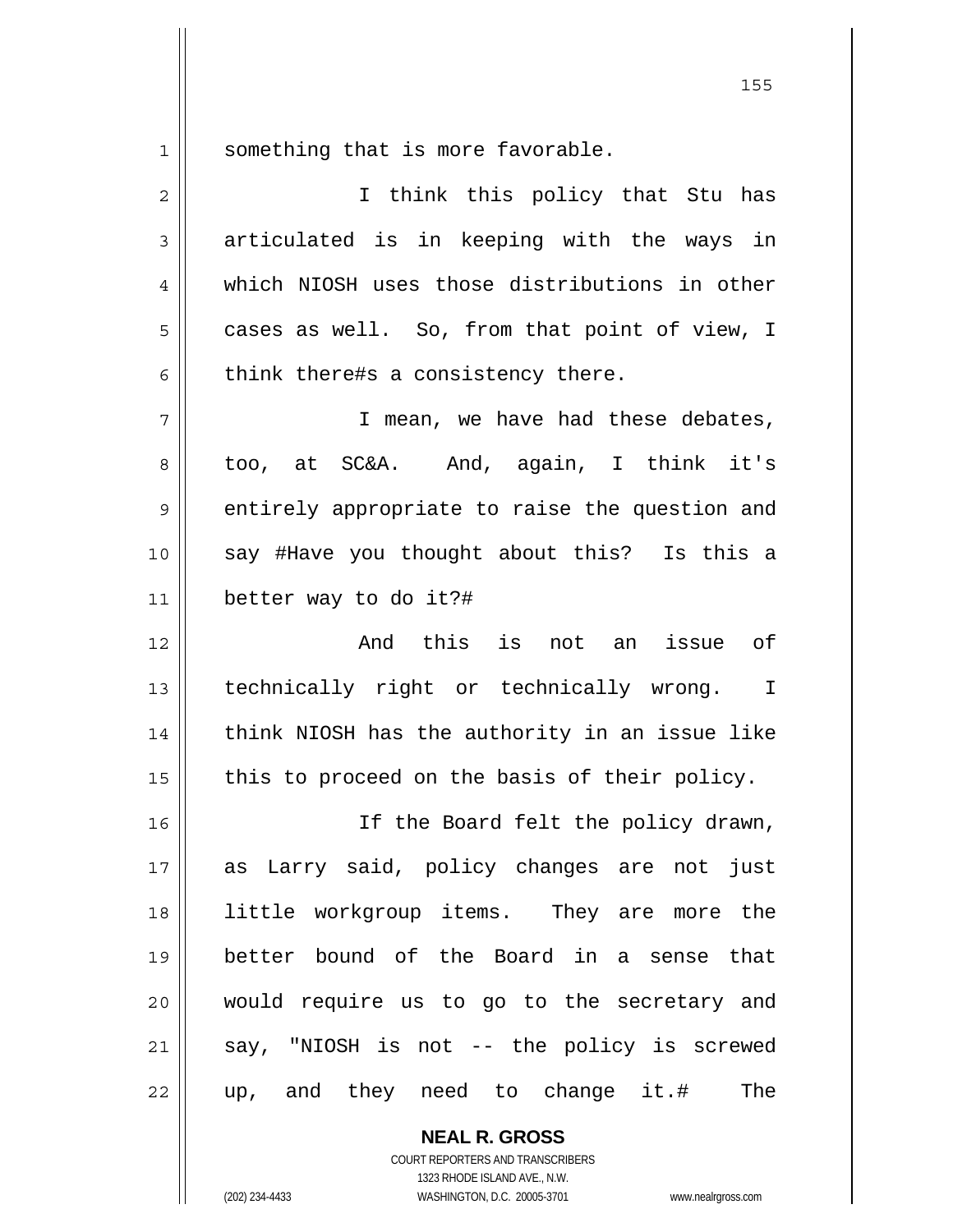**NEAL R. GROSS** COURT REPORTERS AND TRANSCRIBERS 1323 RHODE ISLAND AVE., N.W.  $1 \parallel$  secretary would have to take the role there. 2 || I don't think we're at that point 3 | with events, personally. 4 CHAIR MUNN: May we close out this  $5$  item by indicating that the workgroup is of  $6$  the opinion that this is a NIOSH policy 7 decision and that it has been handled 8 appropriately and close the issue? Is that 9 || amenable? 10 MEMBER ZIEMER: I would agree with 11 || that. Mark needs to weigh in. 12 CHAIR MUNN: Mark? 13 MEMBER GRIFFON: Yes, I am 14 | agreeable to that. 15 || CHAIR MUNN: All right. Very good. 16 || So done. Steve is typing as we go. 17 || MR. MARSCHKE: Okay. The workgroup 18 directive is close the issue. The workgroup 19 is of the opinion that this is a NIOSH policy 20  $\parallel$  decision and has been handled appropriately. 21 || CHAIR MUNN: Thank you. Closed. 22 MR. MARSCHKE: And we will go up

<u>156 - Animal Stephen Barbara, amerikan pendadaran pengaran pengaran pengaran pengaran pengaran pengaran penga</u>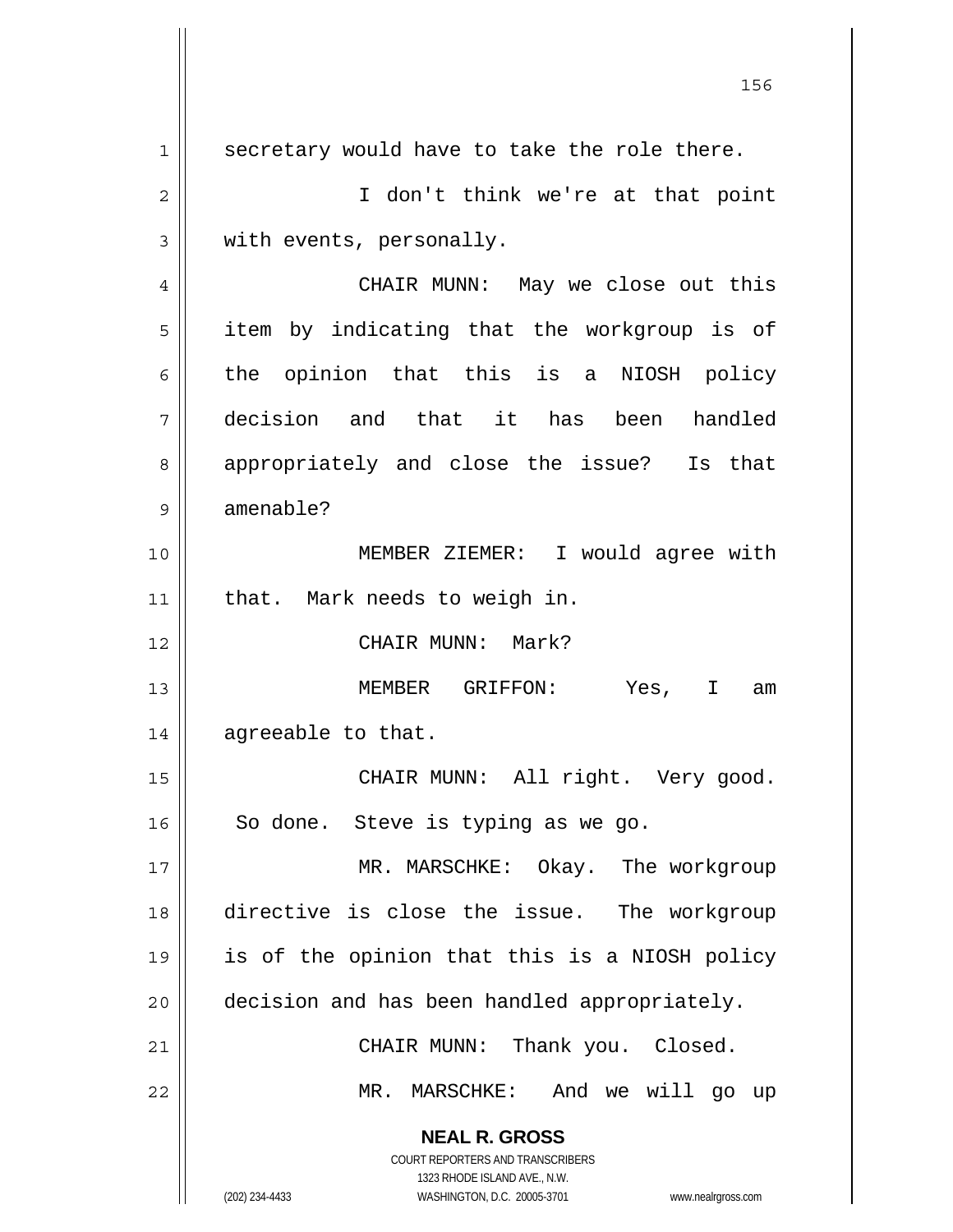**NEAL R. GROSS** COURT REPORTERS AND TRANSCRIBERS 1323 RHODE ISLAND AVE., N.W. (202) 234-4433 WASHINGTON, D.C. 20005-3701 www.nealrgross.com 157 1 || here, and we will close it. 2 CHAIR MUNN: Very good. Item 4? 3 MR. MARSCHKE: Needlessly complex. 4 I think on the August 21st when we went  $5 \parallel$  through this, --6 CHAIR MUNN: We did? 7 MR. MARSCHKE: -- I think our 8 || recommendation was to close it. 9 CHAIR MUNN: The recommendation of  $10$  ||  $-$ 11 || MEMBER ZIEMER: Which one is that? 12 Yes, item 4 is closed, August meeting. 13 || MR. MARSCHKE: Okay. Is that still 14 | the group's recommendation? 15 || CHAIR MUNN: It is. 16 MR. MARSCHKE: Okay. Item 5 was we  $17$  || talked about item 5 a little earlier. 18 CHAIR MUNN: Very briefly, yes. I 19 don't think we came to conclusion on it, did 20 we? That is one that NIOSH has given us a 21 | follow-up response to. 22 MR. MARSCHKE: Yes. And let's see.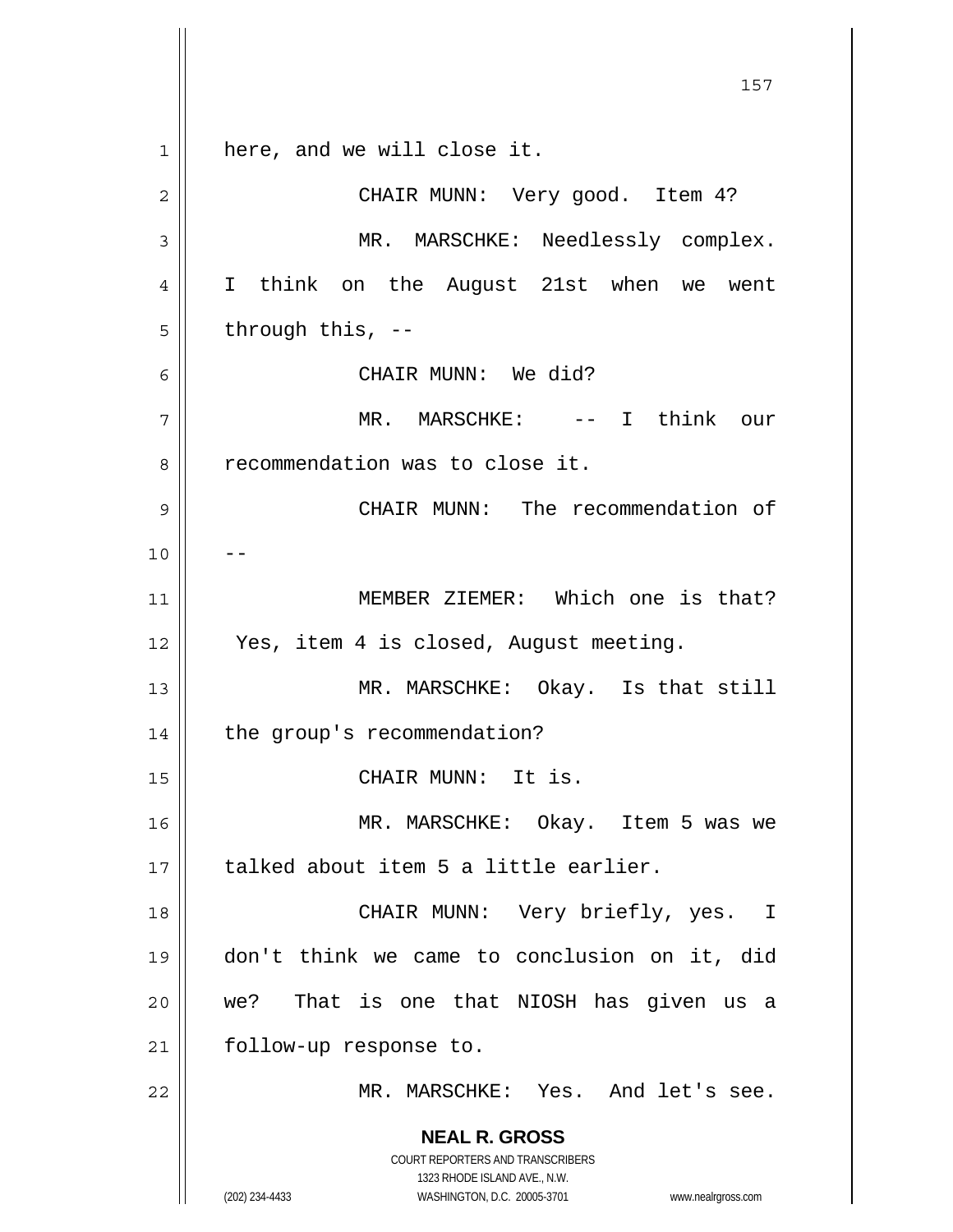**NEAL R. GROSS** COURT REPORTERS AND TRANSCRIBERS 1323 RHODE ISLAND AVE., N.W. 1 || NIOSH has basically agreed that they are 2 || going to address this incidence, angle of 3 domination issue in both OTIB-0013 and 0010. 4 || MR. HINNEFELD: Well, 0013 first. 5 MR. MARSCHKE: 0013 first. 6 MR. HINNEFELD: And then our work#s 7 address there will effect how these two turn  $8 \parallel$  out. That#s both for 5 and 6. 9 MR. MARSCHKE: So we should 10 basically change this to in abeyance? 11 || CHAIR MUNN: In abeyance. 12 MR. MARSCHKE: In abeyance, I 13 || think, because we have agreed upon an 14 approach. 15 CHAIR MUNN: Yes. And you can 16 | incorporate the NIOSH follow-up. 17 MEMBER ZIEMER: This is what? 18 CHAIR MUNN: Five and 6. 19 MEMBER ZIEMER: Oh, 5 and 6. 20 MR. HINNEFELD: Should we make this 21 maybe in progress, instead of in abeyance?  $22$  What we said is we would address the issue of

158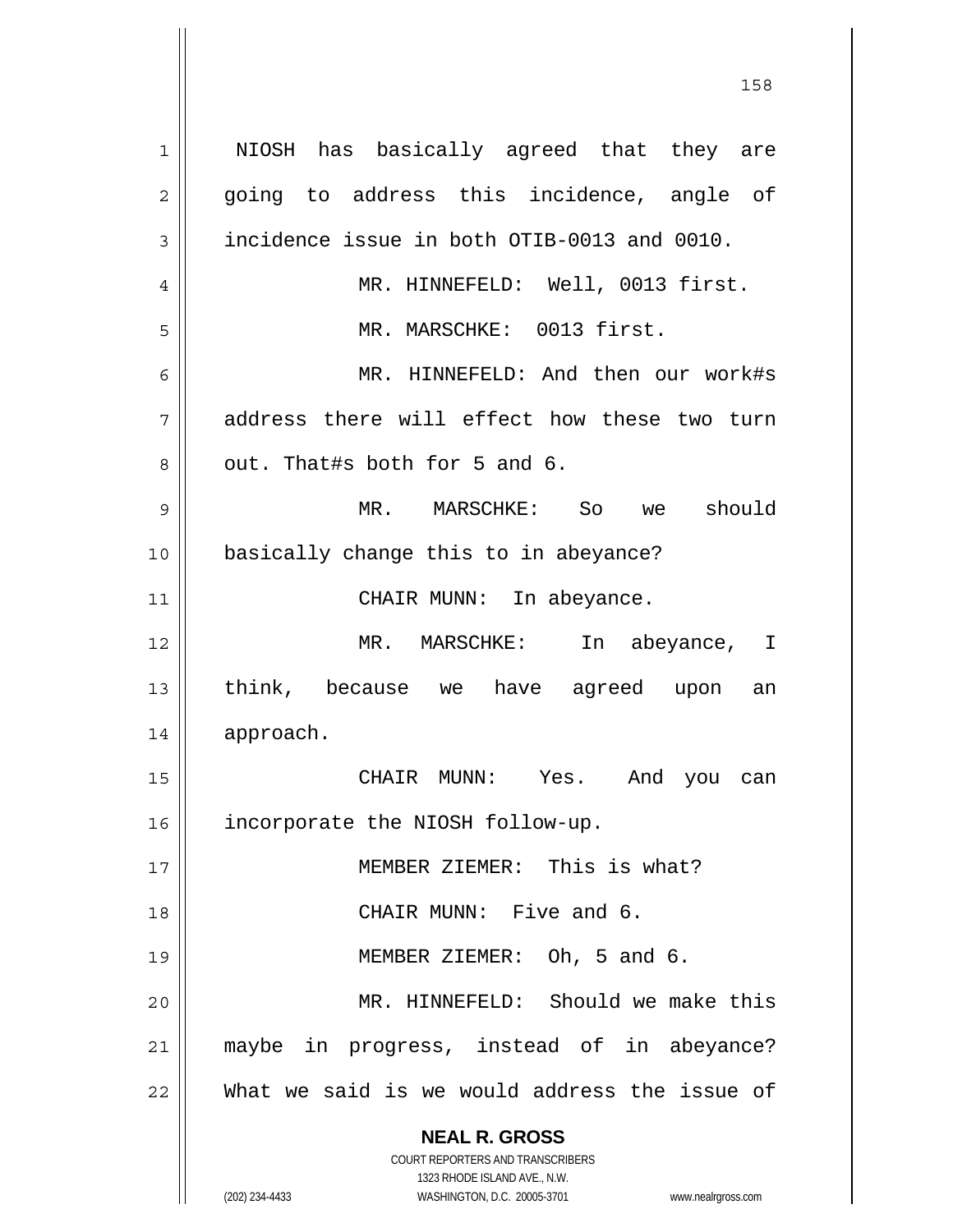$1 \parallel$  the angular dependence.

| $\overline{2}$ | The finding description here, the                                                                                                                               |
|----------------|-----------------------------------------------------------------------------------------------------------------------------------------------------------------|
| 3              | subsequent, not the initial finding but the                                                                                                                     |
| 4              | subsequent and special finding, harks back to,                                                                                                                  |
| 5              | well, in OTIB-0013 we point out there is this                                                                                                                   |
| 6              | angular dependence issue that this will be a                                                                                                                    |
| 7              | part of.                                                                                                                                                        |
| 8              | What we said is #Okay, well, let's                                                                                                                              |
| $\mathsf 9$    | deal with the angle of incidence there at that                                                                                                                  |
| 10             | point in time.# And so that is all we have                                                                                                                      |
| 11             | said, is that we are going to deal with angle                                                                                                                   |
| 12             | of incidence. Angular dependence<br>in                                                                                                                          |
| 13             | OTIB-0013, and then that will inform us on                                                                                                                      |
| 14             | what happens here.                                                                                                                                              |
| 15             | So we have not really promised to                                                                                                                               |
| 16             | change anything, yet. So I think we --                                                                                                                          |
| 17             | We are still<br>MR. ELLIOTT:<br>in                                                                                                                              |
| 18             | discussion on it.                                                                                                                                               |
| 19             | MR. HINNEFELD: Because when I look                                                                                                                              |
| 20             | for in abeyance on the list, I am looking for                                                                                                                   |
| 21             | where did we promise to change and haven#t                                                                                                                      |
| 22             | changed it yet, you know, to try to get those                                                                                                                   |
|                | <b>NEAL R. GROSS</b><br>COURT REPORTERS AND TRANSCRIBERS<br>1323 RHODE ISLAND AVE., N.W.<br>(202) 234-4433<br>WASHINGTON, D.C. 20005-3701<br>www.nealrgross.com |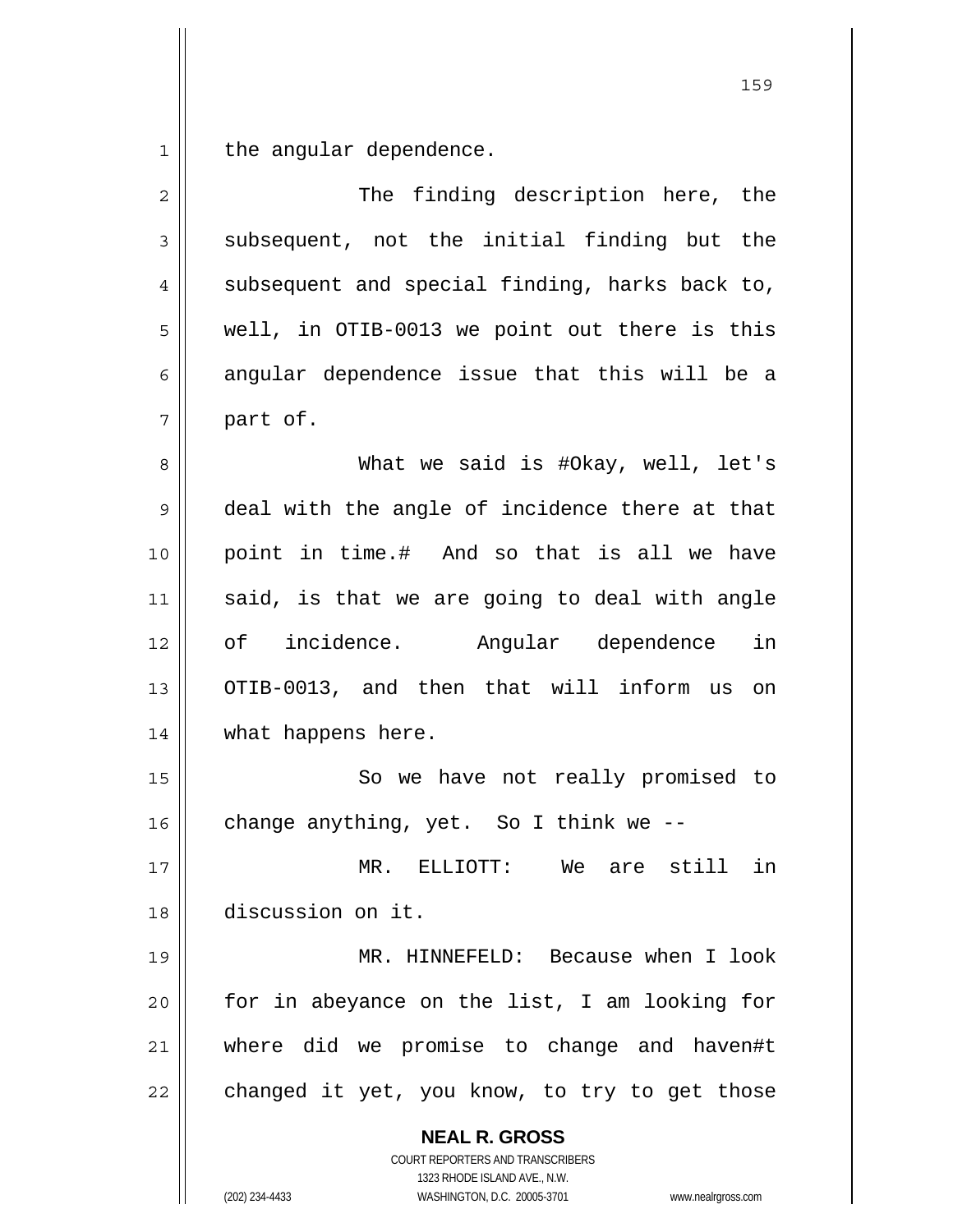**NEAL R. GROSS** COURT REPORTERS AND TRANSCRIBERS 1323 RHODE ISLAND AVE., N.W. (202) 234-4433 WASHINGTON, D.C. 20005-3701 www.nealrgross.com 160 1 || up to date. So these I think maybe should be 2 | in progress. 3 CHAIR MUNN: You are correct. I 4 || think progress would be better on both 5 and  $5 \parallel 6$ . 6 MR. KATZ: Six as well we're going  $7 \parallel$  to go with? 8 CHAIR MUNN: Correct. But, Steve,  $9 \parallel$  on the database, that's fine for our moment, 10 || but after we leave here, please make yourself 11 a note to incorporate a summary of what 12 || NIOSH's response was. 13 MR. MARSCHKE: I was going to 14 incorporate, take this right off and cut and 15 paste them in it. 16 || CHAIR MUNN: Good. Excellent.  $17$  | Thank you. 18 || MR. MARSCHKE: Actually, we can do 19 that right now. Which one are we on? And 20 what is the date on that? October 10th. 21 | CHAIR MUNN: October 10th, yes. 22 MR. MARSCHKE: And then on the next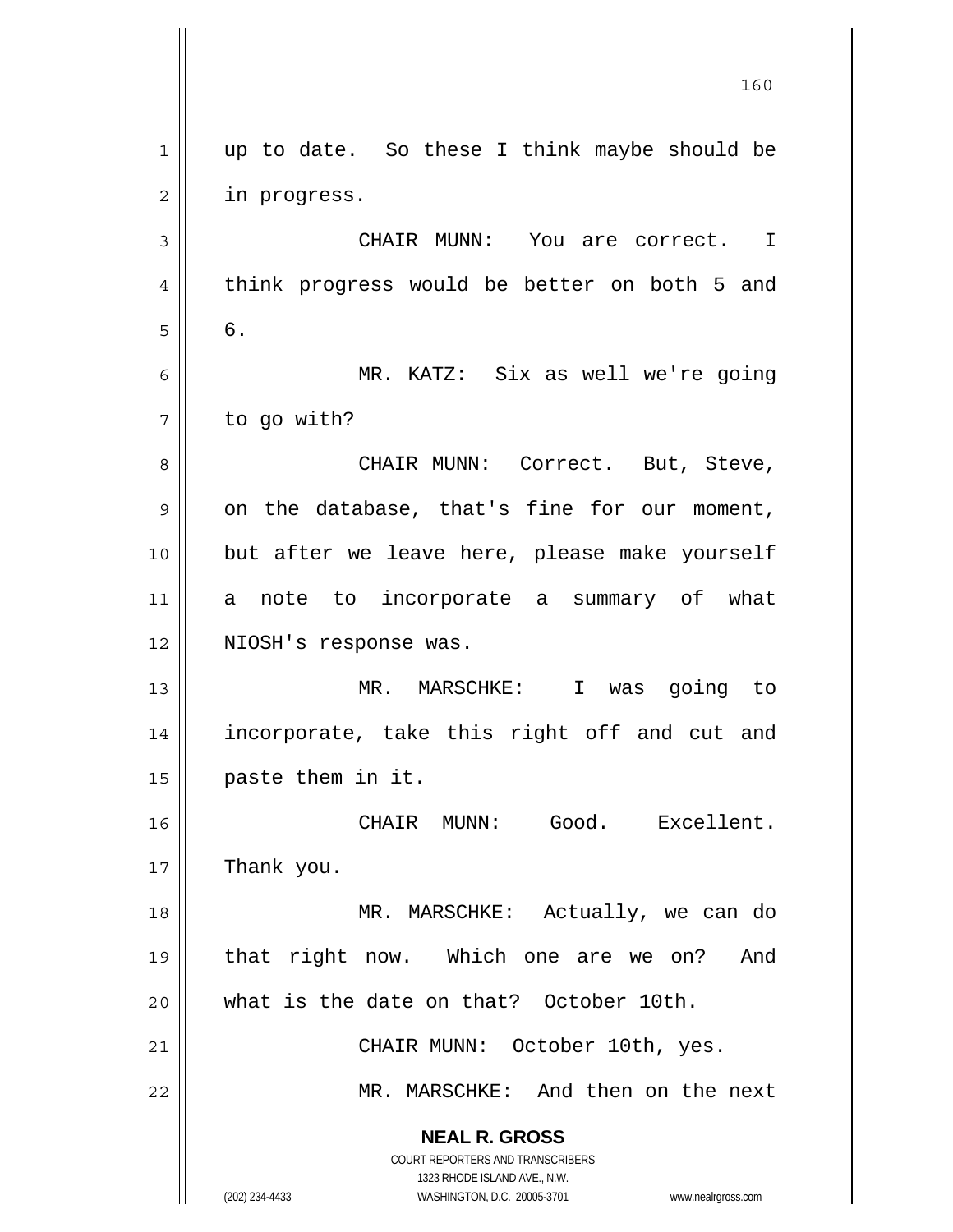$1 \parallel$  setup, we have --

| 2              | CHAIR MUNN: Seven should be easy.                                                                                                                                      |
|----------------|------------------------------------------------------------------------------------------------------------------------------------------------------------------------|
| 3              | That's one which was recommended by SC&A                                                                                                                               |
| $\overline{4}$ | closed at our last meeting and just simply has                                                                                                                         |
| 5              | not been stamped with our approval, I think.                                                                                                                           |
| 6              | MR. MARSCHKE: Okay.                                                                                                                                                    |
| 7              | CHAIR MUNN: Bob concurred with the                                                                                                                                     |
| 8              | NIOSH response and recommended that the issue                                                                                                                          |
| 9              | be closed. So it's just a matter of closing                                                                                                                            |
| 10             | the issue at our discretion.                                                                                                                                           |
| 11             | MR. MARSCHKE: Okay.                                                                                                                                                    |
| 12             | CHAIR MUNN: Number 8?                                                                                                                                                  |
| 13             | MR. MARSCHKE: Number 8.                                                                                                                                                |
| 14             | CHAIR MUNN: Is a very similar                                                                                                                                          |
| 15             | situation. We have concurred with NIOSH                                                                                                                                |
| 16             | response that the weight of presentation of                                                                                                                            |
| $17$           | the confirming MCNPX calculations with the                                                                                                                             |
| 18             | revised TBA.                                                                                                                                                           |
| 19             | MR. MARSCHKE: With the revised                                                                                                                                         |
| 20             | TBA. And we wanted to change that. We want                                                                                                                             |
| 21             | to delete "in the revised TBA."                                                                                                                                        |
| 22             | CHAIR MUNN: Recommended that the                                                                                                                                       |
|                | <b>NEAL R. GROSS</b><br><b>COURT REPORTERS AND TRANSCRIBERS</b><br>1323 RHODE ISLAND AVE., N.W.<br>(202) 234-4433<br>WASHINGTON, D.C. 20005-3701<br>www.nealrgross.com |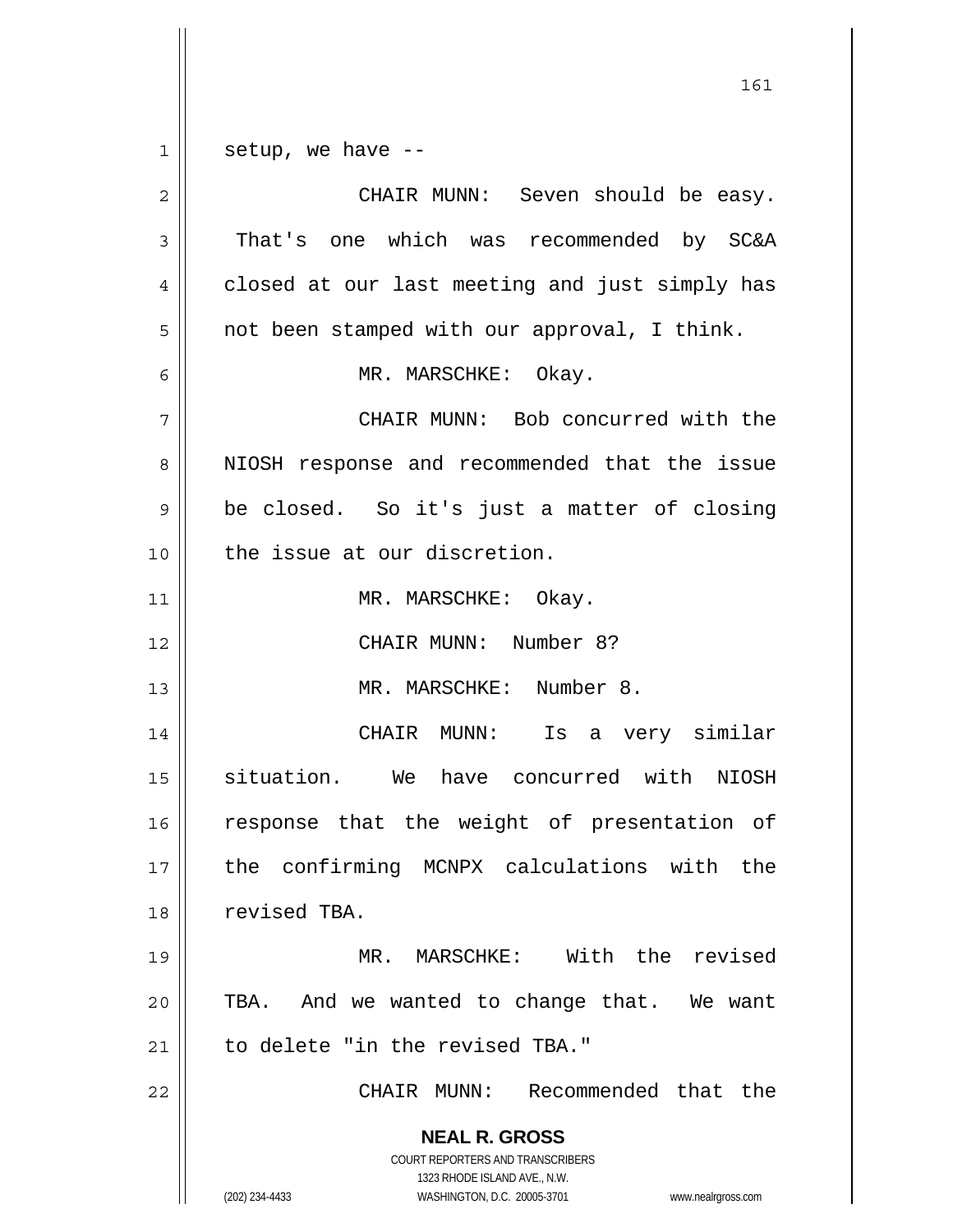issue status be changed to in abeyance.

| $\overline{2}$ | MR. MARSCHKE: My notes indicate                                                                     |
|----------------|-----------------------------------------------------------------------------------------------------|
| 3              | from August 21st that NIOSH indicated<br>that                                                       |
| 4              | that the MCNP calculations may not appear in                                                        |
| 5              | the revised TIB. And so they wanted to delete                                                       |
| 6              | this portion of the SC&A response, which was                                                        |
| 7              | they were basically saying that we would -- I                                                       |
| 8              | don't know -- just that in the revised TIB, we                                                      |
| 9              | wanted to delete that or the --                                                                     |
| 10             | CHAIR MUNN: How<br>about<br>a                                                                       |
| 11             | presentation --                                                                                     |
| 12             | MR. MARSCHKE: Well, it doesn't                                                                      |
| 13             | really matter. I think that, as I recall --                                                         |
| 14             | CHAIR MUNN: I don't remember the                                                                    |
| 15             | discussion.                                                                                         |
| 16             | MR. MARSCHKE: The discussion was                                                                    |
| 17             | it really doesn't matter. We just want to                                                           |
| 18             | review the MCNP runs. It doesn't really                                                             |
| 19             | matter where they are presented, you know,                                                          |
| 20             | what vehicle is used to present it.                                                                 |
| 21             | I think<br>the<br>So<br>August<br>21st                                                              |
| 22             | recommendation was to get rid of this portion                                                       |
|                | <b>NEAL R. GROSS</b><br>COURT REPORTERS AND TRANSCRIBERS                                            |
|                | 1323 RHODE ISLAND AVE., N.W.<br>(202) 234-4433<br>WASHINGTON, D.C. 20005-3701<br>www.nealrgross.com |

<u>162</u>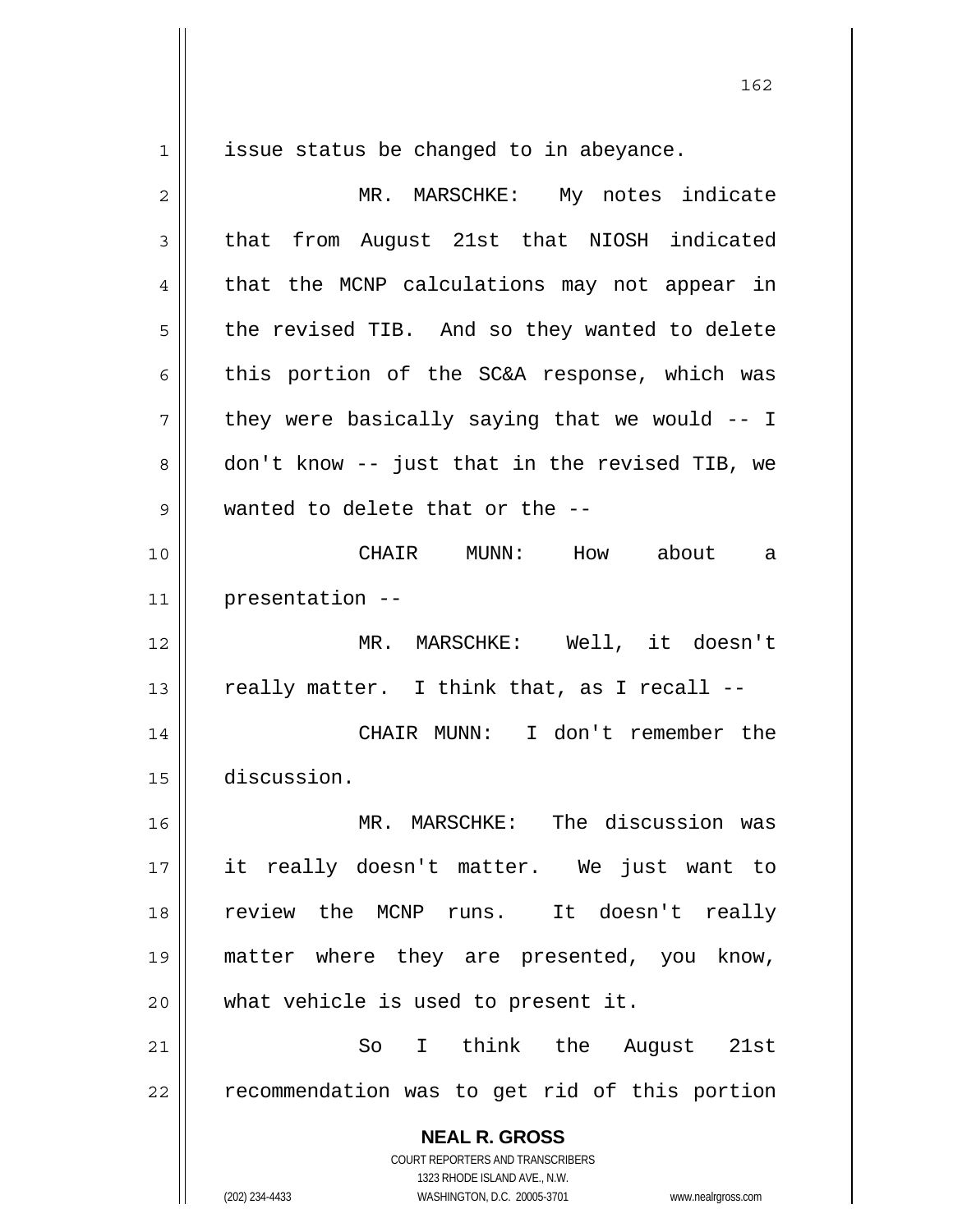**NEAL R. GROSS** COURT REPORTERS AND TRANSCRIBERS 1 || here, which said, "in the revised TIB" but  $2 \parallel$  await the presentation of confirming the MCNP 3 calculations, however NIOSH wants to divide  $4 \parallel$  those calculations for review is fine. It  $5 \parallel$  doesn't have to be done inside a --6 MR. ELLIOTT: Did we commit to that  $7 \parallel$  or did the working group direct that to happen  $8 \parallel$  or is this just an expectation SC&A is placing  $9 \parallel$  on the table? 10 MR. MARSCHKE: Right now this is an 11 expectation that SC&A is placing on the table 12 in the SC&A follow-up. 13 MR. ELLIOTT: I would ask so what? 14 Why do we need to go there? 15 MR. MARSCHKE: Again, according to 16 my notes, I do have working group, "NIOSH to 17 provide MCNPX comparison." Now, again, I 18 don't 100 percent trust my notes. And that's 19 why none of these changes are really in the 20 database. I want to get somebody to 21 double-check them. 22 || The proof of the pudding will

1323 RHODE ISLAND AVE., N.W.

(202) 234-4433 WASHINGTON, D.C. 20005-3701 www.nealrgross.com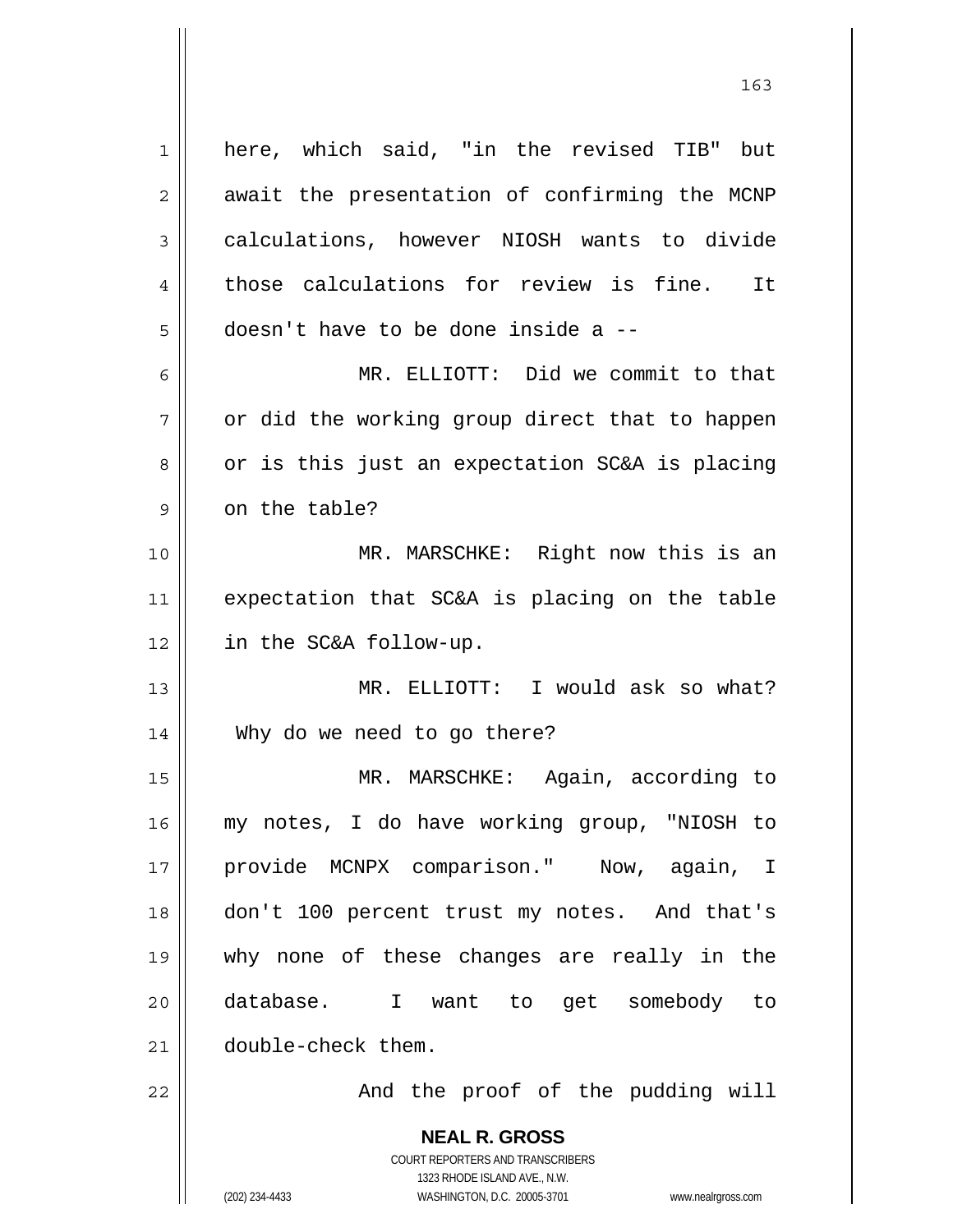**NEAL R. GROSS** COURT REPORTERS AND TRANSCRIBERS 1323 RHODE ISLAND AVE., N.W. 1 | be in the transcript when we get the  $2 \parallel$  transcript, if we already have the transcript, 3 from the August 21st meeting to find out  $4 \parallel$  exactly what it says there. 5 MR. ELLIOTT: Now, I admit that we  $6 \parallel$  say in our response that we ran the MCNPX 7 models and obtained similar results. 8 || I wasn't at the 21st meeting. So I 9 can't say that I recall or know of our 10 commitments made there, but it just seems to 11 me that we conclude our statement here that 12 || it's a matter of preference. 13 So is it the working group's 14 prerogative here that you're exercising that 15 you want us to provide, those MCNPX runs for 16 analysis? 17 CHAIR MUNN: Larry, would you do me  $18$  || the good favor of allowing me to look at the  $19 \parallel$  transcript --20 MR. ELLIOTT: Sure, sure. 21 CHAIR MUNN: -- of what we did at 22 || our last meeting? Because I haven't had the

164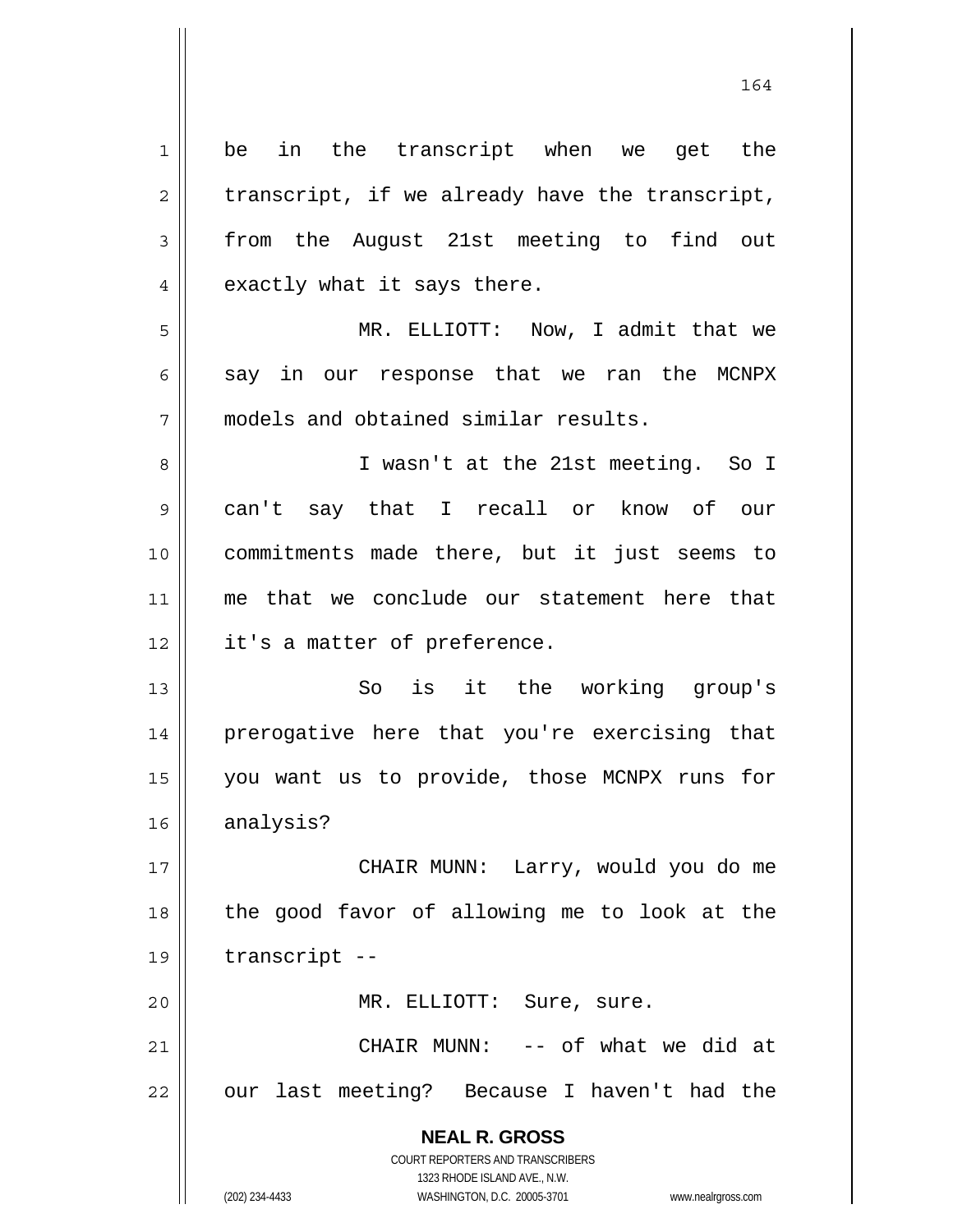$1 \parallel$  benefit of that yet.

| $\overline{2}$ | MR. ELLIOTT: Sure.                                                                                                                                              |
|----------------|-----------------------------------------------------------------------------------------------------------------------------------------------------------------|
| 3              | MEMBER ZIEMER: But in answer to                                                                                                                                 |
| 4              | that question, I don't need to see the runs.                                                                                                                    |
| 5              | If you tell me you run them and get similar                                                                                                                     |
| 6              | results, I don't feel like I need to see them.                                                                                                                  |
| 7              | CHAIR MUNN: No, no. I don't feel                                                                                                                                |
| 8              | like it either, but I hesitate to make any                                                                                                                      |
| 9              | bold statements without notes of my own.                                                                                                                        |
| 10             | MR. ELLIOTT: I am not trying to be                                                                                                                              |
| 11             | argumentative here. I just want a sense of                                                                                                                      |
| 12             | clear direction as to what we are going to do                                                                                                                   |
| 13             | here.                                                                                                                                                           |
| 14             | CHAIR MUNN: Let me take as my                                                                                                                                   |
| 15             | action to review the transcript to identify                                                                                                                     |
| 16             | what our previous discussion said. Then I                                                                                                                       |
| $17$           | will communicate with you and the other                                                                                                                         |
| 18             | members of the working group with regard to                                                                                                                     |
| 19             | what that said and ask what our next step is.                                                                                                                   |
| 20             | MEMBER GRIFFON: Wanda, can I just                                                                                                                               |
| 21             | ask one clarification?                                                                                                                                          |
| 22             | CHAIR MUNN: Yes.                                                                                                                                                |
|                | <b>NEAL R. GROSS</b><br>COURT REPORTERS AND TRANSCRIBERS<br>1323 RHODE ISLAND AVE., N.W.<br>(202) 234-4433<br>WASHINGTON, D.C. 20005-3701<br>www.nealrgross.com |

<u>165</u>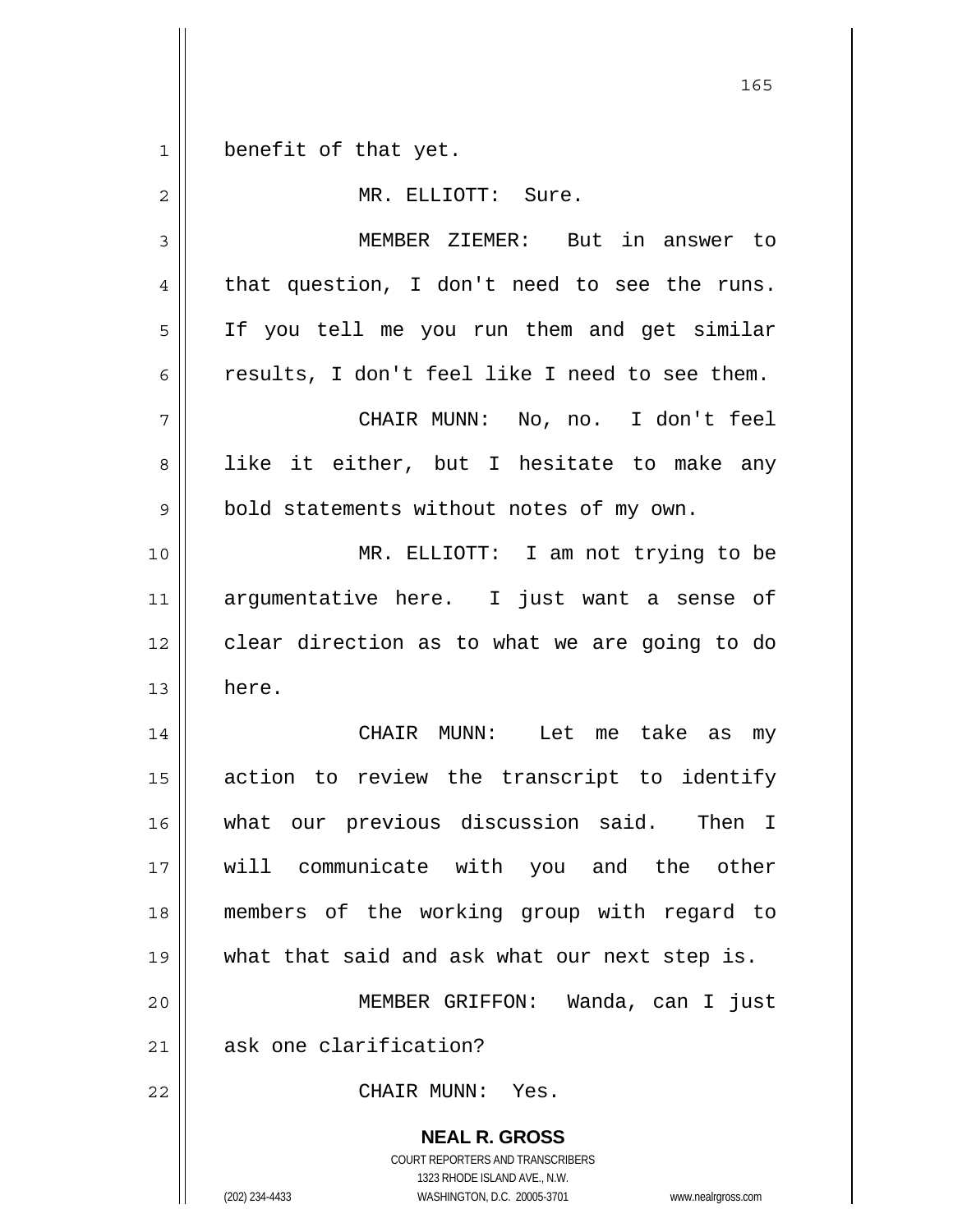**NEAL R. GROSS** COURT REPORTERS AND TRANSCRIBERS 1 MEMBER GRIFFON: I think you're 2 || proposing to use ATTILA and the MCNP runs. 3 | You know, SC&A questioned the use of ATTILA. 4 I mean, I have no problem if you get similar 5 || results. I just want to understand similar a 6  $\parallel$  little better. You know, I mean, what is the 7 magnitude of the difference? 8 That was probably gone over before. 9 || I just can't remember. 10 CHAIR MUNN: No. The only thing I 11 am proposing, Mark, is that I take a look at 12 || the transcript and see what we said the last  $13$   $\parallel$  time we --14 MEMBER GRIFFON: Yes. It wasn't 15 || really a question to you, Wanda. It was just 16 a technical question or probably something we 17 already went over. But does anybody recall 18 || that? Is it a five percent difference? I 19 don't understand what "similar" means. 20 MR. HINNEFELD: Yes. Mark, this is 21 Steve. Off the top of my head, I don't 22 | remember offhand.

1323 RHODE ISLAND AVE., N.W.

(202) 234-4433 WASHINGTON, D.C. 20005-3701 www.nealrgross.com

<u>166</u>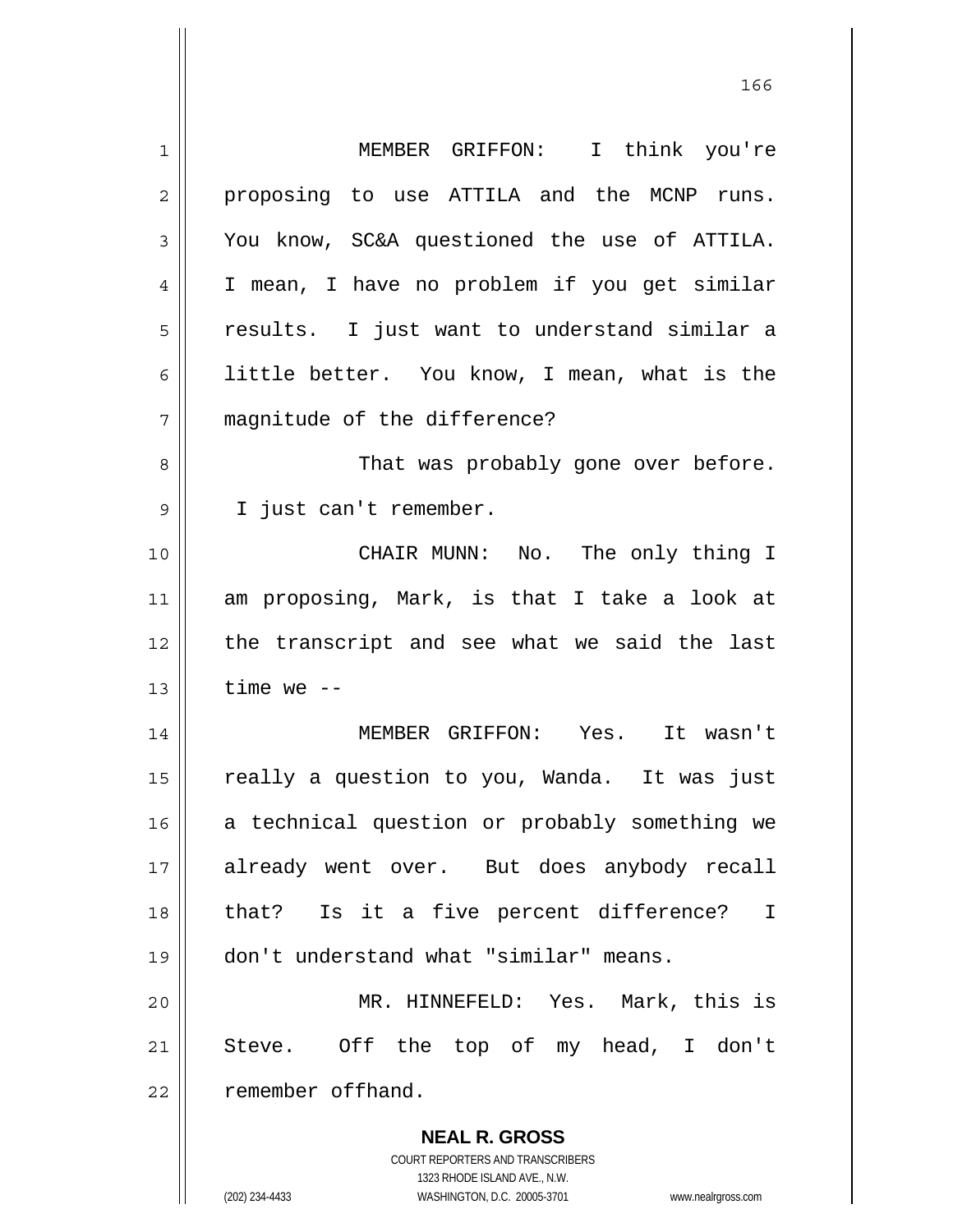**NEAL R. GROSS** COURT REPORTERS AND TRANSCRIBERS 1323 RHODE ISLAND AVE., N.W. (202) 234-4433 WASHINGTON, D.C. 20005-3701 www.nealrgross.com MEMBER GRIFFON: Yes. Okay. When 2 we look back, maybe we can answer that 3 || question if that's okay. MR. HINNEFELD: Okay. MEMBER GRIFFON: But I have no problem in general. If it's a different model, it doesn't matter to me. The software  $8 \parallel$  they use, if they're far off, I think we have 9 a different issue. CHAIR MUNN: I will pass it along to all of you what I find out on the 12 | transcript. 13 || **MEMBER GRIFFON:** Thank you. CHAIR MUNN: All right. We have now come back to number 9, which we were discussing earlier. Is there any additional discussion or clarification that needs to be made from what we were discussing an hour ago on number 9? (No response.) CHAIR MUNN: If not, do you know  $\parallel$  where we are, Steve, with number 9?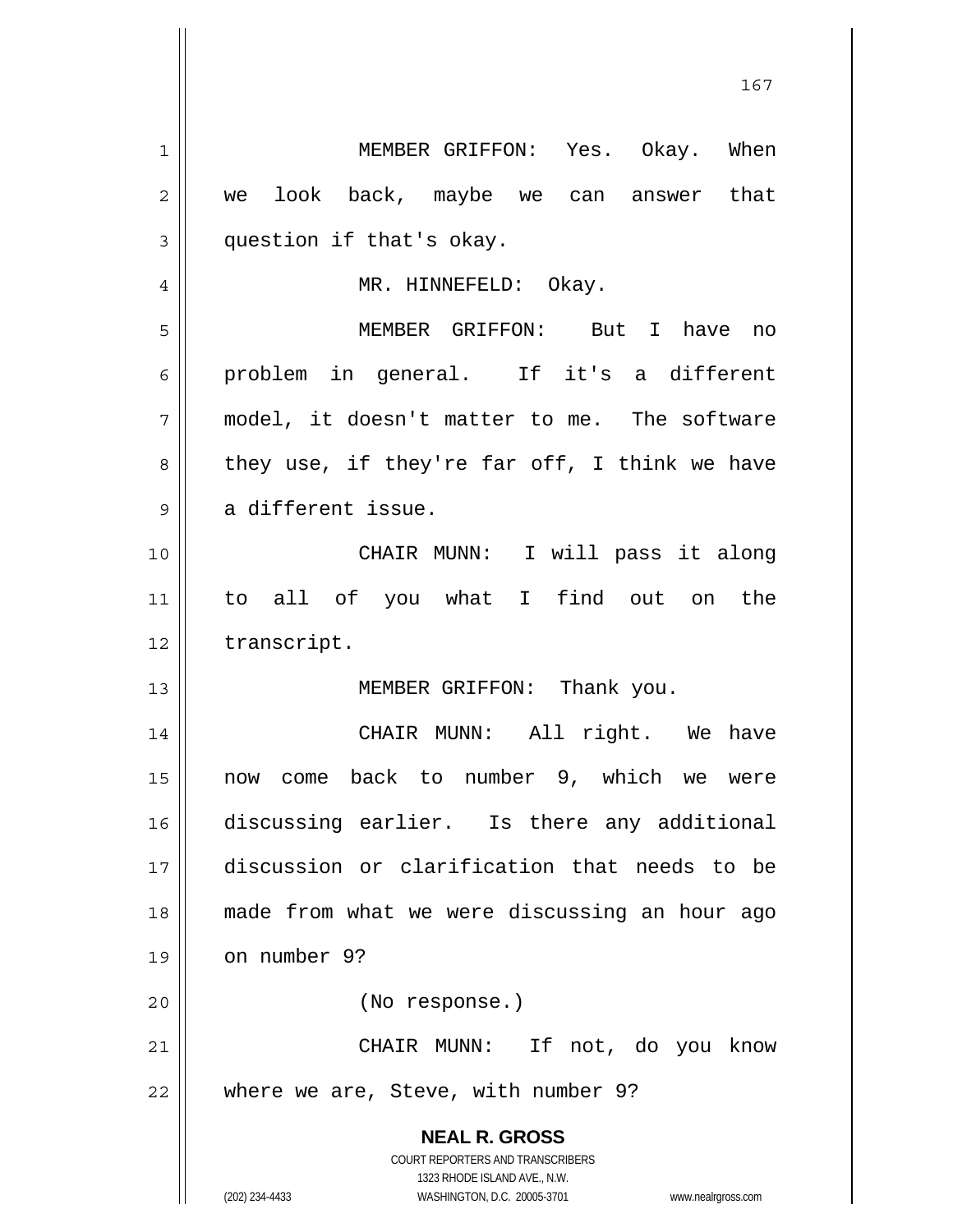|    | 168                                                                                                 |
|----|-----------------------------------------------------------------------------------------------------|
| 1  | MR. MARSCHKE: Basically what I                                                                      |
| 2  | wrote in here is "SC&A would review the NIOSH                                                       |
| 3  | follow-up, but this issue is, nonetheless,                                                          |
| 4  | closed."                                                                                            |
| 5  | CHAIR MUNN: Very good. Any                                                                          |
| 6  | problem with that resolution that we discussed                                                      |
| 7  | earlier?                                                                                            |
| 8  | (No response.)                                                                                      |
| 9  | CHAIR MUNN: If not, then I declare                                                                  |
| 10 | it legally a time for a break.                                                                      |
| 11 | MR. ELLIOTT: Legally.                                                                               |
| 12 | CHAIR MUNN: Yes. We will take a                                                                     |
| 13 | 15-minute break and be back with our next                                                           |
| 14 | item, which will be OTIB-0012, item 1.                                                              |
| 15 | MR. KATZ: I am going to leave the                                                                   |
| 16 | line open but just put it on mute here so you                                                       |
| 17 | don't have to listen to us.                                                                         |
| 18 | CHAIR MUNN: Fifteen minutes.                                                                        |
| 19 | (Whereupon, the foregoing matter                                                                    |
| 20 | went off the record at 2:31 p.m. and resumed                                                        |
| 21 | at $2:44$ p.m.)                                                                                     |
| 22 | MR. KATZ: This is the Procedures                                                                    |
|    | <b>NEAL R. GROSS</b><br>COURT REPORTERS AND TRANSCRIBERS                                            |
|    | 1323 RHODE ISLAND AVE., N.W.<br>(202) 234-4433<br>WASHINGTON, D.C. 20005-3701<br>www.nealrgross.com |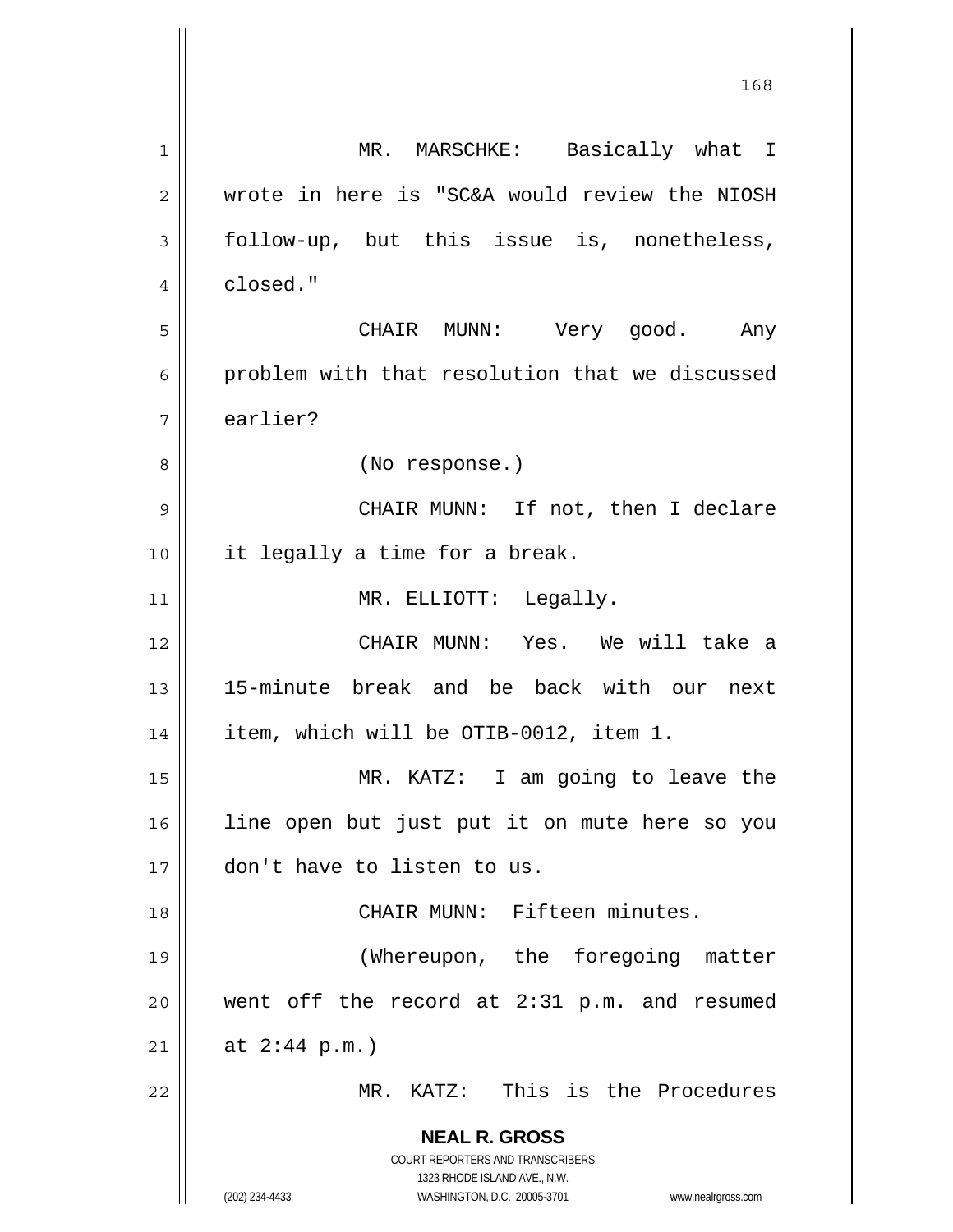**NEAL R. GROSS** 169 1 | Working Group. We're coming back online. 2 CHAIR MUNN: We have I think one  $3 \parallel$  that will take no time at all, OTIB-0012-01. 4 MR. HINNEFELD: We have nothing  $5 \parallel$  more on that. The next action on that is ours  $6 \parallel$  to do. It has to do with DCS. 7 MR. MARSCHKE: OTIB-0012-01. 8 MR. HINNEFELD: OTIB-0012-01. 9 CHAIR MUNN: Monte Carlo methods 10 || for dose uncertainty. 11 MR. HINNEFELD: There was 12 || subsequent discussion on this. Actually, it 13 || may appear in the database under another one. 14 || I forget how we're going to track it, but the 15 | original findings on this Monte Carlo, we put 16 || the respite in after our initial responses on  $17 \parallel$  at least one of the findings. 18 || This is Bob Anigstein. He said he 19 took issue with how the correction factors, 20 || the dose correction factors, from ID-01 were 21 developed, the basis for trying to get a  $22$  | distribution the way they are drawn.

> COURT REPORTERS AND TRANSCRIBERS 1323 RHODE ISLAND AVE., N.W.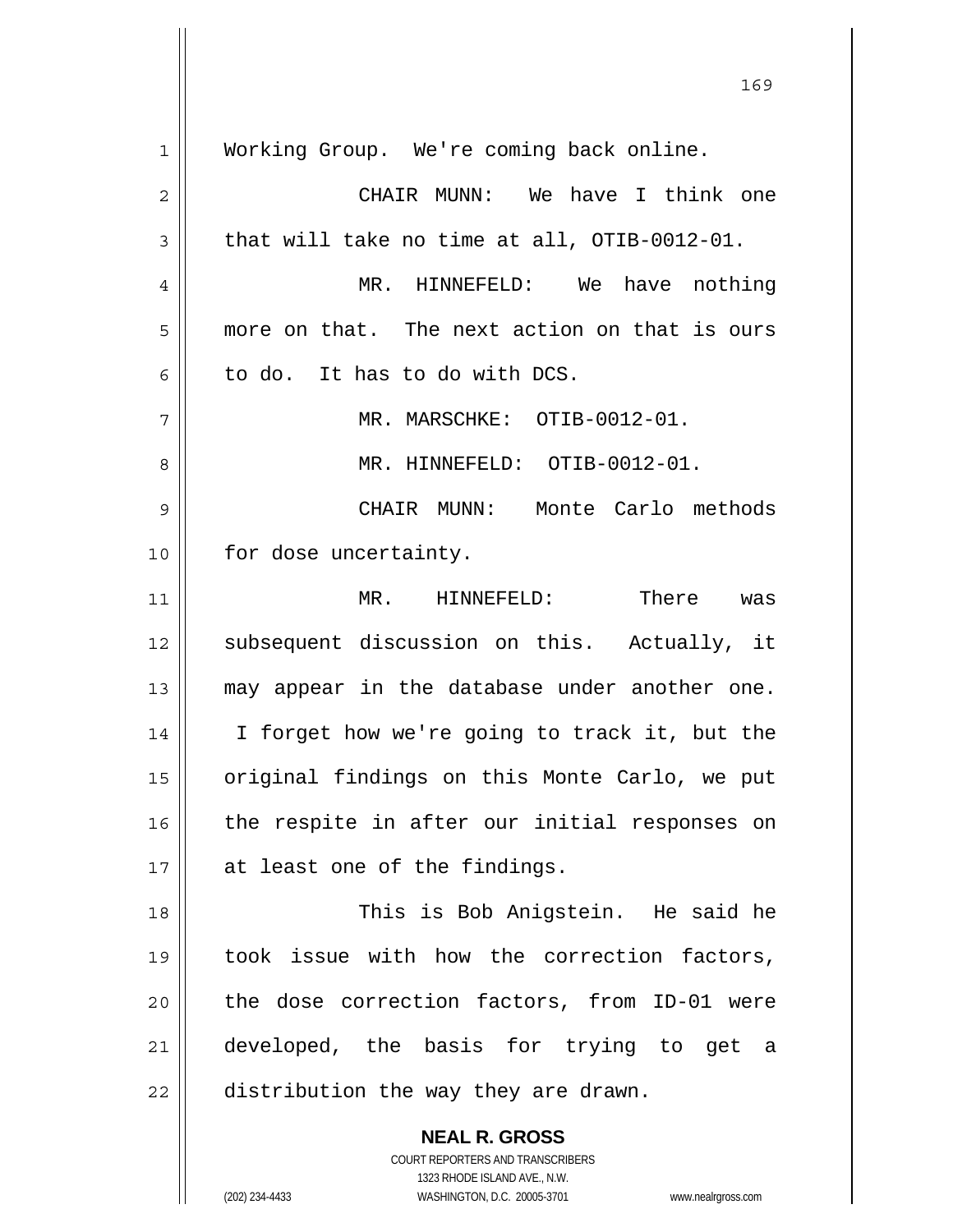**NEAL R. GROSS** COURT REPORTERS AND TRANSCRIBERS 1323 RHODE ISLAND AVE., N.W. 1 So we decided to track that here 2 || under OTIB-0012. And I thought we were  $3 \parallel$  tracking it under OTIB-0012-01, but it might 4 || be somewhere else. 5 CHAIR MUNN: The database doesn't  $6 \parallel$  show any recent action or discussion at all. 7 || At least mine doesn't. Am I incorrect? 8 || MR. MARSCHKE: No. You are totally 9 || correct. There is only one issue ever written 10 on 12. And that was that one about SC&A's 11 || crystal ball calculation supports the OTIB. 12 || T look for -- wait a minute. Maybe 13 it's different dates. Could it be on 14 different dates? No. There is only one  $15$  |  $OTIB-0012$  issue. 16 CHAIR MUNN: It is not clear what 17 has transpired here to me. Since the initial 18 finding was that SC&A's crystal ball 19 calculations support the OTIB, then no 20 | response was required. 21 || Then the next thing that I see is  $22$   $\parallel$  that after that it was decided if the

170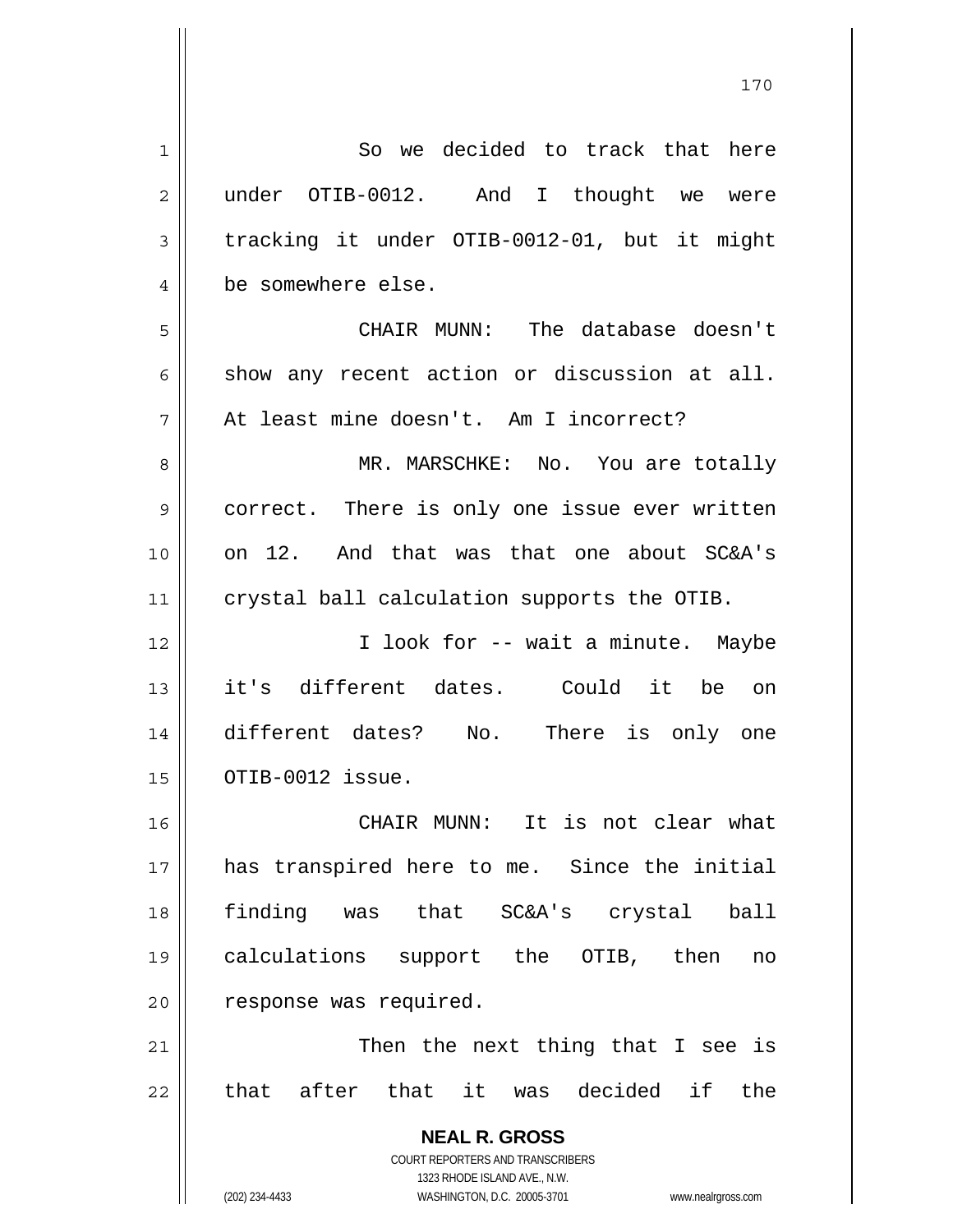**NEAL R. GROSS** 1 || statistics were correct, if properly 2 || implemented, that the passage was worded 3 inappropriately to reflect how these  $4 \parallel$  statistics should be used. SC&A presented 5 || their findings associated with OTIB-0012 in a white paper. MR. MARSCHKE: Yes. CHAIR MUNN: That was after the -- was it before or after the technical call? | They did a  $-$ MR. MARSCHKE: I believe it was before the technical call. CHAIR MUNN: They did a white 14 || paper, then, on the technical call. And there is no indication here of any further 16 discussion or action or what is in progress. MR. MARSCHKE: I don't know if they did a technical call, but the workgroup directed that there be a technical call. 20 Whether or not that actually took place, there is no indication in the database. MR. HINNEFELD: Which date are we

171

 COURT REPORTERS AND TRANSCRIBERS 1323 RHODE ISLAND AVE., N.W.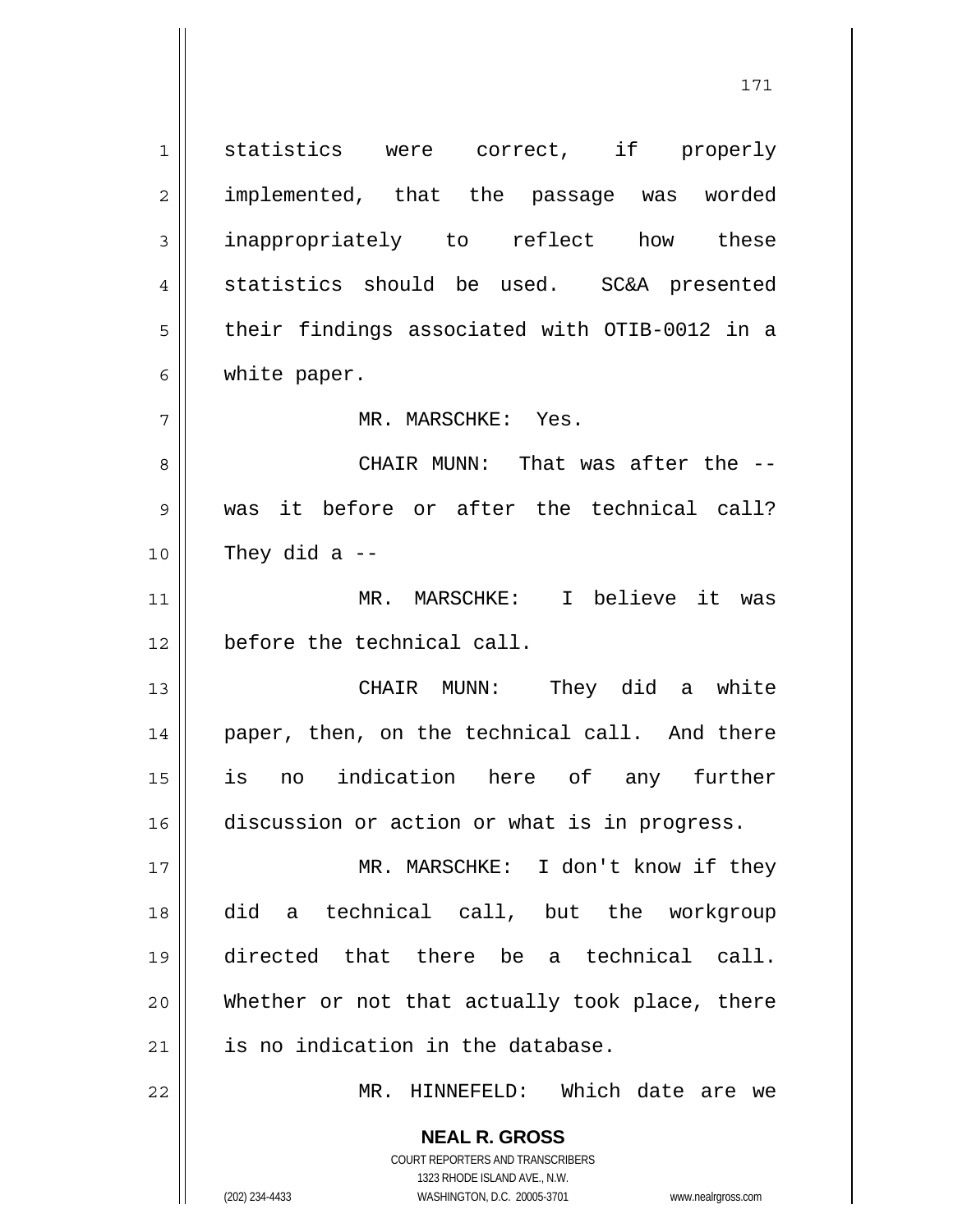1 talking about here that that occurred? Was  $2 \parallel$  that on 8-21, the 8-21 meeting? 3 | MR. MARSCHKE: The November 7th, 4 || 2007 meeting. It was a workgroup directive, 5 SC&A and NIOSH should have a technical  $6 \parallel$  conference call on this issue and report back 7 | to the workgroup on December 11th, 2007. 8 Then we have basically a workgroup 9 | meeting December 11th, 2007. We have nothing. 10 CHAIR MUNN: In view of the fact 11 that this has been a long time, in view of the 12 fact that OTIB-0012 is rather important to 13  $\parallel$  what we do here, may I suggest that this be a 14 NIOSH action to check what our status is and 15 why this is still an outstanding issue? Is 16 || that fair, NIOSH actions? 17 MR. HINNEFELD: Yes. I will 18 || reconstruct the history of it for you, but I'm 19 pretty sure the white paper includes the 20 || critique of the dose conversion factors 91 and 21 || that was delivered at some point during the 22 discussion of TIB-0012.

172

 **NEAL R. GROSS** COURT REPORTERS AND TRANSCRIBERS 1323 RHODE ISLAND AVE., N.W. (202) 234-4433 WASHINGTON, D.C. 20005-3701 www.nealrgross.com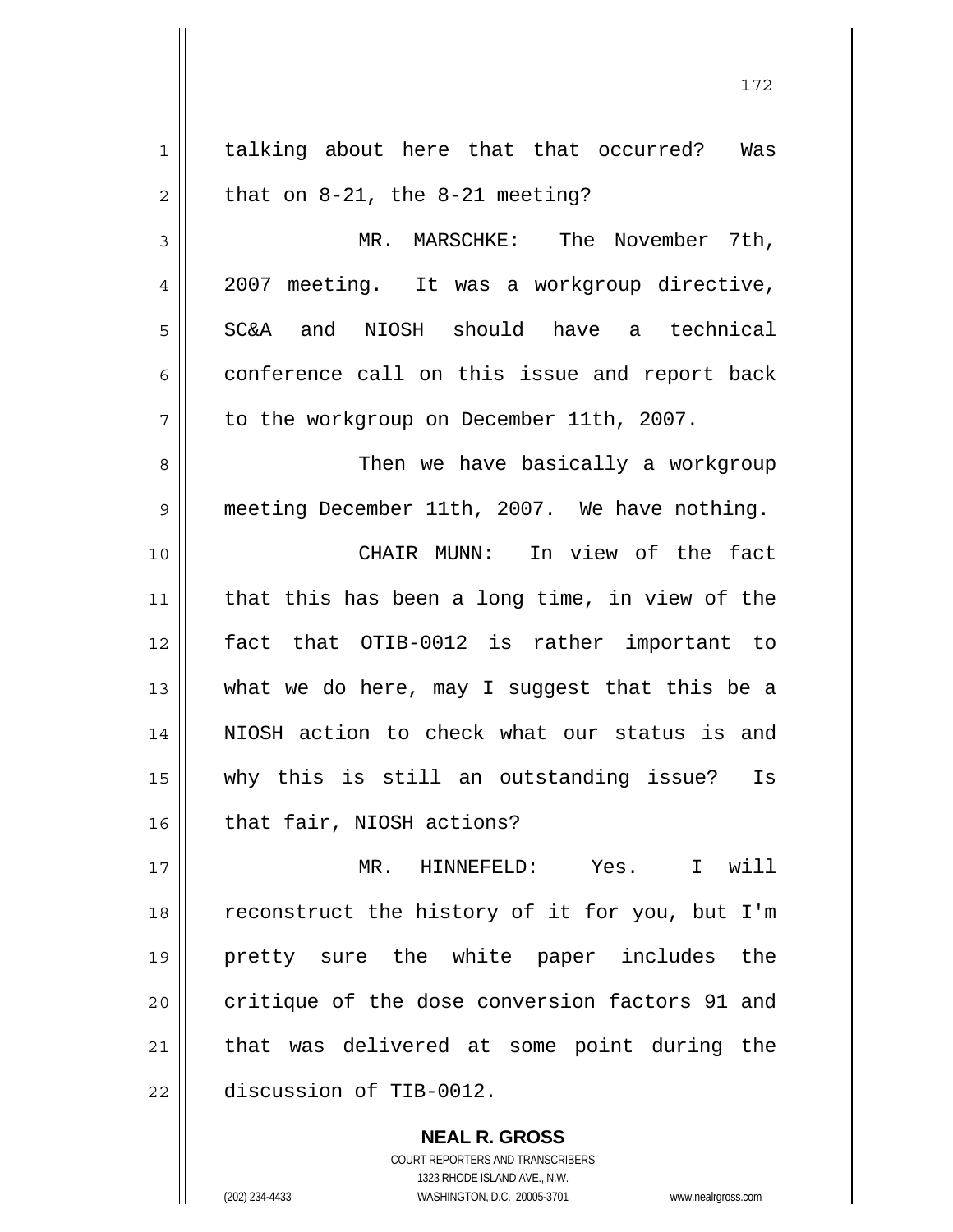**NEAL R. GROSS** COURT REPORTERS AND TRANSCRIBERS 1323 RHODE ISLAND AVE., N.W. (202) 234-4433 WASHINGTON, D.C. 20005-3701 www.nealrgross.com 1 | And so we said, well, we'll address  $2 \parallel$  that. We'll put together a paper that we#ll  $3 \parallel$  evaluate. We will decide what we're going to 4 do about it or address it in some fashion.  $5 \parallel$  And that took a long time for us to do that.  $6 \parallel$  Our primary player on that is, of course, very 7 || good. He#s one of our better people. 8 CHAIR MUNN: Right. Let's just ask 9 || for an update and status clarification of 10 where we are in Savannah at our December 11 meeting. Okay? 12 MR. KATZ: Augusta. 13 || CHAIR MUNN: Augusta? Sorry. 14 | Close enough. 15 MR. KATZ: Yes. 16 CHAIR MUNN: In there somewhere. 17 Item 0017-03, individual monitoring for beta 18 particles. 19 MR. MARSCHKE: Can we ask about the 20 white paper that is mentioned here? SC&A 21 || submitted a white paper discussing OTIB-0012  $22$  || findings. Do we want, well, does the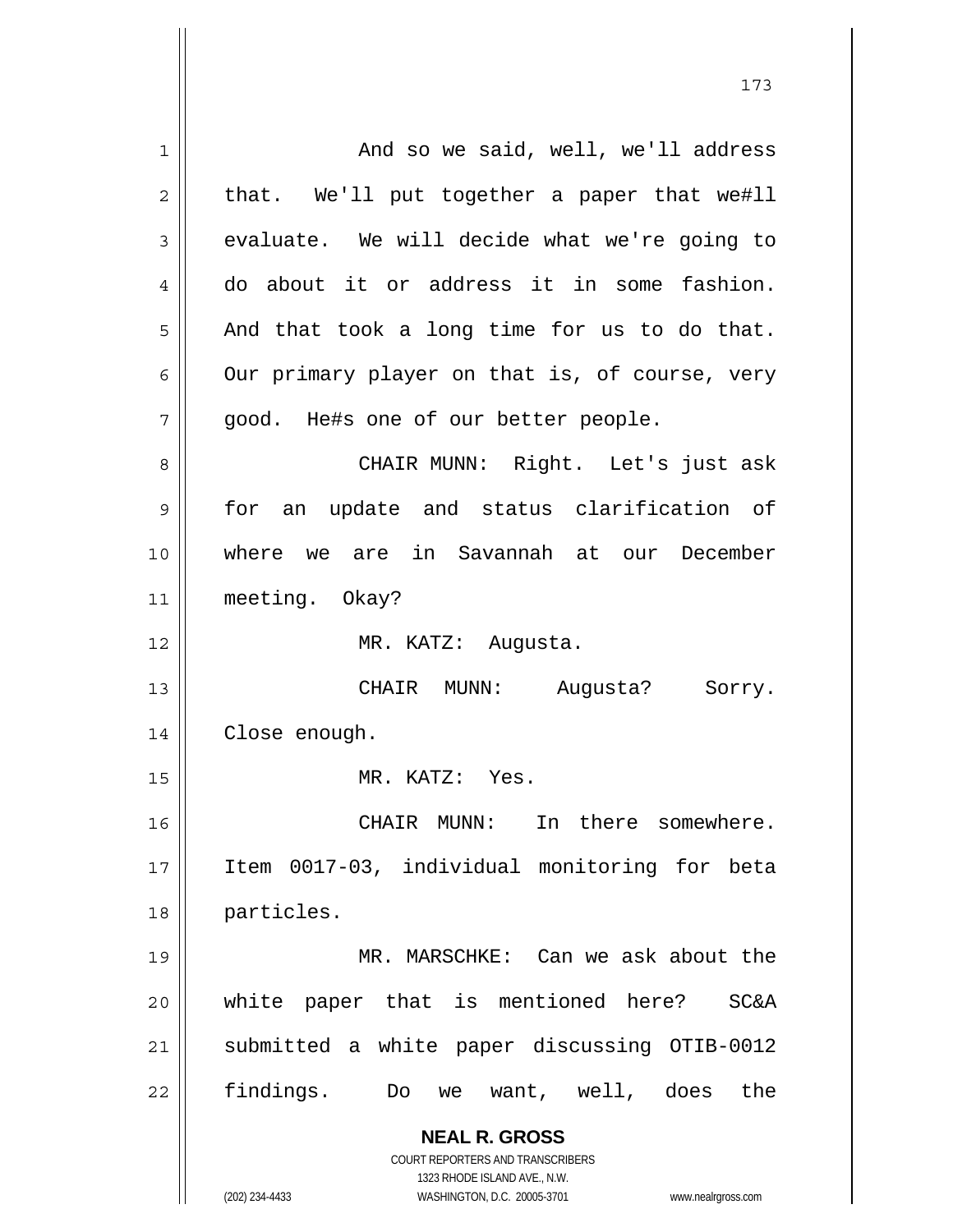**NEAL R. GROSS** COURT REPORTERS AND TRANSCRIBERS 1323 RHODE ISLAND AVE., N.W. 1 || workgroup want, SC&A to get a copy of that 2 white paper and include it here as a related  $3$  ||  $\cdot$  link with the appropriate caveats that we had 4 discussed earlier this afternoon. 5 CHAIR MUNN: Let's wait until we  $6$  have NIOSH's report on what the full status is  $7 \parallel$  and where we are with that. That appears to 8 me to be an appropriate time for us to make 9 | that recommendation. 10 || We have what appears to be one of 11 || those items where we do not have any immediate 12 || expectation of agreement between the commenter 13 || and NIOSH. Am I correct in the way I am 14 | reading this? 15 MR. ELLIOTT: I can't read the  $16$  | thing. Can someone  $-$ 17 MR. MARSCHKE: I have to get the 18 || right one here. I think it's here. 19 CHAIR MUNN: This is 0017-03. 20 MR. MARSCHKE: It is not in here. 21 CHAIR MUNN: 0017-03. 22 MR. MARSCHKE: Wait a minute.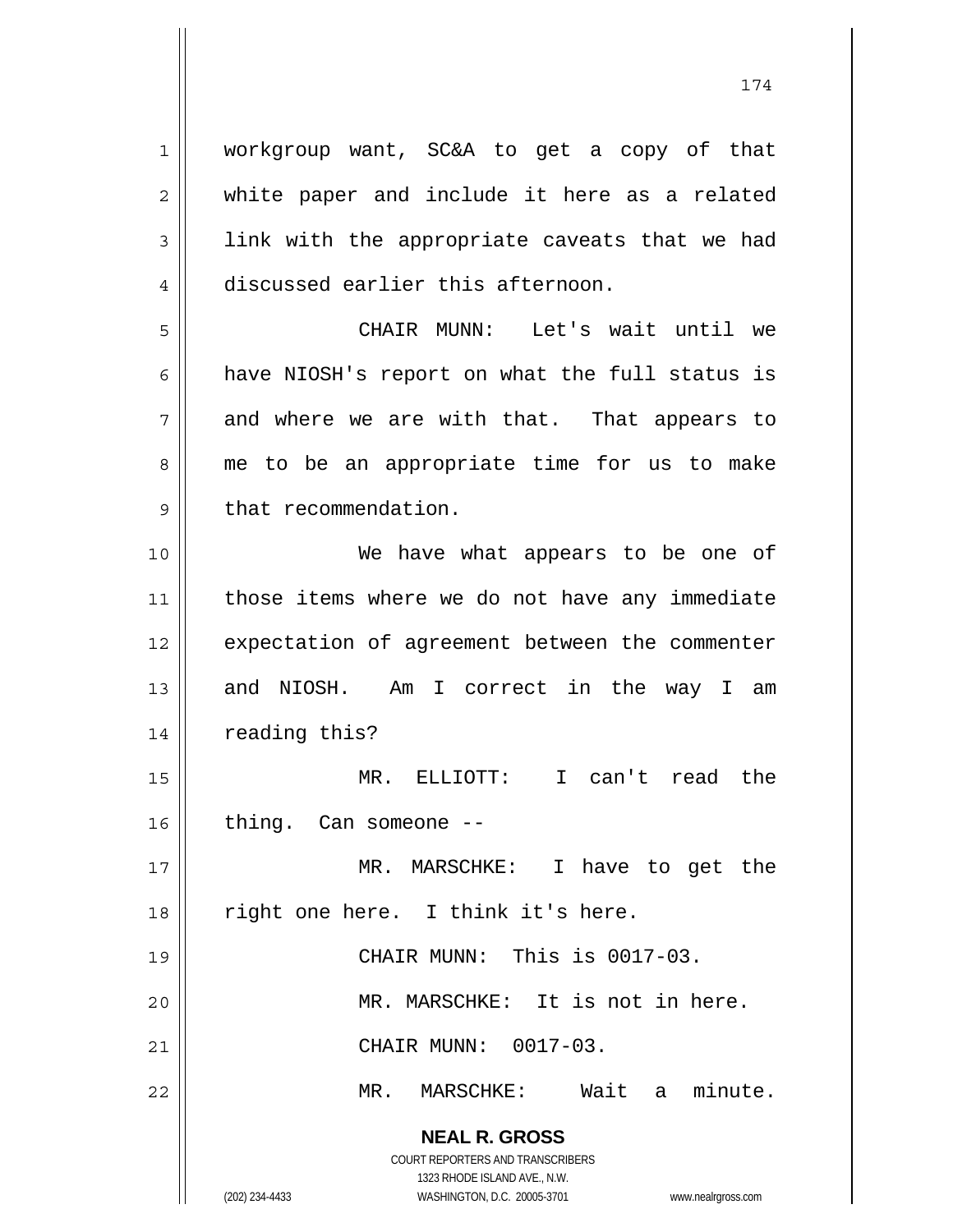1 || Maybe I can find it someplace else. Too many  $2 \parallel$  things open. Let me see if I can find it,  $3 \parallel$  0017. Okay. This is the original e-mail I 4 got back from John Hunt, who did the review of 5 || the NIOSH follow-up response, which may be a 6 little easier to read here. 7 His recommendation is to close this 8 issue because he doesn't think that we're 9 || going to be able to get much improvement, "In 10 my opinion, could not be improved on much 11 further." 12 || So he thinks that, although the 13  $\parallel$  OTIB may be a little weak technically, it is 14 as good as you're going to get. He did 15 provide some additional insights in here. 16  $\parallel$  And, again, that e-mail is what you see here 17 in this little box. 18 || Now, again, this comes back to what 19 we talked about earlier this afternoon, this 20 || related link. As I said, John Hunt when he 21 gave me his comments he also included this  $22$  additional bit of information, if you will,

175

 **NEAL R. GROSS** COURT REPORTERS AND TRANSCRIBERS 1323 RHODE ISLAND AVE., N.W. (202) 234-4433 WASHINGTON, D.C. 20005-3701 www.nealrgross.com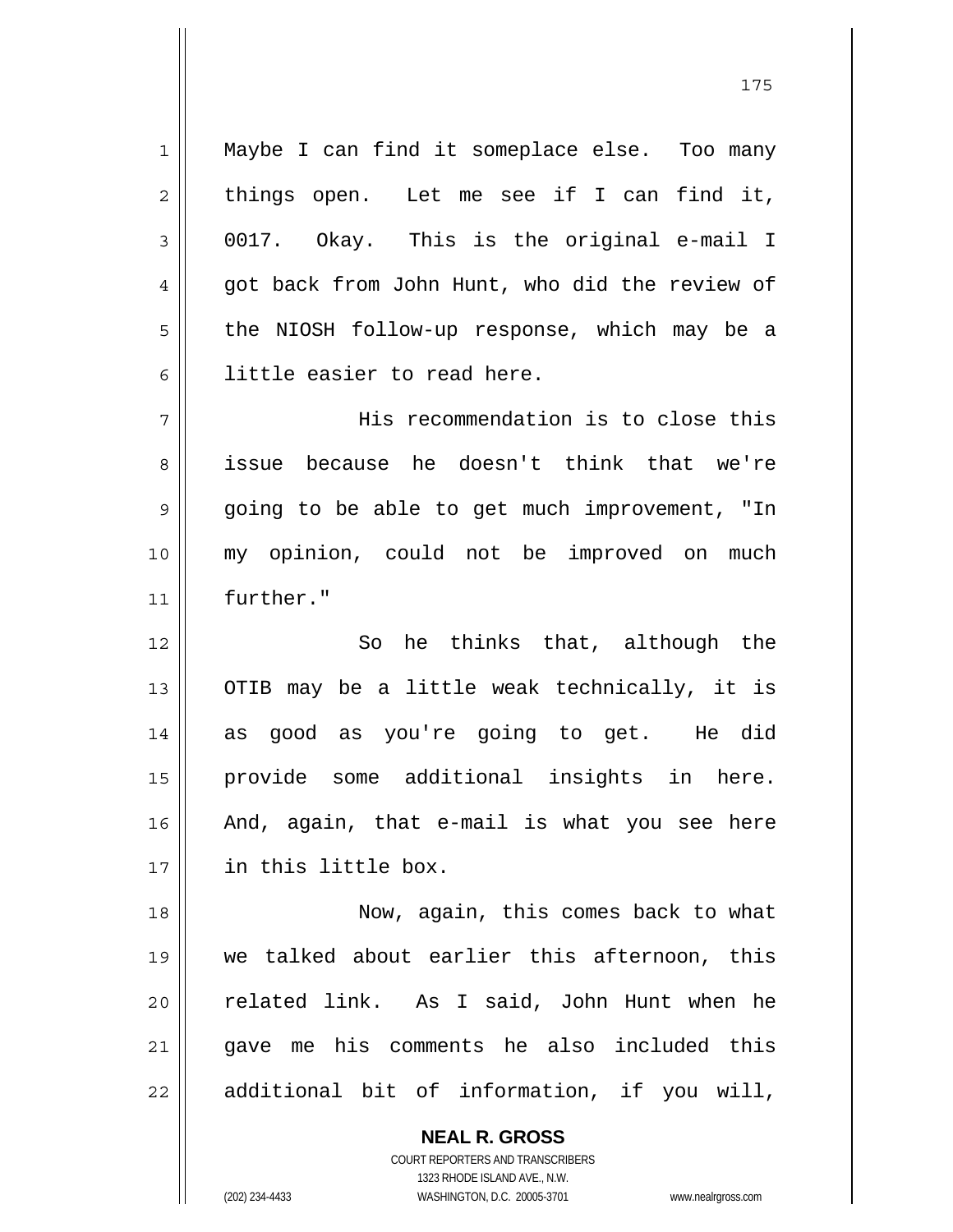**NEAL R. GROSS** COURT REPORTERS AND TRANSCRIBERS 1323 RHODE ISLAND AVE., N.W. (202) 234-4433 WASHINGTON, D.C. 20005-3701 www.nealrgross.com 1 || insight. I'm not sure what the correct term  $2 \parallel$  is to call this, or evaluation, interpretation 3 | of dosimetry data. 4 || I didn't know where else to put  $5 \parallel$  this. So I put this as a related link. But,  $6 \parallel$  again, based upon the discussion we have had  $7 \parallel$  earlier today, particularly this afternoon, we 8 || will probably have to at least change the 9 headings and footers, titles, so on and so 10 || forth, on this. 11 || CHAIR MUNN: Well, it appears to be  $12$  || a position paper with respect to this finding, 13 correct? 14 MR. MARSCHKE: Yes. I'm not sure 15 that it's SC&A position paper. John Hunt has 16 looked at it. And, as you say, he has a 17 tremendous amount of work that has gone into 18 it. 19 CHAIR MUNN: Technical 20 | interpretation. 21 MR. MARSCHKE: Yes, technical  $22$  || interpretation by this individual. And this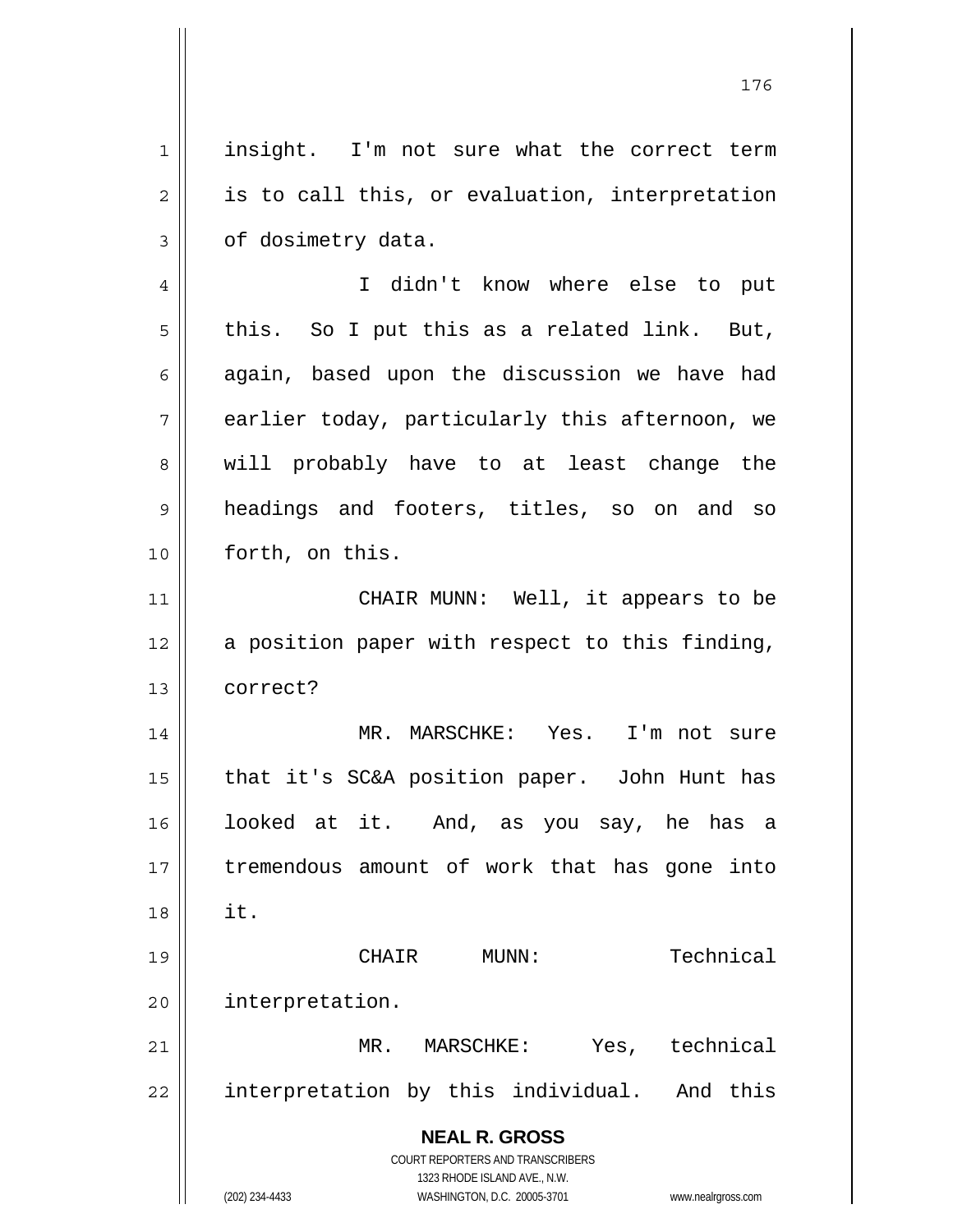**NEAL R. GROSS** COURT REPORTERS AND TRANSCRIBERS 1323 RHODE ISLAND AVE., N.W.  $1 \parallel$  is the official, as official as we get. This  $2 \parallel$  is what we put in here. 3 || The SC&A at this point, the SC&A 4 | recommendation is that we can close this issue  $5 \parallel$  because OTIB-0017 is as good as you're going  $6 \parallel$  to get it. 7 CHAIR MUNN: Okay, I didn#t get 8 that. And so that is not in contradiction to 9 | the last NIOSH comments. 10 || Does the workgroup have any strong 11 feelings that would contradict this 12 recommendation to close? If not, then the 13 workgroup -- yes? 14 MEMBER ZIEMER: I agree with that. 15 || I in this case would question the status of 16 this paper in the thing. I don't think it  $17$  || appears to be an official SC&A paper either. 18 MR. MARSCHKE: I don't either. 19 CHAIR MUNN: No. It's just an 20 | individual assessment. 21 MEMBER ZIEMER: And it seems to me  $22$  it could be a working document of the

177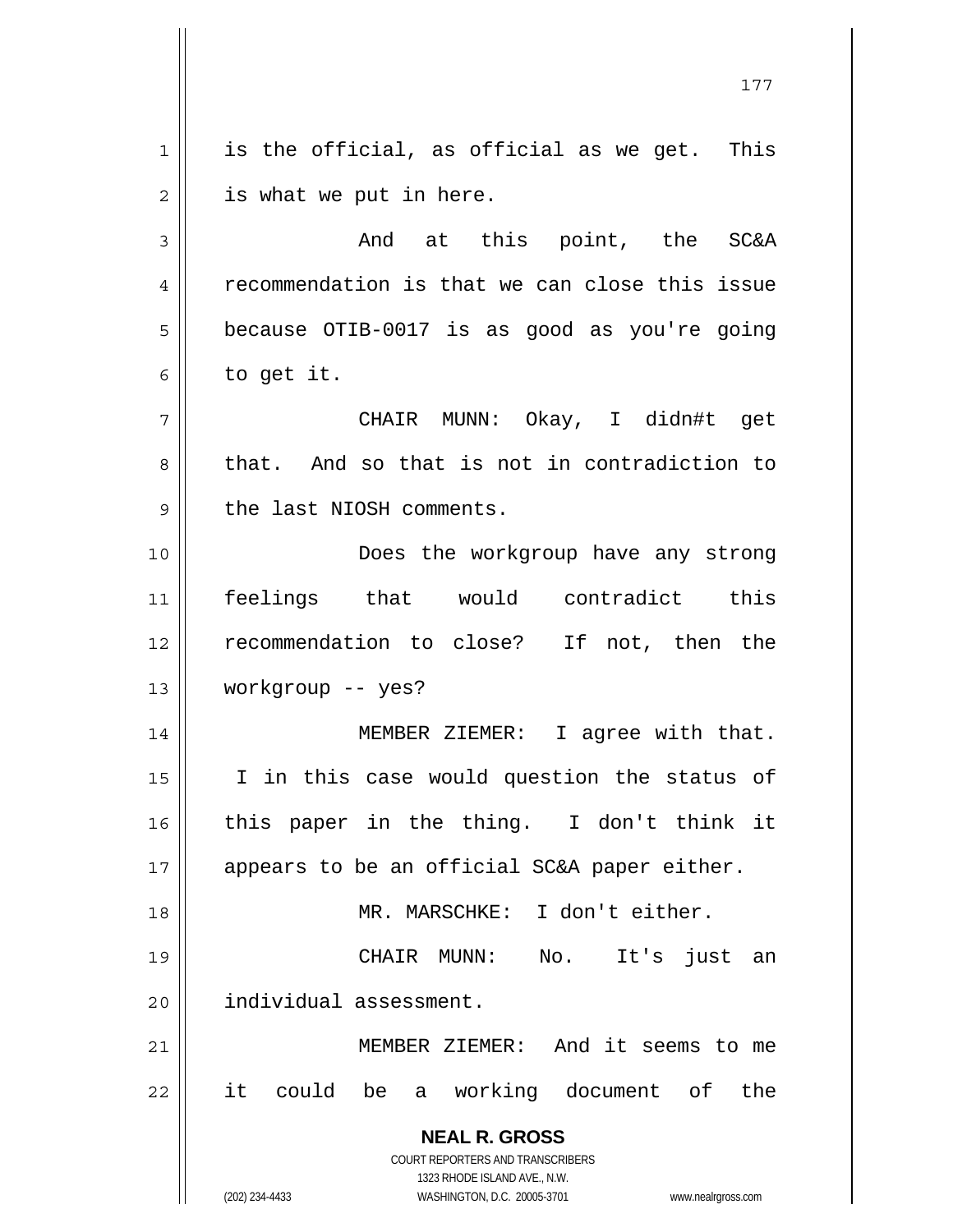| $\mathbf 1$    | workgroup and even referred to in our minutes                                                       |
|----------------|-----------------------------------------------------------------------------------------------------|
| $\overline{2}$ | or our transcript, but unless SC&A issues it                                                        |
| 3              | as a work product, it's not clear to me why we                                                      |
| 4              | ought to put it in the database. That is all                                                        |
| 5              | I'm saying.                                                                                         |
| 6              | Maybe SC&A would $--$ in other words,                                                               |
| 7              | it is an individual's opinion. I assume that                                                        |
| 8              | you called him in to --                                                                             |
| 9              | MR. MARSCHKE: He is the one that                                                                    |
| 10             | did the initial review --                                                                           |
| 11             | MEMBER ZIEMER: Right.                                                                               |
| 12             | MR. MARSCHKE: -- of OTIB-0017. I                                                                    |
| 13             | did not want to lose that information.                                                              |
| 14             | MEMBER ZIEMER: Right.                                                                               |
| 15             | MR. MARSCHKE: And this was the                                                                      |
| 16             | best place that I could think to put it.                                                            |
| 17             | Initially I tried to put it all into the SC&A                                                       |
| 18             | follow-up. And it got very --                                                                       |
| 19             | CHAIR MUNN: It was just too much?                                                                   |
| 20             | MR. MARSCHKE: Too much, exactly.                                                                    |
| 21             | CHAIR MUNN: Yes.                                                                                    |
| 22             | MR. MARSCHKE: So then in order not                                                                  |
|                | <b>NEAL R. GROSS</b>                                                                                |
|                | <b>COURT REPORTERS AND TRANSCRIBERS</b>                                                             |
|                | 1323 RHODE ISLAND AVE., N.W.<br>(202) 234-4433<br>WASHINGTON, D.C. 20005-3701<br>www.nealrgross.com |
|                |                                                                                                     |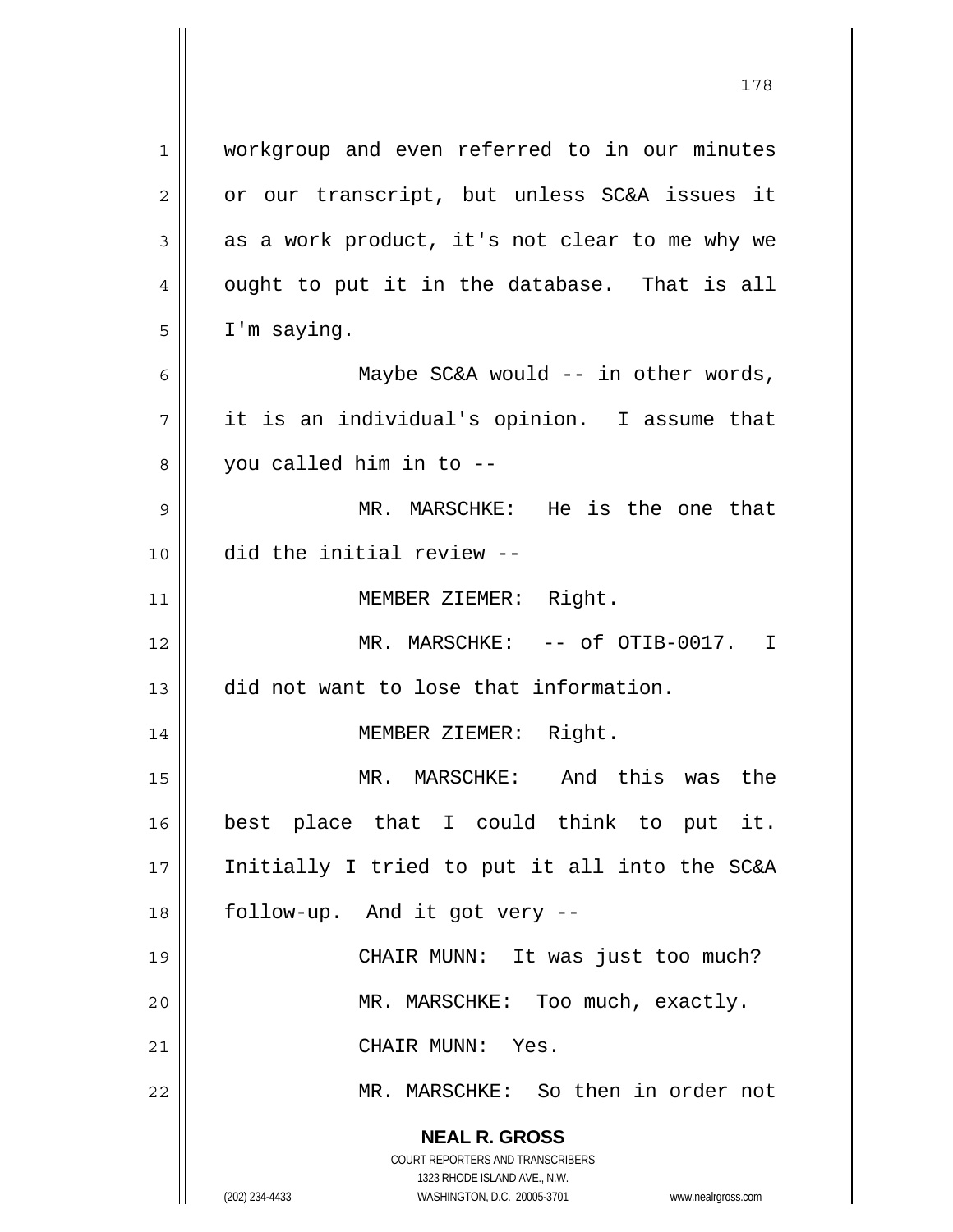**NEAL R. GROSS** COURT REPORTERS AND TRANSCRIBERS 1323 RHODE ISLAND AVE., N.W. 1 || to lose this information, I put it here as a  $2 \parallel$  related link. Now, I am open to ideas as to a  $3 \parallel$  better way to handle this. 4 MEMBER ZIEMER: Or maybe with 5 | Emily's wording, we just appropriately label 6  $\parallel$  this and leave it in there. I mean, I am not 7 objecting to it being per se, but I think we 8 || need to have a consistency about both what we  $9 \parallel$  put in and how it's identified. 10 Particularly if it's an SC&A 11 official position or it's just a discussion 12 document, you might identify it in some way 13 || like that even. 14 MR. MARSCHKE: Yes. I hadn't 15 thought of, like Larry pointed out this 16 morning, people getting into this and getting 17 the Freedom of Information Act and getting 18 || this and misinterpreting it or doing whatever  $19 \parallel$  they can do to it. 20 || **MEMBER ZIEMER:** Right. 21 MR. MARSCHKE: So no, I hadn't  $22$  || thought of it from that point of view. My

(202) 234-4433 WASHINGTON, D.C. 20005-3701 www.nealrgross.com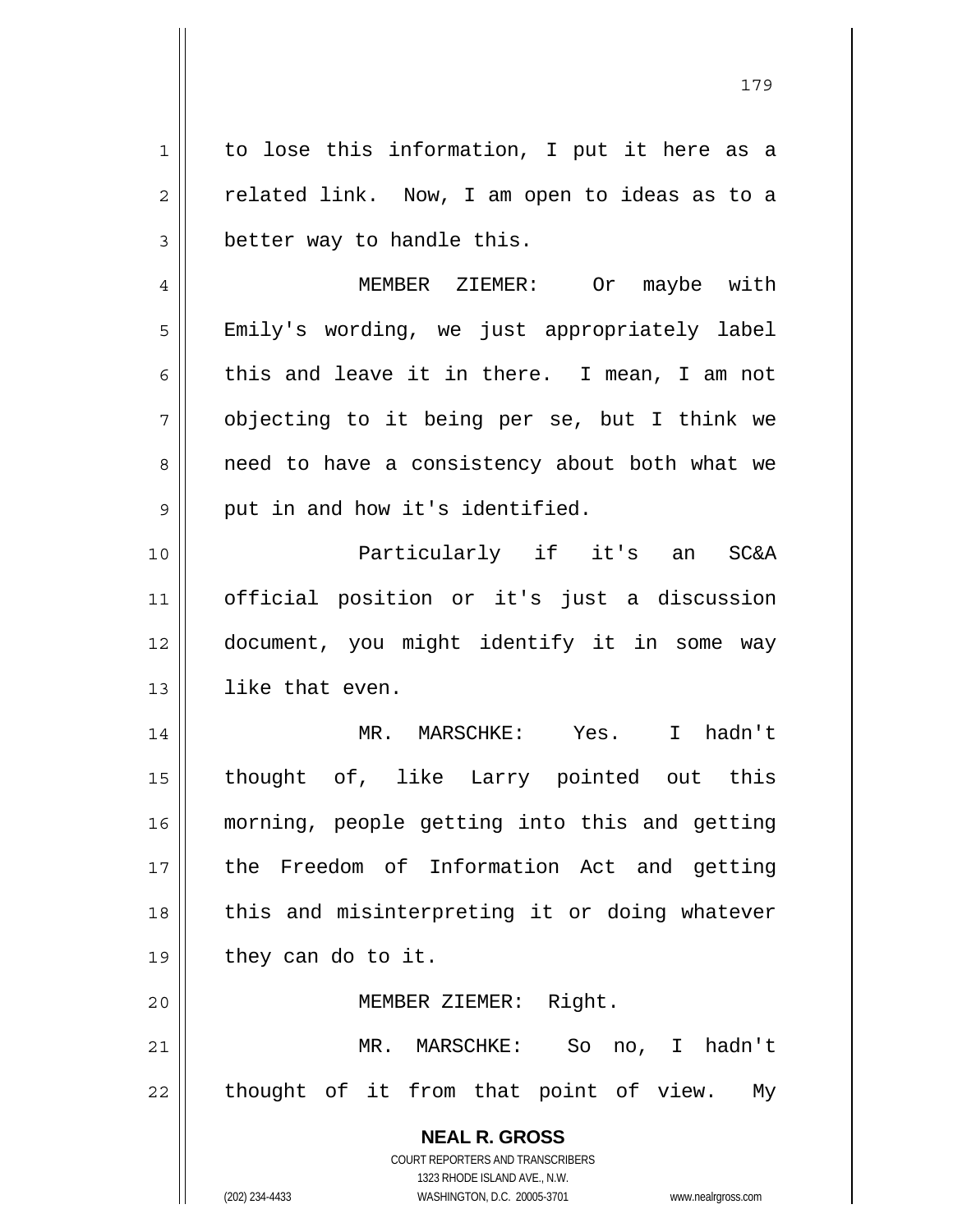1| only goal was to not lose this bit of  $2 \parallel$  information. There has to be a better way to 3 || do this than what is here.

4 CHAIR MUNN: There is going to be a 5 fine line there. And we will probably  $6 \parallel$  approach it time after time to try to make  $7 \parallel$  that decision. Trying to balance clarity of 8 || the decision-making process against openness  $9 \parallel$  and transparency is going to be difficult for 10 more than one occasion. This may be one of  $11$  those.

12 Certainly any technical person 13 || going back and trying to trap this would want 14 || to try to see the expert opinion that led to 15 the statement that we have here on the 16 follow-up.

17 || So this may be a good opportunity 18 for us all to take this under advisement and 19 || look at this in a concerted individual manner, 20 weigh the issues, and have this as a separate 21 action item for us to address at our next 22 || procedures meeting, at which time hopefully we

> COURT REPORTERS AND TRANSCRIBERS 1323 RHODE ISLAND AVE., N.W. (202) 234-4433 WASHINGTON, D.C. 20005-3701 www.nealrgross.com

 **NEAL R. GROSS**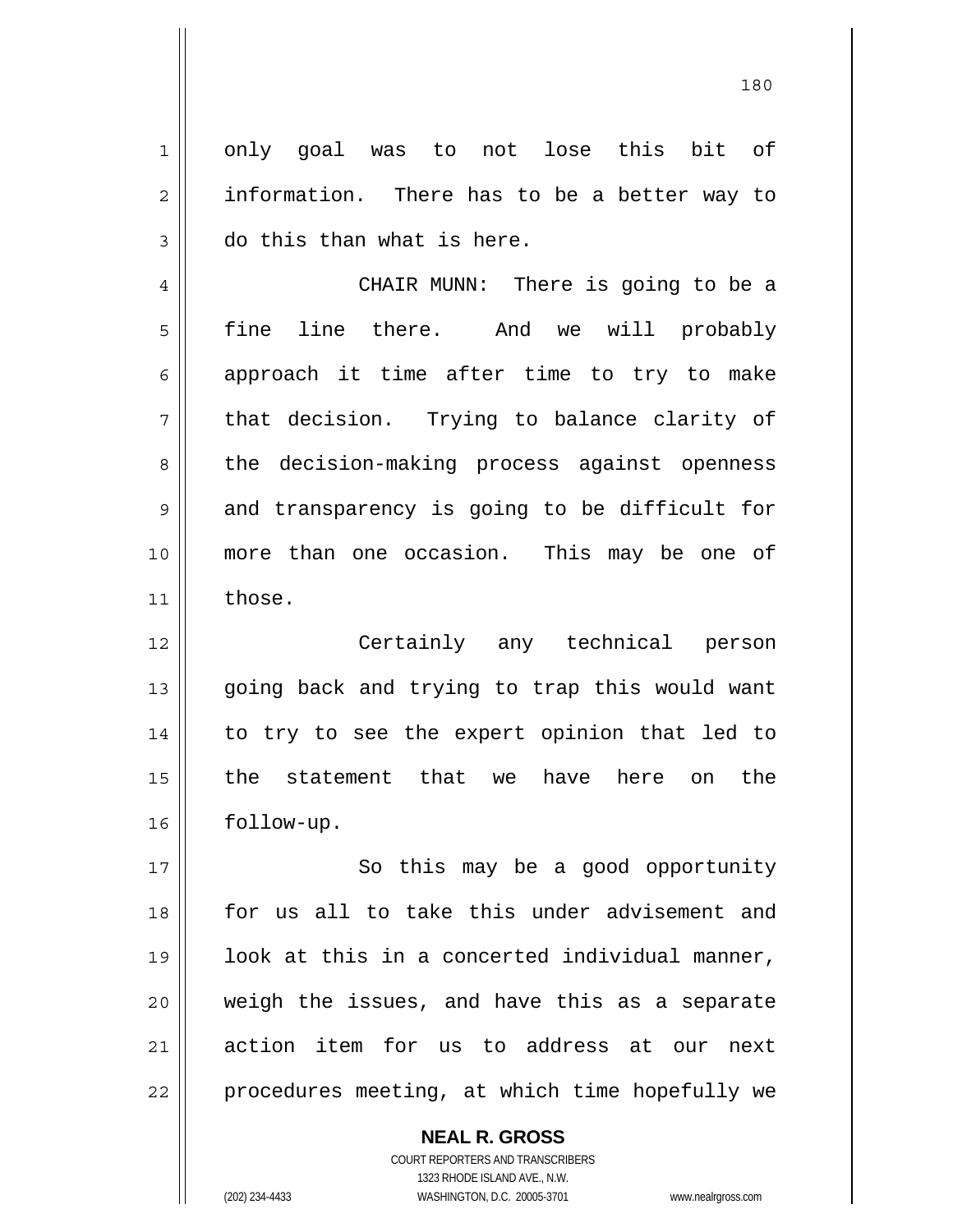**NEAL R. GROSS** COURT REPORTERS AND TRANSCRIBERS 1323 RHODE ISLAND AVE., N.W. 1 || will have discussed already the kinds of  $2 \parallel$  classifications we want and the additional --3 MEMBER ZIEMER: Wanda, I was going  $4 \parallel$  to suggest -- and this comes from SC&A -- that  $5 \parallel$  the burden be on them to identify what kind of 6 a document they think it is. You said a draft 7 discussion document. is it an SC&A white 8 || paper or what is it? 9 In terms of the categories that 10 Emily comes up with, whatever our appropriate 11 disclaimer in, then perhaps leave it. I think 12 we can still close the item. I was just 13 concerned how this -- 14 CHAIR MUNN: I think we can, too,  $15 \parallel$  yes. 16 MEMBER ZIEMER: -- is identified in 17 the system. And we will need to follow. It 18 || seems to me the burden is on SC&A to tell us 19 what this is, categorize it for us. 20 CHAIR MUNN: I agree with one 21 caveat. And that caveat is I think it is 22 || incumbent on the workgroup to make some

181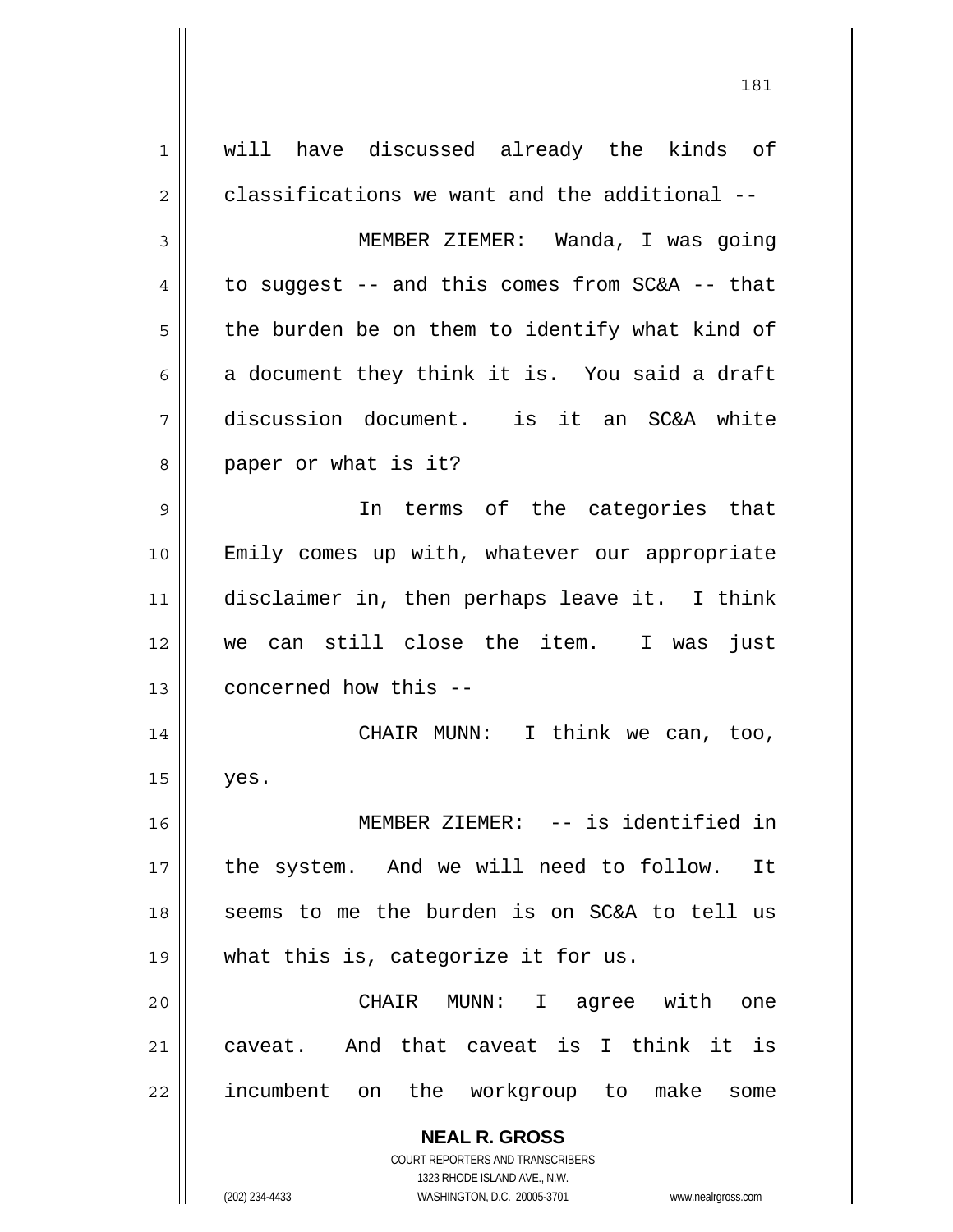**NEAL R. GROSS** COURT REPORTERS AND TRANSCRIBERS 1 decisions about what categories are likely to 2 be most useable for us and most accurate for  $3 \parallel$  us. 4 MEMBER ZIEMER: And then we can  $5$  select one of those. 6 CHAIR MUNN: Right, right. 7 || MR. MARSCHKE: Yes. At this point 8 || if I had to categorize it, I would basically 9 categorize it as supplemental information. 10 || And I don't know if that means anything, but  $11$   $\vert$  -- so the workgroup directive is to close this 12 issue? 13 || CHAIR MUNN: Yes, with an 14 outstanding action item regarding proper 15 handling of related links. Okay. We are all 16 || on the same page with that one? This one will 17 be closed. 18 And we are going to OTIB-0017-12, 19 which is in abeyance we have here. Is it 20 || supposed to be closed? John Hunt agrees. 21 Will revise. And the revision has not yet 22 | been complete, correct, OTIB-0017?

182

1323 RHODE ISLAND AVE., N.W.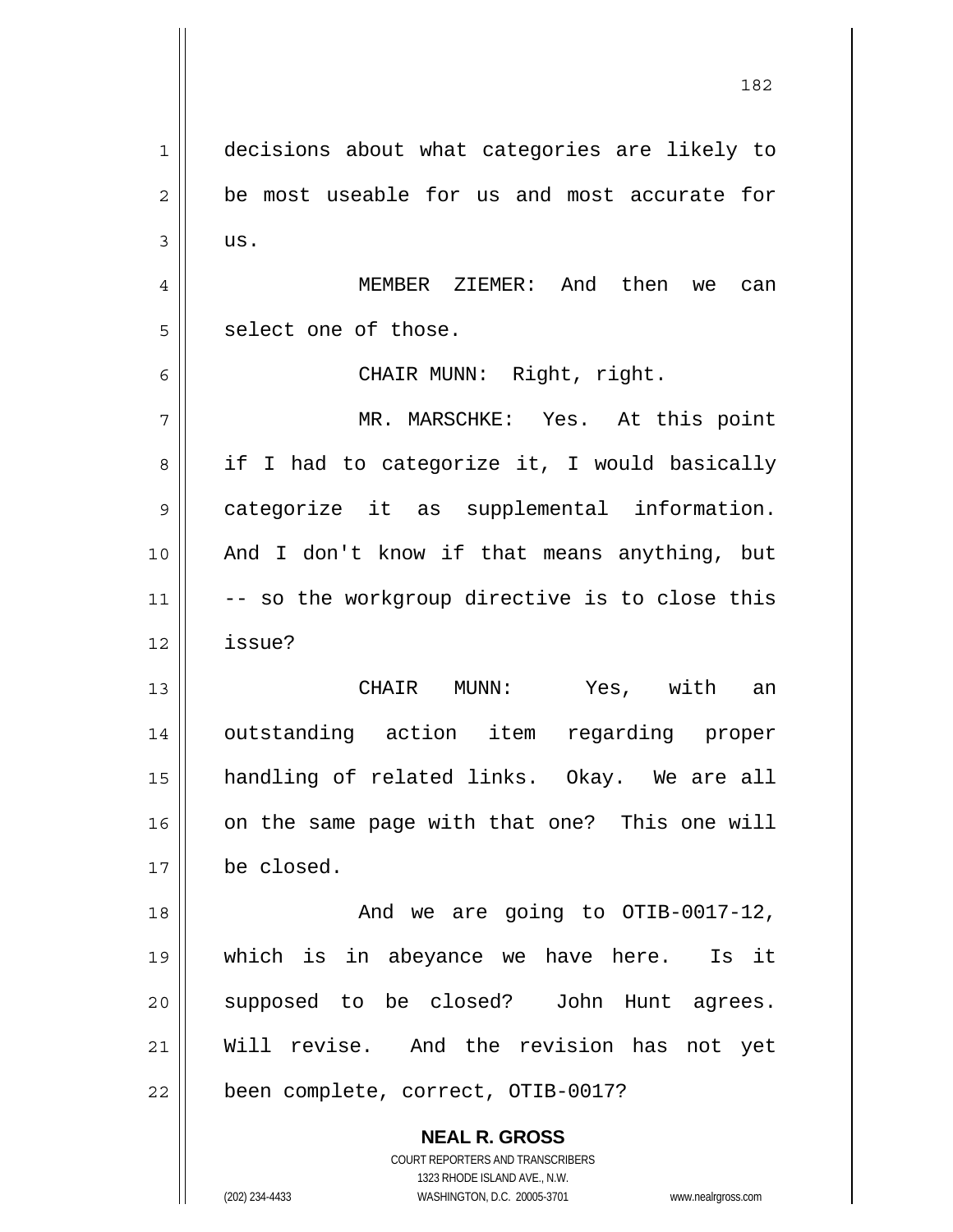**NEAL R. GROSS** COURT REPORTERS AND TRANSCRIBERS 1323 RHODE ISLAND AVE., N.W. 1 MR. HINNEFELD: Not as far as I  $2 \parallel$  know. I haven't been able to go check. 3 CHAIR MUNN: So in abeyance is 4 | correct at this juncture. 5 On to OTIB-0018. The first item 6 || open is 5. At a meeting earlier this year, it 7 || was recommended that this be closed. 8 || MR. MARSCHKE: Was it? Which one? 9 || CHAIR MUNN: Eighteen-05. 10 MEMBER ZIEMER: You had it marked 11 closed. And I had crossed it out. It sounded 12 || like we kept it open for some reason. 13 MR. MARSCHKE: Yes. I don't have 14 that 18. I go from 18-01 to 18-06. That's 15 why I didn't make any of these changes as per 16 my notes. 17 CHAIR MUNN: Well, you related 18 blank here. It says, "Referenced documents, 19 second set: link OTIB-0005, response pdf." 20 MR. HINNEFELD: It seems like this 21 was the one where we were supposed to provide  $22$  || evidence that the sites that were covered by

183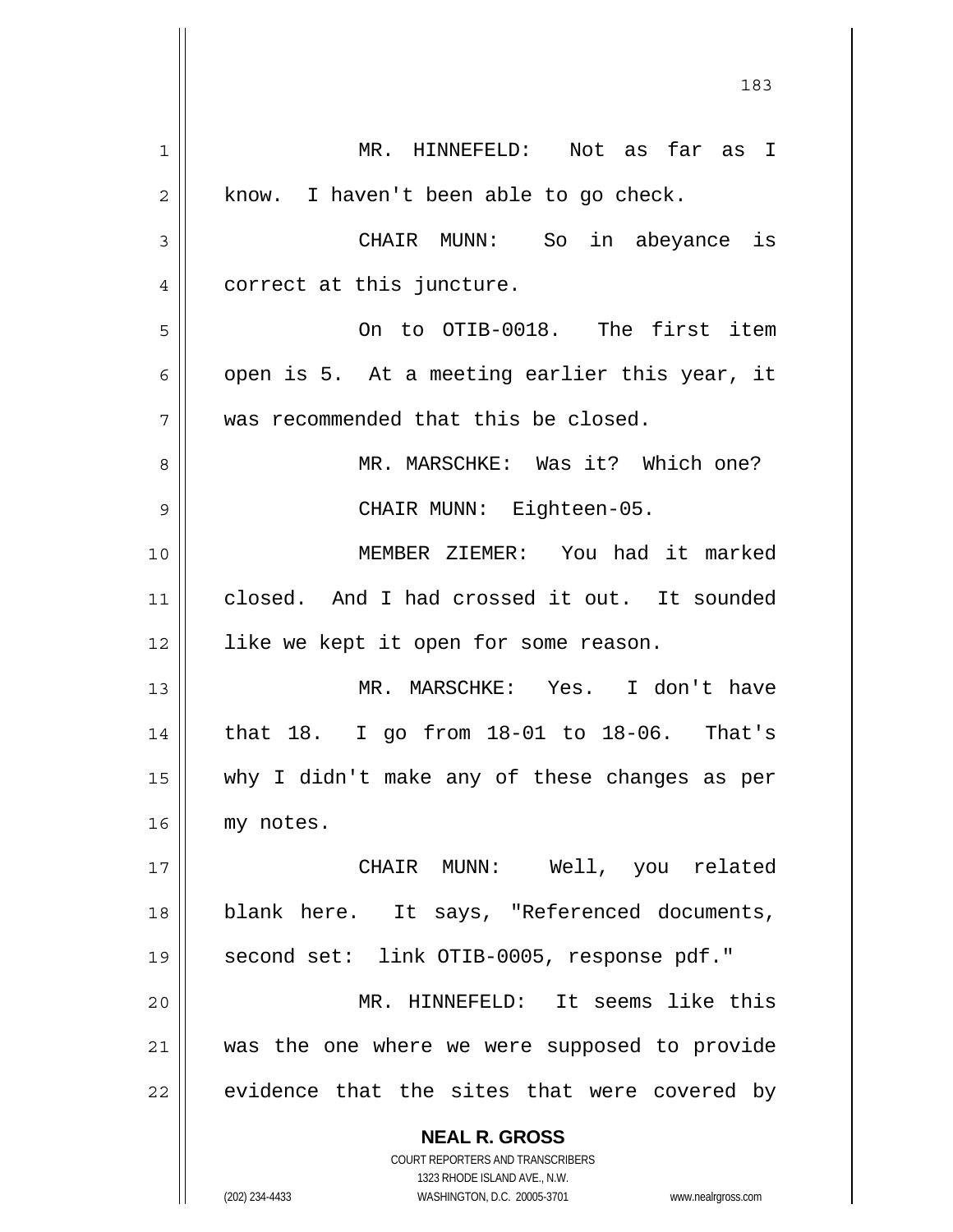1 OTIB-0018 did, in fact, have good error 2 sampling programs and that they took 3 || appropriate action based on control levels. I  $4 \parallel$  thought that is where this one was. 5 MEMBER GRIFFON: I know I had 6 concerns with this one. So I might have taken  $7 \parallel$  it out of the closed position. I don't know. 8 MR. HINNEFELD: I think Mike Gibson  $9 \parallel$  raised that as well, in addition to Mark. 10 CHAIR MUNN: And that would have 11 been because? What was your concern, Mark? 12 MEMBER GRIFFON: Several. The 13 question on the definition, there is something 14 called rigorous error sampling program. I'm 15 || not sure exactly what that means. 16 || And then I wanted to understand how 17 they came up with a list of sites. I have 18 || some questions about -- it says that they're 19 going to use the worst case radionuclide, but 20 || the listing doesn't include all radionuclides 21  $\parallel$  at some of the sites that were in the list. 22 For example, the Mound has a few.

> **NEAL R. GROSS** COURT REPORTERS AND TRANSCRIBERS 1323 RHODE ISLAND AVE., N.W.

(202) 234-4433 WASHINGTON, D.C. 20005-3701 www.nealrgross.com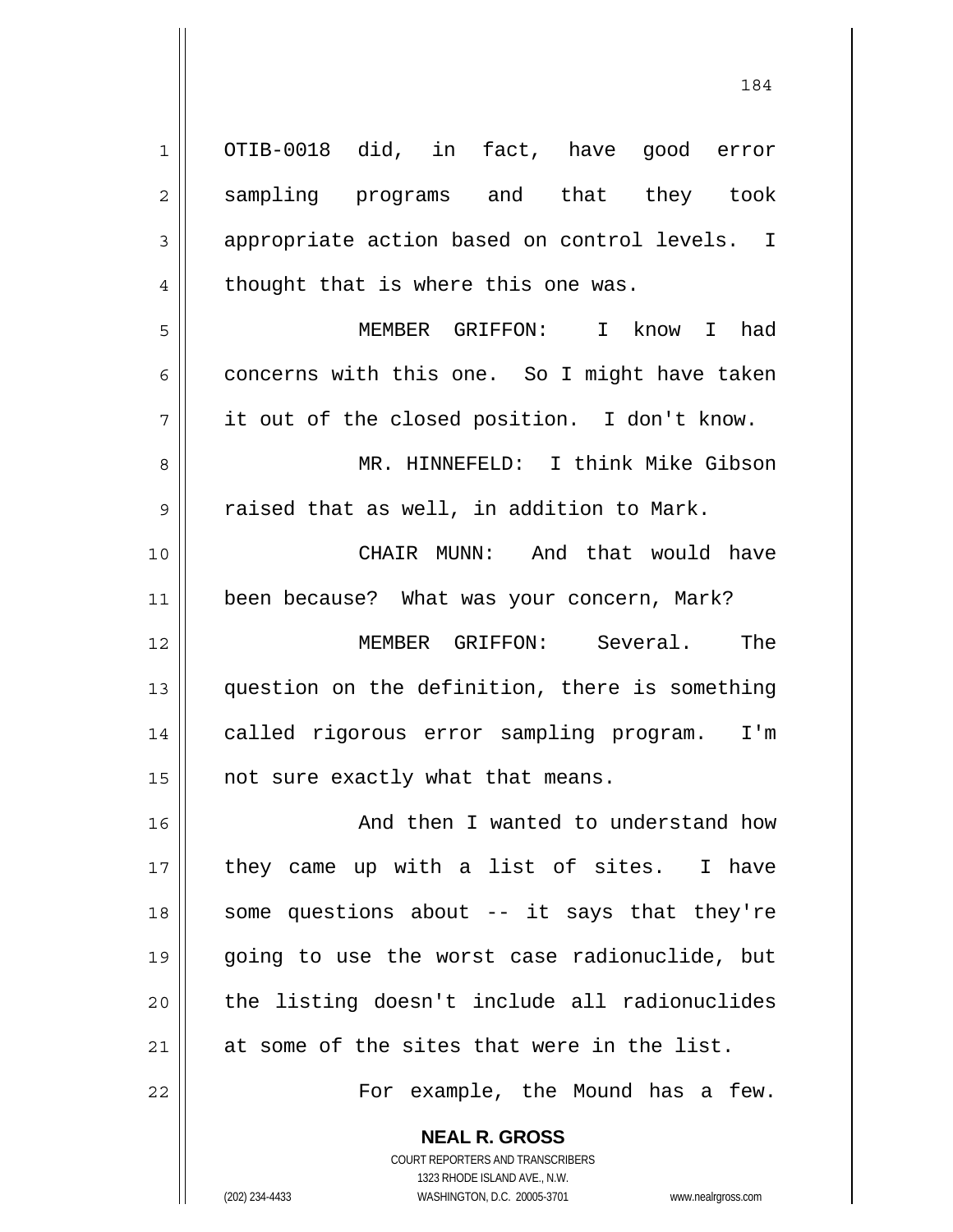**NEAL R. GROSS** 1 || And I admit that these are not the main 2 || production radionuclides, but things like  $3 \parallel$  actinium and protactinium are not on the list. 4 And then I had a question of is  $5 \parallel$  there any change in the -- and this may be  $6 \parallel$  outlined in the TIB, and I might have missed  $7 \parallel$  it. But over time, the MPC values were to 8 change. So when they assign 10 percent of the 9 MPC, do they vary with the time period or how 10 does that work? 11 CHAIR MUNN: So do we have your 12 concerns in a format that can be responded to? 13 MEMBER GRIFFON: Just in this 14 || format that I give. 15 MR. HINNEFELD: We had the robust 16 error sampling issue and the take appropriate 17 actions. In other words, part of the error 18 || sampling program is that appropriate actions 19 are taken at action levels. 20 || MEMBER GRIFFON: Right. 21 MR. HINNEFELD: You also said a  $22$  | concern about the  $-$ 

> COURT REPORTERS AND TRANSCRIBERS 1323 RHODE ISLAND AVE., N.W.

(202) 234-4433 WASHINGTON, D.C. 20005-3701 www.nealrgross.com

<u>185</u>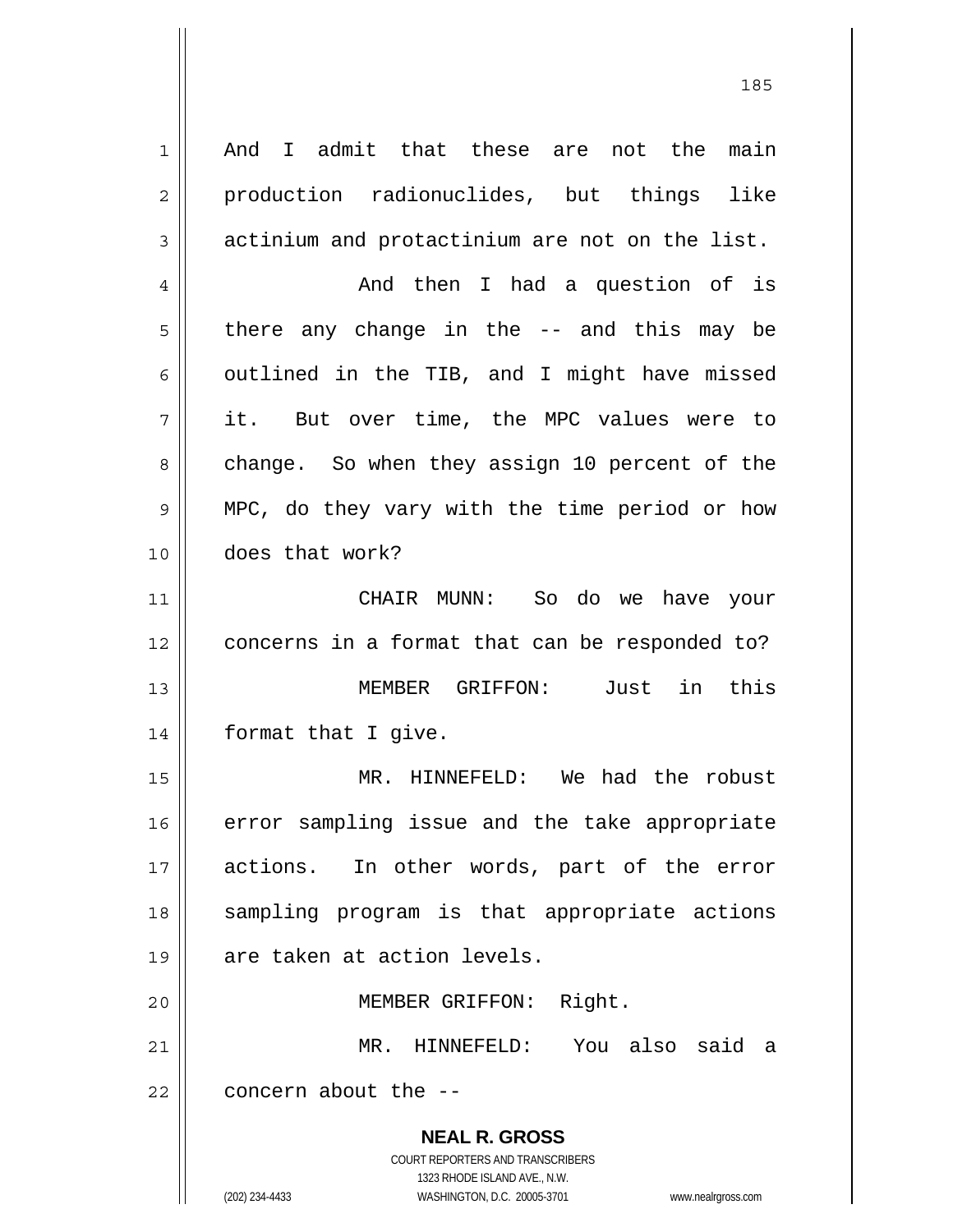**NEAL R. GROSS** COURT REPORTERS AND TRANSCRIBERS 1323 RHODE ISLAND AVE., N.W. (202) 234-4433 WASHINGTON, D.C. 20005-3701 www.nealrgross.com 1 MEMBER GRIFFON: How did you come 2 || up with the list of sites? 3 MR. HINNEFELD: Well, I think that 4 || kind of was going to feed into a number one. 5 || MEMBER GRIFFON: Okay. 6 MR. HINNEFELD: The sites that are 7 covered on here are the ones we felt had 8 error- sampling programs sufficient that you 9 could put some confidence in and that they 10 would take actions if there were a bad 11 airborne situation, -- 12 || MEMBER GRIFFON: I agree. 13 || MR. HINNEFELD: -- chronically bad, 14 chronically bad airborne situation. So I 15 || think that's kind of all part and parcel of  $16$  this same  $-$ 17 || MEMBER GRIFFON: I agree. 18 || MR. HINNEFELD: -- issue, that one 19 and 1 and 2. You said not sure that the worst 20 || radionuclides were covered in every case. 21 CHAIR MUNN: Well, no. I think he  $22$   $\parallel$  said all nuclides were covered.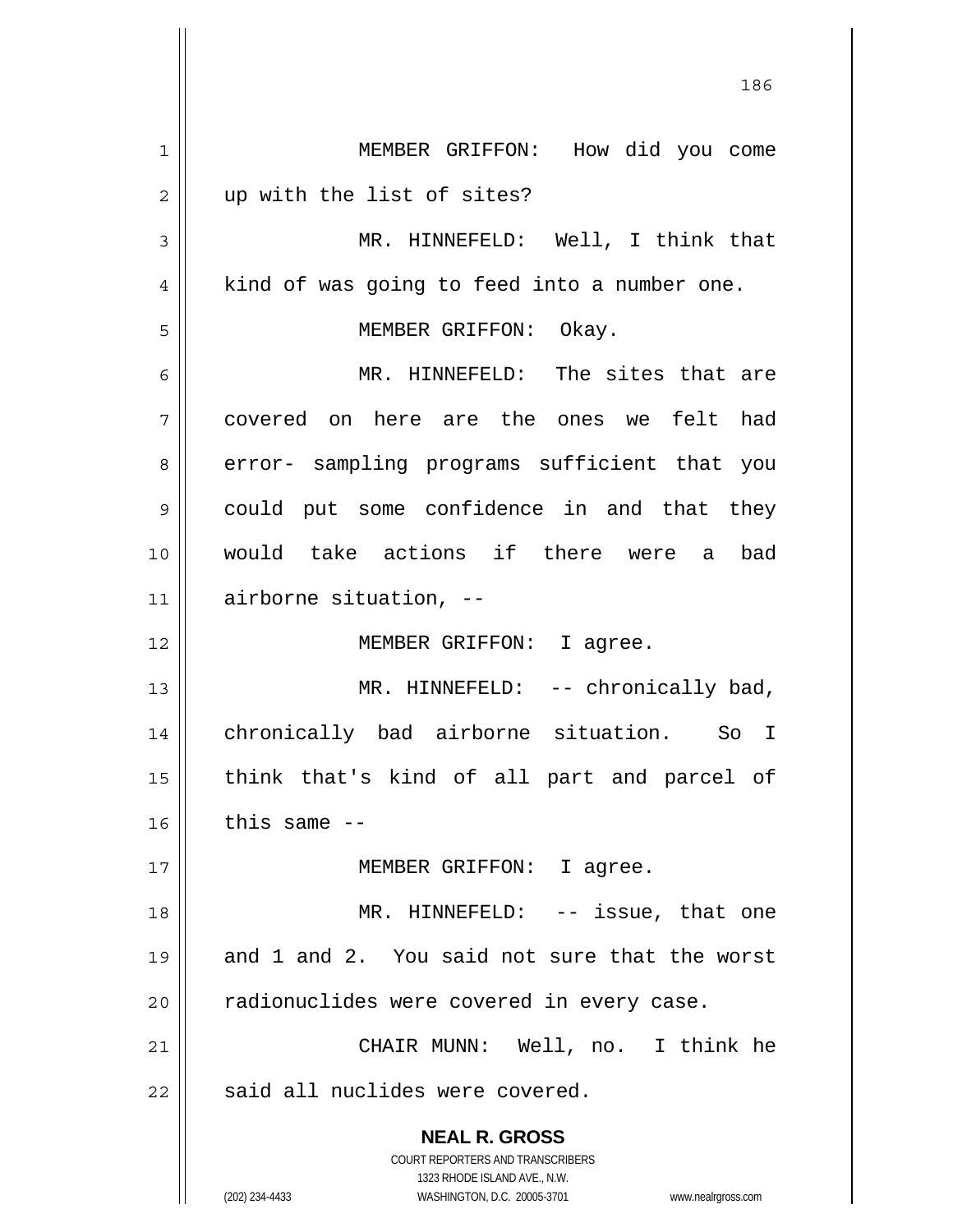| $\mathbf 1$    | MEMBER GRIFFON: The worst case.                                                                     |
|----------------|-----------------------------------------------------------------------------------------------------|
| $\overline{2}$ | That was correct. I'm not sure that -- in the                                                       |
| 3              | listing of radionuclides, it suggests that by                                                       |
| $\overline{4}$ | procedure, you say that you're going to use                                                         |
| 5              | the worst case radionuclides depending on the                                                       |
| 6              | organ, et cetera. But then you look at the                                                          |
| 7              | list of radionuclides and that doesn't                                                              |
| 8              | encompass some of the worst ones for some of                                                        |
| $\mathsf 9$    | the sites. I think now might be the example                                                         |
| 10             | where that came and protactinium.                                                                   |
| 11             | MR. HINNEFELD:<br>Now, you had I                                                                    |
| 12             | thought you said one more other thing, too.                                                         |
|                |                                                                                                     |
| 13             | MEMBER GRIFFON: And then the                                                                        |
| 14             | question of whether -- and this may be in the                                                       |
| 15             | TIB and I might have missed it, but I just                                                          |
| 16             | wanted clarification on whether when you                                                            |
| 17             | assign ten percent of the MPC or DAC, do you                                                        |
| 18             | vary that with time periods because the MPCs                                                        |
| 19             | change during different time periods over the                                                       |
| 20             | course of the life of these sites?                                                                  |
| 21             | MR. HINNEFELD: Okay. Well, I know                                                                   |
| 22             | we are working on 1 and 2, we will get 3 and 4                                                      |
|                | <b>NEAL R. GROSS</b>                                                                                |
|                | COURT REPORTERS AND TRANSCRIBERS                                                                    |
|                | 1323 RHODE ISLAND AVE., N.W.<br>WASHINGTON, D.C. 20005-3701<br>(202) 234-4433<br>www.nealrgross.com |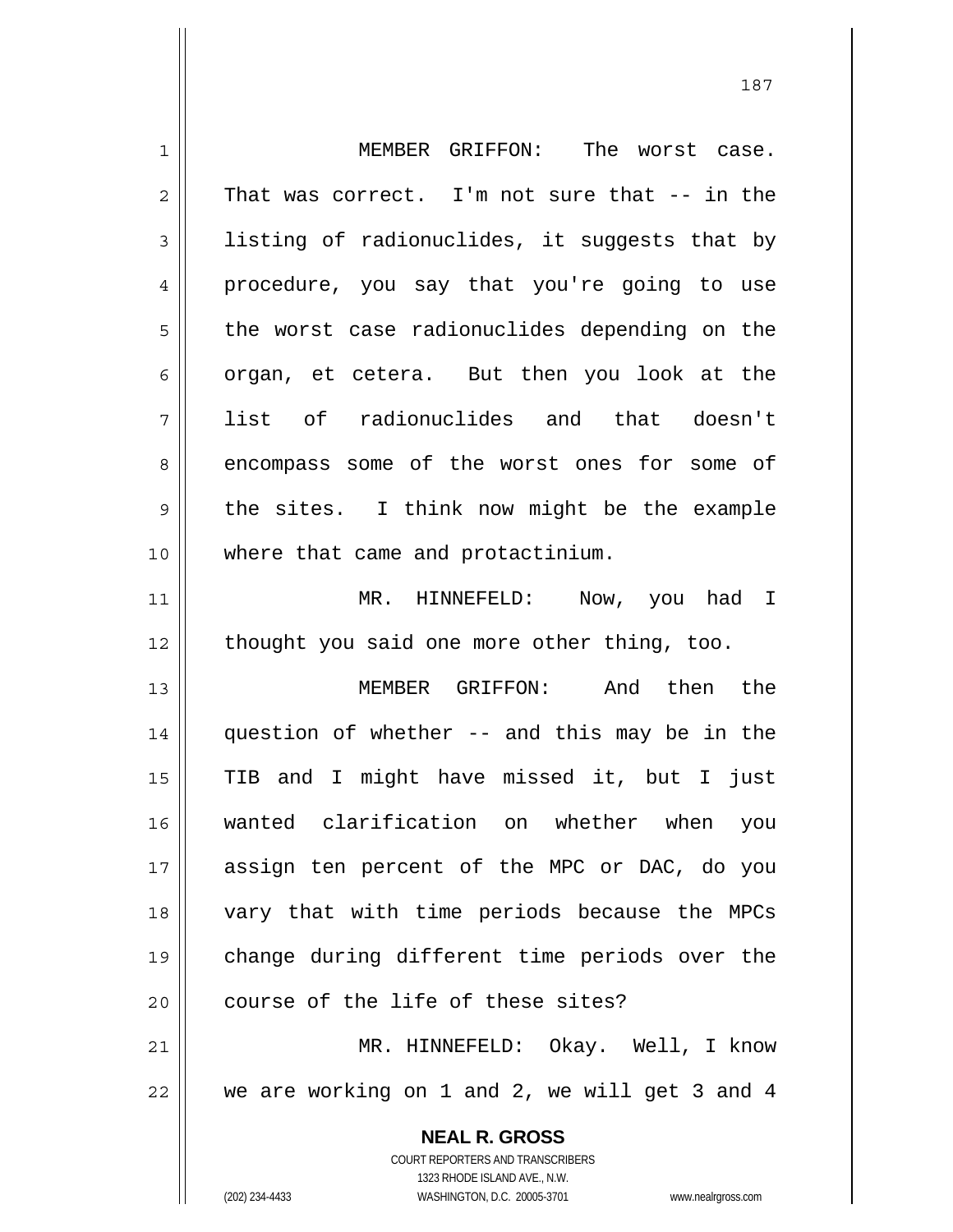**NEAL R. GROSS** COURT REPORTERS AND TRANSCRIBERS 1323 RHODE ISLAND AVE., N.W.  $1 \parallel$  going, too. 2 || MEMBER GRIFFON: All right. 3 CHAIR MUNN: So we need to have 4 some comment in here about workgroup 5 directives, I guess. 6 MR. MARSCHKE: I only got two of 7 Mark's questions, but I guess Stu has got the 8 b other. 9 MR. HINNEFELD: I can send you -- I 10 can send Steve some language to put in a 11 workgroup directive. And this would be for 12 | today's meeting, I guess. 13 CHAIR MUNN: It would be most 14 helpful. 15 MEMBER GRIFFON: I wasn't 16 necessarily trying to make these into action 17 || items if they could be answered, you know, if 18 || someone is on the phone who can answer them 19 now. 20 MR. HINNEFELD: Well, I am not 21 prepared. 22 || MEMBER GRIFFON: Okay.

188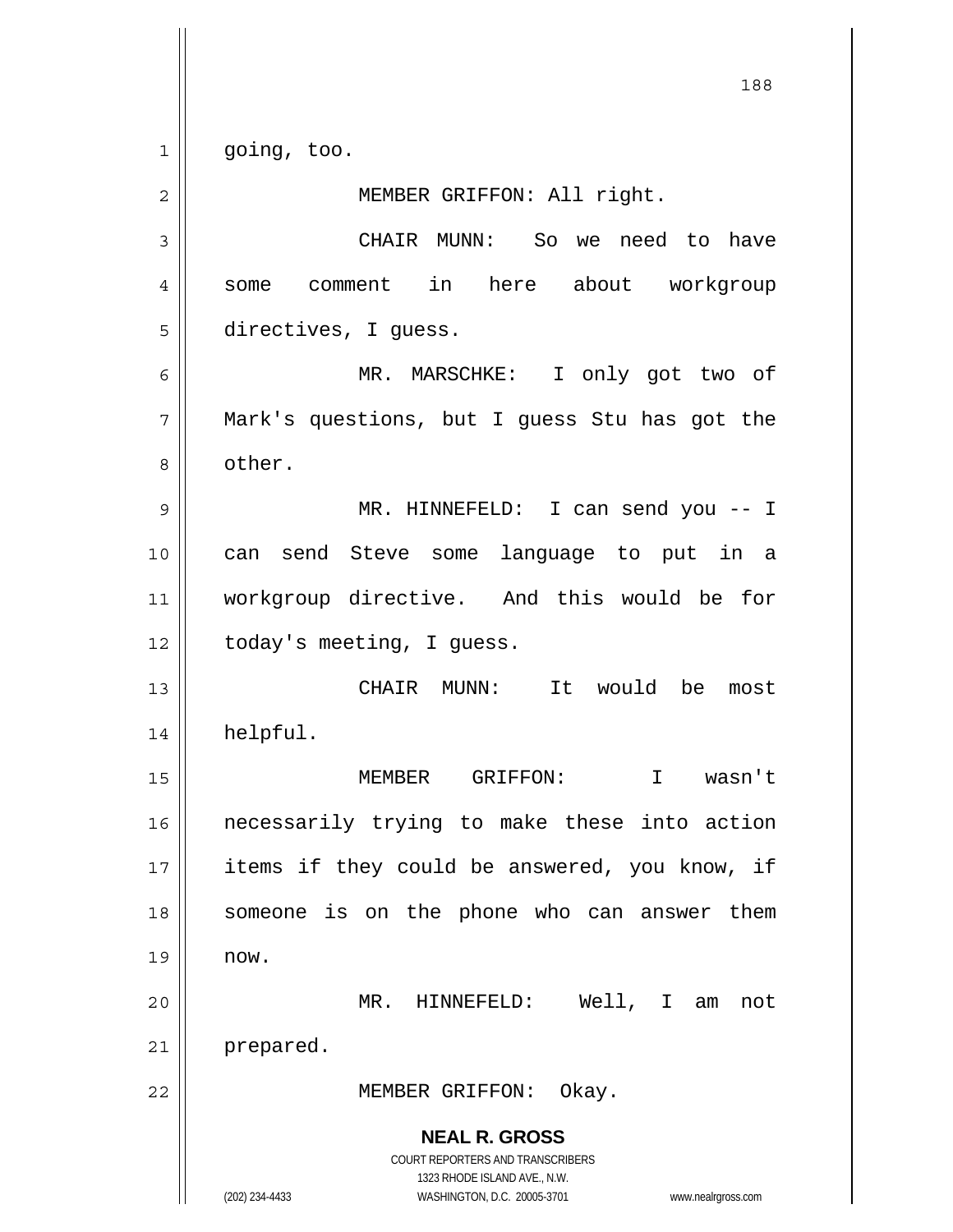|    | 189                                            |
|----|------------------------------------------------|
| 1  | MR. HINNEFELD: We have --                      |
| 2  | MEMBER GRIFFON: Liz is on there, I             |
| 3  | think, right? Yes.                             |
| 4  | MS. BRACKETT: And I can actually               |
| 5  | answer a few of those questions.               |
| 6  | MR. HINNEFELD: Okay. Well, Liz,                |
| 7  | what have you got?                             |
| 8  | MS. BRACKETT: Actinium-227, I                  |
| 9  | noticed that it's not listed in OTIB-0018, but |
| 10 | it is, in fact, in the tools. So that's        |
| 11 | apparently an oversight on our part in         |
| 12 | documenting what we actually did.              |
| 13 | So because there is instruction                |
| 14 | that directs the dose reconstructor to use     |
| 15 | actinium-227, specifically Fernald,<br>Los     |
| 16 | Alamos, and ORNL. So we need to get that       |
| 17 | documented. I don't know if that will          |
| 18 | completely address your concern, but it is     |
| 19 | included for some of the facilities.           |
| 20 | MEMBER GRIFFON: Okay. I didn't                 |
| 21 | look at the tool. I was looking at the         |
| 22 | written procedures.                            |
|    | <b>NEAL R. GROSS</b>                           |

 COURT REPORTERS AND TRANSCRIBERS 1323 RHODE ISLAND AVE., N.W.

 $\prod$ 

 $\mathbf{\mathcal{L}}$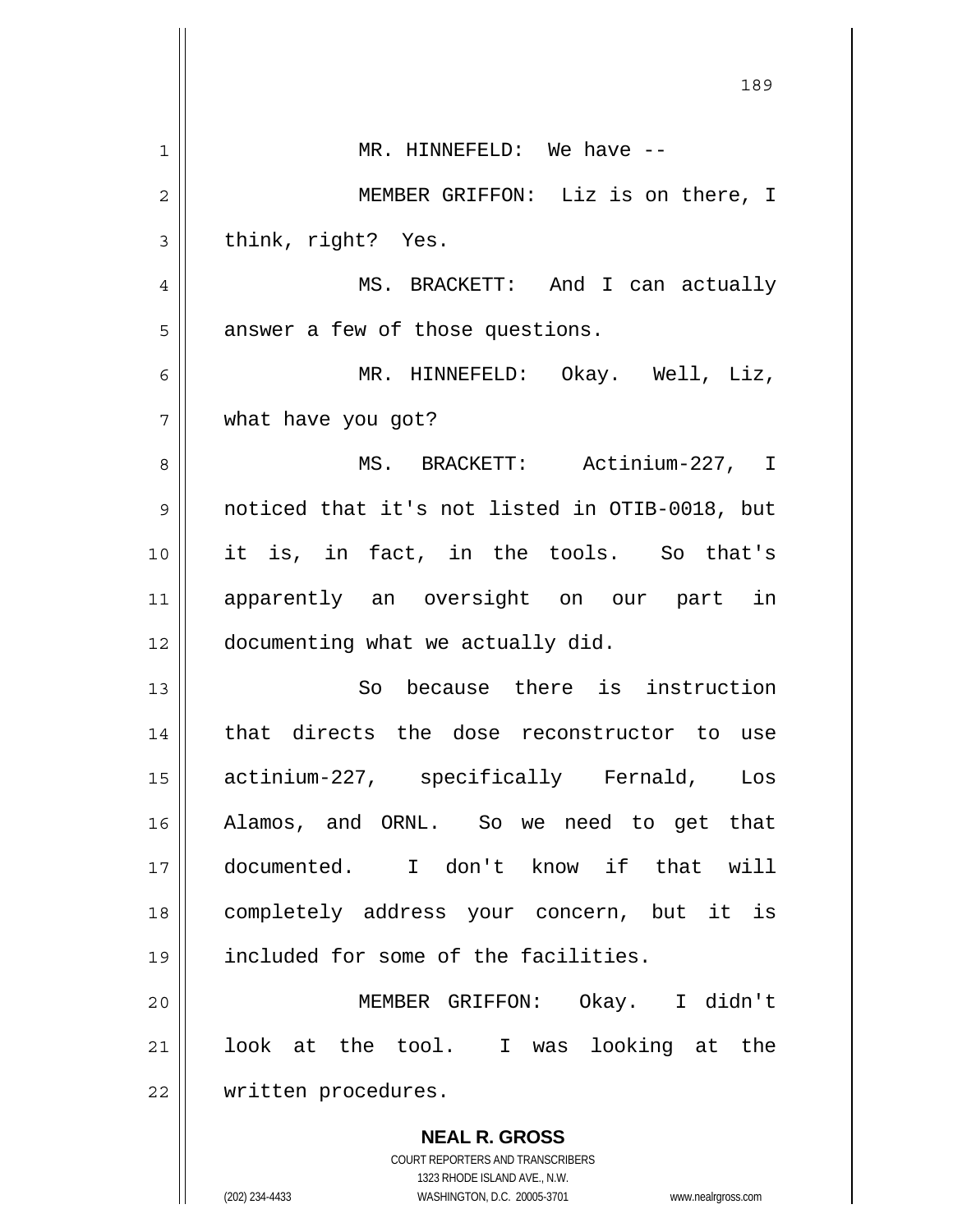|             | 190                                                                 |
|-------------|---------------------------------------------------------------------|
| $\mathbf 1$ | MS. BRACKETT: Right. And you are                                    |
| 2           | right. I mean, it should be in there.                               |
| 3           | MEMBER GRIFFON: Yes.                                                |
| 4           | MS. BRACKETT: I thought that it                                     |
| 5           | was, but $--$                                                       |
| 6           | MEMBER GRIFFON: And protactinium?                                   |
| 7           | I don't know if that would be, you know, the                        |
| 8           | limiting radionuclide in any cases, but is                          |
| 9           | that on your $-$                                                    |
| 10          | MS. BRACKETT: That one is not                                       |
| 11          | included. We will have to look to see if that                       |
| 12          | would be more limiting than actinium.                               |
| 13          | MEMBER GRIFFON: It may not be but                                   |
| 14          | yes, just curious. And, just for                                    |
| 15          | clarification, if you had an unmonitored                            |
| 16          | worker, it didn't matter necessarily where                          |
| 17          | they were working --                                                |
| 18          | MS. BRACKETT: Right.                                                |
| 19          | MEMBER GRIFFON: At Mound,<br>for                                    |
| 20          | instance, you would use actinium if it was a                        |
| 21          | limiting case?                                                      |
| 22          | MS. BRACKETT: Yes. That would be                                    |
|             | <b>NEAL R. GROSS</b><br>COURT REPORTERS AND TRANSCRIBERS            |
|             | 1323 RHODE ISLAND AVE., N.W.                                        |
|             | (202) 234-4433<br>WASHINGTON, D.C. 20005-3701<br>www.nealrgross.com |

 $\mathsf{I}$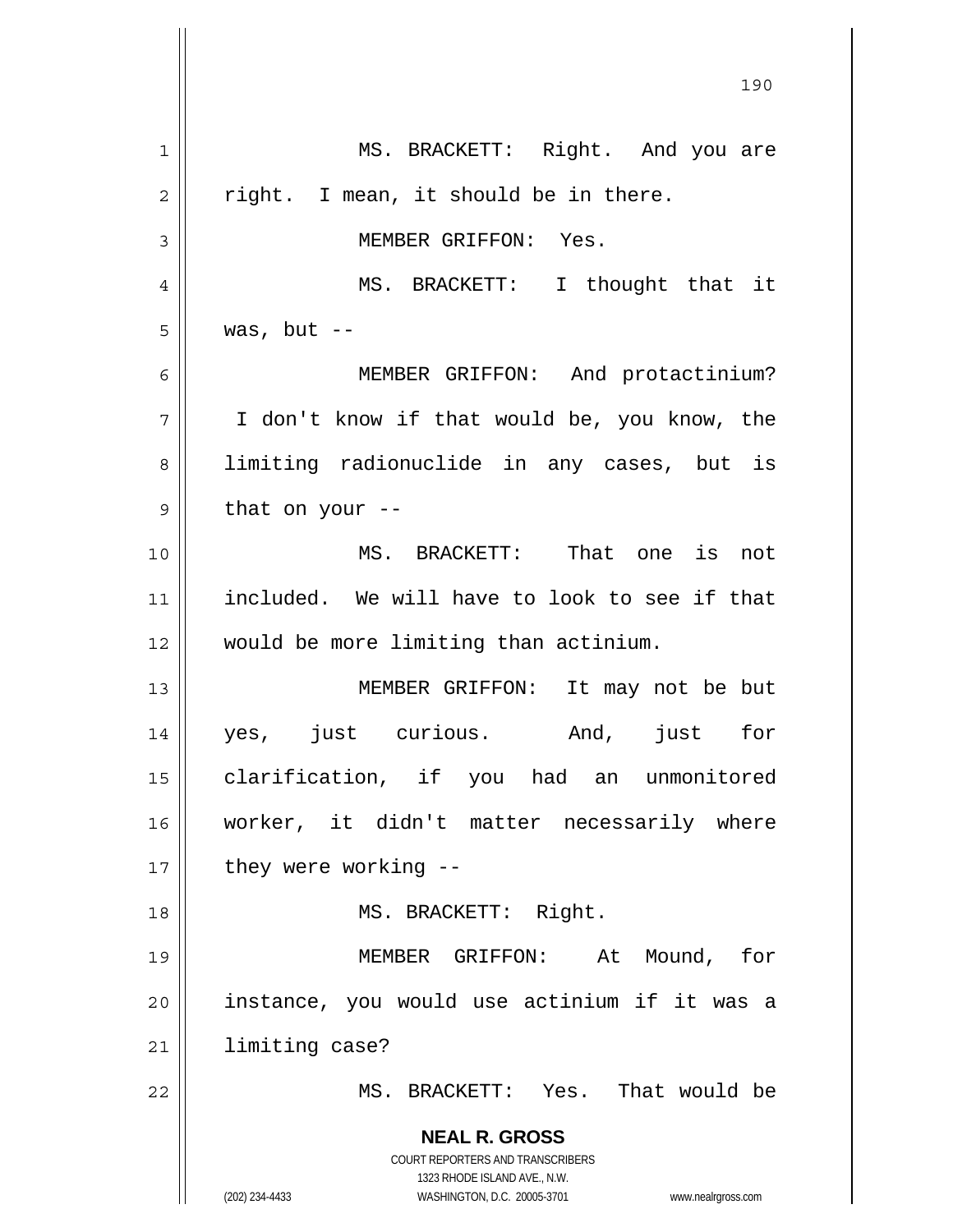| $\mathbf{1}$ | added into the list of nuclides. And if it                                                          |
|--------------|-----------------------------------------------------------------------------------------------------|
| 2            | came up to be the most limiting, then that's                                                        |
| $\mathsf 3$  | what would be assigned.                                                                             |
| 4            | MEMBER GRIFFON: All right.                                                                          |
| 5            | MS. BRACKETT: And the changing of                                                                   |
| 6            | MPCs and DACs, I haven't gone back over OTIB.                                                       |
| 7            | That should be documented. It does account                                                          |
| 8            | for the fact that it changed over time.                                                             |
| 9            | The ten percent is only used in                                                                     |
|              |                                                                                                     |
| 10           | modern days. It's 50 percent up until like                                                          |
| 11           | 1989. And there are -- maybe if you want to                                                         |
| 12           | look at OTIB-0018 again and see if it's not                                                         |
| 13           | clear, but it does list different --                                                                |
| 14           | MEMBER GRIFFON: I checked that. I                                                                   |
| 15           | saw listed time period differences, but then I                                                      |
| 16           | thought I saw something that contradicted                                                           |
| 17           | that. But I will double-check that. That one                                                        |
| 18           | I'm not sure on.                                                                                    |
| 19           | MS. BRACKETT: Okay. Like I said,                                                                    |
| 20           | I haven't gone back and looked at it in detail                                                      |
| 21           | because you're right. The actinium is missing                                                       |
| 22           | from that. So maybe it's not clear as to what                                                       |
|              | <b>NEAL R. GROSS</b>                                                                                |
|              | COURT REPORTERS AND TRANSCRIBERS                                                                    |
|              | 1323 RHODE ISLAND AVE., N.W.<br>(202) 234-4433<br>WASHINGTON, D.C. 20005-3701<br>www.nealrgross.com |
|              |                                                                                                     |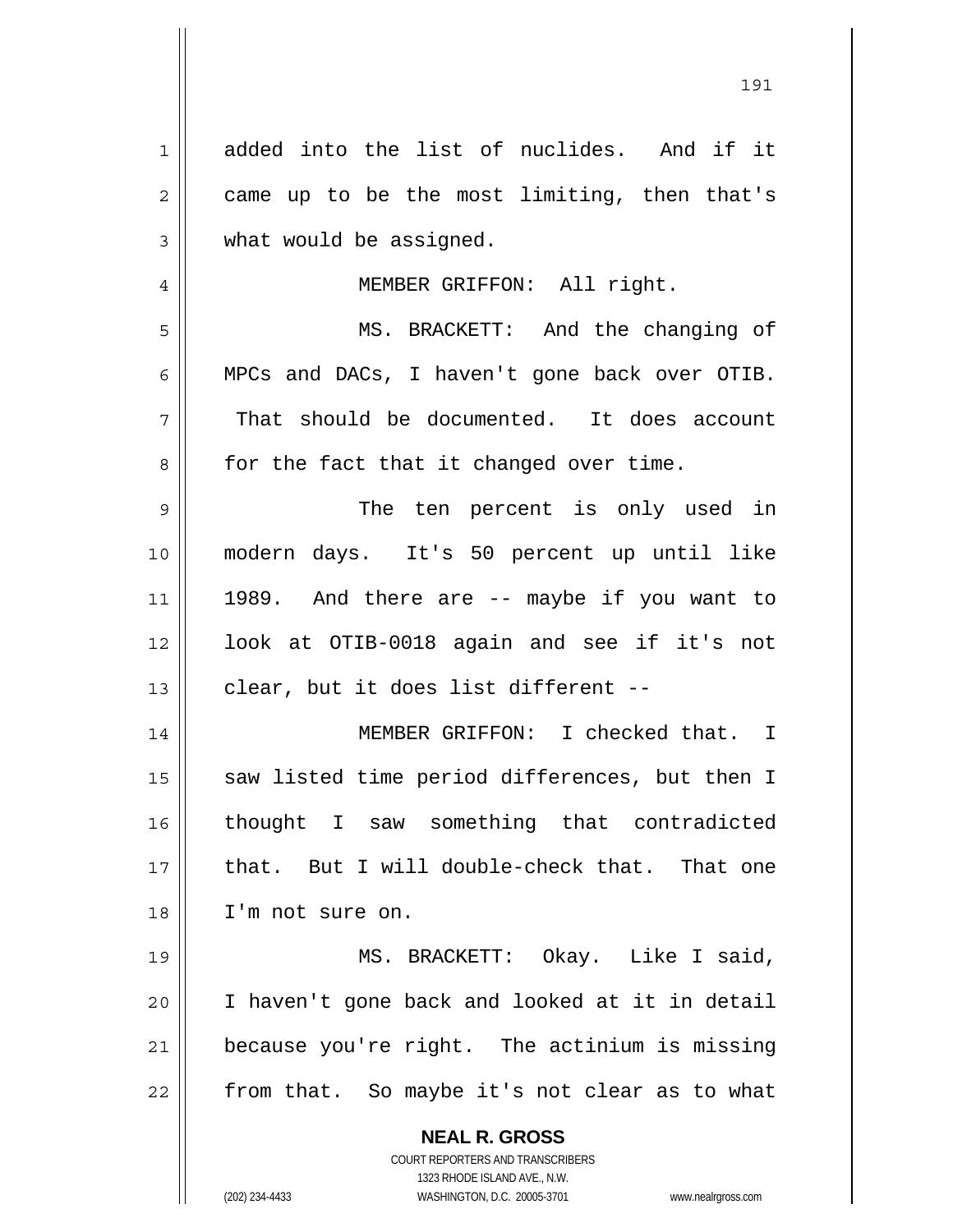**NEAL R. GROSS** COURT REPORTERS AND TRANSCRIBERS 1323 RHODE ISLAND AVE., N.W. 1 || MPCs we're using. But it does vary over time. 2 || MEMBER GRIFFON: Okay. 3 MS. BRACKETT: I think those are  $4 \parallel$  the only two I can --5 MEMBER GRIFFON: And the only other 6 question, back to everyone in the workgroup,  $7 \parallel$  the general question I had was OTIB-0018 is 8 || only used for non-compensable cases. Is that 9 correct? 10 MS. BRACKETT: Yes. 11 MEMBER GRIFFON: But that hasn't  $12$  | always been the case, has it? 13 MS. BRACKETT: There was a brief 14 || time when it was used for compensable cases, 15 || but that and OTIB-0033 would kind of go hand 16 in hand. 17 MEMBER GRIFFON: The only concern I 18 would have there is do you know how many cases 19 were compensated using the TIB-0018 approach? 20 MS. BRACKETT: I personally don't. 21 I don't know if anybody else on the 22 conference --

192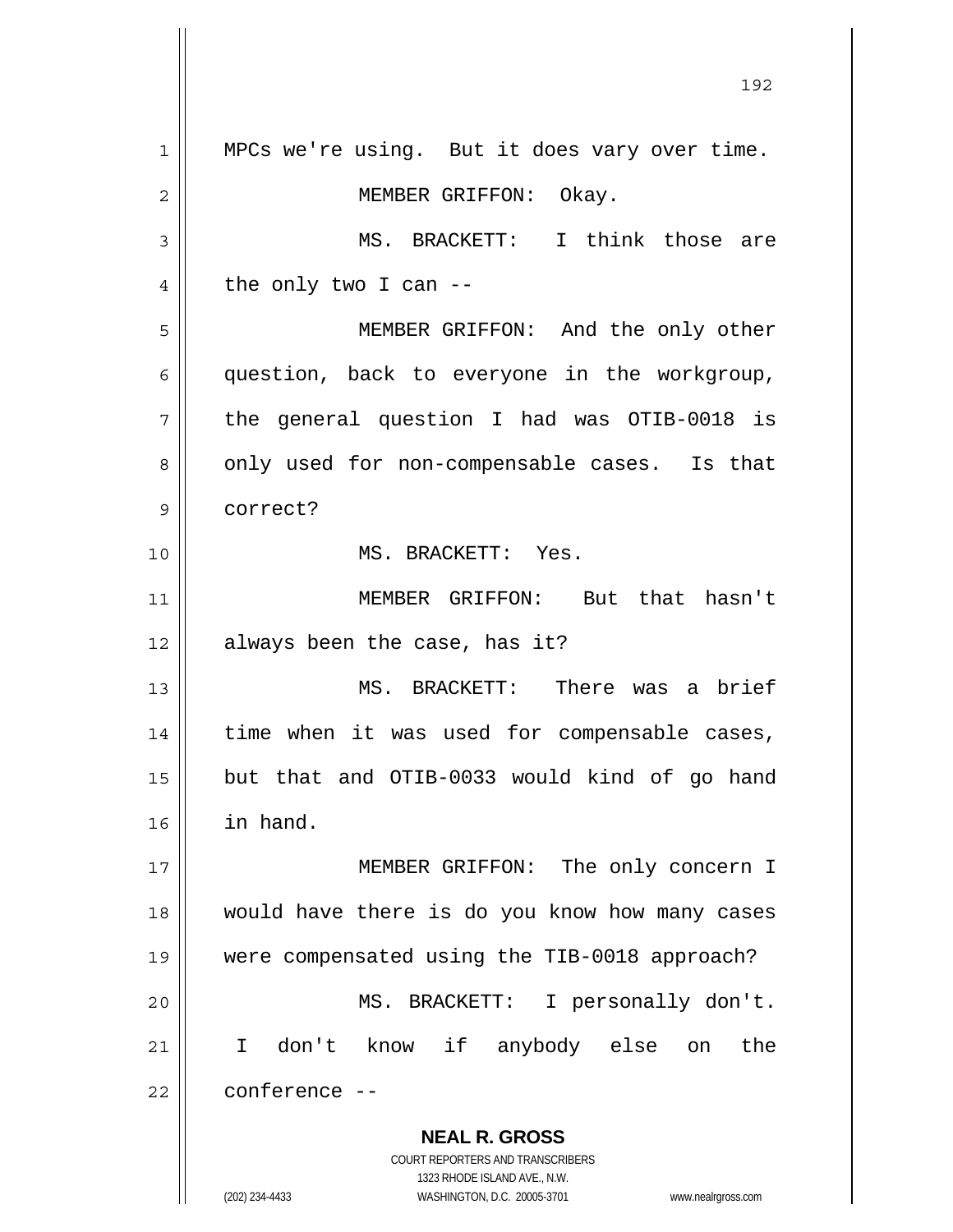| 1              | MR. HINNEFELD: I don't have it                                                                      |
|----------------|-----------------------------------------------------------------------------------------------------|
| $\overline{2}$ | broken down, but there were, I believe, 104                                                         |
| 3              | cases that, arguably, during that period that                                                       |
| 4              | were compensated that had they not been done                                                        |
| 5              | during that period might not have been. I                                                           |
| 6              | believe 104 was the number total, but those                                                         |
| 7              | weren't all OTIB-0018.                                                                              |
| 8              | MEMBER GRIFFON: That might be sort                                                                  |
| $\mathsf 9$    | of a separate issue, you know, apart from our                                                       |
| 10             | findings on OTIB-0018 because this kind of                                                          |
| 11             | gets into that equity issue. If I filed a                                                           |
| 12             | claim and, by the luck of the draw, I got my                                                        |
| 13             | claim done with OTIB-0018, during that time                                                         |
| 14             | period I might have gotten compensated, you                                                         |
| 15             | know.                                                                                               |
| 16             | MR. HINNEFELD: Well, this has been                                                                  |
| 17             | out there for two years.                                                                            |
| 18             | MEMBER GRIFFON: Yes.<br>just<br>I'm                                                                 |
| 19             | saying if it's 105 claimed, that's quite a few                                                      |
| 20             | people that got compensated that might<br>not                                                       |
| 21             | have been compensated otherwise.                                                                    |
| 22             | 104<br>MR.<br>ELLIOTT:<br>Were all                                                                  |
|                | <b>NEAL R. GROSS</b>                                                                                |
|                | <b>COURT REPORTERS AND TRANSCRIBERS</b>                                                             |
|                | 1323 RHODE ISLAND AVE., N.W.<br>(202) 234-4433<br>WASHINGTON, D.C. 20005-3701<br>www.nealrgross.com |
|                |                                                                                                     |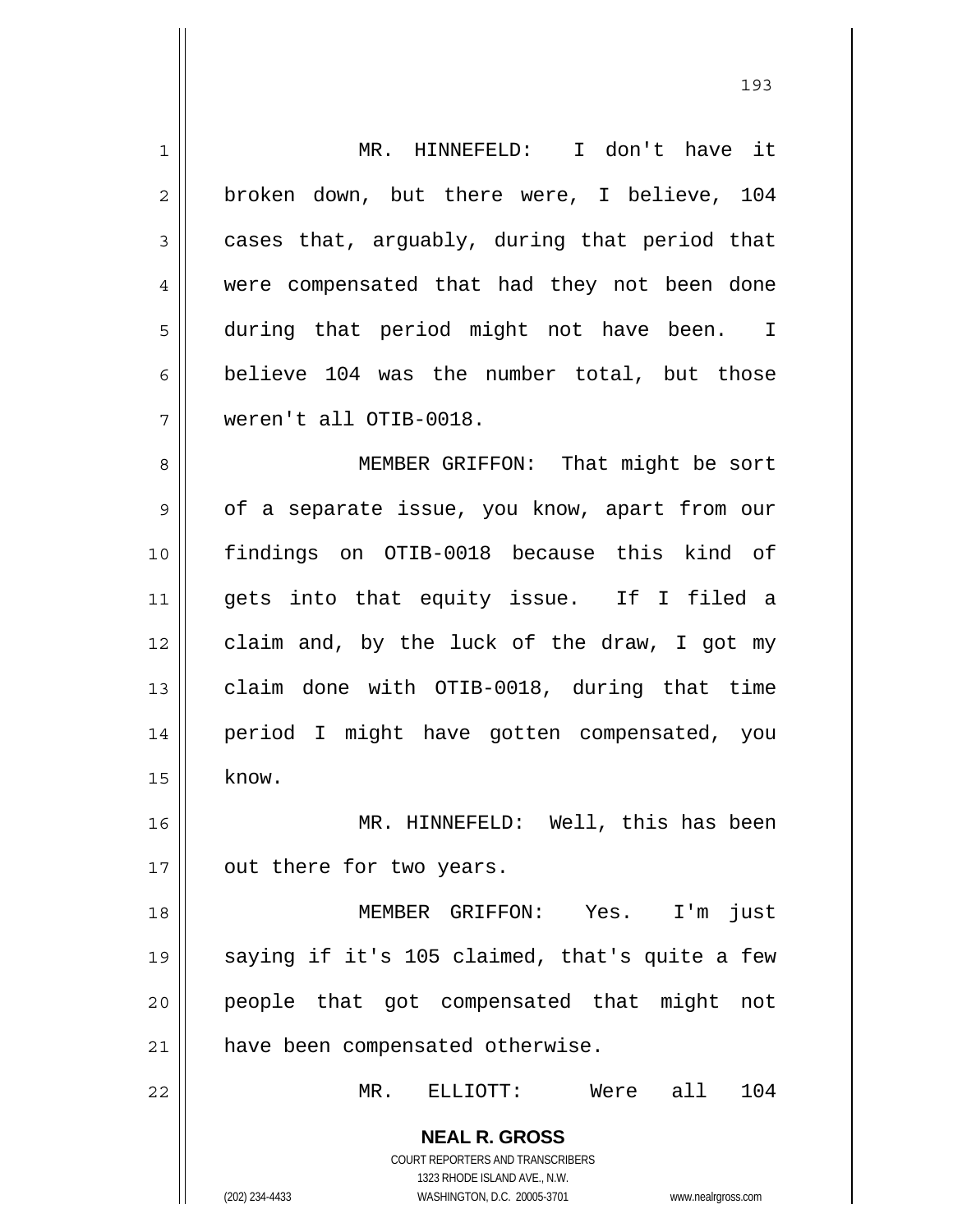**NEAL R. GROSS** COURT REPORTERS AND TRANSCRIBERS 1323 RHODE ISLAND AVE., N.W. (202) 234-4433 WASHINGTON, D.C. 20005-3701 www.nealrgross.com 194 1 | compensated? 2 MR. HINNEFELD: I believe that's  $3 \parallel$  the number. 4 MR. ELLIOTT: Was it all 104 that 5 were effected by that? 6 MR. HINNEFELD: Well, that's true.  $7$  There were 104 done in techniques that would 8 || not normally have been used within to be 9 | compensated. Some of those likely would have 10 | been compensated. 11 MEMBER GRIFFON: Should have been 12 | compensated, okay. 13 || MR. HINNEFELD: Yes. Some of those 14 likely would have been compensated anyway. 15 | That was where the 104 came from. 16 MEMBER GRIFFON: That is kind of a 17 separate issue, but I just wanted 18 clarification on that. And that's all I had  $19$  on that one. 20 CHAIR MUNN: Okay. So Steve has  $21$  all of his issues. 22 MR. HINNEFELD: Liz answered the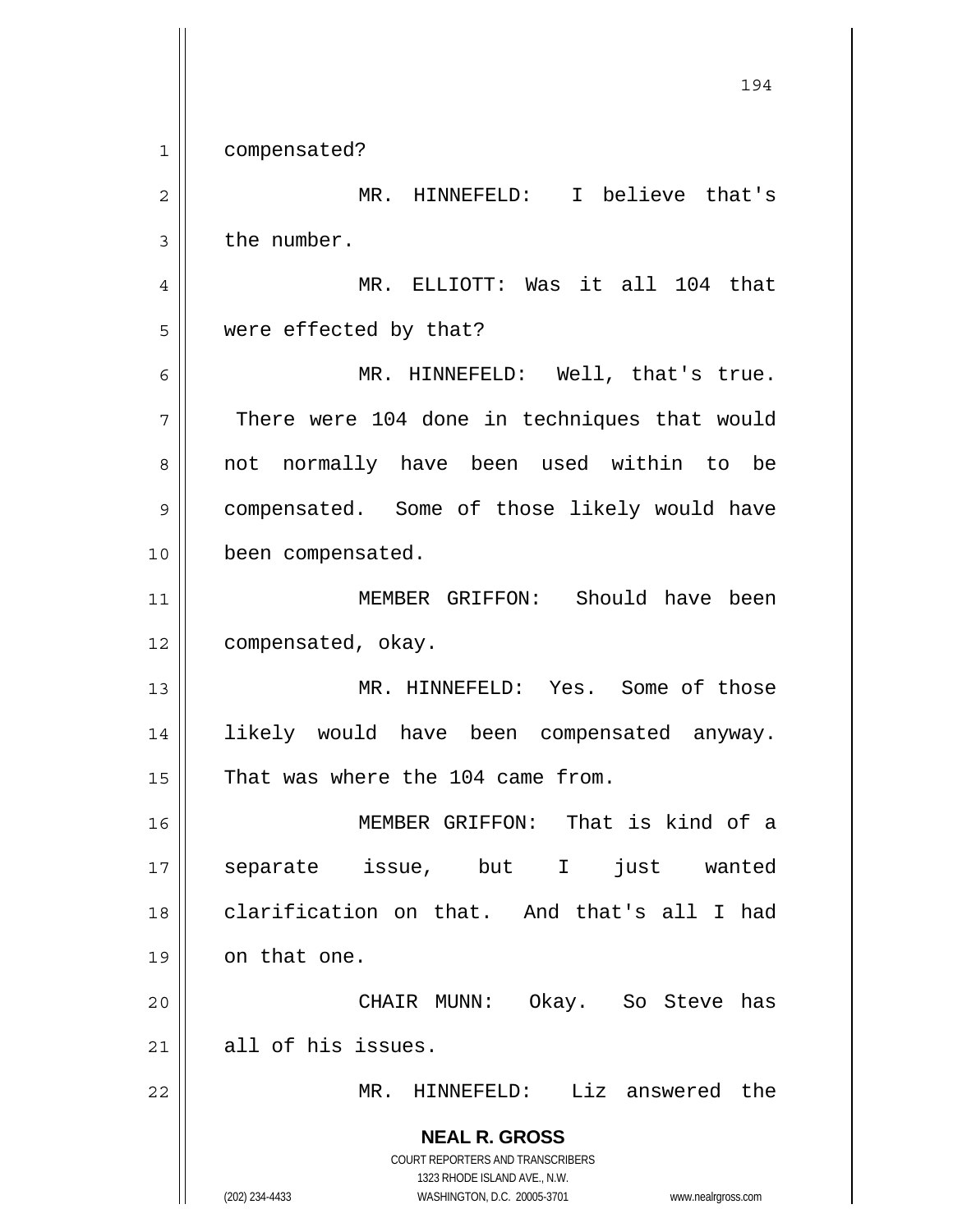$1 \parallel$  last two?

| $\overline{2}$ | Well, Liz<br>MEMBER GRIFFON:                                                                                                                                    |
|----------------|-----------------------------------------------------------------------------------------------------------------------------------------------------------------|
| 3              | answered, partially answered the one. And,                                                                                                                      |
| 4              | really, she said that there were modifications                                                                                                                  |
| 5              | for time periods. So I won't leave that as an                                                                                                                   |
| 6              | action. I'll check that on my own. And if I                                                                                                                     |
| 7              | see any discrepancies there, I'll raise them.                                                                                                                   |
| 8              | But let me review that further because it's                                                                                                                     |
| 9              | probably addressed properly.                                                                                                                                    |
| 10             | MR. HINNEFELD: Okay. And so then                                                                                                                                |
| 11             | that leaves us with the "What does it mean to                                                                                                                   |
| 12             | have a robust error-sampling program?" and                                                                                                                      |
| 13             | "Did the sites do what they should have done?#                                                                                                                  |
| 14             | And #How do we know the sites did what they                                                                                                                     |
| 15             | should have done if they had like control for                                                                                                                   |
| 16             | an action level?"                                                                                                                                               |
| 17             | And that kind of is related to what                                                                                                                             |
| 18             | sites, how do we decide what sites recover?                                                                                                                     |
| 19             | So those things kind of all link in together.                                                                                                                   |
| 20             | MEMBER GRIFFON: Yes and still the                                                                                                                               |
| 21             | protactinium question.                                                                                                                                          |
| 22             | CHAIR MUNN: Yes.                                                                                                                                                |
|                | <b>NEAL R. GROSS</b><br>COURT REPORTERS AND TRANSCRIBERS<br>1323 RHODE ISLAND AVE., N.W.<br>WASHINGTON, D.C. 20005-3701<br>(202) 234-4433<br>www.nealrgross.com |

<u>195</u>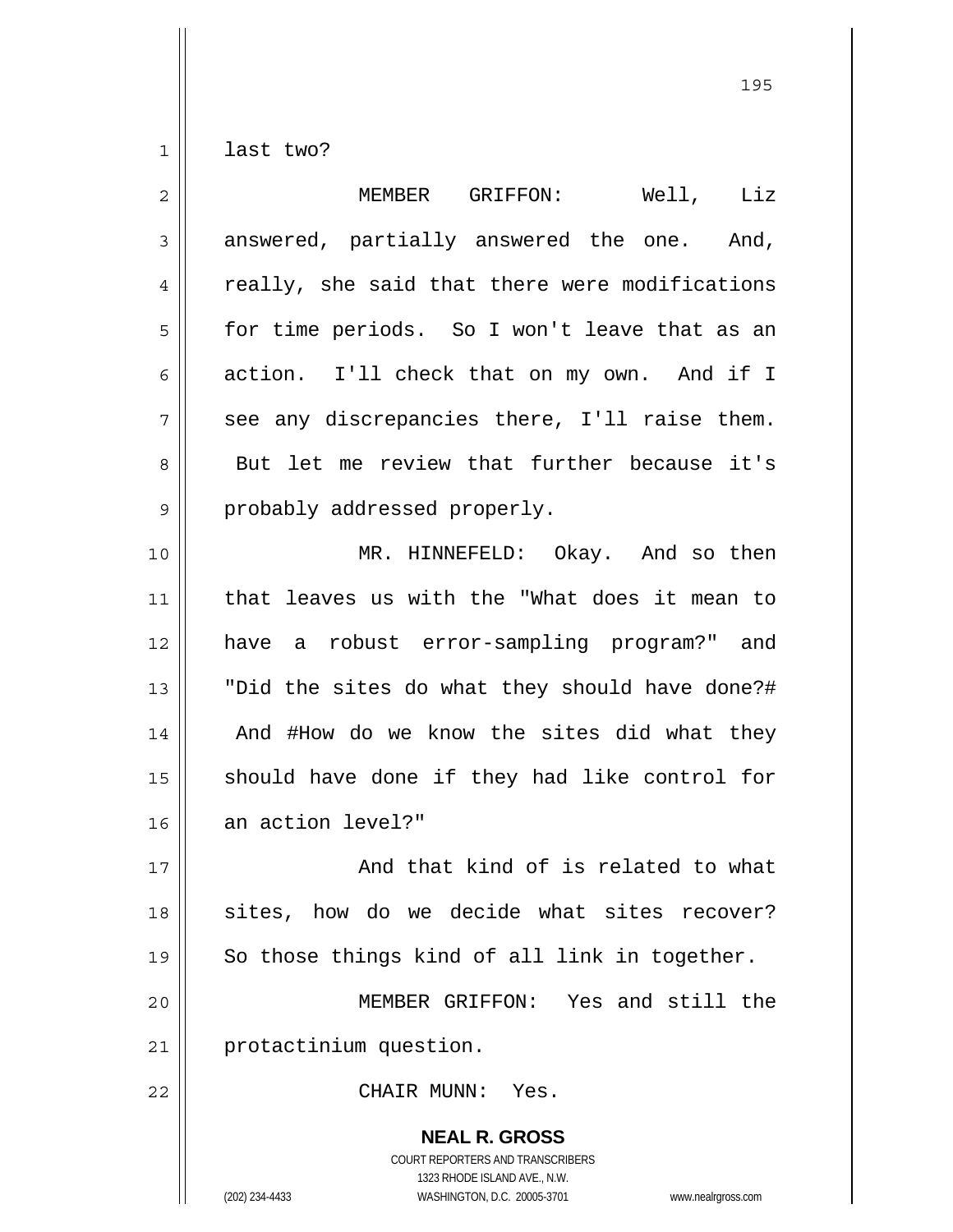**NEAL R. GROSS** COURT REPORTERS AND TRANSCRIBERS 1323 RHODE ISLAND AVE., N.W. (202) 234-4433 WASHINGTON, D.C. 20005-3701 www.nealrgross.com <u>1962 - Johann Amerikaanse konstantine (</u> 1 || MR. HINNEFELD: Okay. Liz, are you 2 doing protactinium? 3 || MS. BRACKETT: Sure. 4 MR. HINNEFELD: Thanks. 5 || MEMBER GRIFFON: Thank you. 6 CHAIR MUNN: That's great. All  $7 \parallel$  right. So I have that as an action item for 8 || now with Stu in the lead. 9 18-06, Mark. 10 MR. MARSCHKE: Well, 5 is in 11 progress, I guess. It's not open anymore. 12 | It's not open. 13 || CHAIR MUNN: That's right. It's in 14 | progress. 15 MR. MARSCHKE: So it will be in 16 progress. 17 || CHAIR MUNN: Actually, there is 18 action being asked. So it is in abeyance, 19 correct? 20 MR. HINNEFELD: No. We haven't  $21$  | promised what  $-$ 22 CHAIR MUNN: Well, I thought you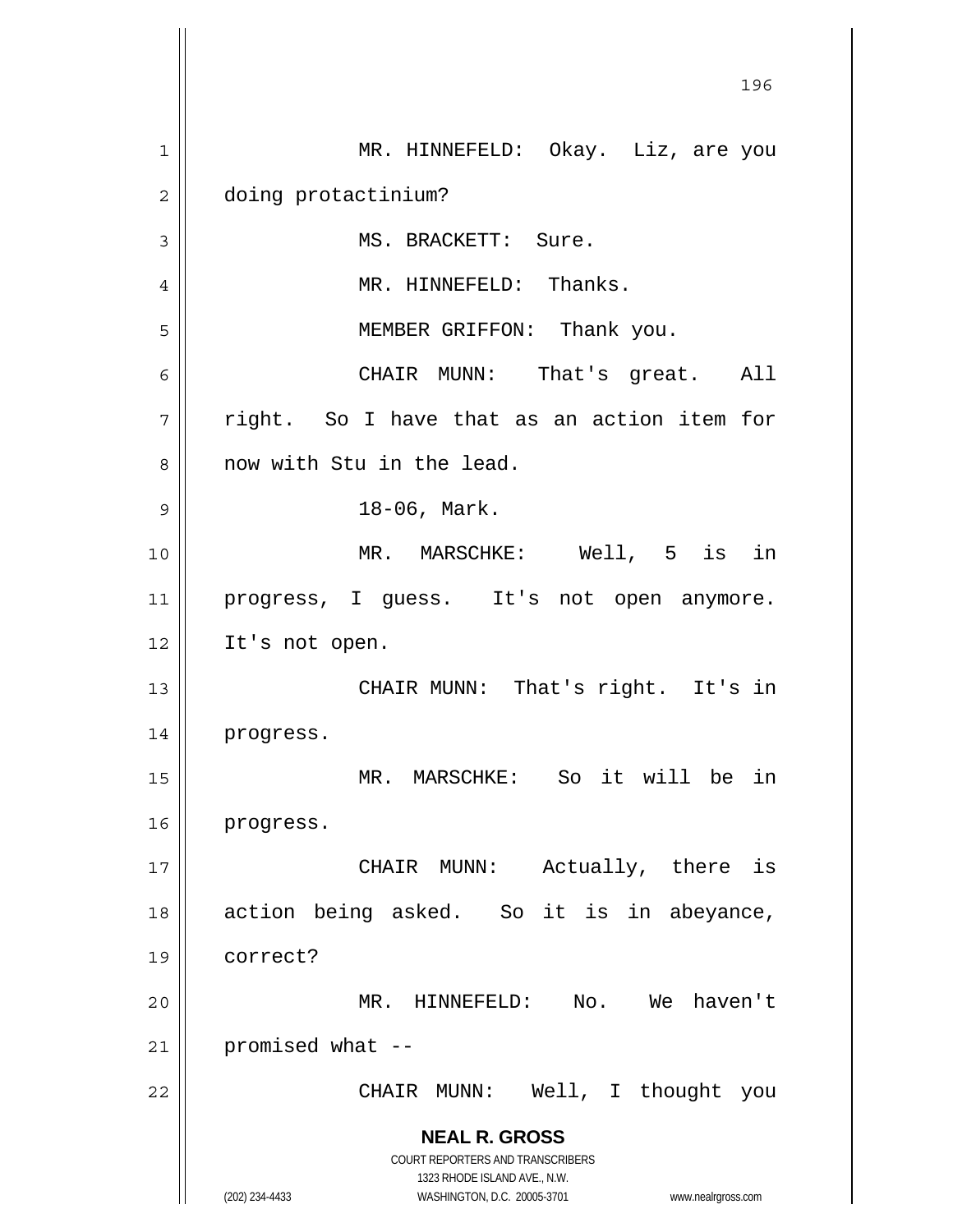**NEAL R. GROSS** COURT REPORTERS AND TRANSCRIBERS 1323 RHODE ISLAND AVE., N.W. (202) 234-4433 WASHINGTON, D.C. 20005-3701 www.nealrgross.com 197  $1 \parallel$  just did --2 MR. HINNEFELD: Yes, we did. We  $3 \parallel$  did promise that we were going to revise it. 4 || Well, see, there are several parts of it. But 5 | it's promised that we would revise OTIB-0018 6 in order to include the information that's in  $7 \parallel$  the tool. 8 || So that you can put it in abeyance  $9 \parallel$  if you want. There is something that is --10 MEMBER ZIEMER: There are 11 in-progress parts, though. 12 MR. HINNEFELD: There are 13 in-progress parts. 14 || MEMBER ZIEMER: Yes. I think in 15 | progress is a lower --16 MR. HINNEFELD: See, my problem 17 with putting them in abeyance is that to me 18 || that means we're all agreed we're just going 19 to publish a revision and we're going to be 20 done. And there is more work to be done on  $21$  this. 22 || MEMBER ZIEMER: Right.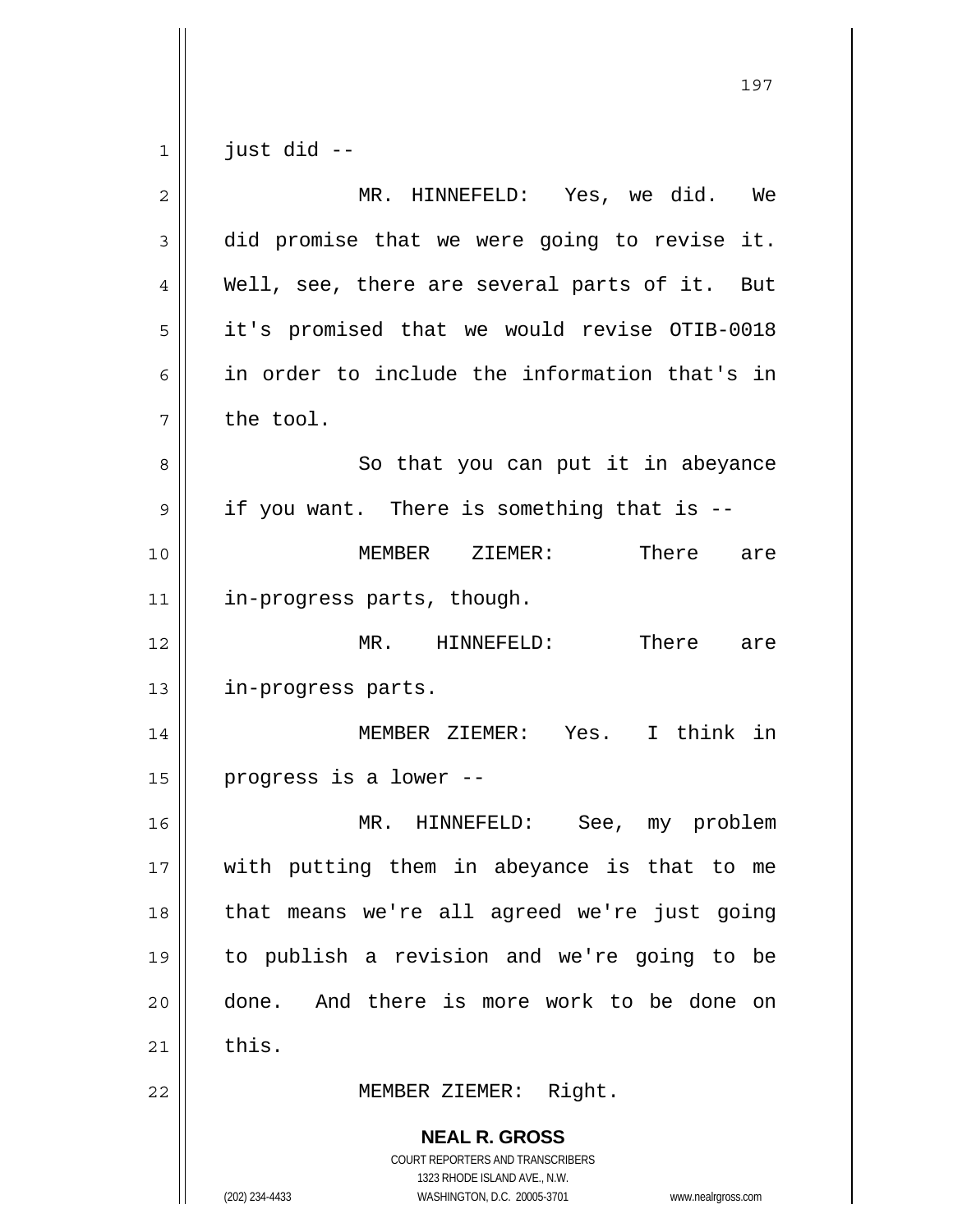|                | 198                                                                                                                                                             |
|----------------|-----------------------------------------------------------------------------------------------------------------------------------------------------------------|
| 1              | MR. MARSCHKE: Eighteen-six?                                                                                                                                     |
| $\overline{2}$ | CHAIR MUNN: Eighteen-six.                                                                                                                                       |
| 3              | MR. MARSCHKE: I think we<br>had                                                                                                                                 |
| 4              | actioned my notes from August 21st to indicate                                                                                                                  |
| 5              | this one should be in abeyance.                                                                                                                                 |
| 6              | CHAIR MUNN: The reason for that is                                                                                                                              |
| 7              | a revised OTIB is in works. Any problem with                                                                                                                    |
| 8              | changing status to in abeyance?                                                                                                                                 |
| 9              | (No response.)                                                                                                                                                  |
| 10             | CHAIR MUNN: If not, so ordered.                                                                                                                                 |
| 11             | MR. ELLIOTT: So have we had this                                                                                                                                |
| 12             | revision in process for over a year now?                                                                                                                        |
| 13             | MR. HINNEFELD: Well, we might                                                                                                                                   |
| 14             | have. Wait a minute. Okay, interesting.                                                                                                                         |
| 15             | Good.                                                                                                                                                           |
| 16             | CHAIR MUNN: Very good. Finished                                                                                                                                 |
| 17             | with 18. Go on to 19, item 1, bioassay data,                                                                                                                    |
| 18             | co-worker essay data, internal<br><b>DOS</b>                                                                                                                    |
| 19             | assignments: NIOSH "will provide the working                                                                                                                    |
| 20             | group with suggested revisions to the OTIB                                                                                                                      |
| 21             | that address the issue."                                                                                                                                        |
| 22             | MR. HINNEFELD: Well, I've sent our                                                                                                                              |
|                | <b>NEAL R. GROSS</b><br>COURT REPORTERS AND TRANSCRIBERS<br>1323 RHODE ISLAND AVE., N.W.<br>(202) 234-4433<br>WASHINGTON, D.C. 20005-3701<br>www.nealrgross.com |

 $\overline{\phantom{a}}$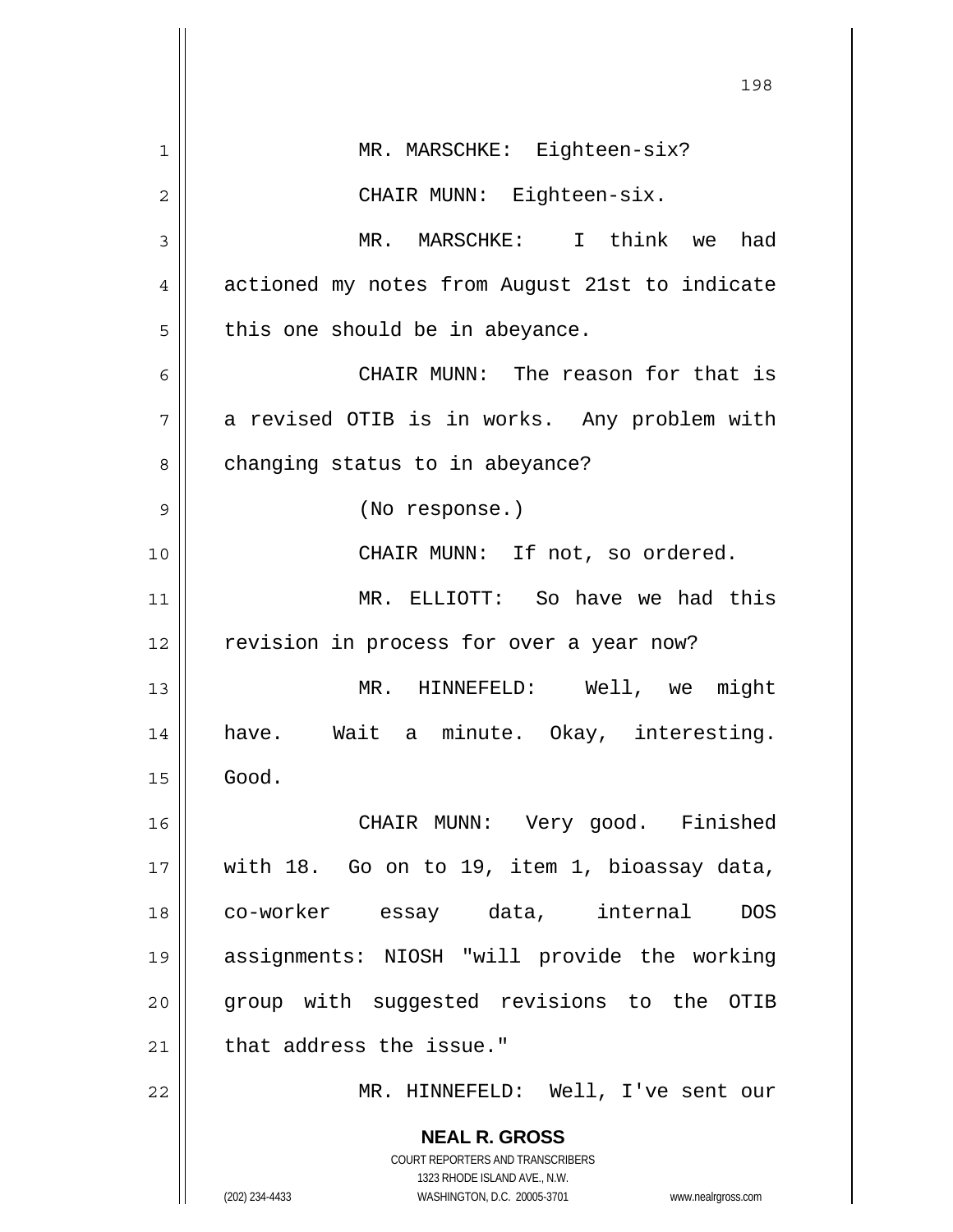|    | 199                                                                                                 |
|----|-----------------------------------------------------------------------------------------------------|
| 1  | position on 0019-1.                                                                                 |
| 2  | MR. MARSCHKE: This is what we                                                                       |
| 3  | received from --                                                                                    |
| 4  | MR. HINNEFELD: Yes.                                                                                 |
| 5  | MR. MARSCHKE: -- NIOSH on October                                                                   |
| 6  | 1st this year.                                                                                      |
| 7  | CHAIR MUNN: Okay.                                                                                   |
| 8  | MR. MARSCHKE: And it's in the                                                                       |
| 9  | NIOSH follow-up box down here, but because                                                          |
| 10 | there is the table, I've also included it                                                           |
| 11 | because I can't get all of this information                                                         |
| 12 | that's included on these backup statements.                                                         |
| 13 | CHAIR MUNN: Okay. So, actually,                                                                     |
| 14 | ball is in the SC&A court right now,<br>the                                                         |
| 15 | correct?                                                                                            |
| 16 | MR. MARSCHKE: No. Let's see. If                                                                     |
| 17 | we look at the box next to it on the 10-10, we                                                      |
| 18 | response from Harry that basically<br>got a                                                         |
| 19 | agrees with the NIOSH position or the analysis                                                      |
| 20 | that NIOSH has done. And SC&A has come down                                                         |
| 21 | and recommended that this issue be closed.                                                          |
| 22 | So our recommendation is, we agree                                                                  |
|    | <b>NEAL R. GROSS</b><br>COURT REPORTERS AND TRANSCRIBERS                                            |
|    | 1323 RHODE ISLAND AVE., N.W.<br>(202) 234-4433<br>WASHINGTON, D.C. 20005-3701<br>www.nealrgross.com |
|    |                                                                                                     |

 $\overline{\phantom{a}}$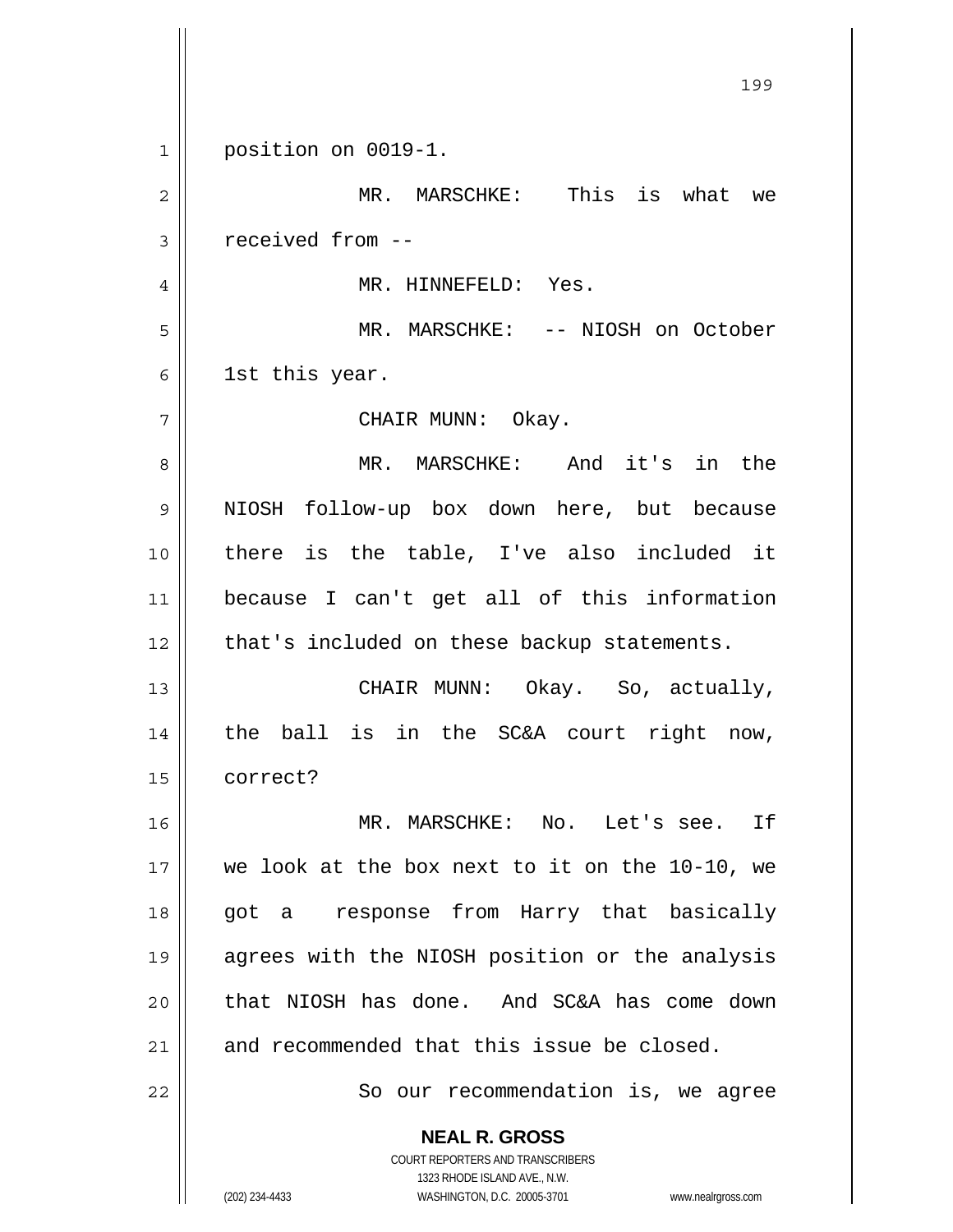**NEAL R. GROSS** COURT REPORTERS AND TRANSCRIBERS 1323 RHODE ISLAND AVE., N.W. (202) 234-4433 WASHINGTON, D.C. 20005-3701 www.nealrgross.com 1 || with NIOSH in the results of their analysis  $2 \parallel$  and you can close this issue. Let's see if I  $3 \parallel$  have Harry's --4 CHAIR MUNN: This is another one of  $5 \parallel$  those where we will have to identify the 6 | reference document. 7 || MR. MARSCHKE: Well, the related  $8$  || link document, Wanda, is  $-$ 9 CHAIR MUNN: It's just 0019-1,  $10$   $\parallel$  right? 11 MR. MARSCHKE: Yes. It's just a 12 || follow-up response. I put it here so that we  $13$  can get this table. It would have been 14 virtually impossible for me to get this table 15 | into that little box. 16 CHAIR MUNN: Right. 17 || MR. MARSCHKE: This is all part of 18 || the NIOSH follow-up. So I don't know how this 19 || falls into what we talked about. 20 MR. HINNEFELD: This is our 21 | response. 22 MR. MARSCHKE: This is your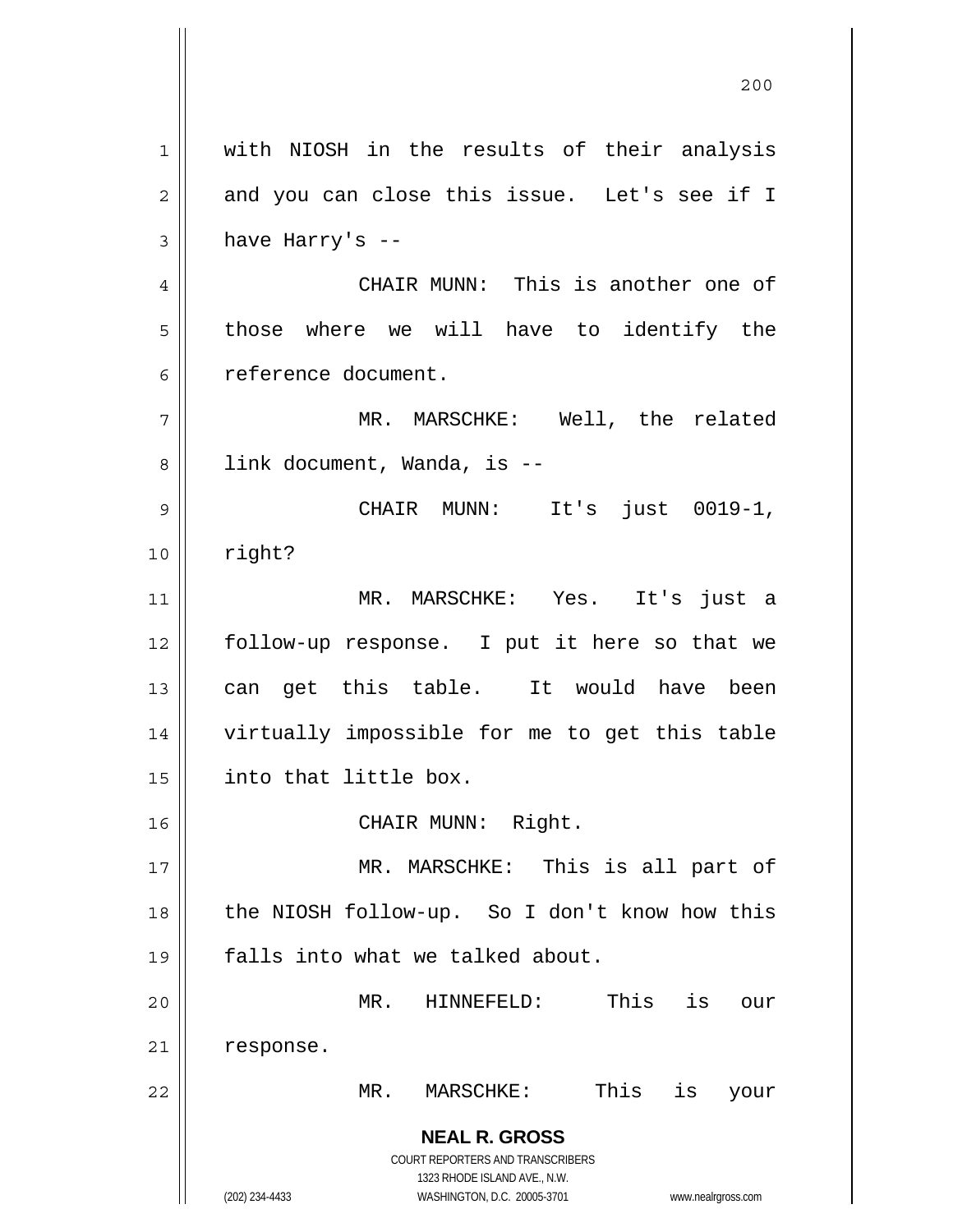1 || response.

MR. HINNEFELD: NIOSH personnel  $3 \parallel$  action or follow-up action. MR. MARSCHKE: It's no more, no less. MR. HINNEFELD: We can put the disclaimer on it and resubmit it. CHAIR MUNN: Yes, right. Well, the  $9 \parallel$  key here is that the issue is closed. But the 10 || only thing we have to do as a workgroup is to make sure that the graphics that are necessary, that are in the charts that are necessary for clarification at a later date, 14 || are appropriate and properly carry the proper wording when we finish. So that's just -- MR. MARSCHKE: So basically I should put in here for the 2008 that the workgroup direction is close this issue. 19 || CHAIR MUNN: Any objection to that? MEMBER ZIEMER: No objection, but NIOSH needs to label the table in accordance  $\parallel$  with the new scheme, or not the table but the

> **NEAL R. GROSS** COURT REPORTERS AND TRANSCRIBERS 1323 RHODE ISLAND AVE., N.W.

(202) 234-4433 WASHINGTON, D.C. 20005-3701 www.nealrgross.com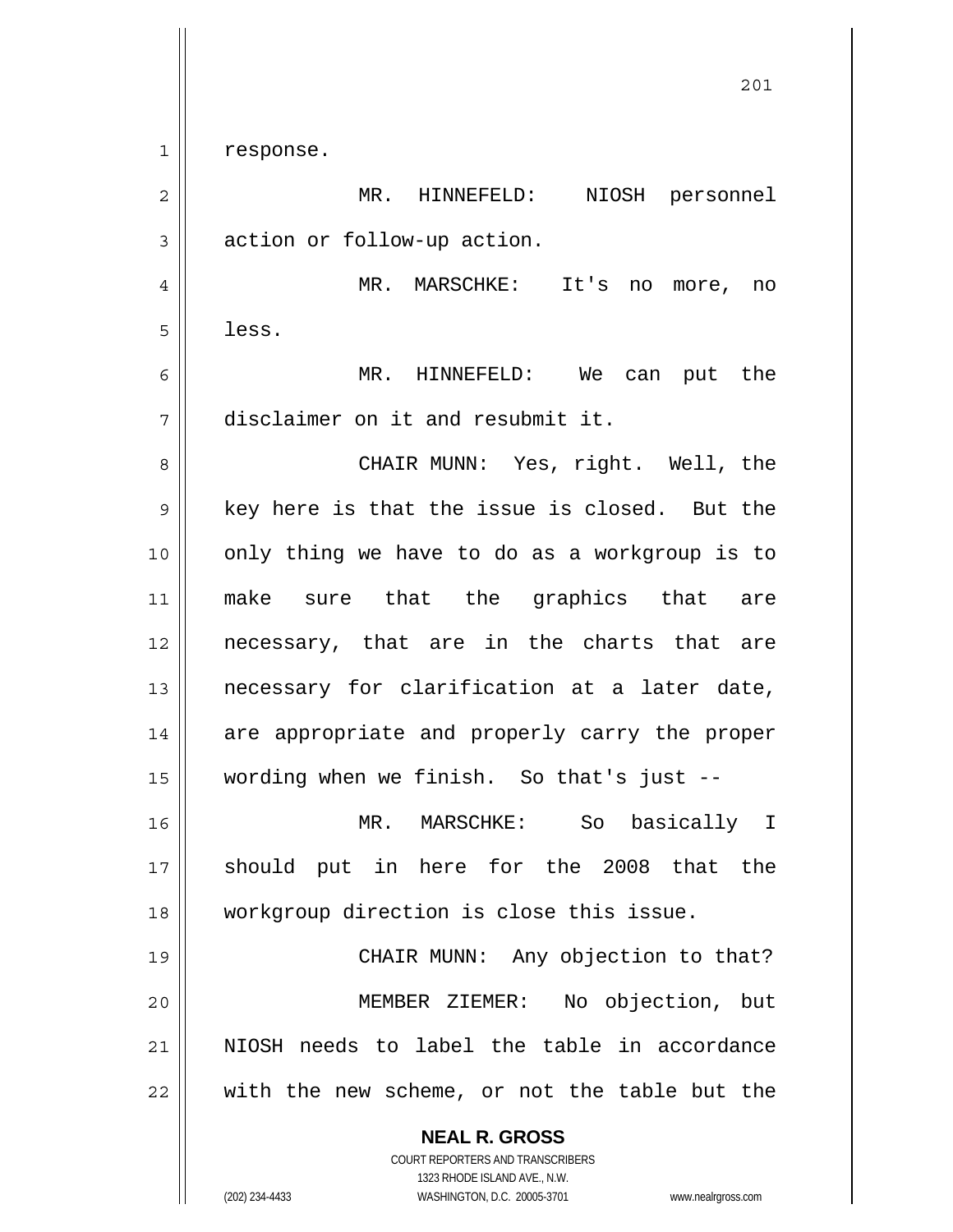1 document.

| $\overline{2}$ | CHAIR MUNN: The document, yes. A                         |
|----------------|----------------------------------------------------------|
| 3              | better grasp of wording that we're going to              |
| 4              | use. Item 0024-1, open, apparently never been            |
| 5              | addressed other than it's going to be a                  |
| 6              | revision.                                                |
| 7              | MEMBER ZIEMER: My notes from the                         |
| 8              | 21st of August indicate that 1 through 7 are             |
| 9              | all in abeyance.                                         |
| 10             | CHAIR MUNN: And we<br>haven't                            |
| 11             | populated the database yet.                              |
| 12             | MEMBER ZIEMER: Does that --                              |
| 13             | MR. MARSCHKE: My notes are missing                       |
| 14             | on 0024. Whether or not --                               |
| 15             | CHAIR MUNN: I'll take that again                         |
| 16             | as one of my action items, since I'm going to            |
| 17             | be looking at the transcript anyhow.                     |
| 18             | MS. THOMAS: It has never been                            |
| 19             | discussed in workgroup, but all of<br>our                |
| 20             | responses state that we#11 include SC&A's                |
| 21             | recommendation or finding, address those                 |
| 22             | findings and revisions. So that may be why it            |
|                | <b>NEAL R. GROSS</b><br>COURT REPORTERS AND TRANSCRIBERS |

 $\mathop{\text{||}}$ 

 1323 RHODE ISLAND AVE., N.W. (202) 234-4433 WASHINGTON, D.C. 20005-3701 www.nealrgross.com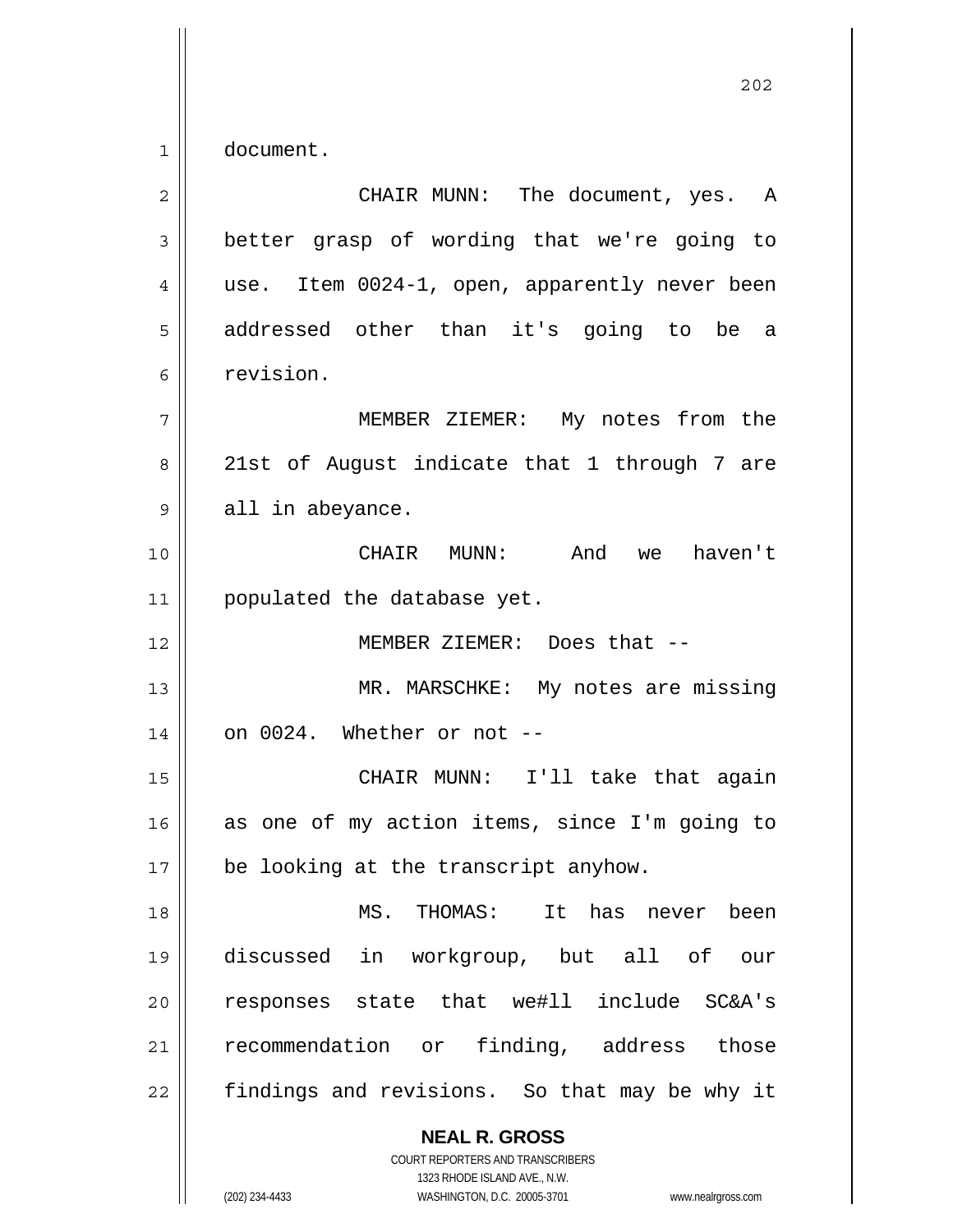$1 \parallel$  is in abeyance.

| $\overline{2}$ | CHAIR MUNN: Say that again.                                                                                                                                     |
|----------------|-----------------------------------------------------------------------------------------------------------------------------------------------------------------|
| 3              | MS. THOMAS: I said we've never                                                                                                                                  |
| 4              | discussed OTIB-0024 in any technical way at a                                                                                                                   |
| 5              | workgroup meeting, but all of the<br>NIOSH                                                                                                                      |
| 6              | responses state that the OTIB will be revised                                                                                                                   |
| 7              | to address SC&A's findings. So that may be                                                                                                                      |
| 8              | why all of the statuses are in abeyance.                                                                                                                        |
| 9              | CHAIR MUNN: Are all in abeyance.                                                                                                                                |
| 10             | Would that be in accordance with your notes,                                                                                                                    |
| 11             | Paul?                                                                                                                                                           |
| 12             | MEMBER ZIEMER: Well, the chart                                                                                                                                  |
| 13             | was given to us in the August meeting<br>that                                                                                                                   |
| 14             | says that Bob Anigstein concurs with NIOSH's                                                                                                                    |
| 15             | proposed solution. And the revised OTIB                                                                                                                         |
| 16             | submitted shows them all as --                                                                                                                                  |
| 17             | CHAIR MUNN: In abeyance.                                                                                                                                        |
| 18             | Maybe it's<br>MEMBER ZIEMER:                                                                                                                                    |
| 19             | recommended that they be in abeyance.                                                                                                                           |
| 20             | That<br>CHAIR<br>MUNN:<br>the<br>was                                                                                                                            |
| 21             | recommendation --                                                                                                                                               |
| 22             | MEMBER ZIEMER:<br>I guess --                                                                                                                                    |
|                | <b>NEAL R. GROSS</b><br>COURT REPORTERS AND TRANSCRIBERS<br>1323 RHODE ISLAND AVE., N.W.<br>(202) 234-4433<br>WASHINGTON, D.C. 20005-3701<br>www.nealrgross.com |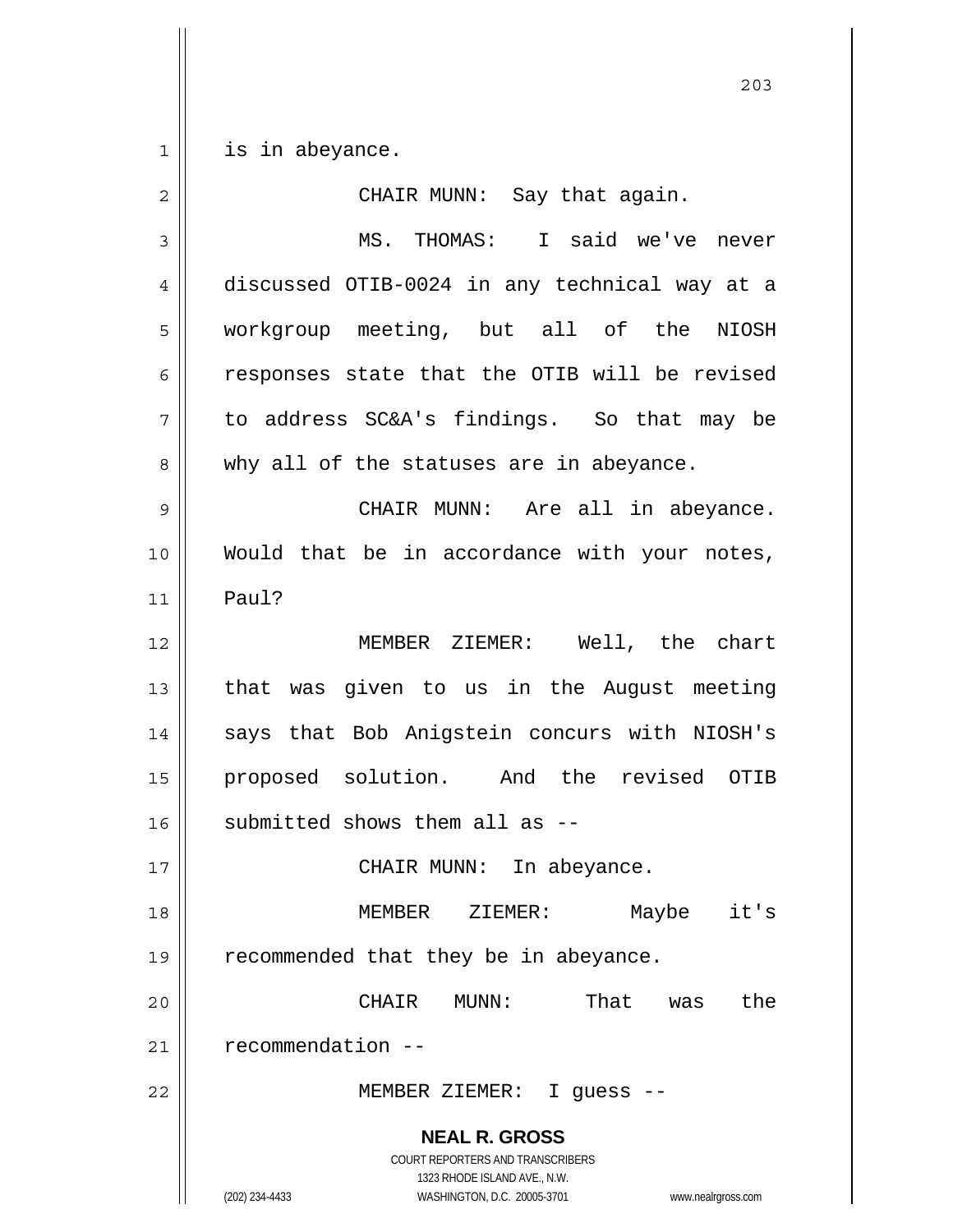|                | 204                                                                                                 |
|----------------|-----------------------------------------------------------------------------------------------------|
| $\mathbf 1$    | CHAIR MUNN: $--$ that we didn't $--$                                                                |
| $\overline{c}$ | MEMBER ZIEMER: I don't know if we                                                                   |
| 3              | specifically accepted that or not.                                                                  |
| 4              | MR. MARSCHKE: That's the missing                                                                    |
| 5              | point.                                                                                              |
| 6              | CHAIR MUNN: That is the point.                                                                      |
| 7              | MS. THOMAS: We never discussed it,                                                                  |
| 8              | because I forget who provided the responses.                                                        |
| 9              | We have never had to have them on the phone                                                         |
| 10             | line. So I know we haven't discussed it.                                                            |
| 11             | MR. MARSCHKE: Yes. I believe that                                                                   |
| 12             | Dr. Anigstein basically read the responses and                                                      |
| 13             | said, "Well, it looks like they're going to                                                         |
| 14             | redo OTIB-0024 using modern computer code."                                                         |
| 15             | And that was basically our concern                                                                  |
| 16             | seven times over, I guess. And so if they're                                                        |
| 17             | committed to redoing it, then we'll wait and                                                        |
| 18             | see what develops. We agree with that                                                               |
| 19             | approach.                                                                                           |
| 20             | CHAIR MUNN: All right. For the                                                                      |
| 21             | moment, do we have any problem with my                                                              |
| 22             | checking the transcript to make sure that                                                           |
|                | <b>NEAL R. GROSS</b>                                                                                |
|                | COURT REPORTERS AND TRANSCRIBERS                                                                    |
|                | 1323 RHODE ISLAND AVE., N.W.<br>(202) 234-4433<br>WASHINGTON, D.C. 20005-3701<br>www.nealrgross.com |

 $\overline{\phantom{a}}$ 

 $\mathsf{I}$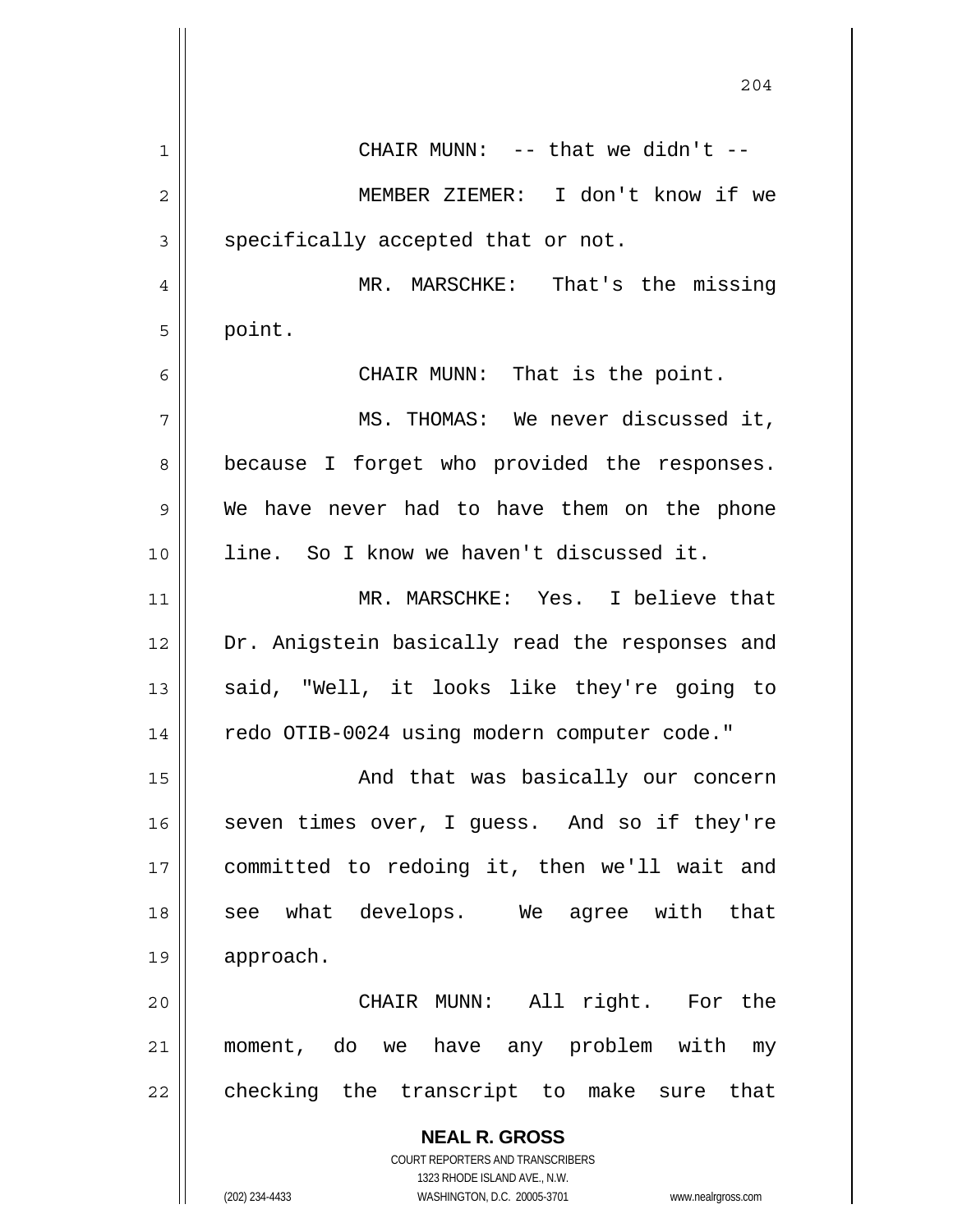**NEAL R. GROSS** COURT REPORTERS AND TRANSCRIBERS 1323 RHODE ISLAND AVE., N.W. (202) 234-4433 WASHINGTON, D.C. 20005-3701 www.nealrgross.com 1 | there wasn't any concern other than that it  $2 \parallel$  should be in abeyance? For the moment shall 3 || we leave it open or in abeyance? 4 || MR. HINNEFELD: Well, to me this  $5 \parallel$  fits the definition of in abeyance. 6 CHAIR MUNN: It does to me, too. 7 MR. HINNEFELD: We said we have no 8 complaint with the finding. We're going to 9 | rewrite the document. 10 || CHAIR MUNN: I agree. 11 MR. HINNEFELD: So we promise to  $12$   $\parallel$  deliver --13 CHAIR MUNN: So did Bob. 14 || MEMBER ZIEMER: I would accept that  $15$  as placing it in abeyance. 16 CHAIR MUNN: Any problem, Mark?  $17 \parallel$  Are you still --18 MEMBER GRIFFON: I am sorry. No. 19 I'm all set on that one. 20 CHAIR MUNN: Okay. So we'll just 21 change status to #in abeyance.# And I'll 22 | double-check to make sure that the transcript

<u>205</u>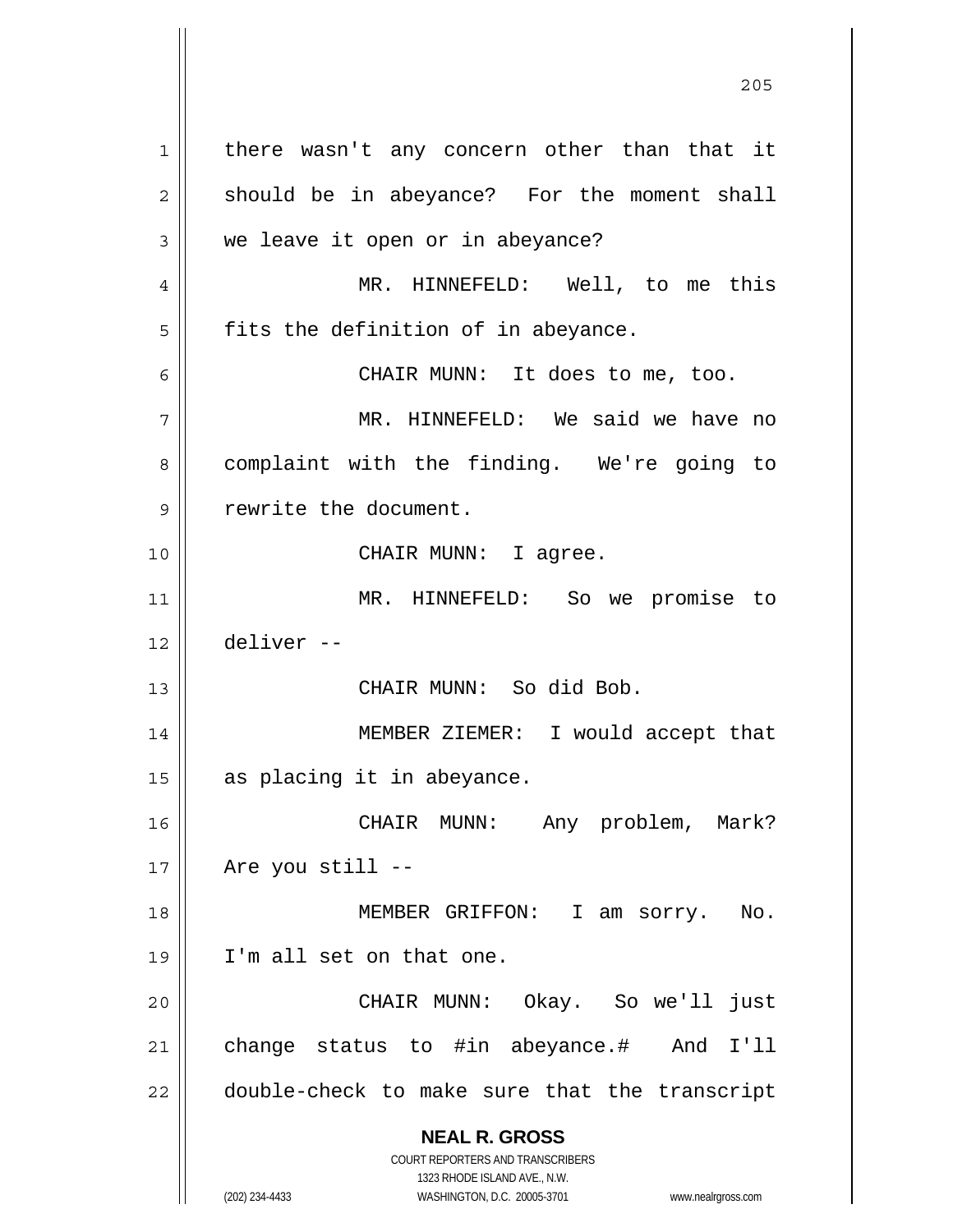|    | 206                                                                                                                                                                    |
|----|------------------------------------------------------------------------------------------------------------------------------------------------------------------------|
| 1  | doesn't tell us anything to the contrary.                                                                                                                              |
| 2  | MR. MARSCHKE: And as for all seven                                                                                                                                     |
| 3  | of the $-$                                                                                                                                                             |
| 4  | CHAIR MUNN: Correct.                                                                                                                                                   |
| 5  | MR. MARSCHKE: OTIB-0024?                                                                                                                                               |
| 6  | CHAIR MUNN: Yes, items 1 through                                                                                                                                       |
| 7  | 7, OTIB-0024, which brings us to OTIB-0028,                                                                                                                            |
| 8  | item 2.                                                                                                                                                                |
| 9  | MR. MARSCHKE: Wait a minute. I've                                                                                                                                      |
| 10 | got seven to plug in here, if you please. I                                                                                                                            |
| 11 | guess we can go on. I guess I can catch up a                                                                                                                           |
| 12 | little later.                                                                                                                                                          |
| 13 | CHAIR MUNN: We have SC&A's                                                                                                                                             |
| 14 | revision to review, found that it had resolved                                                                                                                         |
| 15 | their issue, recommends the finding be closed.                                                                                                                         |
| 16 | The issue was resolved to the satisfaction of                                                                                                                          |
| 17 | the working group.                                                                                                                                                     |
| 18 | Anyone have any problem with                                                                                                                                           |
| 19 | closing this item?                                                                                                                                                     |
| 20 | (No response.)                                                                                                                                                         |
| 21 | CHAIR MUNN: OTIB-0028.                                                                                                                                                 |
| 22 | MR. MARSCHKE: Wait a minute. Wait                                                                                                                                      |
|    | <b>NEAL R. GROSS</b><br><b>COURT REPORTERS AND TRANSCRIBERS</b><br>1323 RHODE ISLAND AVE., N.W.<br>(202) 234-4433<br>WASHINGTON, D.C. 20005-3701<br>www.nealrgross.com |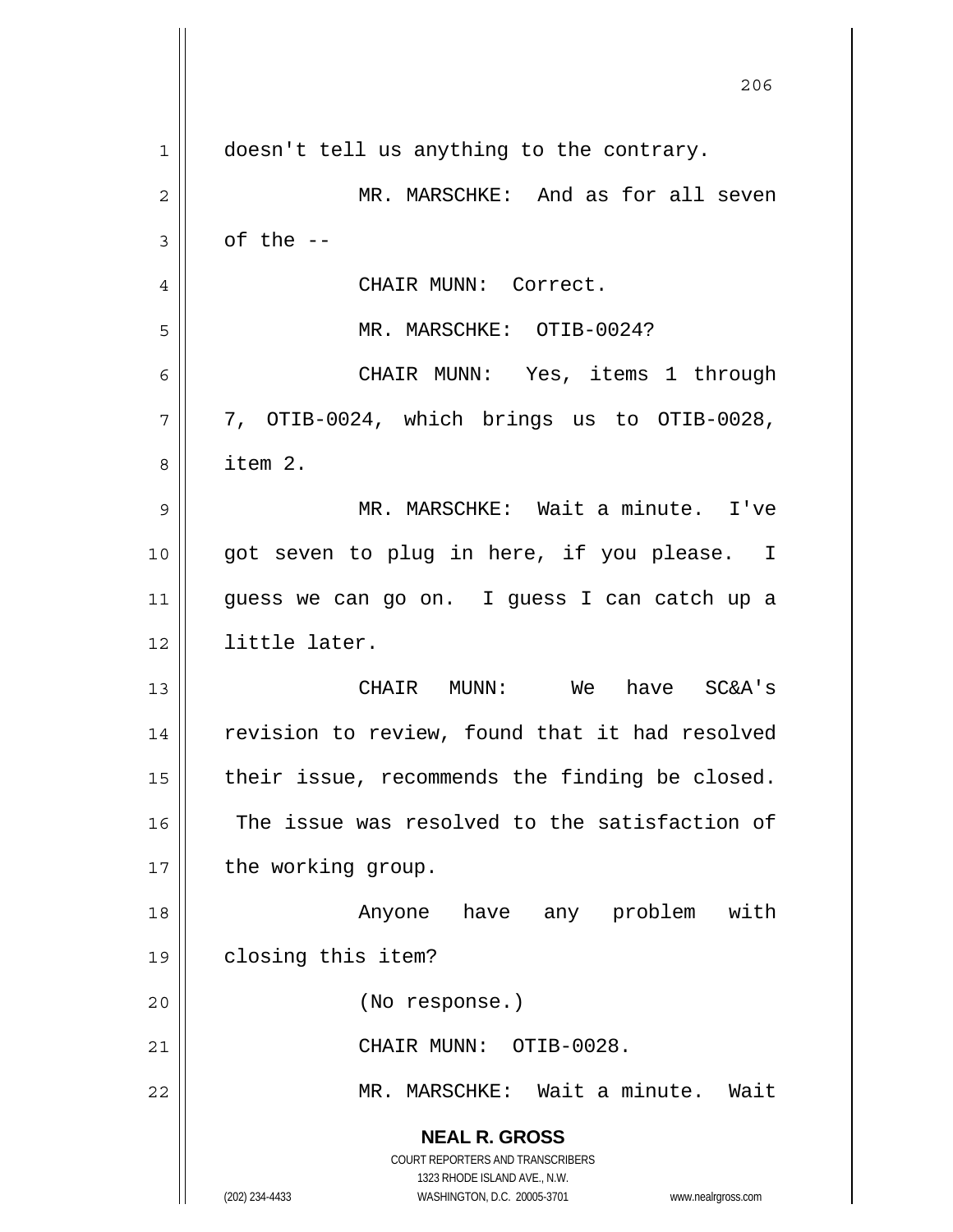**NEAL R. GROSS** COURT REPORTERS AND TRANSCRIBERS 1323 RHODE ISLAND AVE., N.W. (202) 234-4433 WASHINGTON, D.C. 20005-3701 www.nealrgross.com <u>207</u> 1 a minute. I'm still on 0024. 2 CHAIR MUNN: Okay. 3 || MR. MARSCHKE: I've got one more to  $4 \parallel$  do. 5 (Pause.) 6 MR. MARSCHKE: Are you watching me  $7 \parallel$  to make sure I#m doing this right? Okay. I'm 8 up to 0028-02 now. 9 CHAIR MUNN: Two, closed. 10 || MR. MARSCHKE: Okay. 11 MR. MARSCHKE: 0028-03, identical 12 | category. Any objection from anyone? 13 (No response.) 14 || MR. MARSCHKE: The action item from 15  $\parallel$  the 21st, August 21st, was to review the  $-$ - $16$  and we did review the revision. So --17 CHAIR MUNN: Reviewed, recommended 18 closed. Workgroup was satisfied with the 19 resolution. It is closed. 20 Item 0033-01. 21 || MR. MARSCHKE: This was one my 22 | notes from August 21st indicate that Mike said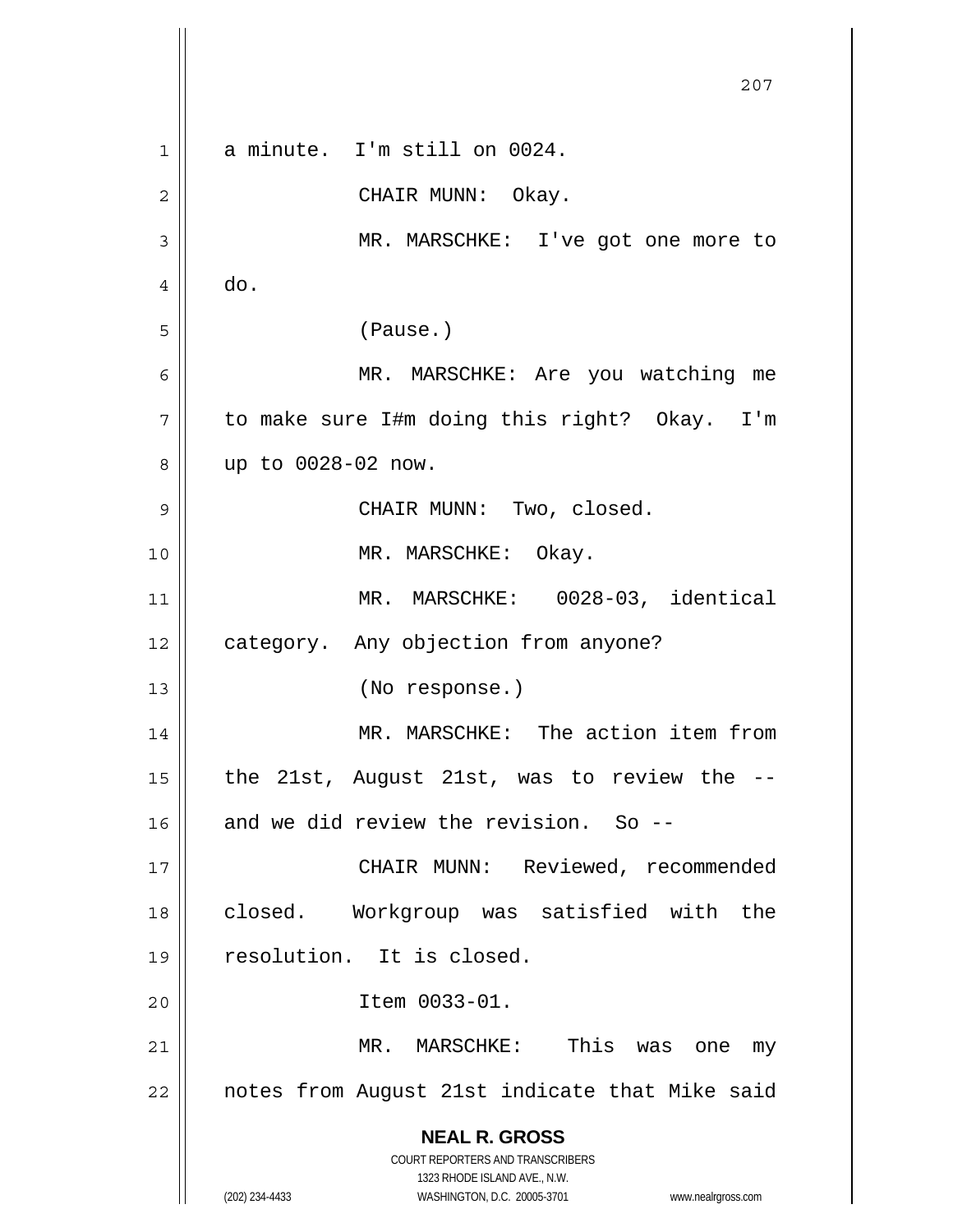**NEAL R. GROSS** COURT REPORTERS AND TRANSCRIBERS 1323 RHODE ISLAND AVE., N.W. (202) 234-4433 WASHINGTON, D.C. 20005-3701 www.nealrgross.com 1 || to hold this issue for Mark, that Mark might 2 be interested in this. 3 CHAIR MUNN: I believe so. 4 || Remember? Are you there, Mark? 5 MEMBER GRIFFON: Yes. I just had  $6 \parallel$  to catch up to get to that item. I will be in  $7 \parallel$  a second. 8 CHAIR MUNN: Okay. 9 (Pause.) 10 MEMBER GRIFFON: Yes. 0033-01. 11 || And I'm trying to remember, actually, now. I 12 mean, reading the finding, I kind of remember 13 || that there are exposure categories and the 14 question of the judgment on how to assign the 15 coworker, which I guess it's whether you use 16 || the 50th or the 95th percentile values. Is  $17 \parallel$  that  $-$ 18 CHAIR MUNN: Well, there was no 19 || outstanding question with the people who were  $20$  || at the workgroup meeting at the time. 21 MR. HINNEFELD: I believe that's 22 || what it was, though, Mark. You have to

<u>208</u>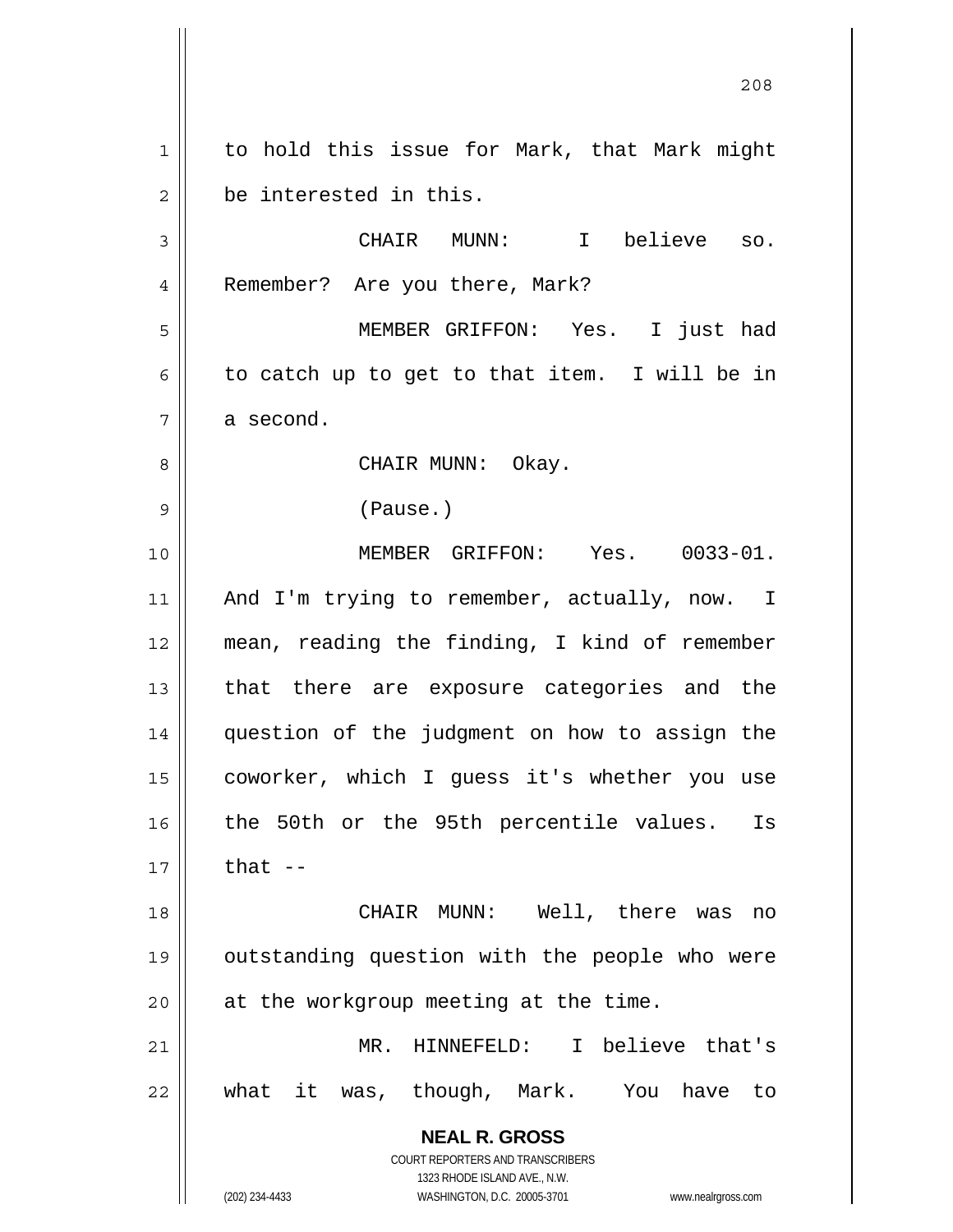**NEAL R. GROSS** COURT REPORTERS AND TRANSCRIBERS 1323 RHODE ISLAND AVE., N.W. (202) 234-4433 WASHINGTON, D.C. 20005-3701 www.nealrgross.com 1 | choose. What basis do you use to decide which 2 || percentile? I believe that was the 3 discussion. 4 MR. SIEBERT: Thirty-three ties  $5 \parallel$  into those at 18. It's not co-worker. 6 CHAIR MUNN: Yes, yes. 7 MR. HINNEFELD: Oh. So it's not 8 based on co-worker? It's based on the 9 || standard? 10 MR. SIEBERT: The overestimating  $11$   $18$ . 12 || MEMBER GRIFFON: Yes. It ties in 13 || with 18, right? Yes. 14 CHAIR MUNN: Yes. Mike was just 15 hesitant to take a position on it without your 16 looking at it. 17 MEMBER GRIFFON: This ties in. Can 18 I just get a clarification? I mean, this ties 19 into OTIB-0018, but it's used for best 20 estimate cases? Is that accurate? 21 || MS. BRACKETT: OTIB-0033 is also on  $22$   $\parallel$  the overestimate.

<u>209</u>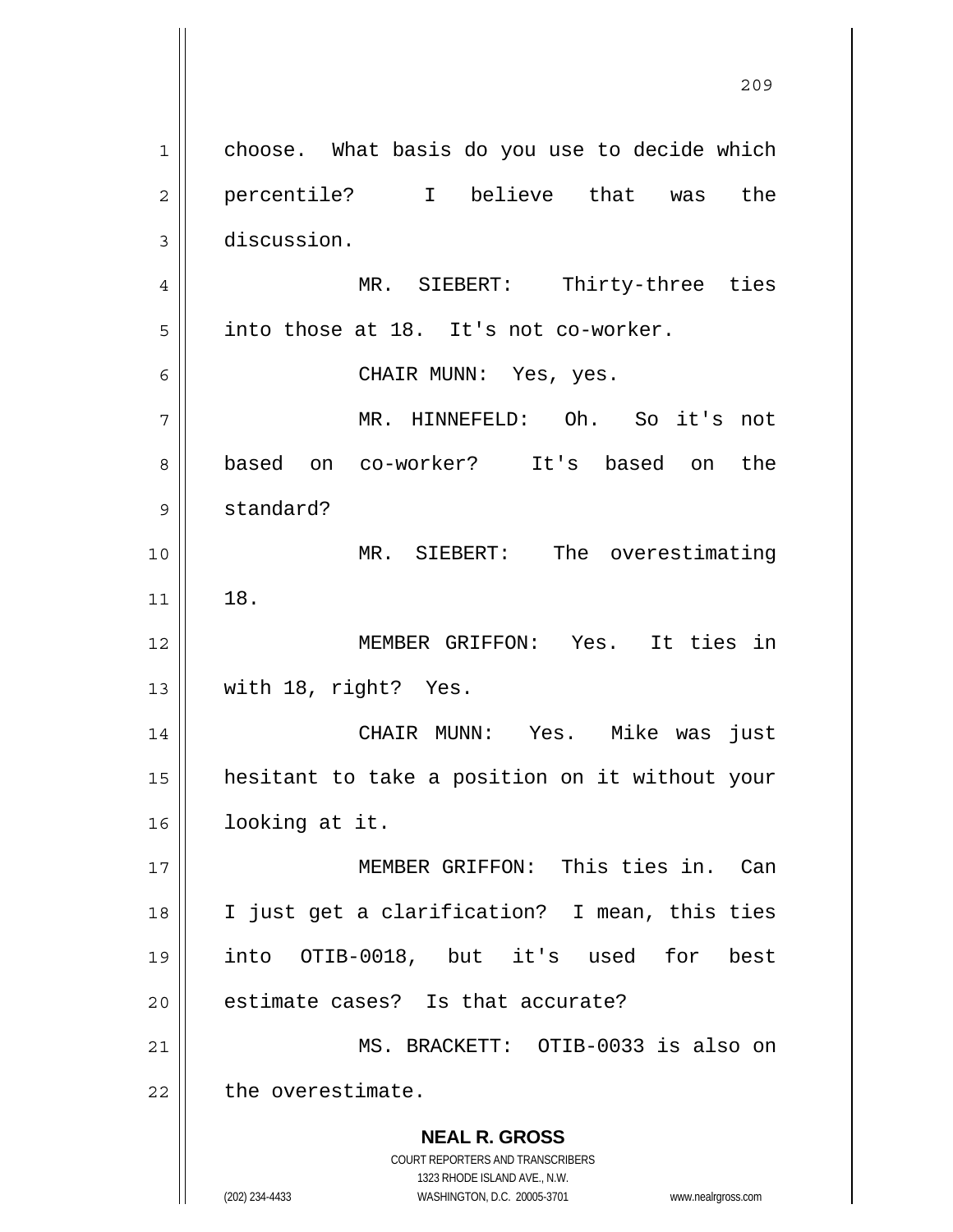**NEAL R. GROSS** COURT REPORTERS AND TRANSCRIBERS 1323 RHODE ISLAND AVE., N.W. (202) 234-4433 WASHINGTON, D.C. 20005-3701 www.nealrgross.com <u>210</u> 1 || MEMBER GRIFFON: So the title,  $2 \parallel$  though, confuses me again. 3 || MS. BRACKETT: Yes, that#s because  $4 \parallel$  that's the way it was initially written --5 || MEMBER GRIFFON: Oh, okay. 6 MS. BRACKETT: -- at the time we 7 || were talking about where it was. 8 MEMBER GRIFFON: I think, at the 9 || very least, for the public it would be good to 10 | change that. 11 || Did I lose my connection? 12 CHAIR MUNN: No. You are still  $13$  || there. You just thunder-struck us. 14 We're looking at the article on the 15 screen of the tool user instructions for  $16$  | OTIB-0018 and 33. The tool was developed  $-$ 17 || MS. THOMAS: Yes. I was just going 18 to say, it might help him remember what his 19 issue was. 20 || CHAIR MUNN: Go ahead and read. 21 || MS. THOMAS: Okay. It is in the 22 || link in the database under finding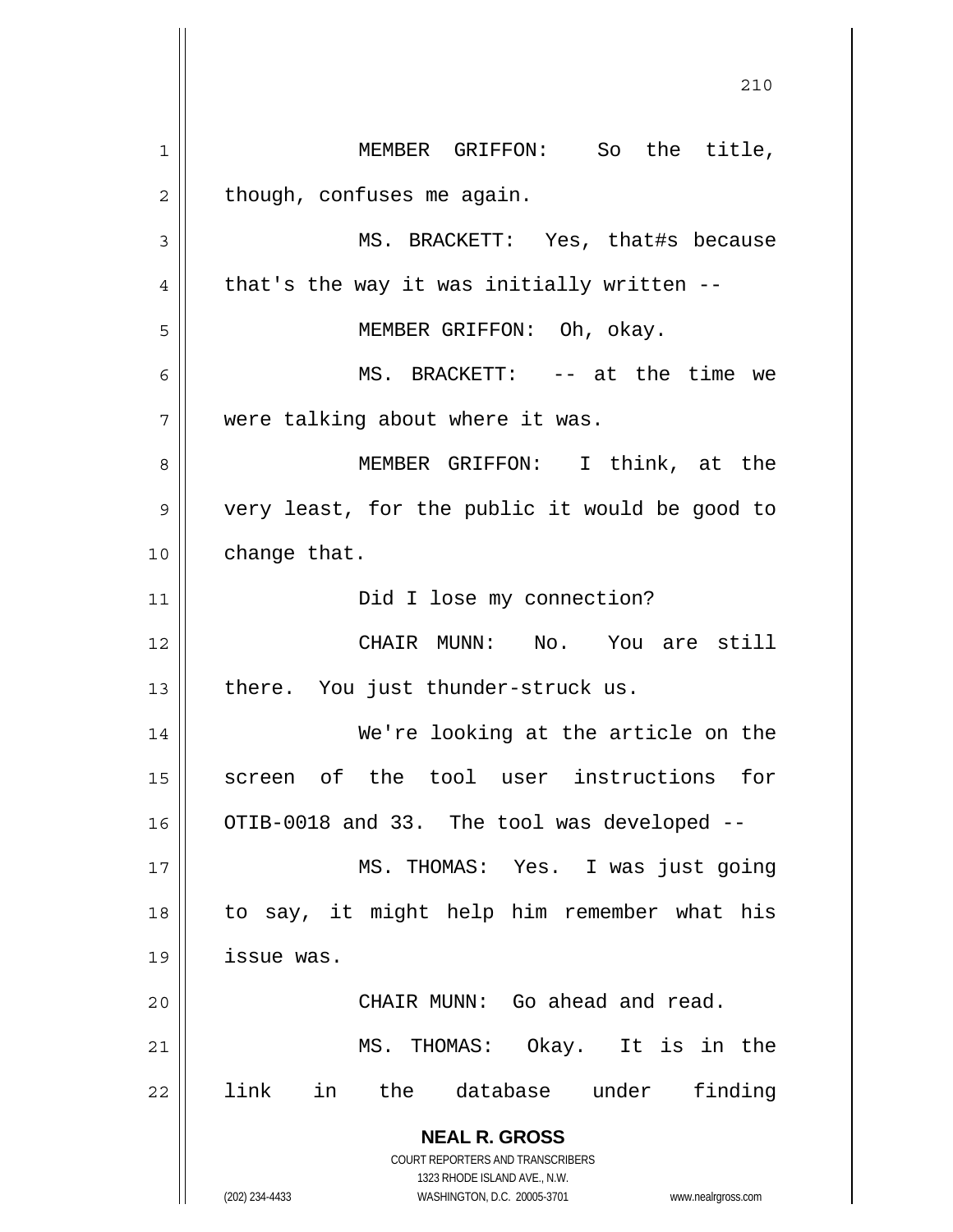$1 \parallel$  OTIB-0018-05.

| $\overline{2}$ | CHAIR MUNN: You remember there was                                                                                                                                     |
|----------------|------------------------------------------------------------------------------------------------------------------------------------------------------------------------|
| $\mathfrak{Z}$ | blue link when we were looking at<br>that                                                                                                                              |
| 4              | OTIB-0018? There was a<br>link to<br>the                                                                                                                               |
| 5              | applicability and tool user instructions.                                                                                                                              |
| 6              | MR. MARSCHKE: I am not sure that                                                                                                                                       |
| 7              | Mark had a problem with this. I just think                                                                                                                             |
| 8              | that Mike wanted to give Mark the opportunity                                                                                                                          |
| 9              |                                                                                                                                                                        |
| 10             | CHAIR MUNN: That is correct.                                                                                                                                           |
| 11             | MR. MARSCHKE:<br>-- to voice his                                                                                                                                       |
| 12             | concern if he had some.                                                                                                                                                |
| 13             | That is correct. He<br>CHAIR MUNN:                                                                                                                                     |
| 14             | knew that Mark had been very closely                                                                                                                                   |
| 15             | associated with both 18 and 33 and wanted to                                                                                                                           |
| 16             | make sure that we did not just mark one off                                                                                                                            |
| 17             | without Mark's being aware of the fact that we                                                                                                                         |
| 18             | were doing it. He did<br>not express<br>any                                                                                                                            |
| 19             | personal knowledge of any problem.                                                                                                                                     |
| 20             | was just leaving it open<br>for<br>He                                                                                                                                  |
| 21             | you, Mark.                                                                                                                                                             |
| 22             | Yes. And I do<br>MEMBER GRIFFON:                                                                                                                                       |
|                | <b>NEAL R. GROSS</b><br><b>COURT REPORTERS AND TRANSCRIBERS</b><br>1323 RHODE ISLAND AVE., N.W.<br>(202) 234-4433<br>WASHINGTON, D.C. 20005-3701<br>www.nealrgross.com |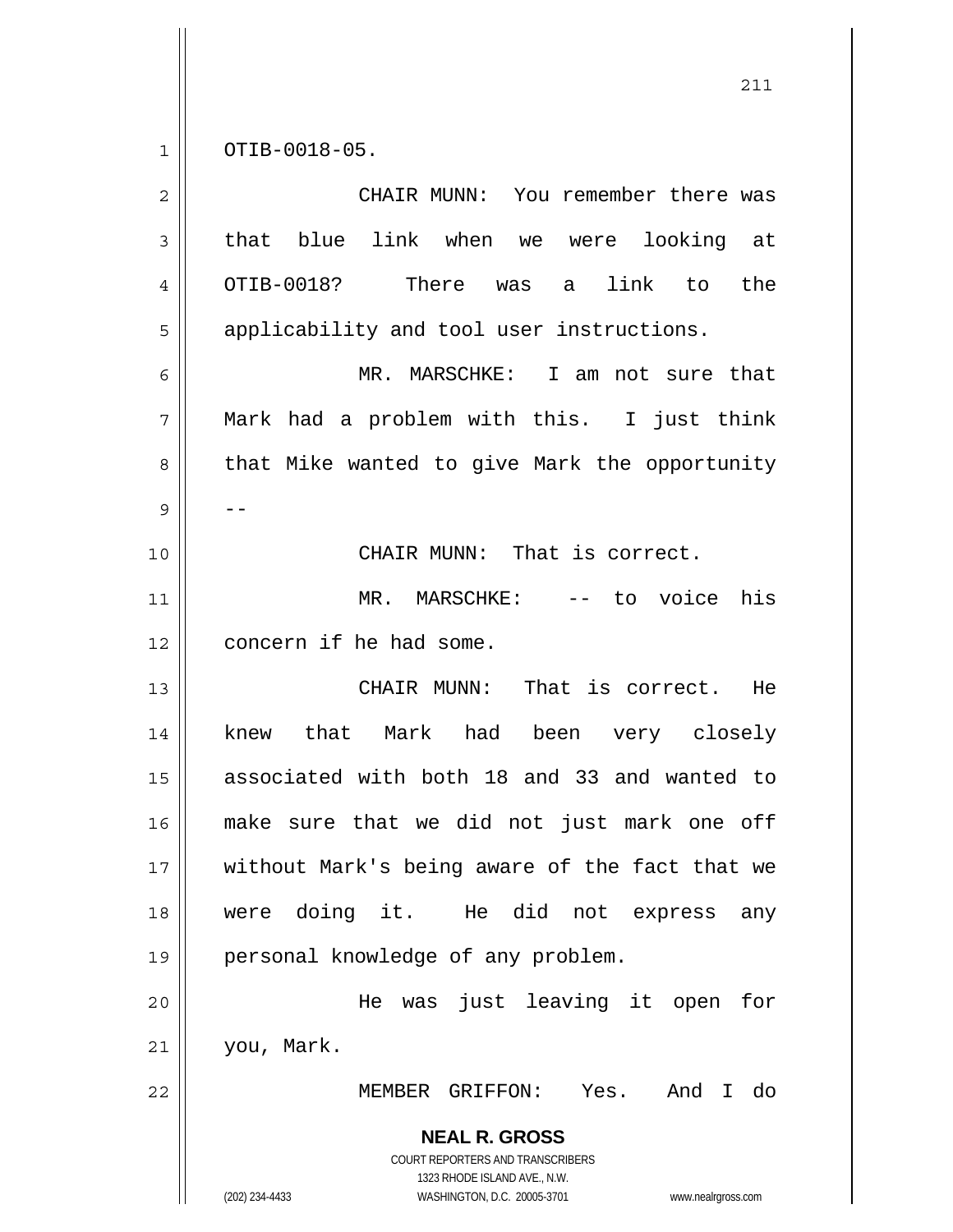**NEAL R. GROSS** 1 remember looking back at this, but I must  $2 \parallel$  admit I forgot. I was focused on the document  $3 \parallel$  that Steve sent around, the PDF document, 4 which is several of the ones we have been  $5 \parallel$  covering today, but it didn't have all of the 6  $\vert$  -- I must have missed my review of this one. 7 || So I'm wondering. So this is  $8 \parallel$  suggesting that for an OTIB for this approach, 9 you would not use the same value for different 10 || work categories. Is that correct? 11 || MS. BRACKETT: Yes, that's correct. 12 MEMBER GRIFFON: And, Liz, 13 basically it's separated into individuals that 14 would very unlikely be anywhere near 15 production operations, like 16 administrative-type job titles versus 17 individuals that could have been closer to 18 production areas? Is that -- 19 MS. BRACKETT: Yes. It is also 20 || supposed to help give some guidance on when  $21$  environmentalists could be assigned to people,  $22$  || as opposed to assigning something more than

> COURT REPORTERS AND TRANSCRIBERS 1323 RHODE ISLAND AVE., N.W.

(202) 234-4433 WASHINGTON, D.C. 20005-3701 www.nealrgross.com

<u>212</u>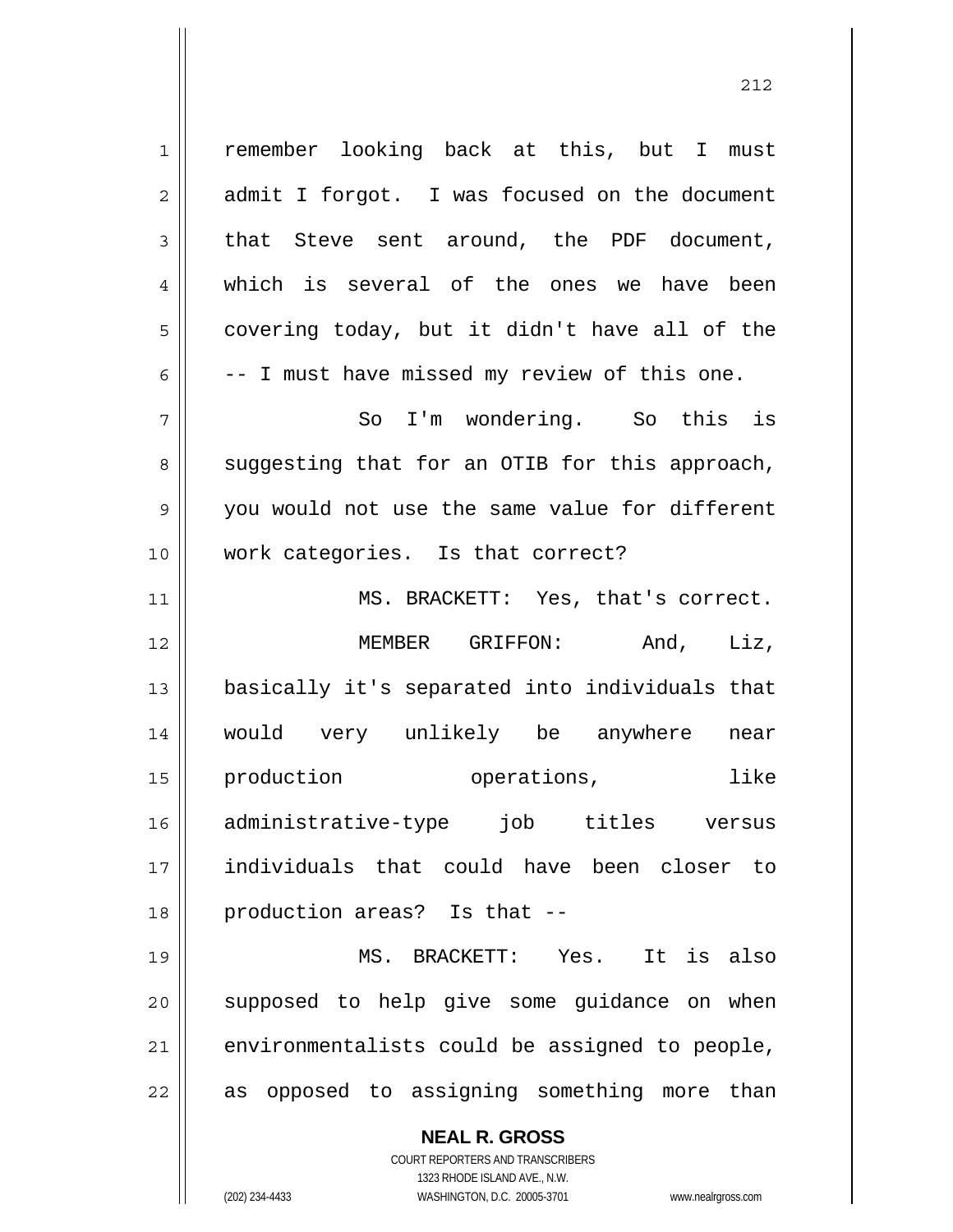$1$  that, several different categories.

213

2 MEMBER GRIFFON: Why would you even  $3$  || give environmentalists an  $-$ 4 MS. BRACKETT: Sorry. I'm 5 | confused. That's OTIB-0014. Sorry. Sorry 6 about that. I think there#s only two 7 categories in OTIB-0033. So they're 50 8 percent or 100 percent basically of OTIB-0018, 9 except when you get to the recent years. 10 There is a ten percent category then, after 11 | the implementation of 0054-84.11, I think. 12 MEMBER GRIFFON: And why would you 13 || even do 50 percent? Fifty percent or 100

14 percent? You mean you would assign 100 15 || percent of the MPC in some cases?

16 MS. BRACKETT: Yes. And some, it's 17 50 percent. OTIB-0018 is extremely 18 || claimant-favorable. It gives some very, very 19 large intake because it is not just strictly 20 || the MPC. It's using the most conservative 21 || nuclide, which in many cases you wouldn't find  $22$  | comprising 100 percent of the air in an area.

 **NEAL R. GROSS**

 COURT REPORTERS AND TRANSCRIBERS 1323 RHODE ISLAND AVE., N.W. (202) 234-4433 WASHINGTON, D.C. 20005-3701 www.nealrgross.com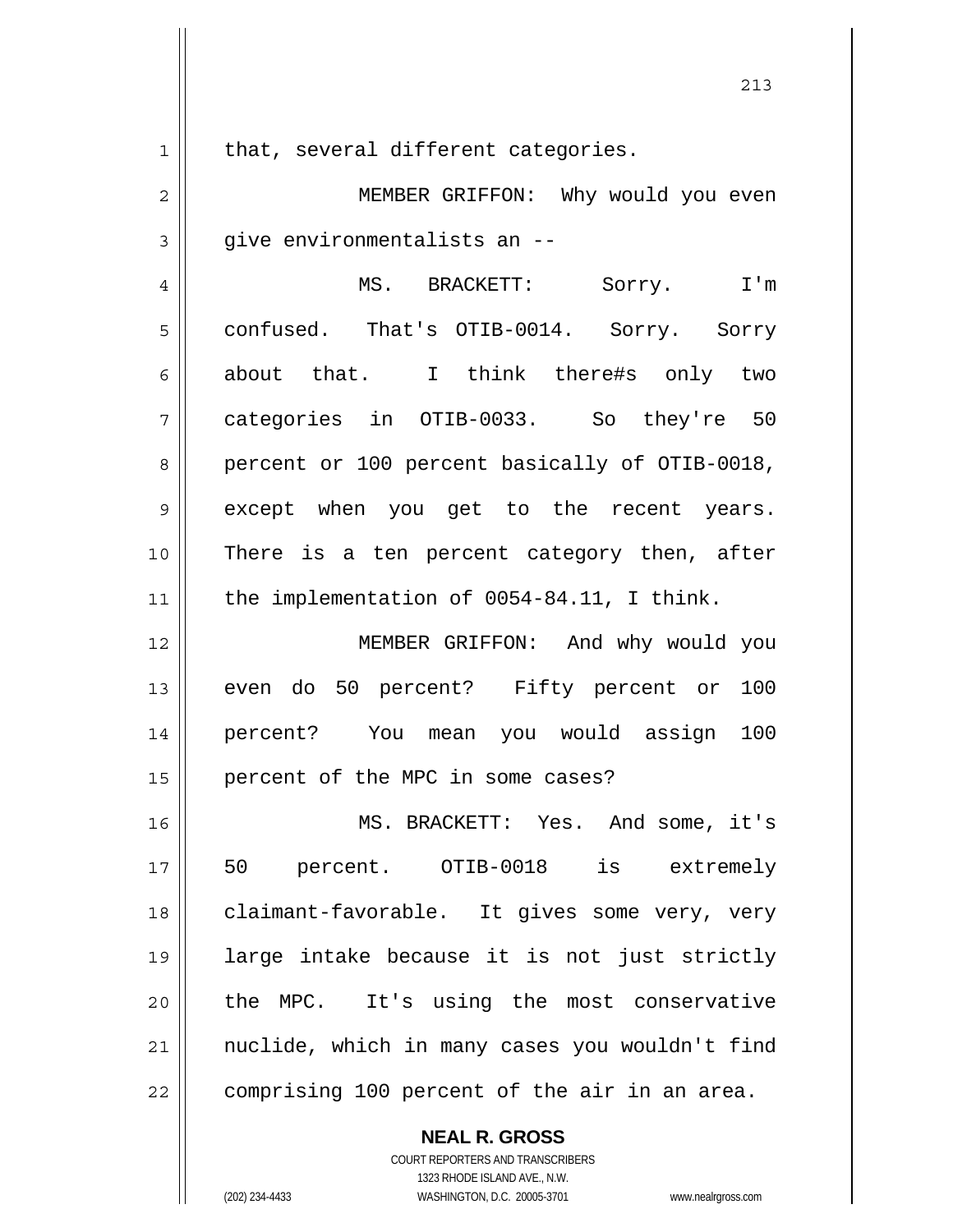1 Actually, the tool is difficult to 2 || explain, because it doesn't strictly pick a 3 nuclide. It's on an annual basis. It picks  $4 \parallel$  the nuclide that would give the largest 5 intake.

6 And, even retroactively, if you get  $7 \parallel$  to the years following the cessation of intake  $8 \parallel$  and you look back and say that, "Okay. If it  $9 \parallel$  had been an intake of actinium, rather than 10 || plutonium, in those years, that would give the 11 largest dose in this year. Then that's what 12 || substituted them." I think a diagram would  $13 \parallel$  help.

MEMBER GRIFFON: Yes, yes. And I would take exception with one thing you said, Liz, that this is a claimant-favorable approach. I would say it is an efficient approach, maybe, but not claimant-favorable because these are all for non-compensable 20 | claims, right?

21 So I don't think you're doing 22 || anybody any favors. You're just assigning a

> **NEAL R. GROSS** COURT REPORTERS AND TRANSCRIBERS 1323 RHODE ISLAND AVE., N.W. (202) 234-4433 WASHINGTON, D.C. 20005-3701 www.nealrgross.com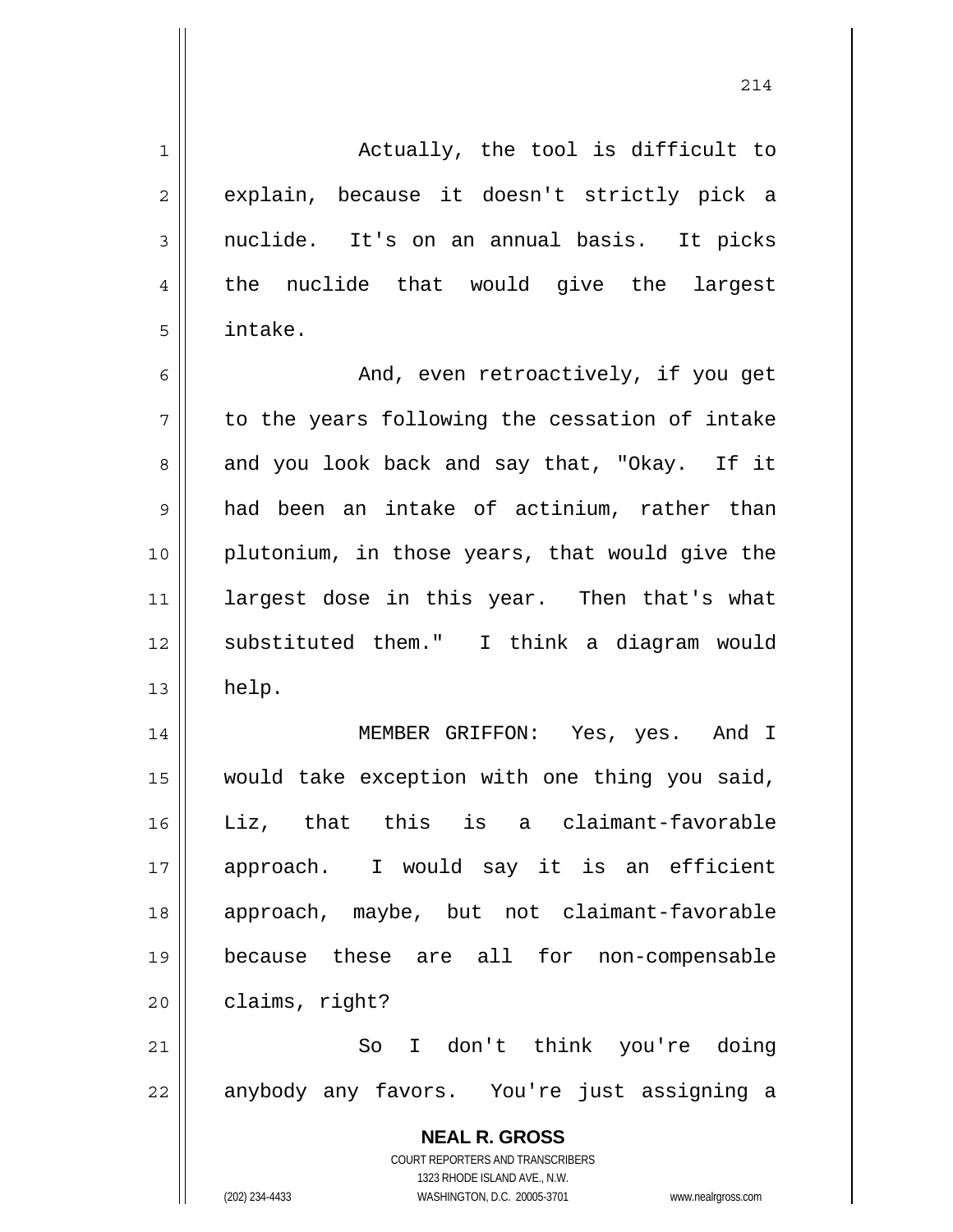$1 \parallel$  big dose.

| $\overline{2}$ | MS. BRACKETT: That's true, but it                                                                                                                                      |
|----------------|------------------------------------------------------------------------------------------------------------------------------------------------------------------------|
| 3              | is intended to be larger than what you would                                                                                                                           |
| 4              | have expected the person to have been exposed                                                                                                                          |
| 5              | to.                                                                                                                                                                    |
| 6              | MEMBER GRIFFON: I know. That's                                                                                                                                         |
| 7              | efficient, but, really, it just creates more                                                                                                                           |
| 8              | confusion than claimant favorability because                                                                                                                           |
| 9              | people wonder why the administrative person                                                                                                                            |
| 10             | that was never monitored got a high dose and                                                                                                                           |
| 11             | they got nothing, you know.                                                                                                                                            |
| 12             | Notwithstanding that comment, I                                                                                                                                        |
| 13             | think if I can -- Wanda, I'm just not ready to                                                                                                                         |
| 14             | respond to OTIB-0033 on the fly. And since                                                                                                                             |
| 15             | OTIB-0018 is kind of tied with this, I promise                                                                                                                         |
| 16             | that I will have an answer one way or the                                                                                                                              |
| 17             | other next meeting on this final OTIB-0033                                                                                                                             |
| 18             | finding.                                                                                                                                                               |
| 19             | CHAIR MUNN: Okay. I am putting it                                                                                                                                      |
| 20             | on our agenda for Savannah, Augusta, Atlanta,                                                                                                                          |
| 21             | wherever we are $-$ -                                                                                                                                                  |
| 22             | MEMBER GRIFFON: I appreciate that.                                                                                                                                     |
|                | <b>NEAL R. GROSS</b><br><b>COURT REPORTERS AND TRANSCRIBERS</b><br>1323 RHODE ISLAND AVE., N.W.<br>(202) 234-4433<br>WASHINGTON, D.C. 20005-3701<br>www.nealrgross.com |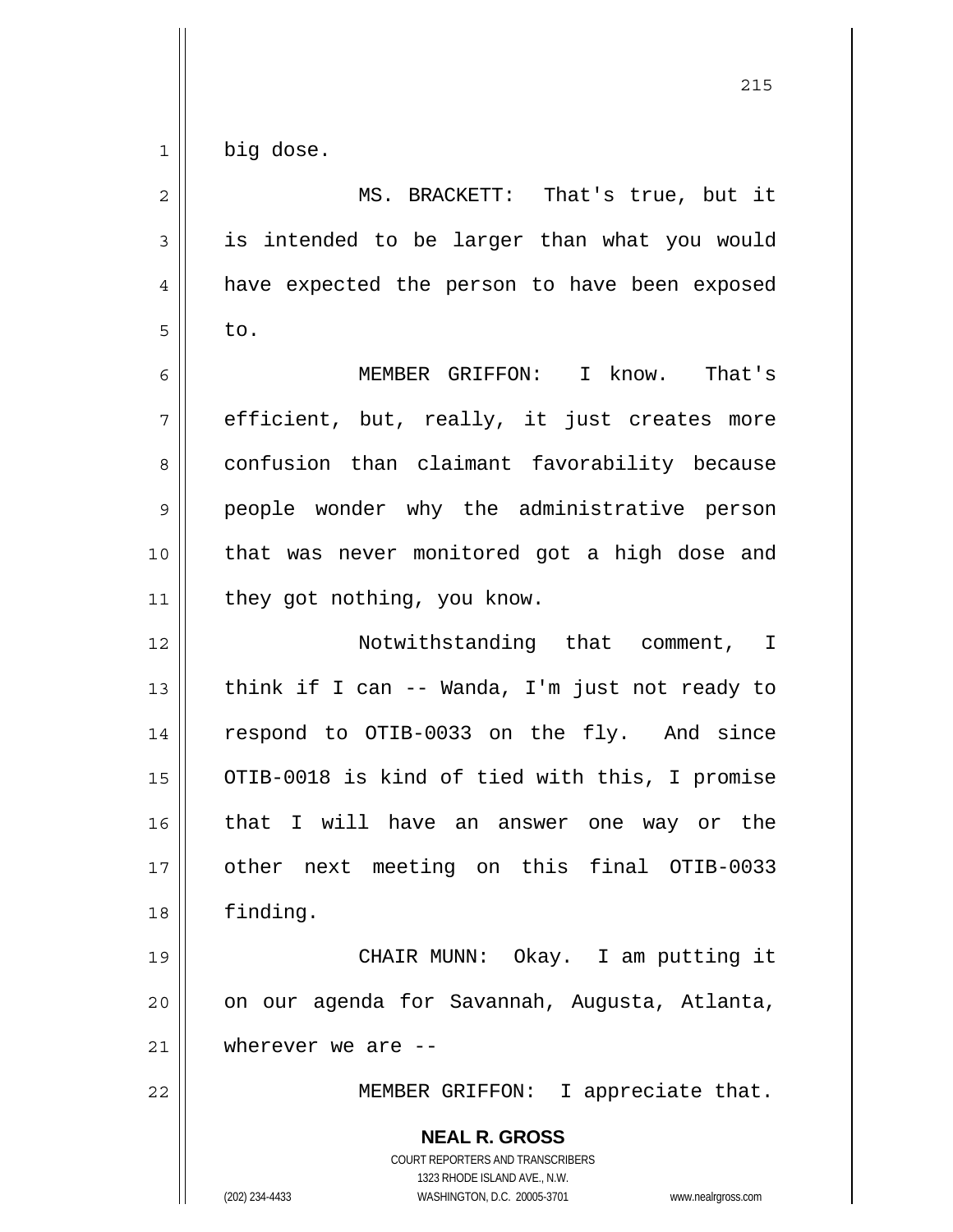**NEAL R. GROSS** COURT REPORTERS AND TRANSCRIBERS 1323 RHODE ISLAND AVE., N.W. (202) 234-4433 WASHINGTON, D.C. 20005-3701 www.nealrgross.com <u>216</u> 1 | CHAIR MUNN: -- in December. 2 MR. MARSCHKE: In the interim, do 3 we change the status to #in progress?# 4 || MEMBER GRIFFON: In progress. 5 CHAIR MUNN: In the interim, we 6  $\vert$  change it to #in progress.# 7 || MEMBER GRIFFON: Sorry about that. 8 I was focused on the items in Steve's PDF 9 document that he sent around and not all of 10 || the documents. Sorry. 11 CHAIR MUNN: Okay. I will probably  $12$  || put that up front on the agenda early on,  $13$  rather than taking it in order, because that 14 is a big one. We need to address that, get 15 | ourselves in the right spot. 16 PROC-0022-01. In abeyance. No 17 action has been taken? 18 MS. THOMAS: It has been started. 19 It is being revised. 20 CHAIR MUNN: Okay. #In abeyance# 21 is appropriate. Then under "Workgroup 22 | Directives," from sometime back, it says, "The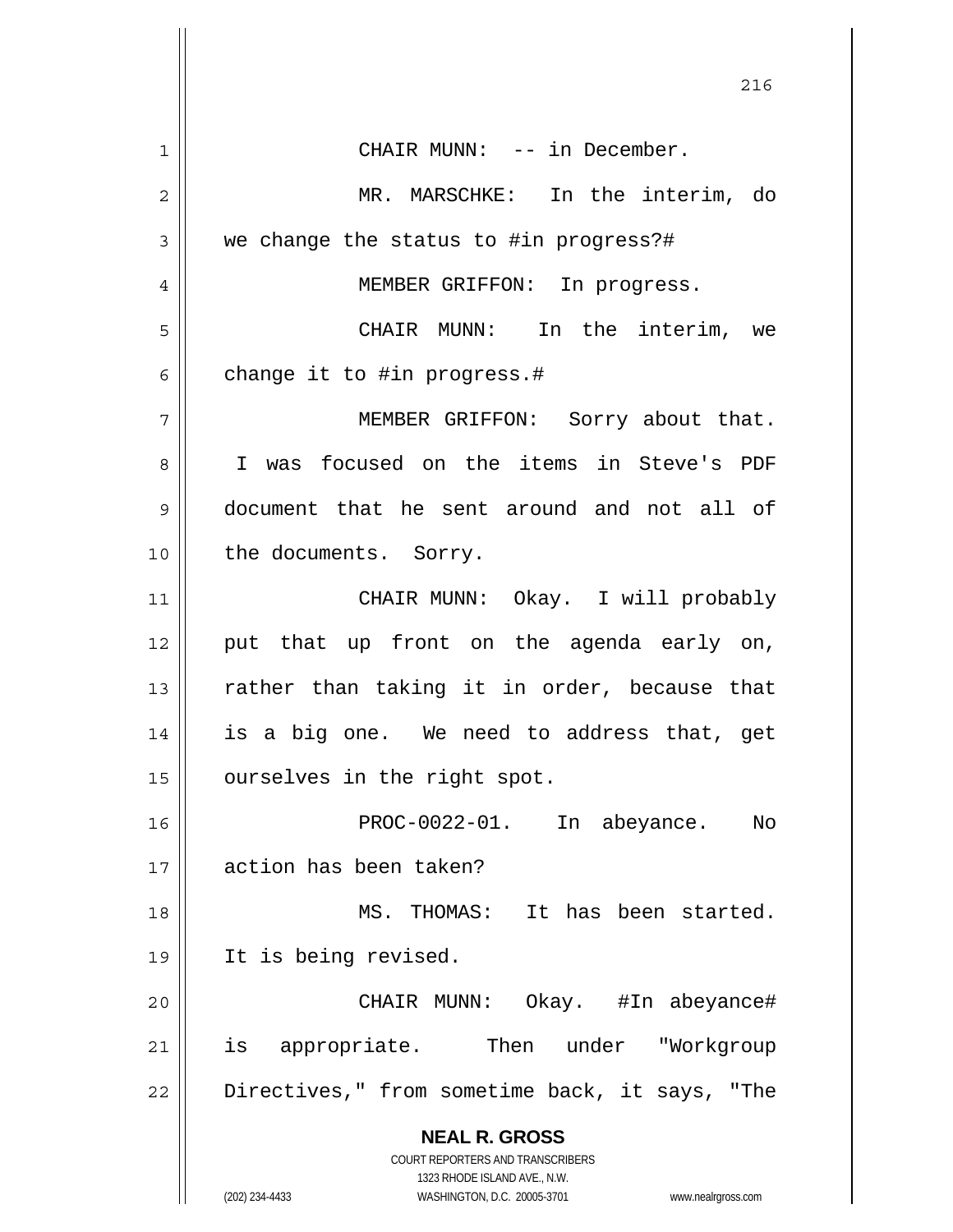**NEAL R. GROSS** COURT REPORTERS AND TRANSCRIBERS 1323 RHODE ISLAND AVE., N.W. (202) 234-4433 WASHINGTON, D.C. 20005-3701 www.nealrgross.com 1 issue was resolved to the workgroup's  $2 \parallel$  satisfaction." But apparently it isn't. 3 MR. MARSCHKE: That is why it is in 4 || abeyance, because we have come through -- a 5 meeting of the minds just hasn't been 6 | reissued, revised. 7 CHAIR MUNN: We'll go on to issue 8 | 2. Same revision. All right. No additional 9 || action necessary there. PROC-0060, item 1. 10 MEMBER ZIEMER: I have a note that 11 || we closed that at our last meeting. 12 || MR. MARSCHKE: I think the -- yes. 13 || I think the concern was we just said close 14 it, and we did not necessarily give you a 15 || reason. I think we add a little bit to the 16 follow-up here. But I agree it should be 17 closed. 18 || CHAIR MUNN: All right. That one 19 goes. Sixty-one, item 1. 20 MEMBER ZIEMER: Well, we closed  $21$  | that as well, according to my notes. 22 CHAIR MUNN: Yes, I believe so.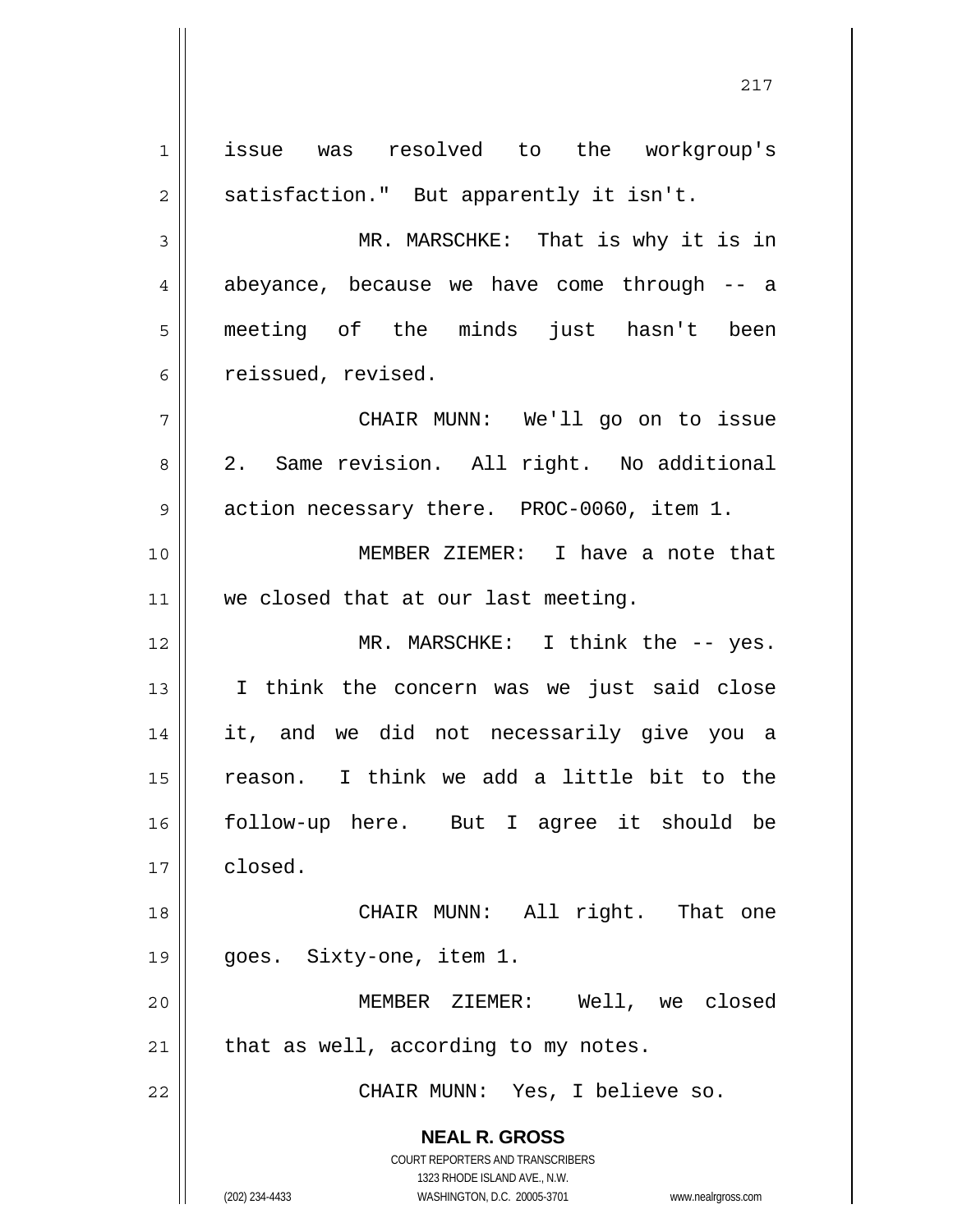**NEAL R. GROSS** COURT REPORTERS AND TRANSCRIBERS 1323 RHODE ISLAND AVE., N.W. (202) 234-4433 WASHINGTON, D.C. 20005-3701 www.nealrgross.com <u>218</u> 1 MEMBER ZIEMER: And 0061-02. 2 CHAIR MUNN: Yes. So we can do  $3 \parallel$  that now, which takes us to 4. 4 || MEMBER ZIEMER: What about 3? 5 CHAIR MUNN: Three was closed  $6 \parallel$  earlier, wasn't it? 7 MR. MARSCHKE: Three was in 8 || progress. That's right. 9 CHAIR MUNN: Not showing up.  $10$  | Didn't we say 4? 11 || MEMBER ZIEMER: I show 03, they 12 || recommended closure last time and we put it  $13$  | into the "in progress" category. 14 || CHAIR MUNN: Oh, I thought closed, 15 it was closed, 03. I don't know why we got 16 that. Is that another one that I need to 17 check the transcript for? I think it's 18 | closed, in any case. Does anyone have 03? 19 MR. MARSCHKE: I am trying to bring  $20$  || it up. 21 CHAIR MUNN: I filtered for 22 | openness.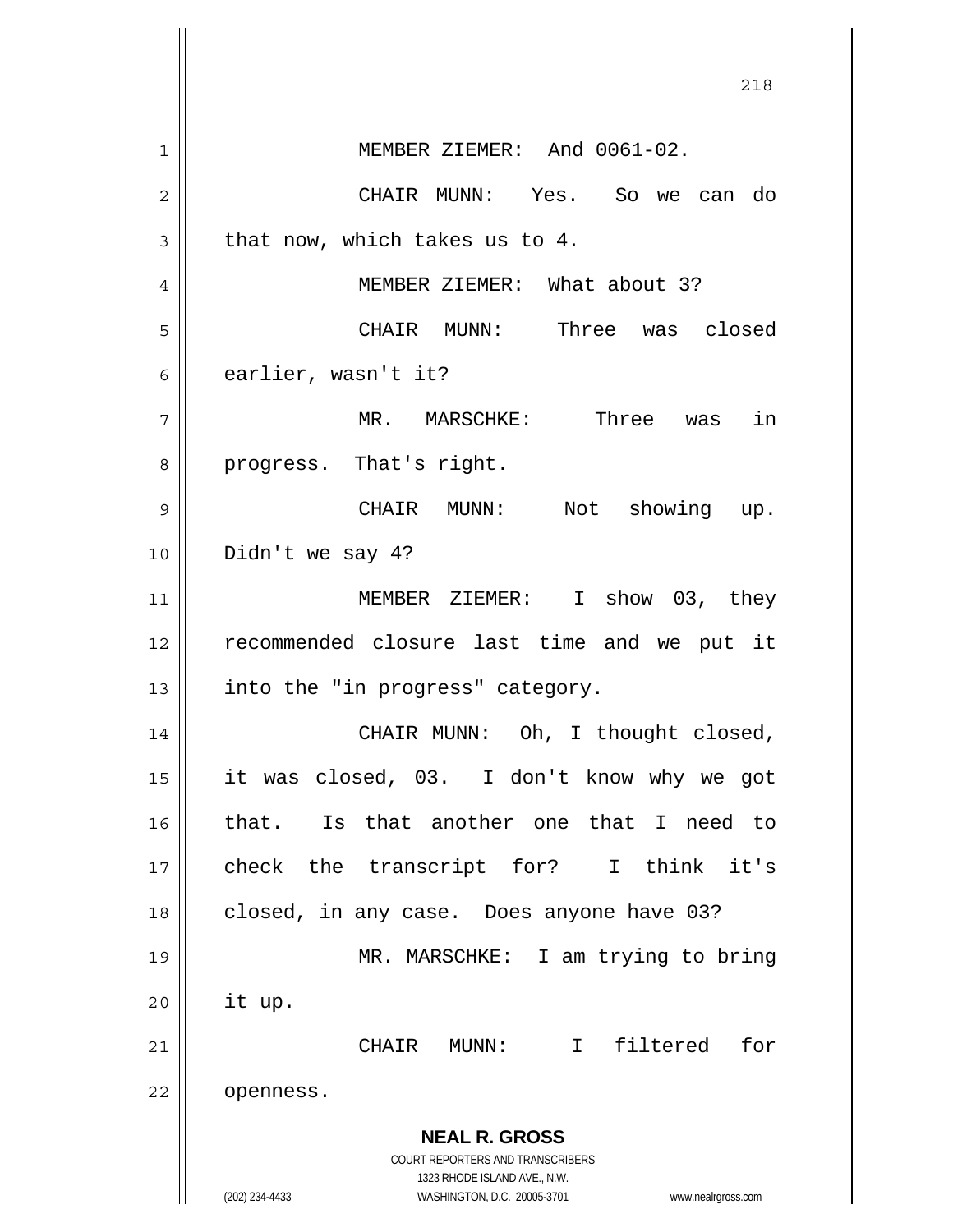|    | 219                                                                 |
|----|---------------------------------------------------------------------|
| 1  | MR. MARSCHKE: We had it all. I                                      |
| 2  | had 3 was closed. And I had 3 closed, and I                         |
| 3  | had 4 or the database had 3 closed.                                 |
| 4  | CHAIR MUNN: Yes. I had 3 closed                                     |
| 5  | also.                                                               |
| 6  | MR. MARSCHKE: So basically, what                                    |
| 7  | was the $--$ I had on the $9-4-2008$ , change the                   |
| 8  | status to #closed# for PROC-0061.                                   |
| 9  | MEMBER ZIEMER: What happened on                                     |
| 10 | $9-4?$ That was $-$                                                 |
| 11 | MR. MARSCHKE: That was the Redondo                                  |
| 12 | Beach meeting.                                                      |
| 13 | CHAIR MUNN: Yes.                                                    |
| 14 | MS. THOMAS: Harry had provided an                                   |
| 15 | SC&A additional response that went something                        |
| 16 | like "This provision clarified for the dose                         |
| 17 | reconstructor what to do" -- maximum best                           |
| 18 | estimate and minimizing. So I think that was                        |
| 19 | the basis for closure of 3.                                         |
| 20 | Okay.<br>That<br>MEMBER ZIEMER:                                     |
| 21 | happened after the August meeting.                                  |
| 22 | MR. MARSCHKE: Yes, yes. Harry                                       |
|    | <b>NEAL R. GROSS</b>                                                |
|    | COURT REPORTERS AND TRANSCRIBERS<br>1323 RHODE ISLAND AVE., N.W.    |
|    | (202) 234-4433<br>WASHINGTON, D.C. 20005-3701<br>www.nealrgross.com |

 $\overline{\phantom{a}}$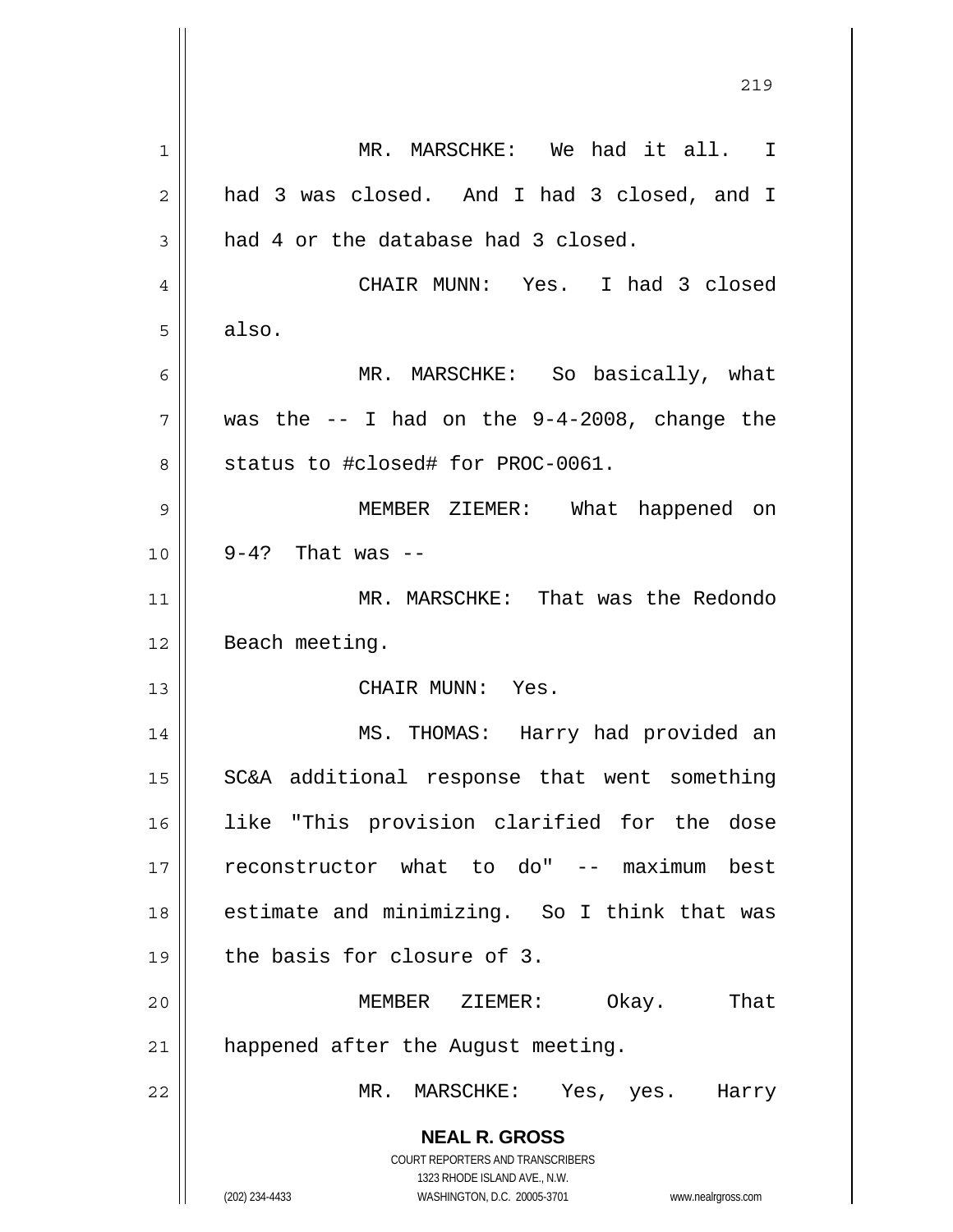**NEAL R. GROSS** COURT REPORTERS AND TRANSCRIBERS 1323 RHODE ISLAND AVE., N.W. (202) 234-4433 WASHINGTON, D.C. 20005-3701 www.nealrgross.com 1 provided data at 9, September 1st. And then 2 at the 9, September 4th, based upon that  $3 \parallel$  change, we closed it. 4 CHAIR MUNN: Yes. I think #closed#  $5 \parallel$  is correct for it, which leaves us with item  $6 \parallel 4$ . 7 MS. THOMAS: Item 4, Harry had 8 provided some follow-up. And we have yet to 9 || respond to that. 10 MR. MARSCHKE: Well, again, on the 11 September 4 -- yes. Okay. "You" being NIOSH. 12 MS. THOMAS: Yes. 13 || MR. MARSCHKE: Yes. He gave up the 14 || study. And at the Redondo Beach, we changed 15  $\parallel$  the status to #in progress.# 16 || CHAIR MUNN: In progress. Correct. 17 MR. MARSCHKE: So that is for 18 || those, we had three closed and one in progress  $19 \parallel -$ 20 || CHAIR MUNN: Yes. 21  $\parallel$  MR. MARSCHKE:  $\parallel$  -- for PROC-0061. 22 | Now to go back.

<u>220</u>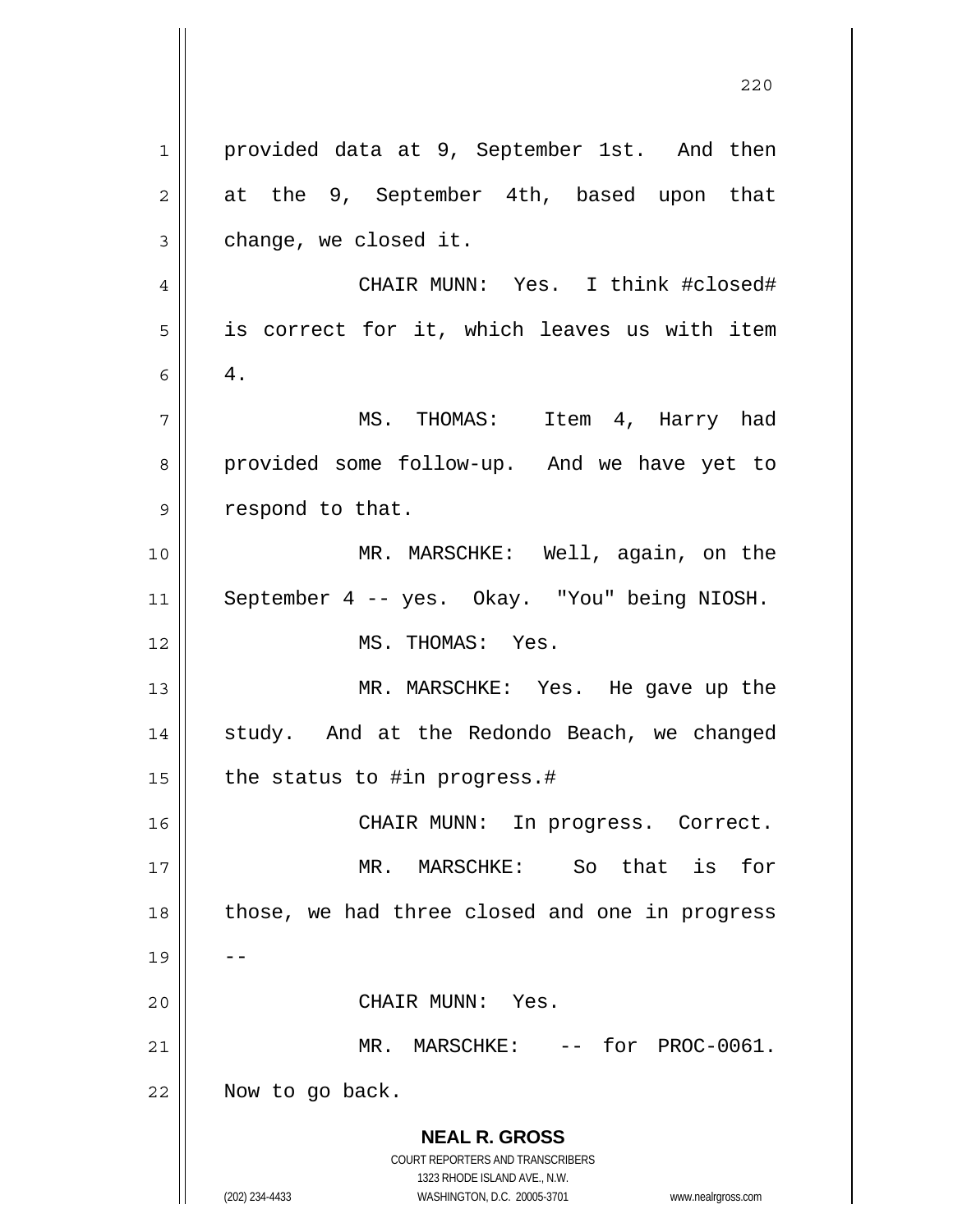|    | 221                                                                                                 |
|----|-----------------------------------------------------------------------------------------------------|
| 1  | CHAIR MUNN: Oh, yes.                                                                                |
| 2  | MR. MARSCHKE: So what we have is,                                                                   |
| 3  | I guess I have an action item to change all of                                                      |
| 4  | these PR-0007s to closed. That's my action                                                          |
| 5  | item. We talked about that this morning.                                                            |
| 6  | CHAIR MUNN: Oh, yes.                                                                                |
| 7  | MR. MARSCHKE: That is an action                                                                     |
| 8  | item. We had closed on the August 21st. And                                                         |
| 9  | I just haven't brought the database up to it.                                                       |
| 10 | And we have 10 is also. These are the only                                                          |
| 11 | open items we have under the second set.                                                            |
| 12 | CHAIR MUNN: Correct. And the next                                                                   |
| 13 | thing that comes up is OTIB-0052, which we                                                          |
| 14 | already know about. We have talked about                                                            |
| 15 | that, covered it well.                                                                              |
| 16 | And then our next items are                                                                         |
| 17 | PROC-0092-01. I don't know whether anything                                                         |
| 18 | has changed on that, PROC-0092-01, 4, 5, 17.                                                        |
| 19 | You know, we lumped them all in one big group                                                       |
| 20 | with respect to the closeout activities.                                                            |
| 21 | The last information I have for all                                                                 |
| 22 | of those items in PROC-0092 is<br>#SC&A to                                                          |
|    | <b>NEAL R. GROSS</b>                                                                                |
|    | COURT REPORTERS AND TRANSCRIBERS                                                                    |
|    | 1323 RHODE ISLAND AVE., N.W.<br>(202) 234-4433<br>WASHINGTON, D.C. 20005-3701<br>www.nealrgross.com |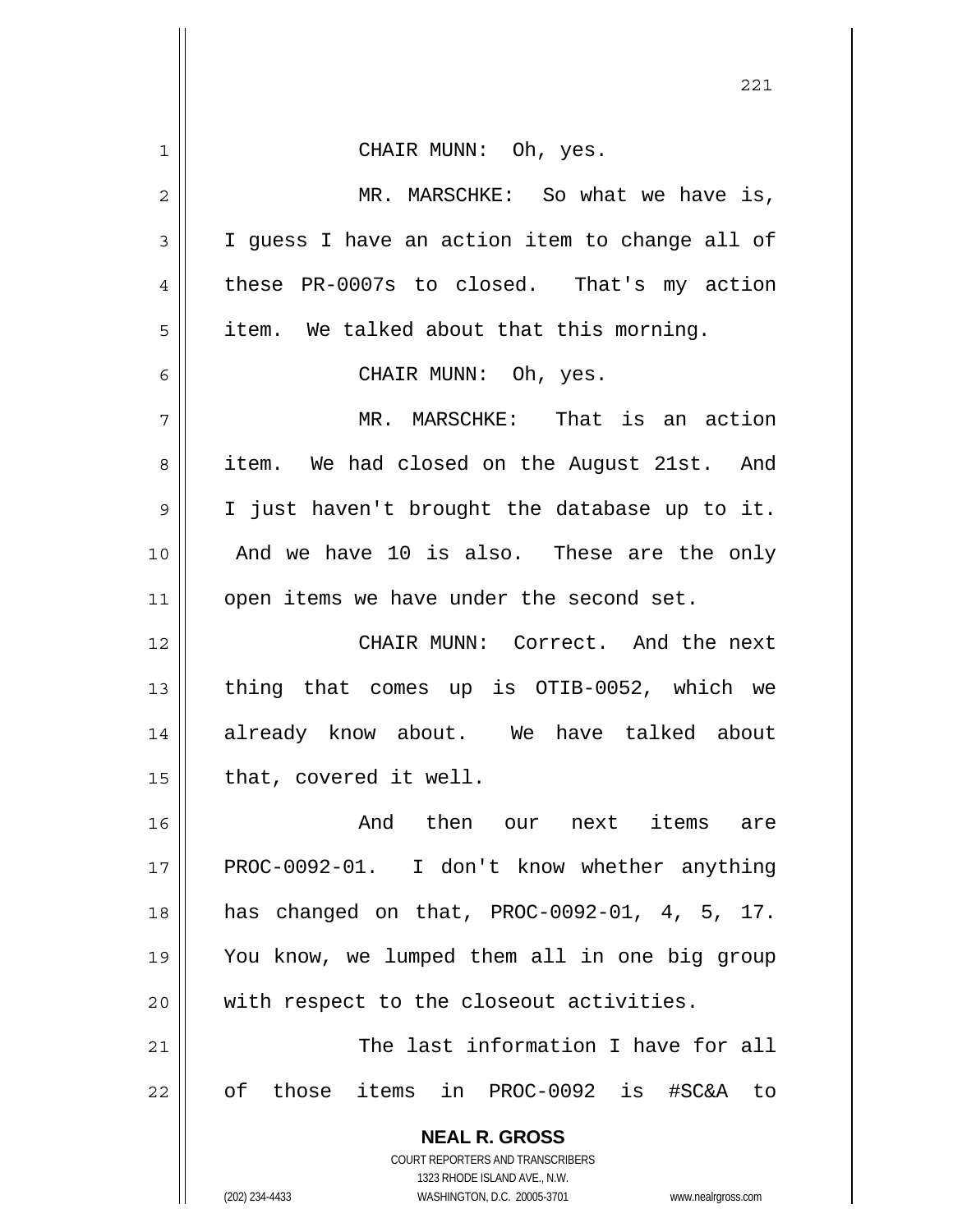**NEAL R. GROSS** COURT REPORTERS AND TRANSCRIBERS 1323 RHODE ISLAND AVE., N.W. (202) 234-4433 WASHINGTON, D.C. 20005-3701 www.nealrgross.com <u>222</u> 1 | provide comments and NIOSH as to need to be 2 || changed or recommended change.# That's an O  $3 \parallel$  item. 4 Do I interpret that correctly as we  $5 \parallel$  have an SC&A action item outstanding? 6 MR. HINNEFELD: I thought the 7 || action item on this was a revised procedure? 8 CHAIR MUNN: Is it? 9 MEMBER ZIEMER: What does that say 10 || right there? Procedure will be --11 MR. MARSCHKE: Procedure will be  $12$  |  $\#$ changes.# 13 CHAIR MUNN: And what date was  $14$  | that? 15 MR. MARSCHKE: This was back on  $16$  | 12-11-2007. 17 CHAIR MUNN: I don't know why I 18 || don't have that coming up for me. 19 || MR. MARSCHKE: PROC-0002? 20 CHAIR MUNN: Yes. The last thing I  $21$  am seeing is a workgroup meeting on  $11-7-2007$ .  $22$  | So I don't know why I'm not --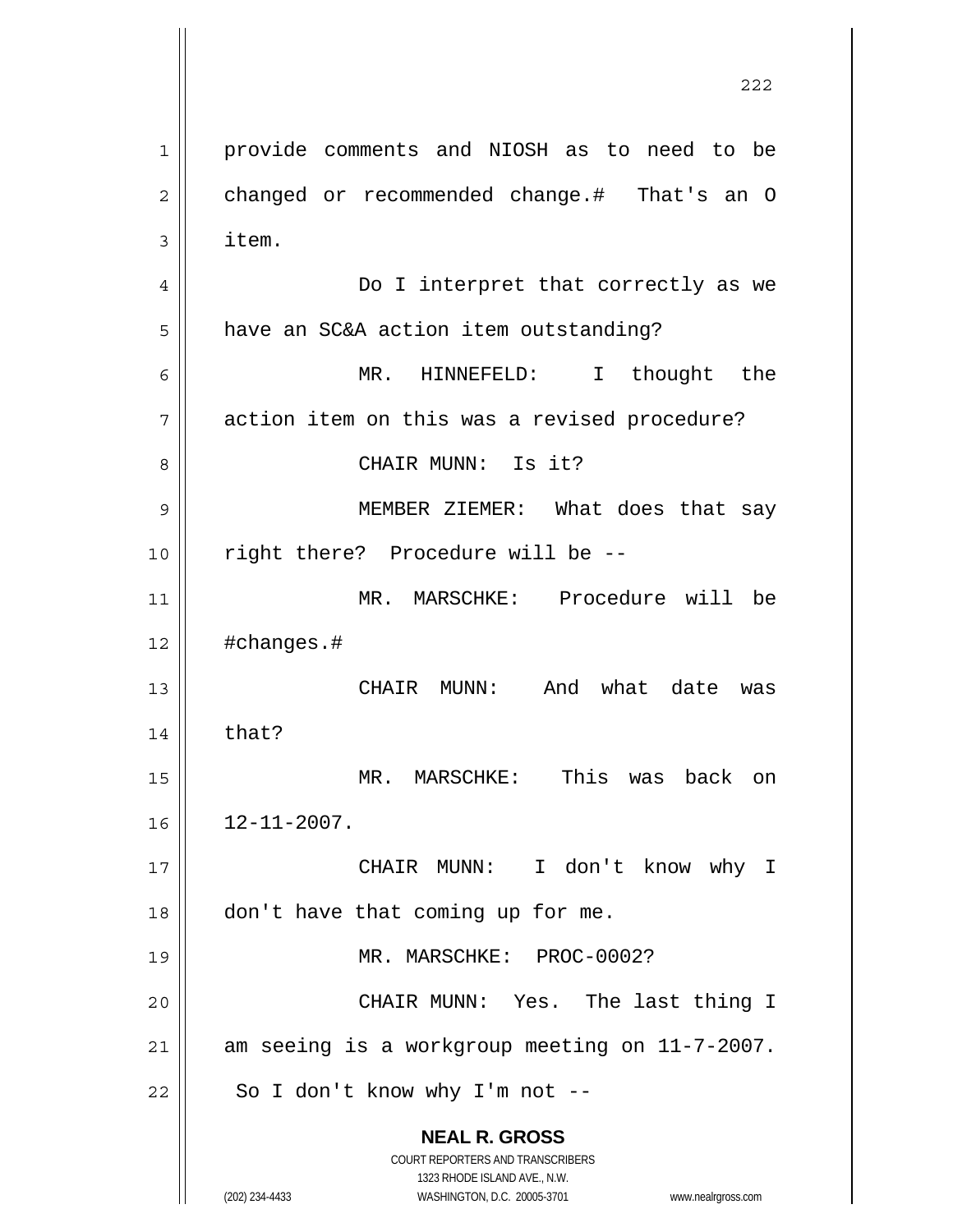**NEAL R. GROSS** COURT REPORTERS AND TRANSCRIBERS 1323 RHODE ISLAND AVE., N.W. (202) 234-4433 WASHINGTON, D.C. 20005-3701 www.nealrgross.com 1 || MR. MARSCHKE: Did you hit that  $2 \parallel$  little button on the bottom to go to page 2? 3 CHAIR MUNN: There it is. Okay. 4 So we are in progress or are we in abeyance? 5 MR. HINNEFELD: We are in abeyance, 6 I believe. 7 CHAIR MUNN: I believe so, too. It  $8 \parallel$  looks to me if I am reading that 12-11-2007 9 correctly, that entry correctly, it looks to 10 me as though both NIOSH and SC&A have 11 || outstanding action items there. 12 Should we revisit the issue and 13 come back to NIOSH with suggestions of 14 personalizing -- 15 || MR. MARSCHKE: Which number are you 16 looking at, PROC-0092 dash-- 17 CHAIR MUNN: Well, 25, 17, 19, 30, 18 || 35 were all grouped together, right? 19 MR. HINNEFELD: No. Those are page 20 numbers. It's just 0092-02. 21 MR. MARSCHKE: Okay. I see it.  $22$  | Basically you say SC&A should review the issue

<u>223</u>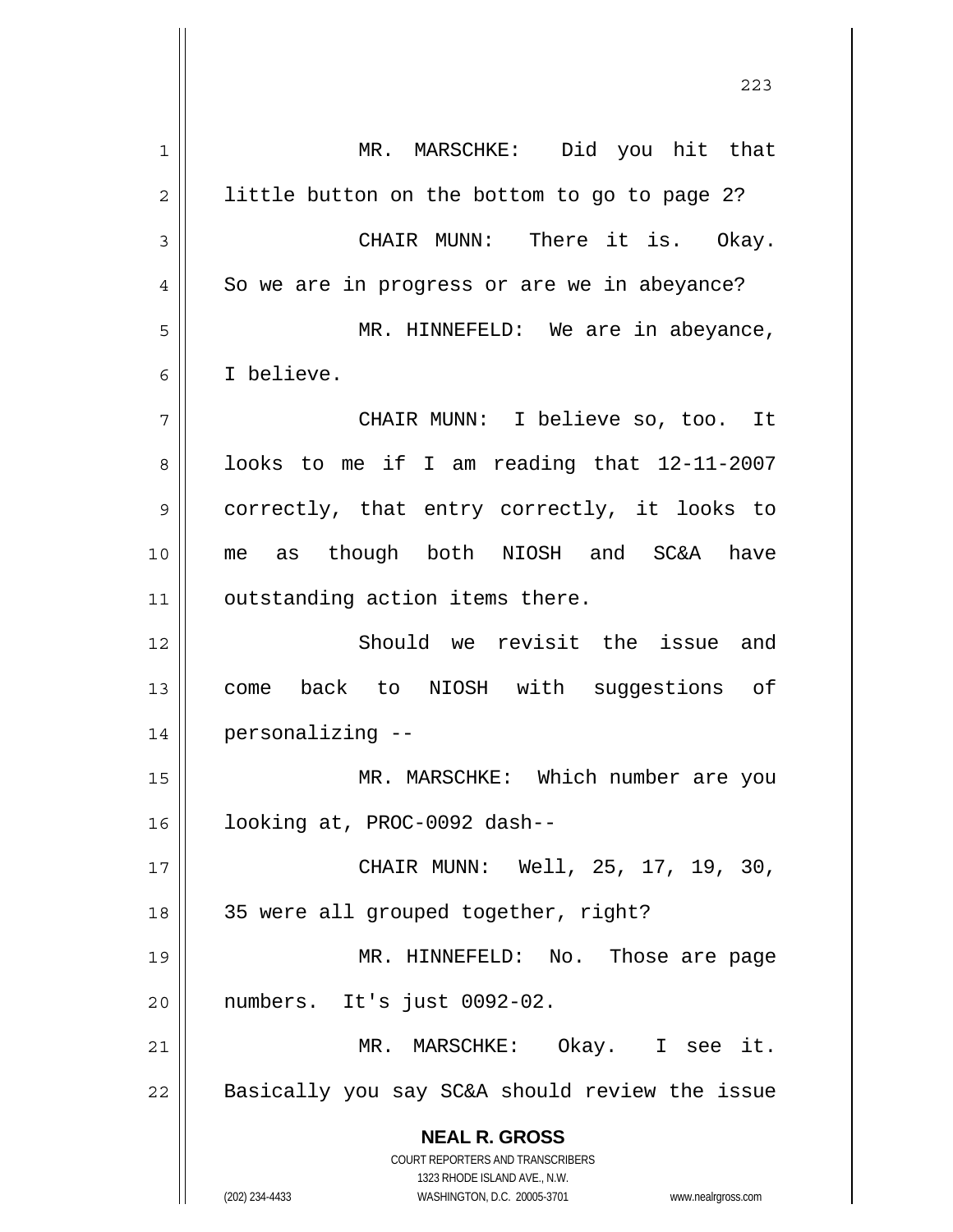$1 \parallel$  and come.

| $\overline{2}$ | MEMBER GRIFFON: Wouldn't that be                                                                                                                                |
|----------------|-----------------------------------------------------------------------------------------------------------------------------------------------------------------|
| 3              | #in progress# by definition, not #in                                                                                                                            |
| 4              | abeyance,# if there are still actions on both                                                                                                                   |
| 5              | parts?                                                                                                                                                          |
| 6              | MEMBER ZIEMER: Well, that was a                                                                                                                                 |
| 7              | year ago. What happened after that?                                                                                                                             |
| 8              | MEMBER GRIFFON: That's a<br>good                                                                                                                                |
| 9              | question.                                                                                                                                                       |
| 10             | CHAIR MUNN: Discussion should                                                                                                                                   |
| 11             | continue perhaps at the next workgroup                                                                                                                          |
| 12             | meeting. No discussion occurred, apparently.                                                                                                                    |
| 13             | MR. MARSCHKE: SC&A has an action                                                                                                                                |
| 14             | item.                                                                                                                                                           |
| 15             | And appropriate<br>CHAIR MUNN:                                                                                                                                  |
| 16             | wording with legal counsel. It looks like a                                                                                                                     |
| 17             | NIOSH action. So we have action for both.                                                                                                                       |
| 18             | There has been<br>MR. ELLIOTT:<br>no                                                                                                                            |
| 19             | discussion on this since November of 2007.                                                                                                                      |
| 20             | CHAIR MUNN: Yes, since forever.                                                                                                                                 |
| 21             | MR. ELLIOTT: We discussed this a                                                                                                                                |
| 22             | couple of times.                                                                                                                                                |
|                | <b>NEAL R. GROSS</b><br>COURT REPORTERS AND TRANSCRIBERS<br>1323 RHODE ISLAND AVE., N.W.<br>(202) 234-4433<br>WASHINGTON, D.C. 20005-3701<br>www.nealrgross.com |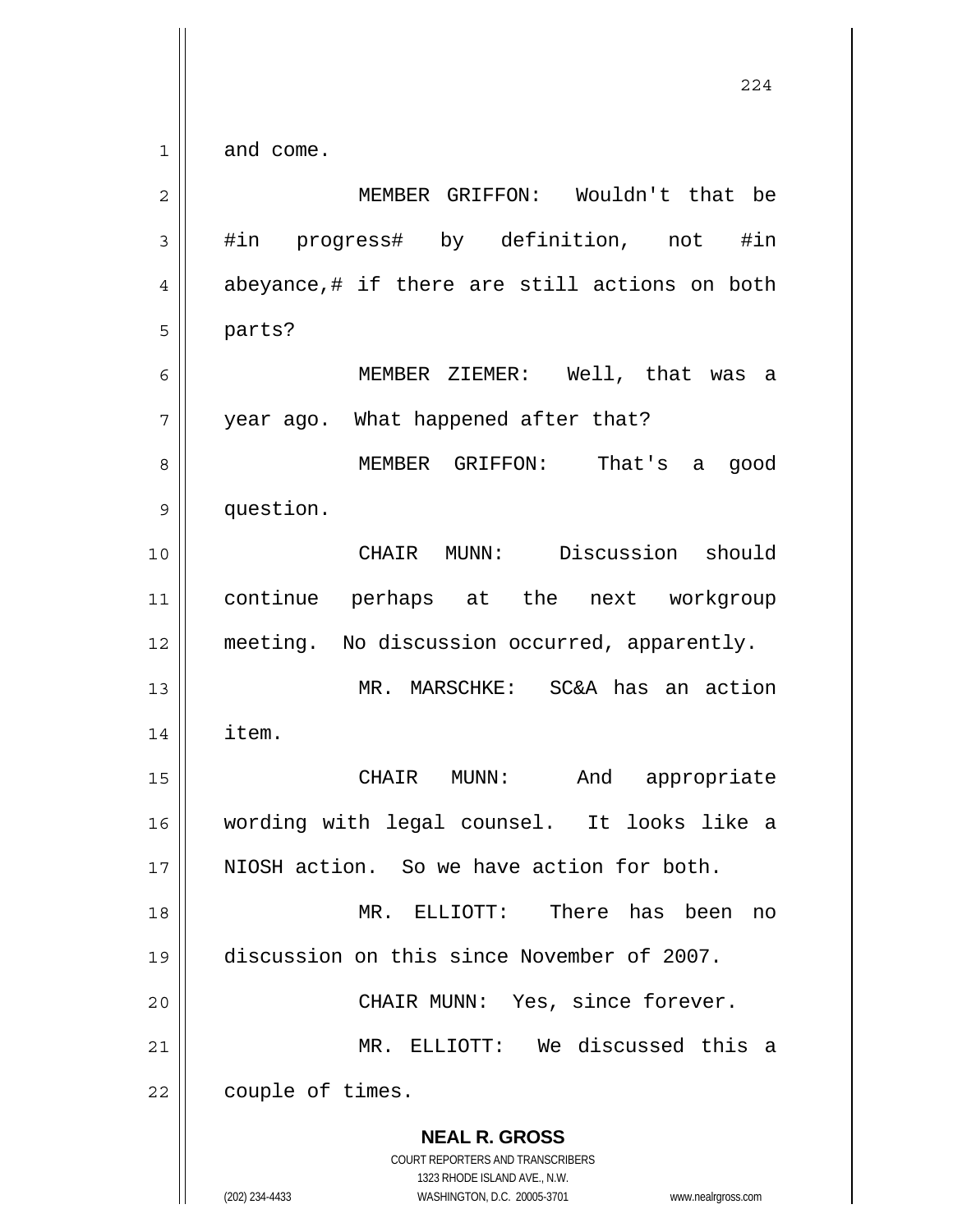**NEAL R. GROSS** COURT REPORTERS AND TRANSCRIBERS 1323 RHODE ISLAND AVE., N.W. 1 || CHAIR MUNN: Yes. 2 MEMBER GRIFFON: But, Larry, we  $3 \parallel$  really haven't. We just keep pushing the ball 4 down the road, you know. That's the problem. 5 We don't have anything to discuss. We keep 6 waiting for language. 7 CHAIR MUNN: So I don't have it on 8 the action item list. That was 02. And 03 is 9 very much the same thing, same timing. I'm 10 || going to say action items for both the agency 11 and the contractor for PROC-0092-02 and 03. 12 MR. MARSCHKE: What was the 13 wording? 14 CHAIR MUNN: I just said I'm 15 | placing an action item for a December meeting. 16 MR. MARSCHKE: Basically it's -- 17 || CHAIR MUNN: For both NIOSH and  $18$   $\parallel$  SC&A. 19 MR. ELLIOTT: But what word is  $20$  || that? I'm lost. What is the action item? 21 || MR. HINNEFELD: Our only action is  $22$  | to revise the procedure.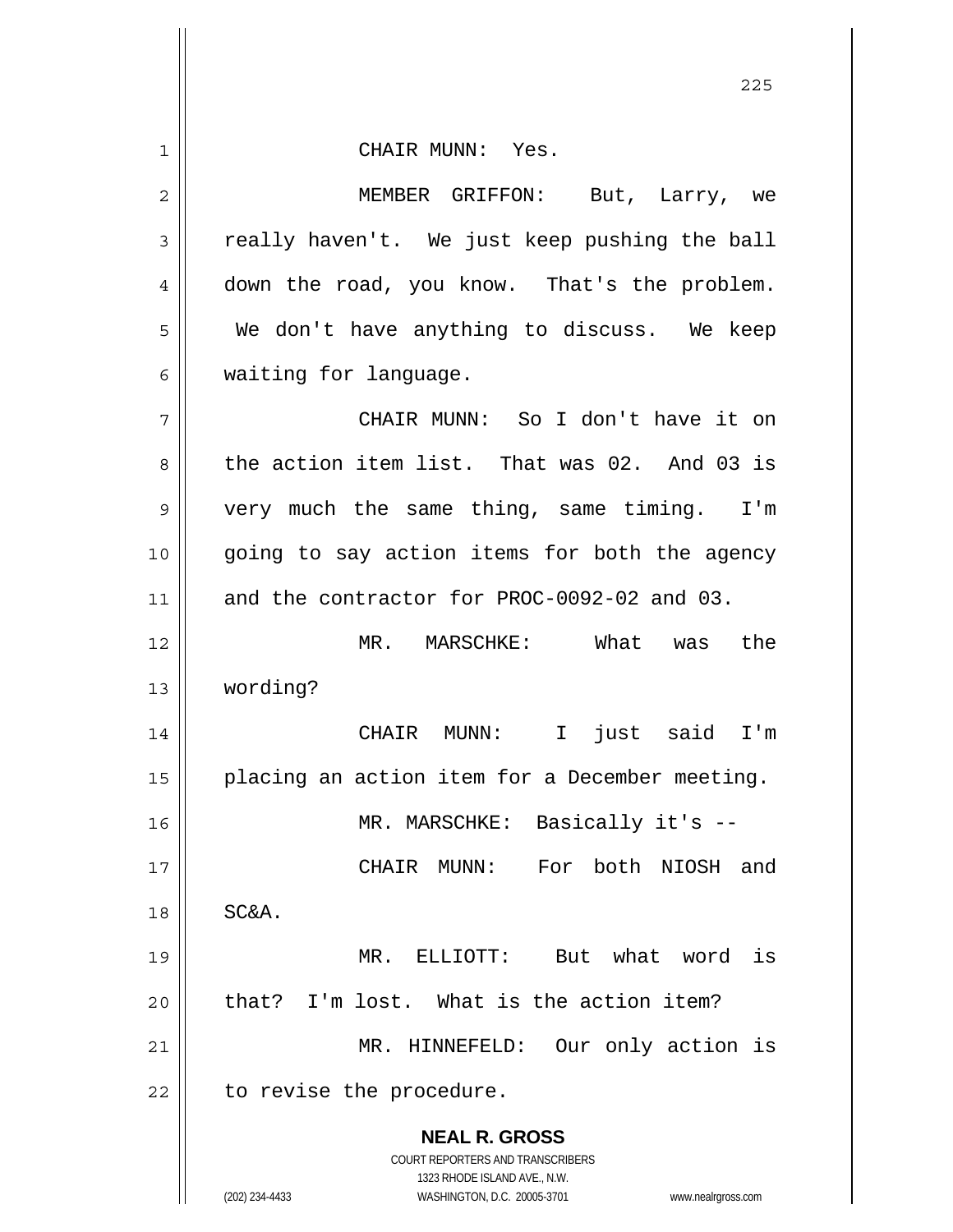|    | 226                                                                 |
|----|---------------------------------------------------------------------|
| 1  | MR. ELLIOTT: Revise the procedure.                                  |
| 2  | MR. HINNEFELD: As far as I know,                                    |
| 3  | that is our only action.                                            |
| 4  | CHAIR MUNN: Well, there was an                                      |
| 5  | action. One comment there was checking with                         |
| 6  | legal counsel to --                                                 |
| 7  | MR. HINNEFELD: That's part of the                                   |
| 8  | wording.                                                            |
| 9  | CHAIR MUNN: Yes.                                                    |
| 10 | MR. HINNEFELD: That has to be done                                  |
| 11 | in order to accomplish what needs to be                             |
| 12 | accomplished.                                                       |
| 13 | CHAIR MUNN: Right.                                                  |
| 14 | MR. HINNEFELD: We've done some of                                   |
| 15 | this discussion. We have not come to                                |
| 16 | resolution. The issue, I don't think you were                       |
| 17 | involved in that. I am not 100 percent sure.                        |
| 18 | MS. HOWELL: The wording on the --                                   |
| 19 | MR. HINNEFELD: This is closeout                                     |
| 20 | interview. And the key defining that gave                           |
| 21 | rise to this was in one of the interviews,                          |
| 22 | description of closeout interviews that was                         |
|    | <b>NEAL R. GROSS</b>                                                |
|    | COURT REPORTERS AND TRANSCRIBERS<br>1323 RHODE ISLAND AVE., N.W.    |
|    | (202) 234-4433<br>WASHINGTON, D.C. 20005-3701<br>www.nealrgross.com |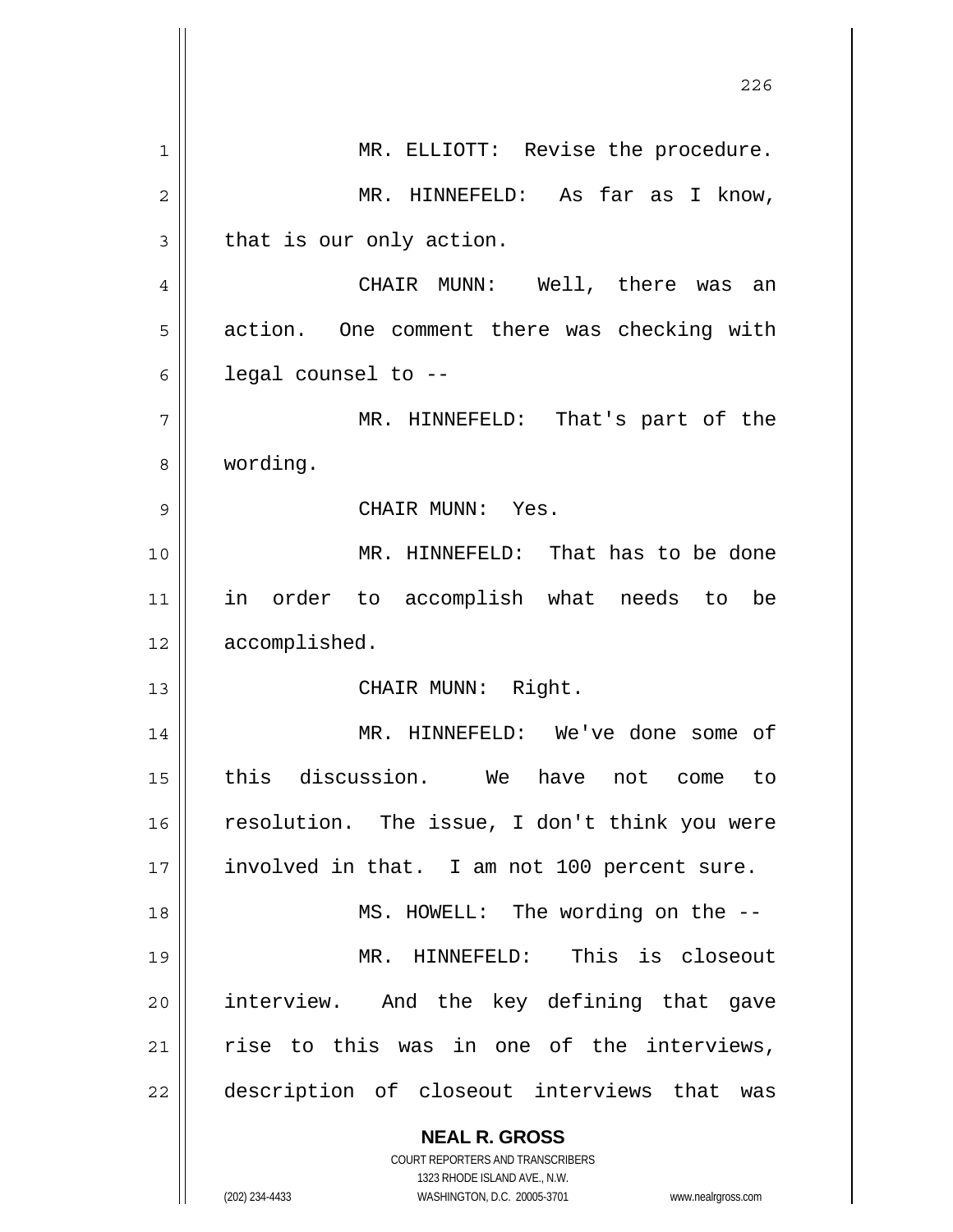**NEAL R. GROSS** COURT REPORTERS AND TRANSCRIBERS 1323 RHODE ISLAND AVE., N.W. 1 || viewed by the technical support contractor, it 2 || became apparent that the claimant believed  $3 \parallel$  that their case was going to be compensable 4 | when, in fact, it wasn't. 5 It was because of the use of the  $6 \parallel$  claimant-favorable term quite a bit during the 7 closeout and things like that. And so it's 8 || really apparent that this person hung up 9 || believing that their claimant is compensable 10 when it#s not. 11 || The And so the question becomes, what 12 is it that we're allowed to say? Because we 13 don't make that decision. 14 || MS. HOWELL: Right. 15 MR. HINNEFELD: So, in reality, we 16 don't know for sure -- 17 || MS. HOWELL: And do you really --18 MR. HINNEFELD: So what is it we're 19 allowed to say in that context, since we don't 20 make that decision anyway? 21 || MS. HOWELL: Okay. 22 || MR. HINNEFELD: So we had a little

(202) 234-4433 WASHINGTON, D.C. 20005-3701 www.nealrgross.com

<u>227</u>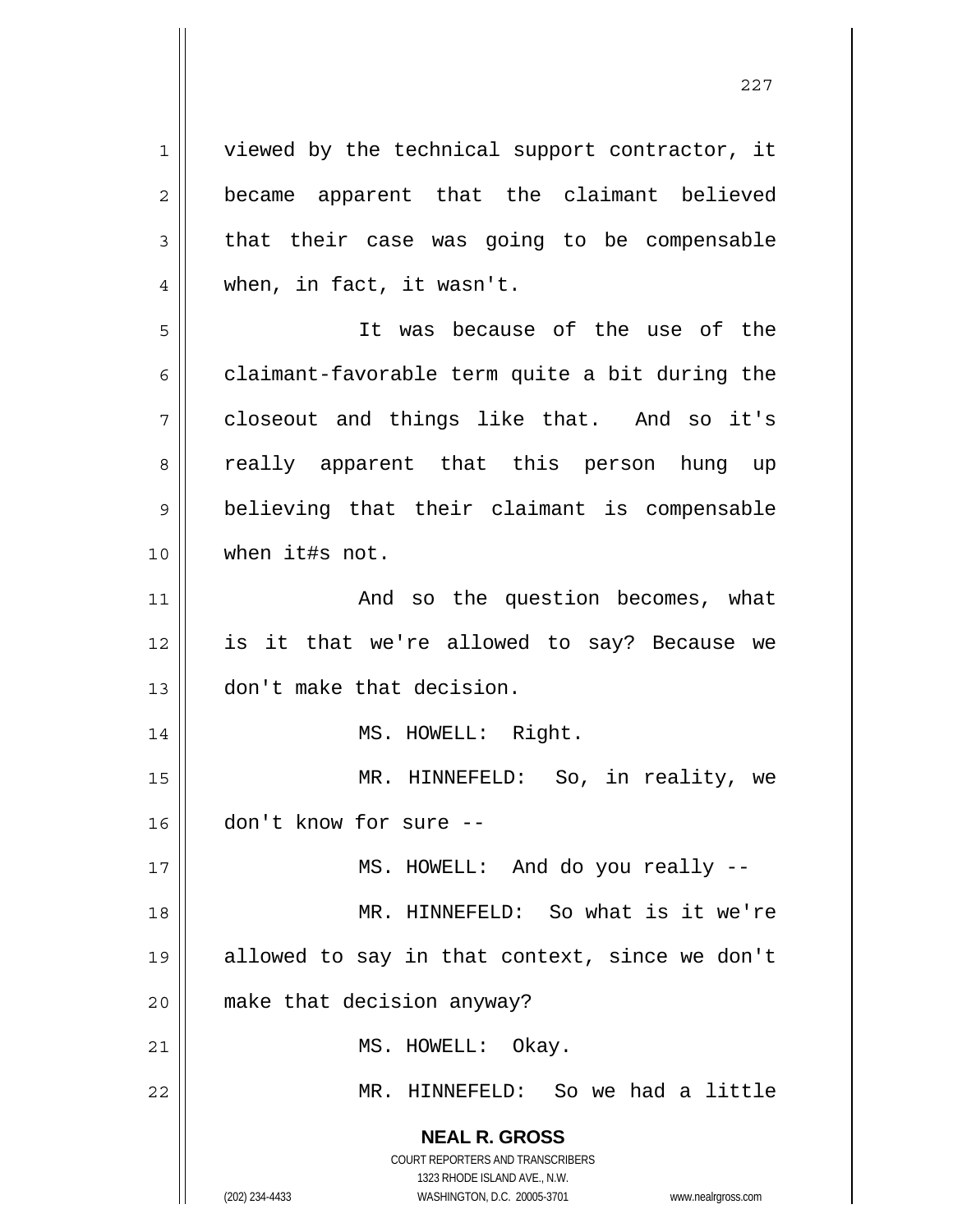**NEAL R. GROSS** COURT REPORTERS AND TRANSCRIBERS 1 exchange about it. And I've probably got  $2 \parallel$  other things to do and didn't think about it,  $3 \parallel$  but the procedure itself is supposed to be 4 | being revised by ORAU. And I haven't had the  $5 \parallel$  status on it lately. 6 I'm thinking this is one that's in 7 || review, in their internal review process.  $8 \parallel$  That could be wrong. 9 MS. THOMAS: I think that's 10 correct. 11 CHAIR MUNN: Okay. Next,  $12$  | everything else that I am showing on my filter 13  $\parallel$  is set 3 and after, and they're all shown as 14 open. So unless we have some initial 15  $\parallel$  responses that I am overlooking -- do we have 16 initial responses to more of the third set  $17$  | that haven't been touched upon? 18 MR. MARSCHKE: What is the date of 19 || the third set, Wanda? Do you have it handy? 20 CHAIR MUNN: 10-29-07. 21 MEMBER ZIEMER: We have something  $22$  || called "NIOSH Initial Responses to the Third

1323 RHODE ISLAND AVE., N.W.

(202) 234-4433 WASHINGTON, D.C. 20005-3701 www.nealrgross.com

<u>228</u>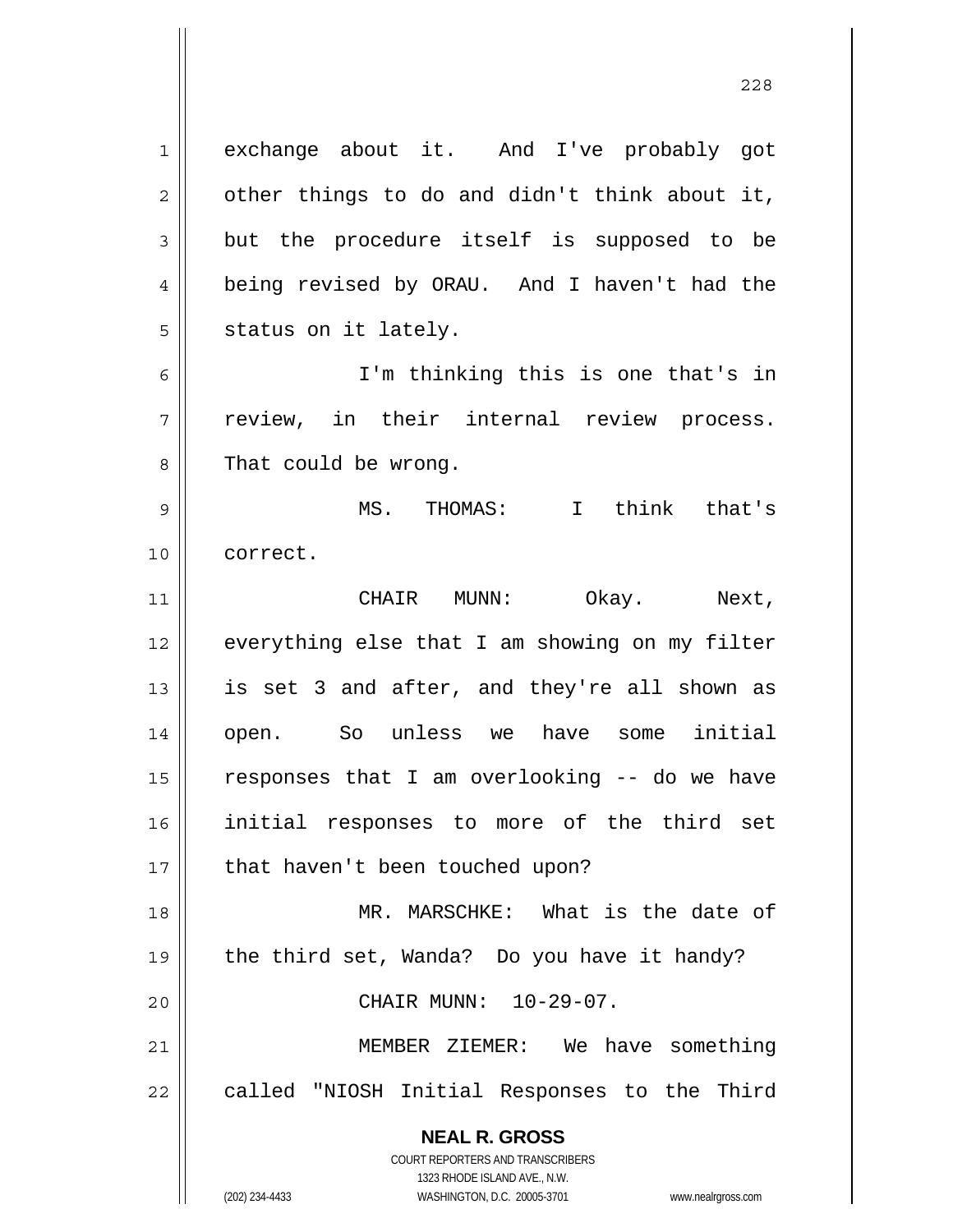$1 \parallel$  Set."

## **NEAL R. GROSS** 2 CHAIR MUNN: Yes. 3 MR. HINNEFELD: Yes. You have two 4 || things like that. One is some responses to 5 || some findings on OCAS documents. And the  $6 \parallel$  other file is some responses to findings on 7 ORAU documents. 8 || MR. MARSCHKE: From SC&A's point of  $9 \parallel$  view, I think there was a total of 32 of these 10 || initial responses, 8 from the OCAS and 24 from 11 || the ORAU. And we just started going through  $12$  || these. I can't recall if I put the initial 13 || responses onto the database or not. 14 CHAIR MUNN: I don't think it's  $15$  | been. Let me see the  $-$ 16 MEMBER ZIEMER: Stu's memo was just  $17 \parallel$  in the last couple of days. 18 CHAIR MUNN: Yes, it was. I don't 19  $\parallel$  think any of us have had an opportunity to --20 MR. MARSCHKE: If you look at the 21 database, yes, we do have some initial 22 || responses from NIOSH for those 32 findings

 COURT REPORTERS AND TRANSCRIBERS 1323 RHODE ISLAND AVE., N.W.

(202) 234-4433 WASHINGTON, D.C. 20005-3701 www.nealrgross.com

<u>229</u>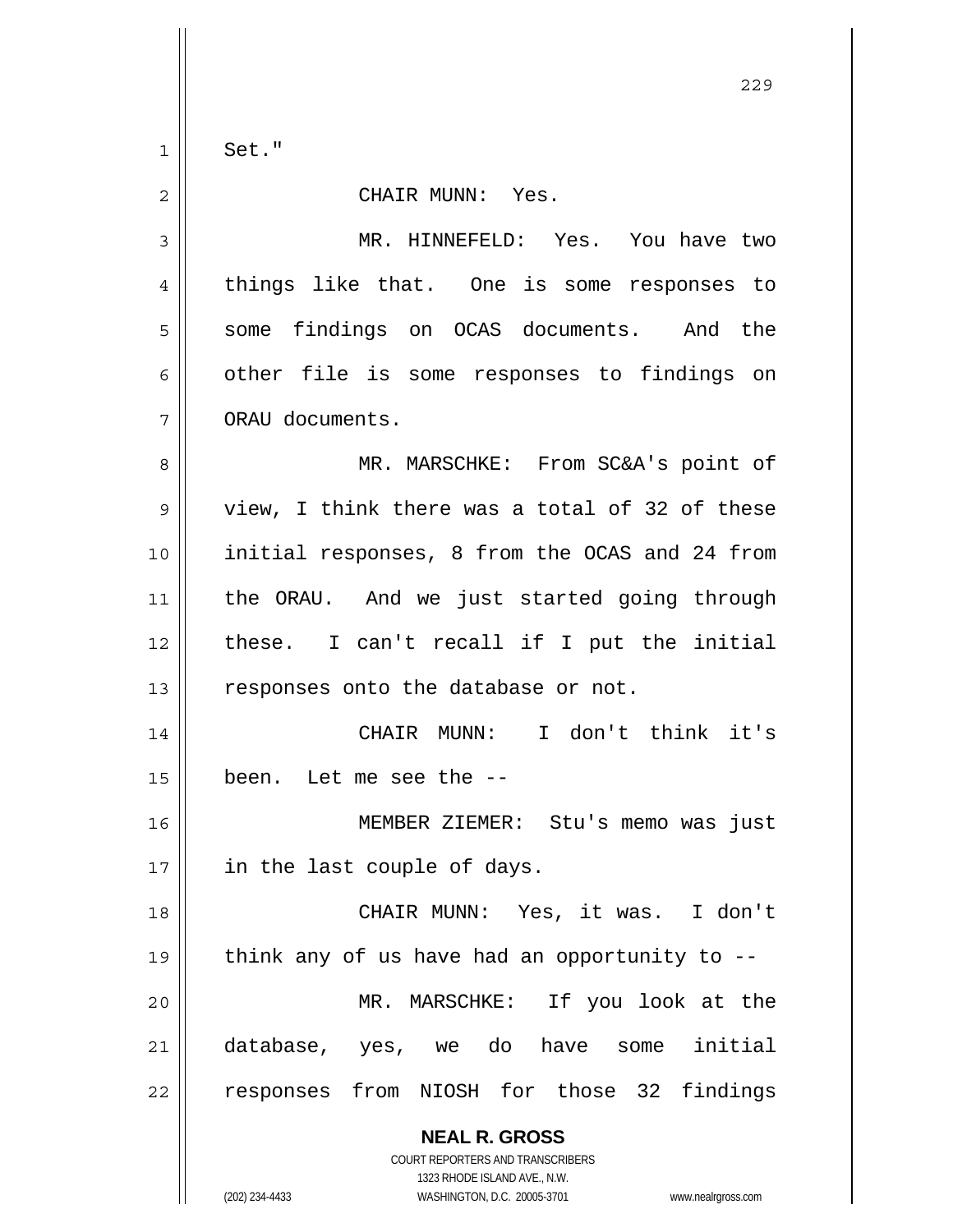**NEAL R. GROSS** COURT REPORTERS AND TRANSCRIBERS 1323 RHODE ISLAND AVE., N.W. (202) 234-4433 WASHINGTON, D.C. 20005-3701 www.nealrgross.com 1 | that they did. They did make it into the  $2 \parallel$  database. Let's put it that way.  $3 \parallel$  SC&A had a couple of responses. 4 | I'm not sure where I could go to get them. We  $5 \parallel$  did respond to -- this is hot off the press. 6 This is not in the database. I can send this 7 | file when I get back tomorrow. 8 For OTIB-0013, we have responses 9 from Ron Buchanan, 0013-01, 02, 03, 04, 10 || OTIB-0021-03, OTIB-0050. And in general, Ron 11 || agrees with the NIOSH initial responses. And 12 he says -- I don't know if you want to walk 13 | through this, Wanda. 14 CHAIR MUNN: Well, it's 15 | questionable whether we're up to it. 16 MR. MARSCHKE: Yes. 17 CHAIR MUNN: And there's also the 18 fact that you haven't had an opportunity to 19 change the status in the database. So they're  $20$  | all still showing as #open.# 21 MR. MARSCHKE: Well, they would be  $22$  || open until the workgroup tells us to change

<u>230</u>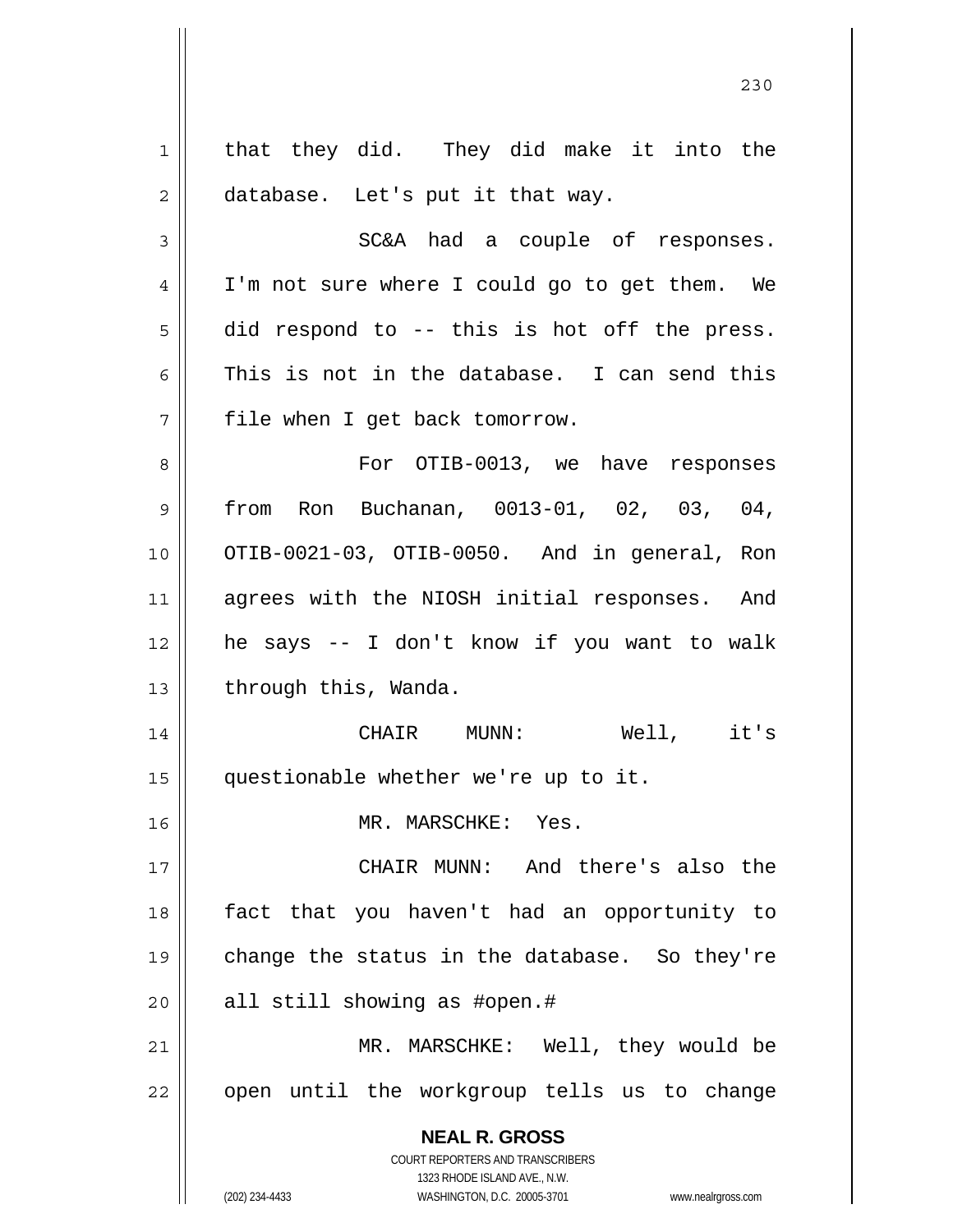**NEAL R. GROSS** COURT REPORTERS AND TRANSCRIBERS 1323 RHODE ISLAND AVE., N.W. 231  $1 \parallel$  them. 2 CHAIR MUNN: Right. So if we want  $3 \parallel$  to start with 0013 -- you did say 0013, right? 4 MR. MARSCHKE: Yes, I did say  $5 \parallel$  OTIB-0013. Let me see if I can get that up  $6 \parallel$  here. 7 CHAIR MUNN: There it is. 8 MR. MARSCHKE: There it is right 9 here. 10 || CHAIR MUNN: Okay. 11 MR. MARSCHKE: And this one is not 12 in there. Make a liar out of me. No. This  $13$  | is OTIBs. I'm sorry. OTIB-0013. 14 CHAIR MUNN: Did I understand you 15 | correctly, Steve? We now have NIOSH responses 16 || here, but there are only two of them that SC&A  $17$  | has actually had an opportunity to  $-$ -18 MR. MARSCHKE: There is only a 19 handful of them that SC&A has had an 20 || opportunity to evaluate and make a  $21$  | recommendation as to status change. 22 CHAIR MUNN: What is the desire of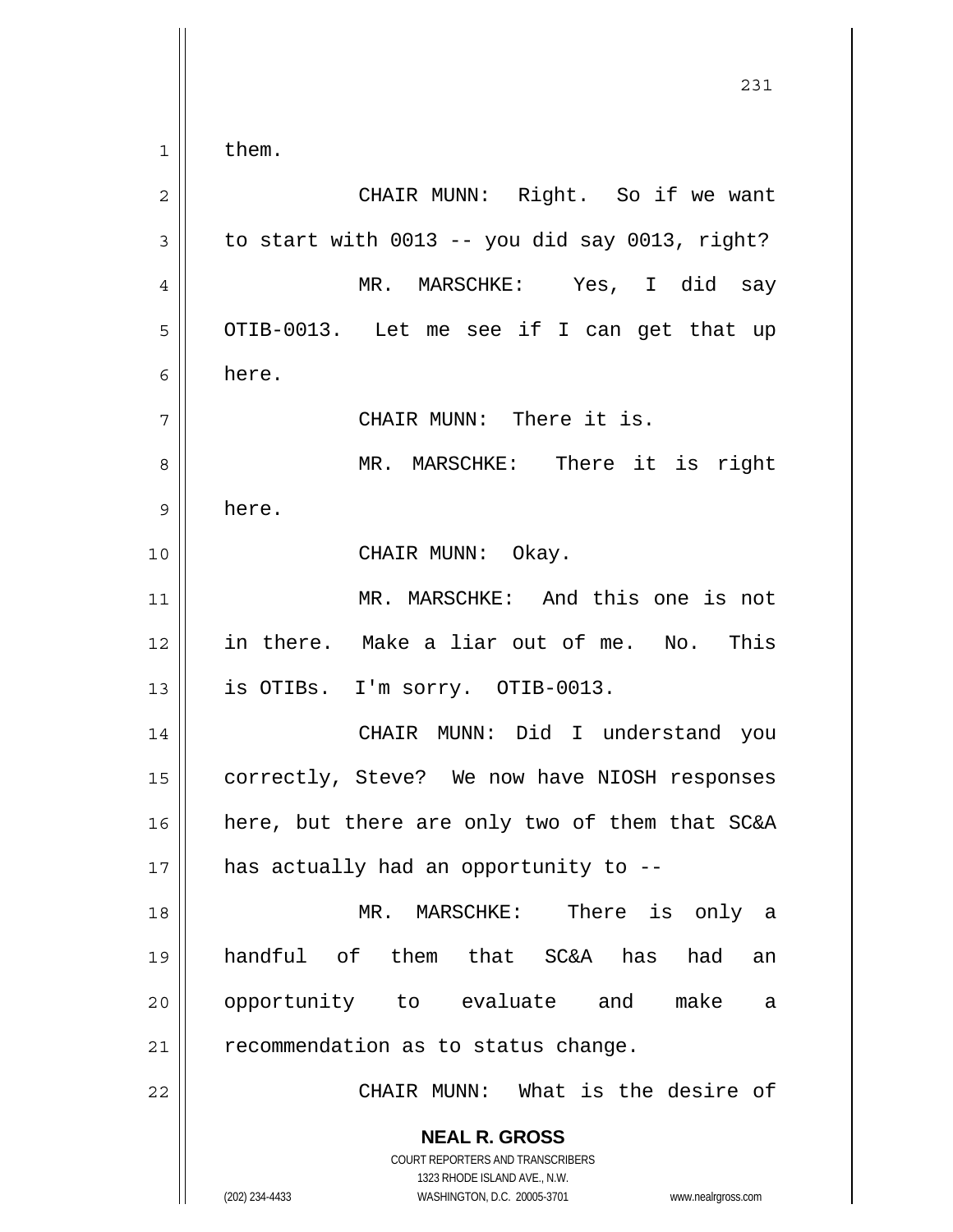**NEAL R. GROSS** COURT REPORTERS AND TRANSCRIBERS 1323 RHODE ISLAND AVE., N.W.  $1 \parallel$  the group? It would be my inclination to look  $2 \parallel$  specifically at those that we now have a NIOSH 3 initial response and an SC&A reaction to, 4 || since it probably wouldn't be of a great deal  $5 \parallel$  of value for us to look at the NIOSH response 6 without an SC&A reaction. 7 What is your desire? Do you want  $8 \parallel$  to look at all of the initial responses here  $9 \parallel$  or do you want to just address the ones that 10 SC&A has a response to? 11 || MEMBER ZIEMER: Well, we are going 12 | to run out of time. 13 CHAIR MUNN: Yes. 14 MEMBER ZIEMER: So we want to do 15 || something, there are a number of them that we  $16$  can probably clear out the decks pretty fast. 17 We want to at least do a little bit of it. 18 MEMBER GRIFFON: Do we have the 19 SC&A responses? 20 CHAIR MUNN: To only a few. 21 || MEMBER ZIEMER: No, we don't have  $22$  || any of the SC&A responses.

(202) 234-4433 WASHINGTON, D.C. 20005-3701 www.nealrgross.com

<u>232</u>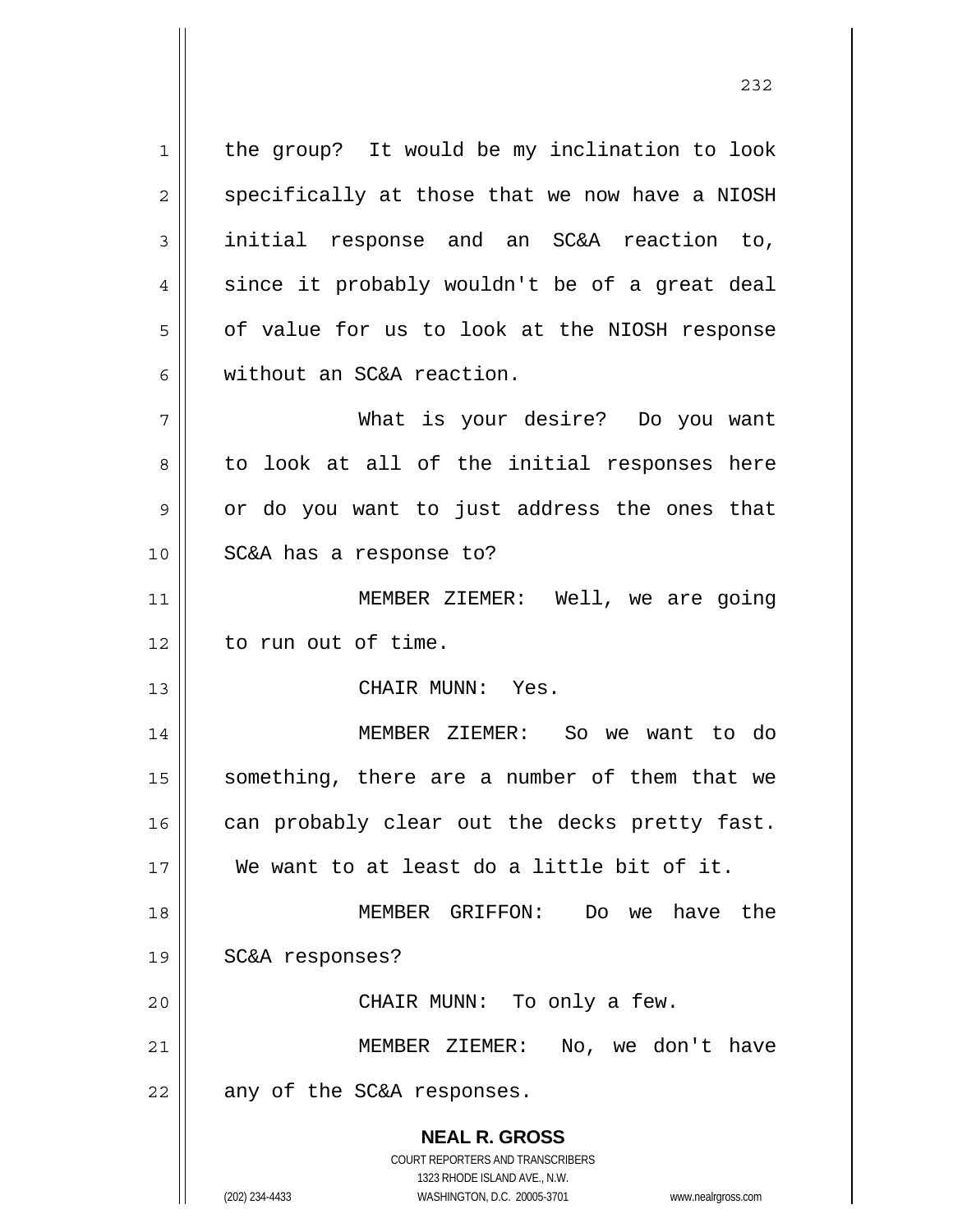**NEAL R. GROSS** COURT REPORTERS AND TRANSCRIBERS 1323 RHODE ISLAND AVE., N.W. (202) 234-4433 WASHINGTON, D.C. 20005-3701 www.nealrgross.com 1 || MR. MARSCHKE: What would happen,  $2 \parallel$  Mark, is I would have to take the SC&A -- I'm  $3 \parallel$  the only one who has the SC&A responses. It 4 came in, I think yesterday, from Ron Buchanan.  $5 \parallel$  And so I didn't get time to distribute it to 6 l even Wanda. 7 What I would do is I would take the 8 || SC&A recommendation or responses and drop it 9 into the O drive. And if you are on the O 10 drive, then you should be able to pick it up. 11 MEMBER ZIEMER: Well, I was only 12 || referring to those where you have indicated 13 || that you agree with the NIOSH responses are 14 || the easiest to handle. I don't know how long 15  $\parallel$  the Chair wishes to keep going, but I think we 16 || will soon run out of steam here. 17 CHAIR MUNN: Yes. We will run out 18 || of steam, which is why I had suggested that we 19 address only the items that SC&A may have some  $20$  | response reaction to already. 21 All right. I guess -- 22 || MEMBER ZIEMER: Well, there is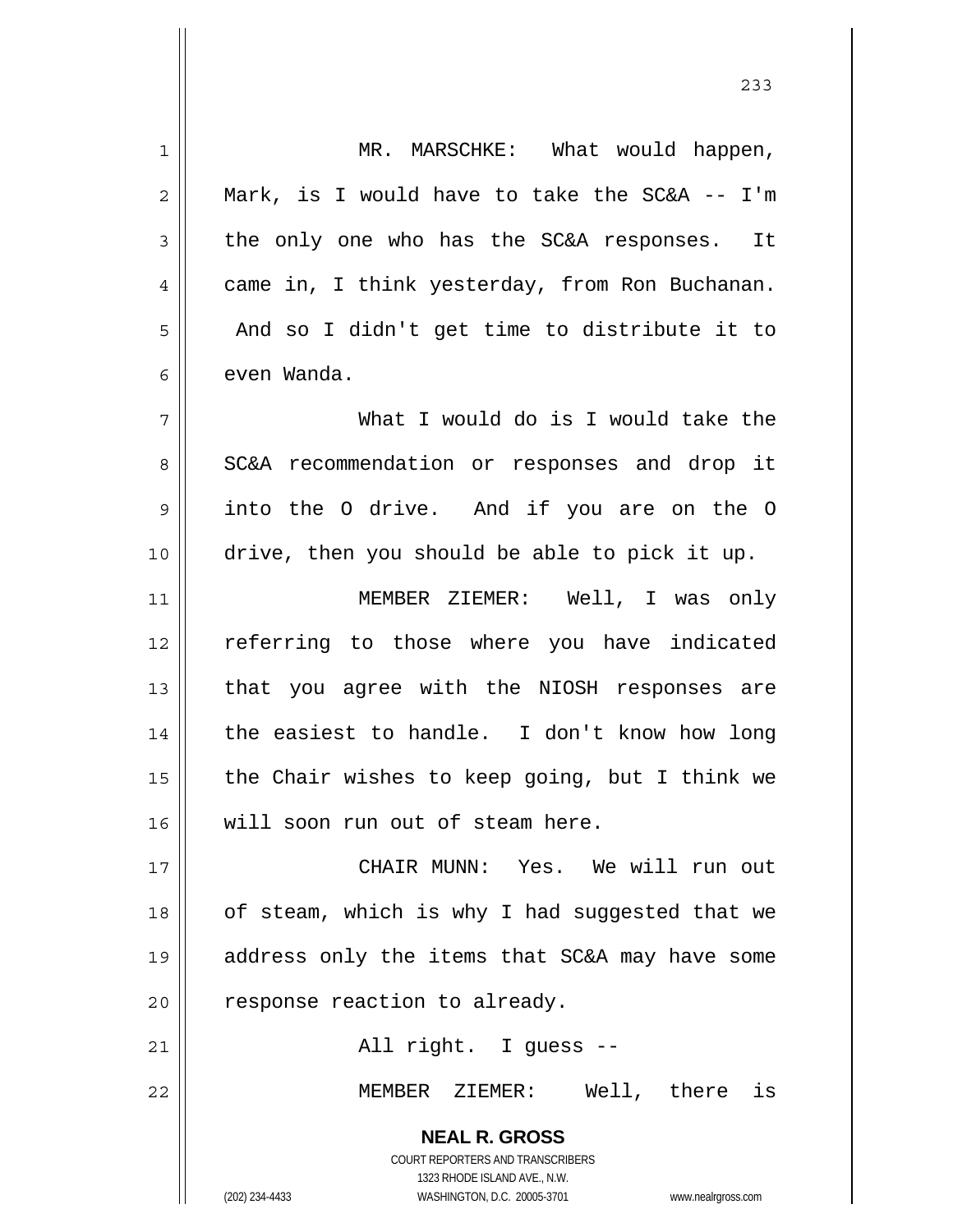**NEAL R. GROSS** COURT REPORTERS AND TRANSCRIBERS 1 Somewhere NIOSH indicated that they agreed 2 With the finding. I mean, OTIB-0006-03, NIOSH initial response, "NIOSH agrees with the finding and is prepared to revise the 5 | document." That's pretty easy to handle. CHAIR MUNN: Yes, it is. MEMBER ZIEMER: We can put it in 8 abeyance right away. Other ones are more 9 || complex. And I think we'd have to study both the NIOSH response and the SC&A response to the response. That's a little hard to do on | the fly. CHAIR MUNN: Well, yes, it is. 14 || But, you see, when we are looking at something like the item that you mentioned, 0006-03, the only real action that we can accomplish right 17 || now is to change it from, change the status | from #open# to --MEMBER ZIEMER: Right, right. CHAIR MUNN: -- #in abeyance.# MEMBER ZIEMER: In abeyance. | That's why I said I'm looking for easy things

234

1323 RHODE ISLAND AVE., N.W.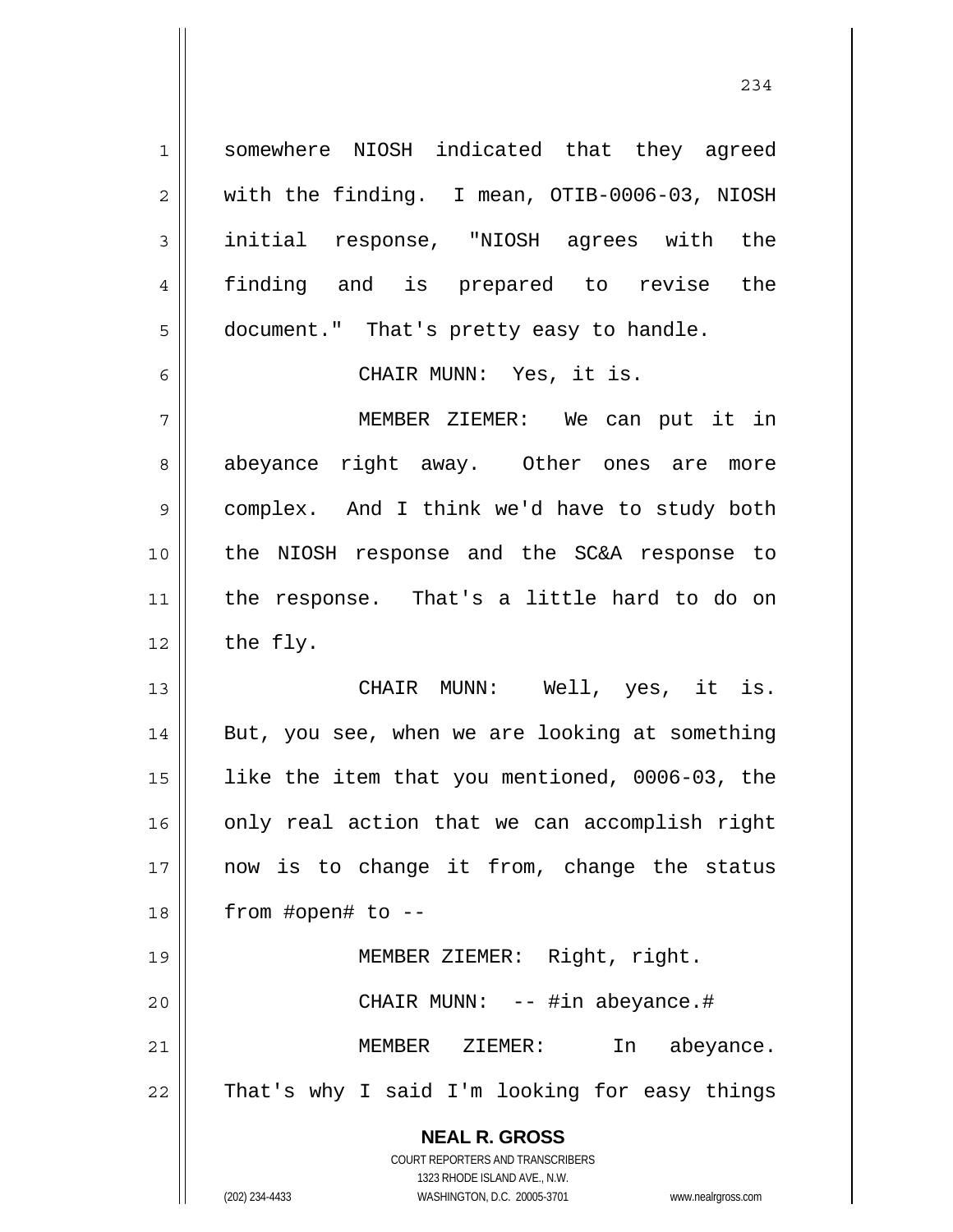**NEAL R. GROSS** COURT REPORTERS AND TRANSCRIBERS 1323 RHODE ISLAND AVE., N.W. (202) 234-4433 WASHINGTON, D.C. 20005-3701 www.nealrgross.com <u>235</u>  $1 \parallel$  to do. 2 CHAIR MUNN: Yes. 3 MR. MARSCHKE: Picking the low 4 | fruit. 5 CHAIR MUNN: There is an item, 6  $\vert$  let's not walk away from it. 0006-03. Agreed? 7 The group agrees this status should be in 8 | abeyance. 9 MEMBER GRIFFON: Wanda, I am even a 10 little fuzzy on it. At this hour, I hate to 11 bring this notion up, but when you said that 12 || NIOSH agrees and is going to revise the OTIB,  $13$  and then we're moving in abeyance-- this is 14 || the age-old problem I have had with some of 15  $\parallel$  this stuff, that I don't understand what that 16 means. 17 || Are they going to revise it exactly  $18$  || as SC&A requested or  $-$ -19 CHAIR MUNN: No. 20 MEMBER GRIFFON: You know, we don't  $21$  know how they're addressing it. So isn't that 22 || in progress until we see how they have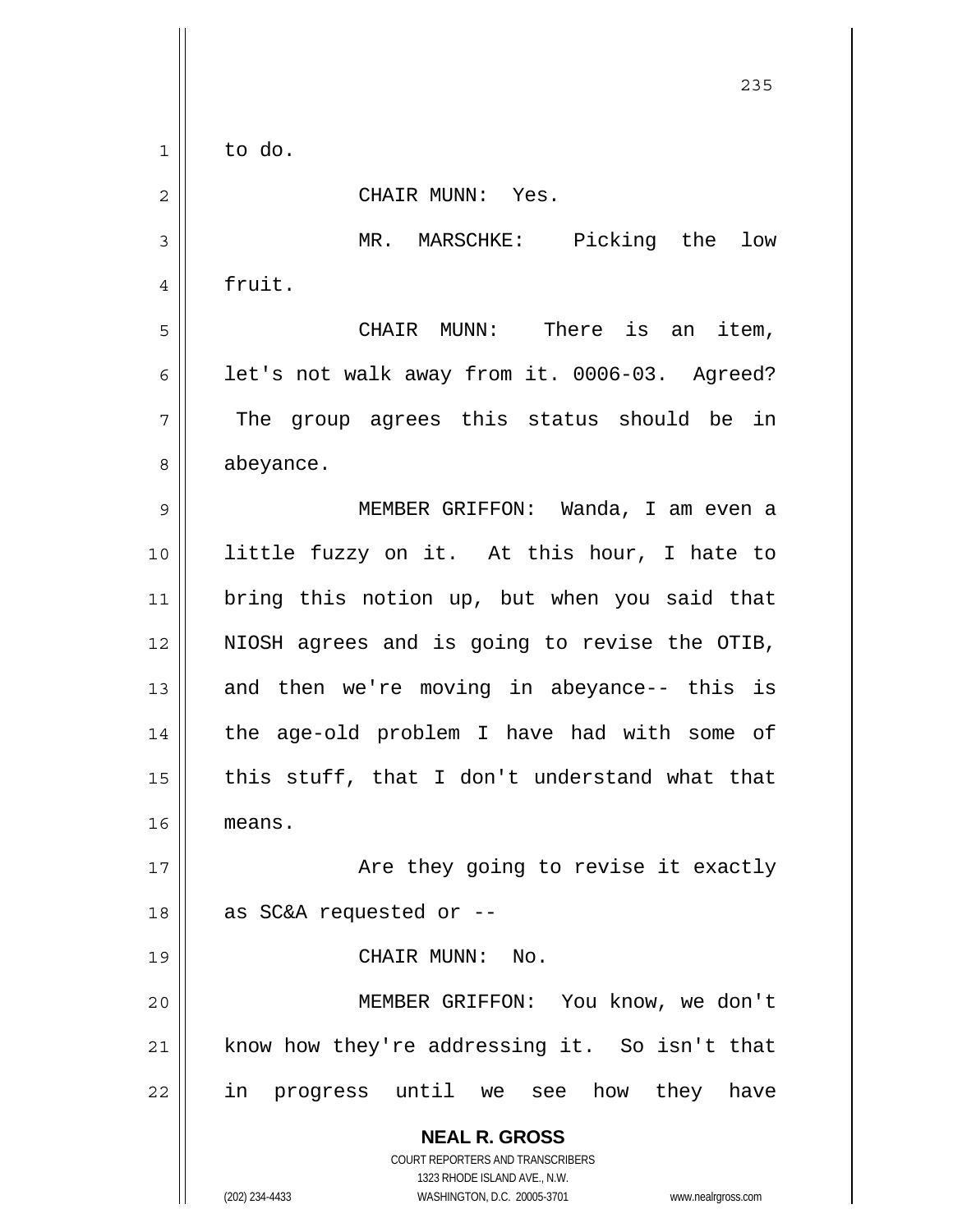$1 \parallel$  addressed it or --

| $\overline{2}$ | CHAIR MUNN: No. In abeyance means                                                                                                                               |
|----------------|-----------------------------------------------------------------------------------------------------------------------------------------------------------------|
| 3              | there is a direct action that is outstanding                                                                                                                    |
| 4              | for NIOSH to provide a revision. And until                                                                                                                      |
| 5              | they provide a revision, then SC&A can't                                                                                                                        |
| 6              | respond to it in one way or another.                                                                                                                            |
| 7              | Once SC&A responds to it, then we                                                                                                                               |
| 8              | have findings, additional findings, that put                                                                                                                    |
| 9              | it back in the in-process action for this                                                                                                                       |
| 10             | group to address.                                                                                                                                               |
| 11             | But in abeyance specifically says                                                                                                                               |
| 12             | there is another document coming, and we can't                                                                                                                  |
| 13             | go further until it gets here. That's what                                                                                                                      |
| 14             | #in abeyance# means.                                                                                                                                            |
| 15             | MEMBER GRIFFON: Okay. That's                                                                                                                                    |
| 16             | fine.                                                                                                                                                           |
| 17             | MS. THOMAS: And this finding was                                                                                                                                |
| 18             | kind of a generic one about organization and                                                                                                                    |
| 19             | prioritizing and the structure of the OTIB.                                                                                                                     |
| 20             | CHAIR MUNN:<br>It's in abeyance.                                                                                                                                |
| 21             | Yes. Very good. All right. Then do we have                                                                                                                      |
| 22             | any others of similar nature? Is that true of                                                                                                                   |
|                | <b>NEAL R. GROSS</b><br>COURT REPORTERS AND TRANSCRIBERS<br>1323 RHODE ISLAND AVE., N.W.<br>WASHINGTON, D.C. 20005-3701<br>(202) 234-4433<br>www.nealrgross.com |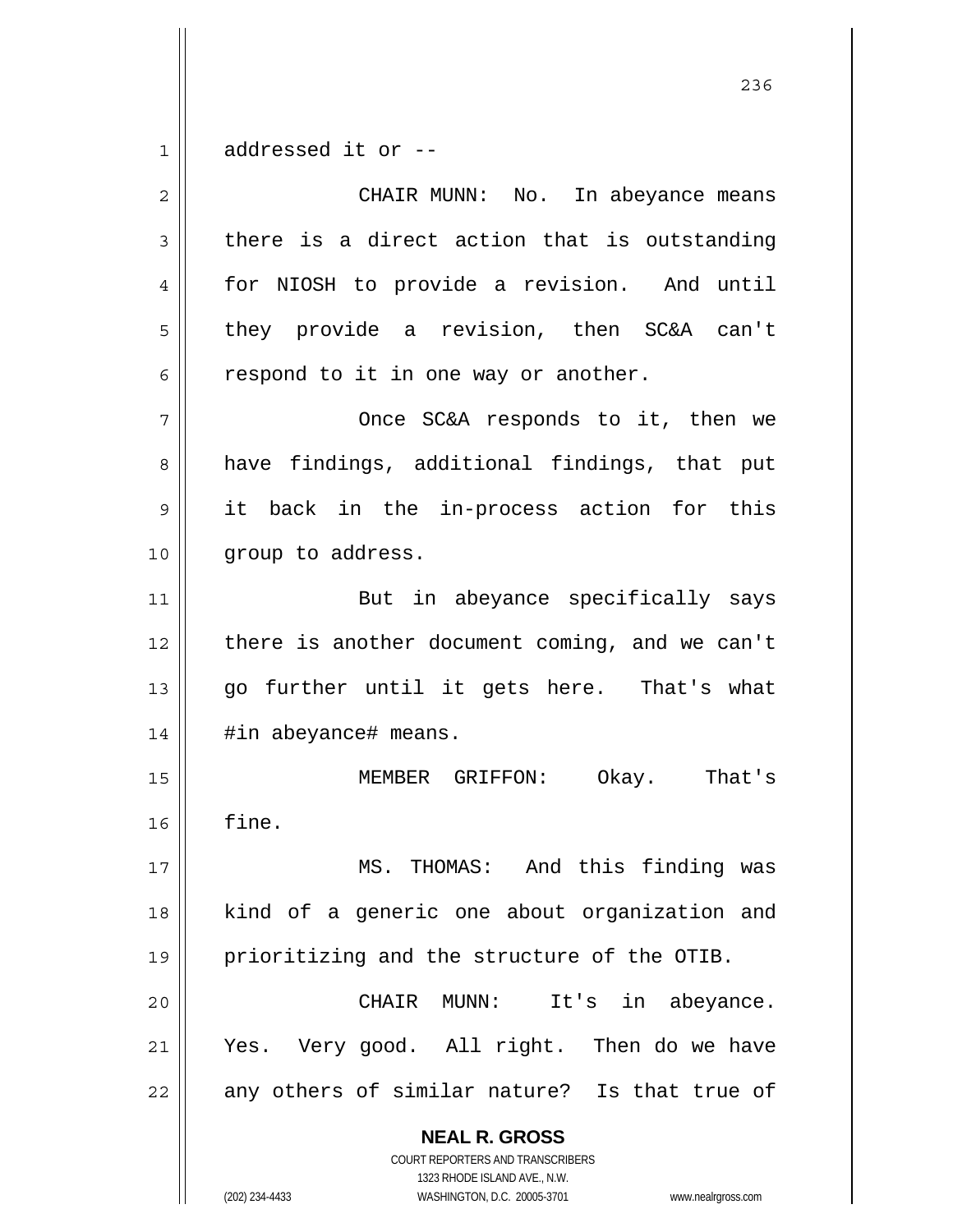**NEAL R. GROSS** COURT REPORTERS AND TRANSCRIBERS 1323 RHODE ISLAND AVE., N.W. 1 || the other OTIB-0006 items as well? No. That 2 || was one I was looking at earlier. That's a 3 different kettle of fish. We can't do that  $4 \parallel$  one summarily. 5 MR. MARSCHKE: There are some easy  $6 \parallel$  ones, actually. There is one, PR-008, issues  $7 \parallel$  01 and 02. PR-008 is going to be canceled or 8 revised. And so, really, PR-008-01 and 02 9 will also go into abeyance until the document 10 is either canceled or revised. 11 MR. HINNEFELD: That's the 12 | procedure on how to prepare PRs. 13 CHAIR MUNN: PR-008. There it is. 14 MR. MARSCHKE: PR-008-01. 15 Basically NIOSH agrees with your response.  $16$  | And the PRA process has changed significantly. 17 || CHAIR MUNN: #PR-008 will either be 18 revised or canceled until such time as PR 19 activity resumes and the PR process is 20 clarified." 21 MR. MARSCHKE: "And the SC&A 22 || response is not shown, but we agree with that

(202) 234-4433 WASHINGTON, D.C. 20005-3701 www.nealrgross.com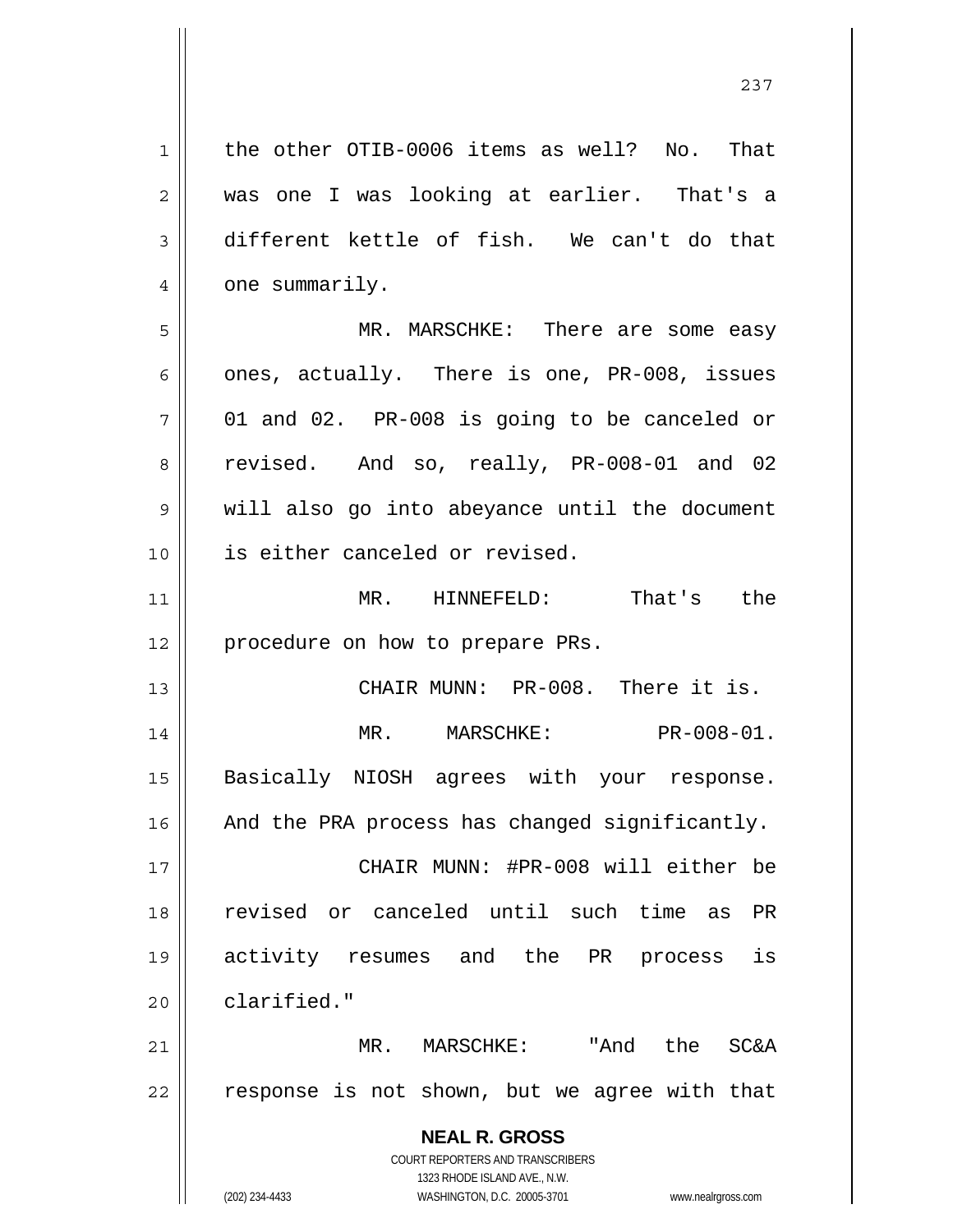**NEAL R. GROSS** COURT REPORTERS AND TRANSCRIBERS 1323 RHODE ISLAND AVE., N.W. (202) 234-4433 WASHINGTON, D.C. 20005-3701 www.nealrgross.com <u>238</u> 1 approach. And we would recommend putting this  $2 \parallel$  in abeyance. 3 CHAIR MUNN: Any problems with 4 || putting that one in abeyance? 5 (No response.) 6 CHAIR MUNN: It sounds appropriate. 7 Let's do it. 8 MEMBER ZIEMER: Another one that we 9 might do quickly is OTIB-0050-02. 10 CHAIR MUNN: Well, before we leave 11 PR-008, number 2 -- 12 MR. MARSCHKE: PR-008? 13 CHAIR MUNN: PR-008-02. 14 MR. MARSCHKE: That would be the  $15$  same thing. 16 || CHAIR MUNN: It says essentially  $17 \parallel$  the same thing, doesn't it? 18 MR. MARSCHKE: I would think so. 19 CHAIR MUNN: "NIOSH expects the 20 finding will be rendered moot because of the 21 || impending calculation or revision." So that  $22$  | would be another #in abeyance.#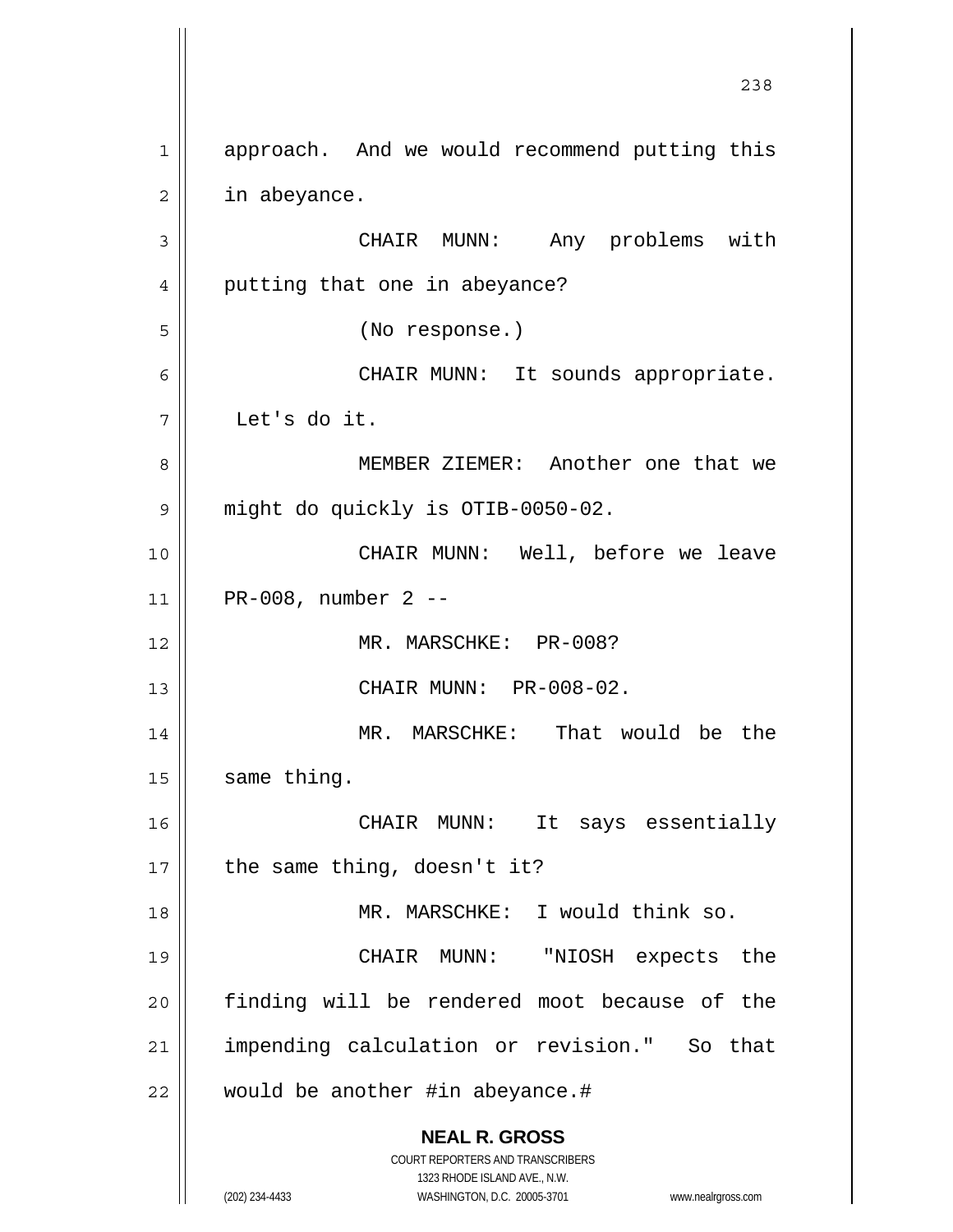|    | 239                                                                 |
|----|---------------------------------------------------------------------|
| 1  | And now what were you referencing,                                  |
| 2  | Paul?                                                               |
| 3  | MEMBER ZIEMER: It's on their other                                  |
| 4  | list. It's OTIB-0050-02. The response is                            |
| 5  | that OTIB-0050 has been canceled and its                            |
| 6  | guidance incorporated into the site profile,                        |
| 7  | where a revision is not needed.                                     |
| 8  | MR. MARSCHKE: Which one are you                                     |
| 9  | on, Paul?                                                           |
| 10 | CHAIR MUNN: 0050-02, OTIB-0050-02.                                  |
| 11 | MEMBER ZIEMER: It's on page 14 of                                   |
| 12 | the other document.                                                 |
| 13 | MR. MARSCHKE: Basically Ron                                         |
| 14 | Buchanan responded to 0050-02, agrees with the                      |
| 15 | NIOSH response that this guidance appropriated                      |
| 16 | into the revised site profile, OTIB-050                             |
| 17 | deleted, and this is no longer an issue, and                        |
| 18 | recommends the status be changed to<br>#in                          |
| 19 | abeyance.# I don't know why he wants to                             |
| 20 | change to in abeyance.                                              |
| 21 | CHAIR MUNN: Well, would that not                                    |
| 22 | apply, then, to all of the OTIB-0050 issues?                        |
|    | <b>NEAL R. GROSS</b>                                                |
|    | COURT REPORTERS AND TRANSCRIBERS<br>1323 RHODE ISLAND AVE., N.W.    |
|    | (202) 234-4433<br>WASHINGTON, D.C. 20005-3701<br>www.nealrgross.com |

 $\overline{\phantom{a}}$ 

 $\mathbf{\mathcal{L}}$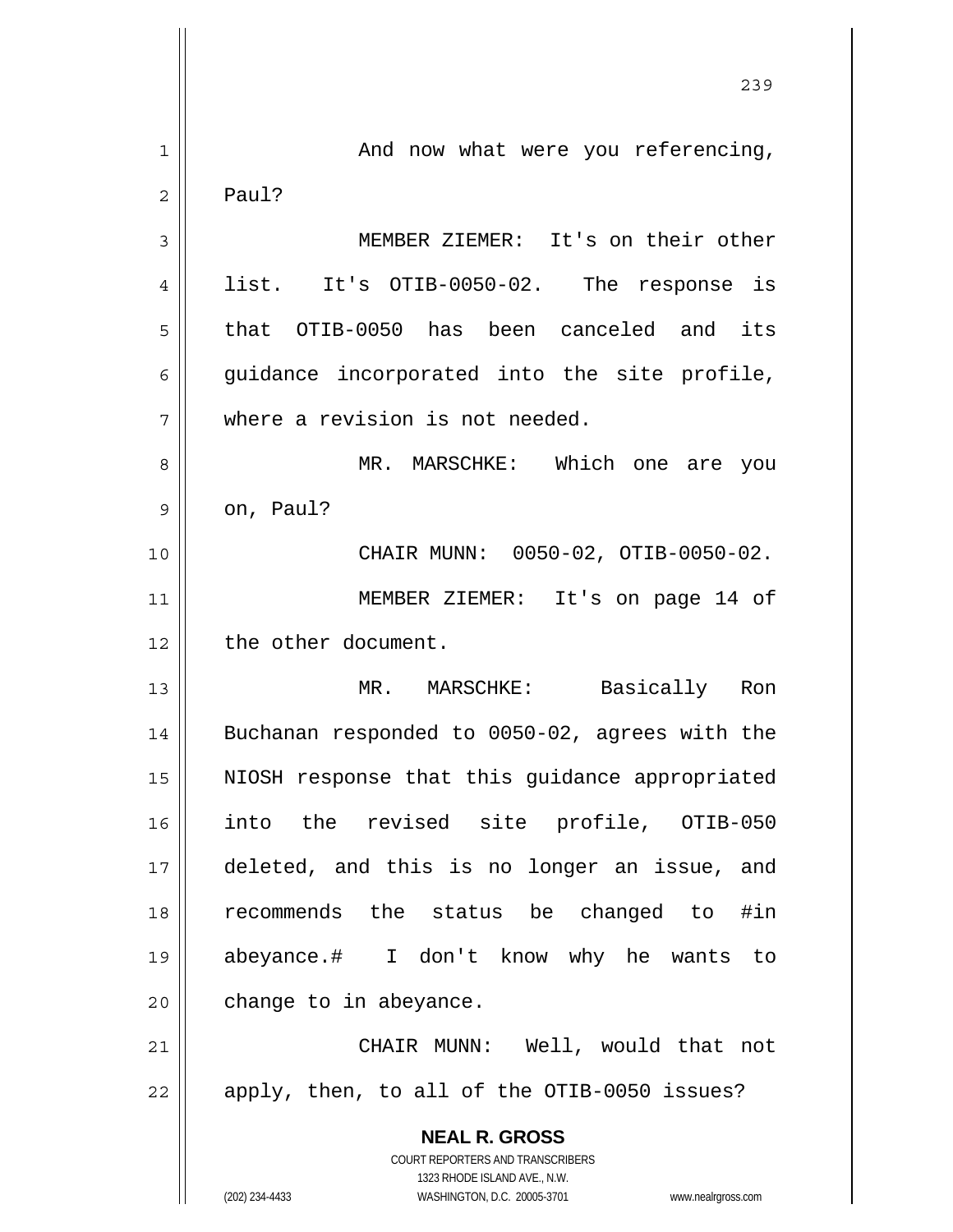**NEAL R. GROSS** COURT REPORTERS AND TRANSCRIBERS 1323 RHODE ISLAND AVE., N.W. (202) 234-4433 WASHINGTON, D.C. 20005-3701 www.nealrgross.com 1 MR. MARSCHKE: Unless they get  $2 \parallel$  transferred to some other  $-$ 3 || CHAIR MUNN: Well, one, item 01, 4 || for example, says, "Modification definition is 5 || needed, since OTIB has been canceled and this 6 || guidance incorporated in the site profile." 7 | And, again, in the second paragraph  $8 \parallel - -$ 9 MR. MARSCHKE: That would apply to  $10 \parallel 01$  as well. 02, I guess --11 || CHAIR MUNN: Three. 12 MR. MARSCHKE: Is there a 3? 13 MR. HINNEFELD: I don't think we 14 | got a response. 15 || CHAIR MUNN: We don't have anything 16 from -- 17 MR. HINNEFELD: We didn't get an 18 | initial response from NIOSH on 03. 19 CHAIR MUNN: Three and 04. 20 || MR. HINNEFELD: Well, we got one on  $21 \parallel 04$ , but we didn't get one on 03. 22 || CHAIR MUNN: Nothing on 03.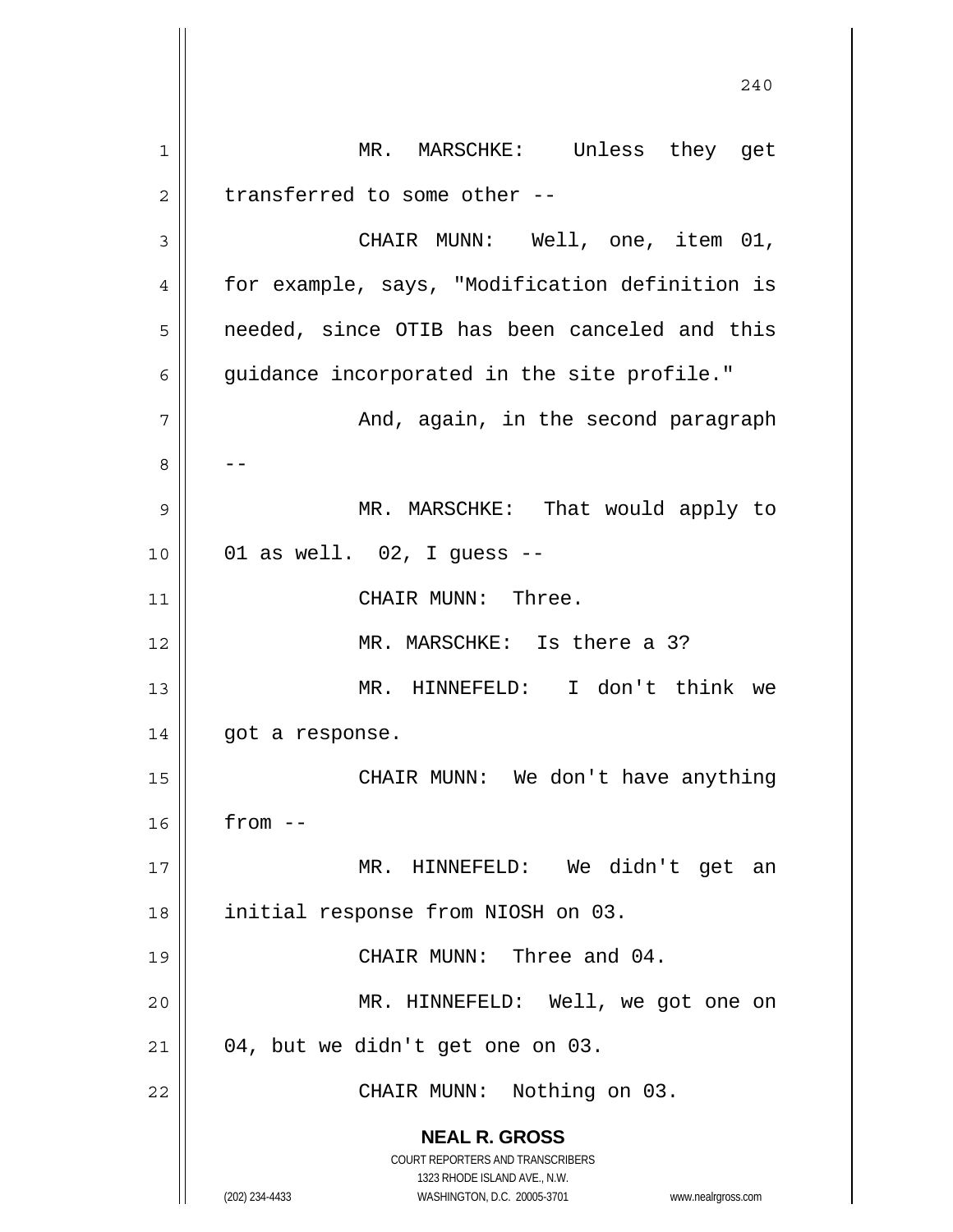**NEAL R. GROSS** COURT REPORTERS AND TRANSCRIBERS 1323 RHODE ISLAND AVE., N.W. (202) 234-4433 WASHINGTON, D.C. 20005-3701 www.nealrgross.com 1 | MEMBER ZIEMER: That really takes  $2 \parallel$  care of 04 in the same way, though, doesn't  $3 \parallel$  it? CHAIR MUNN: It does take care of  $5 \parallel$  04 as I see it, but that still leaves us with | the question of why no response for 03. MR. MARSCHKE: So basically we are 8 || basically going to close off all the OTIB-0050 9 || issues because the OTIB has been deleted, due to the fact that the OTIB has been deleted. | Is that what is going here? MEMBER ZIEMER: Are they closed during abeyance? MR. MARSCHKE: Yes. That's -- MR. HINNEFELD: Well, here in a minute I will tell you how -- CHAIR MUNN: And if it has already been -- MR. MARSCHKE: If it has already | been canceled, we have got nothing to do. CHAIR MUNN: And if the || incorporation into the site profile has, in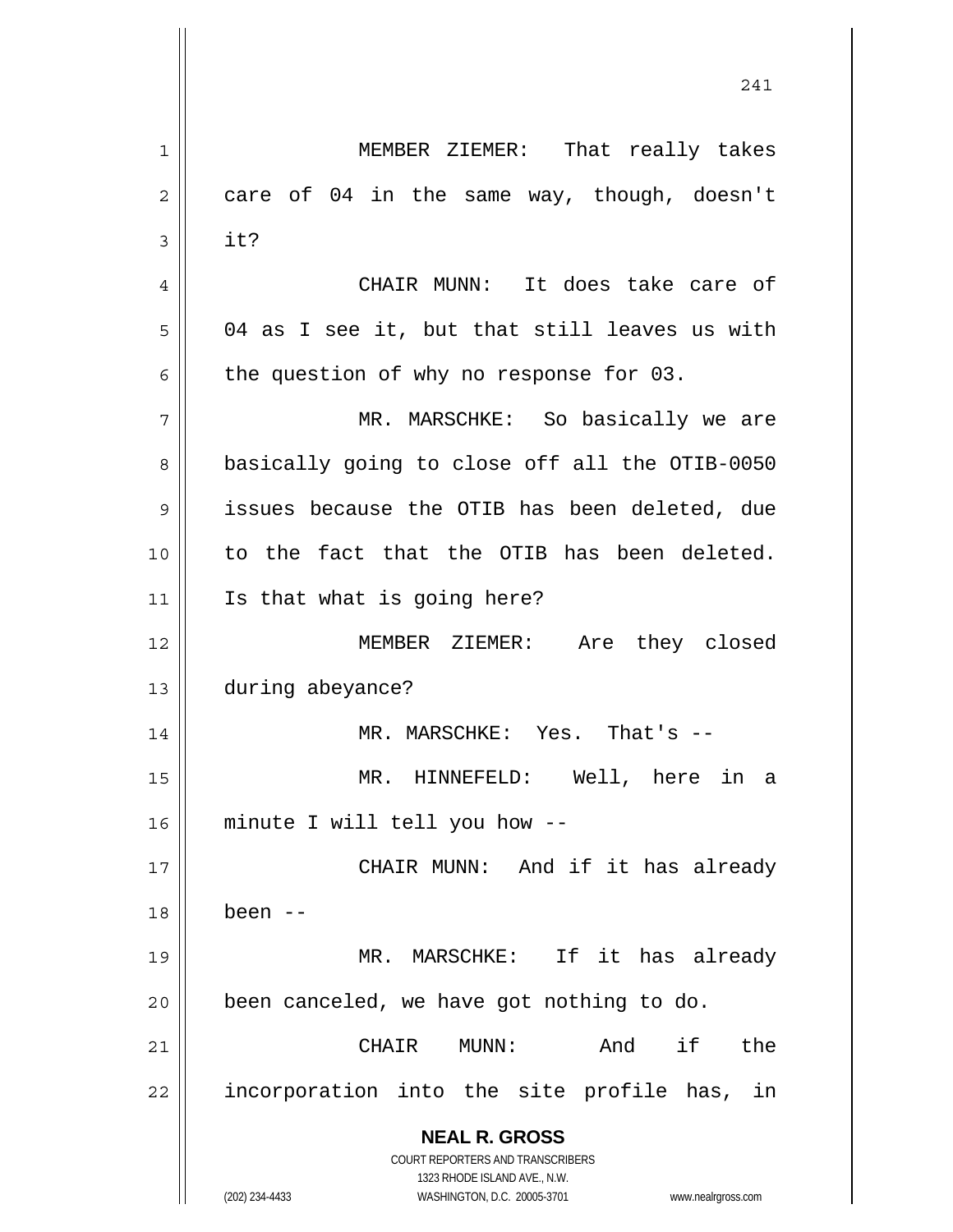$1 \parallel$  fact, occurred, then it's done.

| $\overline{c}$ | MR. MARSCHKE: Well, the question               |
|----------------|------------------------------------------------|
|                |                                                |
| $\mathfrak{Z}$ | is, the way it was incorporated into the site  |
| $\overline{4}$ | profile, is the comment still germane<br>now   |
| 5              | through the site profile? Does it get          |
| 6              | transferred? Does the comment get closed or    |
| 7              | get transferred to the site profile?           |
| 8              | CHAIR MUNN: Now, the question                  |
| 9              | arises as to whether #in abeyance# applies to  |
| 10             | SC&A as it does to NIOSH? If we say, "in       |
| 11             | abeyance" here, and the action item is yours   |
| 12             | to review the site profile to assure that your |
| 13             | concerns have now been addressed, then that    |
| 14             | would seem appropriate since we have said      |
| 15             | earlier that when we have an issue like this   |
| 16             | that is transferred somewhere else, that that  |
| 17             | thread will be followed through to assure.     |
| 18             | in<br>seems appropriate that<br>It             |
| 19             | abeyance in this case would apply to SC&A's    |
| 20             | verifying that their concerns have now been    |
| 21             | addressed in the site profile. #In abeyance#   |
| 22             | seems to be the appropriate --                 |

 **NEAL R. GROSS**

 COURT REPORTERS AND TRANSCRIBERS 1323 RHODE ISLAND AVE., N.W. (202) 234-4433 WASHINGTON, D.C. 20005-3701 www.nealrgross.com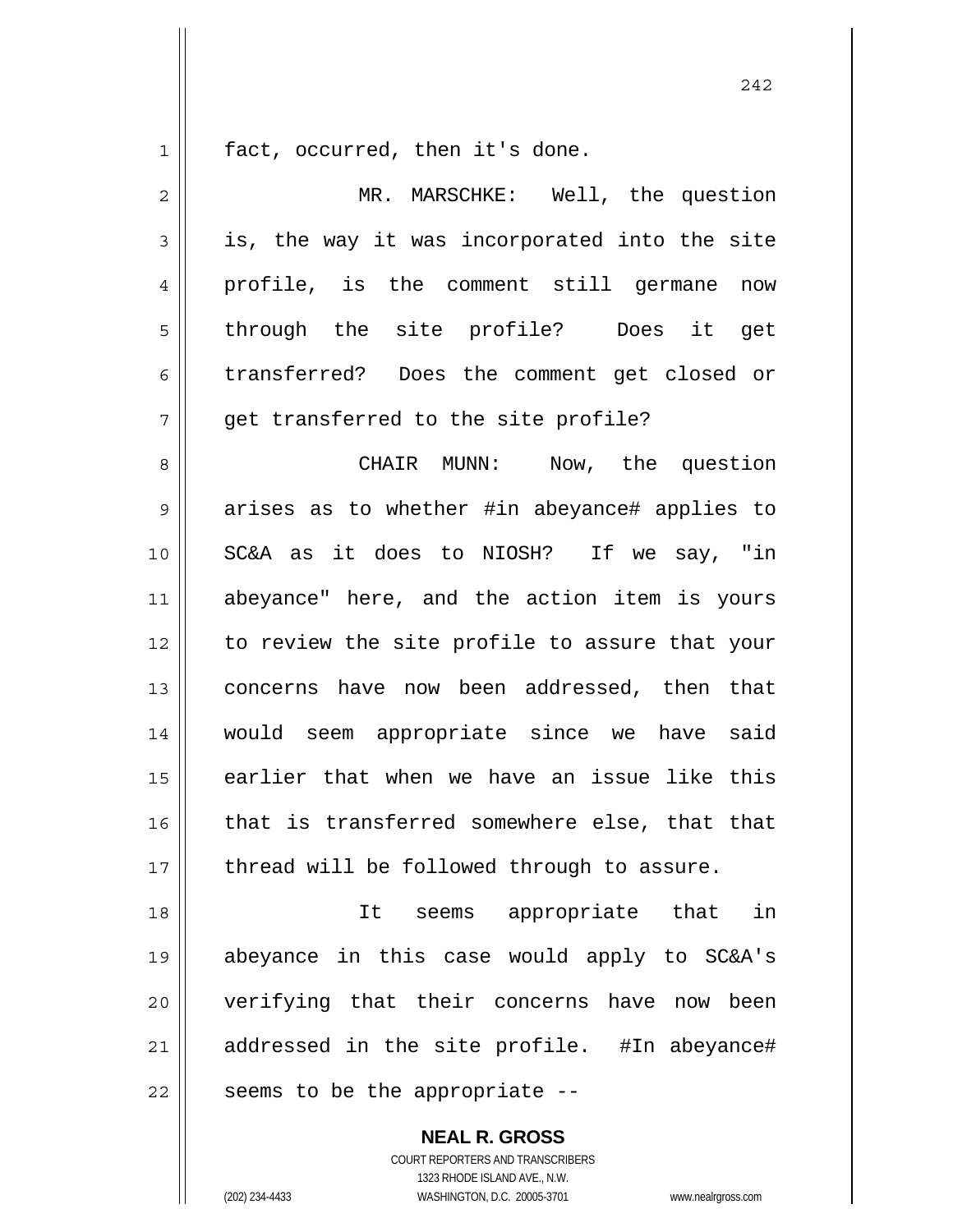**NEAL R. GROSS** COURT REPORTERS AND TRANSCRIBERS 1323 RHODE ISLAND AVE., N.W. (202) 234-4433 WASHINGTON, D.C. 20005-3701 www.nealrgross.com 1 MR. HINNEFELD: I would call it #in 2 || progress# myself, because #in abeyance# to me 3 || is a specific situation where there is 4 agreement on the resolution and you are 5 | waiting for resolution to occur. 6 In this case, there is still 7 discussion about the technical quality of now  $8 \parallel$  the site profile, this issue as to the site 9 || profile. This sounds like #in progress.# 10 || CHAIR MUNN: In progress, with the 11 workgroup instruction that SC&A will verify  $12$  || that the finding is properly addressed in the  $13$  site profile. 14 MEMBER ZIEMER: So that would be 15  $\vert$  true for 01, 02, and 04. Is that correct? 16 CHAIR MUNN: Yes. It would 17 || probably end up being true for 03, too. 18 MR. HINNEFELD: I could send you 19 03. I can tell you now what it delivers  $20$  | because I had questions about what it meant. 21 || CHAIR MUNN: Okay. 22 MR. HINNEFELD: And so since it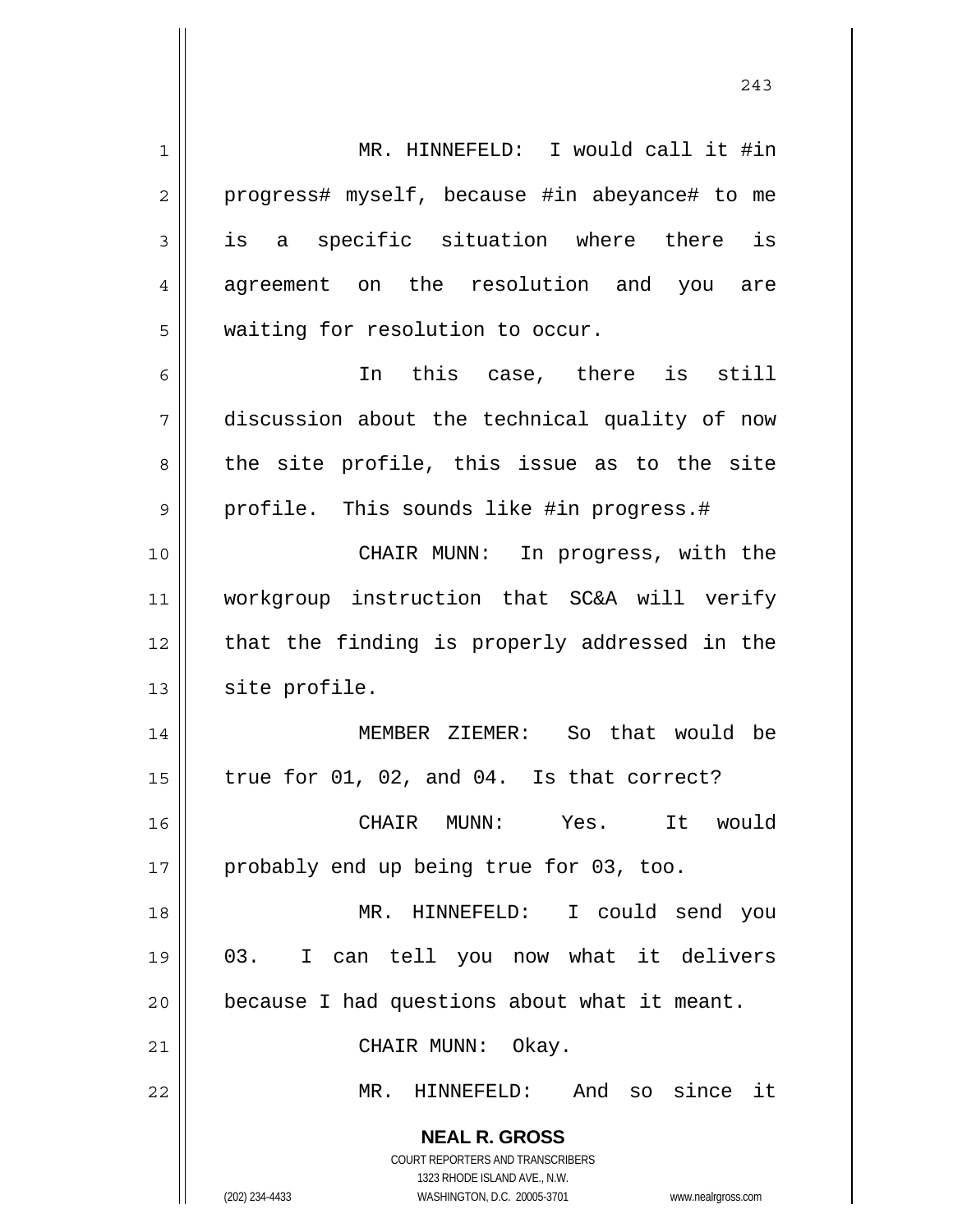| 1  | would be relevant, I'll send that over to                                                           |
|----|-----------------------------------------------------------------------------------------------------|
| 2  | Steve. I'll send it to the workgroup. It                                                            |
| 3  | won't be for inclusion in the database.                                                             |
| 4  | CHAIR MUNN: No.                                                                                     |
| 5  | MR. HINNEFELD: It will be for, you                                                                  |
| 6  | know, if it's informative or not on their work                                                      |
| 7  | on the site profile.                                                                                |
| 8  | CHAIR MUNN: That's fine, or we can                                                                  |
| 9  | leave it open, whichever.                                                                           |
| 10 | MR. HINNEFELD: I mean, I'll send                                                                    |
| 11 | it. I've got it. I just didn't send it to                                                           |
| 12 | the workgroup because I had questions about                                                         |
| 13 | what it meant.                                                                                      |
| 14 | CHAIR MUNN: Okay.                                                                                   |
| 15 | MR. HINNEFELD: So 01 is going to                                                                    |
| 16 | be changed to $-$ -                                                                                 |
| 17 | CHAIR MUNN: One, 02, and 04.<br>As                                                                  |
| 18 | much as I would like for us to continue doing                                                       |
| 19 | what we're doing here, I think we're all                                                            |
| 20 | drooping pretty badly.                                                                              |
| 21 | And there is one item that I wanted                                                                 |
| 22 | to make sure that we did discuss. I mentioned                                                       |
|    | <b>NEAL R. GROSS</b>                                                                                |
|    | COURT REPORTERS AND TRANSCRIBERS                                                                    |
|    | 1323 RHODE ISLAND AVE., N.W.<br>(202) 234-4433<br>WASHINGTON, D.C. 20005-3701<br>www.nealrgross.com |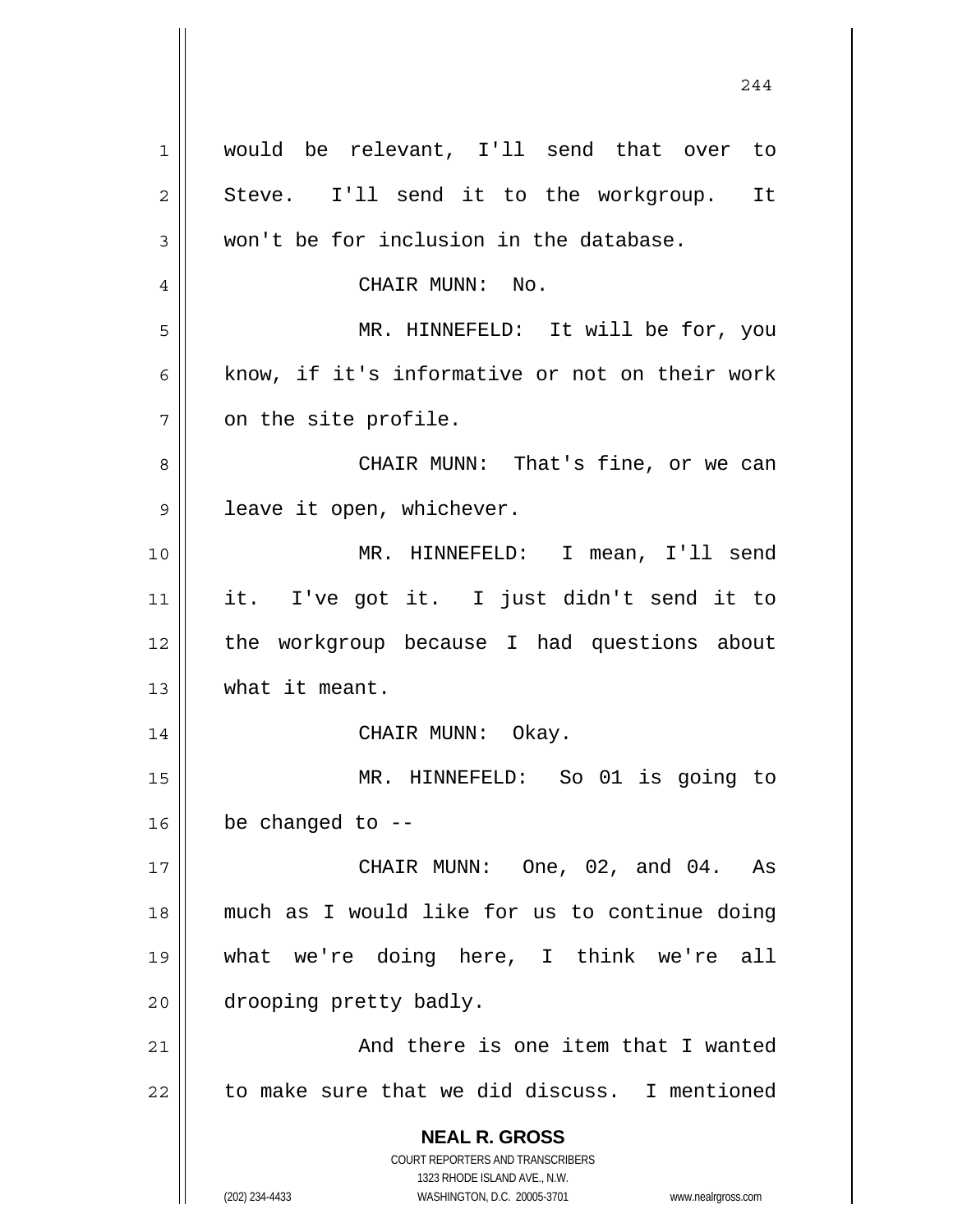1 it in my most recent e-mail message to you.  $2 \parallel$  It's the item that said we wanted to discuss  $3 \parallel$  prioritizing what we do here.

4 We have tried to get away a little  $5 \parallel$  bit from a process that we fell into early in  $6 \parallel$  the game where we were addressing things that 7 were pressing on us most currently, and tried 8 to move to a situation where we covered all of  $9 \parallel$  those things that we have been missing out on 10 because we keep running out of time.

11 || The question is going to I think be 12 more obvious to us as time goes on, that 13 || although going through these items in a 14 || regulated process manner, as we have done here 15 today, will get us far, especially as long as 16 Steve can continue to do these things live and 17 we can update the O drive literally while 18 we're sitting here. That is very beneficial.

Nevertheless, that doesn't change || the fact that we do have outstanding items which continue to pressure us. It would be || helpful if we had a feeling from everyone on

> **NEAL R. GROSS** COURT REPORTERS AND TRANSCRIBERS 1323 RHODE ISLAND AVE., N.W. (202) 234-4433 WASHINGTON, D.C. 20005-3701 www.nealrgross.com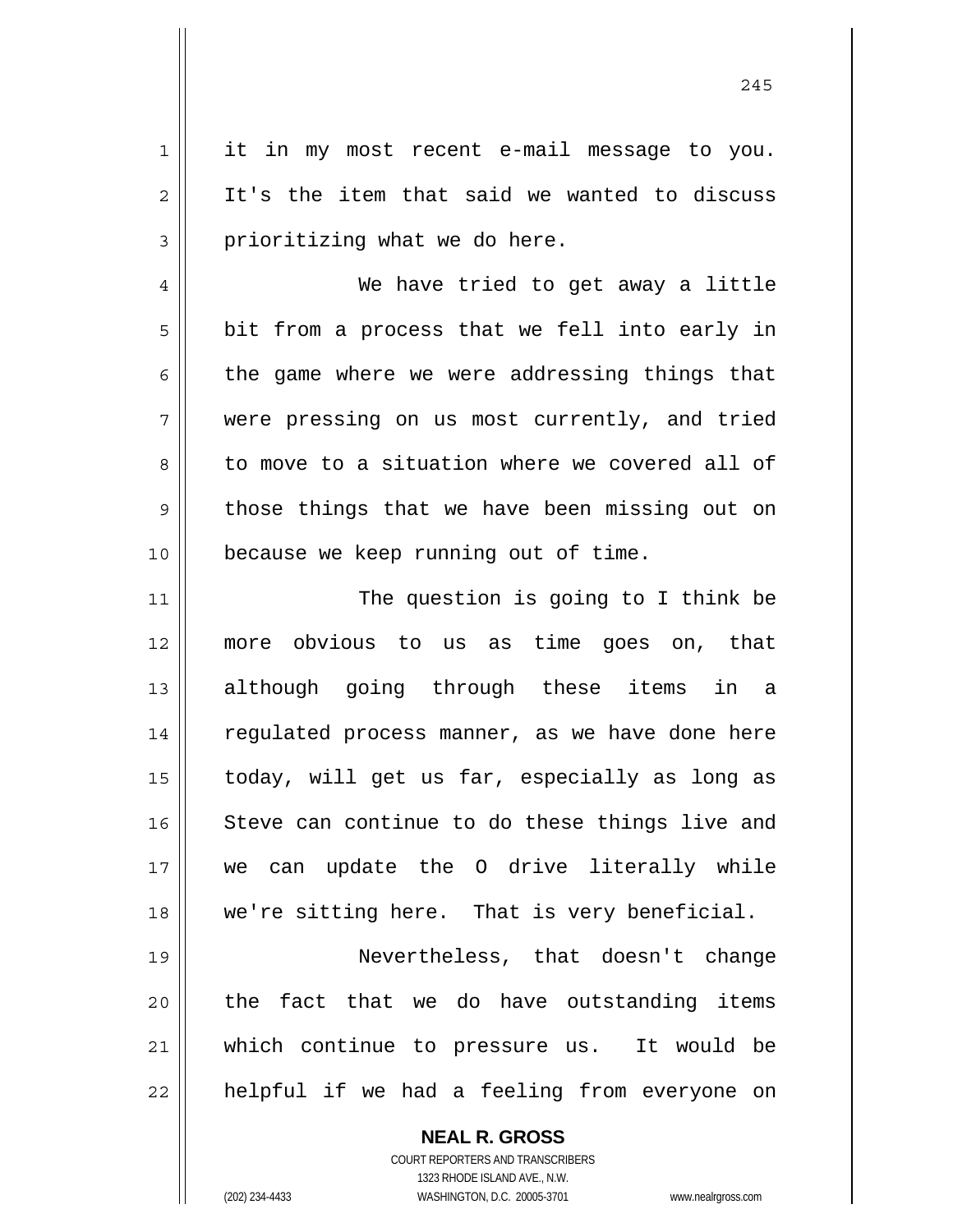246

1 | the Board and from the agencies as to whether  $2 \parallel$  or not the course we're on right now seems to  $3 \parallel$  be a legitimate one, or whether we need to 4 prioritize the work that we do in a different 5 manner.

If anyone else has any feelings about that, this would be an excellent time to 8 tell me about it. Otherwise we are likely to pretty much continue the process we're on 10 || right now, with my providing you as much of an  $\parallel$  action item list-- as I have a long one today, more than usual-- with pressing items being  $\parallel$  addressed as they come before us.

14 MR. HINNEFELD: The only document 15 that I have that may have any particular 16 || priority, at least that comes to mind, is the 17 || recent review of residual contamination of 18 || OTIB and which one is -- 0070, OTIB-0070? I 19 am not 100 percent the document is done. You 20 have to review, but I think it might be done. 21 || And the findings aren't enumerated in a 22 database.

> **NEAL R. GROSS** COURT REPORTERS AND TRANSCRIBERS 1323 RHODE ISLAND AVE., N.W. (202) 234-4433 WASHINGTON, D.C. 20005-3701 www.nealrgross.com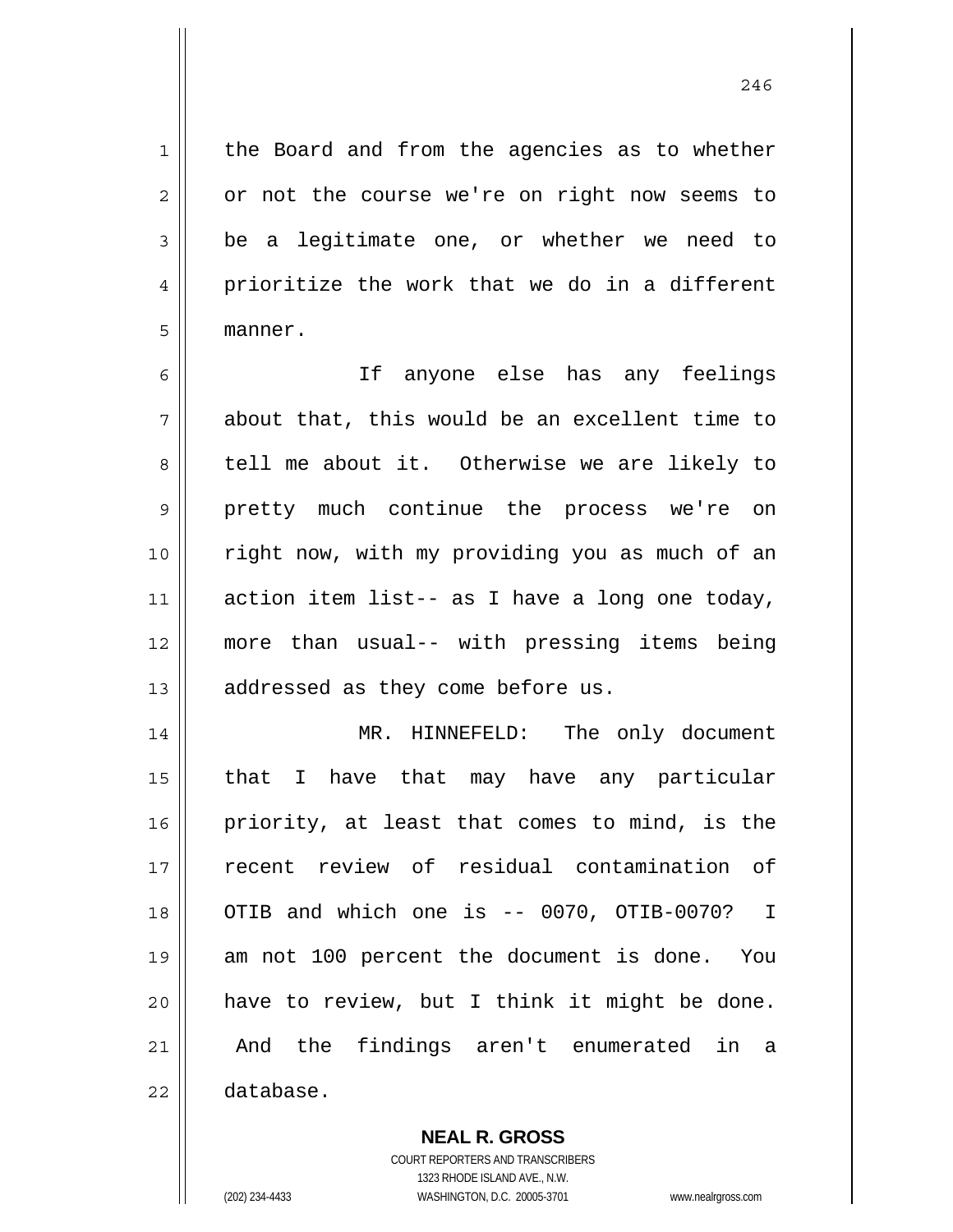**NEAL R. GROSS** COURT REPORTERS AND TRANSCRIBERS 1323 RHODE ISLAND AVE., N.W. 1 CHAIR MUNN: No, but there has been  $2 \parallel$  a great deal of conversation about --3 MR. HINNEFELD: That document has 4 formed the basis of a number of residual 5 || radioactivity periods, and the discussion or 6 debate about the appropriateness of those 7 approaches sort of waiting for that 8 discussion, appropriateness of discussion 9 | because those approaches kind of lean on 0007. 10 || So the ones that are out there, 11 that to me is the one where there are some 12 dealings that I know of, really where there is 13 || some emphasis in trying to get the resolution 14 through. 15 || The Moviet Chen you talk about tritides. 16 || I suppose that would be relevant. And, all of  $17$  a sudden, we're going to have a tritide. 18 CHAIR MUNN: I think we will 19 continue to have 0066 and 0052 before us very 20 clearly until we work them through to an 21 | appropriate end. 22 MR. HINNEFELD: Fifty-two is not

247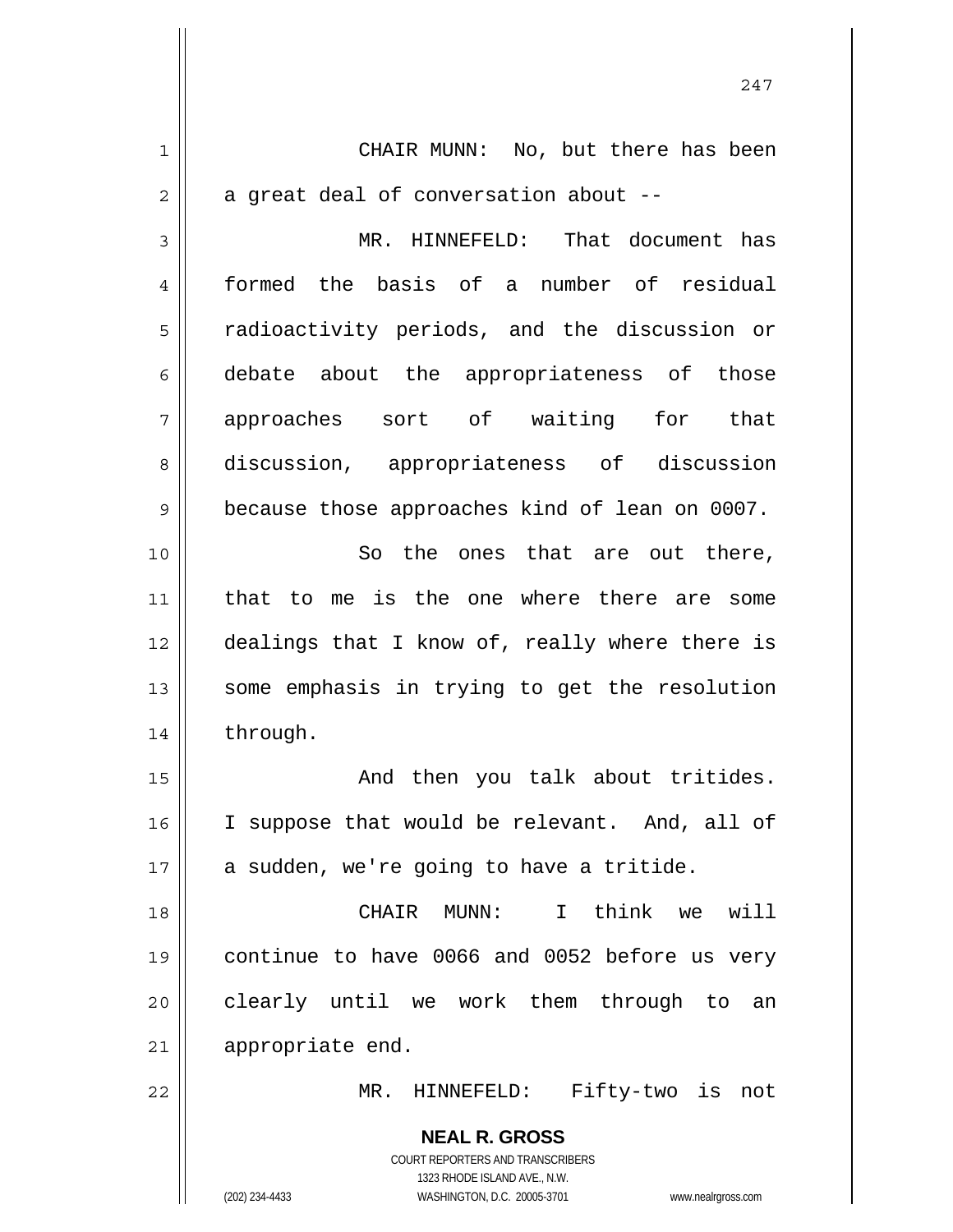1 || stopping. We are continuing to use 0052. In  $2 \parallel$  fact, well, for that matter, we are continuing  $3 \parallel$  to use the approaches that base their base on  $4 \parallel 0072.$ 

MR. KATZ: My perspective is, just  $6 \parallel$  as we did start today with OTIB-0066, for 7 || example, where you have ones that either OCAS 8 || realizes our priority, for some reason, or I think it wouldn't be a bad idea also to poll the other working groups since they, in effect, rely on this working group for some progress, occasionally poll them for their priority items. I think it would always be 14 || good to have up front the priority items and then work through on a regular basis on everything else, but obviously if there are 17 || matters that one workgroup or another are more important to be dealt with in a timely basis first, then we would want to do that for a workgroup. You want to have those up front. MEMBER ZIEMER: I think it's | helpful to focus and identify, too, what they

## **NEAL R. GROSS**

 COURT REPORTERS AND TRANSCRIBERS 1323 RHODE ISLAND AVE., N.W. (202) 234-4433 WASHINGTON, D.C. 20005-3701 www.nealrgross.com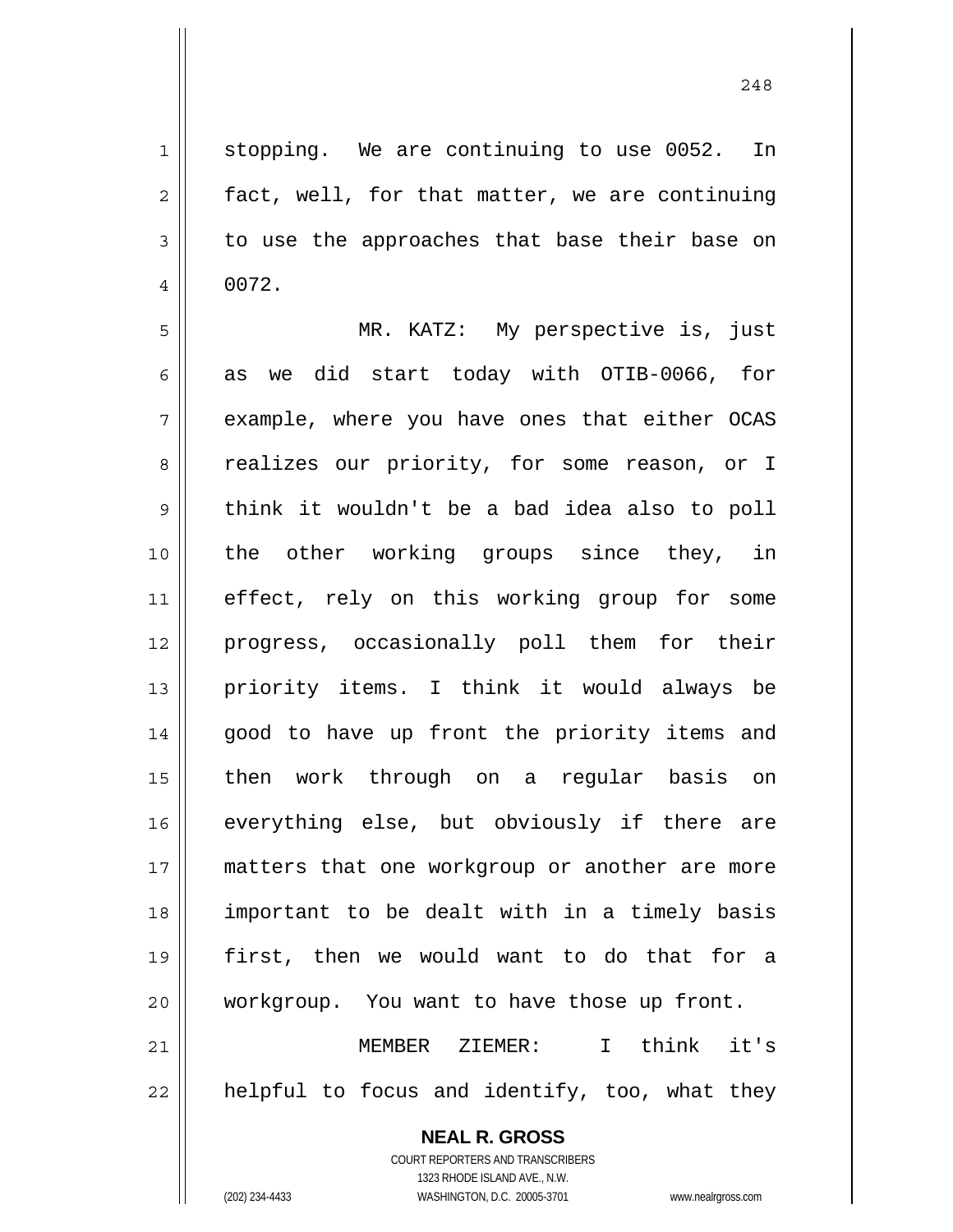1 seek down the road as being critical. And  $2 \parallel$  there's no reason we can't jump on those  $3 \parallel$  things as soon as they are available. And  $4 \parallel$  then in the absence of that, we continue down | the list, it seems to me. CHAIR MUNN: Mark? Have you left us? Have you left us? MR. KATZ: Mark? CHAIR MUNN: It sounds like Mark has had all he can take. Anyone else have any 11 | observations, thoughts, comments? MR. HINNEFELD: Well, just in terms  $\parallel$  of closure activity, some of these things we have interviewed are pretty administrative. I mean, they are reviews of old PER documents, 16 | which are essentially history.

17 You know, they're in the bank. And 18 there's pretty much nothing that is going to 19 | change on those anyway.

20 CHAIR MUNN: Yes.

21 MR. HINNEFELD: I would maybe 22 || suggest a pretty quick look at some of those.

> **NEAL R. GROSS** COURT REPORTERS AND TRANSCRIBERS 1323 RHODE ISLAND AVE., N.W.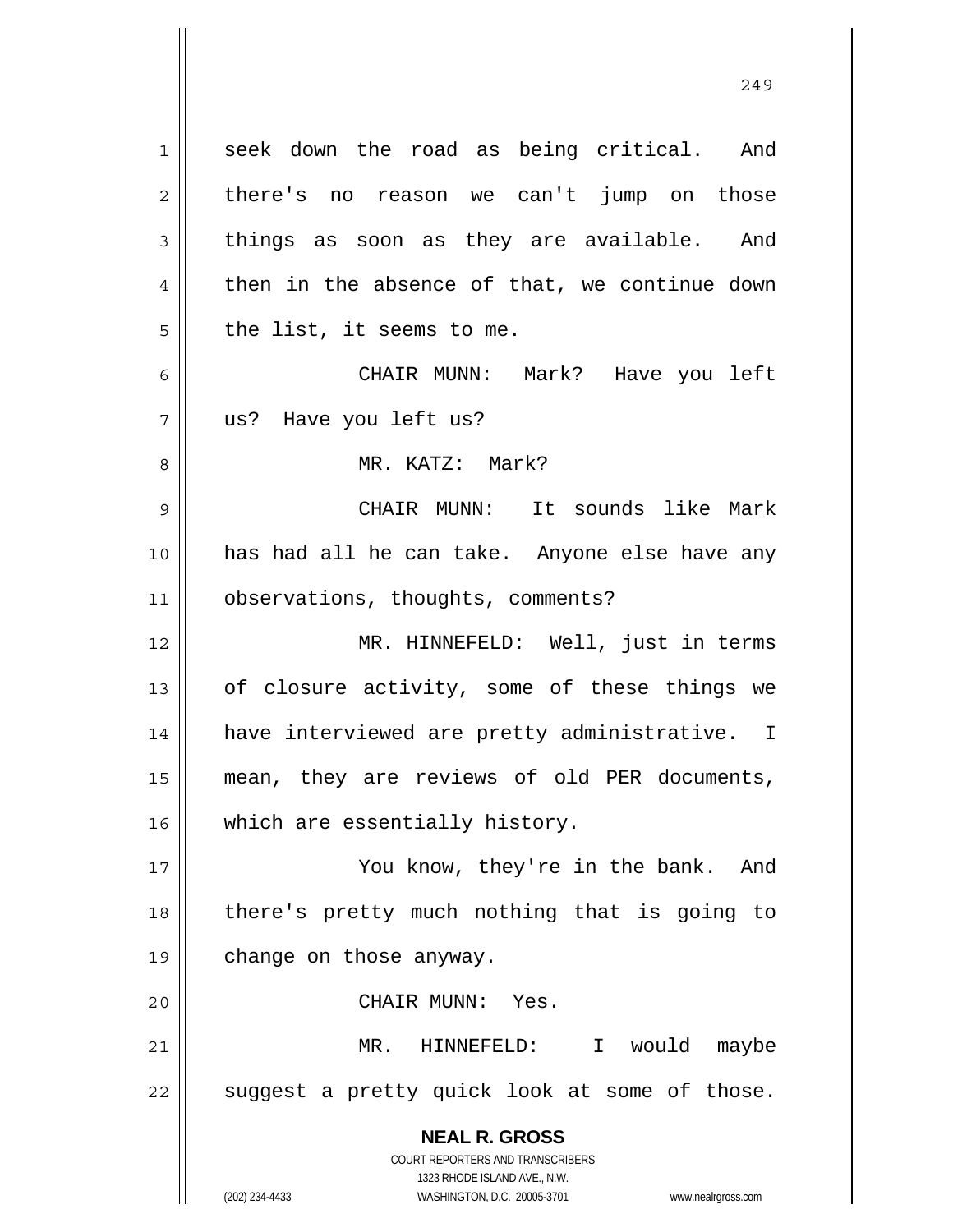**NEAL R. GROSS** 1 || It might be appropriate to just look at the 2 || responses. I think we have got some responses  $3 \parallel$  on some of the PERs in the database now. 4 I think if you can take a quick  $5 \parallel$  look at them, you're going to be able to see 6 there is not a lot to discuss there, because  $7 \parallel$  these are essentially done deals. And they 8 are not guiding any current or future 9 activities. 10 || They describe something that was 11 done in the past. So they might be some 12 quick, easy closures, too, but I don't mean to  $13$  || imply that all of those are hyper or just kind 14 of effortless. And you can kind of clean it 15 up without a lot of effort. 16 MEMBER GRIFFON: Wanda, did you 17 || just call on me? 18 CHAIR MUNN: Oh, yes, I did. 19 MEMBER GRIFFON: I'm sorry. I did 20 hear. I stepped away from the phone for a  $21$  second. I did hear OTIB-0070, too. I think 22 || that's also on the agenda for discussion

1323 RHODE ISLAND AVE., N.W.

COURT REPORTERS AND TRANSCRIBERS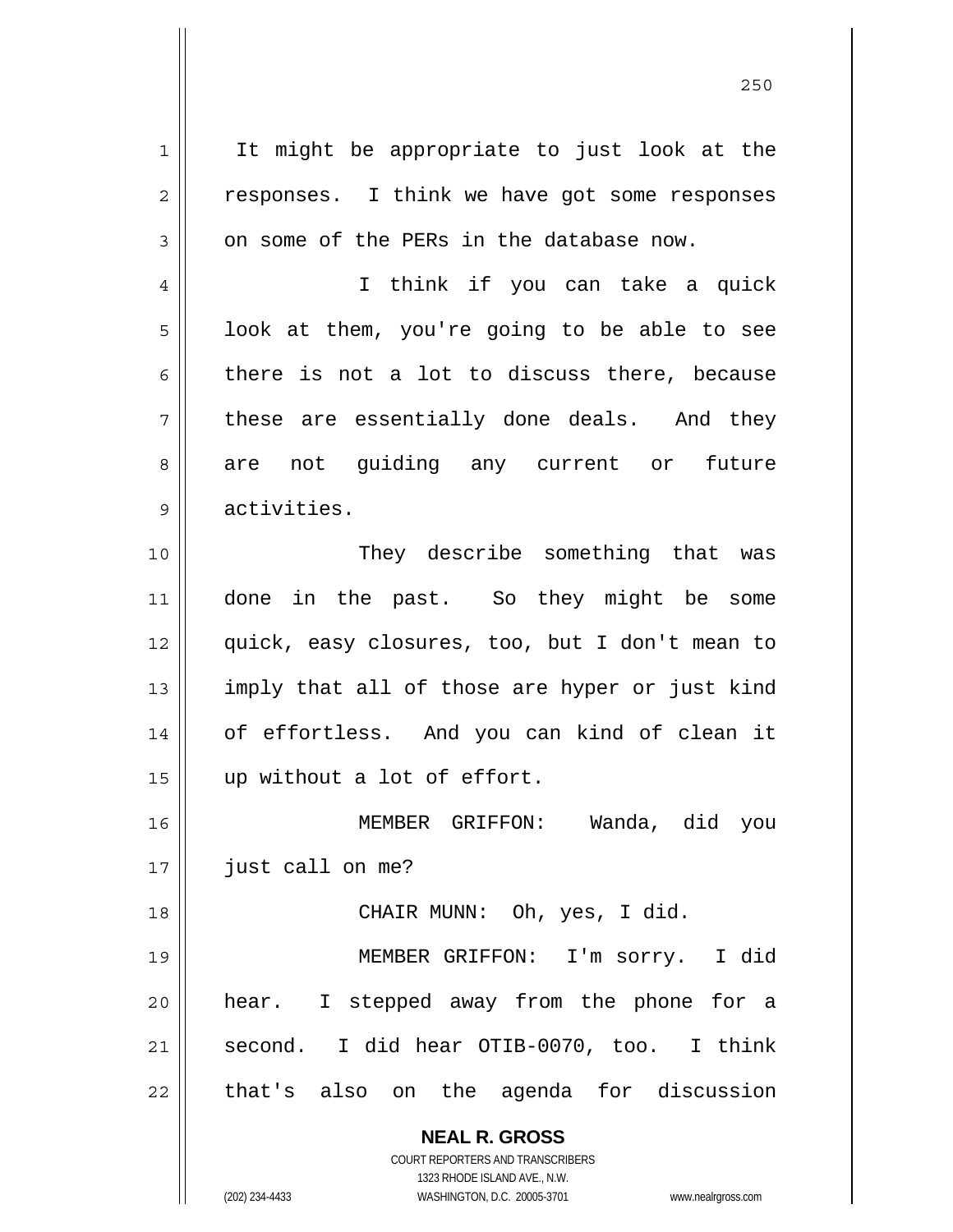**NEAL R. GROSS** COURT REPORTERS AND TRANSCRIBERS 1323 RHODE ISLAND AVE., N.W. (202) 234-4433 WASHINGTON, D.C. 20005-3701 www.nealrgross.com 1 during one of the other workgroups. So it  $2 \parallel$  might be that we're going to work that with  $3 \parallel$  the Dow stuff. I saw a note from Jim Melius 4 | about convening that workgroup soon. 5 MR. HINNEFELD: Okay. Well, 6 certainly Dow is one of the sites that it  $7 \parallel$  affects. 8 || MEMBER GRIFFON: Right, right. 9 CHAIR MUNN: Well, if we don't have  $10$  any further comment, then, it sounds to me as 11 though we have a fairly good idea of how to 12 proceed. And we'll continue pretty much as we 13 || did today, with one or two different changes 14 along the way as the need arises, and perhaps 15 a little effort to take a look at a PER or  $16 \parallel$  two. 17 || Any other thoughts for the good of 18 || the order? 19 MR. HINNEFELD: You keep talking 20 || about a meeting in Atlanta or Augusta for the 21 | next Board meeting. 22 CHAIR MUNN: Yes, that's true.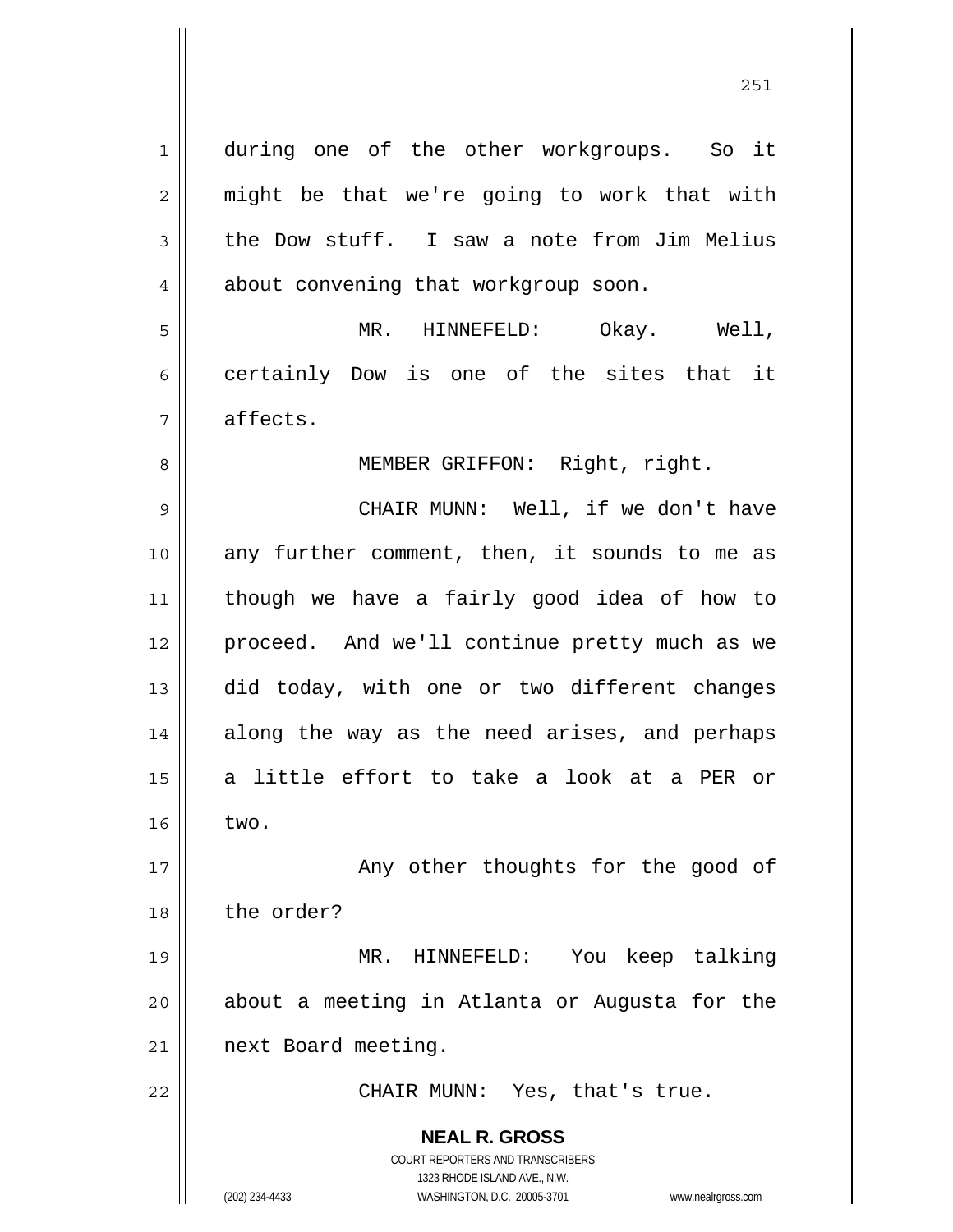**NEAL R. GROSS** COURT REPORTERS AND TRANSCRIBERS 1323 RHODE ISLAND AVE., N.W. (202) 234-4433 WASHINGTON, D.C. 20005-3701 www.nealrgross.com 1 || MR. HINNEFELD: We're all over the 2 place. Sometimes we're in Savannah. 3 Sometimes we're in Atlanta. But the next 4 || Board meeting --5 CHAIR MUNN: I like to move you 6 | around Georgia. 7 MR. KATZ: Do we need to set a date 8 **b** for that? 9 MR. HINNEFELD: I am kind of 10 curious about that. We've got a really full 11 agenda. I mean, that Board meeting might be  $12$  | three full days. 13 || CHAIR MUNN: Yes, it is going to be  $14$  || three full days. I'm fairly sure. 15 MR. HINNEFELD: And so if we're 16 going to do this, are you talking about do it 17 || in the evening or are you talking about doing 18 | it Monday afternoon or what? 19 CHAIR MUNN: Well, I was thinking 20 in terms of Monday afternoon, actually, 21 because it is on the East Coast. I think  $22$  || almost everybody here is going to have an easy

<u>252</u>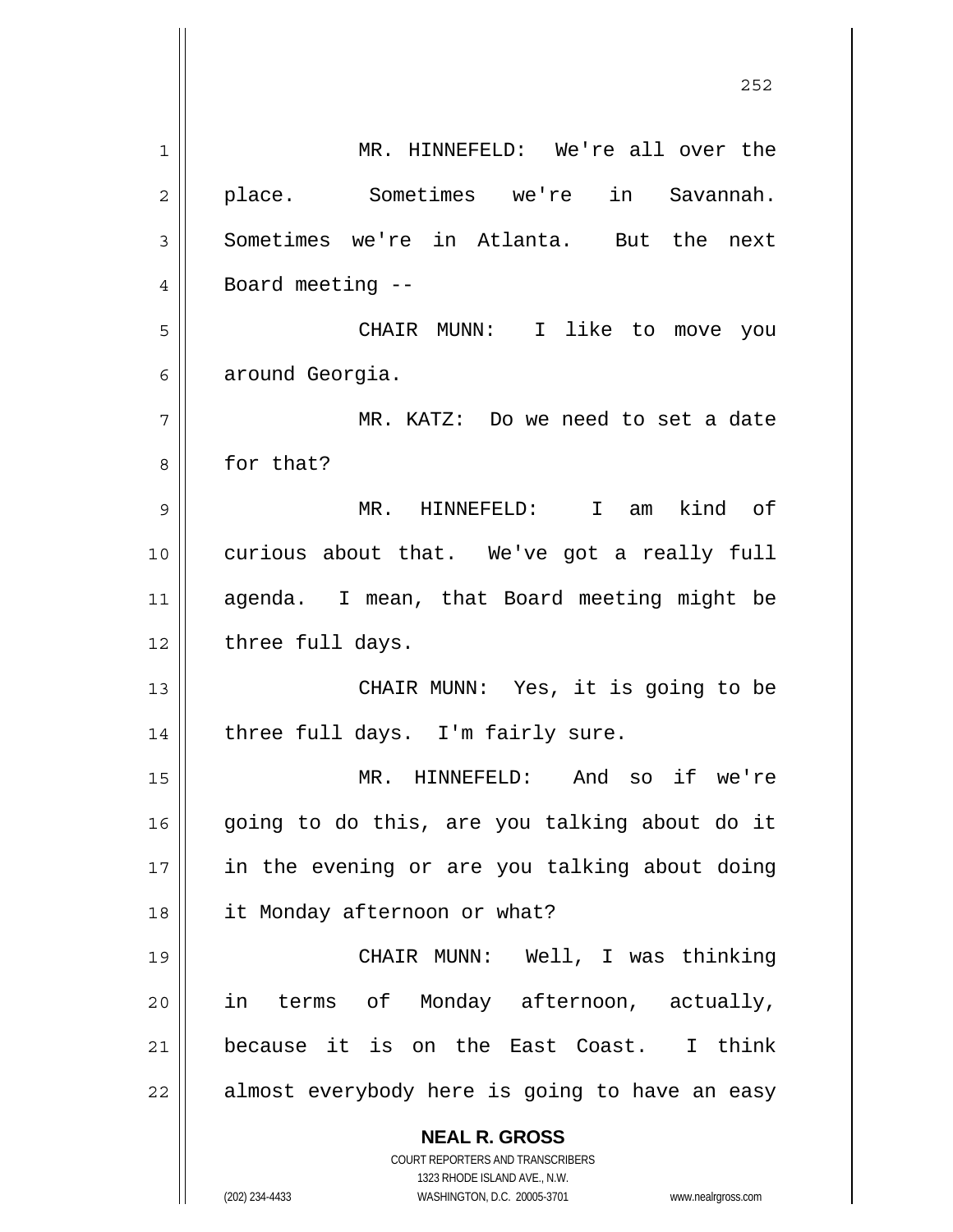1 || time getting there. I'll be doing my usual 2 | weekend travel anyway.

<u>253</u>

3 Mark, are you assuming a 4 | subcommittee meeting on Tuesday?

5 MEMBER GRIFFON: No. I just 6 e-mailed Ted today that I would like to get a 7 Subcommittee, actually, for November and not 8 || have it attached to the Advisory Board, 9 because I feel like in the past, it has been 10 || too much. And it almost ends up being more of 11 a summary than a full working meeting. So I 12 would rather separate it from those full Board 13 meetings.

MR. KATZ: So, Mark, in November we have perhaps three working group meetings that 16 are going to be shooting for November or the 17 || very beginning of December. So you might want to think about November or the first week of December as well.

20 MEMBER GRIFFON: Sure. I know the 21 || calendar is filling up on everybody quickly,  $22$  | too. I will look at my calendar and get out

> **NEAL R. GROSS** COURT REPORTERS AND TRANSCRIBERS 1323 RHODE ISLAND AVE., N.W. (202) 234-4433 WASHINGTON, D.C. 20005-3701 www.nealrgross.com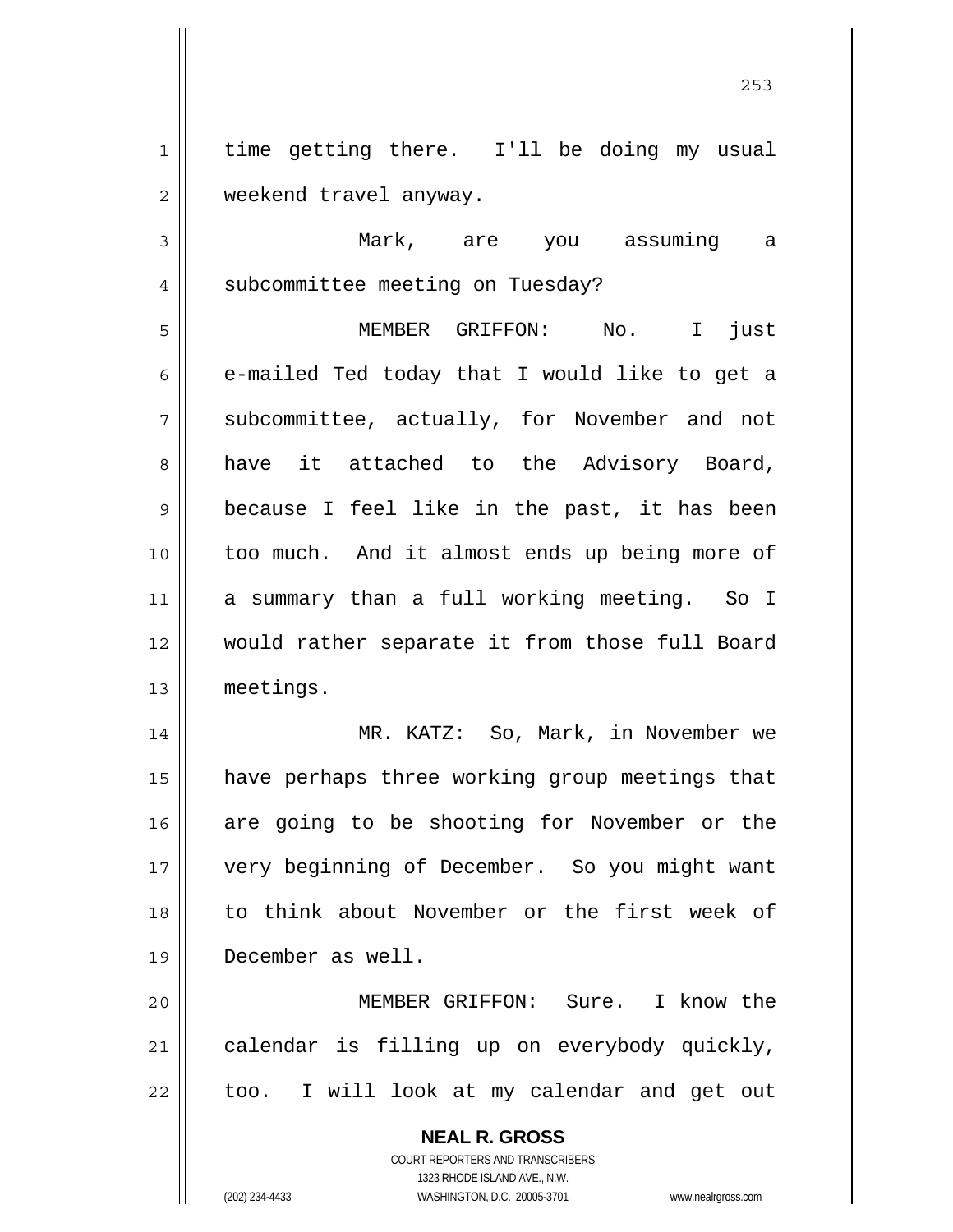1 || some potential dates for that. But I am not  $2 \parallel$  looking to link it to the full Board meeting  $3 \parallel$  because I just think it gets too busy and too 4 || much to do, too much prep also. 5 CHAIR MUNN: Okay. Then for your 6 information, I won't be in person at your 7 subcommittee meeting, but I will try to get in  $8 \parallel$  on the phone. 9 MR. KATZ: So, Wanda, are you  $10$  || tentatively looking at the  $-$ -11 CHAIR MUNN: I am tentatively 12 || looking at the afternoon of the 15th. 13 || MR. KATZ: The 15th? 14 || CHAIR MUNN: Yes. Is the afternoon 15 | of the 15th doable for you, Mark? 16 MEMBER GRIFFON: Yes. It makes for  $17 \parallel$  a long week, but yes, that's fine. Yes. 18 CHAIR MUNN: Yes, it does make for 19 a long week. But the options are not good, 20 for me certainly. And we'll all be spending 21 the whole week before that involved in Board 22 | activities anyway.

> **NEAL R. GROSS** COURT REPORTERS AND TRANSCRIBERS

> > 1323 RHODE ISLAND AVE., N.W.

(202) 234-4433 WASHINGTON, D.C. 20005-3701 www.nealrgross.com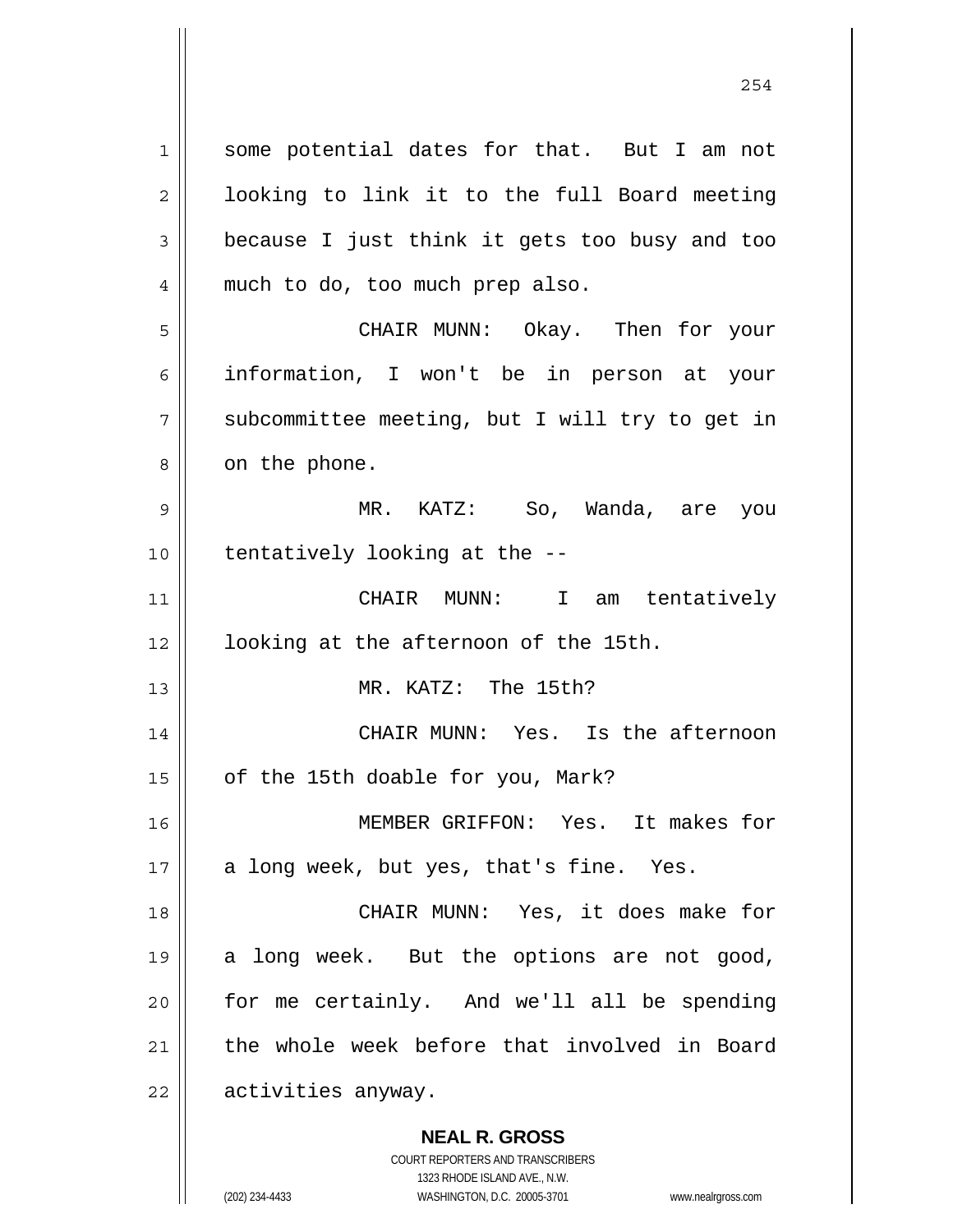**NEAL R. GROSS** COURT REPORTERS AND TRANSCRIBERS 1323 RHODE ISLAND AVE., N.W. (202) 234-4433 WASHINGTON, D.C. 20005-3701 www.nealrgross.com 1 || So if that's all right with 2 everybody sitting here, we'll just plan on  $3 \parallel$  roughly 1:00 p.m. 4 MR. KATZ: I don't know what time 5 || people want. Maybe 1:30. I don't know what  $6 \parallel$  people's flights will be. 7 MR. HINNEFELD: I think our travel 8 || is pretty good. 9 MR. KATZ: Is it? 10 MR. HINNEFELD: Well, we'll go to 11 Atlanta and probably over. Of course, it's 12 || still a two-hour drive. 13 MR. KATZ: Yes. 14 MR. HINNEFELD: Or we could fly to 15 Columbia. 16 MR. KATZ: But you would be flying 17 || in the morning on that Monday. So you might 18 want to make it 1:30 or something, and give 19 || people more breathing room. 20 MR. HINNEFELD: Yes. I haven't 21 || looked at the flights. I don't know. 22 MEMBER ZIEMER: You can't fly into

<u>255</u>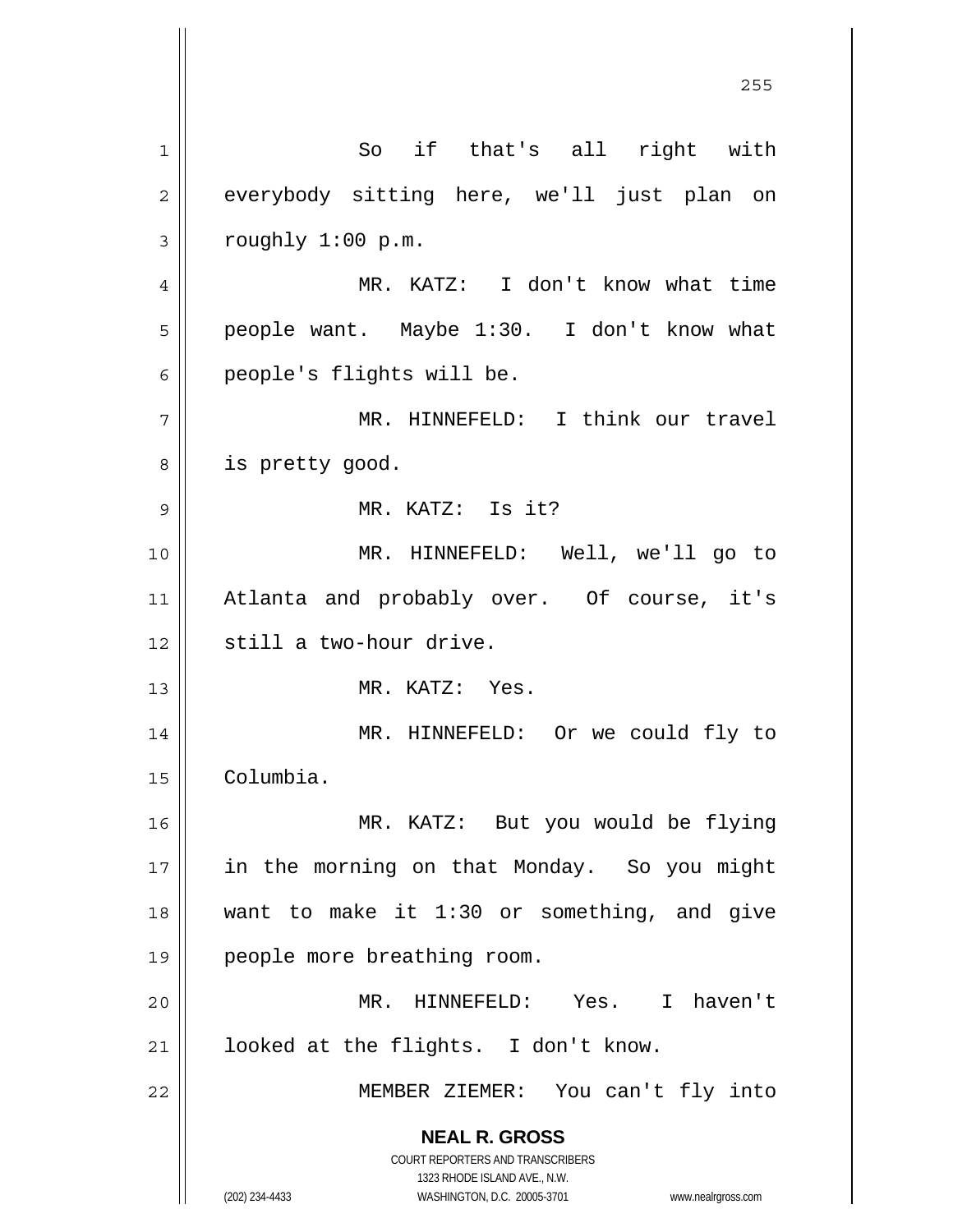**NEAL R. GROSS** COURT REPORTERS AND TRANSCRIBERS 1323 RHODE ISLAND AVE., N.W. (202) 234-4433 WASHINGTON, D.C. 20005-3701 www.nealrgross.com <u>256 میں اس کا 17 مئی میں اس کا 17 مئی میں اس کا 17 مئی میں اس کا 17 مئی میں اس کا 17 مئی میں اس کا 256 مئی می</u> 1 | Augusta. 2 MR. HINNEFELD: You can, but  $3 \parallel$  there's not much traffic. There are flights 4 | into Augusta. 5 MEMBER ZIEMER: Not a lot of 6 | options. 7 MR. HINNEFELD: But there are not 8 || many options. Apparently they get canceled 9 || pretty frequently. 10 CHAIR MUNN: 1:30, then, 1:30 until  $11$  5:30 --12 MR. KATZ: Sure. 13 || CHAIR MUNN: -- or possibly 6:00 if 14 | we are awake and functioning. 15 MR. KATZ: Okay. Sounds good. 16 || CHAIR MUNN: Then we will see you 17 || in the sunny South on the 15th if the creeks 18 don't rise. 19 || MR. KATZ: Are we adjourned? 20 CHAIR MUNN: We are now officially  $21$  adjourned. 22 || (Whereupon, the foregoing matter